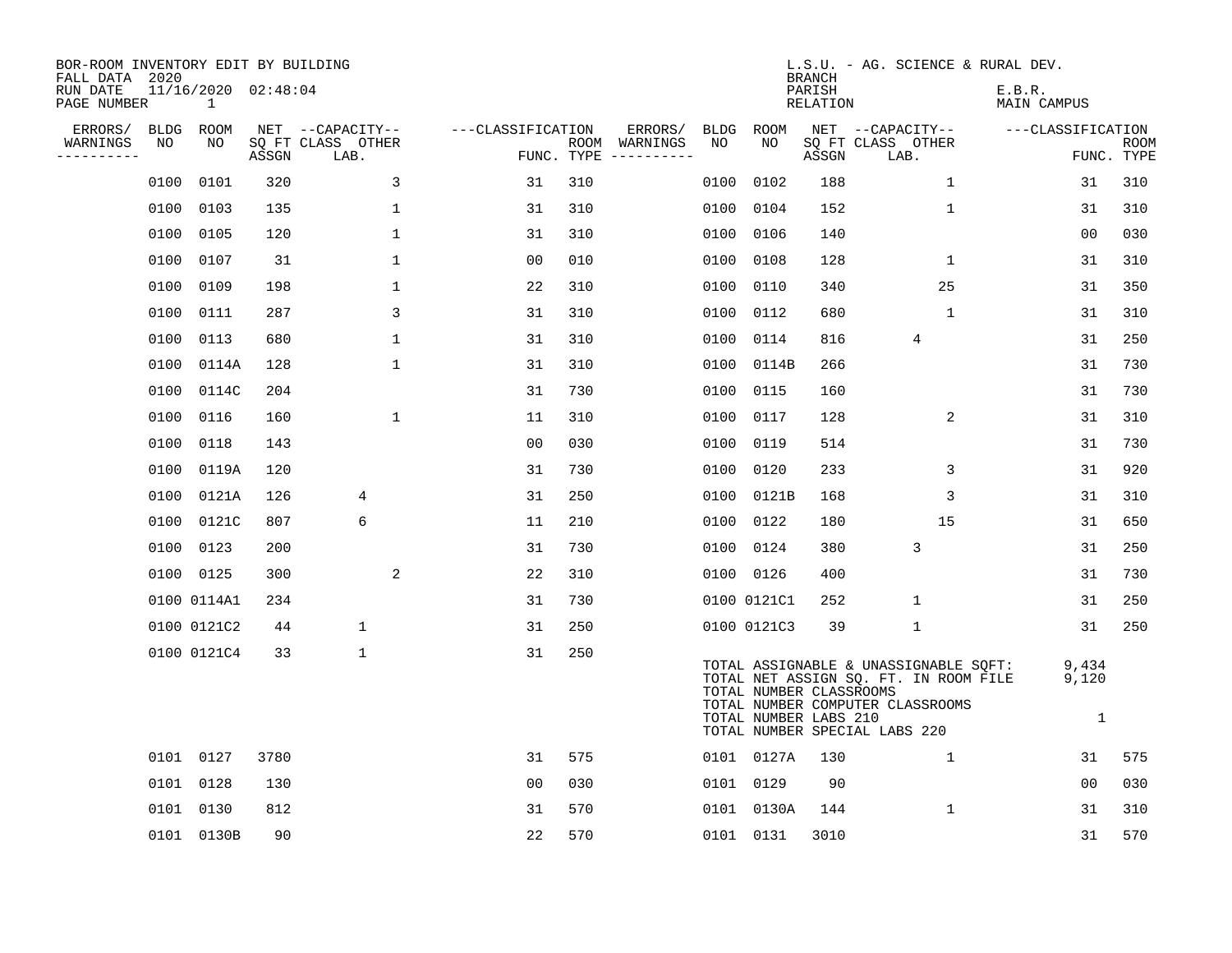| BOR-ROOM INVENTORY EDIT BY BUILDING<br>FALL DATA 2020 |           |                |                                  |    |        |  | BRANCH                                                             | L.S.U. - AG. SCIENCE & RURAL DEV.                                                                                                                                          |                   |            |  |
|-------------------------------------------------------|-----------|----------------|----------------------------------|----|--------|--|--------------------------------------------------------------------|----------------------------------------------------------------------------------------------------------------------------------------------------------------------------|-------------------|------------|--|
| RUN DATE 11/16/2020 02:48:04<br>PAGE NUMBER 2         |           |                |                                  |    |        |  | PARISH<br><b>RELATION</b>                                          | E.B.R.<br>MAIN CAMPUS                                                                                                                                                      | E.B.R.            |            |  |
|                                                       |           |                |                                  |    |        |  |                                                                    |                                                                                                                                                                            |                   |            |  |
| -----------                                           |           |                | WARNINGS NO NO SQ FT CLASS OTHER |    |        |  |                                                                    |                                                                                                                                                                            |                   |            |  |
|                                                       | 0101 0132 | 182            |                                  |    | 31 730 |  | 0101 0133 182                                                      |                                                                                                                                                                            |                   | 31 730     |  |
|                                                       |           | 0101 0134 2537 |                                  |    | 31 570 |  | 0101 0130B1 30<br>TOTAL NUMBER CLASSROOMS<br>TOTAL NUMBER LABS 210 | 00 00<br>TOTAL ASSIGNABLE & UNASSIGNABLE SQFT: 11,117<br>TOTAL NET ASSIGN SQ. FT. IN ROOM FILE 10,867<br>TOTAL NUMBER COMPUTER CLASSROOMS<br>TOTAL NUMBER SPECIAL LABS 220 |                   | 00 030     |  |
|                                                       |           |                | 0102 0001 2160                   |    | 21 730 |  | TOTAL NUMBER CLASSROOMS<br>TOTAL NUMBER LABS 210                   | TOTAL ASSIGNABLE & UNASSIGNABLE SQFT: 2,160<br>TOTAL NET ASSIGN SQ. FT. IN ROOM FILE 2,160<br>TOTAL NUMBER COMPUTER CLASSROOMS<br>TOTAL NUMBER SPECIAL LABS 220            |                   |            |  |
|                                                       |           | 0103 0100 489  |                                  |    | 31 570 |  | TOTAL NUMBER CLASSROOMS<br>TOTAL NUMBER LABS 210                   | TOTAL ASSIGNABLE & UNASSIGNABLE SQFT:<br>TOTAL NET ASSIGN SQ. FT. IN ROOM FILE<br>TOTAL NUMBER COMPUTER CLASSROOMS<br>TOTAL NUMBER SPECIAL LABS 220                        | $\frac{489}{489}$ |            |  |
|                                                       | 0104 0100 | 900            |                                  | 31 | 570    |  | TOTAL NUMBER CLASSROOMS<br>TOTAL NUMBER LABS 210                   | TOTAL ASSIGNABLE & UNASSIGNABLE SQFT:<br>TOTAL NET ASSIGN SQ. FT. IN ROOM FILE<br>TOTAL NUMBER COMPUTER CLASSROOMS<br>TOTAL NUMBER SPECIAL LABS 220                        |                   | 900<br>900 |  |
|                                                       |           | 0105 0100 489  |                                  |    | 31 570 |  | TOTAL NUMBER CLASSROOMS<br>TOTAL NUMBER LABS 210                   | TOTAL NET ASSIGN SQ. FT. IN ROOM FILE 489<br>TOTAL NET ASSIGN SQ. FT. IN ROOM FILE 489<br>TOTAL NUMBER COMPUTER CLASSROOMS<br>TOTAL NUMBER SPECIAL LABS 220                |                   |            |  |
|                                                       | 0106 0100 | 489            |                                  | 31 | 570    |  | TOTAL NUMBER CLASSROOMS<br>TOTAL NUMBER LABS 210                   | TOTAL ASSIGNABLE & UNASSIGNABLE SQFT: 489<br>TOTAL NET ASSIGN SQ. FT. IN ROOM FILE<br>TOTAL NUMBER COMPUTER CLASSROOMS<br>TOTAL NUMBER SPECIAL LABS 220                    |                   | 489        |  |
|                                                       | 0107 0100 | 489            |                                  |    | 31 570 |  |                                                                    | TOTAL ASSIGNABLE & UNASSIGNABLE SQFT:                                                                                                                                      |                   | 489        |  |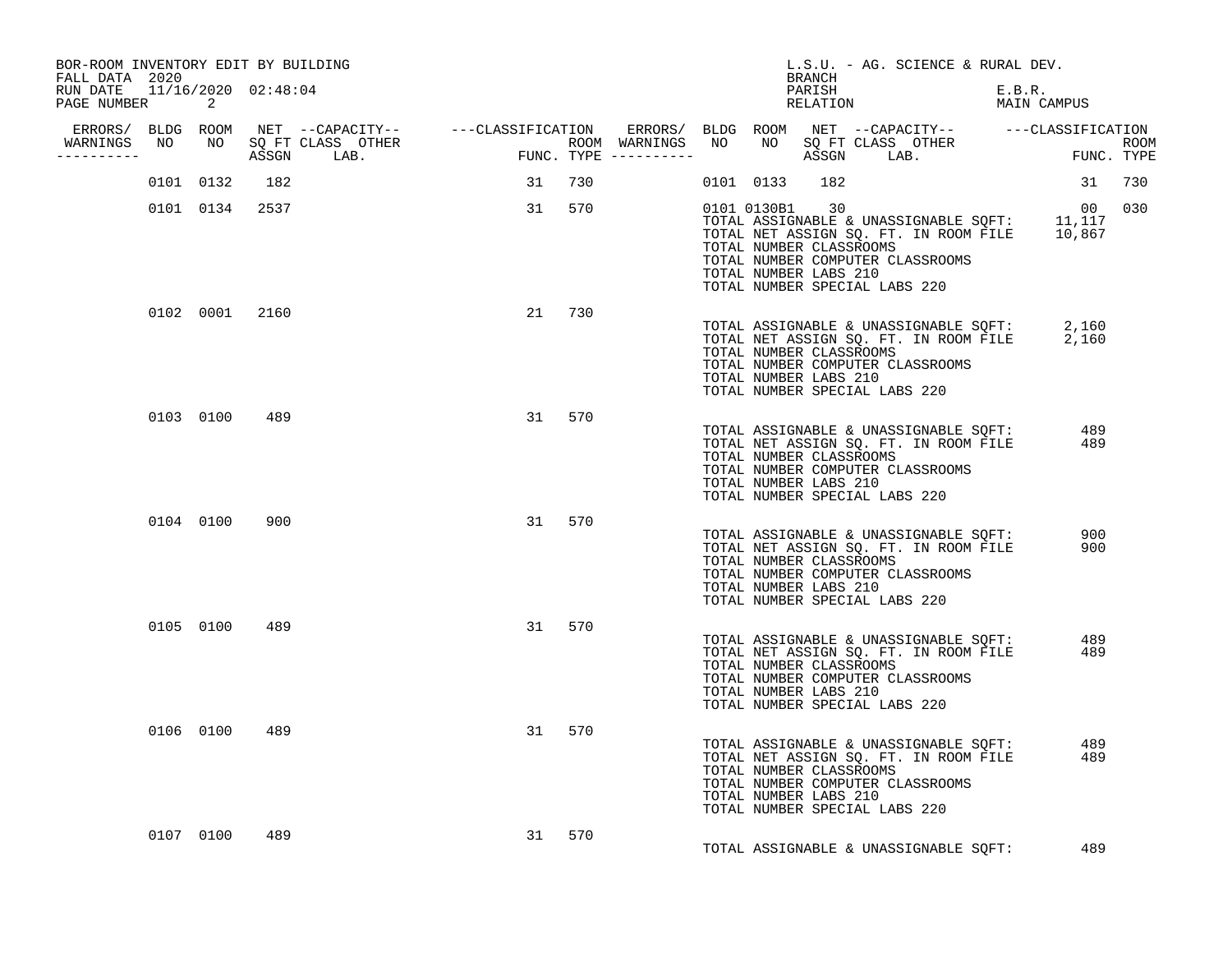| BOR-ROOM INVENTORY EDIT BY BUILDING<br>FALL DATA 2020 |           |                 |           | L.S.U. - AG. SCIENCE & RURAL DEV.<br>BRANCH                                                                                                                                                                           |
|-------------------------------------------------------|-----------|-----------------|-----------|-----------------------------------------------------------------------------------------------------------------------------------------------------------------------------------------------------------------------|
| RUN DATE 11/16/2020 02:48:04<br>PAGE NUMBER 3         |           |                 |           | PARISH<br>E.B.R.<br>MAIN CAMPUS<br>RELATION                                                                                                                                                                           |
|                                                       |           |                 |           |                                                                                                                                                                                                                       |
|                                                       |           |                 |           | TOTAL NET ASSIGN SQ. FT. IN ROOM FILE 489<br>TOTAL NUMBER CLASSROOMS<br>TOTAL NUMBER COMPUTER CLASSROOMS<br>TOTAL NUMBER LABS 210<br>TOTAL NUMBER SPECIAL LABS 220                                                    |
|                                                       | 0108 0100 | 489             | 31 570    | TOTAL ASSIGNABLE & UNASSIGNABLE SQFT:<br>489<br>TOTAL NET ASSIGN SQ. FT. IN ROOM FILE<br>489<br>TOTAL NUMBER CLASSROOMS<br>TOTAL NUMBER COMPUTER CLASSROOMS<br>TOTAL NUMBER LABS 210<br>TOTAL NUMBER SPECIAL LABS 220 |
|                                                       | 0109 0100 | 489             | 31<br>570 | TOTAL ASSIGNABLE & UNASSIGNABLE SQFT: 489<br>TOTAL NET ASSIGN SQ. FT. IN ROOM FILE<br>489<br>TOTAL NUMBER CLASSROOMS<br>TOTAL NUMBER COMPUTER CLASSROOMS<br>TOTAL NUMBER LABS 210<br>TOTAL NUMBER SPECIAL LABS 220    |
|                                                       |           | 0110 0100 489   | 570<br>31 | TOTAL ASSIGNABLE & UNASSIGNABLE SQFT: 489<br>TOTAL NET ASSIGN SQ. FT. IN ROOM FILE<br>489<br>TOTAL NUMBER CLASSROOMS<br>TOTAL NUMBER COMPUTER CLASSROOMS<br>TOTAL NUMBER LABS 210<br>TOTAL NUMBER SPECIAL LABS 220    |
|                                                       |           | 0186 0100 11250 | 22<br>570 | TOTAL ASSIGNABLE & UNASSIGNABLE SQFT: 11,250<br>TOTAL NET ASSIGN SQ. FT. IN ROOM FILE 11,250<br>TOTAL NUMBER CLASSROOMS<br>TOTAL NUMBER COMPUTER CLASSROOMS<br>TOTAL NUMBER LABS 210<br>TOTAL NUMBER SPECIAL LABS 220 |
|                                                       | 0330 0100 | 489             | 570<br>31 | TOTAL ASSIGNABLE & UNASSIGNABLE SQFT:<br>489<br>TOTAL NET ASSIGN SQ. FT. IN ROOM FILE<br>489<br>TOTAL NUMBER CLASSROOMS<br>TOTAL NUMBER COMPUTER CLASSROOMS<br>TOTAL NUMBER LABS 210<br>TOTAL NUMBER SPECIAL LABS 220 |
|                                                       | 0331 0100 | 489             | 570<br>31 | 489<br>TOTAL ASSIGNABLE & UNASSIGNABLE SQFT:<br>TOTAL NET ASSIGN SQ. FT. IN ROOM FILE<br>489<br>TOTAL NUMBER CLASSROOMS<br>TOTAL NUMBER COMPUTER CLASSROOMS                                                           |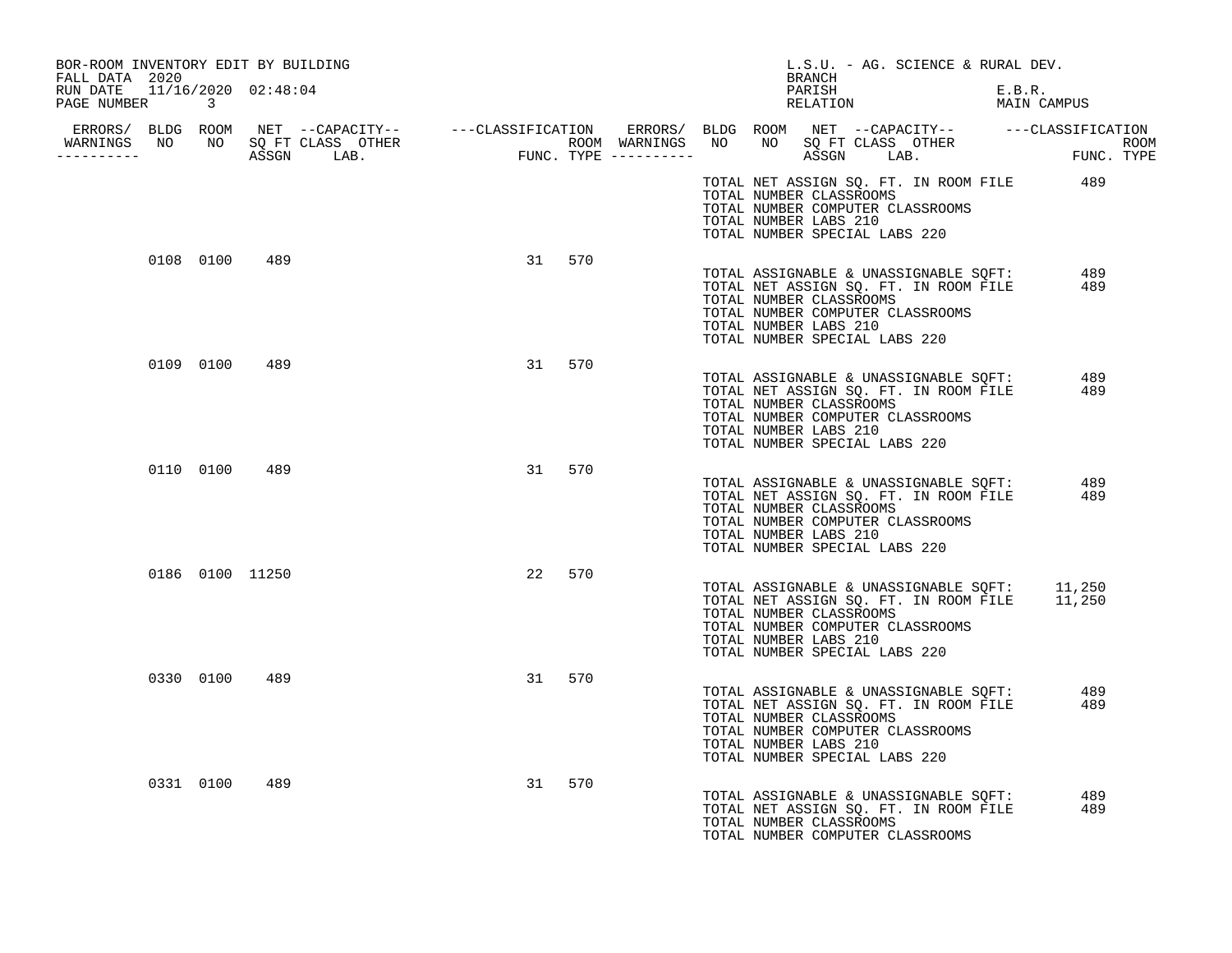| BOR-ROOM INVENTORY EDIT BY BUILDING<br>FALL DATA 2020 |           |                |                     |                                  |    |     |           |            | <b>BRANCH</b>                                    | L.S.U. - AG. SCIENCE & RURAL DEV.                                                                                                                                             |                       |        |
|-------------------------------------------------------|-----------|----------------|---------------------|----------------------------------|----|-----|-----------|------------|--------------------------------------------------|-------------------------------------------------------------------------------------------------------------------------------------------------------------------------------|-----------------------|--------|
| RUN DATE<br>PAGE NUMBER                               |           | $\overline{4}$ | 11/16/2020 02:48:04 |                                  |    |     |           |            | PARISH<br>RELATION                               |                                                                                                                                                                               | E.B.R.<br>MAIN CAMPUS |        |
| -----------                                           |           |                |                     | WARNINGS NO NO SQ FT CLASS OTHER |    |     |           |            |                                                  |                                                                                                                                                                               |                       |        |
|                                                       |           |                |                     |                                  |    |     |           |            | TOTAL NUMBER LABS 210                            | TOTAL NUMBER SPECIAL LABS 220                                                                                                                                                 |                       |        |
|                                                       |           | 0332 0100      | 489                 |                                  | 31 | 570 |           |            | TOTAL NUMBER CLASSROOMS<br>TOTAL NUMBER LABS 210 | TOTAL ASSIGNABLE & UNASSIGNABLE SQFT:<br>TOTAL NET ASSIGN SQ. FT. IN ROOM FILE<br>TOTAL NUMBER CLASSOOMS<br>TOTAL NUMBER COMPUTER CLASSROOMS<br>TOTAL NUMBER SPECIAL LABS 220 | 489<br>489            |        |
|                                                       |           | 0346 0100      | 80                  |                                  | 00 | 020 | 0346 0101 |            | 420                                              | $4\overline{ }$                                                                                                                                                               | 22                    | 310    |
|                                                       |           | 0346 0102      | 240                 | 5                                | 22 | 310 | 0346 0103 |            | 64                                               |                                                                                                                                                                               | 00                    | 030    |
|                                                       | 0346 0104 |                | 131                 |                                  | 11 | 730 | 0346 0105 |            | 131                                              | 2                                                                                                                                                                             |                       | 11 575 |
|                                                       |           | 0346 0106      | 1012                |                                  | 11 | 570 |           |            | TOTAL NUMBER CLASSROOMS<br>TOTAL NUMBER LABS 210 | TOTAL ASSIGNABLE & UNASSIGNABLE SQFT: 2,078<br>TOTAL NET ASSIGN SQ. FT. IN ROOM FILE 1,934<br>TOTAL NUMBER COMPUTER CLASSROOMS<br>TOTAL NUMBER SPECIAL LABS 220               |                       |        |
|                                                       |           | 0404 0100      | 100                 | $\mathbf{1}$                     | 22 | 310 | 0404 0101 |            | 100                                              |                                                                                                                                                                               |                       | 22 730 |
|                                                       |           | 0404 0102      | 900                 |                                  | 22 | 570 |           |            | TOTAL NUMBER CLASSROOMS<br>TOTAL NUMBER LABS 210 | TOTAL ASSIGNABLE & UNASSIGNABLE SQFT: 1,100<br>TOTAL NET ASSIGN SQ. FT. IN ROOM FILE 1,100<br>TOTAL NUMBER COMPUTER CLASSROOMS<br>TOTAL NUMBER SPECIAL LABS 220               |                       |        |
|                                                       |           | 0453 0100      | 2599                |                                  | 31 | 590 | 0453 0101 |            | 44                                               | 1                                                                                                                                                                             |                       | 31 570 |
|                                                       |           | 0453 0102      | 44                  | $\mathbf{1}$                     | 31 | 570 | 0453 0103 |            | 44                                               | $\mathbf{1}$                                                                                                                                                                  | 31                    | 570    |
|                                                       |           | 0453 0104      | 44                  | $\mathbf{1}$                     | 31 | 570 | 0453 0105 |            | 44                                               | $\mathbf{1}$                                                                                                                                                                  | 31                    | 570    |
|                                                       |           | 0453 0106      | 44                  | $\mathbf{1}$                     | 31 | 570 | 0453 0107 |            | 144                                              |                                                                                                                                                                               | 31                    | 575    |
|                                                       |           | 0453 0108      | 102                 |                                  | 31 | 575 |           | 0453 0108A | 16                                               |                                                                                                                                                                               | 31                    | 575    |
|                                                       |           | 0453 0108B     | 16                  |                                  | 31 | 575 | 0453 0109 |            | 168                                              | 1                                                                                                                                                                             | 31                    | 570    |
|                                                       | 0453 0110 |                | 168                 | $\mathbf{1}$                     | 31 | 570 | 0453 0111 |            | 144                                              | 3                                                                                                                                                                             | 31                    | 250    |
|                                                       |           | 0453 0112      | 144                 |                                  | 31 | 575 |           |            |                                                  | TOTAL ASSIGNABLE & UNASSIGNABLE SQFT: 3,765                                                                                                                                   |                       |        |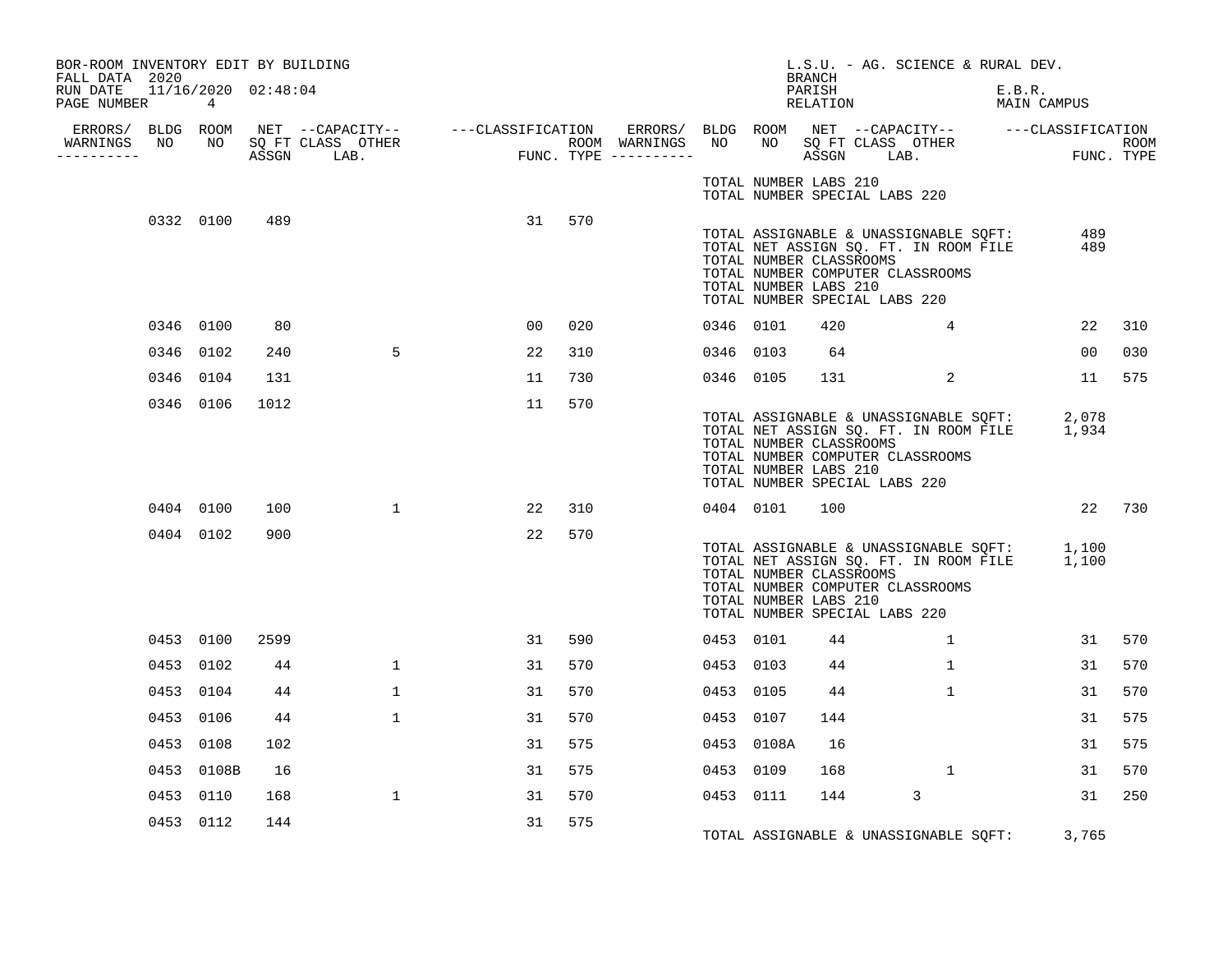| BOR-ROOM INVENTORY EDIT BY BUILDING<br>FALL DATA 2020 |           |                |                  |                                                                                                                                                                                                                                      |        |  |           | L.S.U. - AG. SCIENCE & RURAL DEV.<br>BRANCH                                                                                                                                                                         |                       |        |                |        |
|-------------------------------------------------------|-----------|----------------|------------------|--------------------------------------------------------------------------------------------------------------------------------------------------------------------------------------------------------------------------------------|--------|--|-----------|---------------------------------------------------------------------------------------------------------------------------------------------------------------------------------------------------------------------|-----------------------|--------|----------------|--------|
| RUN DATE 11/16/2020 02:48:04<br>PAGE NUMBER 5         |           |                |                  |                                                                                                                                                                                                                                      |        |  |           | PARISH<br>PARISH<br>RELATION                                                                                                                                                                                        | E.B.R.<br>MAIN CAMPUS | E.B.R. |                |        |
|                                                       |           |                |                  |                                                                                                                                                                                                                                      |        |  |           |                                                                                                                                                                                                                     |                       |        |                |        |
|                                                       |           |                |                  | ERRORS/ BLDG ROOM NET --CAPACITY-- ----CLASSIFICATION ERRORS/ BLDG ROOM NET --CAPACITY-- -----CLASSIFICATION<br>WARNINGS NO NO SQFTCLASS OTHER ROOM WARNINGS NO NO SQFTCLASS OTHER ROOM<br>----------- ASSGN LAB. FUNC.TYPE -------- |        |  |           |                                                                                                                                                                                                                     |                       |        |                |        |
|                                                       |           |                |                  |                                                                                                                                                                                                                                      |        |  |           | TOTAL NET ASSIGN SQ. FT. IN ROOM FILE 3,765<br>TOTAL NUMBER CLASSROOMS<br>TOTAL NUMBER COMPUTER CLASSROOMS<br>TOTAL NUMBER LABS 210<br>TOTAL NUMBER SPECIAL LABS 220                                                |                       |        |                |        |
|                                                       | 0483 0101 | 69             |                  | 22                                                                                                                                                                                                                                   | 560    |  | 0483 0102 | 69                                                                                                                                                                                                                  |                       |        |                | 22 560 |
|                                                       | 0483 0103 | 69             |                  | 22                                                                                                                                                                                                                                   | 560    |  |           | TOTAL ASSIGNABLE & UNASSIGNABLE SQFT: 207<br>TOTAL NET ASSIGN SQ. FT. IN ROOM FILE 207<br>TOTAL NUMBER CLASSROOMS<br>TOTAL NUMBER COMPUTER CLASSROOMS<br>TOTAL NUMBER LABS 210<br>TOTAL NUMBER SPECIAL LABS 220     |                       |        |                |        |
|                                                       |           |                | 0484 0001 1949 3 |                                                                                                                                                                                                                                      | 11 920 |  |           | TOTAL ASSIGNABLE & UNASSIGNABLE SQFT: 1,949<br>TOTAL NET ASSIGN SQ. FT. IN ROOM FILE 1,949<br>TOTAL NUMBER CLASSROOMS<br>TOTAL NUMBER COMPUTER CLASSROOMS<br>TOTAL NUMBER LABS 210<br>TOTAL NUMBER SPECIAL LABS 220 |                       |        |                |        |
|                                                       |           | 0899 0100 3000 |                  |                                                                                                                                                                                                                                      | 22 570 |  |           |                                                                                                                                                                                                                     |                       |        |                |        |
|                                                       |           |                |                  |                                                                                                                                                                                                                                      |        |  |           | TOTAL ASSIGNABLE & UNASSIGNABLE SQFT: 3,000<br>TOTAL NET ASSIGN SQ. FT. IN ROOM FILE 3,000<br>TOTAL NUMBER CLASSROOMS<br>TOTAL NUMBER COMPUTER CLASSROOMS<br>TOTAL NUMBER LABS 210<br>TOTAL NUMBER SPECIAL LABS 220 |                       |        |                |        |
|                                                       |           |                | 0900 0100 3500   |                                                                                                                                                                                                                                      | 22 570 |  |           | TOTAL ASSIGNABLE & UNASSIGNABLE SQFT: 3,500<br>TOTAL NET ASSIGN SQ. FT. IN ROOM FILE 3,500<br>TOTAL NUMBER CLASSROOMS<br>TOTAL NUMBER COMPUTER CLASSROOMS<br>TOTAL NUMBER LABS 210<br>TOTAL NUMBER SPECIAL LABS 220 |                       |        |                |        |
|                                                       | 1007 0100 | 270            |                  |                                                                                                                                                                                                                                      | 22 570 |  |           | TOTAL ASSIGNABLE & UNASSIGNABLE SQFT:<br>TOTAL NET ASSIGN SQ. FT. IN ROOM FILE<br>TOTAL NUMBER CLASSROOMS<br>TOTAL NUMBER COMPUTER CLASSROOMS<br>TOTAL NUMBER LABS 210<br>TOTAL NUMBER SPECIAL LABS 220             |                       |        | 270<br>270     |        |
|                                                       |           | 1008 0100 3000 |                  | 22                                                                                                                                                                                                                                   | 570    |  |           | TOTAL ASSIGNABLE & UNASSIGNABLE SOFT:                                                                                                                                                                               |                       |        |                |        |
|                                                       |           |                |                  |                                                                                                                                                                                                                                      |        |  |           | TOTAL NET ASSIGN SO. FT. IN ROOM FILE                                                                                                                                                                               |                       |        | 3,000<br>3,000 |        |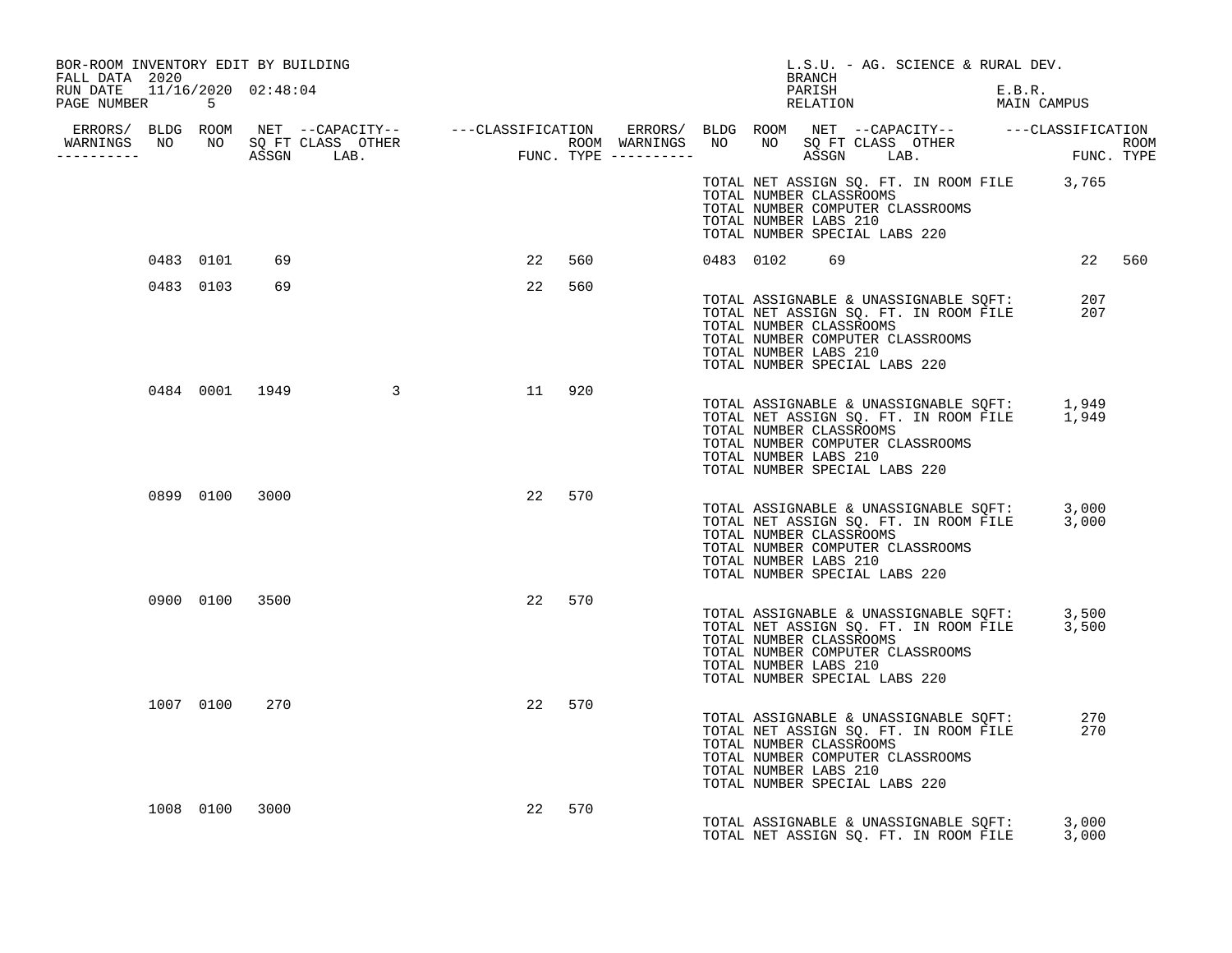| BOR-ROOM INVENTORY EDIT BY BUILDING |      |      |                     |                   |                   |      |                     |      |      |                         | L.S.U. - AG. SCIENCE & RURAL DEV. |        |                   |
|-------------------------------------|------|------|---------------------|-------------------|-------------------|------|---------------------|------|------|-------------------------|-----------------------------------|--------|-------------------|
| FALL DATA                           | 2020 |      |                     |                   |                   |      |                     |      |      | BRANCH                  |                                   |        |                   |
| RUN DATE                            |      |      | 11/16/2020 02:48:04 |                   |                   |      |                     |      |      | PARISH                  |                                   | E.B.R. |                   |
| PAGE NUMBER                         |      | 6    |                     |                   |                   |      |                     |      |      | RELATION                |                                   |        | MAIN CAMPUS       |
| ERRORS/                             | BLDG | ROOM | NET                 | --CAPACITY--      | ---CLASSIFICATION |      | ERRORS/             | BLDG | ROOM | NET                     | --CAPACITY--                      |        | ---CLASSIFICATION |
| WARNINGS                            | NO   | NO   |                     | SO FT CLASS OTHER |                   | ROOM | WARNINGS            | NO   | NO   | SO FT CLASS             | OTHER                             |        | <b>ROOM</b>       |
|                                     |      |      | ASSGN               | LAB.              |                   |      | FUNC. TYPE $------$ |      |      | ASSGN                   | LAB.                              |        | FUNC. TYPE        |
|                                     |      |      |                     |                   |                   |      |                     |      |      | TOTAL NUMBER CLASSROOMS |                                   |        |                   |
|                                     |      |      |                     |                   |                   |      |                     |      |      |                         | TOTAL NUMBER COMPUTER CLASSROOMS  |        |                   |

TOTAL NUMBER LABS 210

TOTAL NUMBER SPECIAL LABS 220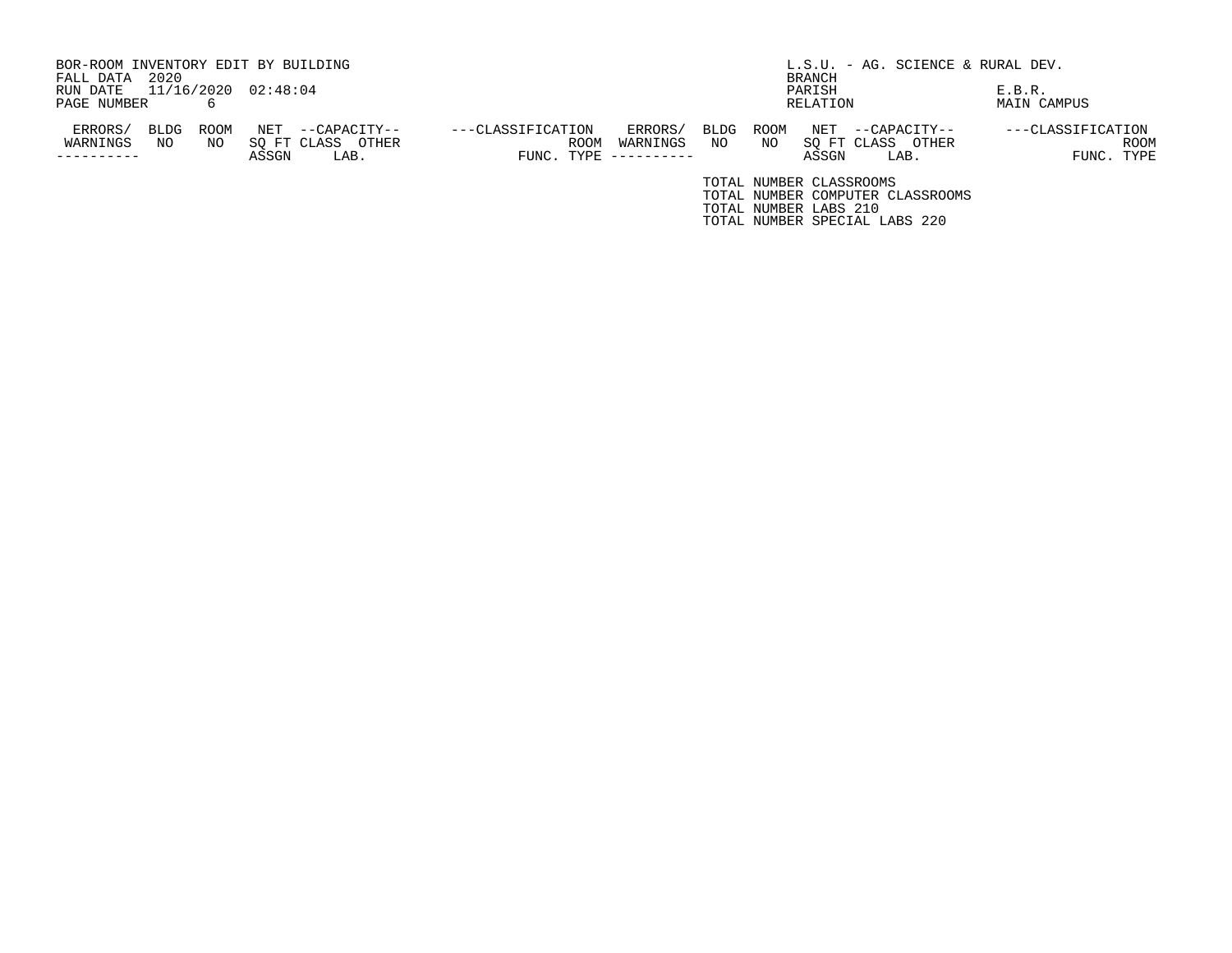BOR-ROOM INVENTORY EDIT BY BUILDING  $L.S.U. - AG.$  SCIENCE & RURAL DEV. FALL DATA 2020 RUN DATE 11/16/2020 02:48:04

| DESCRIPTION AND SUMMARY OF ERRORS & WARNINGS                                                                                                                                                                                                 |
|----------------------------------------------------------------------------------------------------------------------------------------------------------------------------------------------------------------------------------------------|
| 1 = ERROR - BLD NUMBER OF THE ROOM FILE DOES NOT MATCH THE BLD NUMBER OF THE BLD FILE. ----------------<br>THE BUILDING NUMBERS SHOULD BE EXACTLY THE SAME ON THE BUILDING FILE AND THE ROOM FILE.                                           |
| 2 = ERROR - DUPLICATE RECORD IN THE ROOM FILE.                                                                                                                                                                                               |
|                                                                                                                                                                                                                                              |
| 4 = ERROR - CAPACITY IS NOT ENTERED FOR ROOM TYPE 110, 210, 220, 230, 250, 410, 430, 610, 910, 920. - - - - - - - - -                                                                                                                        |
| IF THE BUILDING IS A WAREHOUSE, BARN, ETC. WITH NO ROOMS, CODE ONE ROOM WITH THE GROSS AND NET EOUAL.                                                                                                                                        |
| 6 = ERROR - FUNCTION USE OF ROOMS IS 00 AND ROOM TYPE NOT 010, 020, 030, 051, 052, OR 053. - - - - - - - - - - - - - - -                                                                                                                     |
| 7 = ERROR - ROOM TYPE IS NOT A VALID ROOM USE CODE OR PCS FUNCTION USE CODE IS NOT A VALID CODE ------------                                                                                                                                 |
|                                                                                                                                                                                                                                              |
| 9 = WARNING -- RATIO OF NET ASSIGN SO. FT. TO CAPACITY IS NOT 5 TO 50 SO. FT. FOR ROOM TYPES 110 410 430<br>OR IS NOT 10 TO 400 SQ. FT. FOR ROOM TYPES 210 220 230 250<br>OR IS NOT 5 TO 25 SQ. FT. FOR ROOM TYPE 610. $-$ - - - - - - - - - |
| 9 <sub>5</sub>                                                                                                                                                                                                                               |
| TOTAL CLASSROOM CAPACITY<br>24<br>TOTAL LAB CAPACITY<br>92<br>TOTAL OTHER CAPACITY                                                                                                                                                           |
| 708<br>TOTAL UNASSIGNED AREA - ROOMS (FUNCT 81, 82, 83)                                                                                                                                                                                      |
| 57,912<br>TOTAL ASSIGNABLE AREA - ROOMS (FUNCT 10 THROUGH 83)<br>57,912                                                                                                                                                                      |
| -23<br>TOTAL NUMBER OF INSTRUCTIONAL, RESEARCH, ACADEMIC SUPPORT, AND STUDENT SERVICE ROOMS (FUNCTS 10, 20, 40 AND 50)                                                                                                                       |
| TOTAL NUMBER OF PUBLIC SERVICE, INSTITUTIONAL SUPPORT AND INDEPENDENT OPERATIONS ROOMS (FUNCTS 30, 60 AND 70) -----<br>64<br>TOTAL NUMBER OF UNASSIGNED ROOMS (FUNCT 81, 82, 83)                                                             |
| 87<br>TOTAL NUMBER OF CLASSROOMS (110)                                                                                                                                                                                                       |
| TOTAL NUMBER OF LABS (210)                                                                                                                                                                                                                   |
|                                                                                                                                                                                                                                              |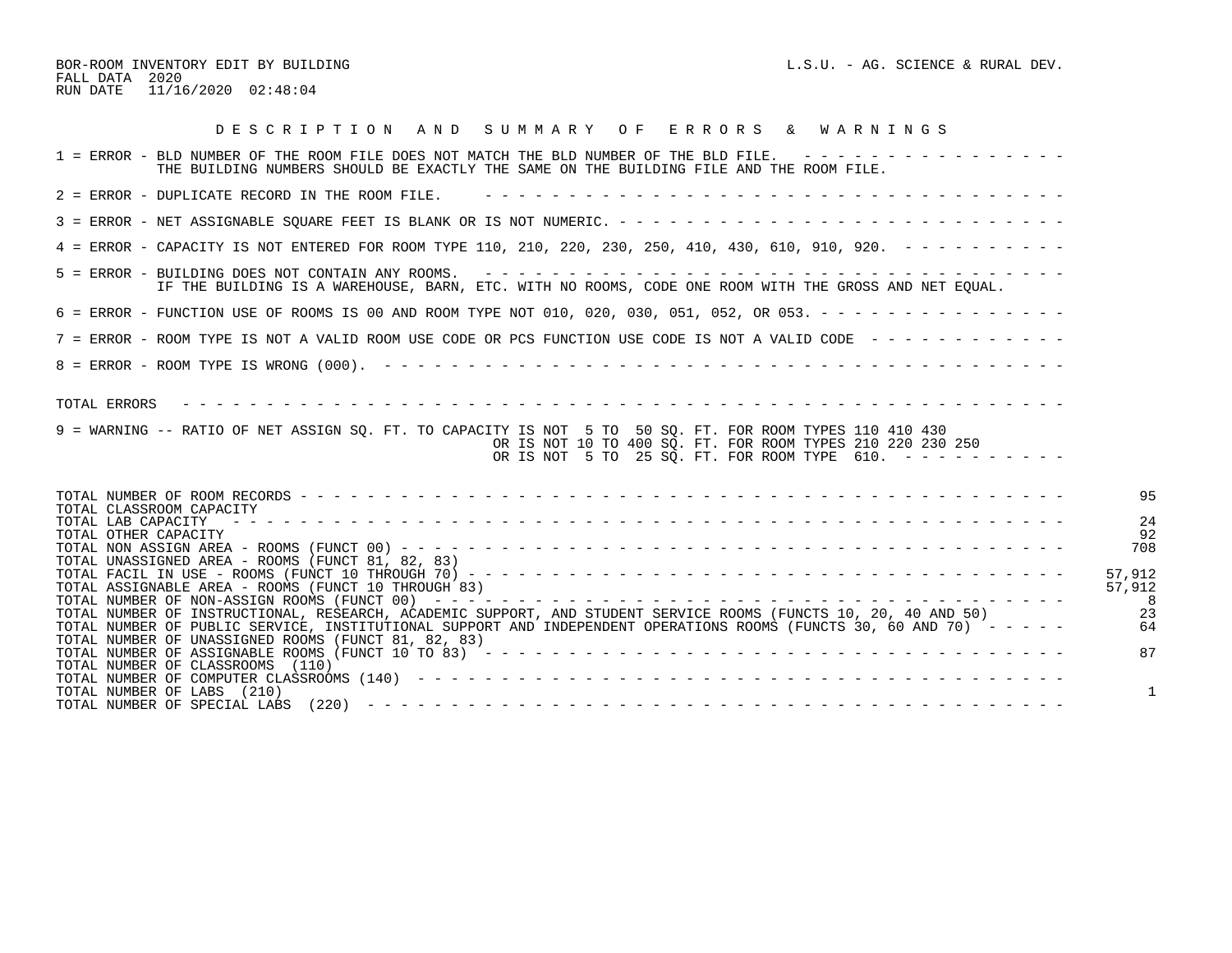| BOR-ROOM INVENTORY EDIT BY BUILDING<br>FALL DATA 2020 |           |                |      |                                                                                                                                                                                                                                 |    |        |      |                                                                    | BRANCH | BURDEN RESEARCH CENTER                                                                                     |  |                                                                                            |    |                    |
|-------------------------------------------------------|-----------|----------------|------|---------------------------------------------------------------------------------------------------------------------------------------------------------------------------------------------------------------------------------|----|--------|------|--------------------------------------------------------------------|--------|------------------------------------------------------------------------------------------------------------|--|--------------------------------------------------------------------------------------------|----|--------------------|
| RUN DATE 11/16/2020 02:48:04<br>PAGE NUMBER 7         |           |                |      |                                                                                                                                                                                                                                 |    |        |      |                                                                    |        |                                                                                                            |  | PARISH E.B.R.<br>RELATION BRANCH-RESTRICT PROG                                             |    |                    |
| ERRORS/ BLDG ROOM                                     |           |                |      |                                                                                                                                                                                                                                 |    |        |      |                                                                    |        |                                                                                                            |  |                                                                                            |    |                    |
| WARNINGS<br>----------                                | NO        | NO             |      | NET --CAPACITY-- ----CLASSIFICATION ERRORS/ BLDG ROOM NET --CAPACITY-- ----CLASSIFICATION<br>SQ FT CLASS OTHER ROOM WARNINGS NO NO SQ FT CLASS OTHER ROOM ROOM<br>ASSGN LAB.    FUNC. TYPE ----------- ASSGN LAB.    FUNC. TYPE |    |        |      |                                                                    |        |                                                                                                            |  |                                                                                            |    | ROOM<br>FUNC. TYPE |
|                                                       |           | 0094 0001 1059 |      |                                                                                                                                                                                                                                 |    | 21 730 |      | TOTAL NUMBER CLASSROOMS<br>TOTAL NUMBER LABS 210                   |        | TOTAL NUMBER COMPUTER CLASSROOMS<br>TOTAL NUMBER SPECIAL LABS 220                                          |  | TOTAL ASSIGNABLE & UNASSIGNABLE SQFT: 1,059<br>TOTAL NET ASSIGN SQ. FT. IN ROOM FILE 1,059 |    |                    |
|                                                       |           | 0244 0001 1944 |      |                                                                                                                                                                                                                                 |    | 92 970 |      | TOTAL NUMBER CLASSROOMS<br>TOTAL NUMBER LABS 210                   |        | TOTAL NUMBER COMPUTER CLASSROOMS<br>TOTAL NUMBER SPECIAL LABS 220                                          |  | TOTAL ASSIGNABLE & UNASSIGNABLE SQFT: 1,944<br>TOTAL NET ASSIGN SQ. FT. IN ROOM FILE 1,944 |    |                    |
|                                                       |           | 0245 0001      | 30   |                                                                                                                                                                                                                                 | 21 | 755    |      | TOTAL NUMBER CLASSROOMS<br>TOTAL NUMBER LABS 210                   |        | TOTAL ASSIGNABLE & UNASSIGNABLE SQFT:<br>TOTAL NUMBER COMPUTER CLASSROOMS<br>TOTAL NUMBER SPECIAL LABS 220 |  | TOTAL NET ASSIGN SQ. FT. IN ROOM FILE 30                                                   | 30 |                    |
|                                                       | 0246 0101 |                | 1200 |                                                                                                                                                                                                                                 | 21 | 730    |      | 0246 0102                                                          | 2400   |                                                                                                            |  |                                                                                            | 21 | 730                |
|                                                       | 0246 0103 |                | 1200 |                                                                                                                                                                                                                                 | 21 | 730    |      | 0246 0104 1200<br>TOTAL NUMBER CLASSROOMS<br>TOTAL NUMBER LABS 210 |        | TOTAL NUMBER COMPUTER CLASSROOMS<br>TOTAL NUMBER SPECIAL LABS 220                                          |  | TOTAL ASSIGNABLE & UNASSIGNABLE SQFT: 6,000<br>TOTAL NET ASSIGN SQ. FT. IN ROOM FILE 6,000 | 21 | 730                |
|                                                       |           | 0282 0001 1010 |      |                                                                                                                                                                                                                                 | 92 | 970    |      | TOTAL NUMBER CLASSROOMS<br>TOTAL NUMBER LABS 210                   |        | TOTAL NUMBER COMPUTER CLASSROOMS<br>TOTAL NUMBER SPECIAL LABS 220                                          |  | TOTAL ASSIGNABLE & UNASSIGNABLE SQFT: 1,010<br>TOTAL NET ASSIGN SQ. FT. IN ROOM FILE 1,010 |    |                    |
|                                                       | 0299 0101 |                | 750  |                                                                                                                                                                                                                                 | 21 | 730    |      | 0299 0102                                                          | 1950   |                                                                                                            |  |                                                                                            | 21 | 730                |
|                                                       | 0299      | 0102A          | 225  |                                                                                                                                                                                                                                 | 21 | 730    |      | 0299 0102B                                                         | 225    |                                                                                                            |  |                                                                                            | 21 | 730                |
|                                                       | 0299      | 0103           | 600  |                                                                                                                                                                                                                                 | 21 | 590    |      | 0299 0104                                                          | 1950   |                                                                                                            |  |                                                                                            | 21 | 750                |
|                                                       | 0299      | 0104A          | 225  |                                                                                                                                                                                                                                 | 21 | 730    | 0299 | 0104B                                                              | 225    |                                                                                                            |  |                                                                                            | 21 | 730                |
|                                                       | 0299 0105 |                | 1800 |                                                                                                                                                                                                                                 | 21 | 730    |      | 0299 0106                                                          | 49     |                                                                                                            |  |                                                                                            | 00 | 030                |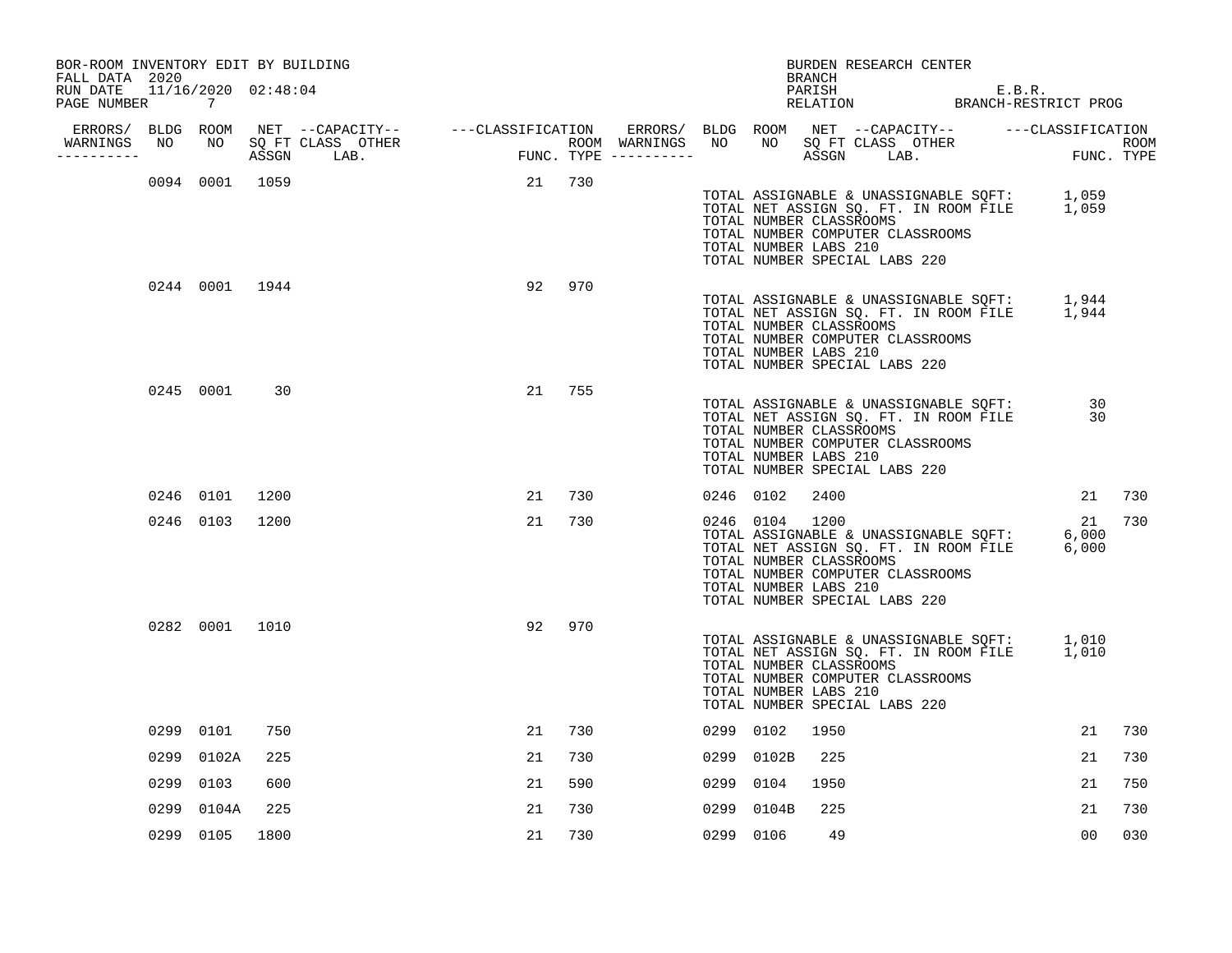| BOR-ROOM INVENTORY EDIT BY BUILDING<br>FALL DATA 2020<br>RUN DATE 11/16/2020 02:48:04 |                 |     |                                  |                 |        | BRANCH                                                             | BURDEN RESEARCH CENTER                                                                                                                                                                           |        |     |
|---------------------------------------------------------------------------------------|-----------------|-----|----------------------------------|-----------------|--------|--------------------------------------------------------------------|--------------------------------------------------------------------------------------------------------------------------------------------------------------------------------------------------|--------|-----|
| PAGE NUMBER 8                                                                         |                 |     |                                  |                 |        |                                                                    | PARISH E.B.R.<br>RELATION BRANCH-RESTRICT PROG                                                                                                                                                   |        |     |
|                                                                                       |                 |     | WARNINGS NO NO SQ FT CLASS OTHER |                 |        |                                                                    |                                                                                                                                                                                                  |        |     |
| -----------                                                                           |                 |     |                                  |                 |        |                                                                    |                                                                                                                                                                                                  |        |     |
|                                                                                       | 0299 0107 49    |     |                                  | 00 030          |        | 0299 0108 390                                                      |                                                                                                                                                                                                  | 21 730 |     |
|                                                                                       | 0299 0108A 165  |     |                                  |                 | 21 650 | 0299 0109 1800<br>TOTAL NUMBER CLASSROOMS<br>TOTAL NUMBER LABS 210 | 0299 0109 1800 29<br>TOTAL ASSIGNABLE & UNASSIGNABLE SQFT: 10,403<br>TOTAL NET ASSIGN SQ. FT. IN ROOM FILE 10,305<br>TOTAL NUMBER COMPUTER CLASSROOMS<br>TOTAL NUMBER SPECIAL LABS 220           | 21 730 |     |
|                                                                                       |                 |     | 0386 0001 1209                   | 21              | 580    | TOTAL NUMBER CLASSROOMS<br>TOTAL NUMBER LABS 210                   | TOTAL ASSIGNABLE & UNASSIGNABLE SQFT: 1,209<br>TOTAL NET ASSIGN SQ. FT. IN ROOM FILE 1,209<br>TOTAL NUMBER COMPUTER CLASSROOMS<br>TOTAL NUMBER SPECIAL LABS 220                                  |        |     |
|                                                                                       | 0387 0001 2790  |     |                                  | 21              | 580    | TOTAL NUMBER CLASSROOMS<br>TOTAL NUMBER LABS 210                   | TOTAL ASSIGNABLE & UNASSIGNABLE SQFT: 2,790<br>TOTAL NET ASSIGN SQ. FT. IN ROOM FILE 2,790<br>TOTAL NUMBER COMPUTER CLASSROOMS<br>TOTAL NUMBER SPECIAL LABS 220                                  |        |     |
|                                                                                       | 0388 0101       | 288 |                                  | 21              | 350    |                                                                    | 0388 0101A 144 1                                                                                                                                                                                 | 21 310 |     |
|                                                                                       | 0388 0101B      | 144 |                                  | 21              | 310    | 0388 0101C<br>36                                                   |                                                                                                                                                                                                  | 00 030 |     |
|                                                                                       | 0388 0101D      | 30  |                                  | 00 <sub>o</sub> | 030    | TOTAL NUMBER LABS 210                                              | 00 030<br>TOTAL ASSIGNABLE & UNASSIGNABLE SQFT: 706<br>TOTAL NET ASSIGN SQ. FT. IN ROOM FILE 576<br>TOTAL NUMBER CLASSROOMS<br>TOTAL NUMBER COMPUTER CLASSROOMS<br>TOTAL NUMBER SPECIAL LABS 220 |        |     |
|                                                                                       | 0396 0001       | 396 | 8                                | 21              | 250    | 0396 0101A<br>36                                                   |                                                                                                                                                                                                  | 21 730 |     |
|                                                                                       | 0396 0101B      | 46  |                                  | 0 <sub>0</sub>  | 030    | 0396 0102<br>600                                                   |                                                                                                                                                                                                  | 21 585 |     |
|                                                                                       | 0396 0102A      | 53  |                                  | 00              | 030    | 0396 0103 600<br>TOTAL NUMBER CLASSROOMS<br>TOTAL NUMBER LABS 210  | 121 1796 0103 000<br>TOTAL ASSIGNABLE & UNASSIGNABLE SQFT: 1,731<br>TOTAL NET ASSIGN SQ. FT. IN ROOM FILE 1,632<br>TOTAL NUMBER COMPUTER CLASSROOMS<br>TOTAL NUMBER SPECIAL LABS 220             | 21     | 585 |
|                                                                                       | 0397 0001 10080 |     |                                  |                 | 21 580 |                                                                    | TOTAL ASSIGNABLE & UNASSIGNABLE SQFT: 10,080                                                                                                                                                     |        |     |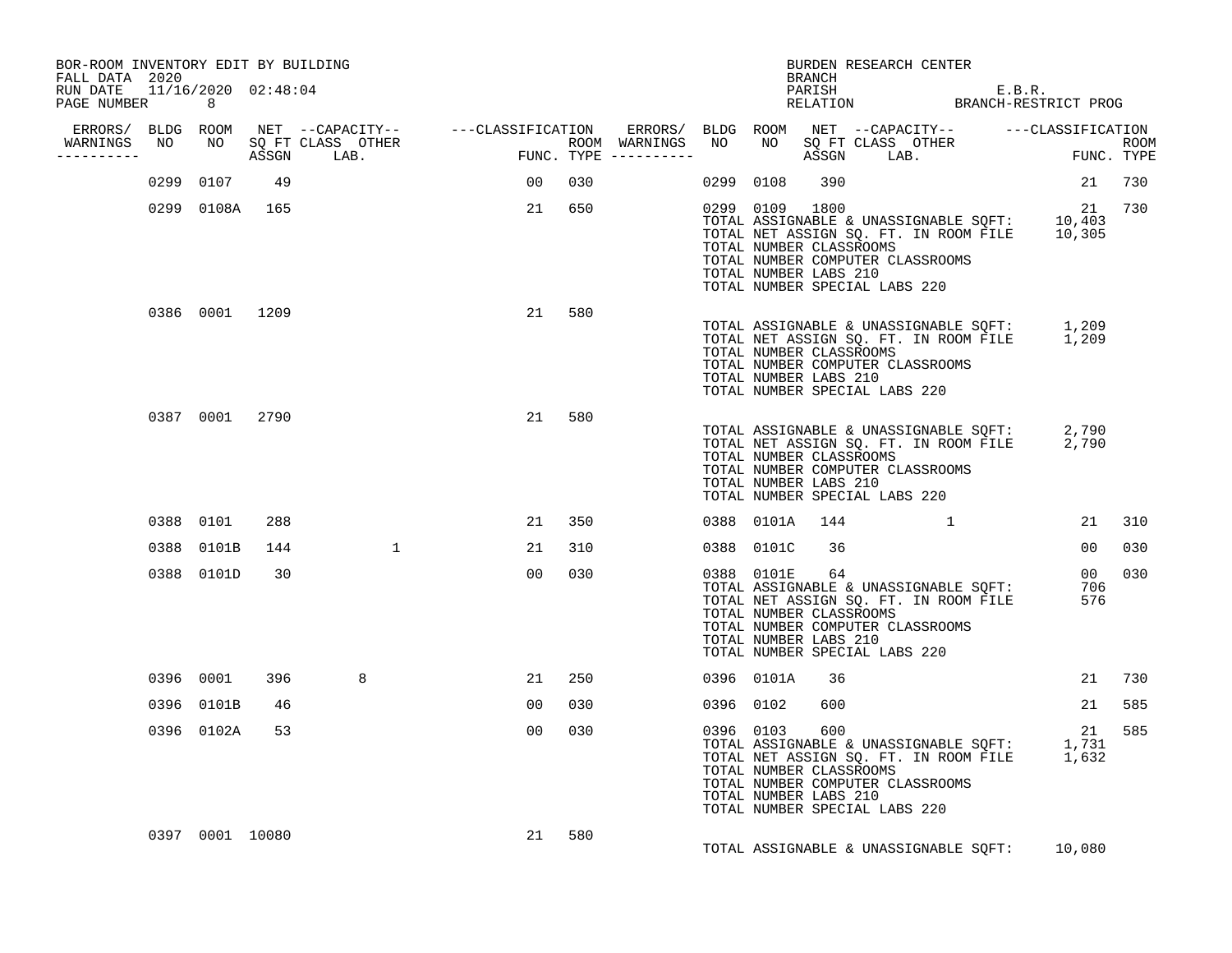| BOR-ROOM INVENTORY EDIT BY BUILDING<br>FALL DATA 2020<br>RUN DATE 11/16/2020 02:48:04 |                |      |              |                |     |           |                                                                  | <b>BRANCH</b><br>PARISH | BURDEN RESEARCH CENTER                                            |              | E.B.R. |                                                                                                     |        |
|---------------------------------------------------------------------------------------|----------------|------|--------------|----------------|-----|-----------|------------------------------------------------------------------|-------------------------|-------------------------------------------------------------------|--------------|--------|-----------------------------------------------------------------------------------------------------|--------|
| PAGE NUMBER                                                                           | 9              |      |              |                |     |           |                                                                  |                         |                                                                   |              |        | FARISH E.B.R.<br>RELATION BRANCH-RESTRICT PROG                                                      |        |
| WARNINGS NO<br>---------                                                              |                |      |              |                |     |           |                                                                  |                         |                                                                   |              |        |                                                                                                     |        |
|                                                                                       |                |      |              |                |     |           | TOTAL NUMBER CLASSROOMS<br>TOTAL NUMBER LABS 210                 |                         | TOTAL NUMBER COMPUTER CLASSROOMS<br>TOTAL NUMBER SPECIAL LABS 220 |              |        | TOTAL NET ASSIGN SQ. FT. IN ROOM FILE 10,080                                                        |        |
|                                                                                       | 0415 0101      | 195  |              | 00             | 030 | 0415 0102 |                                                                  | 169                     |                                                                   |              |        | 00                                                                                                  | 030    |
|                                                                                       | 0415 0103      | 192  | $\mathbf{1}$ | 21             | 310 |           | 0415 0103A                                                       | 20                      |                                                                   |              |        | 21                                                                                                  | 315    |
|                                                                                       | 0415 0104      | 32   |              | 00             | 010 | 0415 0105 |                                                                  | 16                      |                                                                   | $\mathbf{1}$ |        | 21                                                                                                  | 310    |
|                                                                                       | 0415 0106      | 156  | $\mathbf{1}$ | 21             | 310 |           | 0415 0106A                                                       | 16                      |                                                                   |              |        | 00                                                                                                  | 030    |
|                                                                                       | 0415 0106B     | 16   |              | 00             | 030 | 0415 0107 |                                                                  | 2048                    |                                                                   |              |        | 21                                                                                                  | 680    |
|                                                                                       | 0415 0107A     | 384  |              | 21             | 630 |           | 0415 0107B                                                       | 80                      |                                                                   |              |        | 21                                                                                                  | 635    |
|                                                                                       | 0415 0107C     | 16   |              | 0 <sub>0</sub> | 030 |           | TOTAL NUMBER CLASSROOMS<br>TOTAL NUMBER LABS 210                 |                         | TOTAL NUMBER COMPUTER CLASSROOMS<br>TOTAL NUMBER SPECIAL LABS 220 |              |        | TOTAL ASSIGNABLE & UNASSIGNABLE SQFT: 3,340<br>TOTAL NET ASSIGN SQ. FT. IN ROOM FILE 2,896<br>2,896 |        |
|                                                                                       | 0426 0001      | 5400 |              | 21             | 580 |           | TOTAL NUMBER CLASSROOMS<br>TOTAL NUMBER LABS 210                 |                         | TOTAL NUMBER COMPUTER CLASSROOMS<br>TOTAL NUMBER SPECIAL LABS 220 |              |        | TOTAL ASSIGNABLE & UNASSIGNABLE SQFT: 5,400<br>TOTAL NET ASSIGN SQ. FT. IN ROOM FILE 5,400          |        |
|                                                                                       | 0434 0101      | 840  | 17           | 21             | 250 |           | 0434 0101A 229                                                   |                         |                                                                   |              |        |                                                                                                     | 21 255 |
|                                                                                       | 0434 0101B     | 96   |              | 21             | 255 |           | 0434 0102 41<br>TOTAL NUMBER CLASSROOMS<br>TOTAL NUMBER LABS 210 |                         | TOTAL NUMBER COMPUTER CLASSROOMS<br>TOTAL NUMBER SPECIAL LABS 220 |              |        | 00<br>TOTAL ASSIGNABLE & UNASSIGNABLE SQFT: 1,206<br>TOTAL NET ASSIGN SQ. FT. IN ROOM FILE 1,165    | 030    |
|                                                                                       | 0921 0100 3456 |      |              | 21             | 580 |           | TOTAL NUMBER CLASSROOMS<br>TOTAL NUMBER LABS 210                 |                         | TOTAL NUMBER COMPUTER CLASSROOMS<br>TOTAL NUMBER SPECIAL LABS 220 |              |        | TOTAL ASSIGNABLE & UNASSIGNABLE SQFT: 3,456<br>TOTAL NET ASSIGN SQ. FT. IN ROOM FILE 3,456          |        |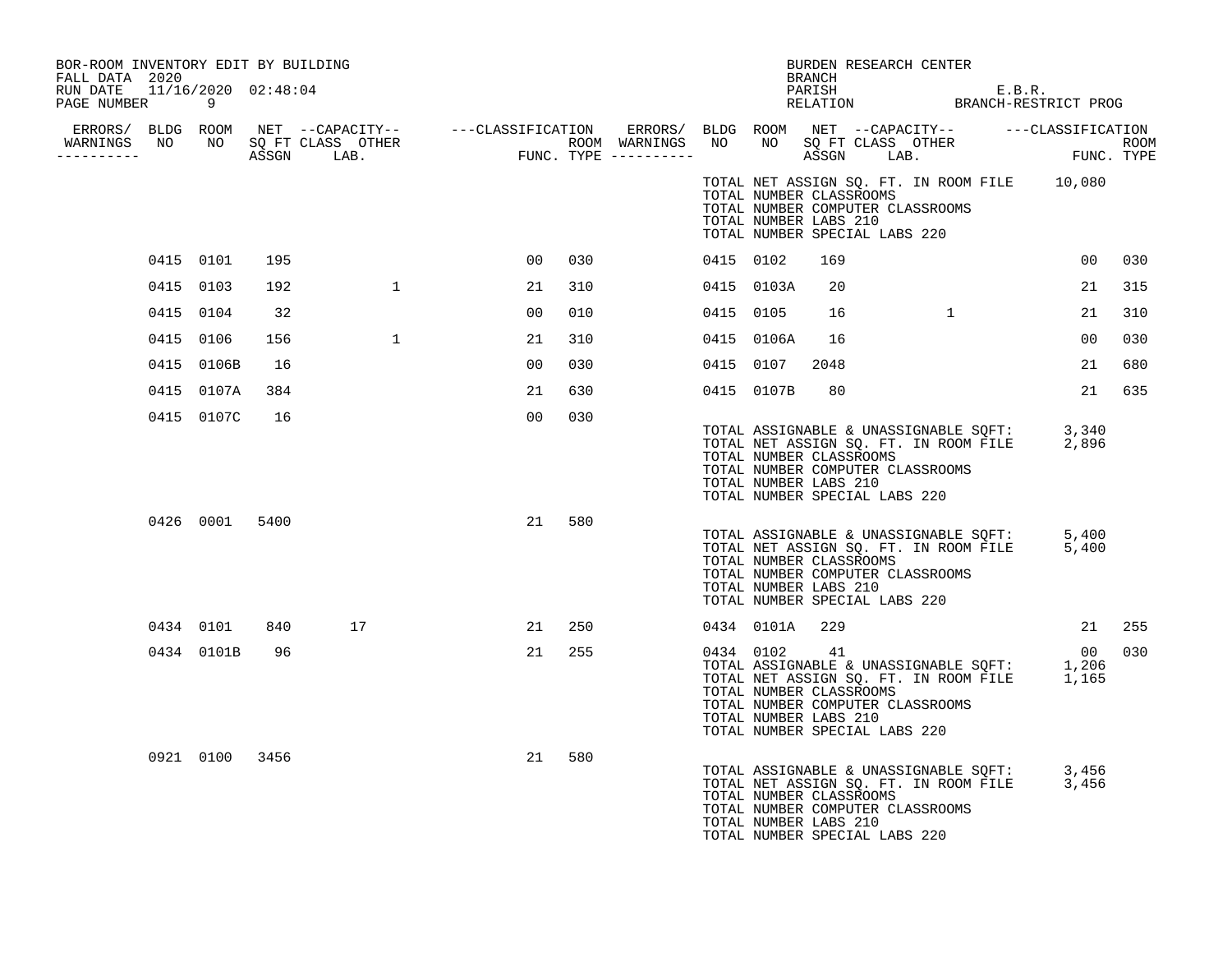| BOR-ROOM INVENTORY EDIT BY BUILDING<br>FALL DATA 2020 |           |                |                      |        |     |  | BURDEN RESEARCH CENTER<br>BRANCH                                                                                                                                                                                        |                |  |
|-------------------------------------------------------|-----------|----------------|----------------------|--------|-----|--|-------------------------------------------------------------------------------------------------------------------------------------------------------------------------------------------------------------------------|----------------|--|
| RUN DATE 11/16/2020 02:48:04<br>PAGE NUMBER           | 10        |                |                      |        |     |  | PARISH E.B.R.<br>RELATION BRANCH-RESTRICT PROG                                                                                                                                                                          |                |  |
| ERRORS/ BLDG ROOM<br>WARNINGS NO<br>----------        |           |                | NO SQ FT CLASS OTHER |        |     |  |                                                                                                                                                                                                                         |                |  |
|                                                       | 0945 0001 | 89             |                      | 32 650 |     |  | TOTAL ASSIGNABLE & UNASSIGNABLE SQFT: 89<br>TOTAL NET ASSIGN SQ. FT. IN ROOM FILE<br>TOTAL NUMBER CLASSROOMS<br>TOTAL NUMBER COMPUTER CLASSROOMS<br>TOTAL NUMBER LABS 210<br>TOTAL NUMBER SPECIAL LABS 220              | 89             |  |
|                                                       |           | 0976 0100 2600 |                      | 21     | 580 |  | TOTAL ASSIGNABLE & UNASSIGNABLE SOFT:<br>TOTAL NET ASSIGN SQ. FT. IN ROOM FILE<br>TOTAL NUMBER CLASSROOMS<br>TOTAL NUMBER COMPUTER CLASSROOMS<br>TOTAL NUMBER LABS 210<br>TOTAL NUMBER SPECIAL LABS 220                 | 2,600<br>2,600 |  |
|                                                       | 0985 0100 | 800            |                      | 71     | 760 |  | TOTAL ASSIGNABLE & UNASSIGNABLE SQFT:<br>TOTAL NET ASSIGN SQ. FT. IN ROOM FILE<br>TOTAL NUMBER CLASSROOMS<br>TOTAL NUMBER COMPUTER CLASSROOMS<br>TOTAL NUMBER LABS 210<br>TOTAL NUMBER SPECIAL LABS 220                 | 800<br>800     |  |
|                                                       |           | 0987 0100 1439 |                      | 21     | 580 |  | TOTAL ASSIGNABLE & UNASSIGNABLE SQFT: $1,439$<br>TOTAL NET ASSIGN SQ. FT. IN ROOM FILE $1,439$<br>TOTAL NUMBER CLASSROOMS<br>TOTAL NUMBER COMPUTER CLASSROOMS<br>TOTAL NUMBER LABS 210<br>TOTAL NUMBER SPECIAL LABS 220 |                |  |
|                                                       |           | 0988 0100 4607 |                      | 21     | 580 |  | TOTAL ASSIGNABLE & UNASSIGNABLE SQFT: 4,607<br>TOTAL NET ASSIGN SQ. FT. IN ROOM FILE 4,607<br>TOTAL NUMBER CLASSROOMS<br>TOTAL NUMBER COMPUTER CLASSROOMS<br>TOTAL NUMBER LABS 210<br>TOTAL NUMBER SPECIAL LABS 220     |                |  |
|                                                       |           | 0989 0100 2350 |                      | 21     | 731 |  | TOTAL ASSIGNABLE & UNASSIGNABLE SQFT:<br>TOTAL NET ASSIGN SQ. FT. IN ROOM FILE<br>TOTAL NUMBER CLASSROOMS<br>TOTAL NUMBER COMPUTER CLASSROOMS<br>TOTAL NUMBER LABS 210<br>TOTAL NUMBER SPECIAL LABS 220                 | 2,350<br>2,350 |  |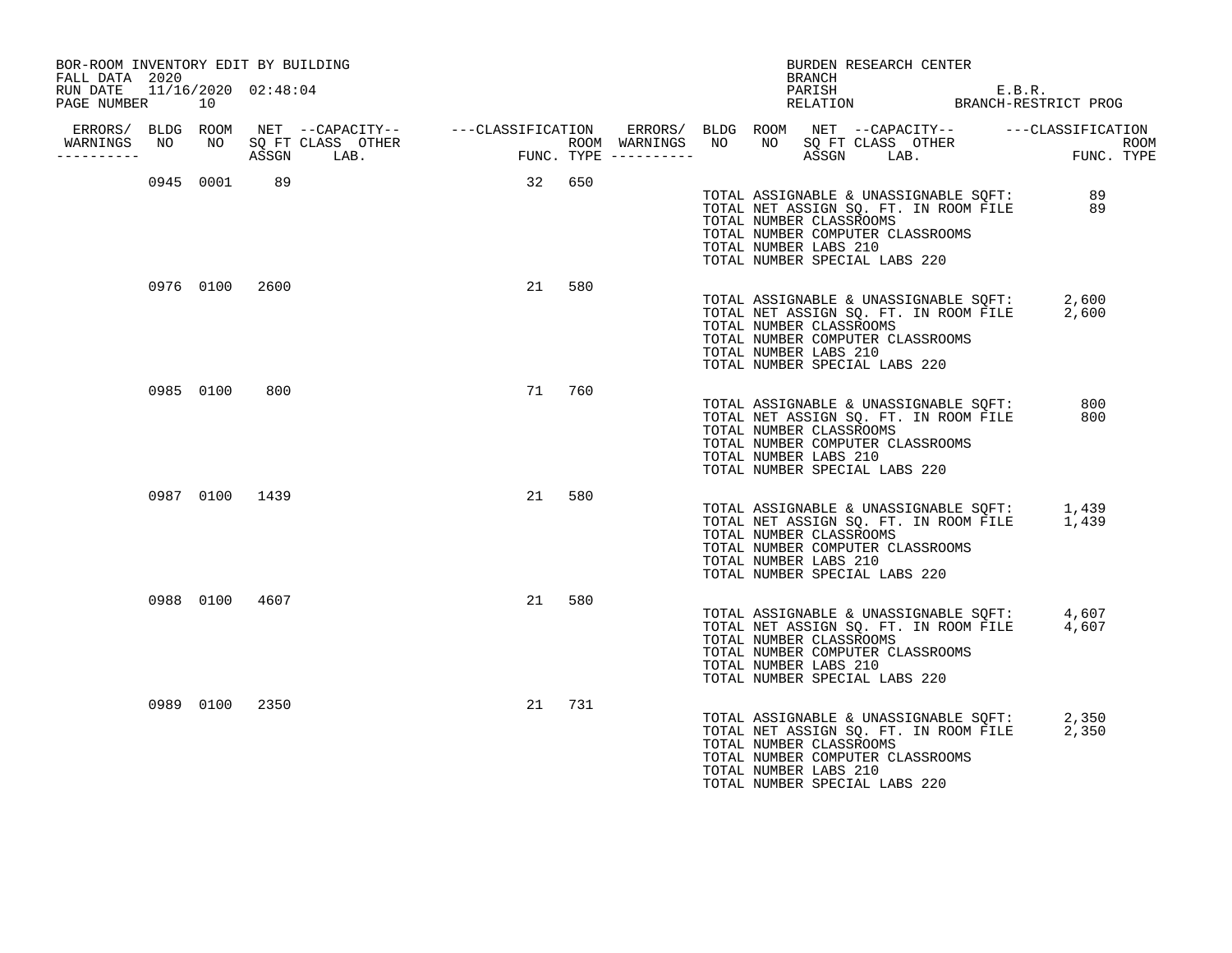BOR-ROOM INVENTORY EDIT BY BUILDING BURDEN RESEARCH CENTER FALL DATA 2020 RUN DATE 11/16/2020 02:48:04

| DESCRIPTION AND SUMMARY OF ERRORS & WARNINGS                                                                                                                                                                                                                                                  |                         |
|-----------------------------------------------------------------------------------------------------------------------------------------------------------------------------------------------------------------------------------------------------------------------------------------------|-------------------------|
| 1 = ERROR - BLD NUMBER OF THE ROOM FILE DOES NOT MATCH THE BLD NUMBER OF THE BLD FILE. ----------------<br>THE BUILDING NUMBERS SHOULD BE EXACTLY THE SAME ON THE BUILDING FILE AND THE ROOM FILE.                                                                                            |                         |
| $2$ = ERROR - DUPLICATE RECORD IN THE ROOM FILE.                                                                                                                                                                                                                                              |                         |
|                                                                                                                                                                                                                                                                                               |                         |
| 4 = ERROR - CAPACITY IS NOT ENTERED FOR ROOM TYPE 110, 210, 220, 230, 250, 410, 430, 610, 910, 920. - - - - - - - - -                                                                                                                                                                         |                         |
| IF THE BUILDING IS A WAREHOUSE, BARN, ETC. WITH NO ROOMS, CODE ONE ROOM WITH THE GROSS AND NET EQUAL.                                                                                                                                                                                         |                         |
| 6 = ERROR - FUNCTION USE OF ROOMS IS 00 AND ROOM TYPE NOT 010, 020, 030, 051, 052, OR 053. - - - - - - - - - - - - - - -                                                                                                                                                                      |                         |
| 7 = ERROR - ROOM TYPE IS NOT A VALID ROOM USE CODE OR PCS FUNCTION USE CODE IS NOT A VALID CODE ------------                                                                                                                                                                                  |                         |
|                                                                                                                                                                                                                                                                                               |                         |
| 9 = WARNING -- RATIO OF NET ASSIGN SQ. FT. TO CAPACITY IS NOT 5 TO 50 SQ. FT. FOR ROOM TYPES 110 410 430<br>OR IS NOT 10 TO 400 SQ. FT. FOR ROOM TYPES 210 220 230 250<br>OR IS NOT 5 TO 25 SQ. FT. FOR ROOM TYPE 610. $- - - - - - - - - - -$                                                |                         |
| TOTAL CLASSROOM CAPACITY                                                                                                                                                                                                                                                                      | 62                      |
| TOTAL LAB CAPACITY<br>TOTAL OTHER CAPACITY<br>TOTAL UNASSIGNED AREA - ROOMS (FUNCT 81, 82, 83)                                                                                                                                                                                                | 25<br>812               |
| TOTAL ASSIGNABLE AREA - ROOMS (FUNCT 10 THROUGH 83)                                                                                                                                                                                                                                           | 61,437<br>61,437<br>-14 |
| TOTAL NUMBER OF INSTRUCTIONAL, RESEARCH, ACADEMIC SUPPORT, AND STUDENT SERVICE ROOMS (FUNCTS 10, 20, 40 AND 50)<br>TOTAL NUMBER OF PUBLIC SERVICE, INSTITUTIONAL SUPPORT AND INDEPENDENT OPERATIONS ROOMS (FUNCTS 30, 60 AND 70) -----<br>TOTAL NUMBER OF UNASSIGNED ROOMS (FUNCT 81, 82, 83) | -44                     |
| TOTAL NUMBER OF CLASSROOMS (110)<br>TOTAL NUMBER OF LABS (210)                                                                                                                                                                                                                                | 48                      |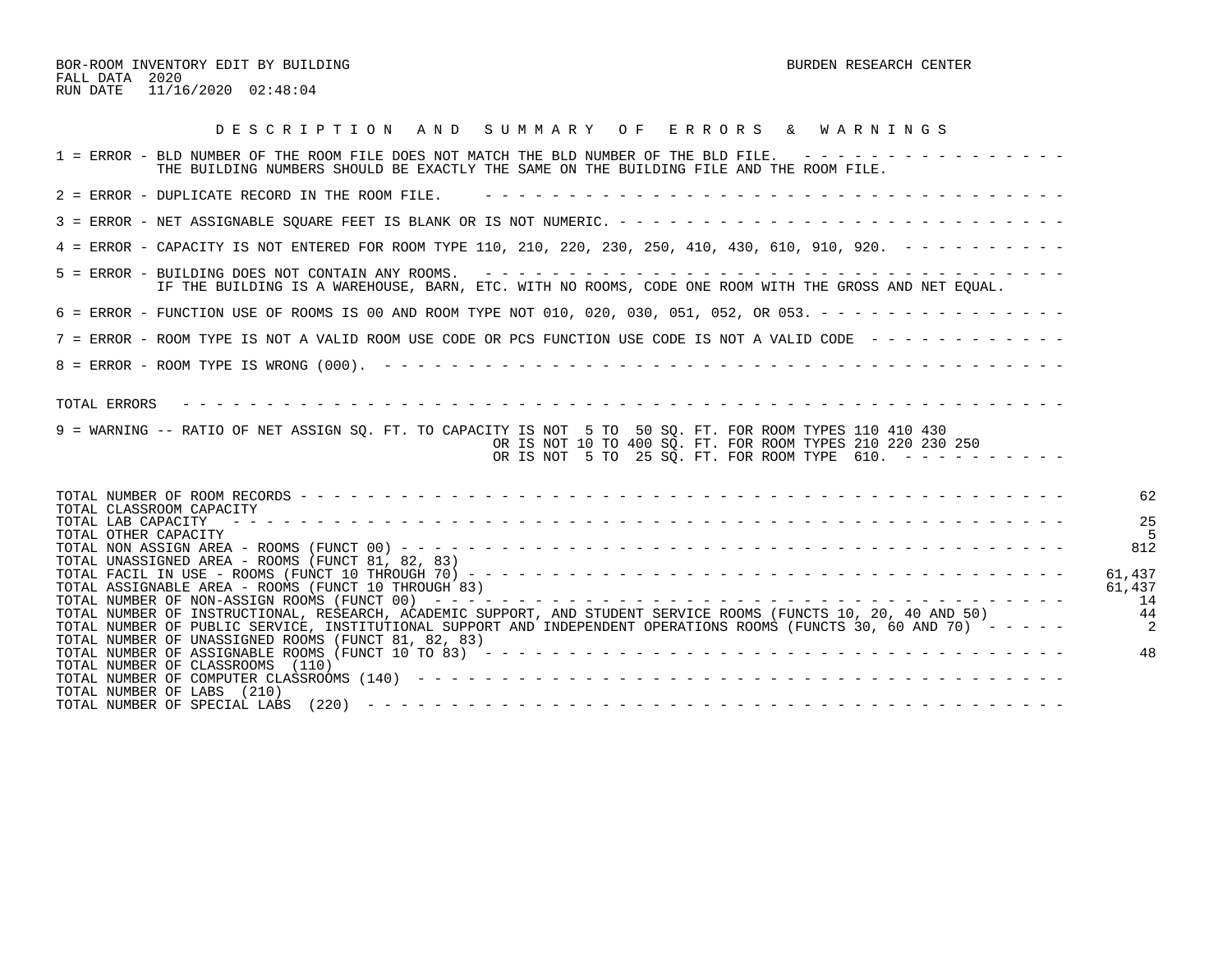| BOR-ROOM INVENTORY EDIT BY BUILDING<br>FALL DATA 2020 |           |                 |     |                                                                                                                                                   |                                                                                                            |        |  |            | BRANCH                                           | BEN-HUR RESEARCH CENTER                                                                                                                             |                                                                                            |        |
|-------------------------------------------------------|-----------|-----------------|-----|---------------------------------------------------------------------------------------------------------------------------------------------------|------------------------------------------------------------------------------------------------------------|--------|--|------------|--------------------------------------------------|-----------------------------------------------------------------------------------------------------------------------------------------------------|--------------------------------------------------------------------------------------------|--------|
| RUN DATE 11/16/2020 02:48:04<br>PAGE NUMBER 11        |           |                 |     |                                                                                                                                                   |                                                                                                            |        |  |            |                                                  |                                                                                                                                                     | PARISH E.B.R.<br>RELATION BRANCH-RESTRICT PROG                                             |        |
|                                                       |           |                 |     | ERRORS/ BLDG ROOM NET --CAPACITY-- - ---CLASSIFICATION ERRORS/ BLDG ROOM NET --CAPACITY-- - ---CLASSIFICATION<br>WARNINGS NO NO SQ FT CLASS OTHER |                                                                                                            |        |  |            |                                                  |                                                                                                                                                     |                                                                                            |        |
| -----------                                           |           |                 |     | ASSGN LAB.                                                                                                                                        | FUNC TYPE ----------- NO NO SQ FT CLASS OTHER ROOM FUNC TYPE ----------<br>FUNC TYPE ---------- ASSGN LAB. |        |  |            |                                                  |                                                                                                                                                     |                                                                                            |        |
|                                                       |           | 0047 0001 1152  |     |                                                                                                                                                   |                                                                                                            | 21 560 |  |            |                                                  | 0047 0001A 1152                                                                                                                                     | 21 730                                                                                     |        |
|                                                       |           | 0047 0001B 1152 |     |                                                                                                                                                   |                                                                                                            | 21 740 |  |            | TOTAL NUMBER CLASSROOMS<br>TOTAL NUMBER LABS 210 | TOTAL NUMBER COMPUTER CLASSROOMS<br>TOTAL NUMBER SPECIAL LABS 220                                                                                   | TOTAL ASSIGNABLE & UNASSIGNABLE SQFT: 3,456<br>TOTAL NET ASSIGN SQ. FT. IN ROOM FILE 3,456 |        |
|                                                       |           | 0089 0001 5000  |     |                                                                                                                                                   | 21                                                                                                         | 560    |  |            | TOTAL NUMBER CLASSROOMS<br>TOTAL NUMBER LABS 210 | TOTAL NUMBER COMPUTER CLASSROOMS<br>TOTAL NUMBER SPECIAL LABS 220                                                                                   | TOTAL ASSIGNABLE & UNASSIGNABLE SQFT: 5,000<br>TOTAL NET ASSIGN SQ. FT. IN ROOM FILE 5,000 |        |
|                                                       |           | 0112 0001 750   |     |                                                                                                                                                   |                                                                                                            | 21 570 |  |            | TOTAL NUMBER CLASSROOMS<br>TOTAL NUMBER LABS 210 | TOTAL ASSIGNABLE & UNASSIGNABLE SQFT:<br>TOTAL NET ASSIGN SQ. FT. IN ROOM FILE<br>TOTAL NUMBER COMPUTER CLASSROOMS<br>TOTAL NUMBER SPECIAL LABS 220 | 750<br>750                                                                                 |        |
|                                                       |           | 0127 0001 1200  |     |                                                                                                                                                   |                                                                                                            | 21 720 |  |            | TOTAL NUMBER CLASSROOMS<br>TOTAL NUMBER LABS 210 | TOTAL NUMBER COMPUTER CLASSROOMS<br>TOTAL NUMBER SPECIAL LABS 220                                                                                   | TOTAL ASSIGNABLE & UNASSIGNABLE SQFT: 1,200<br>TOTAL NET ASSIGN SQ. FT. IN ROOM FILE 1,200 |        |
|                                                       |           | 0128 0001 1000  |     |                                                                                                                                                   | 21                                                                                                         | 560    |  |            | TOTAL NUMBER CLASSROOMS<br>TOTAL NUMBER LABS 210 | TOTAL NUMBER COMPUTER CLASSROOMS<br>TOTAL NUMBER SPECIAL LABS 220                                                                                   | TOTAL ASSIGNABLE & UNASSIGNABLE SQFT: 1,000<br>TOTAL NET ASSIGN SQ. FT. IN ROOM FILE 1,000 |        |
|                                                       | 0129 0001 |                 | 400 |                                                                                                                                                   |                                                                                                            | 21 310 |  | 0129 0001A | 400                                              |                                                                                                                                                     |                                                                                            | 00 030 |
|                                                       |           | 0129 0001B      | 400 |                                                                                                                                                   | 21                                                                                                         | 560    |  |            | 0129 0001C 400                                   |                                                                                                                                                     |                                                                                            | 21 570 |
|                                                       | 0129 0003 |                 | 400 |                                                                                                                                                   | 21                                                                                                         | 730    |  |            | TOTAL NUMBER CLASSROOMS                          |                                                                                                                                                     | TOTAL ASSIGNABLE & UNASSIGNABLE SQFT: 2,000<br>TOTAL NET ASSIGN SQ. FT. IN ROOM FILE 1,600 |        |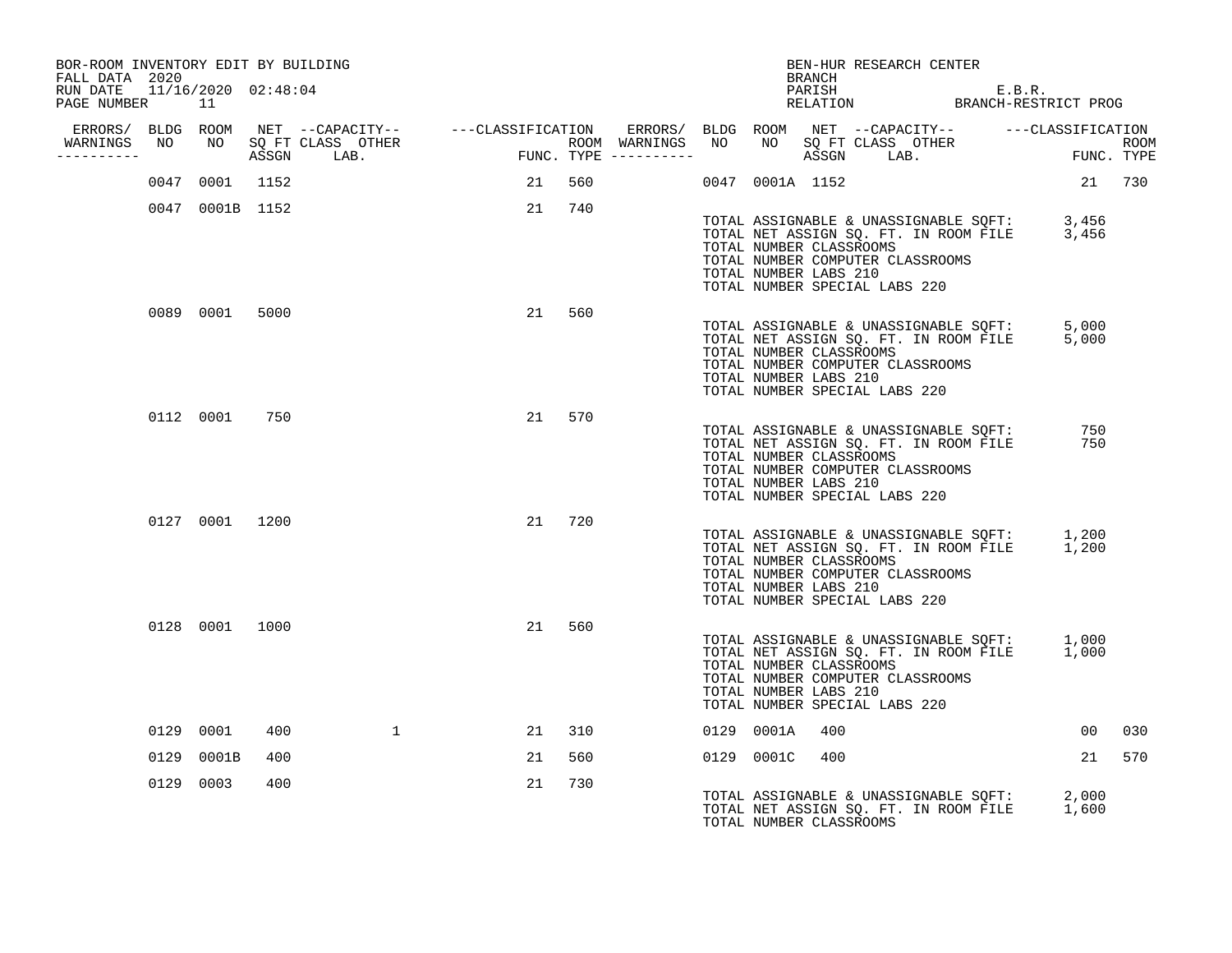| BOR-ROOM INVENTORY EDIT BY BUILDING<br>FALL DATA 2020 |                |        |     |  |                                                  | BRANCH | BEN-HUR RESEARCH CENTER                                                                                                                                                                                  |  |            |
|-------------------------------------------------------|----------------|--------|-----|--|--------------------------------------------------|--------|----------------------------------------------------------------------------------------------------------------------------------------------------------------------------------------------------------|--|------------|
| RUN DATE 11/16/2020 02:48:04<br>PAGE NUMBER 12        |                |        |     |  |                                                  |        | PARISH E.B.R.<br>RELATION BRANCH-RESTRICT PROG                                                                                                                                                           |  |            |
| WARNINGS NO NO SQ FT CLASS OTHER<br>----------        |                |        |     |  |                                                  |        |                                                                                                                                                                                                          |  |            |
|                                                       |                |        |     |  | TOTAL NUMBER LABS 210                            |        | TOTAL NUMBER COMPUTER CLASSROOMS<br>TOTAL NUMBER SPECIAL LABS 220                                                                                                                                        |  |            |
|                                                       | 0131 0001 2400 | 21 570 |     |  | TOTAL NUMBER CLASSROOMS<br>TOTAL NUMBER LABS 210 |        | TOTAL ASSIGNABLE & UNASSIGNABLE SQFT: 2,400<br>TOTAL NET ASSIGN SQ. FT. IN ROOM FILE 2,400<br>TOTAL NUMBER COMPUTER CLASSROOMS<br>TOTAL NUMBER SPECIAL LABS 220                                          |  |            |
|                                                       | 0132 0001 1600 | 21     | 560 |  | TOTAL NUMBER CLASSROOMS<br>TOTAL NUMBER LABS 210 |        | TOTAL ASSIGNABLE & UNASSIGNABLE SQFT: 1,600<br>TOTAL NET ASSIGN SQ. FT. IN ROOM FILE 1,600<br>TOTAL NUMBER COMPUTER CLASSROOMS<br>TOTAL NUMBER SPECIAL LABS 220                                          |  |            |
|                                                       | 0139 0001 1500 | 21 970 |     |  | TOTAL NUMBER CLASSROOMS<br>TOTAL NUMBER LABS 210 |        | TOTAL ASSIGNABLE & UNASSIGNABLE SQFT: 1,500<br>TOTAL NET ASSIGN SQ. FT. IN ROOM FILE 1,500<br>TOTAL NUMBER COMPUTER CLASSROOMS<br>TOTAL NUMBER SPECIAL LABS 220                                          |  |            |
|                                                       | 0140 0001 1050 | 21 970 |     |  | TOTAL NUMBER CLASSROOMS<br>TOTAL NUMBER LABS 210 |        | TOTAL ASSIGNABLE & UNASSIGNABLE SQFT: 1,050<br>TOTAL NET ASSIGN SQ. FT. IN ROOM FILE 1,050<br>TOTAL NUMBER COMPUTER CLASSROOMS<br>TOTAL NUMBER SPECIAL LABS 220                                          |  |            |
| 0145 0001                                             | 800            | 92     | 970 |  | TOTAL NUMBER CLASSROOMS<br>TOTAL NUMBER LABS 210 |        | TOTAL ASSIGNABLE & UNASSIGNABLE SQFT:<br>TOTAL NET ASSIGN SQ. FT. IN ROOM FILE<br>TOTAL NUMBER COMPUTER CLASSROOMS<br>TOTAL NUMBER SPECIAL LABS 220                                                      |  | 800<br>800 |
|                                                       | 0147 0001 1200 | 21     | 970 |  | TOTAL NUMBER CLASSROOMS<br>TOTAL NUMBER LABS 210 |        | TOTAL ASSIGNABLE & UNASSIGNABLE SQFT: 1,200<br>TOTAL NET ASSIGN SQ. FT. IN ROOM FILE 1,200<br>TOTAL NET ASSIGN SQ. FT. IN ROOM FILE<br>TOTAL NUMBER COMPUTER CLASSROOMS<br>TOTAL NUMBER SPECIAL LABS 220 |  | 1,200      |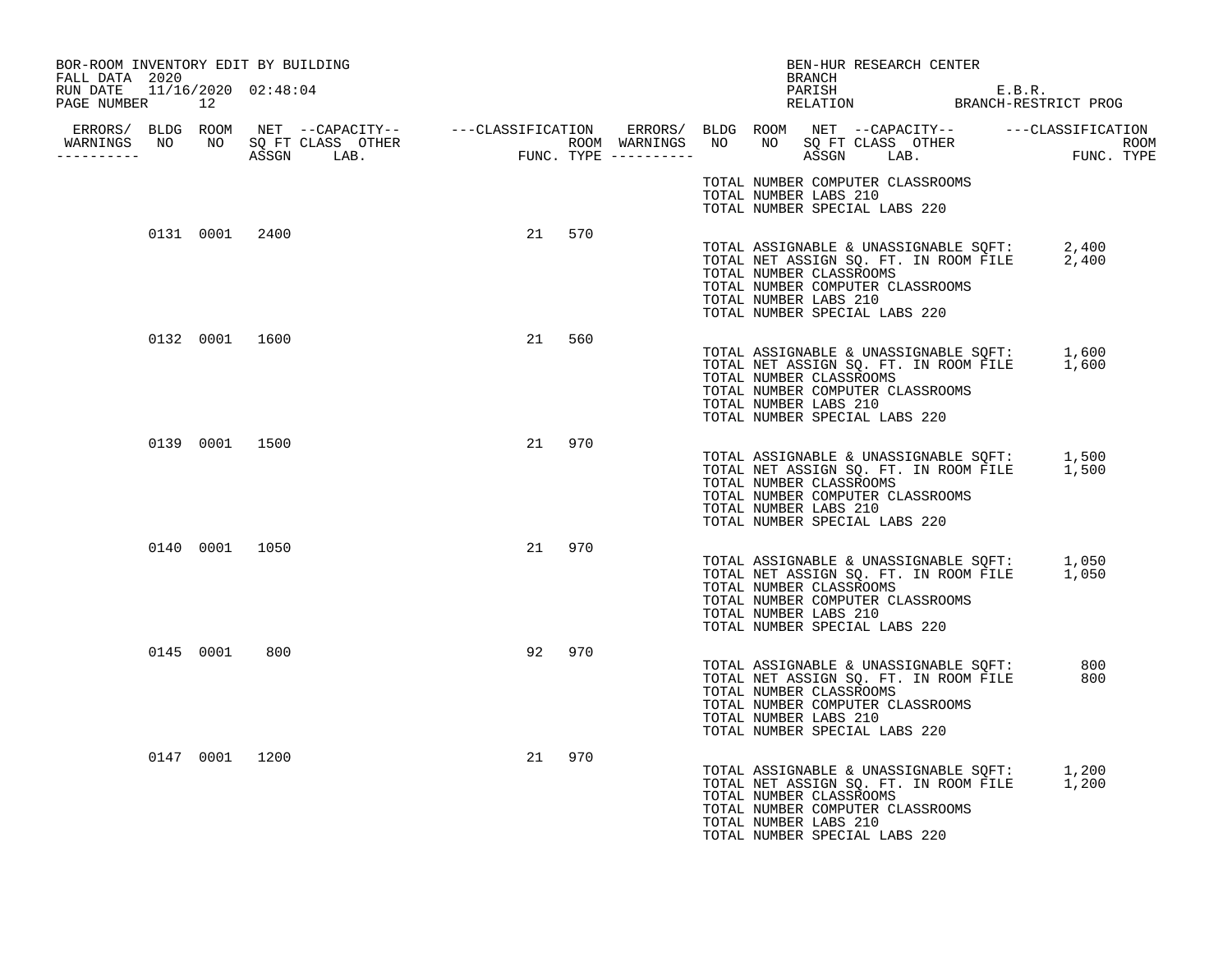| BOR-ROOM INVENTORY EDIT BY BUILDING<br>FALL DATA 2020 |                |                |                  |        |        |     |  | BRANCH                | BEN-HUR RESEARCH CENTER                                                                                                                                                        |                                                                                                                                          |        |
|-------------------------------------------------------|----------------|----------------|------------------|--------|--------|-----|--|-----------------------|--------------------------------------------------------------------------------------------------------------------------------------------------------------------------------|------------------------------------------------------------------------------------------------------------------------------------------|--------|
| RUN DATE  11/16/2020  02:48:04<br>PAGE NUMBER 13      |                |                |                  |        |        |     |  |                       |                                                                                                                                                                                | PARISH E.B.R.<br>RELATION BRANCH-RESTRICT PROG                                                                                           |        |
|                                                       |                |                |                  |        |        |     |  |                       |                                                                                                                                                                                |                                                                                                                                          |        |
| -----------                                           |                |                |                  |        |        |     |  |                       |                                                                                                                                                                                |                                                                                                                                          |        |
|                                                       |                |                | 0247 0001 1340   | 21 970 |        |     |  | TOTAL NUMBER LABS 210 | TOTAL NUMBER CLASSROOMS<br>TOTAL NUMBER COMPUTER CLASSROOMS<br>TOTAL NUMBER SPECIAL LABS 220                                                                                   | TOTAL ASSIGNABLE & UNASSIGNABLE SQFT: 1,340<br>TOTAL NET ASSIGN SQ. FT. IN ROOM FILE 1,340                                               |        |
|                                                       |                | 0257 0002 2800 |                  |        | 21 570 |     |  | TOTAL NUMBER LABS 210 | TOTAL NUMBER CLASSROOMS<br>TOTAL NUMBER COMPUTER CLASSROOMS<br>TOTAL NUMBER SPECIAL LABS 220                                                                                   | TOTAL ASSIGNABLE & UNASSIGNABLE SQFT: 2,800<br>TOTAL NET ASSIGN SQ. FT. IN ROOM FILE 2,800                                               |        |
|                                                       |                |                | 0262 0101 720 14 |        | 21     | 250 |  | TOTAL NUMBER LABS 210 | TOTAL NUMBER COMPUTER CLASSROOMS<br>TOTAL NUMBER SPECIAL LABS 220                                                                                                              | UNIVE 13 21 250<br>TOTAL ASSIGNABLE & UNASSIGNABLE SQFT: 1,440<br>TOTAL NET ASSIGN SQ. FT. IN ROOM FILE 1,440<br>TOTAL NUMBER CLASSEOOMS |        |
|                                                       |                |                | 0265 0001 1650 1 |        | 92 970 |     |  | TOTAL NUMBER LABS 210 | TOTAL NUMBER CLASSROOMS<br>TOTAL NUMBER COMPUTER CLASSROOMS<br>TOTAL NUMBER SPECIAL LABS 220                                                                                   | TOTAL ASSIGNABLE & UNASSIGNABLE SQFT: 1,650<br>TOTAL NET ASSIGN SQ. FT. IN ROOM FILE 1,650                                               |        |
|                                                       |                | 0286 0001 120  |                  |        | 21 560 |     |  | TOTAL NUMBER LABS 210 | TOTAL ASSIGNABLE & UNASSIGNABLE SQFT:<br>TOTAL NET ASSIGN SQ. FT. IN ROOM FILE<br>TOTAL NUMBER CLASSROOMS<br>TOTAL NUMBER COMPUTER CLASSROOMS<br>TOTAL NUMBER SPECIAL LABS 220 | 120<br>120                                                                                                                               |        |
|                                                       | 0290 0001      | 2000           |                  |        | 21 560 |     |  | 0290 0001A 640        |                                                                                                                                                                                |                                                                                                                                          | 21 730 |
|                                                       | 0290 0001B 640 |                |                  |        | 21     | 570 |  | TOTAL NUMBER LABS 210 | TOTAL NUMBER CLASSROOMS<br>TOTAL NUMBER COMPUTER CLASSROOMS<br>TOTAL NUMBER SPECIAL LABS 220                                                                                   | TOTAL ASSIGNABLE & UNASSIGNABLE SQFT: 3,280<br>TOTAL NET ASSIGN SQ. FT. IN ROOM FILE 3,280                                               |        |
|                                                       | 0291 0001      | 2700           |                  |        | 21     | 570 |  |                       |                                                                                                                                                                                | TOTAL ASSIGNABLE & UNASSIGNABLE SQFT: 2,700                                                                                              |        |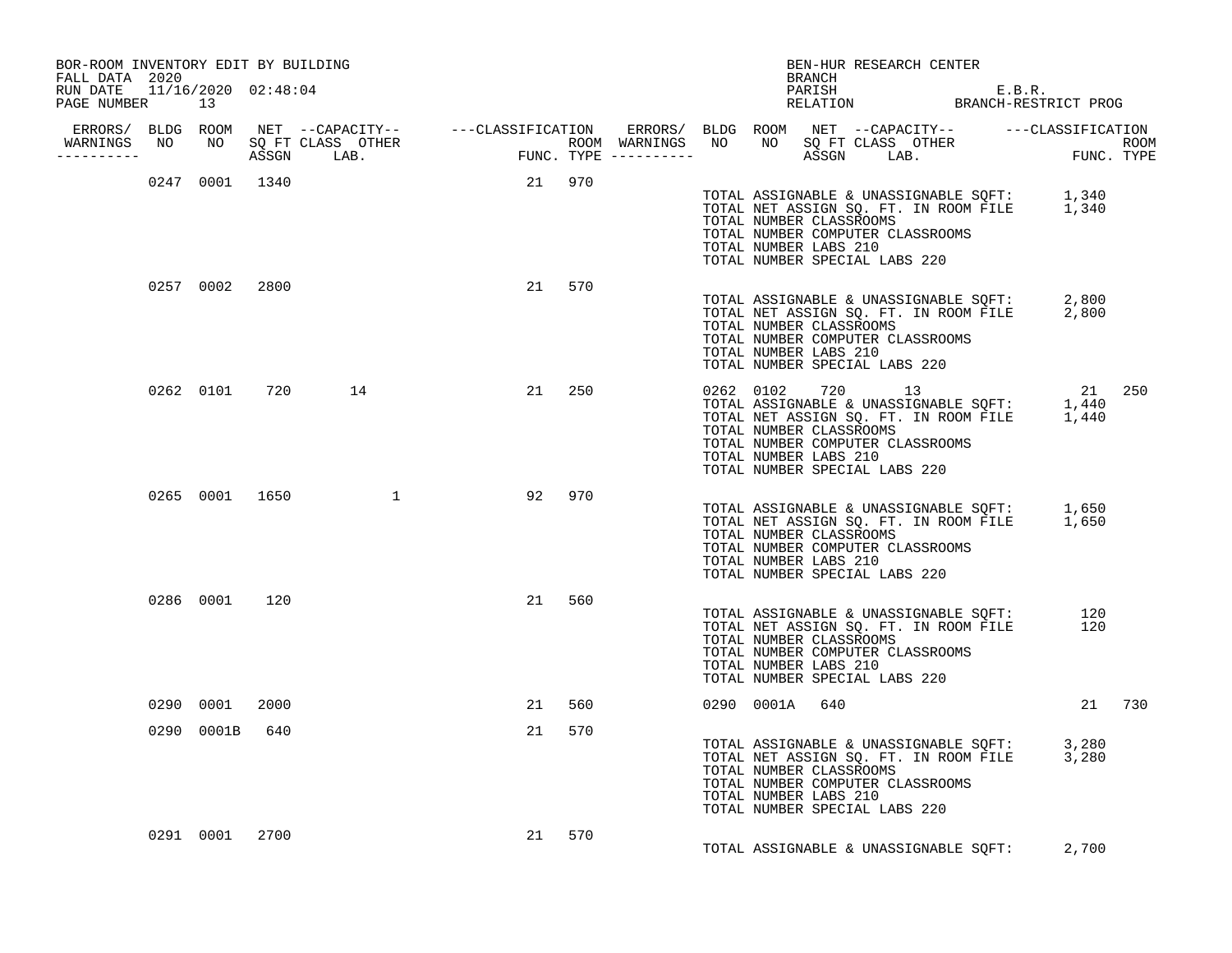| BOR-ROOM INVENTORY EDIT BY BUILDING<br>FALL DATA 2020 |        |     | BEN-HUR RESEARCH CENTER<br>BRANCH                                                                                                                                                                                                                                       |  |
|-------------------------------------------------------|--------|-----|-------------------------------------------------------------------------------------------------------------------------------------------------------------------------------------------------------------------------------------------------------------------------|--|
| RUN DATE  11/16/2020  02:48:04<br>PAGE NUMBER 14      |        |     | PARISH E.B.R.<br>RELATION BRANCH-RESTRICT PROG                                                                                                                                                                                                                          |  |
| WARNINGS NO NO SQ FT CLASS OTHER<br>-----------       |        |     |                                                                                                                                                                                                                                                                         |  |
|                                                       |        |     | TOTAL NET ASSIGN SQ. FT. IN ROOM FILE 2,700<br>TOTAL NUMBER CLASSROOMS<br>TOTAL NUMBER COMPUTER CLASSROOMS<br>TOTAL NUMBER LABS 210<br>TOTAL NUMBER SPECIAL LABS 220                                                                                                    |  |
| 0300 0001 900                                         | 21 560 |     | TOTAL ASSIGNABLE & UNASSIGNABLE SQFT: 900<br>TOTAL NET ASSIGN SQ. FT. IN ROOM FILE 900<br>TOTAL NET ASSIGN SQ. FT. IN ROOM FILE<br>TOTAL NUMBER CLASSROOMS<br>TOTAL NUMBER COMPUTER CLASSROOMS<br>TOTAL NUMBER LABS 210<br>TOTAL NUMBER SPECIAL LABS 220                |  |
| 0304 0001 1728                                        | 21     | 570 | TOTAL ASSIGNABLE & UNASSIGNABLE SQFT: 1,728<br>TOTAL NET ASSIGN SQ. FT. IN ROOM FILE 1,728<br>TOTAL NUMBER CLASSROOMS<br>TOTAL NUMBER COMPUTER CLASSROOMS<br>TOTAL NUMBER LABS 210<br>TOTAL NUMBER SPECIAL LABS 220                                                     |  |
| 0305 0001 1700                                        | 21 970 |     | TOTAL ASSIGNABLE & UNASSIGNABLE SQFT: 1,700<br>TOTAL NET ASSIGN SQ. FT. IN ROOM FILE 1,700<br>TOTAL NUMBER CLASSROOMS<br>TOTAL NUMBER COMPUTER CLASSROOMS<br>TOTAL NUMBER LABS 210<br>TOTAL NUMBER SPECIAL LABS 220                                                     |  |
| 0306 0001 1440                                        | 21     | 560 | TOTAL ASSIGNABLE & UNASSIGNABLE SQFT: 1,440<br>TOTAL NET ASSIGN SQ. FT. IN ROOM FILE 1,440<br>TOTAL NUMBER CLASSROOMS<br>TOTAL NUMBER COMPUTER CLASSROOMS<br>TOTAL NUMBER LABS 210<br>TOTAL NUMBER SPECIAL LABS 220                                                     |  |
| 0310 0001 1768                                        | 21 730 |     | 0310 0001A 1768 21 570<br>TOTAL ASSIGNABLE & UNASSIGNABLE SQFT: 3,536<br>TOTAL NET ASSIGN SQ. FT. IN ROOM FILE 3,536<br>TOTAL NUMBER CLASSOOMS<br>TOTAL NUMBER CLASSROOMS<br>TOTAL NUMBER COMPUTER CLASSROOMS<br>TOTAL NUMBER LABS 210<br>TOTAL NUMBER SPECIAL LABS 220 |  |
| 0311 0001 1200                                        | 21     | 560 | TOTAL ASSIGNABLE & UNASSIGNABLE SQFT: 1,200<br>TOTAL NET ASSIGN SQ. FT. IN ROOM FILE 1,200<br>TOTAL NUMBER CLASSROOMS<br>TOTAL NUMBER COMPUTER CLASSROOMS                                                                                                               |  |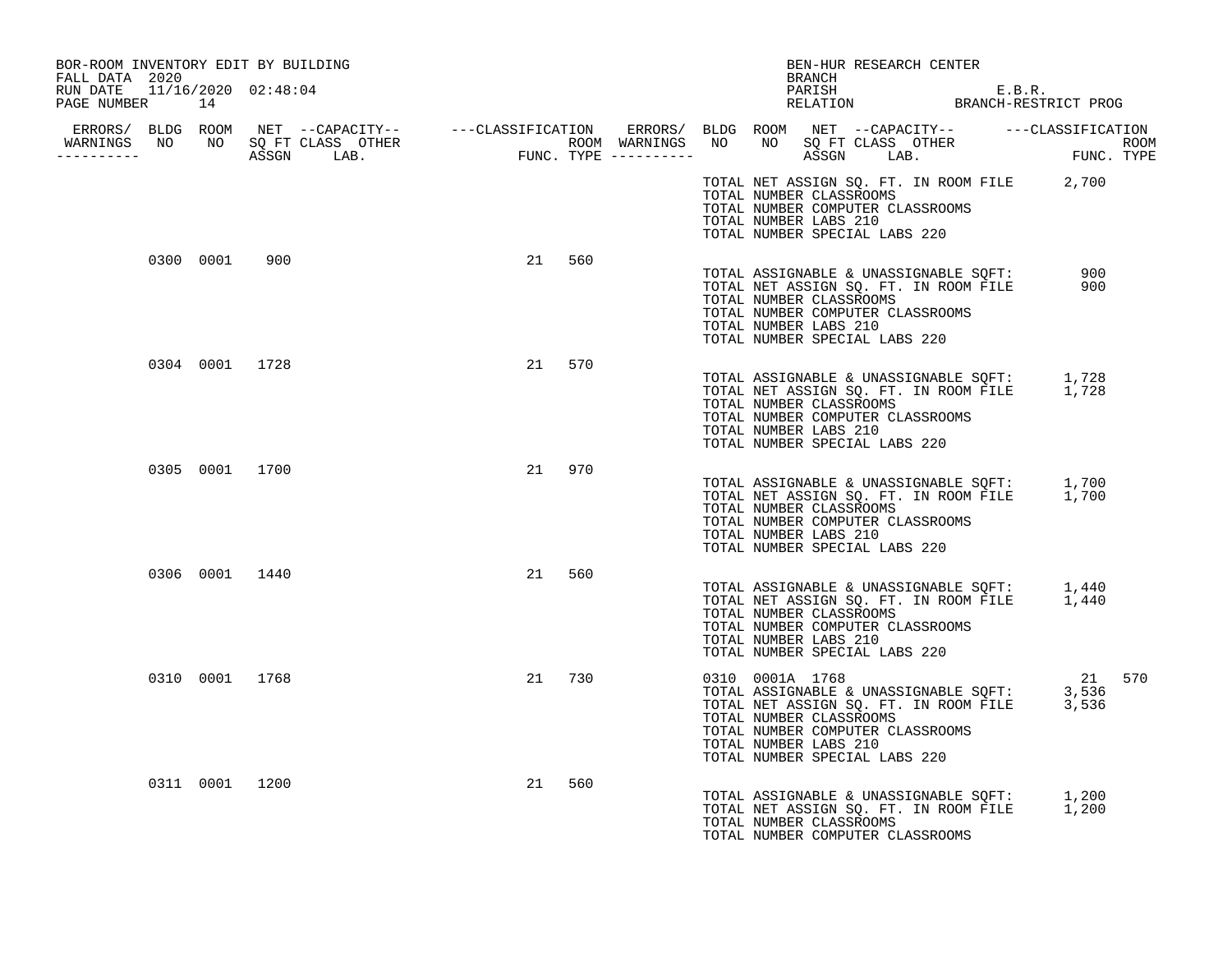| BOR-ROOM INVENTORY EDIT BY BUILDING<br>FALL DATA 2020 |                |                                                                                                                                                                                                                                                                          |    |        |  | BRANCH                                                                            | BEN-HUR RESEARCH CENTER                                                                                                        |            |  |
|-------------------------------------------------------|----------------|--------------------------------------------------------------------------------------------------------------------------------------------------------------------------------------------------------------------------------------------------------------------------|----|--------|--|-----------------------------------------------------------------------------------|--------------------------------------------------------------------------------------------------------------------------------|------------|--|
| RUN DATE 11/16/2020 02:48:04<br>PAGE NUMBER 15        |                |                                                                                                                                                                                                                                                                          |    |        |  |                                                                                   | PARISH E.B.R.<br>RELATION BRANCH-RESTRICT PROG                                                                                 |            |  |
| -----------                                           |                | ERRORS/ BLDG ROOM NET --CAPACITY-- ----CLASSIFICATION ERRORS/ BLDG ROOM NET --CAPACITY-- -----CLASSIFICATION<br>NARNINGS NO NO SQFTCLASS OTHER ROOM WARNINGS NO NO SQFTCLASS OTHER ROOM<br>---------- ASSGN LAB. FUNC.TYPE ---------<br>WARNINGS NO NO SQ FT CLASS OTHER |    |        |  |                                                                                   |                                                                                                                                |            |  |
|                                                       |                |                                                                                                                                                                                                                                                                          |    |        |  | TOTAL NUMBER LABS 210<br>TOTAL NUMBER SPECIAL LABS 220                            |                                                                                                                                |            |  |
|                                                       | 0312 0001 3116 |                                                                                                                                                                                                                                                                          |    | 21 570 |  | TOTAL NUMBER CLASSROOMS<br>TOTAL NUMBER LABS 210<br>TOTAL NUMBER SPECIAL LABS 220 | TOTAL ASSIGNABLE & UNASSIGNABLE SQFT: 3,116<br>TOTAL NET ASSIGN SQ. FT. IN ROOM FILE 3,116<br>TOTAL NUMBER COMPUTER CLASSROOMS |            |  |
|                                                       | 0313 0001 6825 |                                                                                                                                                                                                                                                                          | 21 | 560    |  | TOTAL NUMBER CLASSROOMS<br>TOTAL NUMBER LABS 210<br>TOTAL NUMBER SPECIAL LABS 220 | TOTAL ASSIGNABLE & UNASSIGNABLE SQFT: 6,825<br>TOTAL NET ASSIGN SQ. FT. IN ROOM FILE 6,825<br>TOTAL NUMBER COMPUTER CLASSROOMS |            |  |
|                                                       | 0314 0001 6825 |                                                                                                                                                                                                                                                                          | 21 | 560    |  | TOTAL NUMBER CLASSROOMS<br>TOTAL NUMBER LABS 210<br>TOTAL NUMBER SPECIAL LABS 220 | TOTAL ASSIGNABLE & UNASSIGNABLE SQFT: 6,825<br>TOTAL NET ASSIGN SQ. FT. IN ROOM FILE 6,825<br>TOTAL NUMBER COMPUTER CLASSROOMS |            |  |
|                                                       | 0315 0001 3840 |                                                                                                                                                                                                                                                                          |    | 21 730 |  | TOTAL NUMBER CLASSROOMS<br>TOTAL NUMBER LABS 210<br>TOTAL NUMBER SPECIAL LABS 220 | TOTAL ASSIGNABLE & UNASSIGNABLE SQFT: 3,840<br>TOTAL NET ASSIGN SQ. FT. IN ROOM FILE 3,840<br>TOTAL NUMBER COMPUTER CLASSROOMS |            |  |
|                                                       | 0316 0001      | 2000                                                                                                                                                                                                                                                                     | 21 | 560    |  | 0316 0001A 640                                                                    |                                                                                                                                | 21 730     |  |
|                                                       | 0316 0001B 640 |                                                                                                                                                                                                                                                                          | 21 | 570    |  | TOTAL NUMBER CLASSROOMS<br>TOTAL NUMBER LABS 210<br>TOTAL NUMBER SPECIAL LABS 220 | TOTAL ASSIGNABLE & UNASSIGNABLE SQFT: 3,280<br>TOTAL NET ASSIGN SQ. FT. IN ROOM FILE 3,280<br>TOTAL NUMBER COMPUTER CLASSROOMS |            |  |
|                                                       | 0336 0001      | 500                                                                                                                                                                                                                                                                      | 21 | 570    |  | TOTAL NUMBER CLASSROOMS<br>TOTAL NUMBER LABS 210                                  | TOTAL ASSIGNABLE & UNASSIGNABLE SQFT:<br>TOTAL NET ASSIGN SQ. FT. IN ROOM FILE<br>TOTAL NUMBER COMPUTER CLASSROOMS             | 500<br>500 |  |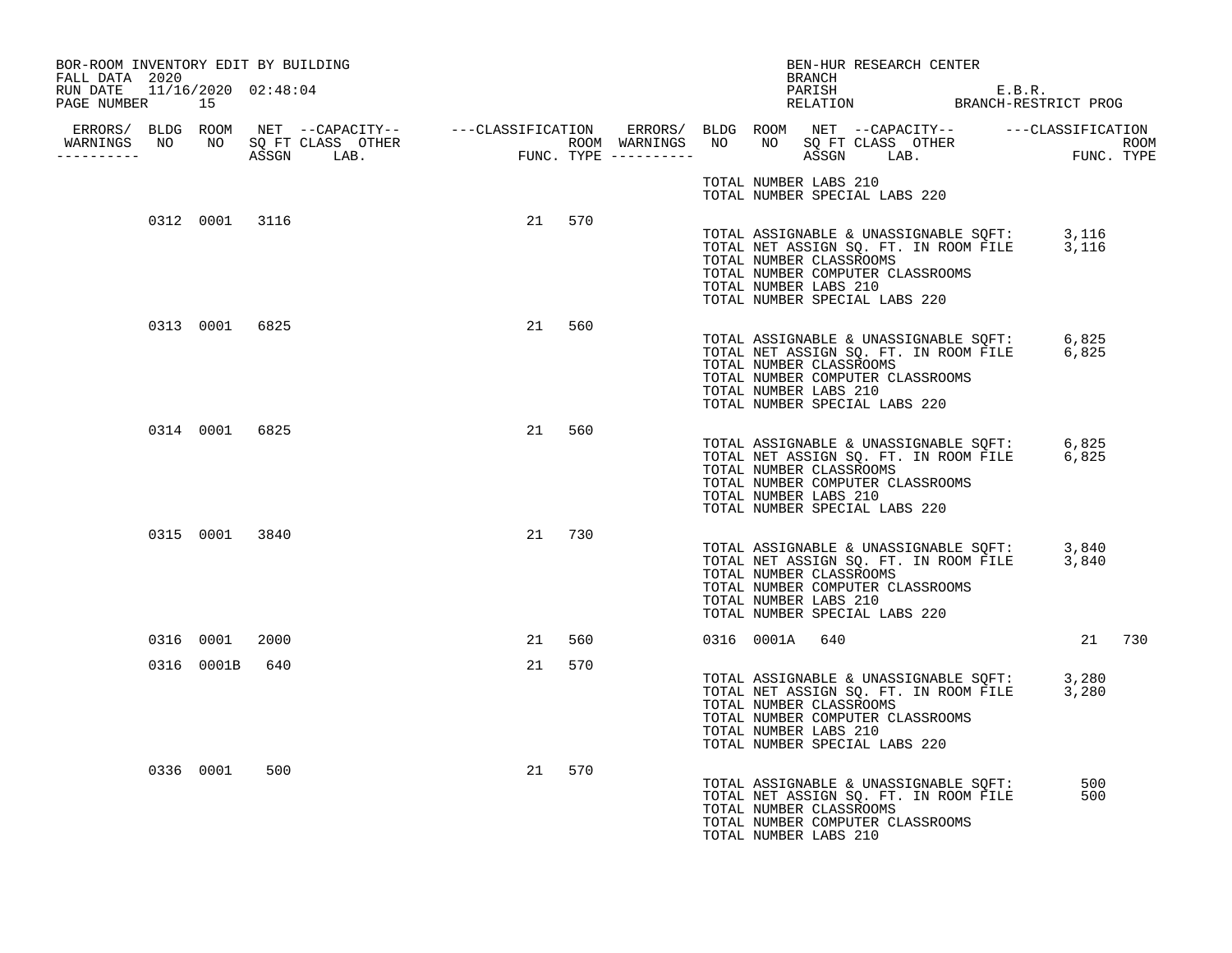| BOR-ROOM INVENTORY EDIT BY BUILDING<br>FALL DATA 2020 |           |                     |                                                         |            |     |                                      |           |                                                  | BRANCH | BEN-HUR RESEARCH CENTER                                                                                                                                         |        |    |                    |
|-------------------------------------------------------|-----------|---------------------|---------------------------------------------------------|------------|-----|--------------------------------------|-----------|--------------------------------------------------|--------|-----------------------------------------------------------------------------------------------------------------------------------------------------------------|--------|----|--------------------|
| RUN DATE<br>PAGE NUMBER                               | 16        | 11/16/2020 02:48:04 |                                                         |            |     |                                      |           |                                                  | PARISH | PARISH E.B.R.<br>RELATION BRANCH-RESTRICT PROG                                                                                                                  | E.B.R. |    |                    |
| ERRORS/ BLDG ROOM                                     |           |                     | NET --CAPACITY--    ---CLASSIFICATION ERRORS/ BLDG ROOM |            |     |                                      |           |                                                  |        | NET --CAPACITY-- ---CLASSIFICATION                                                                                                                              |        |    |                    |
| NO<br>WARNINGS<br>----------                          | NO        |                     | SO FT CLASS OTHER<br>ASSGN LAB.                         | <b>FUN</b> |     | ROOM WARNINGS<br>FUNC. TYPE $------$ | NO        | NO                                               |        | SQ FT CLASS OTHER<br>ASSGN LAB.                                                                                                                                 |        |    | ROOM<br>FUNC. TYPE |
|                                                       |           |                     |                                                         |            |     |                                      |           |                                                  |        | TOTAL NUMBER SPECIAL LABS 220                                                                                                                                   |        |    |                    |
|                                                       | 0356 0101 | 340                 |                                                         | 21         | 740 |                                      | 0356 0102 |                                                  | 340    |                                                                                                                                                                 |        | 21 | 740                |
|                                                       | 0356 0103 | 340                 |                                                         | 21         | 740 |                                      | 0356 0104 |                                                  | 340    |                                                                                                                                                                 |        | 21 | 740                |
|                                                       | 0356 0105 | 340                 |                                                         | 21         | 740 |                                      | 0356 0106 |                                                  | 340    |                                                                                                                                                                 |        | 21 | 740                |
|                                                       | 0356 0107 | 340                 |                                                         | 21         | 740 |                                      | 0356 0108 |                                                  | 340    |                                                                                                                                                                 |        | 21 | 740                |
|                                                       | 0356 0109 | 340                 |                                                         | 21         | 740 |                                      | 0356 0110 |                                                  | 340    |                                                                                                                                                                 |        | 21 | 740                |
|                                                       | 0356 0111 | 340                 |                                                         | 21         | 740 |                                      | 0356 0112 |                                                  | 340    |                                                                                                                                                                 |        | 21 | 740                |
|                                                       | 0356 0113 | 340                 |                                                         | 21         | 740 |                                      | 0356 0114 |                                                  | 340    |                                                                                                                                                                 |        | 21 | 740                |
|                                                       | 0356 0115 | 340                 |                                                         | 21         | 740 |                                      | 0356 0116 |                                                  | 340    |                                                                                                                                                                 |        | 21 | 740                |
|                                                       | 0356 0117 | 340                 |                                                         | 21         | 740 |                                      | 0356 0118 |                                                  | 340    |                                                                                                                                                                 |        | 21 | 740                |
|                                                       | 0356 0119 | 340                 |                                                         | 21         | 740 |                                      | 0356 0120 |                                                  | 340    |                                                                                                                                                                 |        | 21 | 740                |
|                                                       | 0356 0121 | 340                 |                                                         | 21         | 740 |                                      | 0356 0122 | TOTAL NUMBER CLASSROOMS<br>TOTAL NUMBER LABS 210 | 340    | TOTAL ASSIGNABLE & UNASSIGNABLE SQFT: 7,480<br>TOTAL NET ASSIGN SQ. FT. IN ROOM FILE 7,480<br>TOTAL NUMBER COMPUTER CLASSROOMS<br>TOTAL NUMBER SPECIAL LABS 220 |        | 21 | 740                |
|                                                       | 0357 0101 | 200                 |                                                         | 21         | 730 |                                      | 0357 0102 |                                                  | 200    |                                                                                                                                                                 |        | 21 | 730                |
|                                                       | 0357 0103 | 200                 |                                                         | 21         | 730 |                                      | 0357 0104 |                                                  | 200    |                                                                                                                                                                 |        | 21 | 730                |
|                                                       | 0357 0105 | 200                 |                                                         | 21         | 730 |                                      | 0357 0106 |                                                  | 200    |                                                                                                                                                                 |        | 21 | 730                |
|                                                       | 0357 0107 | 200                 |                                                         | 21         | 730 |                                      | 0357 0108 |                                                  | 200    |                                                                                                                                                                 |        | 21 | 730                |
|                                                       | 0357 0109 | 200                 |                                                         | 21         | 730 |                                      | 0357 0110 |                                                  | 200    |                                                                                                                                                                 |        | 21 | 730                |
|                                                       | 0357 0111 | 200                 |                                                         | 21         | 730 |                                      | 0357 0112 |                                                  | 200    |                                                                                                                                                                 |        | 21 | 730                |
|                                                       | 0357 0113 | 200                 |                                                         | 21         | 730 |                                      | 0357 0114 |                                                  | 200    |                                                                                                                                                                 |        | 21 | 730                |
|                                                       | 0357 0115 | 200                 |                                                         | 21         | 730 |                                      | 0357 0116 | TOTAL NUMBER CLASSROOMS<br>TOTAL NUMBER LABS 210 | 200    | TOTAL ASSIGNABLE & UNASSIGNABLE SQFT: 3,200<br>TOTAL NET ASSIGN SQ. FT. IN ROOM FILE 3,200<br>TOTAL NUMBER COMPUTER CLASSROOMS<br>TOTAL NUMBER SPECIAL LABS 220 |        | 21 | 730                |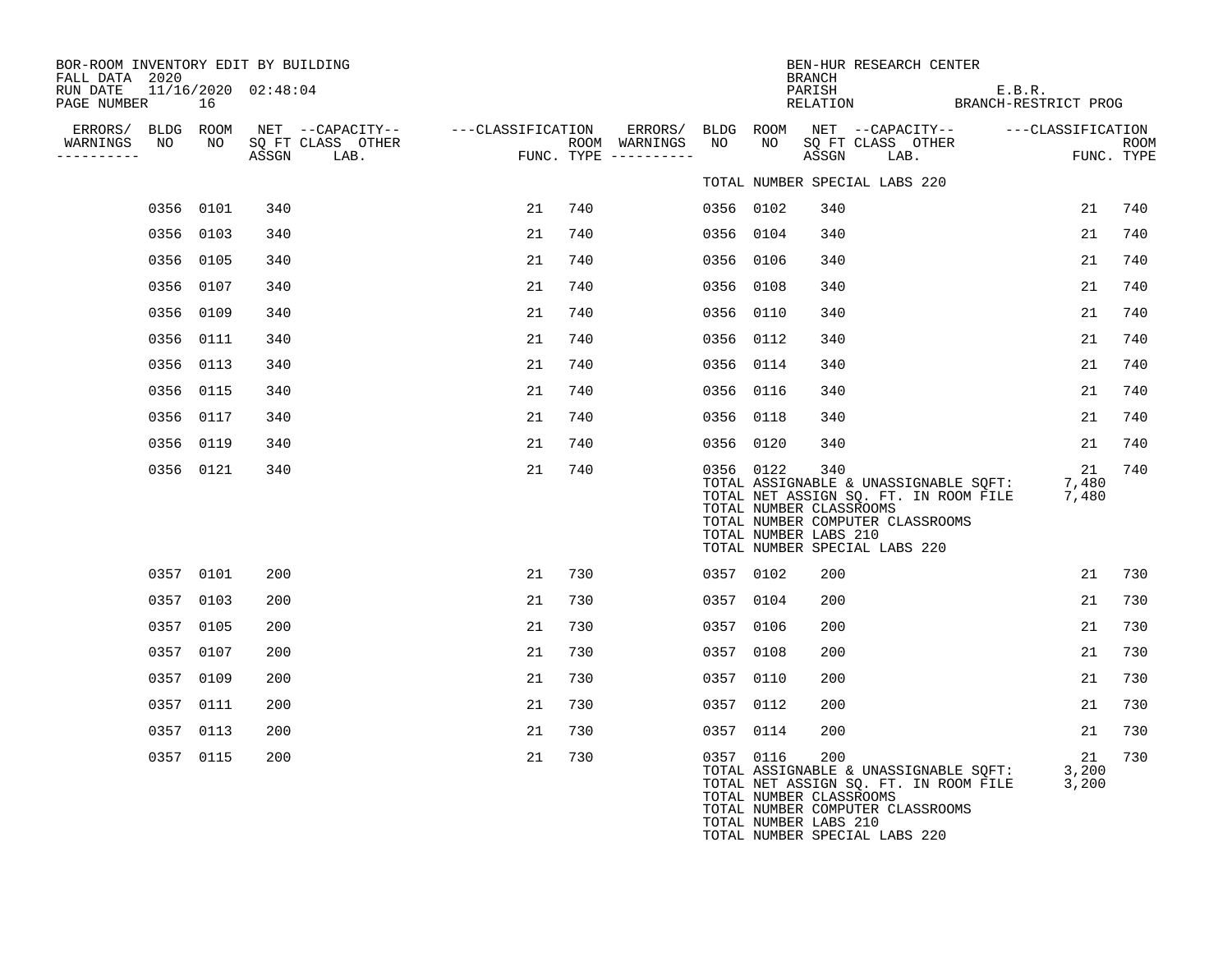| BOR-ROOM INVENTORY EDIT BY BUILDING<br>FALL DATA 2020 |      |                |                     |              |                                                                                                                                                                                                                                      |        |     |           |                                                                                                                       | BRANCH | BEN-HUR RESEARCH CENTER |  |                                                                                            |                 |     |
|-------------------------------------------------------|------|----------------|---------------------|--------------|--------------------------------------------------------------------------------------------------------------------------------------------------------------------------------------------------------------------------------------|--------|-----|-----------|-----------------------------------------------------------------------------------------------------------------------|--------|-------------------------|--|--------------------------------------------------------------------------------------------|-----------------|-----|
| RUN DATE<br>PAGE NUMBER 17                            |      |                | 11/16/2020 02:48:04 |              |                                                                                                                                                                                                                                      |        |     |           |                                                                                                                       |        |                         |  | PARISH E.B.R.<br>RELATION BRANCH-RESTRICT PROG                                             |                 |     |
|                                                       |      |                |                     |              |                                                                                                                                                                                                                                      |        |     |           |                                                                                                                       |        |                         |  |                                                                                            |                 |     |
| WARNINGS<br>----------                                |      |                |                     |              | ERRORS/ BLDG ROOM NET --CAPACITY-- ----CLASSIFICATION ERRORS/ BLDG ROOM NET --CAPACITY-- -----CLASSIFICATION<br>NARNINGS NO NO SQFTCLASS OTHER ROOM WARNINGS NO NO SQFTCLASS OTHER ROOM<br>---------- ASSGN LAB. FUNC.TYPE --------- |        |     |           |                                                                                                                       |        |                         |  |                                                                                            |                 |     |
|                                                       |      |                | 0359 0001 1792      |              | 21 570                                                                                                                                                                                                                               |        |     |           | TOTAL NUMBER CLASSROOMS<br>TOTAL NUMBER COMPUTER CLASSROOMS<br>TOTAL NUMBER LABS 210<br>TOTAL NUMBER SPECIAL LABS 220 |        |                         |  | TOTAL ASSIGNABLE & UNASSIGNABLE SQFT: 1,792<br>TOTAL NET ASSIGN SQ. FT. IN ROOM FILE 1,792 |                 |     |
|                                                       |      |                | 0360 0001 1792      |              |                                                                                                                                                                                                                                      | 21     | 570 |           | TOTAL NUMBER CLASSROOMS<br>TOTAL NUMBER COMPUTER CLASSROOMS<br>TOTAL NUMBER LABS 210<br>TOTAL NUMBER SPECIAL LABS 220 |        |                         |  | TOTAL ASSIGNABLE & UNASSIGNABLE SQFT: 1,792<br>TOTAL NET ASSIGN SQ. FT. IN ROOM FILE 1,792 |                 |     |
|                                                       |      |                | 0362 0001 3200      |              |                                                                                                                                                                                                                                      | 21     | 560 |           | TOTAL NUMBER CLASSROOMS<br>TOTAL NUMBER COMPUTER CLASSROOMS<br>TOTAL NUMBER LABS 210<br>TOTAL NUMBER SPECIAL LABS 220 |        |                         |  | TOTAL ASSIGNABLE & UNASSIGNABLE SQFT: 3,200<br>TOTAL NET ASSIGN SQ. FT. IN ROOM FILE 3,200 |                 |     |
|                                                       |      | 0389 0001 1720 |                     |              |                                                                                                                                                                                                                                      | 21     | 720 | 0389 0002 |                                                                                                                       | 289    |                         |  | $\mathbf 1$                                                                                | 21 310          |     |
|                                                       | 0389 | 0002A          | 66                  |              |                                                                                                                                                                                                                                      | 00     | 030 |           | 0389 0003                                                                                                             | 36     |                         |  |                                                                                            | 00 030          |     |
|                                                       |      | 0389 0004      | 289                 | $\mathbf{1}$ |                                                                                                                                                                                                                                      | 21     | 310 |           | TOTAL NUMBER CLASSROOMS<br>TOTAL NUMBER COMPUTER CLASSROOMS<br>TOTAL NUMBER LABS 210<br>TOTAL NUMBER SPECIAL LABS 220 |        |                         |  | TOTAL ASSIGNABLE & UNASSIGNABLE SQFT: 2,400<br>TOTAL NET ASSIGN SQ. FT. IN ROOM FILE 2,298 |                 |     |
|                                                       |      | 0390 0001      | 406                 | $\mathbf{1}$ |                                                                                                                                                                                                                                      | 21     | 310 |           | 0390 0001A                                                                                                            | 306    |                         |  |                                                                                            | 00 <sup>o</sup> | 030 |
|                                                       | 0390 | 0001B          | 72                  |              |                                                                                                                                                                                                                                      | 21     | 570 |           | 0390 0001C                                                                                                            | 72     |                         |  |                                                                                            | 21              | 720 |
|                                                       | 0390 | 0001D          | 144                 |              |                                                                                                                                                                                                                                      | 21     | 720 |           | 0390 0002                                                                                                             | 3530   |                         |  |                                                                                            | 21              | 720 |
|                                                       |      | 0390 0002A     | 270                 |              |                                                                                                                                                                                                                                      | 21     | 720 |           | TOTAL NUMBER CLASSROOMS<br>TOTAL NUMBER COMPUTER CLASSROOMS<br>TOTAL NUMBER LABS 210<br>TOTAL NUMBER SPECIAL LABS 220 |        |                         |  | TOTAL ASSIGNABLE & UNASSIGNABLE SQFT: 4,800<br>TOTAL NET ASSIGN SQ. FT. IN ROOM FILE 4,494 |                 |     |
|                                                       |      | 0391 0001A     | 90                  |              |                                                                                                                                                                                                                                      | 21 350 |     |           | 0391 0101                                                                                                             | 288    |                         |  |                                                                                            | 21 350          |     |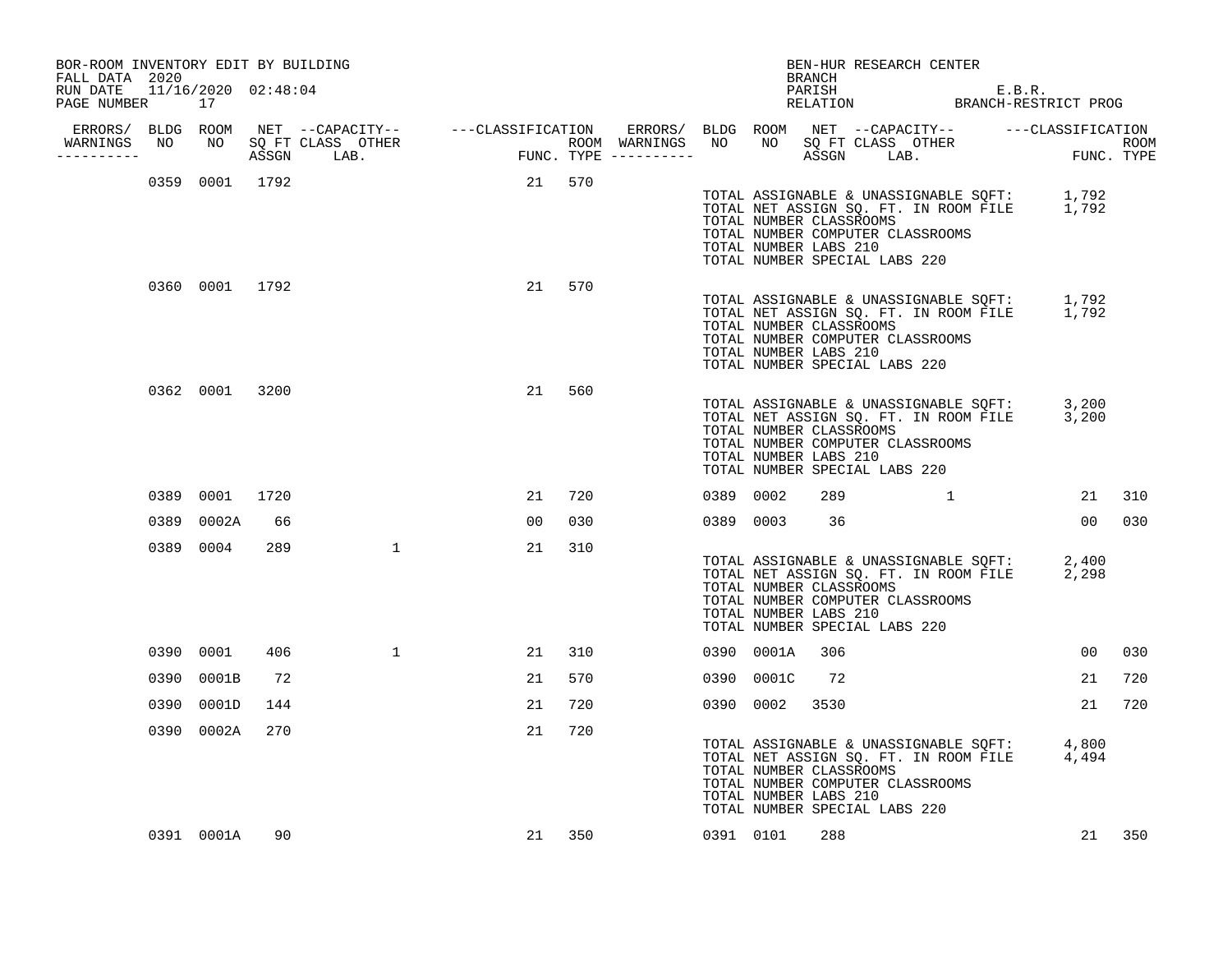| BOR-ROOM INVENTORY EDIT BY BUILDING<br>FALL DATA 2020 |            |              |                                  |                 |        |             |            | BEN-HUR RESEARCH CENTER<br>BRANCH                                                                                                                                                                       |   |                                                                                                                    |        |
|-------------------------------------------------------|------------|--------------|----------------------------------|-----------------|--------|-------------|------------|---------------------------------------------------------------------------------------------------------------------------------------------------------------------------------------------------------|---|--------------------------------------------------------------------------------------------------------------------|--------|
| RUN DATE 11/16/2020 02:48:04<br>PAGE NUMBER 18        |            |              |                                  |                 |        |             |            |                                                                                                                                                                                                         |   | PARISH E.B.R.<br>RELATION BRANCH-RESTRICT PROG                                                                     |        |
| -----------                                           |            |              | WARNINGS NO NO SQ FT CLASS OTHER |                 |        |             |            |                                                                                                                                                                                                         |   |                                                                                                                    |        |
|                                                       | 0391 0101A | 90           | $\mathbf{1}$                     | 21 310          |        |             |            | 0391 0101B 70                                                                                                                                                                                           |   | 00 030                                                                                                             |        |
|                                                       | 0391 0101C | 70           |                                  |                 | 00 030 |             |            |                                                                                                                                                                                                         |   |                                                                                                                    |        |
|                                                       |            |              |                                  |                 |        |             |            | TOTAL NUMBER CLASSROOMS<br>TOTAL NUMBER COMPUTER CLASSROOMS<br>TOTAL NUMBER LABS 210<br>TOTAL NUMBER SPECIAL LABS 220                                                                                   |   | TOTAL ASSIGNABLE & UNASSIGNABLE SQFT: 608<br>TOTAL NET ASSIGN SQ. FT. IN ROOM FILE 468                             |        |
|                                                       | 0392 0101  | 400          |                                  |                 | 21 730 |             |            | TOTAL ASSIGNABLE & UNASSIGNABLE SQFT:<br>TOTAL NET ASSIGN SO. FT. IN ROOM FILE<br>TOTAL NUMBER CLASSROOMS<br>TOTAL NUMBER COMPUTER CLASSROOMS<br>TOTAL NUMBER LABS 210<br>TOTAL NUMBER SPECIAL LABS 220 |   | 400<br>400                                                                                                         |        |
|                                                       | 0393 0001  | 108          |                                  | 00 <sup>o</sup> | 030    |             | 0393 0002  | 111                                                                                                                                                                                                     |   | 00                                                                                                                 | 030    |
|                                                       | 0393 0003  | 387          |                                  | 21              | 730    |             | 0393 0004  | 189                                                                                                                                                                                                     |   |                                                                                                                    | 21 730 |
|                                                       | 0393 0005  | 4085         |                                  | 21              | 590    |             |            | TOTAL NUMBER CLASSROOMS<br>TOTAL NUMBER COMPUTER CLASSROOMS<br>TOTAL NUMBER LABS 210<br>TOTAL NUMBER SPECIAL LABS 220                                                                                   |   | TOTAL ASSIGNABLE & UNASSIGNABLE SQFT: 4,880<br>TOTAL NET ASSIGN SQ. FT. IN ROOM FILE 4,661                         |        |
|                                                       | 0405 0001  | 1            |                                  | 00              | 030    |             | 0405 0002  | $\mathbf{1}$                                                                                                                                                                                            |   | 21                                                                                                                 | 560    |
|                                                       | 0405 0003  | $\mathbf{1}$ |                                  | 21              | 730    |             | 0405 0004  | $\overline{\phantom{a}}$                                                                                                                                                                                |   | 21                                                                                                                 | 730    |
|                                                       | 0405 0005  | 1            |                                  | 21              | 740    | 9 0405 0101 |            | 460                                                                                                                                                                                                     | 1 | 21                                                                                                                 | 250    |
|                                                       | 0405 0101A | 94           |                                  | 21              | 730    |             | 0405 0101B | 83                                                                                                                                                                                                      |   | 00 <sub>o</sub>                                                                                                    | 030    |
|                                                       | 0405 0101C | 75           | $\mathbf{1}$                     | 21              | 310    |             |            | 0405 0102 1470<br>TOTAL NUMBER CLASSROOMS<br>TOTAL NUMBER COMPUTER CLASSROOMS<br>TOTAL NUMBER LABS 210<br>TOTAL NUMBER SPECIAL LABS 220                                                                 |   | 21<br>1405 0102 1470<br>TOTAL ASSIGNABLE & UNASSIGNABLE SQFT: 2,187<br>TOTAL NET ASSIGN SQ. FT. IN ROOM FILE 2,103 | 740    |
|                                                       | 0406 0001  | 192          |                                  | 21              | 590    |             |            | TOTAL ASSIGNABLE & UNASSIGNABLE SQFT:<br>TOTAL NET ASSIGN SQ. FT. IN ROOM FILE<br>TOTAL NUMBER CLASSROOMS                                                                                               |   | 192<br>192                                                                                                         |        |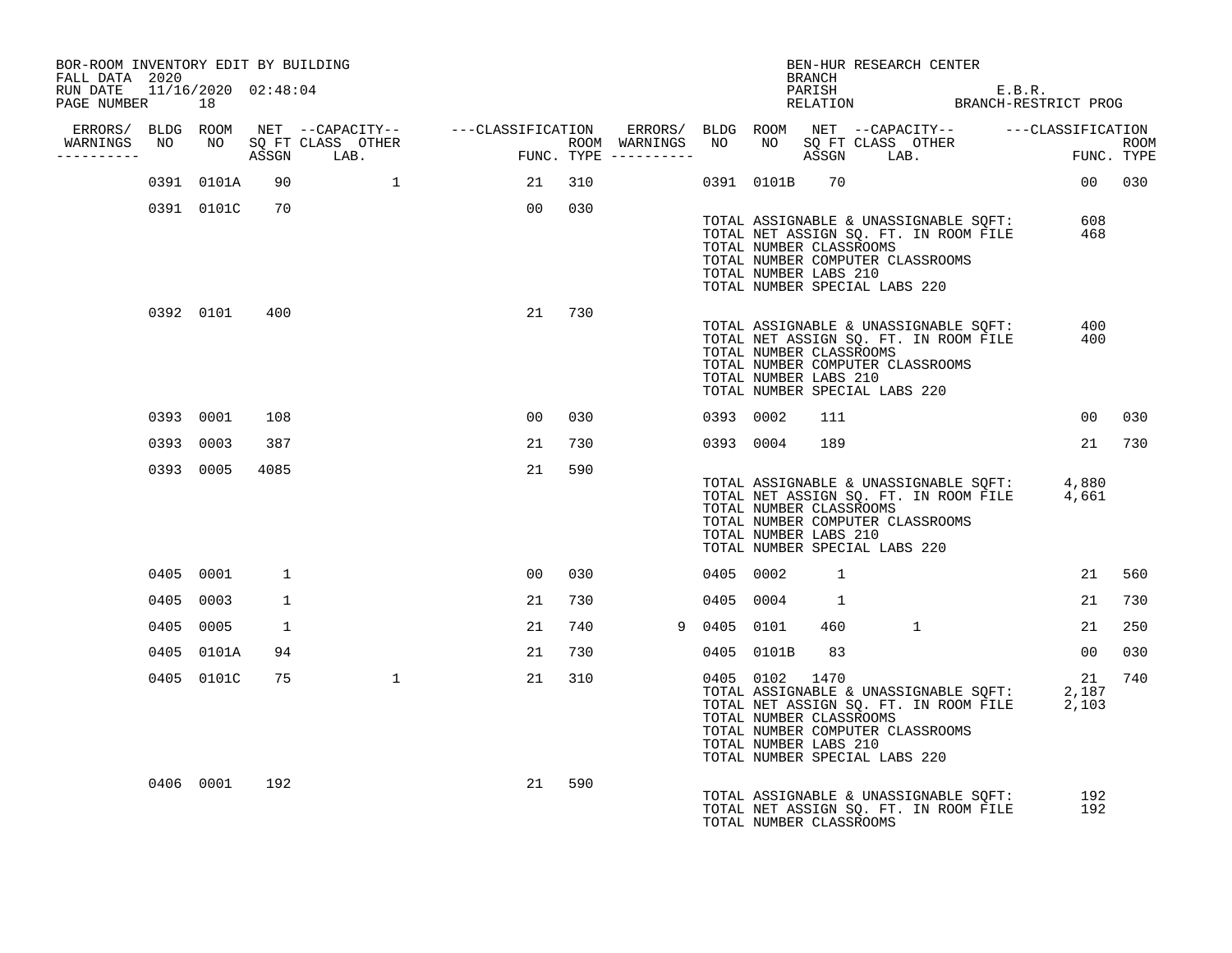| BOR-ROOM INVENTORY EDIT BY BUILDING<br>FALL DATA 2020 |                |    |                                  |    |        |  |                                                  | BRANCH | BEN-HUR RESEARCH CENTER                                                                                                                                         |            |
|-------------------------------------------------------|----------------|----|----------------------------------|----|--------|--|--------------------------------------------------|--------|-----------------------------------------------------------------------------------------------------------------------------------------------------------------|------------|
| RUN DATE 11/16/2020 02:48:04<br>PAGE NUMBER 19        |                |    |                                  |    |        |  |                                                  |        | PARISH E.B.R.<br>RELATION BRANCH-RESTRICT PROG                                                                                                                  |            |
| -----------                                           |                |    | WARNINGS NO NO SQ FT CLASS OTHER |    |        |  |                                                  |        |                                                                                                                                                                 |            |
|                                                       |                |    |                                  |    |        |  | TOTAL NUMBER LABS 210                            |        | TOTAL NUMBER COMPUTER CLASSROOMS<br>TOTAL NUMBER SPECIAL LABS 220                                                                                               |            |
|                                                       | 0416 0101      |    | 20<br>800 — 100                  |    | 21 250 |  | 0416 0101A                                       | 80     | $\mathbf 1$                                                                                                                                                     | 21 310     |
|                                                       | 0416 0101B     | 80 |                                  | 21 | 310    |  | 0416 0101C                                       | 80     | $\mathbf{1}$                                                                                                                                                    | 21 310     |
|                                                       | 0416 0101D     | 80 |                                  | 21 | 730    |  | TOTAL NUMBER CLASSROOMS<br>TOTAL NUMBER LABS 210 |        | TOTAL ASSIGNABLE & UNASSIGNABLE SQFT: 1,120<br>TOTAL NET ASSIGN SQ. FT. IN ROOM FILE 1,120<br>TOTAL NUMBER COMPUTER CLASSROOMS<br>TOTAL NUMBER SPECIAL LABS 220 |            |
|                                                       | 0417 0101 1800 |    | 36                               | 21 | 250    |  | 0417 0101A 100                                   |        |                                                                                                                                                                 | 21 730     |
|                                                       | 0417 0101B 84  |    |                                  |    | 21 735 |  | TOTAL NUMBER CLASSROOMS<br>TOTAL NUMBER LABS 210 |        | TOTAL ASSIGNABLE & UNASSIGNABLE SQFT: 1,984<br>TOTAL NET ASSIGN SQ. FT. IN ROOM FILE 1,984<br>TOTAL NUMBER COMPUTER CLASSROOMS<br>TOTAL NUMBER SPECIAL LABS 220 |            |
|                                                       | 0441 0101 3000 |    |                                  | 21 | 720    |  | TOTAL NUMBER CLASSROOMS<br>TOTAL NUMBER LABS 210 |        | TOTAL ASSIGNABLE & UNASSIGNABLE SQFT: 3,000<br>TOTAL NET ASSIGN SQ. FT. IN ROOM FILE 3,000<br>TOTAL NUMBER COMPUTER CLASSROOMS<br>TOTAL NUMBER SPECIAL LABS 220 |            |
|                                                       | 0454 0001 3072 |    |                                  | 21 | 560    |  | TOTAL NUMBER CLASSROOMS<br>TOTAL NUMBER LABS 210 |        | TOTAL ASSIGNABLE & UNASSIGNABLE SQFT: 3,072<br>TOTAL NET ASSIGN SQ. FT. IN ROOM FILE 3,072<br>TOTAL NUMBER COMPUTER CLASSROOMS<br>TOTAL NUMBER SPECIAL LABS 220 |            |
|                                                       | 0456 0101 972  |    |                                  | 21 | 740    |  | TOTAL NUMBER CLASSROOMS<br>TOTAL NUMBER LABS 210 |        | TOTAL ASSIGNABLE & UNASSIGNABLE SQFT:<br>TOTAL NET ASSIGN SQ. FT. IN ROOM FILE<br>TOTAL NUMBER COMPUTER CLASSROOMS<br>TOTAL NUMBER SPECIAL LABS 220             | 972<br>972 |
|                                                       | 0457 0101 140  |    |                                  |    | 21 720 |  | 0457 0102 140                                    |        |                                                                                                                                                                 | 21 730     |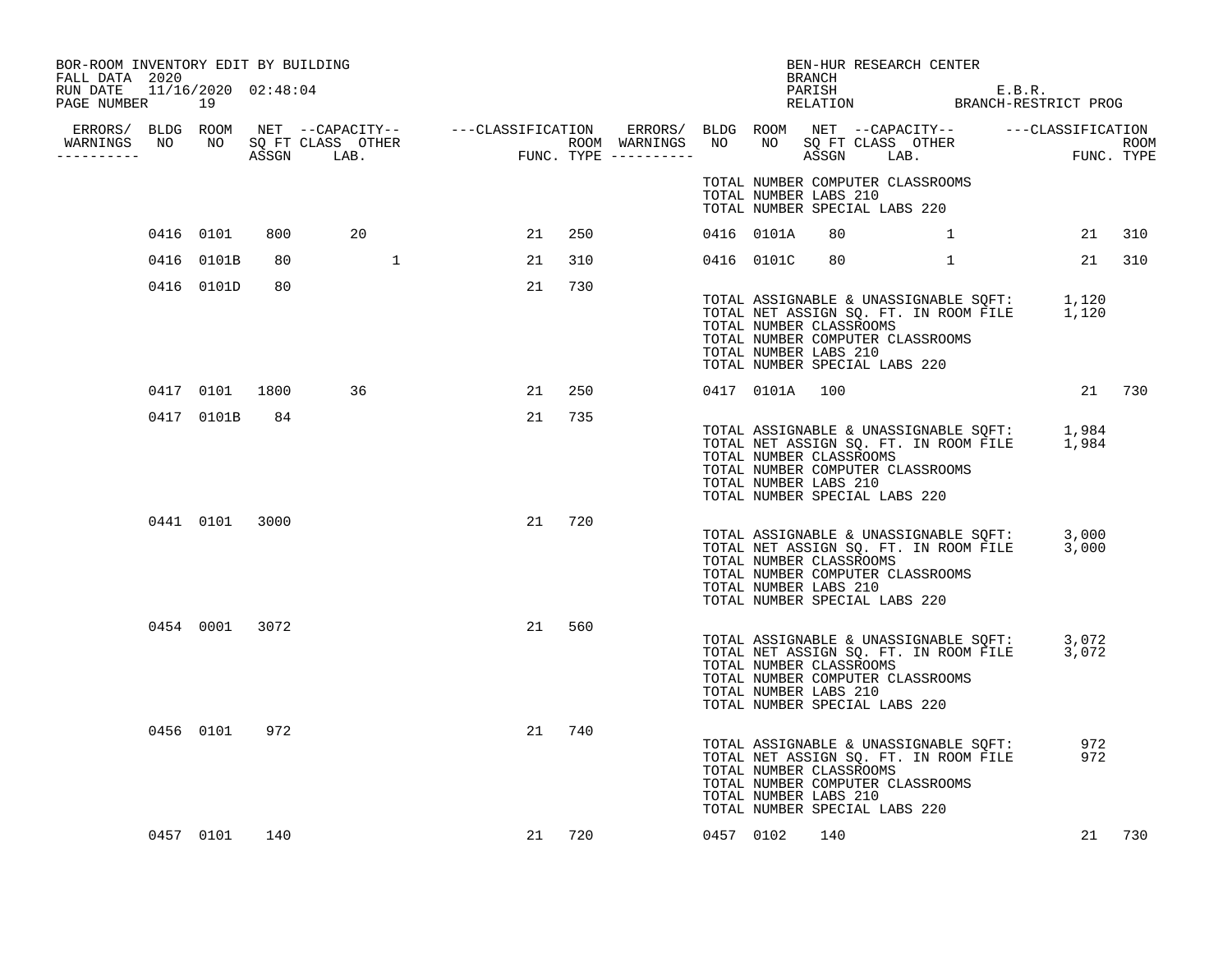| BOR-ROOM INVENTORY EDIT BY BUILDING<br>FALL DATA 2020 |                |                |                |        |        |  |           |                                                  | BEN-HUR RESEARCH CENTER<br><b>BRANCH</b>                                                                                                                                                   |        |        |
|-------------------------------------------------------|----------------|----------------|----------------|--------|--------|--|-----------|--------------------------------------------------|--------------------------------------------------------------------------------------------------------------------------------------------------------------------------------------------|--------|--------|
| RUN DATE 11/16/2020 02:48:04<br>PAGE NUMBER           | 20             |                |                |        |        |  |           |                                                  | PARISH E.B.R.<br>RELATION BRANCH-RESTRICT PROG                                                                                                                                             |        |        |
|                                                       |                |                |                |        |        |  |           |                                                  |                                                                                                                                                                                            |        |        |
|                                                       |                |                | 0457 0103 1078 | 21 730 |        |  |           | TOTAL NUMBER LABS 210                            | TOTAL ASSIGNABLE & UNASSIGNABLE SQFT: 1,358<br>TOTAL NET ASSIGN SQ. FT. IN ROOM FILE 1,358<br>TOTAL NUMBER CLASSROOMS<br>TOTAL NUMBER COMPUTER CLASSROOMS<br>TOTAL NUMBER SPECIAL LABS 220 |        |        |
|                                                       | 0458 0101 154  |                |                |        | 21 730 |  | 0458 0102 | 154                                              |                                                                                                                                                                                            |        | 21 730 |
|                                                       |                | 0458 0103 476  |                |        | 21 730 |  |           | 0458 0201 476<br>TOTAL NUMBER LABS 210           | TOTAL ASSIGNABLE & UNASSIGNABLE SQFT: 1,260<br>TOTAL NET ASSIGN SQ. FT. IN ROOM FILE 1,260<br>TOTAL NUMBER CLASSROOMS<br>TOTAL NUMBER COMPUTER CLASSROOMS<br>TOTAL NUMBER SPECIAL LABS 220 | 21 730 |        |
|                                                       |                |                | 0459 0001 1300 |        | 21 570 |  |           | TOTAL NUMBER LABS 210                            | TOTAL ASSIGNABLE & UNASSIGNABLE SQFT: 1,300<br>TOTAL NET ASSIGN SQ. FT. IN ROOM FILE 1,300<br>TOTAL NUMBER CLASSROOMS<br>TOTAL NUMBER COMPUTER CLASSROOMS<br>TOTAL NUMBER SPECIAL LABS 220 |        |        |
|                                                       |                | 0512 0001 3200 |                |        | 21 560 |  |           | TOTAL NUMBER LABS 210                            | TOTAL ASSIGNABLE & UNASSIGNABLE SQFT: 3,200<br>TOTAL NET ASSIGN SQ. FT. IN ROOM FILE 3,200<br>TOTAL NUMBER CLASSROOMS<br>TOTAL NUMBER COMPUTER CLASSROOMS<br>TOTAL NUMBER SPECIAL LABS 220 |        |        |
|                                                       |                | 0513 0001 2295 |                |        | 21 740 |  |           | TOTAL NUMBER LABS 210                            | TOTAL ASSIGNABLE & UNASSIGNABLE SQFT: 2,295<br>TOTAL NET ASSIGN SQ. FT. IN ROOM FILE 2,295<br>TOTAL NUMBER CLASSROOMS<br>TOTAL NUMBER COMPUTER CLASSROOMS<br>TOTAL NUMBER SPECIAL LABS 220 |        |        |
|                                                       |                | 0514 0001 1680 |                |        | 21 575 |  |           | TOTAL NUMBER CLASSROOMS<br>TOTAL NUMBER LABS 210 | TOTAL ASSIGNABLE & UNASSIGNABLE SQFT: 1,680<br>TOTAL NET ASSIGN SQ. FT. IN ROOM FILE 1,680<br>TOTAL NUMBER COMPUTER CLASSROOMS<br>TOTAL NUMBER SPECIAL LABS 220                            |        |        |
|                                                       | 0515 0001 6825 |                |                |        | 21 730 |  |           |                                                  | TOTAL ASSIGNABLE & UNASSIGNABLE SQFT:                                                                                                                                                      | 6,825  |        |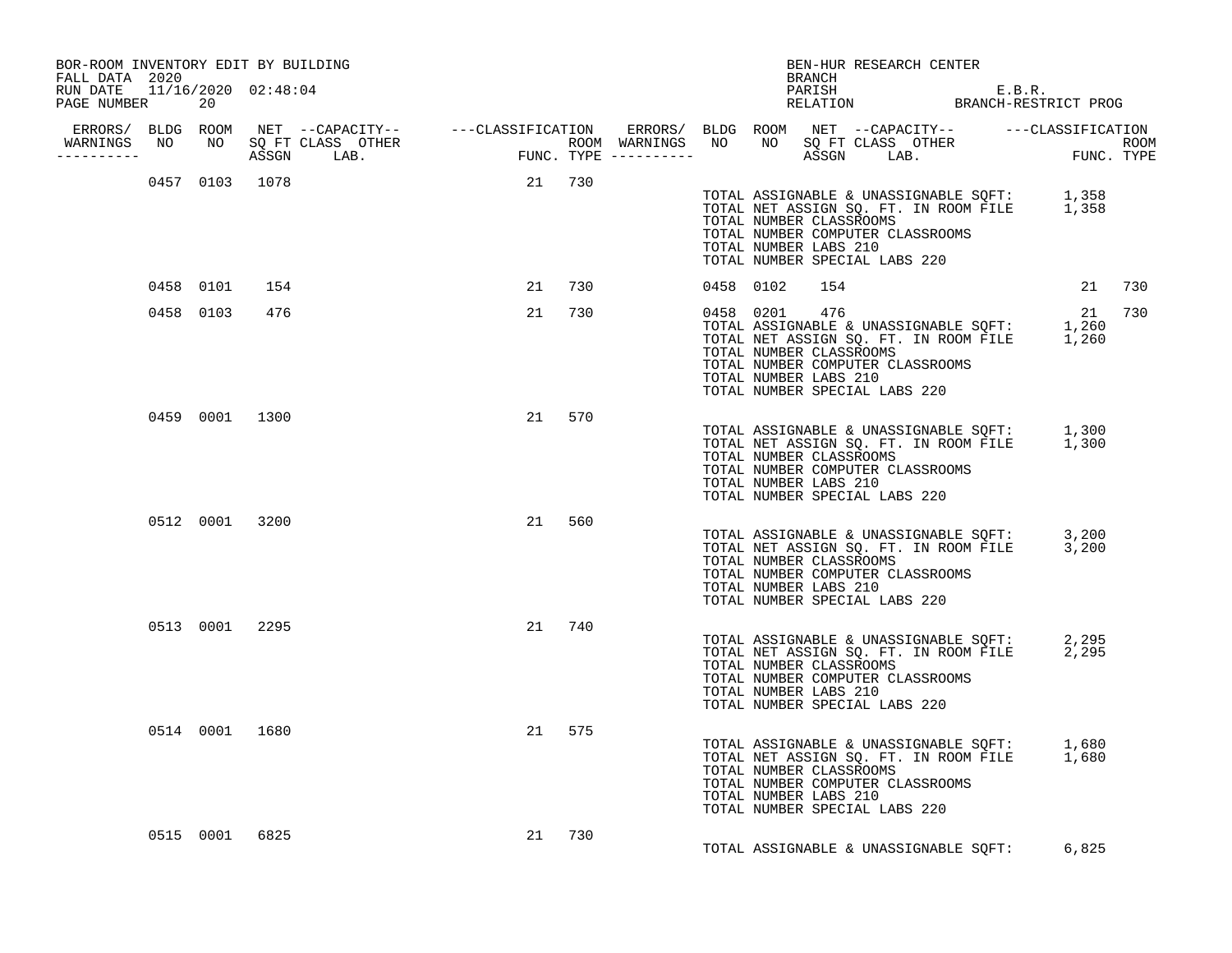| BOR-ROOM INVENTORY EDIT BY BUILDING<br>FALL DATA 2020 |                                  |        | BEN-HUR RESEARCH CENTER<br>BRANCH                                                                                                                                                                                   |            |
|-------------------------------------------------------|----------------------------------|--------|---------------------------------------------------------------------------------------------------------------------------------------------------------------------------------------------------------------------|------------|
| RUN DATE 11/16/2020 02:48:04<br>PAGE NUMBER<br>21     |                                  |        | PARISH E.B.R.<br>RELATION BRANCH-RESTRICT PROG                                                                                                                                                                      |            |
| -----------                                           | WARNINGS NO NO SQ FT CLASS OTHER |        |                                                                                                                                                                                                                     |            |
|                                                       |                                  |        | TOTAL NET ASSIGN SQ. FT. IN ROOM FILE 6,825<br>TOTAL NUMBER CLASSROOMS<br>TOTAL NUMBER COMPUTER CLASSROOMS<br>TOTAL NUMBER LABS 210<br>TOTAL NUMBER SPECIAL LABS 220                                                |            |
| 0516 0001 3200                                        |                                  | 21 730 | TOTAL ASSIGNABLE & UNASSIGNABLE SQFT: 3,200<br>TOTAL NET ASSIGN SQ. FT. IN ROOM FILE 3,200<br>TOTAL NUMBER CLASSROOMS<br>TOTAL NUMBER COMPUTER CLASSROOMS<br>TOTAL NUMBER LABS 210<br>TOTAL NUMBER SPECIAL LABS 220 |            |
| 0518 0001 2400                                        |                                  | 21 730 | TOTAL ASSIGNABLE & UNASSIGNABLE SQFT: 2,400<br>TOTAL NET ASSIGN SQ. FT. IN ROOM FILE 2,400<br>TOTAL NUMBER CLASSROOMS<br>TOTAL NUMBER COMPUTER CLASSROOMS<br>TOTAL NUMBER LABS 210<br>TOTAL NUMBER SPECIAL LABS 220 |            |
| 0519 0001 821                                         |                                  | 21 575 | TOTAL ASSIGNABLE & UNASSIGNABLE SQFT:<br>TOTAL NET ASSIGN SQ. FT. IN ROOM FILE<br>TOTAL NUMBER CLASSROOMS<br>TOTAL NUMBER COMPUTER CLASSROOMS<br>TOTAL NUMBER LABS 210<br>TOTAL NUMBER SPECIAL LABS 220             | 821<br>821 |
| 0635 0101                                             | 855                              | 21 740 | TOTAL ASSIGNABLE & UNASSIGNABLE SQFT:<br>TOTAL NET ASSIGN SQ. FT. IN ROOM FILE<br>TOTAL NUMBER CLASSROOMS<br>TOTAL NUMBER COMPUTER CLASSROOMS<br>TOTAL NUMBER LABS 210<br>TOTAL NUMBER SPECIAL LABS 220             | 855<br>855 |
| 0636 0101 336                                         |                                  | 21 575 | TOTAL ASSIGNABLE & UNASSIGNABLE SOFT:<br>TOTAL NET ASSIGN SQ. FT. IN ROOM FILE<br>TOTAL NUMBER CLASSROOMS<br>TOTAL NUMBER COMPUTER CLASSROOMS<br>TOTAL NUMBER LABS 210<br>TOTAL NUMBER SPECIAL LABS 220             | 336<br>336 |
| 0637 0101                                             | 336                              | 21 575 | TOTAL ASSIGNABLE & UNASSIGNABLE SQFT:<br>TOTAL NET ASSIGN SQ. FT. IN ROOM FILE<br>TOTAL NUMBER CLASSROOMS<br>TOTAL NUMBER COMPUTER CLASSROOMS                                                                       | 336<br>336 |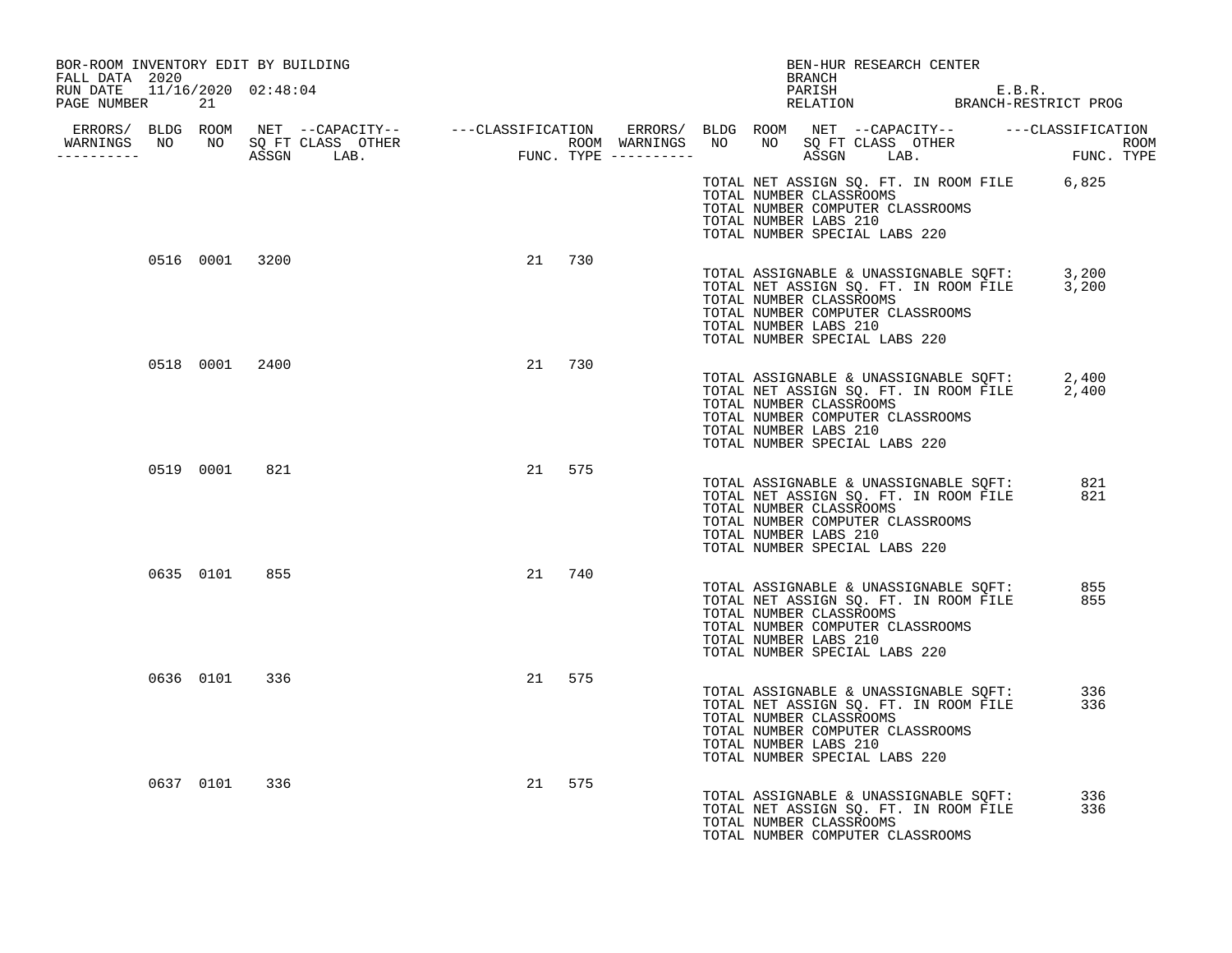| BOR-ROOM INVENTORY EDIT BY BUILDING<br>FALL DATA 2020<br>RUN DATE 11/16/2020 02:48:04<br>PAGE NUMBER 22 |                |  |        |  |                       | BRANCH | BEN-HUR RESEARCH CENTER<br>PARISH<br>PARISH E.B.R.<br>RELATION BRANCH-RESTRICT PROG                                                                                                    |            |
|---------------------------------------------------------------------------------------------------------|----------------|--|--------|--|-----------------------|--------|----------------------------------------------------------------------------------------------------------------------------------------------------------------------------------------|------------|
|                                                                                                         |                |  |        |  |                       |        |                                                                                                                                                                                        |            |
| <u> - - - - - - - - - - -</u>                                                                           |                |  |        |  |                       |        |                                                                                                                                                                                        |            |
|                                                                                                         |                |  |        |  |                       |        | TOTAL NUMBER LABS 210<br>TOTAL NUMBER SPECIAL LABS 220                                                                                                                                 |            |
|                                                                                                         | 0638 0101 336  |  | 21 575 |  | TOTAL NUMBER LABS 210 |        | TOTAL ASSIGNABLE & UNASSIGNABLE SQFT: 336<br>TOTAL NET ASSIGN SQ. FT. IN ROOM FILE 336<br>TOTAL NUMBER CLASSROOMS<br>TOTAL NUMBER COMPUTER CLASSROOMS<br>TOTAL NUMBER SPECIAL LABS 220 |            |
|                                                                                                         | 0639 0101 540  |  | 21 575 |  | TOTAL NUMBER LABS 210 |        | TOTAL ASSIGNABLE & UNASSIGNABLE SQFT:<br>TOTAL NET ASSIGN SQ. FT. IN ROOM FILE<br>TOTAL NUMBER CLASSROOMS<br>TOTAL NUMBER COMPUTER CLASSROOMS<br>TOTAL NUMBER SPECIAL LABS 220         | 540<br>540 |
|                                                                                                         | 0640 0101 540  |  | 21 575 |  | TOTAL NUMBER LABS 210 |        | TOTAL ASSIGNABLE & UNASSIGNABLE SQFT:<br>TOTAL NET ASSIGN SQ. FT. IN ROOM FILE<br>TOTAL NUMBER CLASSROOMS<br>TOTAL NUMBER COMPUTER CLASSROOMS<br>TOTAL NUMBER SPECIAL LABS 220         | 540<br>540 |
|                                                                                                         | 0641 0101 384  |  | 21 575 |  | TOTAL NUMBER LABS 210 |        | TOTAL ASSIGNABLE & UNASSIGNABLE SOFT:<br>TOTAL NET ASSIGN SQ. FT. IN ROOM FILE<br>TOTAL NUMBER CLASSROOMS<br>TOTAL NUMBER COMPUTER CLASSROOMS<br>TOTAL NUMBER SPECIAL LABS 220         | 384<br>384 |
|                                                                                                         | 0642 0101 384  |  | 21 575 |  | TOTAL NUMBER LABS 210 |        | TOTAL ASSIGNABLE & UNASSIGNABLE SQFT:<br>TOTAL NET ASSIGN SQ. FT. IN ROOM FILE<br>TOTAL NUMBER CLASSROOMS<br>TOTAL NUMBER COMPUTER CLASSROOMS<br>TOTAL NUMBER SPECIAL LABS 220         | 384<br>384 |
|                                                                                                         | 0644 0101 160  |  | 21 255 |  | TOTAL NUMBER LABS 210 |        | TOTAL ASSIGNABLE & UNASSIGNABLE SQFT: 160<br>TOTAL NET ASSIGN SQ. FT. IN ROOM FILE 160<br>TOTAL NUMBER CLASSROOMS<br>TOTAL NUMBER COMPUTER CLASSROOMS<br>TOTAL NUMBER SPECIAL LABS 220 |            |
|                                                                                                         | 0646 0101 3024 |  | 21 580 |  |                       |        | TOTAL ASSIGNABLE & UNASSIGNABLE SOFT: 3,024                                                                                                                                            |            |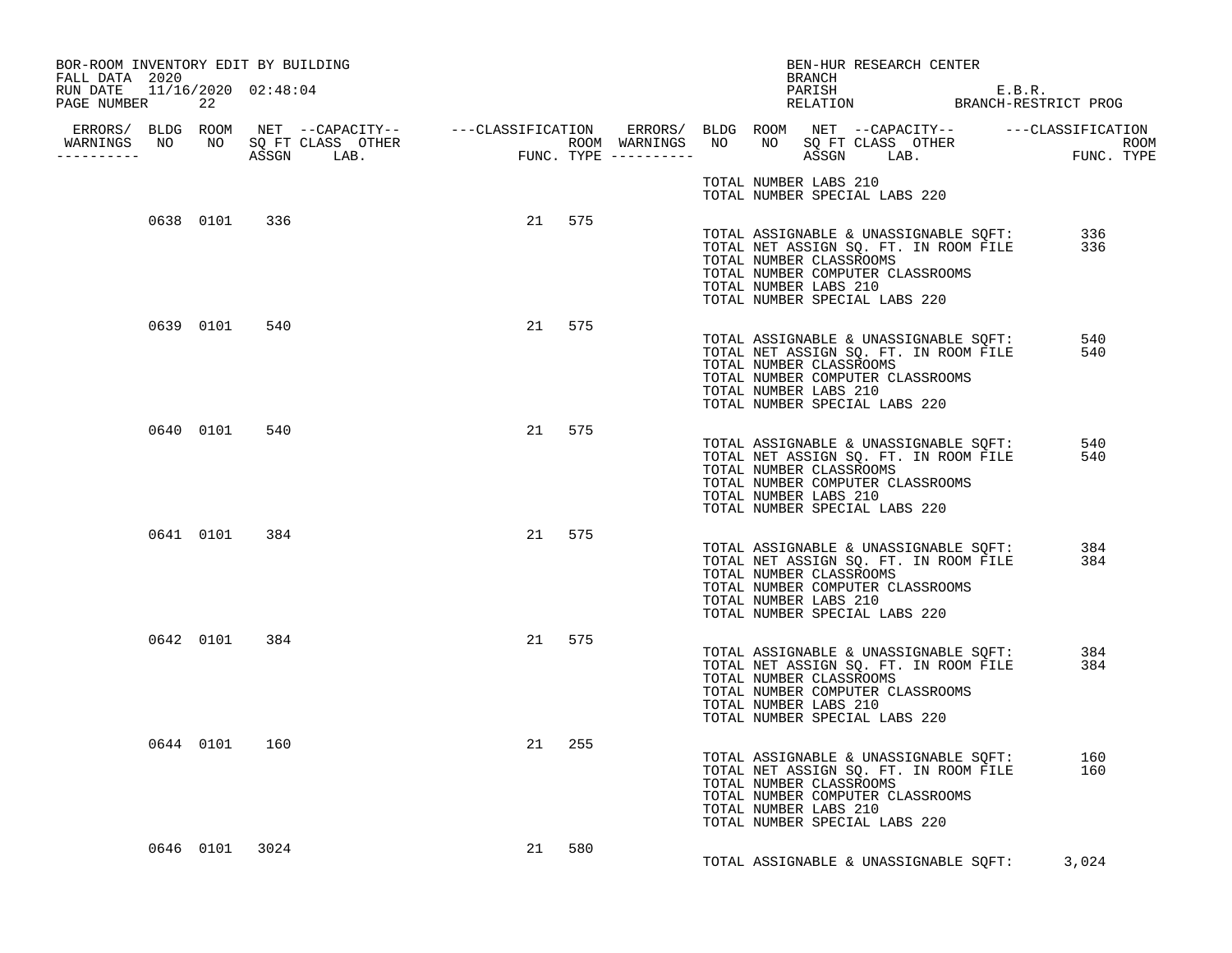| BOR-ROOM INVENTORY EDIT BY BUILDING<br>FALL DATA 2020 |               |           | BEN-HUR RESEARCH CENTER<br><b>BRANCH</b>                                                                                                                                                                        |            |
|-------------------------------------------------------|---------------|-----------|-----------------------------------------------------------------------------------------------------------------------------------------------------------------------------------------------------------------|------------|
| RUN DATE  11/16/2020  02:48:04<br>PAGE NUMBER<br>23   |               |           | PARISH E.B.R.<br>RELATION BRANCH-RESTRICT PROG                                                                                                                                                                  |            |
| -----------                                           |               |           |                                                                                                                                                                                                                 |            |
|                                                       |               |           | TOTAL NET ASSIGN SQ. FT. IN ROOM FILE 3,024<br>TOTAL NUMBER CLASSROOMS<br>TOTAL NUMBER COMPUTER CLASSROOMS<br>TOTAL NUMBER LABS 210<br>TOTAL NUMBER SPECIAL LABS 220                                            |            |
|                                                       | 0648 0101 150 | 21 575    | TOTAL ASSIGNABLE & UNASSIGNABLE SQFT: 150<br>TOTAL NET ASSIGN SQ. FT. IN ROOM FILE 150<br>TOTAL NUMBER CLASSROOMS<br>TOTAL NUMBER COMPUTER CLASSROOMS<br>TOTAL NUMBER LABS 210<br>TOTAL NUMBER SPECIAL LABS 220 |            |
| 0651 0101                                             | 516           | 21 575    | TOTAL ASSIGNABLE & UNASSIGNABLE SQFT:<br>TOTAL NET ASSIGN SQ. FT. IN ROOM FILE<br>TOTAL NUMBER CLASSROOMS<br>TOTAL NUMBER COMPUTER CLASSROOMS<br>TOTAL NUMBER LABS 210<br>TOTAL NUMBER SPECIAL LABS 220         | 516<br>516 |
|                                                       | 0653 0101 408 | 21 575    | TOTAL ASSIGNABLE & UNASSIGNABLE SOFT:<br>TOTAL NET ASSIGN SQ. FT. IN ROOM FILE<br>TOTAL NUMBER CLASSROOMS<br>TOTAL NUMBER COMPUTER CLASSROOMS<br>TOTAL NUMBER LABS 210<br>TOTAL NUMBER SPECIAL LABS 220         | 408<br>408 |
| 0654 0101                                             | 360           | 21 575    | TOTAL ASSIGNABLE & UNASSIGNABLE SQFT:<br>TOTAL NET ASSIGN SQ. FT. IN ROOM FILE<br>TOTAL NUMBER CLASSROOMS<br>TOTAL NUMBER COMPUTER CLASSROOMS<br>TOTAL NUMBER LABS 210<br>TOTAL NUMBER SPECIAL LABS 220         | 360<br>360 |
| 0661 0101                                             | 631           | 21<br>575 | TOTAL ASSIGNABLE & UNASSIGNABLE SOFT:<br>TOTAL NET ASSIGN SQ. FT. IN ROOM FILE<br>TOTAL NUMBER CLASSROOMS<br>TOTAL NUMBER COMPUTER CLASSROOMS<br>TOTAL NUMBER LABS 210<br>TOTAL NUMBER SPECIAL LABS 220         | 631<br>631 |
| 0662 0101                                             | 458           | 575<br>21 | TOTAL ASSIGNABLE & UNASSIGNABLE SQFT:<br>TOTAL NET ASSIGN SQ. FT. IN ROOM FILE<br>TOTAL NUMBER CLASSROOMS<br>TOTAL NUMBER COMPUTER CLASSROOMS                                                                   | 458<br>458 |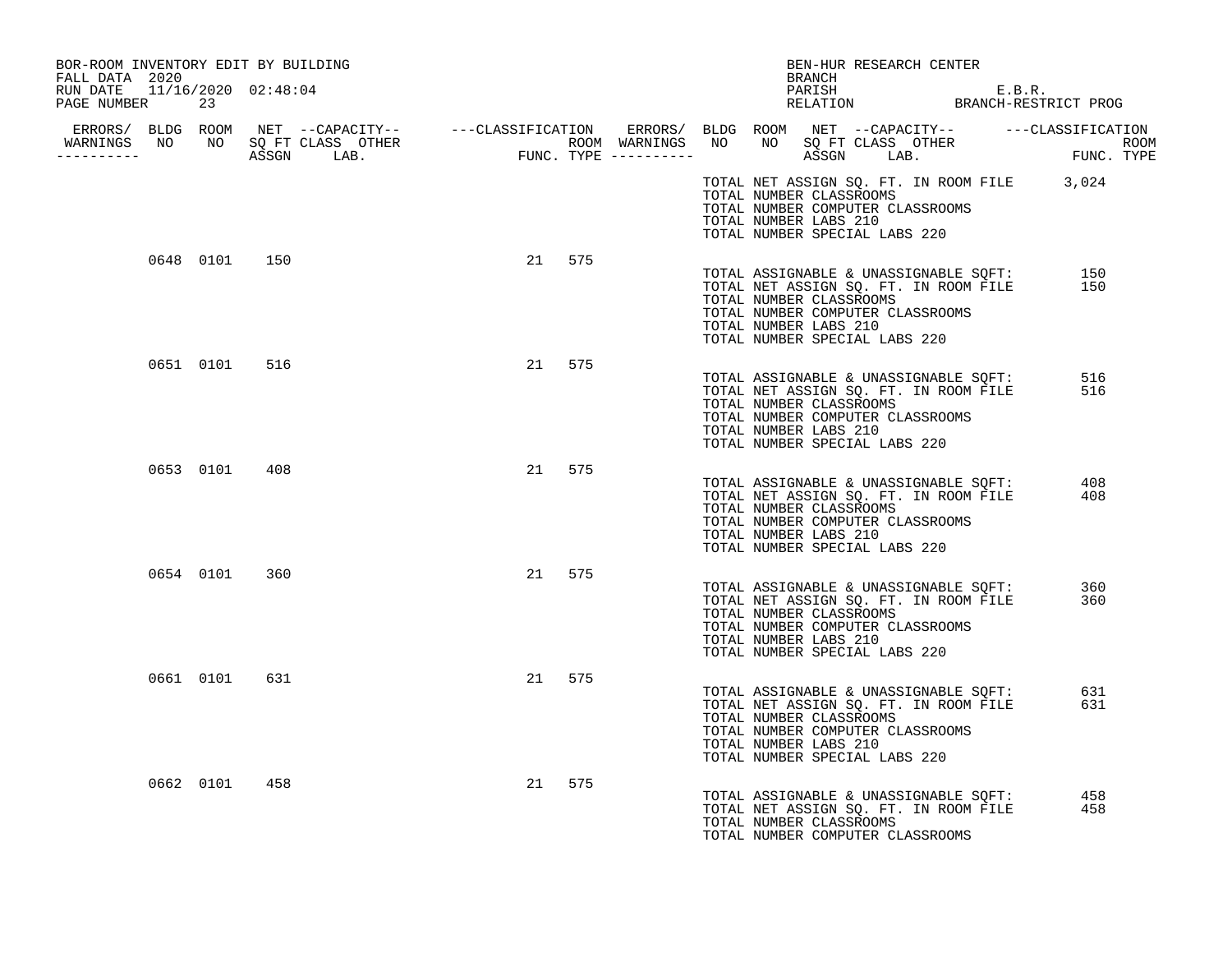| BOR-ROOM INVENTORY EDIT BY BUILDING<br>FALL DATA 2020 |    |                |                                  |    |        |  |                                    | BRANCH | BEN-HUR RESEARCH CENTER                                                                                                                                                                    |            |        |
|-------------------------------------------------------|----|----------------|----------------------------------|----|--------|--|------------------------------------|--------|--------------------------------------------------------------------------------------------------------------------------------------------------------------------------------------------|------------|--------|
| RUN DATE  11/16/2020  02:48:04<br>PAGE NUMBER         | 24 |                |                                  |    |        |  |                                    |        | PARISH E.B.R.<br>RELATION BRANCH-RESTRICT PROG                                                                                                                                             |            |        |
| -----------                                           |    |                | WARNINGS NO NO SQ FT CLASS OTHER |    |        |  |                                    |        |                                                                                                                                                                                            |            |        |
|                                                       |    |                |                                  |    |        |  | TOTAL NUMBER LABS 210              |        | TOTAL NUMBER SPECIAL LABS 220                                                                                                                                                              |            |        |
|                                                       |    | 0663 0101 458  |                                  |    | 21 575 |  | TOTAL NUMBER LABS 210              |        | TOTAL ASSIGNABLE & UNASSIGNABLE SQFT: 458<br>TOTAL NET ASSIGN SQ. FT. IN ROOM FILE 458<br>TOTAL NUMBER CLASSROOMS<br>TOTAL NUMBER COMPUTER CLASSROOMS<br>TOTAL NUMBER SPECIAL LABS 220     |            |        |
|                                                       |    | 0664 0101 458  |                                  | 21 | 575    |  | TOTAL NUMBER LABS 210              |        | TOTAL ASSIGNABLE & UNASSIGNABLE SQFT: 458<br>TOTAL NET ASSIGN SQ. FT. IN ROOM FILE<br>TOTAL NUMBER CLASSROOMS<br>TOTAL NUMBER COMPUTER CLASSROOMS<br>TOTAL NUMBER SPECIAL LABS 220         | 458        |        |
|                                                       |    | 0665 0101 458  |                                  |    | 21 575 |  | TOTAL NUMBER LABS 210              |        | TOTAL ASSIGNABLE & UNASSIGNABLE SQFT:<br>TOTAL NET ASSIGN SQ. FT. IN ROOM FILE<br>TOTAL NUMBER CLASSROOMS<br>TOTAL NUMBER COMPUTER CLASSROOMS<br>TOTAL NUMBER SPECIAL LABS 220             | 458<br>458 |        |
|                                                       |    | 0666 0101 458  |                                  |    | 21 575 |  | TOTAL NUMBER LABS 210              |        | TOTAL ASSIGNABLE & UNASSIGNABLE SQFT:<br>TOTAL NET ASSIGN SQ. FT. IN ROOM FILE<br>TOTAL NUMBER CLASSROOMS<br>TOTAL NUMBER COMPUTER CLASSROOMS<br>TOTAL NUMBER SPECIAL LABS 220             | 458<br>458 |        |
|                                                       |    | 0668 0101 1868 |                                  |    | 21 575 |  | TOTAL NUMBER LABS 210              |        | TOTAL ASSIGNABLE & UNASSIGNABLE SQFT: 1,868<br>TOTAL NET ASSIGN SQ. FT. IN ROOM FILE 1,868<br>TOTAL NUMBER CLASSROOMS<br>TOTAL NUMBER COMPUTER CLASSROOMS<br>TOTAL NUMBER SPECIAL LABS 220 |            |        |
|                                                       |    | 0775 0101 576  |                                  |    | 21 730 |  | 0775 0102<br>TOTAL NUMBER LABS 210 | 288    | TOTAL ASSIGNABLE & UNASSIGNABLE SQFT:<br>TOTAL NET ASSIGN SQ. FT. IN ROOM FILE<br>TOTAL NUMBER CLASSROOMS<br>TOTAL NUMBER COMPUTER CLASSROOMS<br>TOTAL NUMBER SPECIAL LABS 220             | 864<br>864 | 21 730 |
|                                                       |    |                | 0776 0101 1656<br>6              |    | 21 250 |  | 0776 0101A                         | 50     |                                                                                                                                                                                            |            | 00 030 |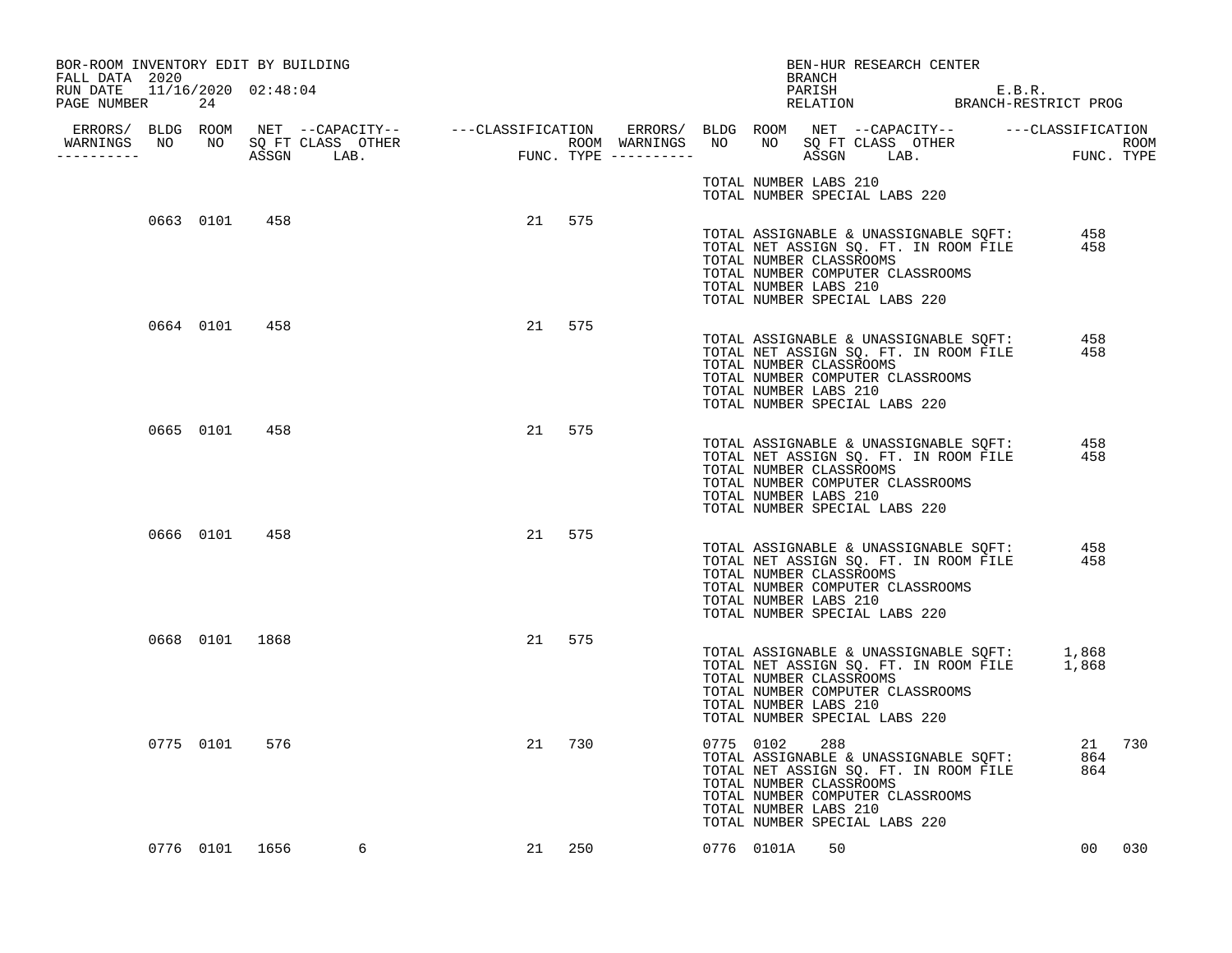| BOR-ROOM INVENTORY EDIT BY BUILDING<br>FALL DATA 2020 |      |                           |       |                           |                   |     |                                      |           |                                                  | <b>BRANCH</b>      | BEN-HUR RESEARCH CENTER                                                                                                                                  |                                |                    |
|-------------------------------------------------------|------|---------------------------|-------|---------------------------|-------------------|-----|--------------------------------------|-----------|--------------------------------------------------|--------------------|----------------------------------------------------------------------------------------------------------------------------------------------------------|--------------------------------|--------------------|
| RUN DATE<br>PAGE NUMBER                               |      | 11/16/2020 02:48:04<br>25 |       |                           |                   |     |                                      |           |                                                  | PARISH<br>RELATION |                                                                                                                                                          | E.B.R.<br>BRANCH-RESTRICT PROG |                    |
| ERRORS/                                               |      | BLDG ROOM                 |       | NET --CAPACITY--          | ---CLASSIFICATION |     | ERRORS/                              | BLDG ROOM |                                                  |                    | NET --CAPACITY--                                                                                                                                         | ---CLASSIFICATION              |                    |
| WARNINGS<br>----------                                | NO   | NO                        | ASSGN | SQ FT CLASS OTHER<br>LAB. |                   |     | ROOM WARNINGS<br>FUNC. TYPE $------$ | NO.       | NO                                               | ASSGN              | SQ FT CLASS OTHER<br>LAB.                                                                                                                                |                                | ROOM<br>FUNC. TYPE |
|                                                       | 0776 | 0101B                     | 50    |                           | 0 <sub>0</sub>    | 030 |                                      | 0776      | 0101C                                            | 270                | $\overline{4}$                                                                                                                                           | 21                             | 250                |
|                                                       |      | 0776 0101D                | 165   |                           | 21                | 255 |                                      |           | 0776 0101E                                       | 165                |                                                                                                                                                          | 21                             | 255                |
|                                                       |      | 0776 0101F                | 165   |                           | 21                | 255 |                                      |           | 0776 0101G                                       | 165                |                                                                                                                                                          | 21                             | 255                |
|                                                       |      | 0776 0101H                | 165   |                           | 21                | 255 |                                      |           | 0776 0101I                                       | 165                |                                                                                                                                                          | 21                             | 255                |
|                                                       |      | 0776 0101J                | 165   |                           | 21                | 255 |                                      |           | 0776 0101K                                       | 192                | $\mathbf{1}$                                                                                                                                             | 21                             | 250                |
|                                                       |      | 0776 0101L                | 28    |                           | 21                | 255 |                                      |           | 0776 0101M                                       | 28                 |                                                                                                                                                          | 21                             | 255                |
|                                                       |      | 0776 0101N                | 28    |                           | 21                | 255 |                                      | 0776 0102 | TOTAL NUMBER CLASSROOMS<br>TOTAL NUMBER LABS 210 | 960                | 4<br>TOTAL ASSIGNABLE & UNASSIGNABLE SQFT:<br>TOTAL NET ASSIGN SQ. FT. IN ROOM FILE<br>TOTAL NUMBER COMPUTER CLASSROOMS<br>TOTAL NUMBER SPECIAL LABS 220 | 21<br>4,417<br>4,317           | 250                |
|                                                       |      | 0777 0101                 | 1120  |                           | 21                | 970 |                                      |           | TOTAL NUMBER CLASSROOMS<br>TOTAL NUMBER LABS 210 |                    | TOTAL ASSIGNABLE & UNASSIGNABLE SQFT:<br>TOTAL NET ASSIGN SQ. FT. IN ROOM FILE<br>TOTAL NUMBER COMPUTER CLASSROOMS<br>TOTAL NUMBER SPECIAL LABS 220      | 1,120<br>1,120                 |                    |
|                                                       |      | 0782 0100                 | 292   | $\mathbf 1$               | 21                | 310 |                                      | 0782 0101 |                                                  | 158                | 1                                                                                                                                                        | 21                             | 310                |
|                                                       |      | 0782 0102                 | 153   | $\mathbf{1}$              | 21                | 310 |                                      | 0782 0103 |                                                  | 220                | 1                                                                                                                                                        | 21                             | 310                |
|                                                       |      | 0782 0104                 | 158   | $\mathbf{1}$              | 21                | 310 |                                      | 0782 0105 |                                                  | 161                |                                                                                                                                                          | 21                             | 315                |
|                                                       |      | 0782 0106                 | 158   | $\mathbf{1}$              | 21                | 310 |                                      | 0782 0107 |                                                  | 166                | $\mathbf{1}$                                                                                                                                             | 21                             | 310                |
|                                                       |      | 0782 0108                 | 146   | 1                         | 21                | 310 |                                      | 0782 0109 |                                                  | 173                | 1                                                                                                                                                        | 21                             | 310                |
|                                                       |      | 0782 0110                 | 144   | $\mathbf{1}$              | 21                | 310 |                                      | 0782 0111 |                                                  | 144                | $\mathbf{1}$                                                                                                                                             | 21                             | 310                |
|                                                       |      | 0782 0112                 | 198   |                           | 21                | 650 |                                      | 0782 0113 |                                                  | 325                |                                                                                                                                                          | 0 <sub>0</sub>                 | 030                |
|                                                       |      | 0782 0114                 | 1195  |                           | 92                | 255 |                                      | 0782 0116 |                                                  | 350                |                                                                                                                                                          | 92                             | 255                |
|                                                       |      | 0782 0116A                | 130   |                           | 92                | 730 |                                      |           | 0782 0116B                                       | 1091               |                                                                                                                                                          | 92                             | 255                |
|                                                       |      | 0782 0117                 | 350   |                           | 92                | 255 |                                      |           | 0782 0117A                                       | 186                |                                                                                                                                                          | 92                             | 255                |
|                                                       |      | 0782 0117B 1010           |       |                           | 92                | 255 |                                      | 0782 0118 |                                                  | 400                |                                                                                                                                                          | 92                             | 255                |
|                                                       |      | 0782 0118A                | 76    |                           | 92                | 730 |                                      |           | 0782 0118B                                       | 109                |                                                                                                                                                          | 92                             | 650                |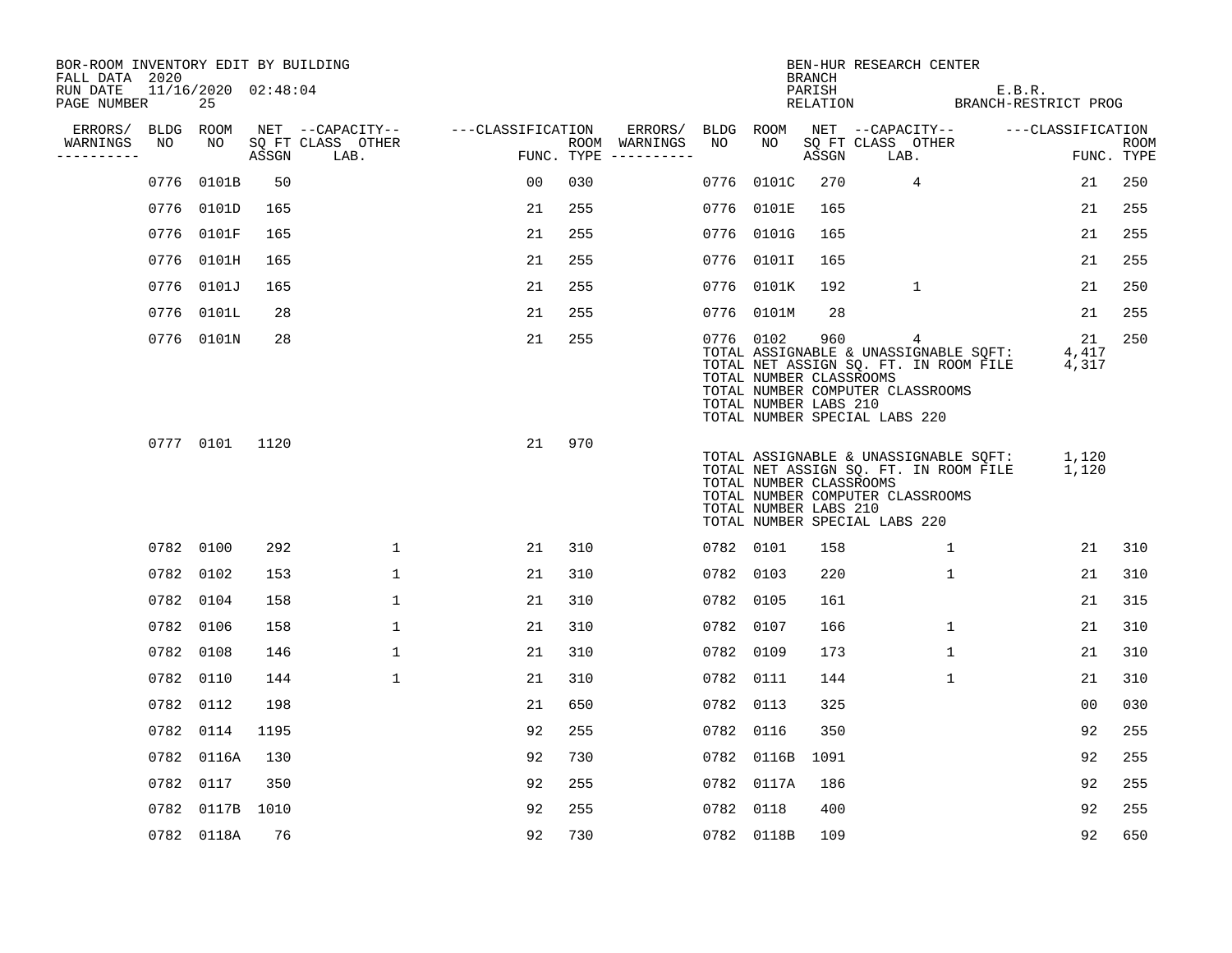| BOR-ROOM INVENTORY EDIT BY BUILDING<br>FALL DATA 2020 |             |      |                                    |    |     |                                      |           |                                                                 | BRANCH | BEN-HUR RESEARCH CENTER                                                                                                                                           |                |             |
|-------------------------------------------------------|-------------|------|------------------------------------|----|-----|--------------------------------------|-----------|-----------------------------------------------------------------|--------|-------------------------------------------------------------------------------------------------------------------------------------------------------------------|----------------|-------------|
| RUN DATE  11/16/2020  02:48:04<br>PAGE NUMBER         | 26          |      |                                    |    |     |                                      |           |                                                                 |        | PARISH E.B.R.<br>RELATION BRANCH-RESTRICT PROG                                                                                                                    |                |             |
| ERRORS/ BLDG ROOM                                     |             |      | NET --CAPACITY-- ---CLASSIFICATION |    |     |                                      |           |                                                                 |        | ERRORS/ BLDG ROOM NET --CAPACITY-- -----CLASSIFICATION                                                                                                            |                |             |
| WARNINGS<br>NO<br>----------                          | NO          |      | SO FT CLASS OTHER<br>ASSGN LAB.    |    |     | ROOM WARNINGS<br>FUNC. TYPE $------$ | NO        |                                                                 | ASSGN  | NO SQ FT CLASS OTHER<br>LAB.                                                                                                                                      | FUNC. TYPE     | <b>ROOM</b> |
|                                                       | 0782 0118C  | 930  |                                    | 92 | 650 |                                      | 0782 0119 |                                                                 | 188    |                                                                                                                                                                   | 0 <sub>0</sub> | 030         |
|                                                       | 0782 0120   | 1358 |                                    | 92 | 255 |                                      |           | 0782 0122A                                                      | 48     |                                                                                                                                                                   | 00             | 030         |
|                                                       | 0782 0129   | 296  |                                    | 92 | 255 |                                      |           | 0782 0129A 1327                                                 |        |                                                                                                                                                                   | 92             | 255         |
|                                                       | 0782 0130   | 275  |                                    | 21 | 255 |                                      |           | 0782 0130A 1347                                                 |        |                                                                                                                                                                   | 92             | 255         |
|                                                       | 0782 0131   | 175  |                                    | 00 | 030 |                                      | 0782 0132 |                                                                 | 144    | <sup>1</sup>                                                                                                                                                      | 92             | 310         |
|                                                       | 0782 0133   | 144  | $\mathbf{1}$                       | 92 | 310 |                                      | 0782 0134 |                                                                 | 72     |                                                                                                                                                                   | 00             | 030         |
|                                                       | 0782 0135   | 146  | 1                                  | 92 | 310 |                                      | 0782 0136 |                                                                 | 238    |                                                                                                                                                                   | 92             | 350         |
|                                                       | 0782 0137   | 60   | $\mathbf{1}$                       | 64 | 310 |                                      | 0782 0138 |                                                                 | 81     |                                                                                                                                                                   | 0 <sub>0</sub> | 030         |
|                                                       | 0782 0138A  | 142  |                                    | 00 | 030 |                                      | 0782 0139 |                                                                 | 75     |                                                                                                                                                                   | 00             | 030         |
|                                                       | 0782 0139A  | 130  |                                    | 00 | 030 |                                      | 0782 0140 |                                                                 | 34     |                                                                                                                                                                   | 0 <sub>0</sub> | 010         |
|                                                       | 0782 0141   | 174  |                                    | 92 | 255 |                                      |           | 0782 0141A 1042                                                 |        |                                                                                                                                                                   | 92             | 255         |
|                                                       | 0782 0142   | 1053 |                                    | 92 | 255 |                                      |           | 0782 0142A 120                                                  |        |                                                                                                                                                                   | 92             | 730         |
|                                                       | 0782 0116B1 | 48   |                                    | 92 | 730 |                                      |           | 0782 0117A1<br>TOTAL NUMBER CLASSROOMS<br>TOTAL NUMBER LABS 210 | 72     | TOTAL ASSIGNABLE & UNASSIGNABLE SQFT: 17,212<br>TOTAL NET ASSIGN SQ. FT. IN ROOM FILE 15,942<br>TOTAL NUMBER COMPUTER CLASSROOMS<br>TOTAL NUMBER SPECIAL LABS 220 | 92             | 730         |
|                                                       | 0807 0101   | 166  |                                    | 22 | 570 |                                      | 0807 0102 |                                                                 | 166    |                                                                                                                                                                   |                | 22 570      |
|                                                       | 0807 0103   | 2525 |                                    | 22 | 570 |                                      |           | TOTAL NUMBER CLASSROOMS<br>TOTAL NUMBER LABS 210                |        | TOTAL ASSIGNABLE & UNASSIGNABLE SQFT: 2,857<br>TOTAL NET ASSIGN SQ. FT. IN ROOM FILE 2,857<br>TOTAL NUMBER COMPUTER CLASSROOMS<br>TOTAL NUMBER SPECIAL LABS 220   |                |             |
|                                                       | 0808 0101   | 2400 |                                    | 22 | 590 |                                      |           | TOTAL NUMBER CLASSROOMS<br>TOTAL NUMBER LABS 210                |        | TOTAL ASSIGNABLE & UNASSIGNABLE SQFT: 2,400<br>TOTAL NET ASSIGN SQ. FT. IN ROOM FILE 2,400<br>TOTAL NUMBER COMPUTER CLASSROOMS<br>TOTAL NUMBER SPECIAL LABS 220   |                |             |
|                                                       | 0837 0101   | 7000 |                                    | 21 | 730 |                                      |           |                                                                 |        | TOTAL ASSIGNABLE & UNASSIGNABLE SQFT:                                                                                                                             | 7,000          |             |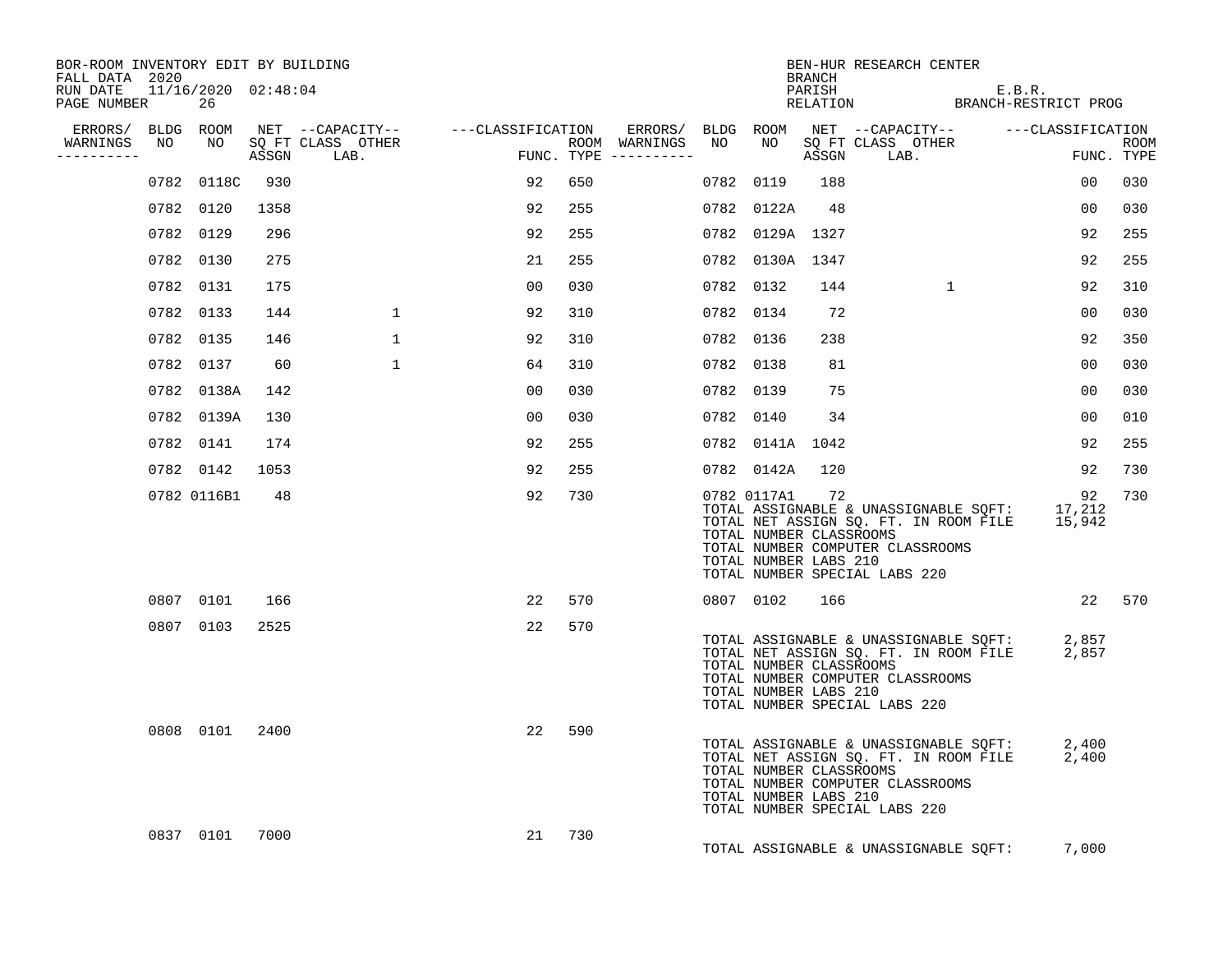| BOR-ROOM INVENTORY EDIT BY BUILDING                              |           |                |                                  |           |  |                                                  | BRANCH | BEN-HUR RESEARCH CENTER                                                                                                                             |  |                                                                                              |  |
|------------------------------------------------------------------|-----------|----------------|----------------------------------|-----------|--|--------------------------------------------------|--------|-----------------------------------------------------------------------------------------------------------------------------------------------------|--|----------------------------------------------------------------------------------------------|--|
| FALL DATA 2020<br>RUN DATE 11/16/2020 02:48:04<br>PAGE NUMBER 27 |           |                |                                  |           |  |                                                  |        |                                                                                                                                                     |  | PARISH E.B.R.<br>RELATION BRANCH-RESTRICT PROG                                               |  |
|                                                                  |           |                | WARNINGS NO NO SQ FT CLASS OTHER |           |  |                                                  |        |                                                                                                                                                     |  |                                                                                              |  |
|                                                                  |           |                |                                  |           |  | TOTAL NUMBER LABS 210                            |        | TOTAL NUMBER CLASSROOMS<br>TOTAL NUMBER COMPUTER CLASSROOMS<br>TOTAL NUMBER SPECIAL LABS 220                                                        |  | TOTAL NET ASSIGN SQ. FT. IN ROOM FILE 7,000                                                  |  |
|                                                                  |           | 0838 0101 840  |                                  | 22<br>570 |  | TOTAL NUMBER CLASSROOMS<br>TOTAL NUMBER LABS 210 |        | TOTAL NUMBER COMPUTER CLASSROOMS<br>TOTAL NUMBER SPECIAL LABS 220                                                                                   |  | TOTAL ASSIGNABLE & UNASSIGNABLE SQFT: 840<br>TOTAL NET ASSIGN SQ. FT. IN ROOM FILE 840       |  |
|                                                                  |           | 0845 0101 3200 |                                  | 22<br>730 |  | TOTAL NUMBER CLASSROOMS<br>TOTAL NUMBER LABS 210 |        | TOTAL NUMBER COMPUTER CLASSROOMS<br>TOTAL NUMBER SPECIAL LABS 220                                                                                   |  | TOTAL ASSIGNABLE & UNASSIGNABLE SQFT: 3,200<br>TOTAL NET ASSIGN SQ. FT. IN ROOM FILE 3,200   |  |
|                                                                  | 0852 0101 | 600            |                                  | 21 730    |  | TOTAL NUMBER CLASSROOMS<br>TOTAL NUMBER LABS 210 |        | TOTAL NUMBER COMPUTER CLASSROOMS<br>TOTAL NUMBER SPECIAL LABS 220                                                                                   |  | TOTAL ASSIGNABLE & UNASSIGNABLE SQFT:<br>TOTAL NET ASSIGN SQ. FT. IN ROOM FILE<br>600<br>600 |  |
|                                                                  | 0853 0101 | 600            |                                  | 21 720    |  | TOTAL NUMBER CLASSROOMS<br>TOTAL NUMBER LABS 210 |        | TOTAL NUMBER COMPUTER CLASSROOMS<br>TOTAL NUMBER SPECIAL LABS 220                                                                                   |  | TOTAL ASSIGNABLE & UNASSIGNABLE SQFT:<br>TOTAL NET ASSIGN SQ. FT. IN ROOM FILE<br>600<br>600 |  |
|                                                                  |           |                | 9 0854 0101 750 5                | 21 410    |  | TOTAL NUMBER CLASSROOMS<br>TOTAL NUMBER LABS 210 |        | TOTAL ASSIGNABLE & UNASSIGNABLE SQFT:<br>TOTAL NET ASSIGN SQ. FT. IN ROOM FILE<br>TOTAL NUMBER COMPUTER CLASSROOMS<br>TOTAL NUMBER SPECIAL LABS 220 |  | 750<br>750                                                                                   |  |
|                                                                  |           | 0895 0101 2600 |                                  | 21 575    |  | TOTAL NUMBER CLASSROOMS                          |        | TOTAL ASSIGNABLE & UNASSIGNABLE SQFT:<br>TOTAL NUMBER COMPUTER CLASSROOMS                                                                           |  | 2,600<br>TOTAL NET ASSIGN SQ. FT. IN ROOM FILE 2,600                                         |  |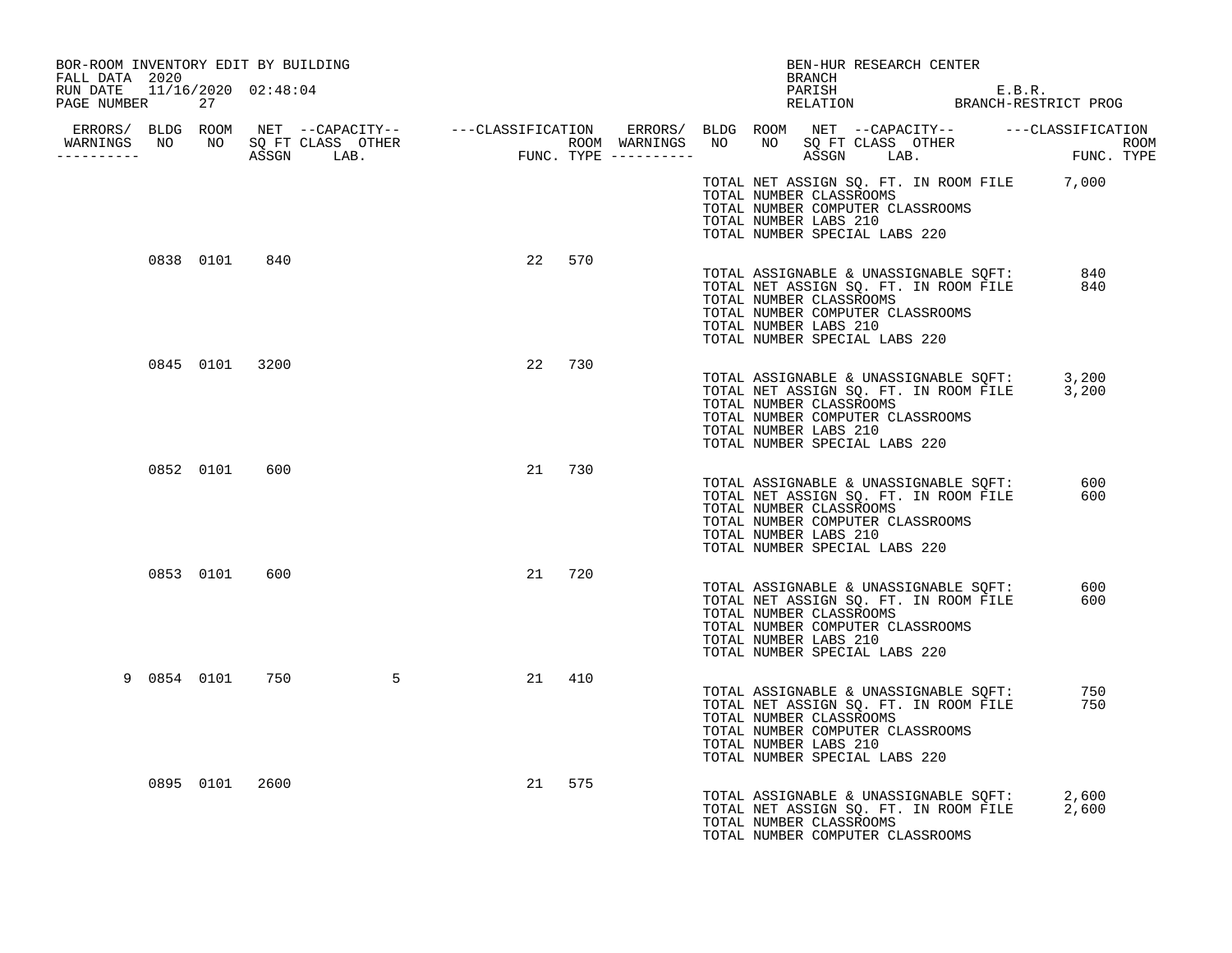| BOR-ROOM INVENTORY EDIT BY BUILDING<br>FALL DATA 2020<br>RUN DATE 11/16/2020 02:48:04 |                |  |        |  |                       | BRANCH | BEN-HUR RESEARCH CENTER<br>PARISH<br>PARISH E.B.R.<br>RELATION BRANCH-RESTRICT PROG                                                                                                        |  |  |
|---------------------------------------------------------------------------------------|----------------|--|--------|--|-----------------------|--------|--------------------------------------------------------------------------------------------------------------------------------------------------------------------------------------------|--|--|
| PAGE NUMBER                                                                           | 28             |  |        |  |                       |        |                                                                                                                                                                                            |  |  |
| ___________                                                                           |                |  |        |  |                       |        |                                                                                                                                                                                            |  |  |
|                                                                                       |                |  |        |  | TOTAL NUMBER LABS 210 |        | TOTAL NUMBER SPECIAL LABS 220                                                                                                                                                              |  |  |
|                                                                                       | 0896 0101 2600 |  | 21 575 |  | TOTAL NUMBER LABS 210 |        | TOTAL ASSIGNABLE & UNASSIGNABLE SQFT: 2,600<br>TOTAL NET ASSIGN SQ. FT. IN ROOM FILE 2,600<br>TOTAL NUMBER CLASSROOMS<br>TOTAL NUMBER COMPUTER CLASSROOMS<br>TOTAL NUMBER SPECIAL LABS 220 |  |  |
|                                                                                       | 0897 0101 8700 |  | 21 730 |  | TOTAL NUMBER LABS 210 |        | TOTAL ASSIGNABLE & UNASSIGNABLE SQFT: 8,700<br>TOTAL NET ASSIGN SQ. FT. IN ROOM FILE 8,700<br>TOTAL NUMBER CLASSROOMS<br>TOTAL NUMBER COMPUTER CLASSROOMS<br>TOTAL NUMBER SPECIAL LABS 220 |  |  |
|                                                                                       | 0898 0101 3100 |  | 21 575 |  | TOTAL NUMBER LABS 210 |        | TOTAL ASSIGNABLE & UNASSIGNABLE SQFT: 3,100<br>TOTAL NET ASSIGN SQ. FT. IN ROOM FILE 3,100<br>TOTAL NUMBER CLASSROOMS<br>TOTAL NUMBER COMPUTER CLASSROOMS<br>TOTAL NUMBER SPECIAL LABS 220 |  |  |
|                                                                                       | 0968 0101 9000 |  | 21 570 |  | TOTAL NUMBER LABS 210 |        | TOTAL ASSIGNABLE & UNASSIGNABLE SQFT: 9,000<br>TOTAL NET ASSIGN SQ. FT. IN ROOM FILE 9,000<br>TOTAL NUMBER CLASSROOMS<br>TOTAL NUMBER COMPUTER CLASSROOMS<br>TOTAL NUMBER SPECIAL LABS 220 |  |  |
|                                                                                       | 0969 0101 9000 |  | 21 260 |  | TOTAL NUMBER LABS 210 |        | TOTAL ASSIGNABLE & UNASSIGNABLE SQFT: 9,000<br>TOTAL NET ASSIGN SQ. FT. IN ROOM FILE 9,000<br>TOTAL NUMBER CLASSROOMS<br>TOTAL NUMBER COMPUTER CLASSROOMS<br>TOTAL NUMBER SPECIAL LABS 220 |  |  |
|                                                                                       | 0970 0101 4200 |  | 21 575 |  | TOTAL NUMBER LABS 210 |        | TOTAL ASSIGNABLE & UNASSIGNABLE SQFT: 4,200<br>TOTAL NET ASSIGN SQ. FT. IN ROOM FILE 4,200<br>TOTAL NUMBER CLASSROOMS<br>TOTAL NUMBER COMPUTER CLASSROOMS<br>TOTAL NUMBER SPECIAL LABS 220 |  |  |
|                                                                                       | 0971 0101 3600 |  | 32 725 |  |                       |        | TOTAL ASSIGNABLE & UNASSIGNABLE SOFT: 3,600                                                                                                                                                |  |  |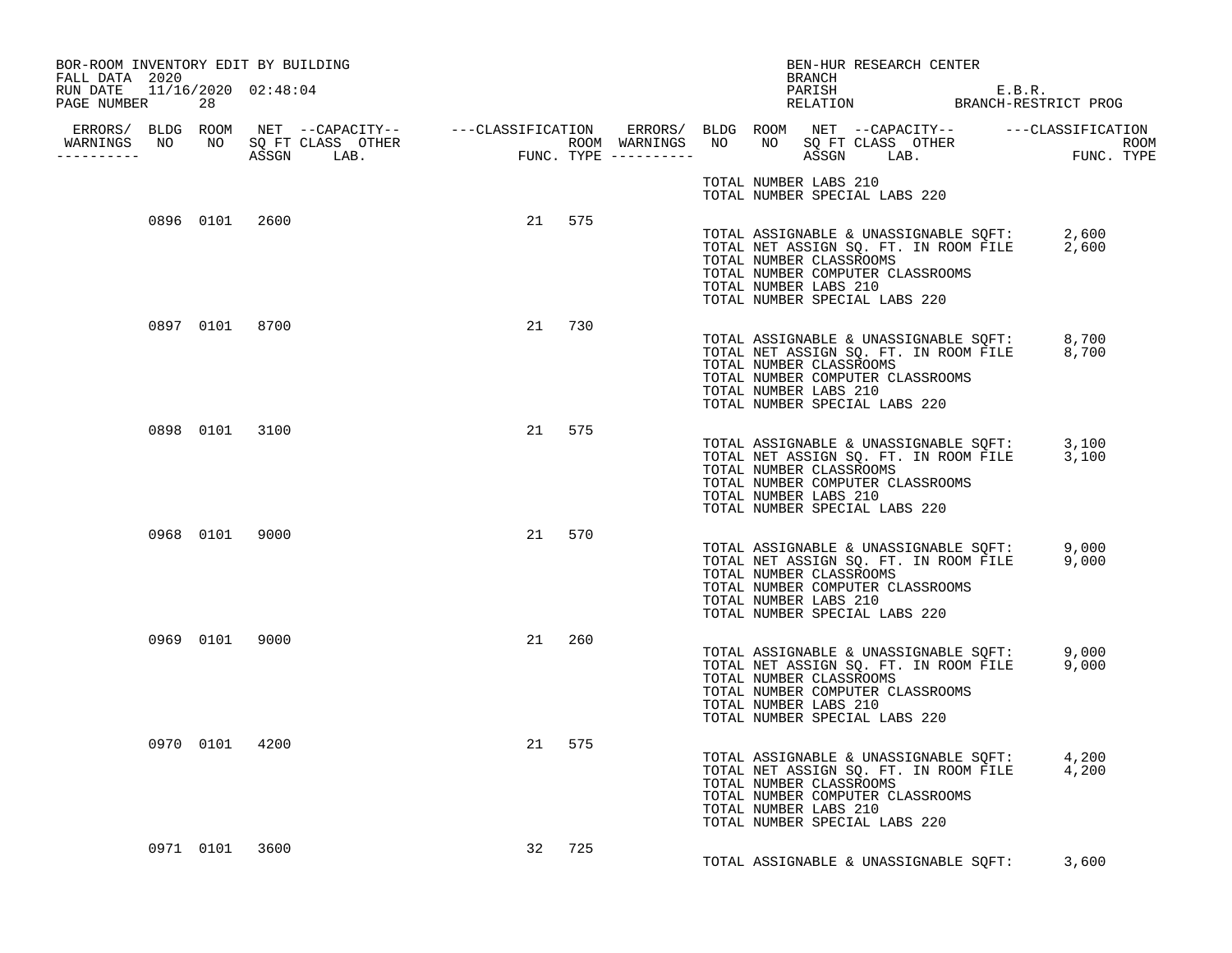| BOR-ROOM INVENTORY EDIT BY BUILDING<br>FALL DATA 2020 |    |                                  |    |        |  |                                                  | BEN-HUR RESEARCH CENTER<br><b>BRANCH</b>                          |                                                                                            |                                                |
|-------------------------------------------------------|----|----------------------------------|----|--------|--|--------------------------------------------------|-------------------------------------------------------------------|--------------------------------------------------------------------------------------------|------------------------------------------------|
| RUN DATE 11/16/2020 02:48:04<br>PAGE NUMBER           | 29 |                                  |    |        |  |                                                  |                                                                   |                                                                                            | PARISH E.B.R.<br>RELATION BRANCH-RESTRICT PROG |
| ----------                                            |    | WARNINGS NO NO SQ FT CLASS OTHER |    |        |  |                                                  |                                                                   |                                                                                            |                                                |
|                                                       |    |                                  |    |        |  | TOTAL NUMBER CLASSROOMS<br>TOTAL NUMBER LABS 210 | TOTAL NUMBER COMPUTER CLASSROOMS<br>TOTAL NUMBER SPECIAL LABS 220 | TOTAL NET ASSIGN SQ. FT. IN ROOM FILE 3,600                                                |                                                |
| 0972 0101 7900                                        |    |                                  |    | 21 570 |  | TOTAL NUMBER CLASSROOMS<br>TOTAL NUMBER LABS 210 | TOTAL NUMBER COMPUTER CLASSROOMS<br>TOTAL NUMBER SPECIAL LABS 220 | TOTAL ASSIGNABLE & UNASSIGNABLE SQFT: 7,900<br>TOTAL NET ASSIGN SQ. FT. IN ROOM FILE 7,900 |                                                |
| 0973 0101 5930                                        |    |                                  | 21 | 260    |  | TOTAL NUMBER CLASSROOMS<br>TOTAL NUMBER LABS 210 | TOTAL NUMBER COMPUTER CLASSROOMS<br>TOTAL NUMBER SPECIAL LABS 220 | TOTAL ASSIGNABLE & UNASSIGNABLE SQFT: 5,930<br>TOTAL NET ASSIGN SQ. FT. IN ROOM FILE 5,930 |                                                |
| 0974 0101 125                                         |    |                                  |    | 31 919 |  | TOTAL NUMBER CLASSROOMS<br>TOTAL NUMBER LABS 210 | TOTAL NUMBER COMPUTER CLASSROOMS<br>TOTAL NUMBER SPECIAL LABS 220 | TOTAL ASSIGNABLE & UNASSIGNABLE SOFT:<br>TOTAL NET ASSIGN SQ. FT. IN ROOM FILE             | 125<br>125                                     |
| 0992 0101 75                                          |    |                                  | 32 | 590    |  | TOTAL NUMBER CLASSROOMS<br>TOTAL NUMBER LABS 210 | TOTAL NUMBER COMPUTER CLASSROOMS<br>TOTAL NUMBER SPECIAL LABS 220 | TOTAL ASSIGNABLE & UNASSIGNABLE SQFT:<br>TOTAL NET ASSIGN SQ. FT. IN ROOM FILE             | 75<br>75                                       |
| 0993 0101                                             |    | 150                              |    | 21 730 |  | TOTAL NUMBER CLASSROOMS<br>TOTAL NUMBER LABS 210 | TOTAL NUMBER COMPUTER CLASSROOMS<br>TOTAL NUMBER SPECIAL LABS 220 | TOTAL ASSIGNABLE & UNASSIGNABLE SOFT:<br>TOTAL NET ASSIGN SQ. FT. IN ROOM FILE             | 150<br>150                                     |
| 0997 0101                                             |    | 475                              | 21 | 560    |  | TOTAL NUMBER CLASSROOMS                          | TOTAL NUMBER COMPUTER CLASSROOMS                                  | TOTAL ASSIGNABLE & UNASSIGNABLE SQFT:<br>TOTAL NET ASSIGN SQ. FT. IN ROOM FILE             | 475<br>475                                     |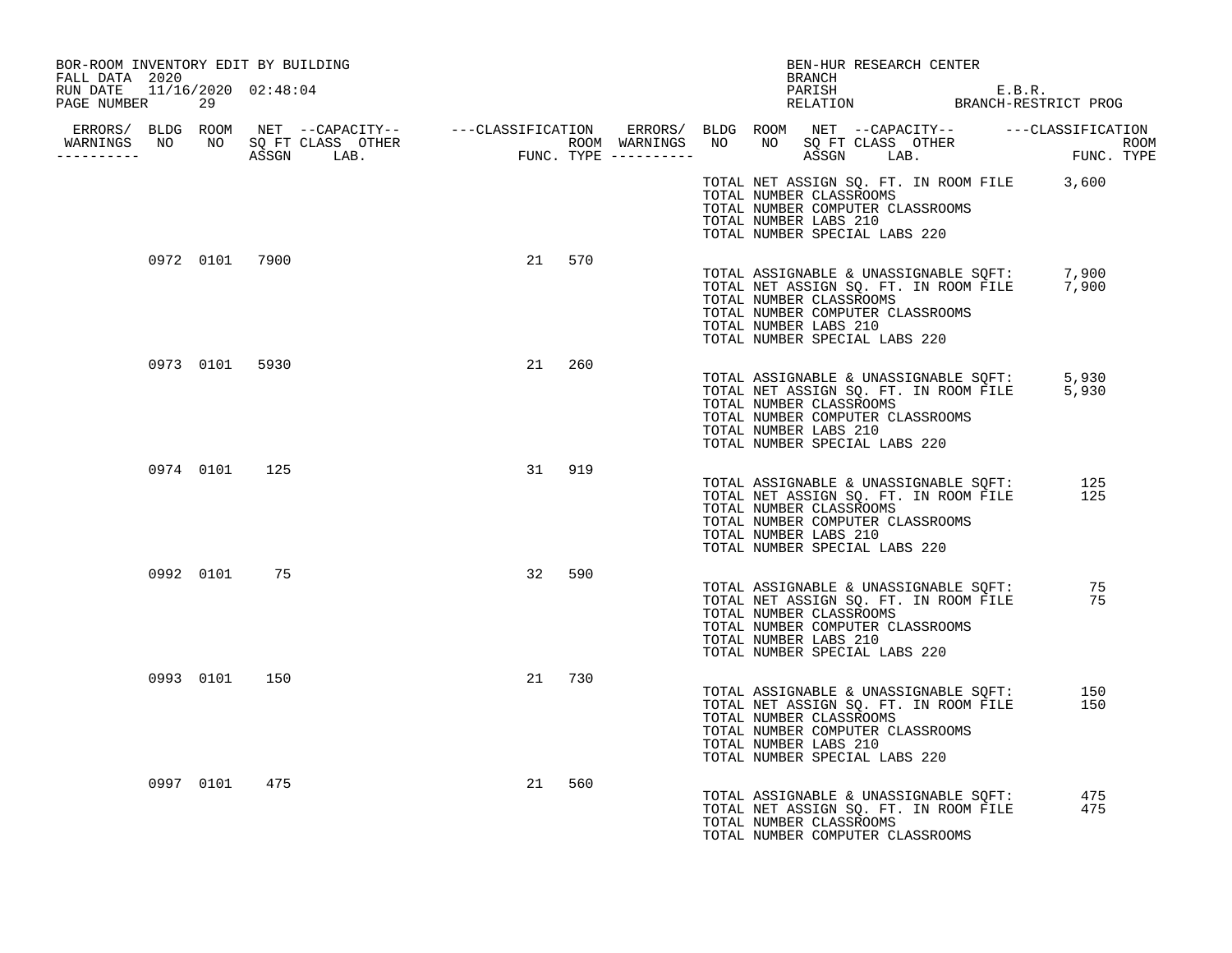| BOR-ROOM INVENTORY EDIT BY BUILDING<br>FALL DATA 2020 |               |               |                    |          |        |  |                       | BRANCH | BEN-HUR RESEARCH CENTER                                                                                                                                                                                                         |            |
|-------------------------------------------------------|---------------|---------------|--------------------|----------|--------|--|-----------------------|--------|---------------------------------------------------------------------------------------------------------------------------------------------------------------------------------------------------------------------------------|------------|
| RUN DATE 11/16/2020 02:48:04<br>PAGE NUMBER           | 30            |               |                    |          |        |  |                       |        | PARISH E.B.R.<br>RELATION BRANCH-RESTRICT PROG                                                                                                                                                                                  |            |
| -----------                                           |               |               |                    |          |        |  |                       |        |                                                                                                                                                                                                                                 |            |
|                                                       |               |               |                    |          |        |  | TOTAL NUMBER LABS 210 |        | TOTAL NUMBER SPECIAL LABS 220                                                                                                                                                                                                   |            |
|                                                       | 0998 0101 155 |               |                    |          | 32 731 |  | TOTAL NUMBER LABS 210 |        | TOTAL ASSIGNABLE & UNASSIGNABLE SQFT: 155<br>TOTAL NET ASSIGN SQ. FT. IN ROOM FILE 155<br>TOTAL NET ASSIGN SQ. FT. IN ROOM FILE<br>TOTAL NUMBER CLASSROOMS<br>TOTAL NUMBER COMPUTER CLASSROOMS<br>TOTAL NUMBER SPECIAL LABS 220 |            |
|                                                       |               | 0999 0101 260 |                    |          | 32 731 |  | TOTAL NUMBER LABS 210 |        | TOTAL ASSIGNABLE & UNASSIGNABLE SQFT:<br>TOTAL NET ASSIGN SQ. FT. IN ROOM FILE<br>TOTAL NUMBER CLASSROOMS<br>TOTAL NUMBER COMPUTER CLASSROOMS<br>TOTAL NUMBER SPECIAL LABS 220                                                  | 260<br>260 |
|                                                       |               |               | 9 1000 0101 8650 1 |          | 31 610 |  | TOTAL NUMBER LABS 210 |        | TOTAL ASSIGNABLE & UNASSIGNABLE SQFT: 8,650<br>TOTAL NET ASSIGN SQ. FT. IN ROOM FILE 8,650<br>TOTAL NUMBER CLASSROOMS<br>TOTAL NUMBER COMPUTER CLASSROOMS<br>TOTAL NUMBER SPECIAL LABS 220                                      |            |
|                                                       |               | 1001 0101 725 |                    |          | 32 731 |  | TOTAL NUMBER LABS 210 |        | TOTAL ASSIGNABLE & UNASSIGNABLE SQFT:<br>TOTAL NET ASSIGN SQ. FT. IN ROOM FILE<br>TOTAL NUMBER CLASSROOMS<br>TOTAL NUMBER COMPUTER CLASSROOMS<br>TOTAL NUMBER SPECIAL LABS 220                                                  | 725<br>725 |
|                                                       |               | 1002 0101 645 |                    |          | 32 731 |  | TOTAL NUMBER LABS 210 |        | TOTAL ASSIGNABLE & UNASSIGNABLE SQFT:<br>TOTAL NET ASSIGN SQ. FT. IN ROOM FILE<br>TOTAL NUMBER CLASSROOMS<br>TOTAL NUMBER COMPUTER CLASSROOMS<br>TOTAL NUMBER SPECIAL LABS 220                                                  | 645<br>645 |
|                                                       |               |               | 1003 0101 640      | 25<br>21 | 920    |  | TOTAL NUMBER LABS 210 |        | TOTAL ASSIGNABLE & UNASSIGNABLE SQFT:<br>TOTAL NET ASSIGN SQ. FT. IN ROOM FILE<br>TOTAL NUMBER CLASSROOMS<br>TOTAL NUMBER COMPUTER CLASSROOMS<br>TOTAL NUMBER SPECIAL LABS 220                                                  | 640<br>640 |
|                                                       | 1005 0101     | 640           |                    |          | 21 970 |  |                       |        | TOTAL ASSIGNABLE & UNASSIGNABLE SOFT:                                                                                                                                                                                           | 640        |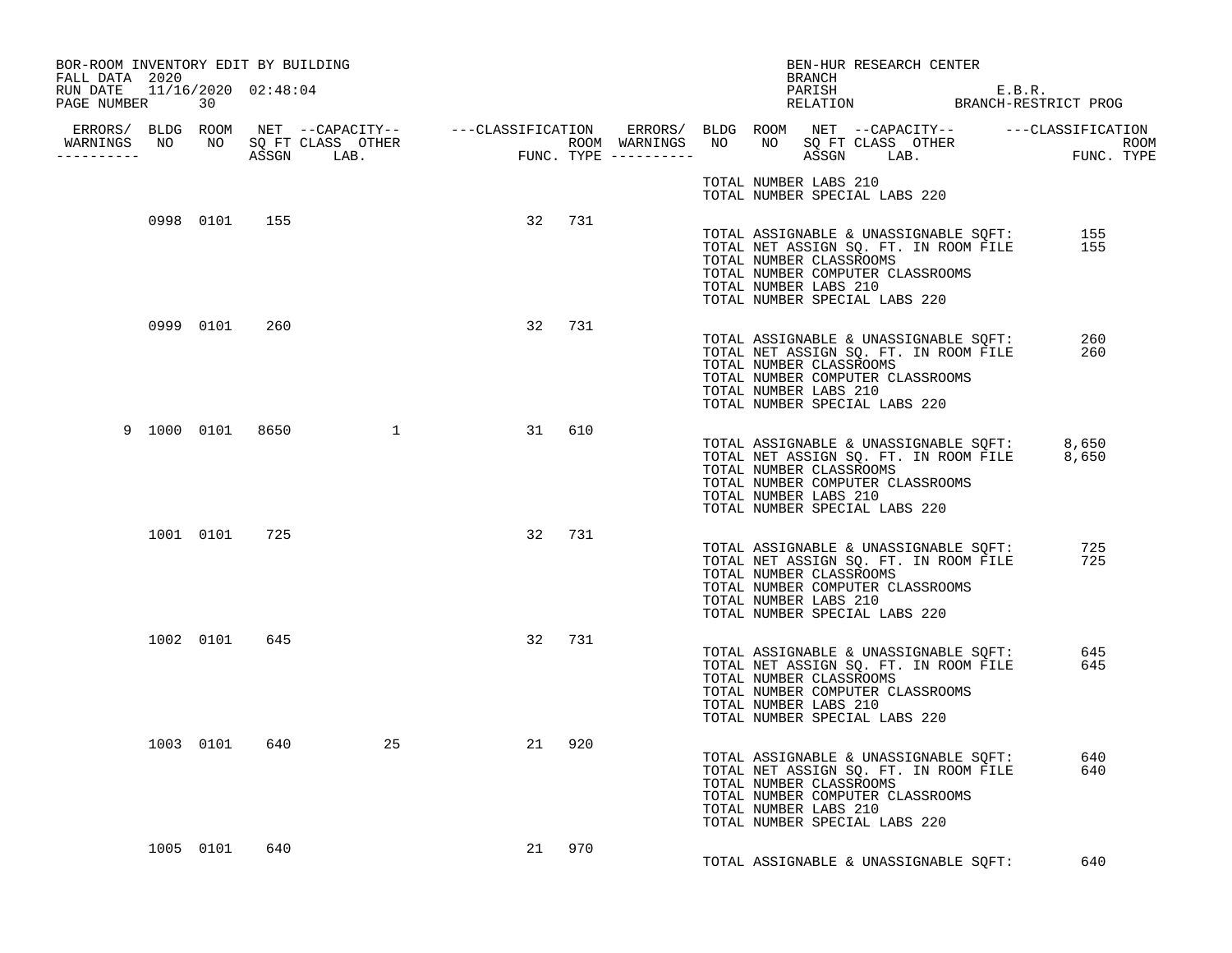| BOR-ROOM INVENTORY EDIT BY BUILDING<br>FALL DATA 2020 |                                  |           | BEN-HUR RESEARCH CENTER<br>BRANCH                                                                                                                                                                                   |            |
|-------------------------------------------------------|----------------------------------|-----------|---------------------------------------------------------------------------------------------------------------------------------------------------------------------------------------------------------------------|------------|
| RUN DATE 11/16/2020 02:48:04<br>PAGE NUMBER 31        |                                  |           | PARISH E.B.R.<br>RELATION BRANCH-RESTRICT PROG                                                                                                                                                                      |            |
| -----------                                           | WARNINGS NO NO SQ FT CLASS OTHER |           |                                                                                                                                                                                                                     |            |
|                                                       |                                  |           | TOTAL NET ASSIGN SQ. FT. IN ROOM FILE 640<br>TOTAL NUMBER CLASSROOMS<br>TOTAL NUMBER COMPUTER CLASSROOMS<br>TOTAL NUMBER LABS 210<br>TOTAL NUMBER SPECIAL LABS 220                                                  |            |
| 1006 0101                                             | 640                              | 21 970    | TOTAL ASSIGNABLE & UNASSIGNABLE SQFT: 640<br>TOTAL NET ASSIGN SQ. FT. IN ROOM FILE<br>TOTAL NUMBER CLASSROOMS<br>TOTAL NUMBER COMPUTER CLASSROOMS<br>TOTAL NUMBER LABS 210<br>TOTAL NUMBER SPECIAL LABS 220         | 640        |
| 1009 0101                                             | 800                              | 32 731    | TOTAL ASSIGNABLE & UNASSIGNABLE SQFT: 800<br>TOTAL NET ASSIGN SQ. FT. IN ROOM FILE<br>TOTAL NUMBER CLASSROOMS<br>TOTAL NUMBER COMPUTER CLASSROOMS<br>TOTAL NUMBER LABS 210<br>TOTAL NUMBER SPECIAL LABS 220         | 800        |
| 1010 0101 5400                                        |                                  | 560<br>21 | TOTAL ASSIGNABLE & UNASSIGNABLE SQFT: 5,400<br>TOTAL NET ASSIGN SQ. FT. IN ROOM FILE 5,400<br>TOTAL NUMBER CLASSROOMS<br>TOTAL NUMBER COMPUTER CLASSROOMS<br>TOTAL NUMBER LABS 210<br>TOTAL NUMBER SPECIAL LABS 220 |            |
| 1012 0101 1350                                        |                                  | 21 970    | TOTAL ASSIGNABLE & UNASSIGNABLE SQFT: 1,350<br>TOTAL NET ASSIGN SQ. FT. IN ROOM FILE 1,350<br>TOTAL NUMBER CLASSROOMS<br>TOTAL NUMBER COMPUTER CLASSROOMS<br>TOTAL NUMBER LABS 210<br>TOTAL NUMBER SPECIAL LABS 220 |            |
| 1013 0101 1900                                        |                                  | 21 970    | TOTAL ASSIGNABLE & UNASSIGNABLE SQFT: 1,900<br>TOTAL NET ASSIGN SQ. FT. IN ROOM FILE 1,900<br>TOTAL NUMBER CLASSROOMS<br>TOTAL NUMBER COMPUTER CLASSROOMS<br>TOTAL NUMBER LABS 210<br>TOTAL NUMBER SPECIAL LABS 220 |            |
| 1014 0101                                             | 270                              | 32 731    | TOTAL ASSIGNABLE & UNASSIGNABLE SQFT:<br>TOTAL NET ASSIGN SQ. FT. IN ROOM FILE<br>TOTAL NUMBER CLASSROOMS<br>TOTAL NUMBER COMPUTER CLASSROOMS                                                                       | 270<br>270 |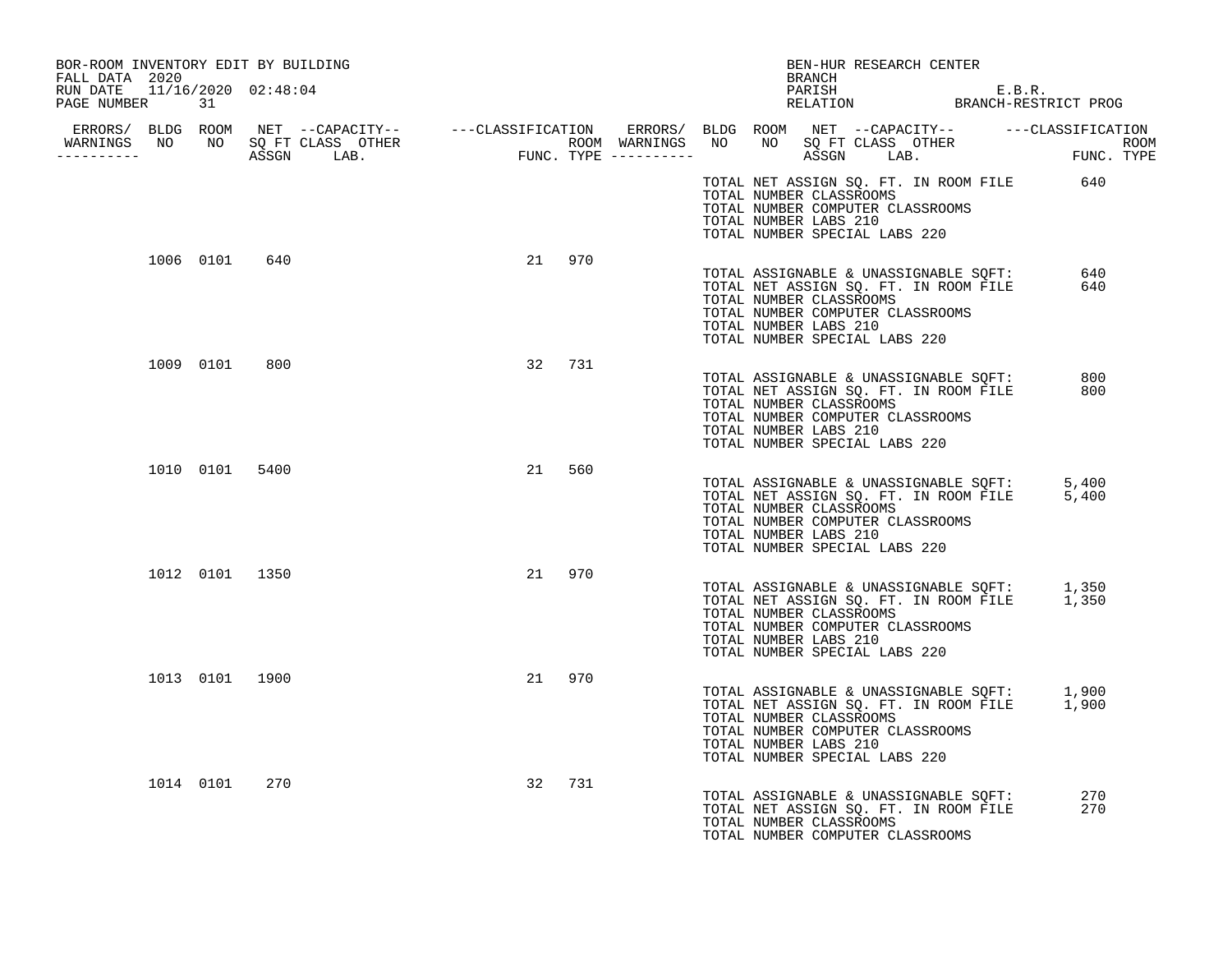| BOR-ROOM INVENTORY EDIT BY BUILDING<br>FALL DATA 2020<br>RUN DATE 11/16/2020 02:48:04 |           |                 |  |        |     |  |                       | BRANCH | BEN-HUR RESEARCH CENTER                                                                                                                                                                      | PARISH<br>PARISH E.B.R.<br>RELATION BRANCH-RESTRICT PROG |
|---------------------------------------------------------------------------------------|-----------|-----------------|--|--------|-----|--|-----------------------|--------|----------------------------------------------------------------------------------------------------------------------------------------------------------------------------------------------|----------------------------------------------------------|
| PAGE NUMBER 32                                                                        |           |                 |  |        |     |  |                       |        |                                                                                                                                                                                              |                                                          |
| <u> - - - - - - - - - - - -</u>                                                       |           |                 |  |        |     |  |                       |        |                                                                                                                                                                                              |                                                          |
|                                                                                       |           |                 |  |        |     |  | TOTAL NUMBER LABS 210 |        | TOTAL NUMBER SPECIAL LABS 220                                                                                                                                                                |                                                          |
|                                                                                       |           | 1015 0101 2350  |  | 21 560 |     |  | TOTAL NUMBER LABS 210 |        | TOTAL ASSIGNABLE & UNASSIGNABLE SQFT: 2,350<br>TOTAL NET ASSIGN SQ. FT. IN ROOM FILE 2,350<br>TOTAL NUMBER CLASSROOMS<br>TOTAL NUMBER COMPUTER CLASSROOMS<br>TOTAL NUMBER SPECIAL LABS 220   |                                                          |
|                                                                                       |           | 1016 0101 1800  |  | 21 720 |     |  | TOTAL NUMBER LABS 210 |        | TOTAL ASSIGNABLE & UNASSIGNABLE SQFT: 1,800<br>TOTAL NET ASSIGN SQ. FT. IN ROOM FILE 1,800<br>TOTAL NUMBER CLASSROOMS<br>TOTAL NUMBER COMPUTER CLASSROOMS<br>TOTAL NUMBER SPECIAL LABS 220   |                                                          |
|                                                                                       |           | 1114 0101 3390  |  | 21 575 |     |  | TOTAL NUMBER LABS 210 |        | TOTAL ASSIGNABLE & UNASSIGNABLE SQFT: 3,390<br>TOTAL NET ASSIGN SQ. FT. IN ROOM FILE 3,390<br>TOTAL NUMBER CLASSROOMS<br>TOTAL NUMBER COMPUTER CLASSROOMS<br>TOTAL NUMBER SPECIAL LABS 220   |                                                          |
|                                                                                       |           | 1115 0101 13100 |  | 21 260 |     |  | TOTAL NUMBER LABS 210 |        | TOTAL ASSIGNABLE & UNASSIGNABLE SQFT: 13,100<br>TOTAL NET ASSIGN SQ. FT. IN ROOM FILE 13,100<br>TOTAL NUMBER CLASSROOMS<br>TOTAL NUMBER COMPUTER CLASSROOMS<br>TOTAL NUMBER SPECIAL LABS 220 |                                                          |
|                                                                                       |           | 1116 0101 500   |  | 21 560 |     |  | TOTAL NUMBER LABS 210 |        | TOTAL ASSIGNABLE & UNASSIGNABLE SQFT:<br>TOTAL NET ASSIGN SQ. FT. IN ROOM FILE<br>TOTAL NUMBER CLASSROOMS<br>TOTAL NUMBER COMPUTER CLASSROOMS<br>TOTAL NUMBER SPECIAL LABS 220               | 500<br>500                                               |
|                                                                                       |           | 1117 0101 500   |  | 21     | 560 |  | TOTAL NUMBER LABS 210 |        | TOTAL ASSIGNABLE & UNASSIGNABLE SQFT:<br>TOTAL NET ASSIGN SQ. FT. IN ROOM FILE<br>TOTAL NUMBER CLASSROOMS<br>TOTAL NUMBER COMPUTER CLASSROOMS<br>TOTAL NUMBER SPECIAL LABS 220               | 500<br>500                                               |
|                                                                                       | 1118 0101 | 500             |  | 21     | 560 |  |                       |        | TOTAL ASSIGNABLE & UNASSIGNABLE SOFT:                                                                                                                                                        | 500                                                      |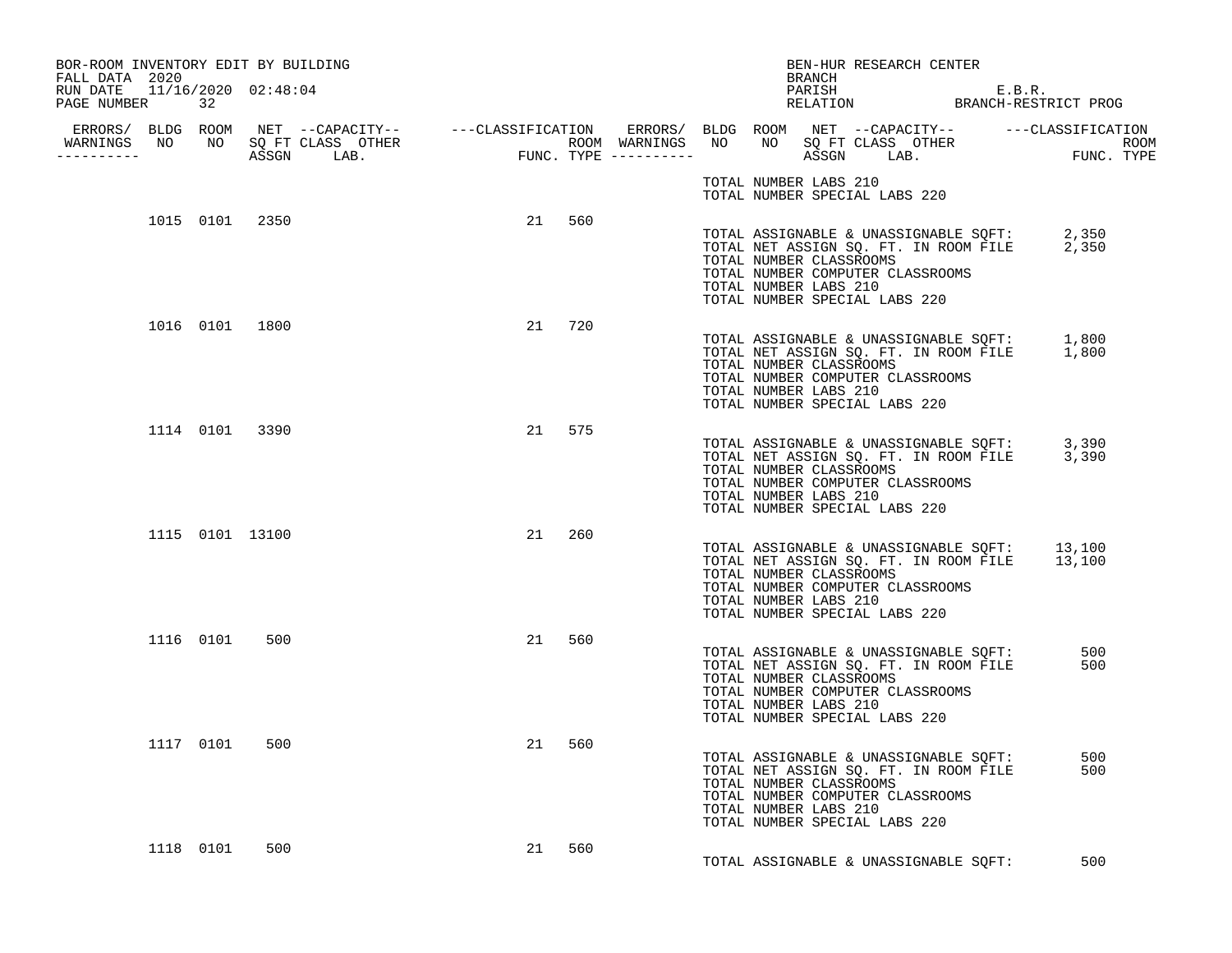| BOR-ROOM INVENTORY EDIT BY BUILDING<br>FALL DATA 2020 |                |    |        |  |                       | BEN-HUR RESEARCH CENTER<br><b>BRANCH</b>                                                     |                                                                                |                                                                                              |  |
|-------------------------------------------------------|----------------|----|--------|--|-----------------------|----------------------------------------------------------------------------------------------|--------------------------------------------------------------------------------|----------------------------------------------------------------------------------------------|--|
| RUN DATE  11/16/2020  02:48:04<br>PAGE NUMBER         | 33             |    |        |  |                       |                                                                                              |                                                                                | PARISH E.B.R.<br>RELATION BRANCH-RESTRICT PROG                                               |  |
| WARNINGS NO NO SQ FT CLASS OTHER<br>----------        |                |    |        |  |                       |                                                                                              |                                                                                |                                                                                              |  |
|                                                       |                |    |        |  | TOTAL NUMBER LABS 210 | TOTAL NUMBER CLASSROOMS<br>TOTAL NUMBER COMPUTER CLASSROOMS<br>TOTAL NUMBER SPECIAL LABS 220 |                                                                                | TOTAL NET ASSIGN SQ. FT. IN ROOM FILE 500                                                    |  |
|                                                       | 1119 0101 4000 |    | 21 575 |  | TOTAL NUMBER LABS 210 | TOTAL NUMBER CLASSROOMS<br>TOTAL NUMBER COMPUTER CLASSROOMS<br>TOTAL NUMBER SPECIAL LABS 220 |                                                                                | TOTAL ASSIGNABLE & UNASSIGNABLE SQFT: 4,000<br>TOTAL NET ASSIGN SQ. FT. IN ROOM FILE 4,000   |  |
|                                                       | 1120 0101 4850 | 21 | 560    |  | TOTAL NUMBER LABS 210 | TOTAL NUMBER CLASSROOMS<br>TOTAL NUMBER COMPUTER CLASSROOMS<br>TOTAL NUMBER SPECIAL LABS 220 |                                                                                | TOTAL ASSIGNABLE & UNASSIGNABLE SQFT: 4,850<br>TOTAL NET ASSIGN SQ. FT. IN ROOM FILE 4,850   |  |
|                                                       | 1121 0101 4850 | 21 | 560    |  | TOTAL NUMBER LABS 210 | TOTAL NUMBER CLASSROOMS<br>TOTAL NUMBER COMPUTER CLASSROOMS<br>TOTAL NUMBER SPECIAL LABS 220 |                                                                                | TOTAL ASSIGNABLE & UNASSIGNABLE SQFT: 4,850<br>TOTAL NET ASSIGN SQ. FT. IN ROOM FILE 4,850   |  |
|                                                       | 1122 0101 4850 | 21 | 560    |  | TOTAL NUMBER LABS 210 | TOTAL NUMBER CLASSROOMS<br>TOTAL NUMBER COMPUTER CLASSROOMS<br>TOTAL NUMBER SPECIAL LABS 220 |                                                                                | TOTAL ASSIGNABLE & UNASSIGNABLE SQFT: 4,850<br>TOTAL NET ASSIGN SQ. FT. IN ROOM FILE 4,850   |  |
|                                                       | 1123 0101 350  | 21 | 560    |  | TOTAL NUMBER LABS 210 | TOTAL NUMBER CLASSROOMS<br>TOTAL NUMBER COMPUTER CLASSROOMS<br>TOTAL NUMBER SPECIAL LABS 220 |                                                                                | TOTAL ASSIGNABLE & UNASSIGNABLE SOFT:<br>350<br>TOTAL NET ASSIGN SQ. FT. IN ROOM FILE<br>350 |  |
| 1124 0101                                             | 5000           |    | 21 720 |  |                       | TOTAL NUMBER CLASSROOMS<br>TOTAL NUMBER COMPUTER CLASSROOMS                                  | TOTAL ASSIGNABLE & UNASSIGNABLE SQFT:<br>TOTAL NET ASSIGN SQ. FT. IN ROOM FILE | 5,000<br>5,000                                                                               |  |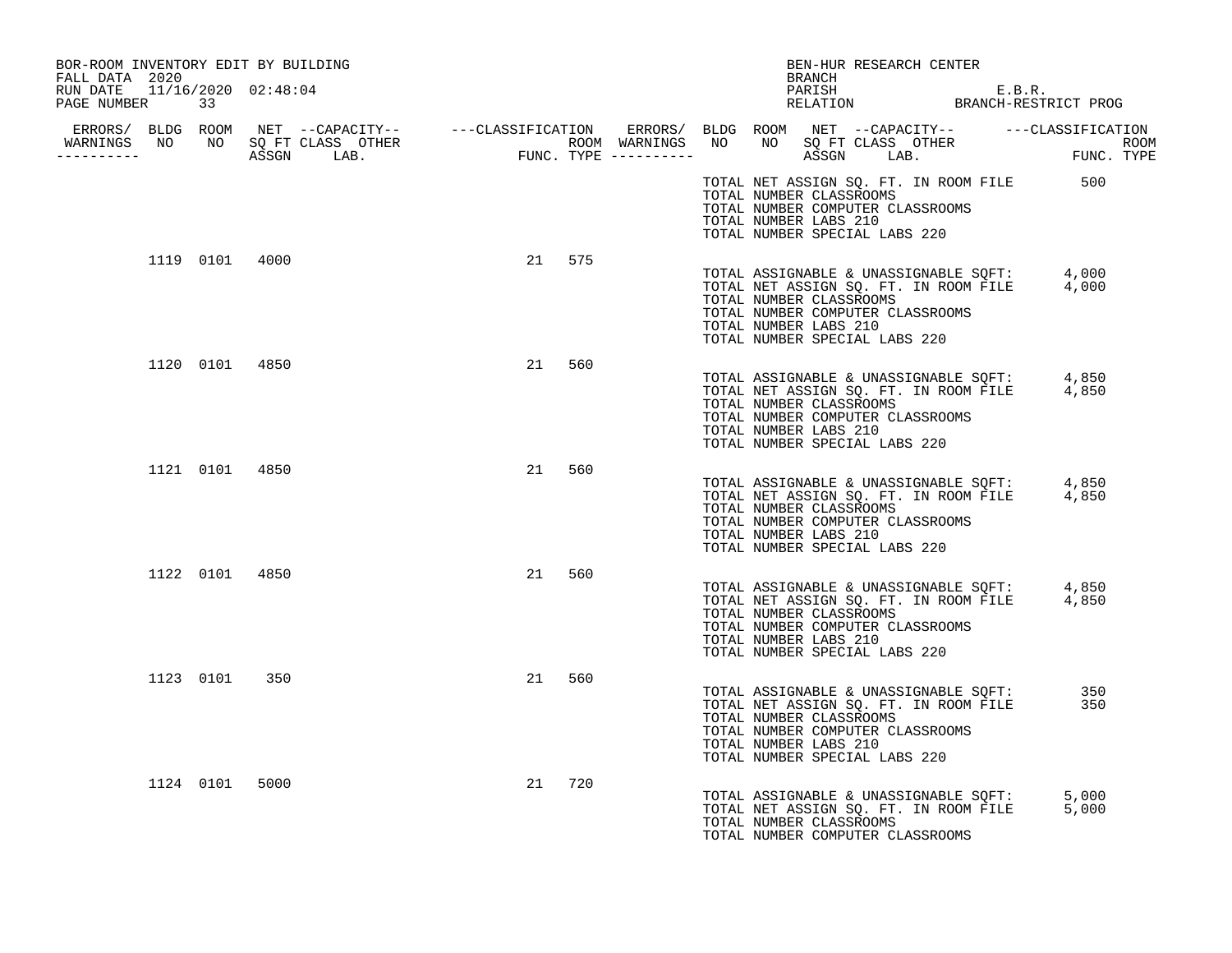| BOR-ROOM INVENTORY EDIT BY BUILDING<br>FALL DATA 2020<br>RUN DATE 11/16/2020 02:48:04<br>PAGE NUMBER | 34              |                                                    |                                |     |                                         |    | <b>BRANCH</b> | BEN-HUR RESEARCH CENTER<br>PARISH<br>RELATION                                                                                                                                                           |      | E.B.R.<br>BRANCH-RESTRICT PROG |                           |
|------------------------------------------------------------------------------------------------------|-----------------|----------------------------------------------------|--------------------------------|-----|-----------------------------------------|----|---------------|---------------------------------------------------------------------------------------------------------------------------------------------------------------------------------------------------------|------|--------------------------------|---------------------------|
| ERRORS/<br>BLDG<br>WARNINGS<br>NO                                                                    | NO<br>ASSGN     | ROOM NET --CAPACITY--<br>SO FT CLASS OTHER<br>LAB. | ---CLASSIFICATION ERRORS/ BLDG |     | ROOM WARNINGS<br>$FUNC. TYPE$ --------- | NO | NO            | ROOM NET --CAPACITY--<br>SO FT CLASS OTHER<br>ASSGN                                                                                                                                                     | LAB. | ---CLASSIFICATION              | <b>ROOM</b><br>FUNC. TYPE |
|                                                                                                      |                 |                                                    |                                |     |                                         |    |               | TOTAL NUMBER LABS 210<br>TOTAL NUMBER SPECIAL LABS 220                                                                                                                                                  |      |                                |                           |
| 1125 0101                                                                                            | 6950            |                                                    | 21                             | 720 |                                         |    |               | TOTAL ASSIGNABLE & UNASSIGNABLE SQFT:<br>TOTAL NET ASSIGN SQ. FT. IN ROOM FILE<br>TOTAL NUMBER CLASSROOMS<br>TOTAL NUMBER COMPUTER CLASSROOMS<br>TOTAL NUMBER LABS 210<br>TOTAL NUMBER SPECIAL LABS 220 |      | 6,950<br>6,950                 |                           |
|                                                                                                      | 1319 0100 18584 |                                                    | 22                             | 580 |                                         |    |               | TOTAL ASSIGNABLE & UNASSIGNABLE SQFT:<br>TOTAL NET ASSIGN SQ. FT. IN ROOM FILE<br>TOTAL NUMBER CLASSROOMS<br>TOTAL NUMBER COMPUTER CLASSROOMS<br>TOTAL NUMBER LABS 210<br>TOTAL NUMBER SPECIAL LABS 220 |      | 18,584<br>18,584               |                           |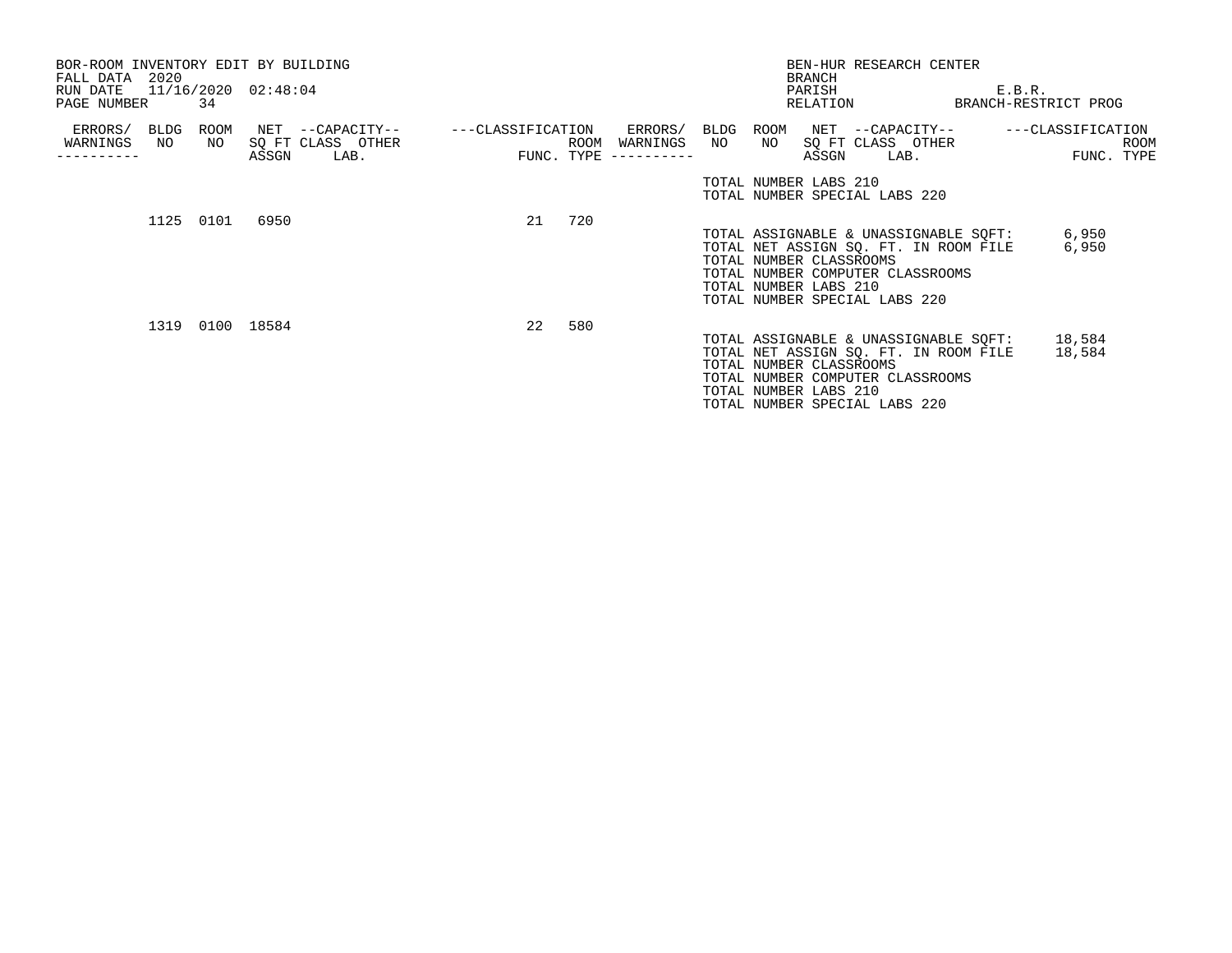BOR-ROOM INVENTORY EDIT BY BUILDING BEN-HUR RESEARCH CENTER FALL DATA 2020 RUN DATE 11/16/2020 02:48:04

| DESCRIPTION AND SUMMARY OF ERRORS & WARNINGS                                                                                                                                                                                                               |                           |
|------------------------------------------------------------------------------------------------------------------------------------------------------------------------------------------------------------------------------------------------------------|---------------------------|
| 1 = ERROR - BLD NUMBER OF THE ROOM FILE DOES NOT MATCH THE BLD NUMBER OF THE BLD FILE. ----------------<br>THE BUILDING NUMBERS SHOULD BE EXACTLY THE SAME ON THE BUILDING FILE AND THE ROOM FILE.                                                         |                           |
| 2 = ERROR - DUPLICATE RECORD IN THE ROOM FILE.                                                                                                                                                                                                             |                           |
|                                                                                                                                                                                                                                                            |                           |
| 4 = ERROR - CAPACITY IS NOT ENTERED FOR ROOM TYPE 110, 210, 220, 230, 250, 410, 430, 610, 910, 920. - - - - - - - - -                                                                                                                                      |                           |
| IF THE BUILDING IS A WAREHOUSE, BARN, ETC. WITH NO ROOMS, CODE ONE ROOM WITH THE GROSS AND NET EQUAL.                                                                                                                                                      |                           |
| 6 = ERROR - FUNCTION USE OF ROOMS IS 00 AND ROOM TYPE NOT 010, 020, 030, 051, 052, OR 053. - - - - - - - - - - - - - - -                                                                                                                                   |                           |
| 7 = ERROR - ROOM TYPE IS NOT A VALID ROOM USE CODE OR PCS FUNCTION USE CODE IS NOT A VALID CODE ------------                                                                                                                                               |                           |
|                                                                                                                                                                                                                                                            |                           |
| TOTAL ERRORS<br>9 = WARNING -- RATIO OF NET ASSIGN SO. FT. TO CAPACITY IS NOT 5 TO 50 SO. FT. FOR ROOM TYPES 110 410 430<br>OR IS NOT 10 TO 400 SQ. FT. FOR ROOM TYPES 210 220 230 250<br>OR IS NOT 5 TO 25 SQ. FT. FOR ROOM TYPE 610. $- - - - - - - - -$ |                           |
| TOTAL CLASSROOM CAPACITY                                                                                                                                                                                                                                   | 286                       |
| TOTAL LAB CAPACITY<br>TOTAL OTHER CAPACITY                                                                                                                                                                                                                 | 9 S<br>56                 |
| TOTAL UNASSIGNED AREA - ROOMS (FUNCT 81, 82, 83)                                                                                                                                                                                                           | 2,621                     |
| TOTAL ASSIGNABLE AREA - ROOMS (FUNCT 10 THROUGH 83)                                                                                                                                                                                                        | 341,055<br>341,055<br>-22 |
| TOTAL NUMBER OF INSTRUCTIONAL, RESEARCH, ACADEMIC SUPPORT, AND STUDENT SERVICE ROOMS (FUNCTS 10, 20, 40 AND 50)                                                                                                                                            | 226                       |
| TOTAL NUMBER OF PUBLIC SERVICE, INSTITUTIONAL SUPPORT AND INDEPENDENT OPERATIONS ROOMS (FUNCTS 30, 60 AND 70) -----<br>TOTAL NUMBER OF UNASSIGNED ROOMS (FUNCT 81, 82, 83)                                                                                 | 11                        |
| TOTAL NUMBER OF ASSIGNABLE ROOMS (FUNCT 10 TO 83) $- - - - - - - - - - - - - - - - - - - - - - - - - - - - - - - - - - - -$<br>TOTAL NUMBER OF CLASSROOMS (110)                                                                                            | 264                       |
| TOTAL NUMBER OF LABS (210)                                                                                                                                                                                                                                 |                           |
|                                                                                                                                                                                                                                                            |                           |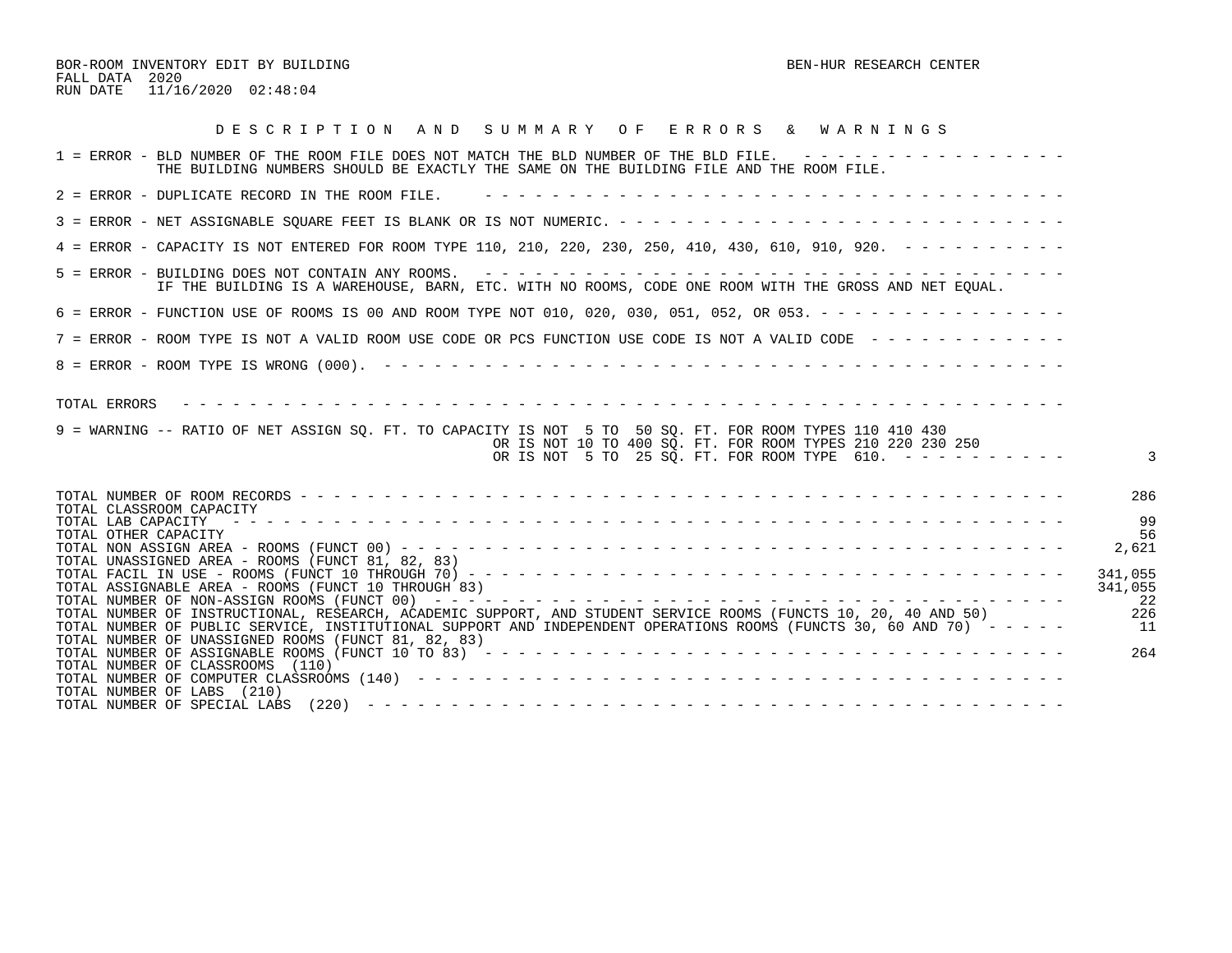| FALL DATA 2020<br>RUN DATE<br>PAGE NUMBER         | 35             | BOR-ROOM INVENTORY EDIT BY BUILDING<br>11/16/2020 02:48:04 |                                                    | PERKINS ROAD RESEARCH CENTER<br><b>BRANCH</b><br>PARISH                                                                                                                                                             | E.B.R.<br>BRANCH-RESTRICT PROG |
|---------------------------------------------------|----------------|------------------------------------------------------------|----------------------------------------------------|---------------------------------------------------------------------------------------------------------------------------------------------------------------------------------------------------------------------|--------------------------------|
| ERRORS/ BLDG ROOM<br>WARNINGS<br>N()<br>--------- | NO             | SQ FT CLASS OTHER<br>ASSGN<br>LAB.                         | FUNC<br>ROOM WARNINGS NO<br>$FUNC. TYPE$ --------- | ERRORS/ BLDG ROOM NET --CAPACITY-- ----CLASSIFICATION<br>NO 11                                                                                                                                                      | ROOM<br>FUNC. TYPE             |
|                                                   | 1059 0101      | 4990                                                       | 32 731                                             | TOTAL ASSIGNABLE & UNASSIGNABLE SQFT: 4,990<br>TOTAL NET ASSIGN SQ. FT. IN ROOM FILE 4,990<br>TOTAL NUMBER CLASSROOMS<br>TOTAL NUMBER COMPUTER CLASSROOMS<br>TOTAL NUMBER LABS 210<br>TOTAL NUMBER SPECIAL LABS 220 |                                |
|                                                   | 1060 0101 1790 |                                                            | 32<br>731                                          | TOTAL ASSIGNABLE & UNASSIGNABLE SQFT: 1,790<br>TOTAL NET ASSIGN SQ. FT. IN ROOM FILE 1,790<br>TOTAL NUMBER CLASSROOMS<br>TOTAL NUMBER COMPUTER CLASSROOMS<br>TOTAL NUMBER LABS 210<br>TOTAL NUMBER SPECIAL LABS 220 |                                |
|                                                   | 1061 0101 1790 |                                                            | 32<br>731                                          | TOTAL ASSIGNABLE & UNASSIGNABLE SOFT: 1,790<br>TOTAL NET ASSIGN SQ. FT. IN ROOM FILE<br>TOTAL NUMBER CLASSROOMS<br>TOTAL NUMBER COMPUTER CLASSROOMS<br>TOTAL NUMBER LABS 210<br>TOTAL NUMBER SPECIAL LABS 220       | 1,790                          |
|                                                   | 1062 0101 1790 |                                                            | 32<br>731                                          | TOTAL ASSIGNABLE & UNASSIGNABLE SOFT: 1,790<br>TOTAL NET ASSIGN SQ. FT. IN ROOM FILE<br>TOTAL NUMBER CLASSROOMS<br>TOTAL NUMBER COMPUTER CLASSROOMS<br>TOTAL NUMBER LABS 210<br>TOTAL NUMBER SPECIAL LABS 220       | 1,790                          |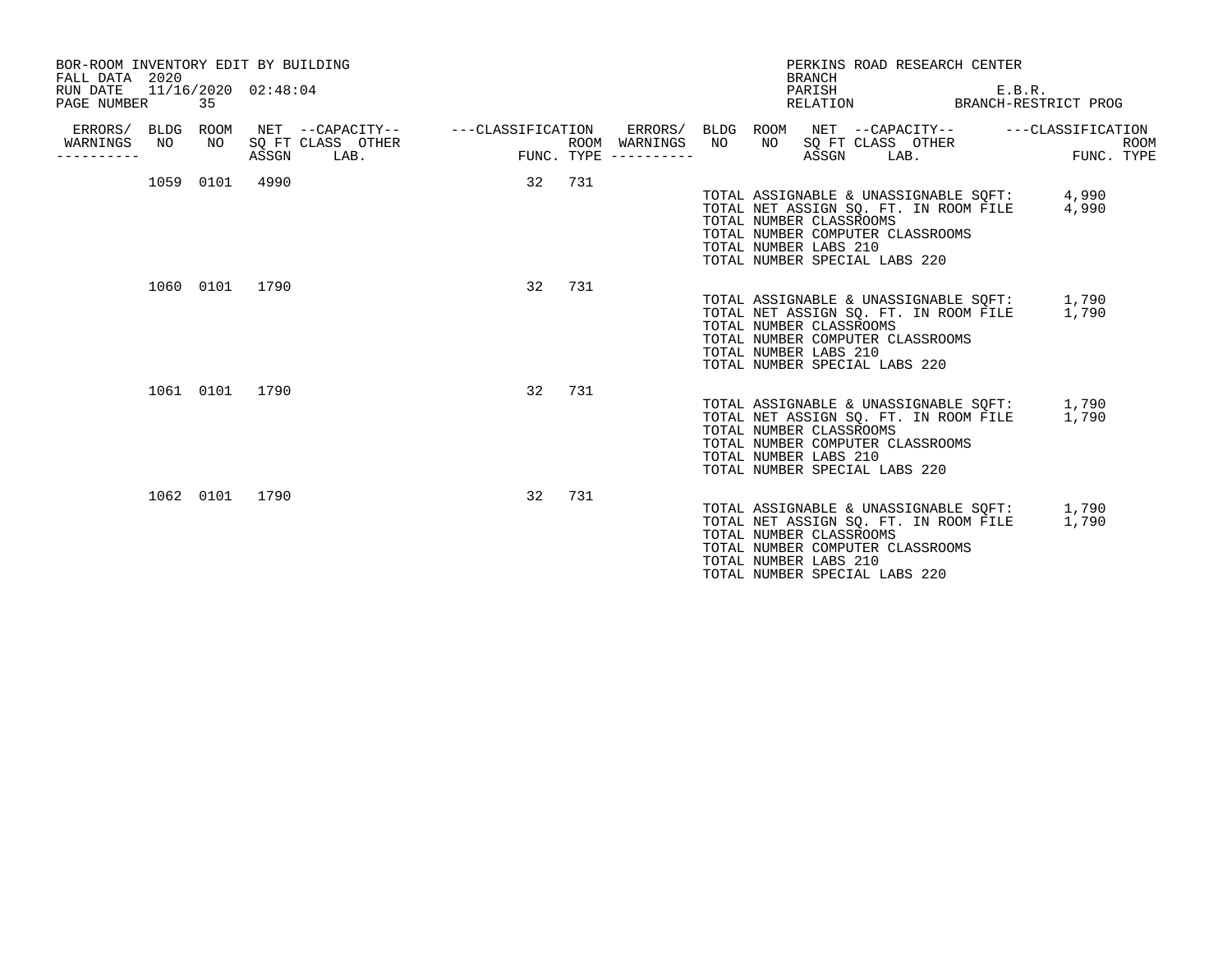BOR-ROOM INVENTORY EDIT BY BUILDING PERKINS ROAD RESEARCH CENTER FALL DATA 2020 RUN DATE 11/16/2020 02:48:04

| DESCRIPTION AND SUMMARY OF ERRORS & WARNINGS                                                                                                                                                                                                                                                              |        |
|-----------------------------------------------------------------------------------------------------------------------------------------------------------------------------------------------------------------------------------------------------------------------------------------------------------|--------|
| 1 = ERROR - BLD NUMBER OF THE ROOM FILE DOES NOT MATCH THE BLD NUMBER OF THE BLD FILE. ----------------<br>THE BUILDING NUMBERS SHOULD BE EXACTLY THE SAME ON THE BUILDING FILE AND THE ROOM FILE.                                                                                                        |        |
| 2 = ERROR - DUPLICATE RECORD IN THE ROOM FILE.                                                                                                                                                                                                                                                            |        |
|                                                                                                                                                                                                                                                                                                           |        |
| 4 = ERROR - CAPACITY IS NOT ENTERED FOR ROOM TYPE 110, 210, 220, 230, 250, 410, 430, 610, 910, 920. - - - - - - - - -                                                                                                                                                                                     |        |
| IF THE BUILDING IS A WAREHOUSE, BARN, ETC. WITH NO ROOMS, CODE ONE ROOM WITH THE GROSS AND NET EQUAL.                                                                                                                                                                                                     |        |
| 6 = ERROR - FUNCTION USE OF ROOMS IS 00 AND ROOM TYPE NOT 010, 020, 030, 051, 052, OR 053. - - - - - - - - - - - - - - -                                                                                                                                                                                  |        |
| 7 = ERROR - ROOM TYPE IS NOT A VALID ROOM USE CODE OR PCS FUNCTION USE CODE IS NOT A VALID CODE - - - - - - - - - - - -                                                                                                                                                                                   |        |
|                                                                                                                                                                                                                                                                                                           |        |
| 9 = WARNING -- RATIO OF NET ASSIGN SQ. FT. TO CAPACITY IS NOT 5 TO 50 SQ. FT. FOR ROOM TYPES 110 410 430<br>OR IS NOT 10 TO 400 SQ. FT. FOR ROOM TYPES 210 220 230 250<br>OR IS NOT 5 TO 25 SQ. FT. FOR ROOM TYPE 610. $- - - - - - - - - - -$                                                            |        |
| TOTAL CLASSROOM CAPACITY<br>TOTAL LAB CAPACITY<br>TOTAL OTHER CAPACITY<br>TOTAL UNASSIGNED AREA - ROOMS (FUNCT 81, 82, 83)                                                                                                                                                                                | 10,360 |
| TOTAL ASSIGNABLE AREA - ROOMS (FUNCT 10 THROUGH 83)<br>TOTAL NUMBER OF INSTRUCTIONAL, RESEARCH, ACADEMIC SUPPORT, AND STUDENT SERVICE ROOMS (FUNCTS 10, 20, 40 AND 50)                                                                                                                                    | 10,360 |
| TOTAL NUMBER OF PUBLIC SERVICE, INSTITUTIONAL SUPPORT AND INDEPENDENT OPERATIONS ROOMS (FUNCTS 30, 60 AND 70) -----<br>TOTAL NUMBER OF UNASSIGNED ROOMS (FUNCT 81, 82, 83)<br>TOTAL NUMBER OF ASSIGNABLE ROOMS (FUNCT 10 TO 83) $- - - - - - - - - - - - - - - - - - - - - - - - - - - - - - - - - - - -$ |        |
| TOTAL NUMBER OF CLASSROOMS (110)<br>TOTAL NUMBER OF LABS (210)<br>TOTAL NUMBER OF SPECIAL LABS                                                                                                                                                                                                            |        |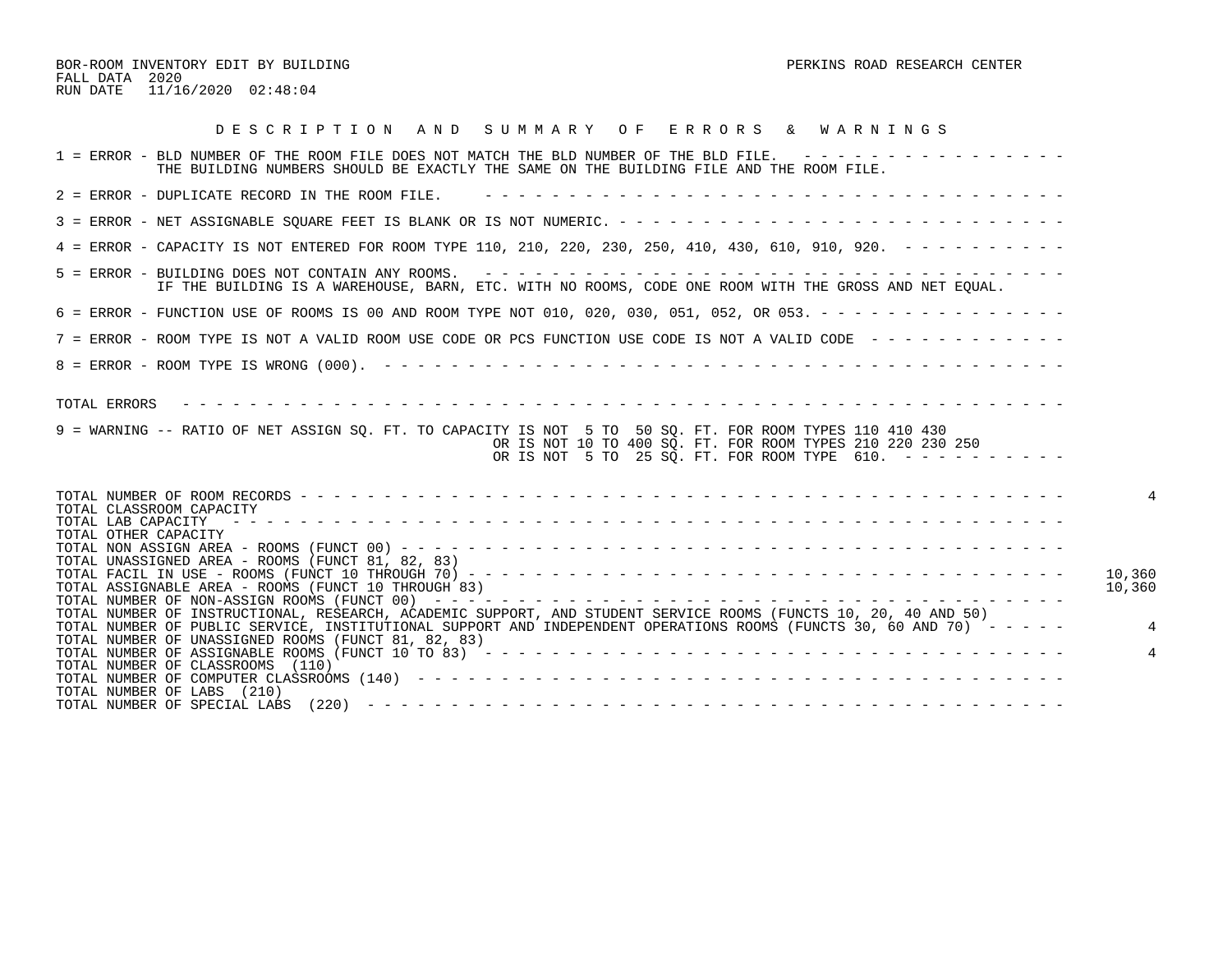| BOR-ROOM INVENTORY EDIT BY BUILDING<br>FALL DATA 2020 |  |                |                |        |        |     | BRANCH                                                                                                                | LEE AG. CENTER - ALEXANDRIA |                                                                                            |  |
|-------------------------------------------------------|--|----------------|----------------|--------|--------|-----|-----------------------------------------------------------------------------------------------------------------------|-----------------------------|--------------------------------------------------------------------------------------------|--|
| RUN DATE 11/16/2020 02:48:04<br>PAGE NUMBER 36        |  |                |                |        |        |     |                                                                                                                       |                             | PARISH RAPIDES<br>RELATION BRANCH-RESTRICT PROG                                            |  |
| -----------                                           |  |                |                |        |        |     |                                                                                                                       |                             |                                                                                            |  |
|                                                       |  |                | 0001 0101 2420 | 22 570 |        |     | TOTAL NUMBER CLASSROOMS<br>TOTAL NUMBER COMPUTER CLASSROOMS<br>TOTAL NUMBER LABS 210<br>TOTAL NUMBER SPECIAL LABS 220 |                             | TOTAL ASSIGNABLE & UNASSIGNABLE SQFT: 2,420<br>TOTAL NET ASSIGN SQ. FT. IN ROOM FILE 2,420 |  |
|                                                       |  | 0002 0101 2688 |                |        | 22 720 |     | TOTAL NUMBER CLASSROOMS<br>TOTAL NUMBER COMPUTER CLASSROOMS<br>TOTAL NUMBER LABS 210<br>TOTAL NUMBER SPECIAL LABS 220 |                             | TOTAL ASSIGNABLE & UNASSIGNABLE SQFT: 2,688<br>TOTAL NET ASSIGN SQ. FT. IN ROOM FILE 2,688 |  |
|                                                       |  | 0003 0001 2420 |                |        | 92 970 |     | TOTAL NUMBER CLASSROOMS<br>TOTAL NUMBER COMPUTER CLASSROOMS<br>TOTAL NUMBER LABS 210<br>TOTAL NUMBER SPECIAL LABS 220 |                             | TOTAL ASSIGNABLE & UNASSIGNABLE SQFT: 2,420<br>TOTAL NET ASSIGN SQ. FT. IN ROOM FILE 2,420 |  |
|                                                       |  | 0004 0001 1752 |                |        | 92 970 |     | TOTAL NUMBER CLASSROOMS<br>TOTAL NUMBER COMPUTER CLASSROOMS<br>TOTAL NUMBER LABS 210<br>TOTAL NUMBER SPECIAL LABS 220 |                             | TOTAL ASSIGNABLE & UNASSIGNABLE SQFT: 1,752<br>TOTAL NET ASSIGN SQ. FT. IN ROOM FILE 1,752 |  |
|                                                       |  | 0005 0001 2032 |                |        | 92 970 |     | TOTAL NUMBER CLASSROOMS<br>TOTAL NUMBER COMPUTER CLASSROOMS<br>TOTAL NUMBER LABS 210<br>TOTAL NUMBER SPECIAL LABS 220 |                             | TOTAL ASSIGNABLE & UNASSIGNABLE SQFT: 2,032<br>TOTAL NET ASSIGN SQ. FT. IN ROOM FILE 2,032 |  |
|                                                       |  | 0006 0001 1865 |                |        | 92 970 |     | TOTAL NUMBER CLASSROOMS<br>TOTAL NUMBER COMPUTER CLASSROOMS<br>TOTAL NUMBER LABS 210<br>TOTAL NUMBER SPECIAL LABS 220 |                             | TOTAL ASSIGNABLE & UNASSIGNABLE SQFT: 1,865<br>TOTAL NET ASSIGN SQ. FT. IN ROOM FILE 1,865 |  |
|                                                       |  | 0007 0001 1865 |                | 92     |        | 970 |                                                                                                                       |                             | TOTAL ASSIGNABLE & UNASSIGNABLE SQFT: 1,865                                                |  |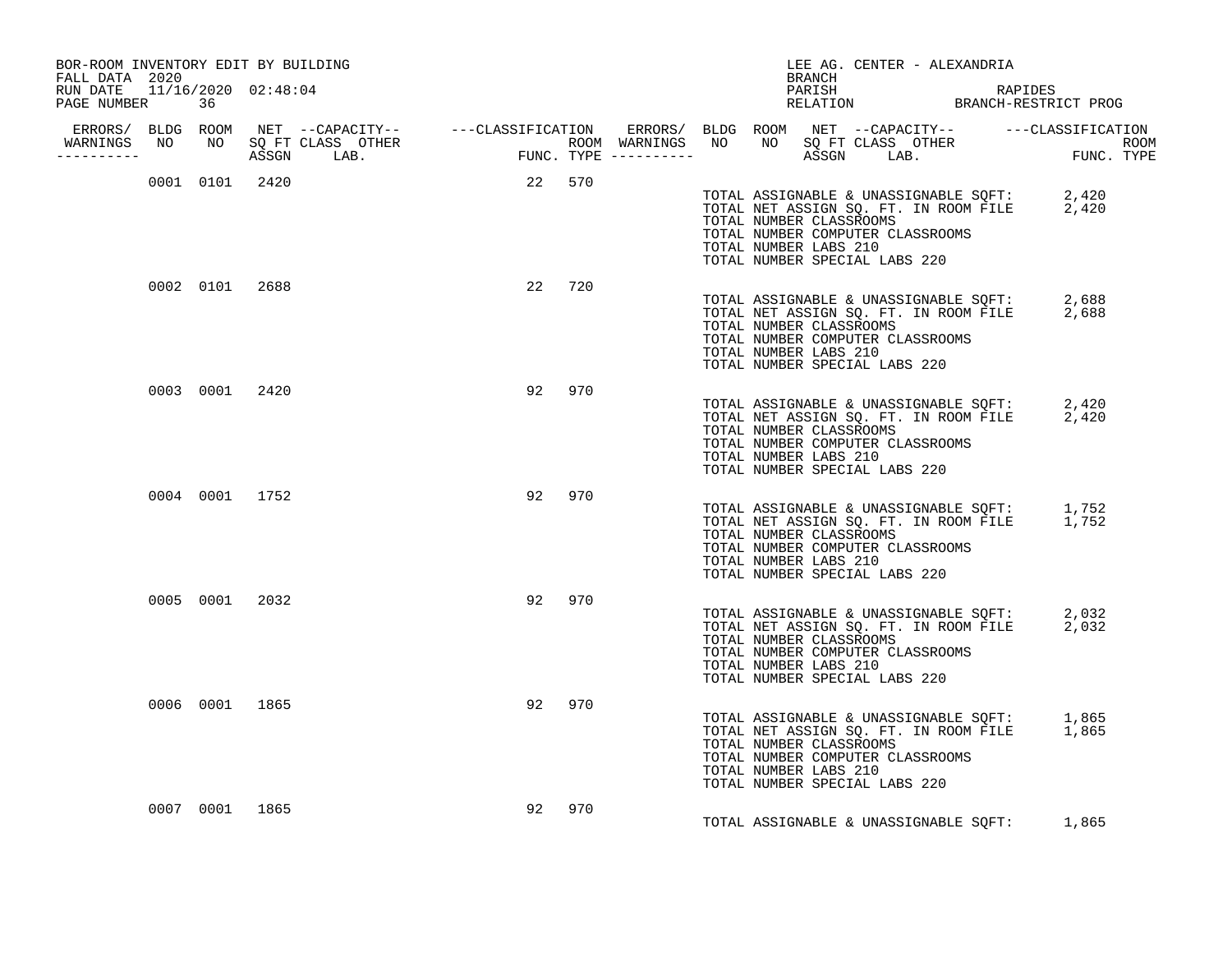| BOR-ROOM INVENTORY EDIT BY BUILDING<br>FALL DATA 2020 |           |                |              |              |                |     |  |                                                                                                                                    | BRANCH |                            |              | LEE AG. CENTER - ALEXANDRIA |                                                                                                   |                |     |
|-------------------------------------------------------|-----------|----------------|--------------|--------------|----------------|-----|--|------------------------------------------------------------------------------------------------------------------------------------|--------|----------------------------|--------------|-----------------------------|---------------------------------------------------------------------------------------------------|----------------|-----|
| RUN DATE 11/16/2020 02:48:04<br>PAGE NUMBER 37        |           |                |              |              |                |     |  |                                                                                                                                    |        |                            |              |                             | PARISH RAPIDES<br>RELATION BRANCH-RESTRICT PROG                                                   |                |     |
|                                                       |           |                |              |              |                |     |  |                                                                                                                                    |        |                            |              |                             |                                                                                                   |                |     |
|                                                       |           |                |              |              |                |     |  |                                                                                                                                    |        |                            |              |                             |                                                                                                   |                |     |
|                                                       |           |                |              |              |                |     |  | TOTAL NUMBER CLASSROOMS<br>TOTAL NUMBER COMPUTER CLASSROOMS<br>TOTAL NUMBER LABS 210<br>TOTAL NUMBER SPECIAL LABS 220              |        |                            |              |                             | TOTAL NET ASSIGN SQ. FT. IN ROOM FILE 1,865                                                       |                |     |
|                                                       |           | 0019 0101      | 552          |              | 21             | 730 |  | 0019 0102                                                                                                                          | 552    |                            |              |                             |                                                                                                   | 21 730         |     |
|                                                       |           | 0019 0103 1175 |              |              | 21             | 740 |  | TOTAL NUMBER CLASSROOMS<br>TOTAL NUMBER COMPUTER CLASSROOMS<br>TOTAL NUMBER LABS 210<br>TOTAL NUMBER SPECIAL LABS 220              |        |                            |              |                             | TOTAL ASSIGNABLE & UNASSIGNABLE SQFT: 2,279<br>TOTAL NET ASSIGN SQ. FT. IN ROOM FILE 2,279        |                |     |
|                                                       |           | 0020 0101      | 208          | $\sim$ 1     | 21             | 310 |  | 0020 0102                                                                                                                          | 120    |                            | $1 \quad 1$  |                             |                                                                                                   | 21             | 310 |
|                                                       | 0020 0103 |                | 66           |              | 21             | 730 |  | 0020 0104                                                                                                                          | 124    |                            |              |                             |                                                                                                   | 21             | 730 |
|                                                       | 0020 0105 |                | 234          | 5            | 21             | 250 |  | 0020 0106                                                                                                                          | 215    | $\overline{4}$             |              |                             |                                                                                                   | 21             | 250 |
|                                                       | 0020 0107 |                | 62           |              | 00             | 030 |  | 0020 0108                                                                                                                          | 13     |                            |              |                             |                                                                                                   | 21             | 730 |
|                                                       | 0020 0109 |                | 55           |              | 0 <sub>0</sub> | 030 |  | 0020 0110                                                                                                                          | 64     |                            |              |                             |                                                                                                   | 0 <sub>0</sub> | 030 |
|                                                       | 0020 0111 |                | 143          |              | 21             | 255 |  | 0020 0111A                                                                                                                         | 105    |                            | 2            |                             |                                                                                                   | 21             | 250 |
|                                                       |           | 0020 0112      | 248          | 5            | 21             | 250 |  | 0020 0112A                                                                                                                         | 66     |                            | $\mathbf{1}$ |                             |                                                                                                   | 21             | 310 |
|                                                       |           | 0020 0112B     | 71           | $\mathbf{1}$ | 21             | 250 |  | 0020 0113<br>TOTAL NUMBER CLASSROOMS<br>TOTAL NUMBER COMPUTER CLASSROOMS<br>TOTAL NUMBER LABS 210<br>TOTAL NUMBER SPECIAL LABS 220 | 146    | $\overline{\phantom{a}}$ 3 |              |                             | 140<br>TOTAL ASSIGNABLE & UNASSIGNABLE SQFT: 1,940<br>TOTAL NET ASSIGN SQ. FT. IN ROOM FILE 1,759 | 21             | 250 |
|                                                       |           | 0022 0101      | 2808         |              | 21             | 590 |  | 0022 0102                                                                                                                          | 310    |                            |              |                             |                                                                                                   | 21 730         |     |
|                                                       |           | 0022 0103      | 82           |              | 21             | 730 |  | 0022 0104<br>TOTAL NUMBER CLASSROOMS<br>TOTAL NUMBER COMPUTER CLASSROOMS<br>TOTAL NUMBER LABS 210<br>TOTAL NUMBER SPECIAL LABS 220 | 280    |                            |              |                             | TOTAL ASSIGNABLE & UNASSIGNABLE SQFT: 3,480<br>TOTAL NET ASSIGN SQ. FT. IN ROOM FILE 3,480        | 21             | 590 |
|                                                       |           | 0023 0001      | $\mathbf{1}$ |              | 21             | 730 |  |                                                                                                                                    |        |                            |              |                             | TOTAL ASSIGNABLE & UNASSIGNABLE SQFT: 1<br>TOTAL NET ASSIGN SQ. FT. IN ROOM FILE 1                |                |     |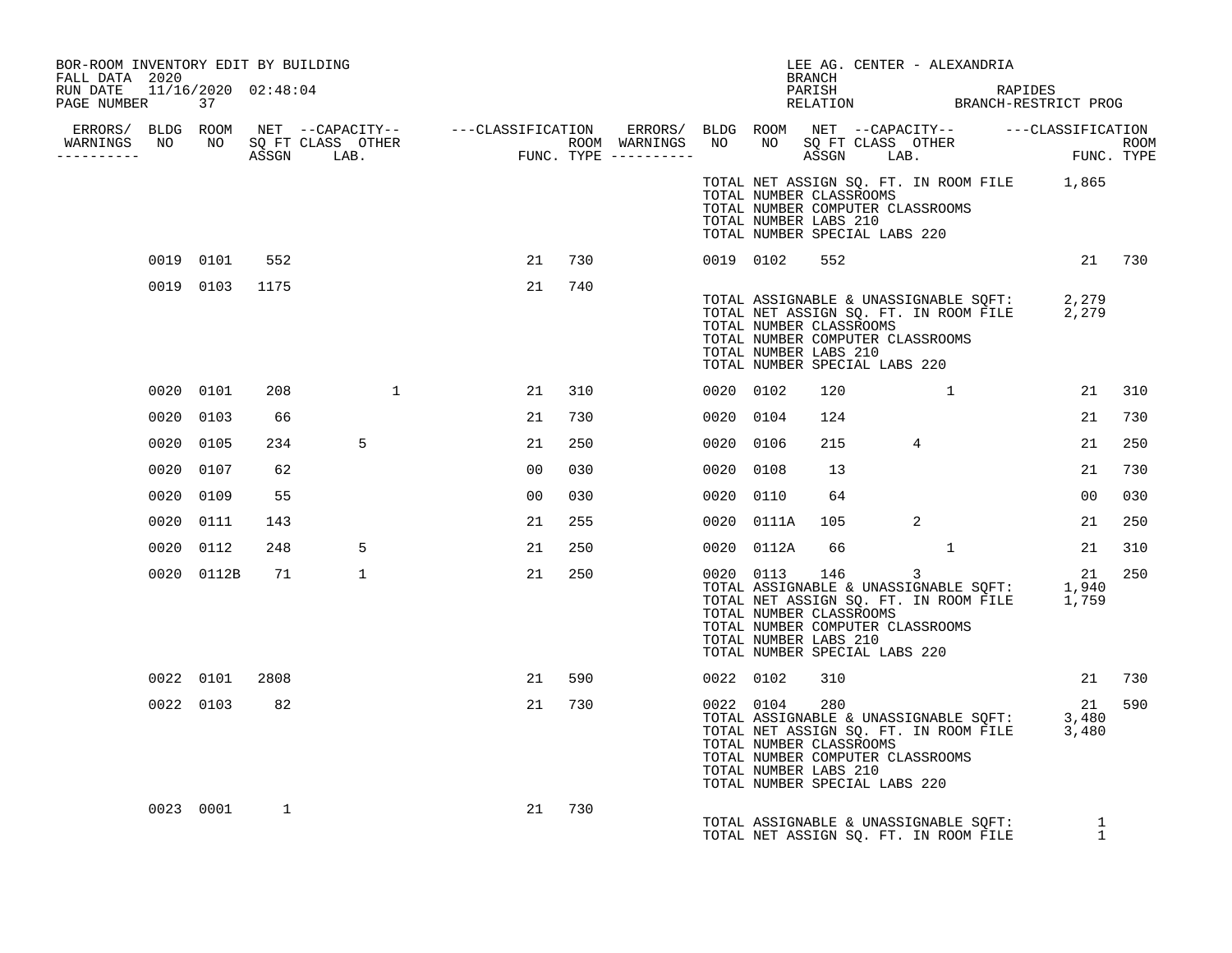| BOR-ROOM INVENTORY EDIT BY BUILDING<br>FALL DATA 2020 |           |                 |                |        |           |                                                  | BRANCH | LEE AG. CENTER - ALEXANDRIA                                                                                                                                                                |        |                |      |
|-------------------------------------------------------|-----------|-----------------|----------------|--------|-----------|--------------------------------------------------|--------|--------------------------------------------------------------------------------------------------------------------------------------------------------------------------------------------|--------|----------------|------|
| RUN DATE 11/16/2020 02:48:04<br>PAGE NUMBER 38        |           |                 |                |        |           |                                                  |        | PARISH RAPIDES<br>RELATION BRANCH-RESTRICT PROG                                                                                                                                            |        |                |      |
| WARNINGS NO NO SQ FT CLASS OTHER<br>----------        |           |                 |                |        |           |                                                  |        |                                                                                                                                                                                            |        |                |      |
|                                                       |           |                 |                |        |           | TOTAL NUMBER LABS 210                            |        | TOTAL NUMBER CLASSROOMS<br>TOTAL NUMBER COMPUTER CLASSROOMS<br>TOTAL NUMBER SPECIAL LABS 220                                                                                               |        |                |      |
|                                                       | 0024 0101 | 160             | 21             | 730    | 0024 0102 |                                                  | 368    |                                                                                                                                                                                            |        | 21 730         |      |
|                                                       | 0024 0103 | 379             | 21             | 730    | 0024 0104 |                                                  | 775    |                                                                                                                                                                                            |        | 21             | 730  |
|                                                       | 0024 0105 | 379             | 21             | 730    | 0024 0106 |                                                  | 256    |                                                                                                                                                                                            |        | 21 730         |      |
|                                                       | 0024 0107 | 256             | 21             | 730    |           | TOTAL NUMBER LABS 210                            |        | TOTAL ASSIGNABLE & UNASSIGNABLE SQFT: 2,573<br>TOTAL NET ASSIGN SQ. FT. IN ROOM FILE 2,573<br>TOTAL NUMBER CLASSROOMS<br>TOTAL NUMBER COMPUTER CLASSROOMS<br>TOTAL NUMBER SPECIAL LABS 220 |        |                |      |
|                                                       | 0025 0101 | 125             | 21             | 730    |           | 0025 0102 1060                                   |        |                                                                                                                                                                                            | 21 570 |                |      |
|                                                       | 0025 0103 | 62              |                | 21 730 |           | TOTAL NUMBER LABS 210                            |        | TOTAL ASSIGNABLE & UNASSIGNABLE SQFT: 1,247<br>TOTAL NET ASSIGN SQ. FT. IN ROOM FILE 1,247<br>TOTAL NUMBER CLASSROOMS<br>TOTAL NUMBER COMPUTER CLASSROOMS<br>TOTAL NUMBER SPECIAL LABS 220 |        |                |      |
|                                                       |           | 0026 0101 80    | 22             | 590    |           | TOTAL NUMBER LABS 210                            |        | TOTAL ASSIGNABLE & UNASSIGNABLE SQFT: 30<br>TOTAL NET ASSIGN SQ. FT. IN ROOM FILE 80<br>TOTAL NUMBER CLASSROOMS<br>TOTAL NUMBER COMPUTER CLASSROOMS<br>TOTAL NUMBER SPECIAL LABS 220       |        |                |      |
|                                                       |           | 0032 0001 1378  |                | 92 970 |           | TOTAL NUMBER CLASSROOMS<br>TOTAL NUMBER LABS 210 |        | TOTAL ASSIGNABLE & UNASSIGNABLE SQFT: 1,378<br>TOTAL NET ASSIGN SQ. FT. IN ROOM FILE 1,378<br>TOTAL NUMBER COMPUTER CLASSROOMS<br>TOTAL NUMBER SPECIAL LABS 220                            |        |                |      |
|                                                       |           | 0034 0101 23644 | 21             | 590    |           | 0034 0102                                        |        | 176 — 176<br>4                                                                                                                                                                             |        | 21 250         |      |
|                                                       | 0034 0103 | 90              | 0 <sub>0</sub> | 030    |           | 0034 0104 90<br>TOTAL NUMBER CLASSROOMS          |        | TOTAL ASSIGNABLE & UNASSIGNABLE SOFT: 24,000<br>TOTAL NET ASSIGN SQ. FT. IN ROOM FILE 23,820                                                                                               |        | 0 <sub>0</sub> | 0.30 |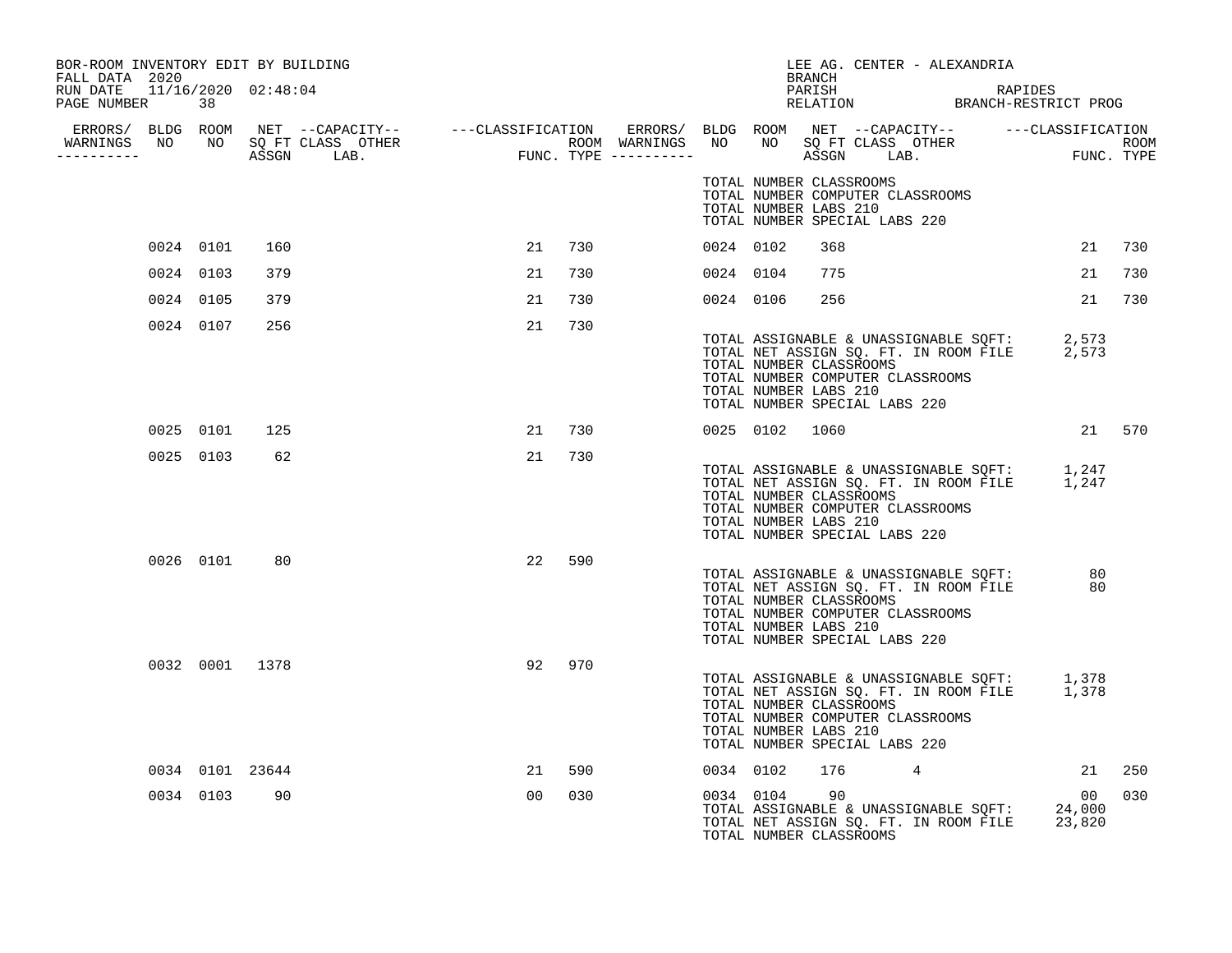| BOR-ROOM INVENTORY EDIT BY BUILDING<br>FALL DATA 2020 |            |                |              |                |        |           |                 | BRANCH                                           | LEE AG. CENTER - ALEXANDRIA                                                                                                                                                                                                                               |        |        |
|-------------------------------------------------------|------------|----------------|--------------|----------------|--------|-----------|-----------------|--------------------------------------------------|-----------------------------------------------------------------------------------------------------------------------------------------------------------------------------------------------------------------------------------------------------------|--------|--------|
| RUN DATE  11/16/2020  02:48:04<br>PAGE NUMBER         | 39         |                |              |                |        |           |                 |                                                  | PARISH RAPIDES<br>RELATION BRANCH-RESTRICT PROG                                                                                                                                                                                                           |        |        |
| -----------                                           |            |                |              |                |        |           |                 |                                                  |                                                                                                                                                                                                                                                           |        |        |
|                                                       |            |                |              |                |        |           |                 | TOTAL NUMBER LABS 210                            | TOTAL NUMBER COMPUTER CLASSROOMS<br>TOTAL NUMBER SPECIAL LABS 220                                                                                                                                                                                         |        |        |
|                                                       |            | 0035 0101 5725 |              |                | 21 740 |           | 0035 0102 175   | TOTAL NUMBER CLASSROOMS<br>TOTAL NUMBER LABS 210 | 21 0035 0102 175<br>TOTAL ASSIGNABLE & UNASSIGNABLE SQFT: 5,900<br>TOTAL NET ASSIGN SQ. FT. IN ROOM FILE 5,900<br>TOTAL NUMBER COMPUTER CLASSROOMS<br>TOTAL NUMBER SPECIAL LABS 220                                                                       | 21 730 |        |
|                                                       | 0037 0101  | 236            |              | 21             | 650    | 0037 0102 |                 | 125                                              | 1                                                                                                                                                                                                                                                         | 21     | 310    |
|                                                       | 0037 0103  | 175            | $\mathbf{1}$ | 21             | 310    | 0037 0104 |                 | 125                                              | $\mathbf{1}$                                                                                                                                                                                                                                              | 21     | 310    |
|                                                       | 0037 0105  | 125            | $\mathbf{1}$ | 21             | 310    | 0037 0106 |                 | 219                                              |                                                                                                                                                                                                                                                           | 21     | 710    |
|                                                       | 0037 0106A | 24             |              | 21             | 730    |           | 0037 0106B      | 8 <sup>8</sup>                                   |                                                                                                                                                                                                                                                           | 21     | 730    |
|                                                       | 0037 0107  | 22             |              | 00             | 010    | 0037 0108 |                 | 125                                              | $\mathbf{1}$                                                                                                                                                                                                                                              | 21     | 310    |
|                                                       | 0037 0109  | 125            | $\mathbf{1}$ | 21             | 310    | 0037 0110 |                 | 627                                              |                                                                                                                                                                                                                                                           | 21     | 350    |
|                                                       | 0037 0111  | 125            | $\mathbf{1}$ | 21             | 310    | 0037 0112 |                 | 169                                              |                                                                                                                                                                                                                                                           | 00     | 030    |
|                                                       | 0037 0113  | 66             |              | 0 <sub>0</sub> | 030    | 0037 0114 |                 | 66                                               |                                                                                                                                                                                                                                                           | 00     | 030    |
|                                                       | 0037 0115  | 106            |              | 21             | 650    | 0037 0116 |                 | 100                                              |                                                                                                                                                                                                                                                           | 21     | 730    |
|                                                       | 0037 0117  | 125            | $\mathbf{1}$ | 21             | 310    |           |                 | TOTAL NUMBER CLASSROOMS<br>TOTAL NUMBER LABS 210 | $\begin{array}{cccc} 0037 & 0118 & 125 & 1 & 21 \\ \text{TOTAL ASSIGNABLE & UNASSIGNABLE} & \text{SQFT:} & 2,818 \\ \text{TOTAL NET ASSIGN SG. FT. IN ROM FILE} & 2,495 \end{array}$<br>TOTAL NUMBER COMPUTER CLASSROOMS<br>TOTAL NUMBER SPECIAL LABS 220 | 21     | 310    |
|                                                       | 0038 0101  | 437            |              | 21             | 730    | 0038 0102 |                 |                                                  | 134 1                                                                                                                                                                                                                                                     |        | 21 310 |
|                                                       | 0038 0102A | 34             |              | 00             | 030    |           | 0038 0102B 2251 |                                                  |                                                                                                                                                                                                                                                           |        | 21 570 |
|                                                       | 0038 0103  | 24             |              | 21             | 730    |           |                 | TOTAL NUMBER CLASSROOMS<br>TOTAL NUMBER LABS 210 | TOTAL ASSIGNABLE & UNASSIGNABLE SQFT: 2,880<br>TOTAL NET ASSIGN SQ. FT. IN ROOM FILE 2,846<br>TOTAL NUMBER COMPUTER CLASSROOMS<br>TOTAL NUMBER SPECIAL LABS 220                                                                                           |        |        |
|                                                       | 0039 0001  | 4480           |              | 21             | 740    |           |                 |                                                  | TOTAL ASSIGNABLE & UNASSIGNABLE SQFT: 4,480                                                                                                                                                                                                               |        |        |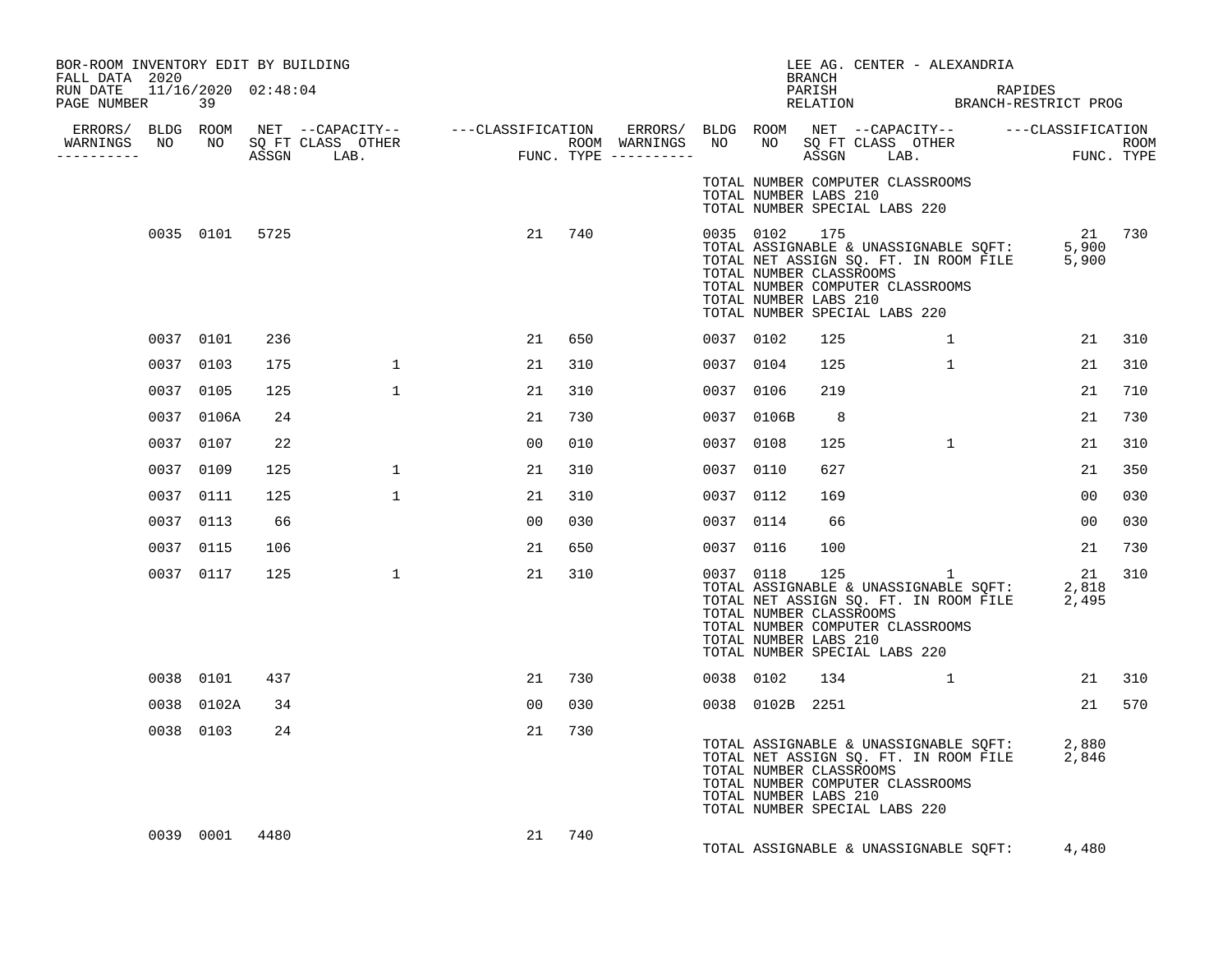| BOR-ROOM INVENTORY EDIT BY BUILDING<br>FALL DATA 2020 |           |                |      |    |   |                 |     |           |                                                                                                                                                                                                                     | BRANCH |  | LEE AG. CENTER - ALEXANDRIA |             |                                                 |     |
|-------------------------------------------------------|-----------|----------------|------|----|---|-----------------|-----|-----------|---------------------------------------------------------------------------------------------------------------------------------------------------------------------------------------------------------------------|--------|--|-----------------------------|-------------|-------------------------------------------------|-----|
| RUN DATE 11/16/2020 02:48:04<br>PAGE NUMBER 40        |           |                |      |    |   |                 |     |           |                                                                                                                                                                                                                     |        |  |                             |             | PARISH RAPIDES<br>RELATION BRANCH-RESTRICT PROG |     |
|                                                       |           |                |      |    |   |                 |     |           |                                                                                                                                                                                                                     |        |  |                             |             |                                                 |     |
|                                                       |           |                |      |    |   |                 |     |           |                                                                                                                                                                                                                     |        |  |                             |             |                                                 |     |
|                                                       |           |                |      |    |   |                 |     |           | TOTAL NET ASSIGN SQ. FT. IN ROOM FILE 4,480<br>TOTAL NUMBER CLASSROOMS<br>TOTAL NUMBER COMPUTER CLASSROOMS<br>TOTAL NUMBER LABS 210<br>TOTAL NUMBER SPECIAL LABS 220                                                |        |  |                             |             |                                                 |     |
|                                                       |           | 0041 0101      | 570  |    |   | 21              | 590 |           | 0041 0102                                                                                                                                                                                                           | 630    |  |                             |             | 21 590                                          |     |
|                                                       |           | 0041 0102A     | 56   |    |   | 00 <sub>o</sub> | 030 |           | TOTAL ASSIGNABLE & UNASSIGNABLE SQFT: 1,256<br>TOTAL NET ASSIGN SQ. FT. IN ROOM FILE 1,200<br>TOTAL NUMBER CLASSROOMS<br>TOTAL NUMBER COMPUTER CLASSROOMS<br>TOTAL NUMBER LABS 210<br>TOTAL NUMBER SPECIAL LABS 220 |        |  |                             |             |                                                 |     |
|                                                       |           | 0043 0101      | 450  |    |   | 00 <sub>o</sub> | 030 |           | 0043 0102 312                                                                                                                                                                                                       |        |  |                             |             | 00 030                                          |     |
|                                                       |           | 0043 0103      | 2498 |    |   | 21              | 730 |           | TOTAL ASSIGNABLE & UNASSIGNABLE SQFT: 3,260<br>TOTAL NET ASSIGN SQ. FT. IN ROOM FILE 2,498<br>TOTAL NUMBER CLASSROOMS<br>TOTAL NUMBER COMPUTER CLASSROOMS<br>TOTAL NUMBER LABS 210<br>TOTAL NUMBER SPECIAL LABS 220 |        |  |                             |             |                                                 |     |
|                                                       | 0044 0101 |                | 152  |    | 1 | 21              | 310 | 0044 0102 |                                                                                                                                                                                                                     | 144    |  |                             | $\mathbf 1$ | 21                                              | 310 |
|                                                       | 0044 0103 |                | 732  | 10 |   | 21              | 250 |           | 0044 0103A                                                                                                                                                                                                          | 151    |  |                             |             | 21                                              | 730 |
|                                                       | 0044 0104 |                | 175  |    |   | 21              | 710 | 0044 0105 |                                                                                                                                                                                                                     | 147    |  |                             |             | 21                                              | 650 |
|                                                       | 0044 0106 |                | 150  |    |   | 0 <sub>0</sub>  | 030 | 0044 0107 |                                                                                                                                                                                                                     | 25     |  |                             |             | 0 <sub>0</sub>                                  | 030 |
|                                                       | 0044 0108 |                | 19   |    |   | 0 <sub>0</sub>  | 010 | 0044 0109 |                                                                                                                                                                                                                     | 22     |  |                             |             | 00                                              | 030 |
|                                                       | 0044 0110 |                | 3886 |    |   | 21              | 590 |           | 0044 0111 1994                                                                                                                                                                                                      |        |  |                             |             | 21 590                                          |     |
|                                                       | 0044 0112 |                | 1397 |    |   | 21              | 590 |           | TOTAL ASSIGNABLE & UNASSIGNABLE SQFT: 8,994<br>TOTAL NET ASSIGN SQ. FT. IN ROOM FILE 8,778<br>TOTAL NUMBER CLASSROOMS<br>TOTAL NUMBER COMPUTER CLASSROOMS<br>TOTAL NUMBER LABS 210<br>TOTAL NUMBER SPECIAL LABS 220 |        |  |                             |             |                                                 |     |
|                                                       |           | 0045 0101 4160 |      |    |   | 21              | 740 |           | TOTAL ASSIGNABLE & UNASSIGNABLE SQFT: 4,160<br>TOTAL NET ASSIGN SQ. FT. IN ROOM FILE 4,160<br>TOTAL NUMBER CLASSROOMS<br>TOTAL NUMBER COMPUTER CLASSROOMS                                                           |        |  |                             |             |                                                 |     |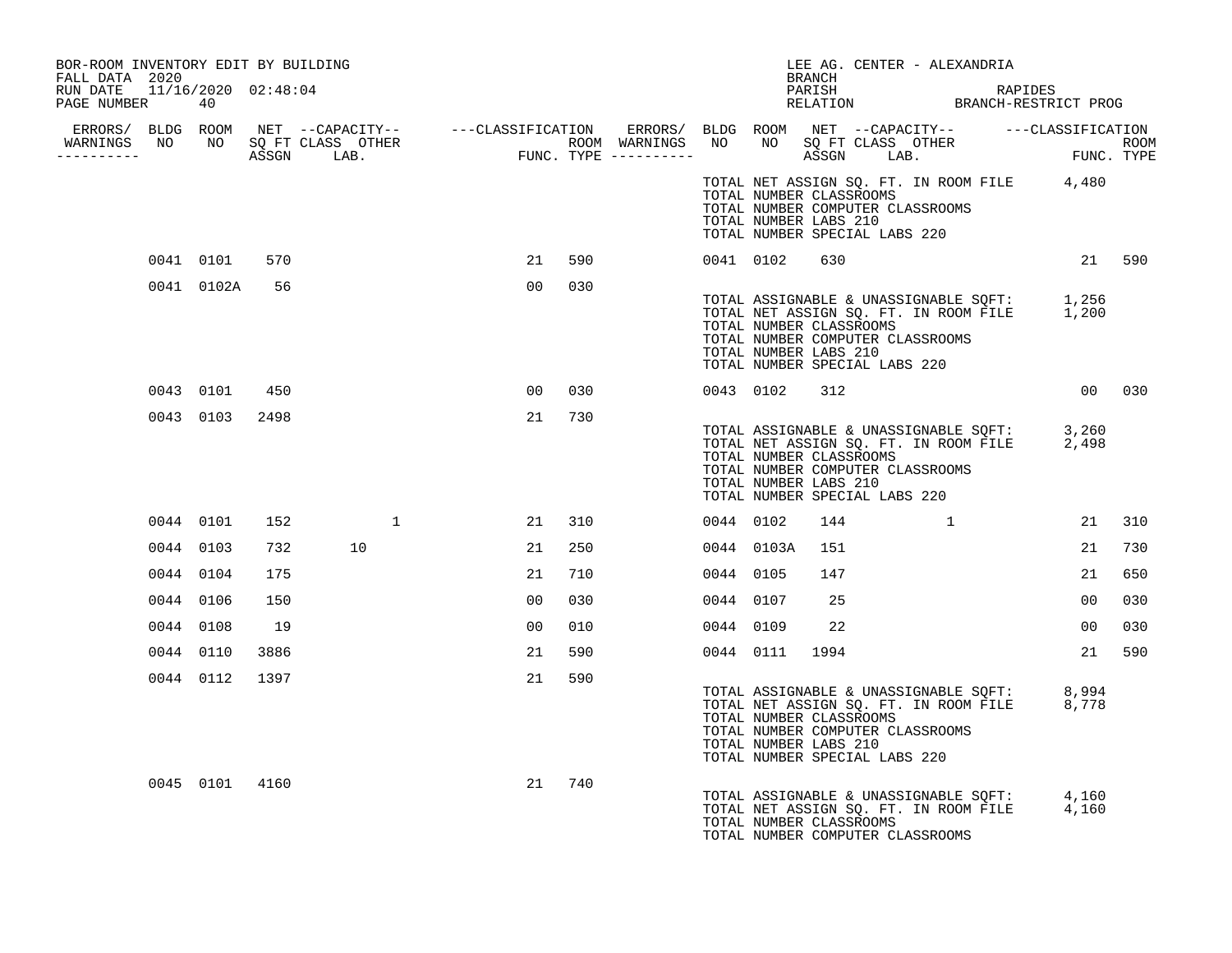| BOR-ROOM INVENTORY EDIT BY BUILDING                                |                |     |        |    |        |  |                       |        | LEE AG. CENTER - ALEXANDRIA                                                                                                                                                                                                     |  |     |
|--------------------------------------------------------------------|----------------|-----|--------|----|--------|--|-----------------------|--------|---------------------------------------------------------------------------------------------------------------------------------------------------------------------------------------------------------------------------------|--|-----|
| FALL DATA 2020<br>RUN DATE  11/16/2020  02:48:04<br>PAGE NUMBER 41 |                |     |        |    |        |  |                       | BRANCH | PARISH RAPIDES<br>RELATION BRANCH-RESTRICT PROG                                                                                                                                                                                 |  |     |
|                                                                    |                |     |        |    |        |  |                       |        |                                                                                                                                                                                                                                 |  |     |
|                                                                    |                |     |        |    |        |  | TOTAL NUMBER LABS 210 |        | TOTAL NUMBER SPECIAL LABS 220                                                                                                                                                                                                   |  |     |
|                                                                    | 0054 0101 305  |     |        |    | 21 575 |  | TOTAL NUMBER LABS 210 |        | TOTAL ASSIGNABLE & UNASSIGNABLE SQFT: 305<br>TOTAL NET ASSIGN SQ. FT. IN ROOM FILE 305<br>TOTAL NET ASSIGN SQ. FT. IN ROOM FILE<br>TOTAL NUMBER CLASSROOMS<br>TOTAL NUMBER COMPUTER CLASSROOMS<br>TOTAL NUMBER SPECIAL LABS 220 |  |     |
|                                                                    | 0055 0101 72   |     |        |    | 21 590 |  | TOTAL NUMBER LABS 210 |        | TOTAL ASSIGNABLE & UNASSIGNABLE SQFT: 72<br>TOTAL NET ASSIGN SQ. FT. IN ROOM FILE 72<br>TOTAL NUMBER CLASSROOMS<br>TOTAL NUMBER COMPUTER CLASSROOMS<br>TOTAL NUMBER SPECIAL LABS 220                                            |  |     |
|                                                                    | 0094 0101 6000 |     |        |    | 22 570 |  | TOTAL NUMBER LABS 210 |        | TOTAL ASSIGNABLE & UNASSIGNABLE SQFT: 6,000<br>TOTAL NET ASSIGN SQ. FT. IN ROOM FILE 6,000<br>TOTAL NUMBER CLASSROOMS<br>TOTAL NUMBER COMPUTER CLASSROOMS<br>TOTAL NUMBER SPECIAL LABS 220                                      |  |     |
|                                                                    | 0095 0101 4000 |     |        |    | 21 730 |  | TOTAL NUMBER LABS 210 |        | TOTAL ASSIGNABLE & UNASSIGNABLE SQFT: 4,000<br>TOTAL NET ASSIGN SQ. FT. IN ROOM FILE 4,000<br>TOTAL NUMBER CLASSROOMS<br>TOTAL NUMBER COMPUTER CLASSROOMS<br>TOTAL NUMBER SPECIAL LABS 220                                      |  |     |
|                                                                    | 0101 0101 2690 |     |        |    | 32 560 |  | TOTAL NUMBER LABS 210 |        | TOTAL ASSIGNABLE & UNASSIGNABLE SQFT: 2,690<br>TOTAL NET ASSIGN SQ. FT. IN ROOM FILE 2,690<br>TOTAL NUMBER CLASSROOMS<br>TOTAL NUMBER COMPUTER CLASSROOMS<br>TOTAL NUMBER SPECIAL LABS 220                                      |  |     |
|                                                                    | 0103 0101      |     | 5000 1 | 32 | 310    |  | TOTAL NUMBER LABS 210 |        | TOTAL ASSIGNABLE & UNASSIGNABLE SQFT: 5,000<br>TOTAL NET ASSIGN SQ. FT. IN ROOM FILE 5,000<br>TOTAL NUMBER CLASSROOMS<br>TOTAL NUMBER COMPUTER CLASSROOMS<br>TOTAL NUMBER SPECIAL LABS 220                                      |  |     |
|                                                                    | 0104 0101      | 900 |        |    | 32 560 |  |                       |        | TOTAL ASSIGNABLE & UNASSIGNABLE SOFT:                                                                                                                                                                                           |  | 900 |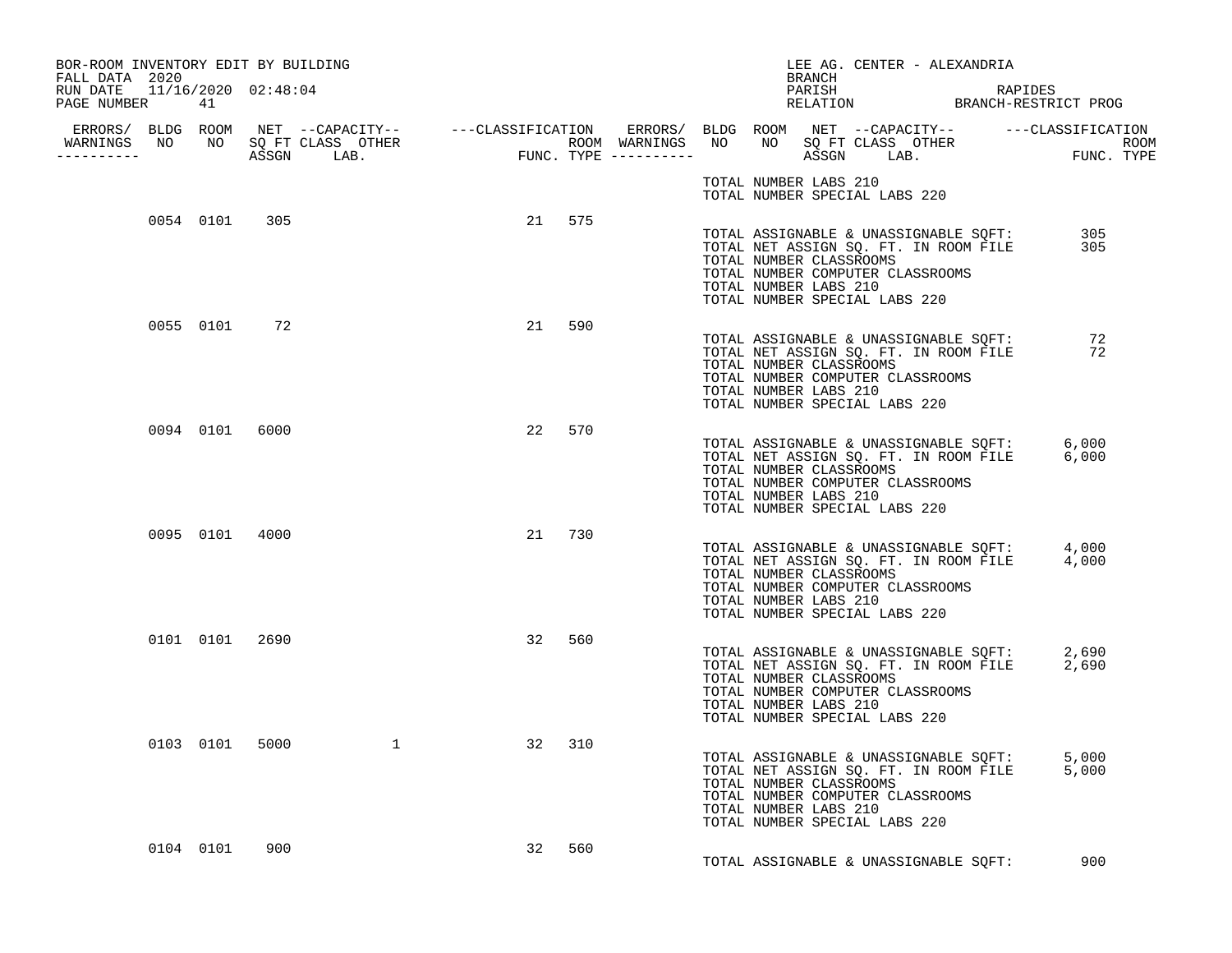| BOR-ROOM INVENTORY EDIT BY BUILDING<br>FALL DATA 2020<br>RUN DATE<br>PAGE NUMBER |    | 42        | 11/16/2020 02:48:04 |                                                                    |    |     |                                           |    | <b>BRANCH</b><br>PARISH                          |                               | LEE AG. CENTER - ALEXANDRIA                                               | RAPIDES<br>RELATION BRANCH-RESTRICT PROG              |                    |
|----------------------------------------------------------------------------------|----|-----------|---------------------|--------------------------------------------------------------------|----|-----|-------------------------------------------|----|--------------------------------------------------|-------------------------------|---------------------------------------------------------------------------|-------------------------------------------------------|--------------------|
| ERRORS/ BLDG<br>WARNINGS<br>---------                                            | NO | ROOM      | ASSGN               | NET --CAPACITY-- ---CLASSIFICATION<br>NO SQ FT CLASS OTHER<br>LAB. |    |     | ROOM WARNINGS NO<br>FUNC. TYPE ---------- | NO | ASSGN                                            | LAB.                          | SQ FT CLASS OTHER                                                         | ERRORS/ BLDG ROOM NET --CAPACITY-- ----CLASSIFICATION | ROOM<br>FUNC. TYPE |
|                                                                                  |    |           |                     |                                                                    |    |     |                                           |    | TOTAL NUMBER CLASSROOMS<br>TOTAL NUMBER LABS 210 | TOTAL NUMBER SPECIAL LABS 220 | TOTAL NET ASSIGN SQ. FT. IN ROOM FILE<br>TOTAL NUMBER COMPUTER CLASSROOMS | 900                                                   |                    |
|                                                                                  |    | 0112 0101 | 7000                |                                                                    | 31 | 620 |                                           |    | TOTAL NUMBER CLASSROOMS<br>TOTAL NUMBER LABS 210 | TOTAL NUMBER SPECIAL LABS 220 | TOTAL NET ASSIGN SQ. FT. IN ROOM FILE<br>TOTAL NUMBER COMPUTER CLASSROOMS | TOTAL ASSIGNABLE & UNASSIGNABLE SQFT: 7,000<br>7,000  |                    |
|                                                                                  |    | 0116 0101 | 3750                |                                                                    | 21 | 560 |                                           |    | TOTAL NUMBER CLASSROOMS<br>TOTAL NUMBER LABS 210 | TOTAL NUMBER SPECIAL LABS 220 | TOTAL NET ASSIGN SQ. FT. IN ROOM FILE<br>TOTAL NUMBER COMPUTER CLASSROOMS | TOTAL ASSIGNABLE & UNASSIGNABLE SOFT: 3,750<br>3,750  |                    |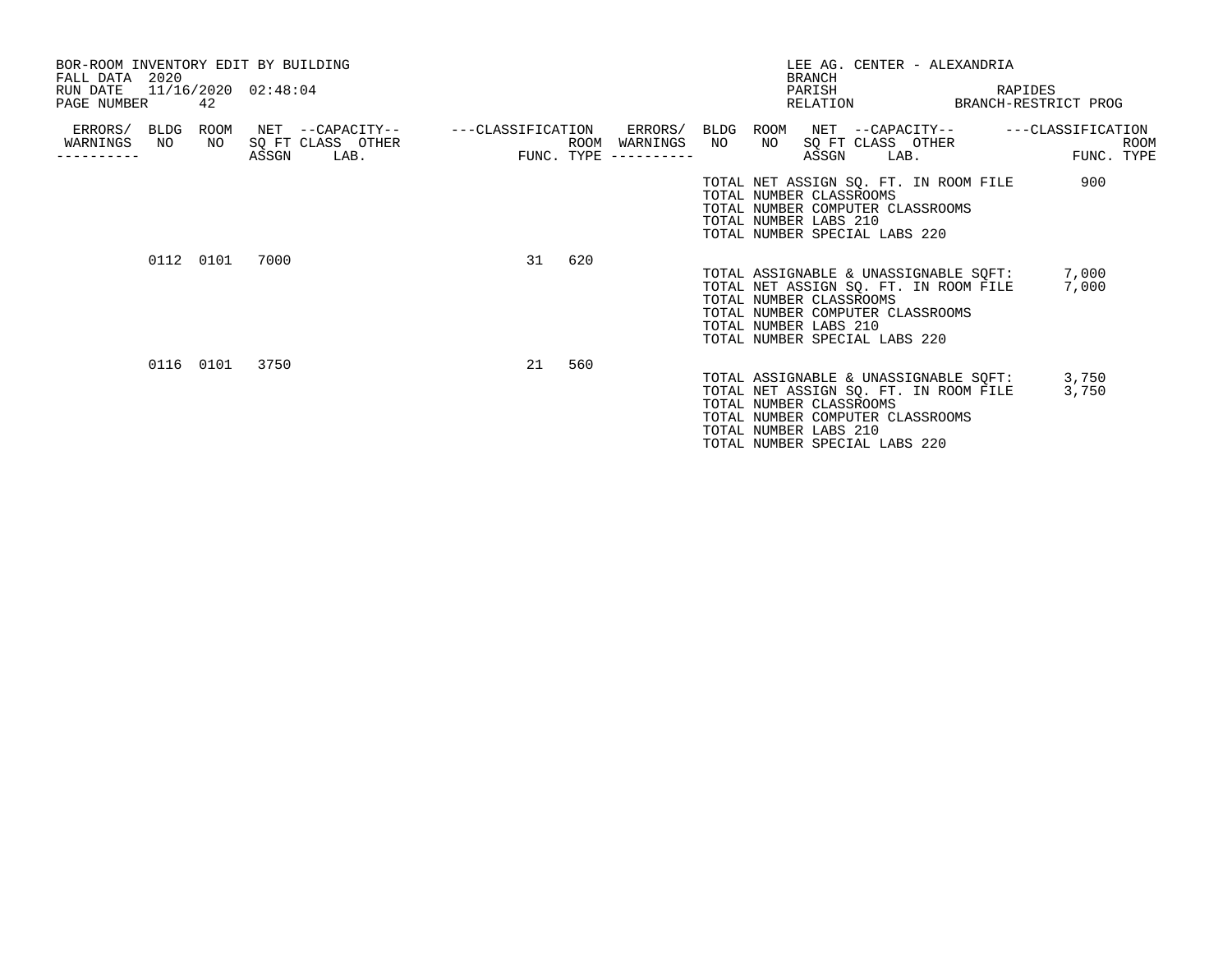BOR-ROOM INVENTORY EDIT BY BUILDING LEE AG. CENTER - ALEXANDRIA FALL DATA 2020 RUN DATE 11/16/2020 02:48:04

| DESCRIPTION AND SUMMARY OF ERRORS & WARNINGS                                                                                                                                                                                                       |
|----------------------------------------------------------------------------------------------------------------------------------------------------------------------------------------------------------------------------------------------------|
| 1 = ERROR - BLD NUMBER OF THE ROOM FILE DOES NOT MATCH THE BLD NUMBER OF THE BLD FILE. ----------------<br>THE BUILDING NUMBERS SHOULD BE EXACTLY THE SAME ON THE BUILDING FILE AND THE ROOM FILE.                                                 |
| $2$ = ERROR - DUPLICATE RECORD IN THE ROOM FILE.                                                                                                                                                                                                   |
|                                                                                                                                                                                                                                                    |
| 4 = ERROR - CAPACITY IS NOT ENTERED FOR ROOM TYPE 110, 210, 220, 230, 250, 410, 430, 610, 910, 920. - - - - - - - - -                                                                                                                              |
| IF THE BUILDING IS A WAREHOUSE, BARN, ETC. WITH NO ROOMS, CODE ONE ROOM WITH THE GROSS AND NET EQUAL.                                                                                                                                              |
| 6 = ERROR - FUNCTION USE OF ROOMS IS 00 AND ROOM TYPE NOT 010, 020, 030, 051, 052, OR 053. - - - - - - - - - - - - - - -                                                                                                                           |
| 7 = ERROR - ROOM TYPE IS NOT A VALID ROOM USE CODE OR PCS FUNCTION USE CODE IS NOT A VALID CODE ------------                                                                                                                                       |
|                                                                                                                                                                                                                                                    |
| TOTAL ERRORS<br>9 = WARNING -- RATIO OF NET ASSIGN SO. FT. TO CAPACITY IS NOT 5 TO 50 SO. FT. FOR ROOM TYPES 110 410 430<br>OR IS NOT 10 TO 400 SO. FT. FOR ROOM TYPES 210 220 230 250<br>OR IS NOT 5 TO 25 SQ. FT. FOR ROOM TYPE 610. ----------- |
| 104<br>TOTAL CLASSROOM CAPACITY<br>34<br>TOTAL LAB CAPACITY<br>16<br>TOTAL OTHER CAPACITY<br>1,752<br>TOTAL UNASSIGNED AREA - ROOMS (FUNCT 81, 82, 83)                                                                                             |
| 113,733<br>TOTAL ASSIGNABLE AREA - ROOMS (FUNCT 10 THROUGH 83)<br>113,733<br>17<br>77<br>TOTAL NUMBER OF INSTRUCTIONAL, RESEARCH, ACADEMIC SUPPORT, AND STUDENT SERVICE ROOMS (FUNCTS 10, 20, 40 AND 50)                                           |
| TOTAL NUMBER OF PUBLIC SERVICE, INSTITUTIONAL SUPPORT AND INDEPENDENT OPERATIONS ROOMS (FUNCTS 30, 60 AND 70) -----<br>TOTAL NUMBER OF UNASSIGNED ROOMS (FUNCT 81, 82, 83)<br>87<br>TOTAL NUMBER OF CLASSROOMS (110)<br>TOTAL NUMBER OF LABS (210) |
|                                                                                                                                                                                                                                                    |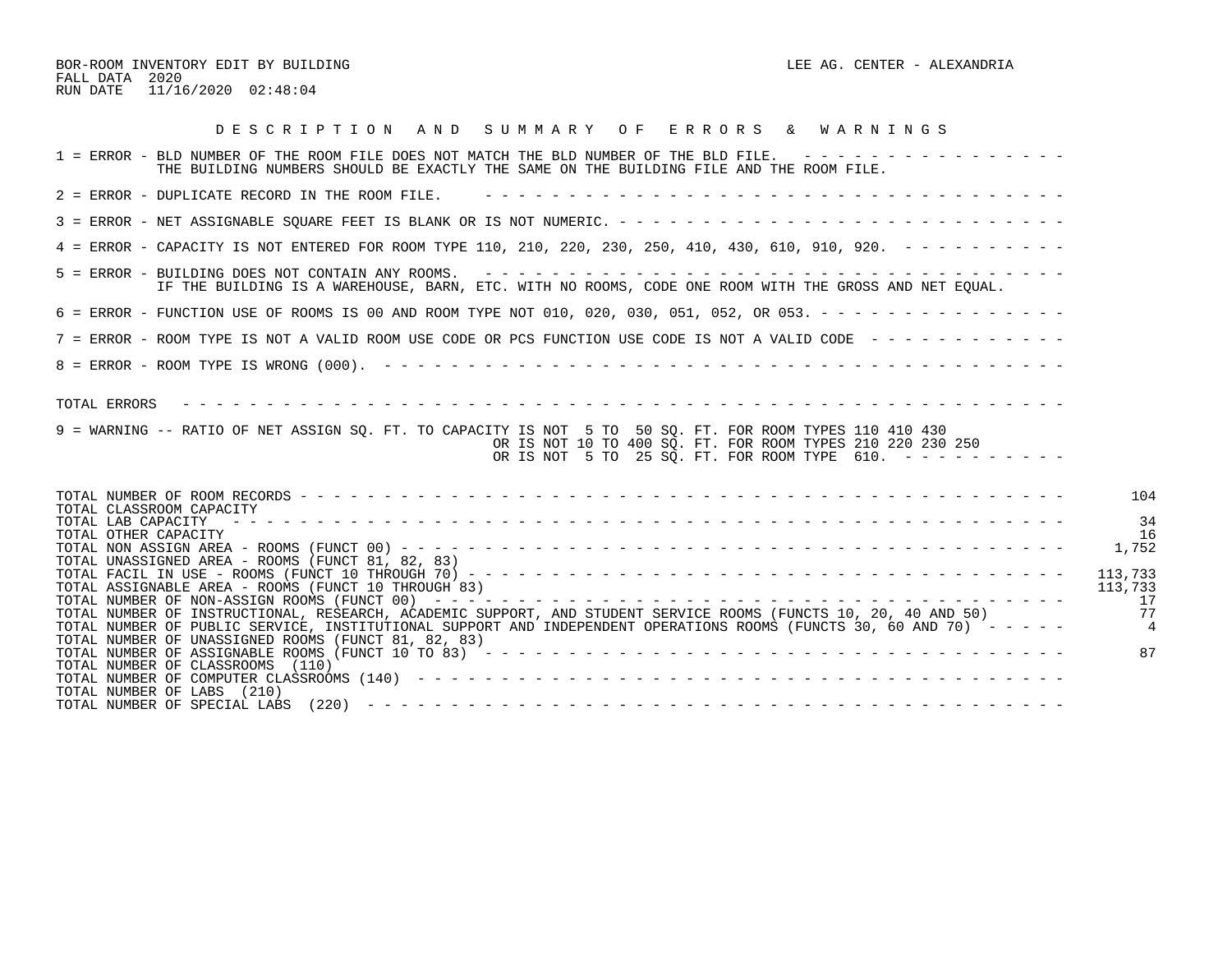| BOR-ROOM INVENTORY EDIT BY BUILDING<br>FALL DATA 2020 |                |                |        |        |               | FRUIT AND TRUCK - HAMMOND<br>BRANCH                                                                                                                                                                                                         |        |
|-------------------------------------------------------|----------------|----------------|--------|--------|---------------|---------------------------------------------------------------------------------------------------------------------------------------------------------------------------------------------------------------------------------------------|--------|
| RUN DATE 11/16/2020 02:48:04<br>PAGE NUMBER           | 43             |                |        |        |               | PARISH TANGIPAHOA<br>RELATION BRANCH-RESTRICT PROG                                                                                                                                                                                          |        |
| -----------                                           |                |                |        |        |               |                                                                                                                                                                                                                                             |        |
|                                                       |                | 0001 0001 5491 | 92 970 |        |               | TOTAL ASSIGNABLE & UNASSIGNABLE SQFT: 5,491<br>TOTAL NET ASSIGN SQ. FT. IN ROOM FILE 5,491<br>TOTAL NUMBER CLASSROOMS<br>TOTAL NUMBER COMPUTER CLASSROOMS<br>TOTAL NUMBER LABS 210<br>TOTAL NUMBER SPECIAL LABS 220                         |        |
|                                                       | 0004 0101      | 840            |        | 21 580 | 0004 0102 840 | 0004 0102 840<br>TOTAL ASSIGNABLE & UNASSIGNABLE SQFT: 1,680<br>TOTAL NET ASSIGN SQ. FT. IN ROOM FILE 1,680<br>TOTAL NUMBER CLASSROOMS<br>TOTAL NUMBER COMPUTER CLASSROOMS<br>TOTAL NUMBER LABS 210<br>TOTAL NUMBER SPECIAL LABS 220        | 21 580 |
|                                                       |                | 0007 0001 1659 |        | 92 970 |               | TOTAL ASSIGNABLE & UNASSIGNABLE SQFT: 1,659<br>TOTAL NET ASSIGN SQ. FT. IN ROOM FILE 1,659<br>TOTAL NUMBER CLASSROOMS<br>TOTAL NUMBER COMPUTER CLASSROOMS<br>TOTAL NUMBER LABS 210<br>TOTAL NUMBER SPECIAL LABS 220                         |        |
|                                                       | 0010 0001 2270 |                |        | 92 970 |               | TOTAL ASSIGNABLE & UNASSIGNABLE SQFT: 2,270<br>TOTAL NET ASSIGN SQ. FT. IN ROOM FILE 2,270<br>TOTAL NUMBER CLASSROOMS<br>TOTAL NUMBER COMPUTER CLASSROOMS<br>TOTAL NUMBER LABS 210<br>TOTAL NUMBER SPECIAL LABS 220                         |        |
|                                                       | 0011 0101 4554 |                |        | 21 590 |               | TOTAL ASSIGNABLE & UNASSIGNABLE SQFT: 4,554<br>TOTAL NET ASSIGN SQ. FT. IN ROOM FILE 4,554<br>TOTAL NUMBER CLASSROOMS<br>TOTAL NUMBER COMPUTER CLASSROOMS<br>TOTAL NUMBER LABS 210<br>TOTAL NUMBER SPECIAL LABS 220                         |        |
|                                                       | 0012 0101 191  |                |        | 21 730 | 0012 0102 102 | TOTAL ASSIGNABLE & UNASSIGNABLE SQFT:<br>TOTAL NET ASSIGN SQ. FT. IN ROOM FILE 293<br>TOTAL NUMBER CLASSOCALLE 293<br>TOTAL NUMBER CLASSROOMS<br>TOTAL NUMBER COMPUTER CLASSROOMS<br>TOTAL NUMBER LABS 210<br>TOTAL NUMBER SPECIAL LABS 220 | 21 730 |
|                                                       | 0016 0001 1292 |                | 92     | 970    |               | TOTAL ASSIGNABLE & UNASSIGNABLE SQFT: 1,292                                                                                                                                                                                                 |        |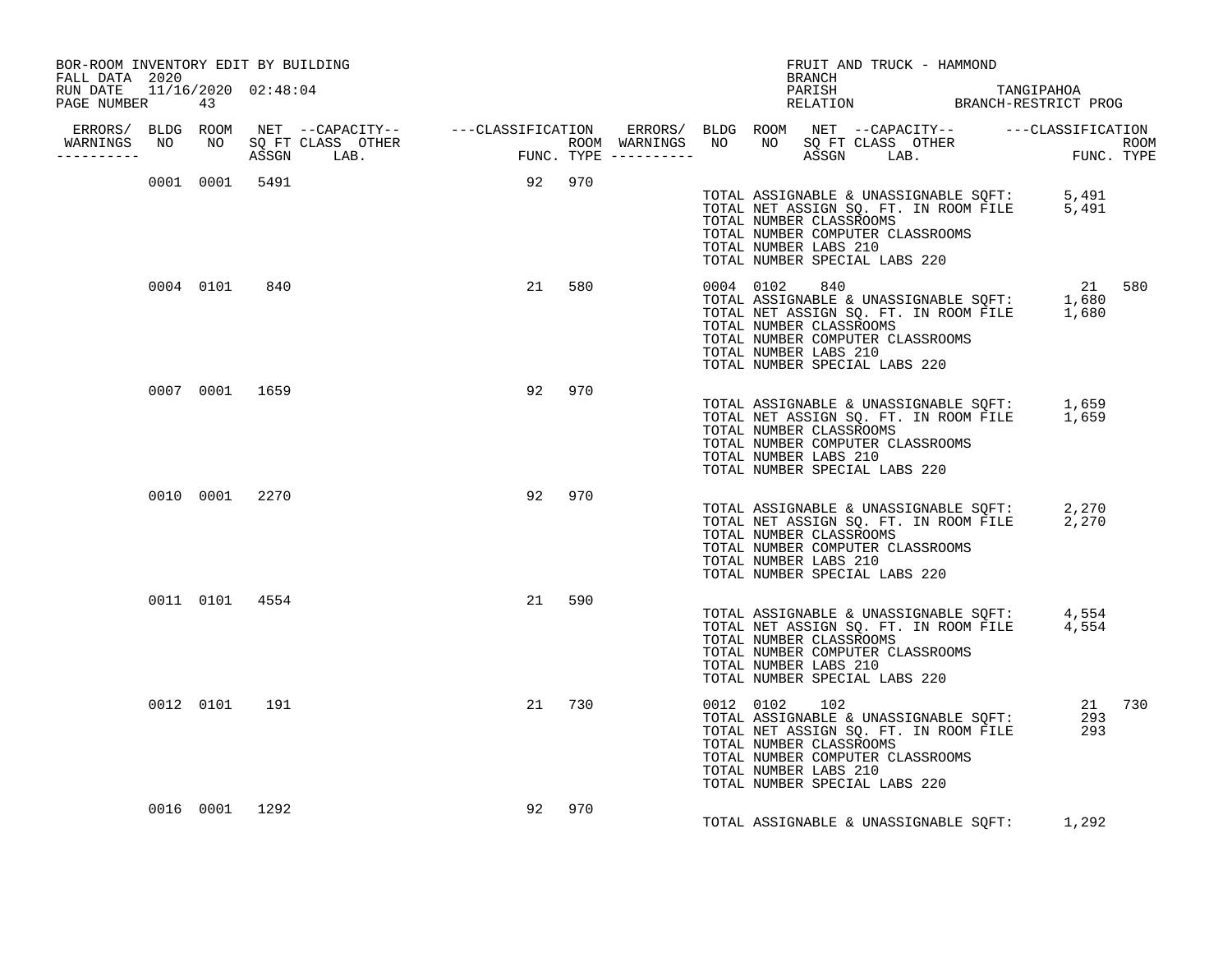| BOR-ROOM INVENTORY EDIT BY BUILDING                           |                |               |                |    |     |           |                | FRUIT AND TRUCK - HAMMOND                                                                                                                                                                                                    |  |                 |     |
|---------------------------------------------------------------|----------------|---------------|----------------|----|-----|-----------|----------------|------------------------------------------------------------------------------------------------------------------------------------------------------------------------------------------------------------------------------|--|-----------------|-----|
| FALL DATA 2020<br>RUN DATE 11/16/2020 02:48:04<br>PAGE NUMBER | 44             |               |                |    |     |           |                | BRANCH<br>PARISH TANGIPAHOA RELATION BRANCH-RESTRICT PROG                                                                                                                                                                    |  |                 |     |
| WARNINGS NO NO SQ FT CLASS OTHER<br>.                         |                |               |                |    |     |           |                |                                                                                                                                                                                                                              |  |                 |     |
|                                                               |                |               |                |    |     |           |                | TOTAL NET ASSIGN SQ. FT. IN ROOM FILE 1,292<br>TOTAL NUMBER CLASSROOMS<br>TOTAL NUMBER COMPUTER CLASSROOMS<br>TOTAL NUMBER LABS 210<br>TOTAL NUMBER SPECIAL LABS 220                                                         |  |                 |     |
|                                                               | 0017 0001 1092 |               |                | 92 | 970 |           |                | TOTAL ASSIGNABLE & UNASSIGNABLE SQFT: 1,092<br>TOTAL NET ASSIGN SQ. FT. IN ROOM FILE 1,092<br>TOTAL NUMBER CLASSROOMS<br>TOTAL NUMBER COMPUTER CLASSROOMS<br>TOTAL NUMBER LABS 210<br>TOTAL NUMBER SPECIAL LABS 220          |  |                 |     |
|                                                               | 0019 0101      | 1925          |                | 21 | 725 | 0019 0102 |                | 240                                                                                                                                                                                                                          |  | 21 720          |     |
| 0019 0103                                                     |                | 129           | $\overline{1}$ | 21 | 310 |           |                | TOTAL ASSIGNABLE & UNASSIGNABLE SQFT: 2,294<br>TOTAL NET ASSIGN SQ. FT. IN ROOM FILE 2,294<br>TOTAL NUMBER CLASSROOMS<br>TOTAL NUMBER COMPUTER CLASSROOMS<br>TOTAL NUMBER LABS 210<br>TOTAL NUMBER SPECIAL LABS 220          |  |                 |     |
|                                                               |                | 0021 0101 140 |                | 21 | 590 |           |                | TOTAL ASSIGNABLE & UNASSIGNABLE SQFT: 140<br>TOTAL NET ASSIGN SQ. FT. IN ROOM FILE 140<br>TOTAL NUMBER CLASSROOMS<br>TOTAL NUMBER COMPUTER CLASSROOMS<br>TOTAL NUMBER LABS 210<br>TOTAL NUMBER SPECIAL LABS 220              |  |                 |     |
|                                                               | 0022 0101 1976 |               |                | 21 | 580 |           |                | TOTAL ASSIGNABLE & UNASSIGNABLE SQFT: 1,976<br>TOTAL NET ASSIGN SQ. FT. IN ROOM FILE 1,976<br>TOTAL NUMBER CLASSROOMS<br>TOTAL NUMBER COMPUTER CLASSROOMS<br>TOTAL NUMBER LABS 210<br>TOTAL NUMBER SPECIAL LABS 220          |  |                 |     |
|                                                               | 0023 0101 150  |               |                | 21 | 730 |           | 0023 0102 1050 | 11 21<br>TOTAL ASSIGNABLE & UNASSIGNABLE SQFT: 1,200<br>TOTAL NET ASSIGN SQ. FT. IN ROOM FILE 1,200<br>TOTAL NUMBER CLASSROOMS<br>TOTAL NUMBER COMPUTER CLASSROOMS<br>TOTAL NUMBER LABS 210<br>TOTAL NUMBER SPECIAL LABS 220 |  | 21 590          |     |
| 0024 0101                                                     |                | 682           |                | 21 | 725 |           | 0024 0101A     | 73                                                                                                                                                                                                                           |  | 00 <sub>o</sub> | 030 |
|                                                               | 0024 0101B     | 61            |                | 00 | 030 |           | 0024 0102 2388 |                                                                                                                                                                                                                              |  | 21              | 740 |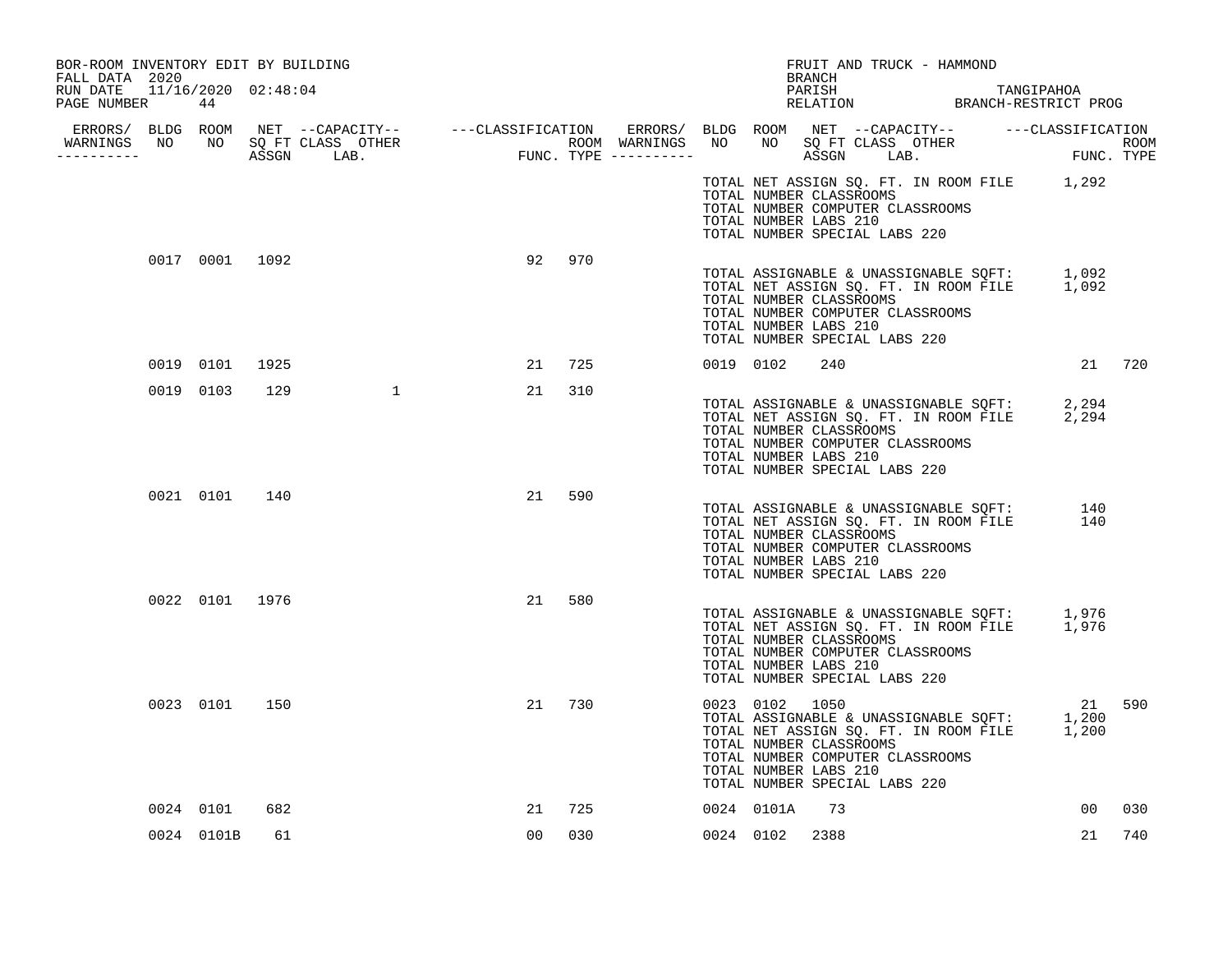| BOR-ROOM INVENTORY EDIT BY BUILDING<br>FALL DATA 2020 |                |     |                                                                                                                                                                                                                                      |                |     |  |           | BRANCH                                                             | FRUIT AND TRUCK - HAMMOND                                                                                                                                                                                      |            |            |        |
|-------------------------------------------------------|----------------|-----|--------------------------------------------------------------------------------------------------------------------------------------------------------------------------------------------------------------------------------------|----------------|-----|--|-----------|--------------------------------------------------------------------|----------------------------------------------------------------------------------------------------------------------------------------------------------------------------------------------------------------|------------|------------|--------|
| RUN DATE 11/16/2020 02:48:04<br>PAGE NUMBER           | 45             |     |                                                                                                                                                                                                                                      |                |     |  |           |                                                                    | PARISH TANGIPAHOA RELATION BRANCH-RESTRICT PROG                                                                                                                                                                |            |            |        |
| -----------                                           |                |     | ERRORS/ BLDG ROOM NET --CAPACITY-- ----CLASSIFICATION ERRORS/ BLDG ROOM NET --CAPACITY-- -----CLASSIFICATION<br>WARNINGS NO NO SQ FT CLASS OTHER ROOM WARNINGS NO NO SQ FT CLASS OTHER ROOM<br>---------- ASSGN LAB. FUNC. TYPE ---- |                |     |  |           |                                                                    |                                                                                                                                                                                                                | FUNC. TYPE |            | ROOM   |
|                                                       |                |     |                                                                                                                                                                                                                                      |                |     |  |           | TOTAL NUMBER CLASSROOMS<br>TOTAL NUMBER LABS 210                   | TOTAL ASSIGNABLE & UNASSIGNABLE SQFT: 3,204<br>TOTAL NET ASSIGN SQ. FT. IN ROOM FILE 3,070<br>TOTAL NUMBER COMPUTER CLASSROOMS<br>TOTAL NUMBER SPECIAL LABS 220                                                |            |            |        |
|                                                       | 0025 0101 960  |     |                                                                                                                                                                                                                                      | 21             | 580 |  |           | TOTAL NUMBER LABS 210                                              | TOTAL ASSIGNABLE & UNASSIGNABLE SQFT: 960<br>TOTAL NET ASSIGN SQ. FT. IN ROOM FILE 960<br>TOTAL NUMBER CLASSROOMS<br>TOTAL NUMBER COMPUTER CLASSROOMS<br>TOTAL NUMBER SPECIAL LABS 220                         |            |            |        |
|                                                       | 0026 0101 960  |     |                                                                                                                                                                                                                                      | 21             | 580 |  |           | TOTAL NUMBER LABS 210                                              | TOTAL ASSIGNABLE & UNASSIGNABLE SQFT:<br>TOTAL NET ASSIGN SQ. FT. IN ROOM FILE<br>TOTAL NUMBER CLASSROOMS<br>TOTAL NUMBER COMPUTER CLASSROOMS<br>TOTAL NUMBER SPECIAL LABS 220                                 |            | 960<br>960 |        |
|                                                       | 0027 0001      | 720 |                                                                                                                                                                                                                                      | 21             | 590 |  | 0027 0101 | 64                                                                 |                                                                                                                                                                                                                |            | 21 735     |        |
|                                                       | 0027 0101A 249 |     |                                                                                                                                                                                                                                      | 21 730         |     |  |           | 0027 0101B 149<br>TOTAL NUMBER CLASSROOMS<br>TOTAL NUMBER LABS 210 | VOZAL ASSIGNABLE & UNASSIGNABLE SOFT: 1,182<br>TOTAL ASSIGNABLE & UNASSIGNABLE SOFT: 1,182<br>TOTAL NET ASSIGN SQ. FT. IN ROOM FILE 1,182<br>TOTAL NUMBER COMPUTER CLASSROOMS<br>TOTAL NUMBER SPECIAL LABS 220 |            | 21         | 730    |
|                                                       | 0028 0101 1850 |     |                                                                                                                                                                                                                                      | 21 730         |     |  |           | TOTAL NUMBER CLASSROOMS<br>TOTAL NUMBER LABS 210                   | TOTAL ASSIGNABLE & UNASSIGNABLE SQFT: 1,850<br>TOTAL NET ASSIGN SQ. FT. IN ROOM FILE 1,850<br>TOTAL NUMBER COMPUTER CLASSROOMS<br>TOTAL NUMBER SPECIAL LABS 220                                                |            |            |        |
|                                                       | 0031 0101 256  |     |                                                                                                                                                                                                                                      | 21 730         |     |  |           | TOTAL NUMBER CLASSROOMS<br>TOTAL NUMBER LABS 210                   | TOTAL ASSIGNABLE & UNASSIGNABLE SQFT:<br>TOTAL NET ASSIGN SQ. FT. IN ROOM FILE<br>TOTAL NUMBER COMPUTER CLASSROOMS<br>TOTAL NUMBER SPECIAL LABS 220                                                            |            | 256<br>256 |        |
|                                                       | 0034 0101      | 756 |                                                                                                                                                                                                                                      | 21             | 585 |  |           | 0034 0101A 68                                                      |                                                                                                                                                                                                                |            |            | 21 730 |
|                                                       | 0034 0101B     | 30  |                                                                                                                                                                                                                                      | 0 <sub>0</sub> | 030 |  |           |                                                                    | TOTAL ASSIGNABLE & UNASSIGNABLE SQFT:                                                                                                                                                                          |            | 854        |        |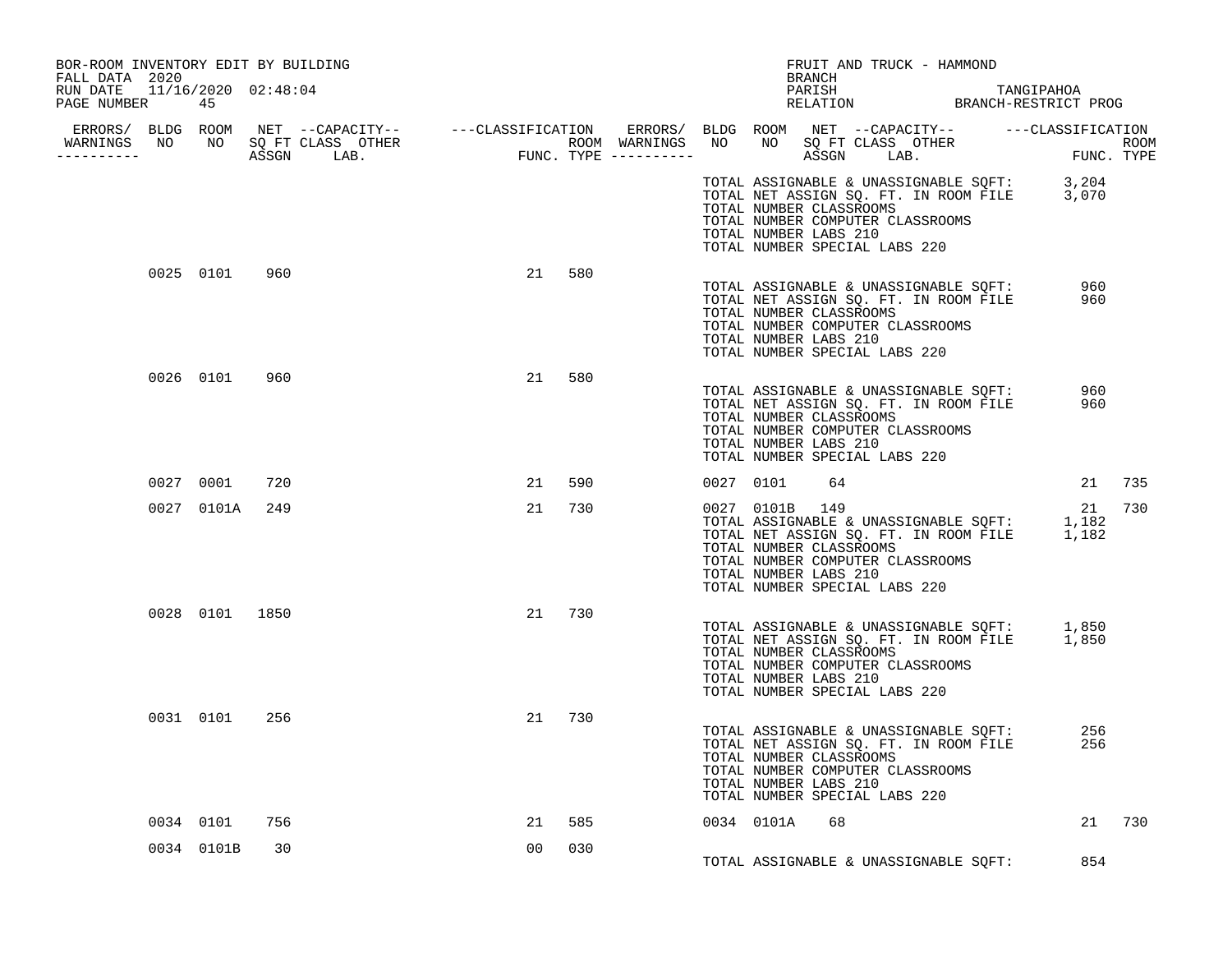| BOR-ROOM INVENTORY EDIT BY BUILDING<br>FALL DATA 2020 |               |        |        |                                    | BRANCH | FRUIT AND TRUCK - HAMMOND                                                                    |                                                                                                           |                                                 |               |  |
|-------------------------------------------------------|---------------|--------|--------|------------------------------------|--------|----------------------------------------------------------------------------------------------|-----------------------------------------------------------------------------------------------------------|-------------------------------------------------|---------------|--|
| RUN DATE 11/16/2020 02:48:04<br>PAGE NUMBER 46        |               |        |        |                                    |        |                                                                                              |                                                                                                           | PARISH TANGIPAHOA RELATION BRANCH-RESTRICT PROG |               |  |
| WARNINGS NO NO SQ FT CLASS OTHER<br>__________        |               |        |        |                                    |        |                                                                                              |                                                                                                           |                                                 |               |  |
|                                                       |               |        |        | TOTAL NUMBER LABS 210              |        | TOTAL NUMBER CLASSROOMS<br>TOTAL NUMBER COMPUTER CLASSROOMS<br>TOTAL NUMBER SPECIAL LABS 220 |                                                                                                           | TOTAL NET ASSIGN SQ. FT. IN ROOM FILE 824       |               |  |
| 0035 0101                                             | 300           | 21 730 |        | TOTAL NUMBER LABS 210              |        | TOTAL NUMBER COMPUTER CLASSROOMS<br>TOTAL NUMBER SPECIAL LABS 220                            | TOTAL NET ASSIGN SQ. FT. IN ROOM FILE<br>TOTAL NET ASSIGN SQ. FT. IN ROOM FILE<br>TOTAL NUMBER CLASSROOMS |                                                 | 300<br>300    |  |
| 0040 0101                                             | 230           |        | 21 730 | 0040 0102<br>TOTAL NUMBER LABS 210 | 170    | TOTAL NUMBER CLASSROOMS<br>TOTAL NUMBER COMPUTER CLASSROOMS<br>TOTAL NUMBER SPECIAL LABS 220 | TOTAL NET ASSIGN SQ. FT. IN ROOM FILE                                                                     | TOTAL ASSIGNABLE & UNASSIGNABLE SQFT: 400       | 21 730<br>400 |  |
|                                                       | 0042 0101 320 | 21     | 585    | TOTAL NUMBER LABS 210              |        | TOTAL NUMBER CLASSROOMS<br>TOTAL NUMBER COMPUTER CLASSROOMS<br>TOTAL NUMBER SPECIAL LABS 220 | TOTAL ASSIGNABLE & UNASSIGNABLE SQFT:<br>TOTAL NET ASSIGN SQ. FT. IN ROOM FILE                            |                                                 | 320<br>320    |  |
|                                                       | 0046 0101 151 | 21 730 |        | TOTAL NUMBER LABS 210              |        | TOTAL NUMBER CLASSROOMS<br>TOTAL NUMBER COMPUTER CLASSROOMS<br>TOTAL NUMBER SPECIAL LABS 220 | TOTAL ASSIGNABLE & UNASSIGNABLE SOFT:<br>TOTAL NET ASSIGN SQ. FT. IN ROOM FILE                            |                                                 | 151<br>151    |  |
|                                                       | 0047 0101 150 | 21 730 |        | TOTAL NUMBER LABS 210              |        | TOTAL NUMBER CLASSROOMS<br>TOTAL NUMBER COMPUTER CLASSROOMS<br>TOTAL NUMBER SPECIAL LABS 220 | TOTAL ASSIGNABLE & UNASSIGNABLE SQFT:<br>TOTAL NET ASSIGN SQ. FT. IN ROOM FILE                            |                                                 | 150<br>150    |  |
| 0049 0101                                             | 132           | 21     | 590    | TOTAL NUMBER CLASSROOMS            |        | TOTAL NUMBER COMPUTER CLASSROOMS                                                             | TOTAL ASSIGNABLE & UNASSIGNABLE SOFT:<br>TOTAL NET ASSIGN SQ. FT. IN ROOM FILE                            |                                                 | 132<br>132    |  |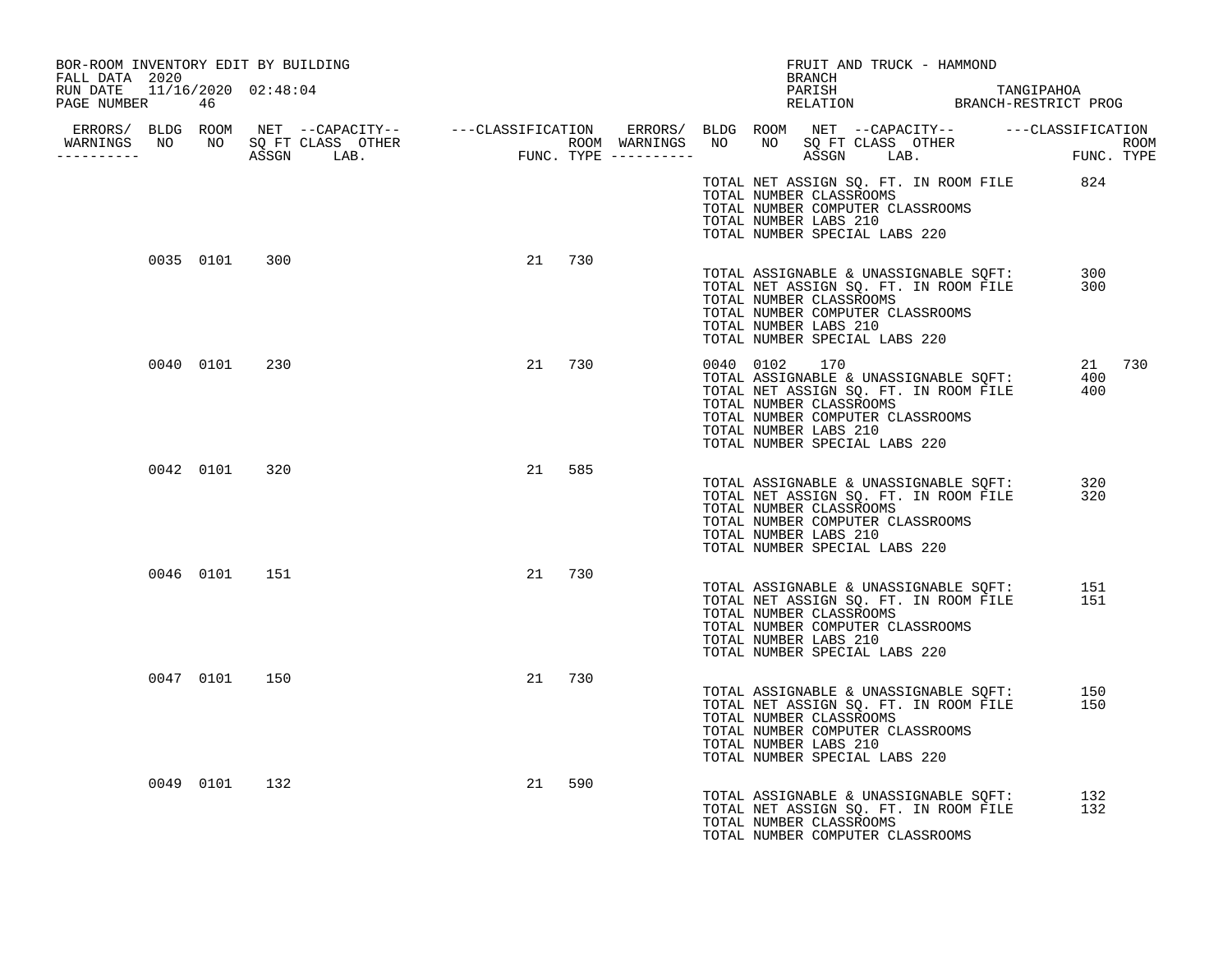| BOR-ROOM INVENTORY EDIT BY BUILDING<br>FALL DATA 2020<br>RUN DATE<br>PAGE NUMBER |    | 47        | 11/16/2020 02:48:04 |                                                                                                                             |       |     |                                      |                                                  | <b>BRANCH</b><br>PARISH | FRUIT AND TRUCK - HAMMOND<br>RELATION                                                                                                                     | TANGIPAHOA<br>BRANCH-RESTRICT PROG |                           |
|----------------------------------------------------------------------------------|----|-----------|---------------------|-----------------------------------------------------------------------------------------------------------------------------|-------|-----|--------------------------------------|--------------------------------------------------|-------------------------|-----------------------------------------------------------------------------------------------------------------------------------------------------------|------------------------------------|---------------------------|
| ERRORS/ BLDG ROOM<br>WARNINGS<br>_________                                       | NO |           | ASSGN               | NET --CAPACITY--   ---CLASSIFICATION ERRORS/ BLDG ROOM NET --CAPACITY--   ---CLASSIFICATION<br>NO SQ FT CLASS OTHER<br>LAB. | FUNC. |     | ROOM WARNINGS<br>FUNC. TYPE $------$ | NO                                               | ASSGN                   | NO SQ FT CLASS OTHER<br>LAB.                                                                                                                              |                                    | <b>ROOM</b><br>FUNC. TYPE |
|                                                                                  |    |           |                     |                                                                                                                             |       |     |                                      | TOTAL NUMBER LABS 210                            |                         | TOTAL NUMBER SPECIAL LABS 220                                                                                                                             |                                    |                           |
|                                                                                  |    | 0057 0101 | 950                 |                                                                                                                             | 32    | 560 |                                      | TOTAL NUMBER CLASSROOMS<br>TOTAL NUMBER LABS 210 |                         | TOTAL ASSIGNABLE & UNASSIGNABLE SQFT:<br>TOTAL NET ASSIGN SQ. FT. IN ROOM FILE<br>TOTAL NUMBER COMPUTER CLASSROOMS<br>TOTAL NUMBER SPECIAL LABS 220       | 950<br>950                         |                           |
|                                                                                  |    | 0058 0101 | 1100                |                                                                                                                             | 21    | 970 |                                      | TOTAL NUMBER CLASSROOMS<br>TOTAL NUMBER LABS 210 |                         | TOTAL ASSIGNABLE & UNASSIGNABLE SQFT: 1,100<br>TOTAL NET ASSIGN SQ. FT. IN ROOM FILE<br>TOTAL NUMBER COMPUTER CLASSROOMS<br>TOTAL NUMBER SPECIAL LABS 220 | 1,100                              |                           |
|                                                                                  |    | 0060 0101 | 3721                | $\mathbf{1}$                                                                                                                | 63    | 310 |                                      | TOTAL NUMBER CLASSROOMS<br>TOTAL NUMBER LABS 210 |                         | TOTAL ASSIGNABLE & UNASSIGNABLE SQFT:<br>TOTAL NET ASSIGN SQ. FT. IN ROOM FILE<br>TOTAL NUMBER COMPUTER CLASSROOMS<br>TOTAL NUMBER SPECIAL LABS 220       | 3,721<br>3,721                     |                           |
|                                                                                  |    | 0062 0101 | 245                 |                                                                                                                             | 21    | 590 |                                      | TOTAL NUMBER CLASSROOMS<br>TOTAL NUMBER LABS 210 |                         | TOTAL ASSIGNABLE & UNASSIGNABLE SQFT:<br>TOTAL NET ASSIGN SQ. FT. IN ROOM FILE<br>TOTAL NUMBER COMPUTER CLASSROOMS<br>TOTAL NUMBER SPECIAL LABS 220       | 245<br>245                         |                           |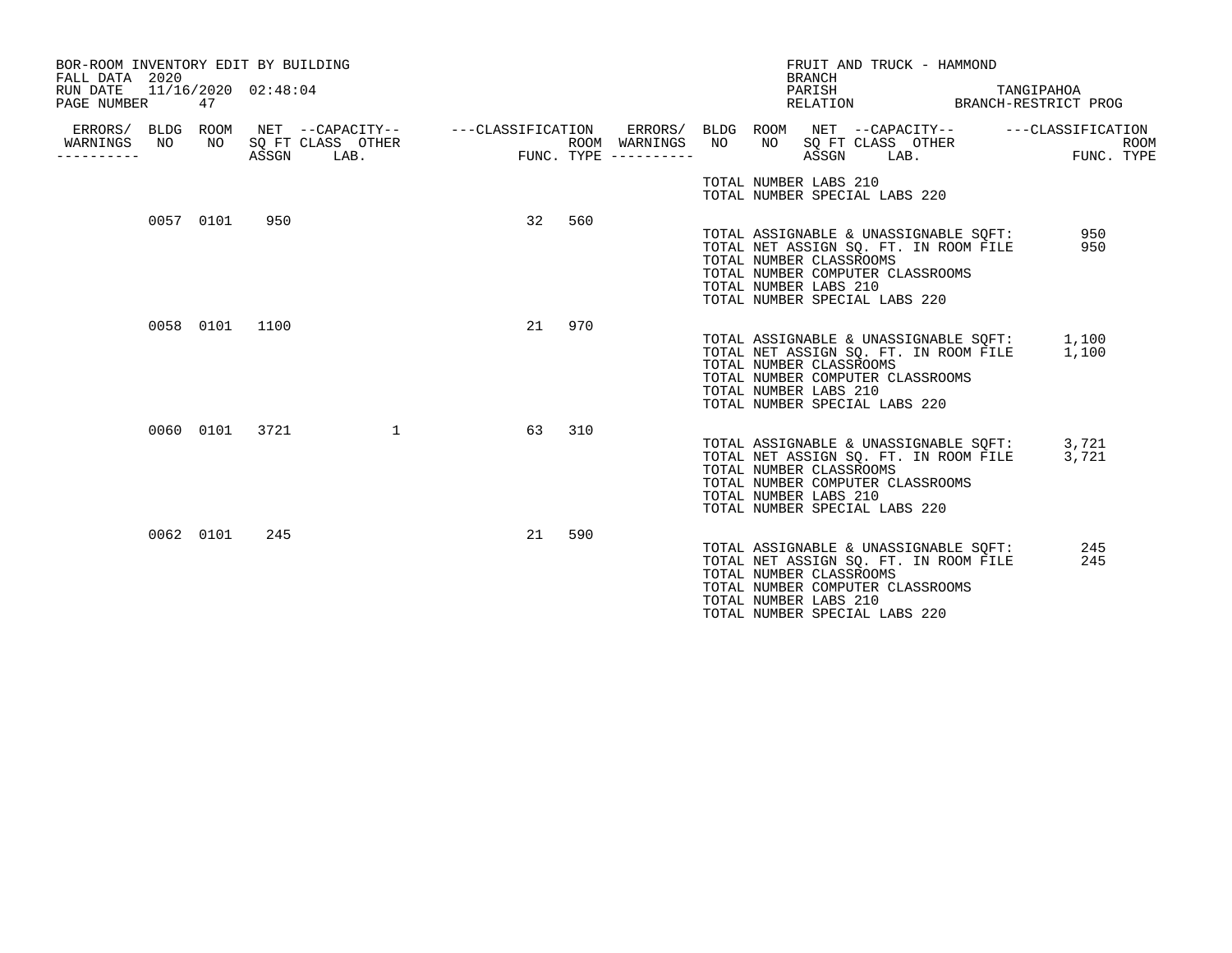BOR-ROOM INVENTORY EDIT BY BUILDING FRUIT AND TRUCK - HAMMOND FALL DATA 2020 RUN DATE 11/16/2020 02:48:04

| DESCRIPTION AND SUMMARY OF ERRORS & WARNINGS                                                                                                                                                                                                                                                  |               |
|-----------------------------------------------------------------------------------------------------------------------------------------------------------------------------------------------------------------------------------------------------------------------------------------------|---------------|
| 1 = ERROR - BLD NUMBER OF THE ROOM FILE DOES NOT MATCH THE BLD NUMBER OF THE BLD FILE. ----------------<br>THE BUILDING NUMBERS SHOULD BE EXACTLY THE SAME ON THE BUILDING FILE AND THE ROOM FILE.                                                                                            |               |
| $2$ = ERROR - DUPLICATE RECORD IN THE ROOM FILE.                                                                                                                                                                                                                                              |               |
|                                                                                                                                                                                                                                                                                               |               |
| 4 = ERROR - CAPACITY IS NOT ENTERED FOR ROOM TYPE 110, 210, 220, 230, 250, 410, 430, 610, 910, 920. - - - - - - - - -                                                                                                                                                                         |               |
| IF THE BUILDING IS A WAREHOUSE, BARN, ETC. WITH NO ROOMS, CODE ONE ROOM WITH THE GROSS AND NET EQUAL.                                                                                                                                                                                         |               |
| 6 = ERROR - FUNCTION USE OF ROOMS IS 00 AND ROOM TYPE NOT 010, 020, 030, 051, 052, OR 053. - - - - - - - - - - - - - - -                                                                                                                                                                      |               |
| 7 = ERROR - ROOM TYPE IS NOT A VALID ROOM USE CODE OR PCS FUNCTION USE CODE IS NOT A VALID CODE ------------                                                                                                                                                                                  |               |
|                                                                                                                                                                                                                                                                                               |               |
| 9 = WARNING -- RATIO OF NET ASSIGN SO. FT. TO CAPACITY IS NOT 5 TO 50 SO. FT. FOR ROOM TYPES 110 410 430<br>OR IS NOT 10 TO 400 SO. FT. FOR ROOM TYPES 210 220 230 250<br>OR IS NOT 5 TO 25 SQ. FT. FOR ROOM TYPE 610. $- - - - - - - - - - -$                                                |               |
| TOTAL CLASSROOM CAPACITY<br>TOTAL LAB CAPACITY<br>TOTAL OTHER CAPACITY                                                                                                                                                                                                                        | 43            |
| TOTAL UNASSIGNED AREA - ROOMS (FUNCT 81, 82, 83)                                                                                                                                                                                                                                              | 164<br>40,512 |
| TOTAL ASSIGNABLE AREA - ROOMS (FUNCT 10 THROUGH 83)<br>TOTAL NUMBER OF INSTRUCTIONAL, RESEARCH, ACADEMIC SUPPORT, AND STUDENT SERVICE ROOMS (FUNCTS 10, 20, 40 AND 50)<br>TOTAL NUMBER OF PUBLIC SERVICE, INSTITUTIONAL SUPPORT AND INDEPENDENT OPERATIONS ROOMS (FUNCTS 30, 60 AND 70) ----- | 40,512<br>33  |
| TOTAL NUMBER OF UNASSIGNED ROOMS (FUNCT 81, 82, 83)<br>TOTAL NUMBER OF CLASSROOMS (110)                                                                                                                                                                                                       | 4C            |
| TOTAL NUMBER OF LABS (210)                                                                                                                                                                                                                                                                    |               |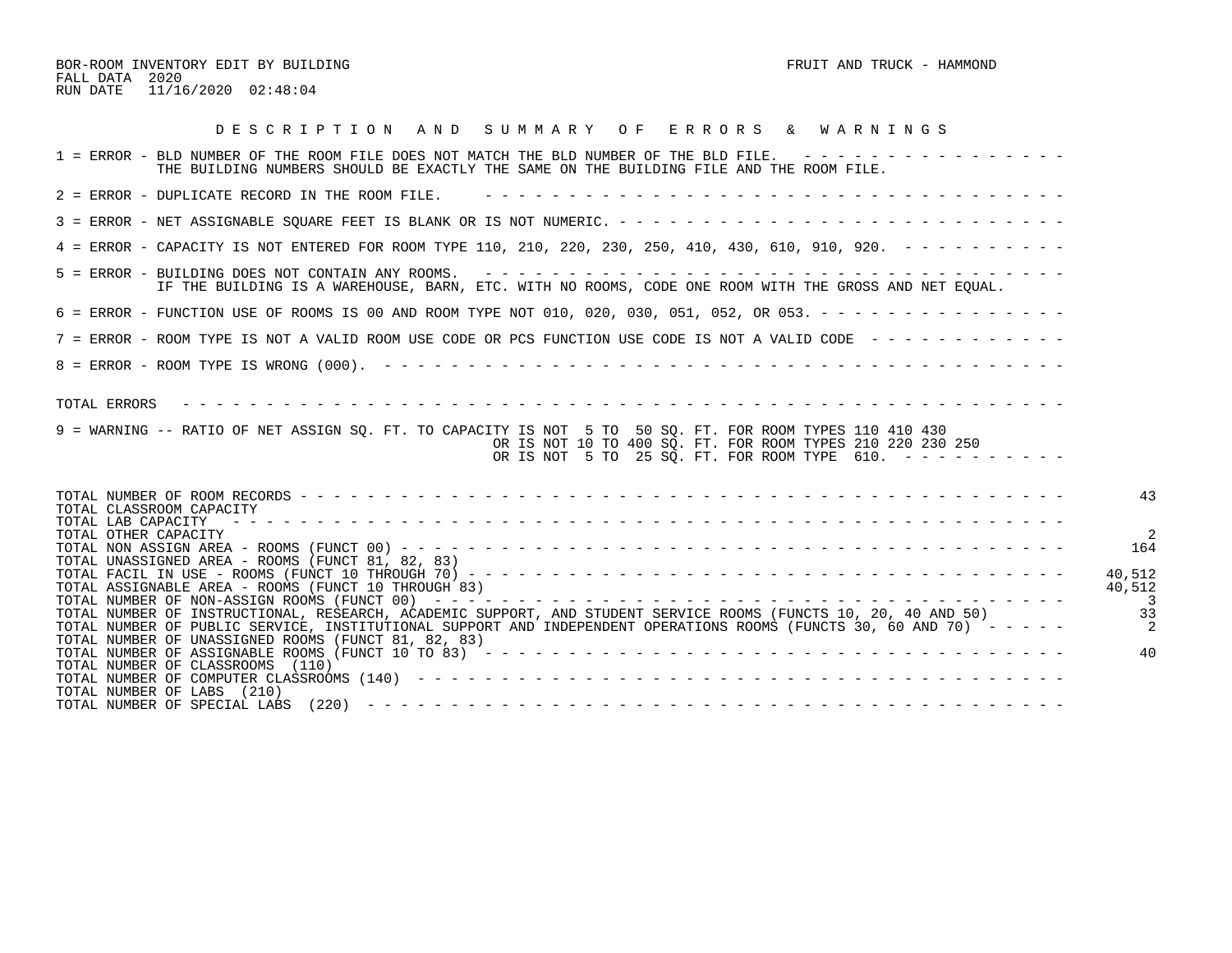| BOR-ROOM INVENTORY EDIT BY BUILDING<br>FALL DATA 2020 |           |                |        |        |        |           | <b>BRANCH</b>                                                      | IBERIA LIVESTOCK - JEANERETTE                                                                                                                                                 |        |        |
|-------------------------------------------------------|-----------|----------------|--------|--------|--------|-----------|--------------------------------------------------------------------|-------------------------------------------------------------------------------------------------------------------------------------------------------------------------------|--------|--------|
| RUN DATE 11/16/2020 02:48:04<br>PAGE NUMBER 48        |           |                |        |        |        |           |                                                                    | PARISH THE IBERIA<br>RELATION BRANCH-RESTRICT PROG                                                                                                                            | IBERIA |        |
| __________                                            |           |                |        |        |        |           |                                                                    |                                                                                                                                                                               |        |        |
|                                                       |           | 0002 0101 1018 | 21 575 |        |        |           | 0002 0102 331                                                      |                                                                                                                                                                               |        | 21 575 |
|                                                       |           | 0002 0103 3408 |        |        | 21 570 |           | 0002 0104 2556<br>TOTAL NUMBER CLASSROOMS<br>TOTAL NUMBER LABS 210 | 11 12 1586<br>TOTAL ASSIGNABLE & UNASSIGNABLE SQFT: 7,313<br>TOTAL NET ASSIGN SQ. FT. IN ROOM FILE 7,313<br>TOTAL NUMBER COMPUTER CLASSROOMS<br>TOTAL NUMBER SPECIAL LABS 220 |        | 21 730 |
|                                                       |           | 0003 0001 1200 |        | 21 730 |        |           | TOTAL NUMBER CLASSROOMS<br>TOTAL NUMBER LABS 210                   | TOTAL ASSIGNABLE & UNASSIGNABLE SQFT: 1,200<br>TOTAL NET ASSIGN SQ. FT. IN ROOM FILE 1,200<br>TOTAL NUMBER COMPUTER CLASSROOMS<br>TOTAL NUMBER SPECIAL LABS 220               |        |        |
|                                                       |           | 0004 0101 614  |        | 21 575 |        |           | 0004 0102 338                                                      |                                                                                                                                                                               |        | 21 575 |
|                                                       |           | 0004 0103 7503 |        | 21     | 570    |           | TOTAL NUMBER CLASSROOMS<br>TOTAL NUMBER LABS 210                   | TOTAL ASSIGNABLE & UNASSIGNABLE SQFT: 8,455<br>TOTAL NET ASSIGN SQ. FT. IN ROOM FILE 8,455<br>TOTAL NUMBER COMPUTER CLASSROOMS<br>TOTAL NUMBER SPECIAL LABS 220               |        |        |
|                                                       |           | 0005 0101 2368 |        | 21 730 |        |           | TOTAL NUMBER CLASSROOMS<br>TOTAL NUMBER LABS 210                   | TOTAL ASSIGNABLE & UNASSIGNABLE SQFT: 2,368<br>TOTAL NET ASSIGN SQ. FT. IN ROOM FILE 2,368<br>TOTAL NUMBER COMPUTER CLASSROOMS<br>TOTAL NUMBER SPECIAL LABS 220               |        |        |
|                                                       | 0009 0101 | 324            |        | 21 730 |        | 0009 0102 | 180                                                                |                                                                                                                                                                               |        | 21 730 |
|                                                       | 0009 0103 | 180            |        | 21 730 |        |           | 0009 0104 725<br>TOTAL NUMBER CLASSROOMS<br>TOTAL NUMBER LABS 210  | TOTAL ASSIGNABLE & UNASSIGNABLE SQFT: 1,409<br>TOTAL NET ASSIGN SQ. FT. IN ROOM FILE 1,409<br>TOTAL NUMBER COMPUTER CLASSROOMS<br>TOTAL NUMBER SPECIAL LABS 220               |        | 21 730 |
|                                                       |           | 0010 0101 6825 |        | 21 730 |        |           | TOTAL NUMBER CLASSROOMS                                            | TOTAL ASSIGNABLE & UNASSIGNABLE SQFT: 6,825<br>TOTAL NET ASSIGN SQ. FT. IN ROOM FILE 6,825                                                                                    |        |        |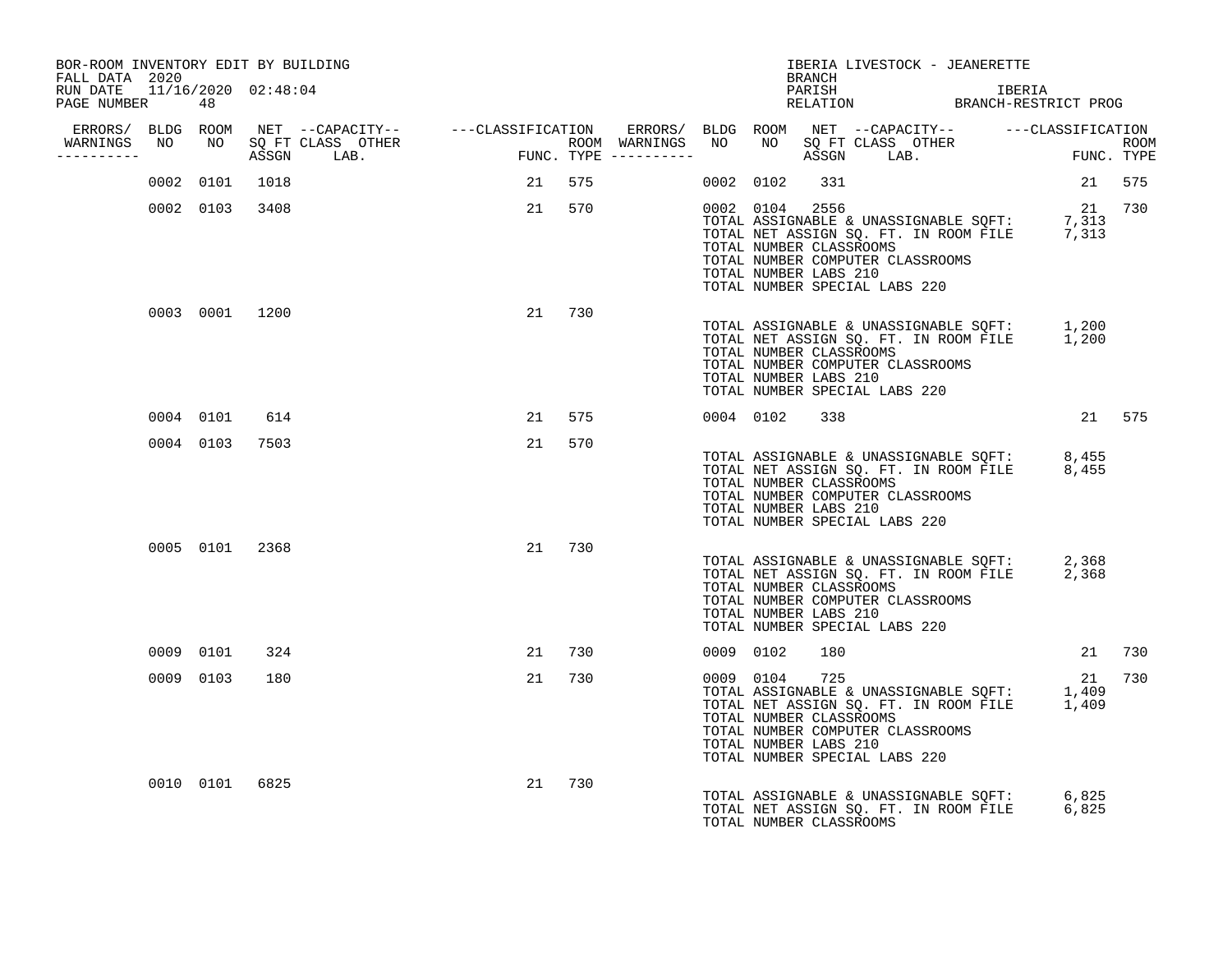| BOR-ROOM INVENTORY EDIT BY BUILDING                              |                |     |                |    |        |           |                                                                                                     | BRANCH |                                  | IBERIA LIVESTOCK - JEANERETTE                                                  |                                                                                                        |        |
|------------------------------------------------------------------|----------------|-----|----------------|----|--------|-----------|-----------------------------------------------------------------------------------------------------|--------|----------------------------------|--------------------------------------------------------------------------------|--------------------------------------------------------------------------------------------------------|--------|
| FALL DATA 2020<br>RUN DATE 11/16/2020 02:48:04<br>PAGE NUMBER 49 |                |     |                |    |        |           |                                                                                                     | PARISH |                                  |                                                                                | IBERIA<br>PARISH IBERIA<br>RELATION BRANCH-RESTRICT PROG                                               |        |
| WARNINGS NO NO SQ FT CLASS OTHER                                 |                |     |                |    |        |           |                                                                                                     |        |                                  |                                                                                |                                                                                                        |        |
|                                                                  |                |     |                |    |        |           | TOTAL NUMBER LABS 210<br>TOTAL NUMBER SPECIAL LABS 220                                              |        | TOTAL NUMBER COMPUTER CLASSROOMS |                                                                                |                                                                                                        |        |
|                                                                  | 0012 0101 2824 |     |                |    | 21 570 |           | TOTAL NUMBER CLASSROOMS<br>TOTAL NUMBER LABS 210<br>TOTAL NUMBER SPECIAL LABS 220                   |        | TOTAL NUMBER COMPUTER CLASSROOMS |                                                                                | TOTAL ASSIGNABLE & UNASSIGNABLE SQFT: 2,824<br>TOTAL NET ASSIGN SQ. FT. IN ROOM FILE 2,824             |        |
|                                                                  | 0015 0101      | 200 |                |    | 21 575 |           | TOTAL NUMBER CLASSROOMS<br>TOTAL NUMBER LABS 210<br>TOTAL NUMBER SPECIAL LABS 220                   |        | TOTAL NUMBER COMPUTER CLASSROOMS | TOTAL ASSIGNABLE & UNASSIGNABLE SQFT:<br>TOTAL NET ASSIGN SQ. FT. IN ROOM FILE | 200<br>200                                                                                             |        |
|                                                                  | 0017 0101 6516 |     |                |    | 21 570 |           | 0017 0102 6516<br>TOTAL NUMBER CLASSROOMS<br>TOTAL NUMBER LABS 210<br>TOTAL NUMBER SPECIAL LABS 220 |        | TOTAL NUMBER COMPUTER CLASSROOMS |                                                                                | 21 730<br>TOTAL ASSIGNABLE & UNASSIGNABLE SQFT: 13,032<br>TOTAL NET ASSIGN SQ. FT. IN ROOM FILE 13,032 |        |
|                                                                  | 0018 0101      | 80  | $\mathbf{1}$   | 21 | 310    | 0018 0102 |                                                                                                     | 80     |                                  |                                                                                |                                                                                                        | 21 310 |
|                                                                  | 0018 0103      | 897 |                | 21 | 730    | 0018 0104 |                                                                                                     | 741    | 15                               |                                                                                | 21                                                                                                     | 250    |
|                                                                  | 0018 0105      | 24  |                | 00 | 030    | 0018 0106 |                                                                                                     | 90     |                                  |                                                                                | 21                                                                                                     | 255    |
|                                                                  | 0018 0107      | 90  |                | 21 | 255    |           | TOTAL NUMBER CLASSROOMS<br>TOTAL NUMBER LABS 210<br>TOTAL NUMBER SPECIAL LABS 220                   |        | TOTAL NUMBER COMPUTER CLASSROOMS |                                                                                | TOTAL ASSIGNABLE & UNASSIGNABLE SQFT: 2,002<br>TOTAL NET ASSIGN SQ. FT. IN ROOM FILE 1,978             |        |
|                                                                  | 0019 0101 3773 |     |                | 21 | 740    |           | TOTAL NUMBER CLASSROOMS<br>TOTAL NUMBER LABS 210<br>TOTAL NUMBER SPECIAL LABS 220                   |        | TOTAL NUMBER COMPUTER CLASSROOMS |                                                                                | TOTAL ASSIGNABLE & UNASSIGNABLE SQFT: 3,773<br>TOTAL NET ASSIGN SQ. FT. IN ROOM FILE 3,773             |        |
|                                                                  | 0020 0101      |     | 527 — 10<br>11 |    | 21 250 | 0020 0102 |                                                                                                     | 114    |                                  |                                                                                |                                                                                                        | 21 255 |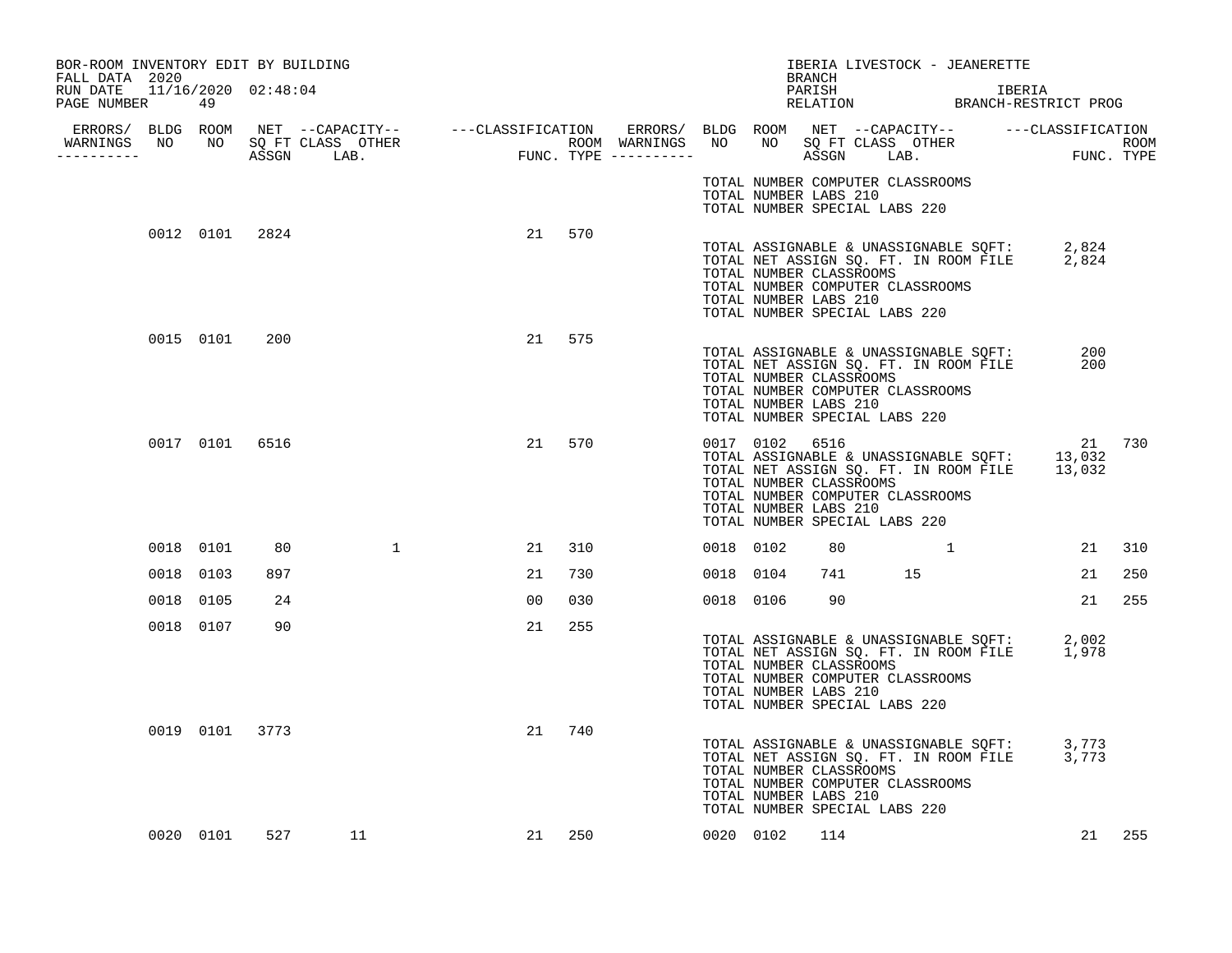| BOR-ROOM INVENTORY EDIT BY BUILDING<br>FALL DATA 2020 |           |           |                |                                  |                |           |  |           | BRANCH                                                                                                                |  | IBERIA LIVESTOCK - JEANERETTE                                                                                                   |                                                    |        |
|-------------------------------------------------------|-----------|-----------|----------------|----------------------------------|----------------|-----------|--|-----------|-----------------------------------------------------------------------------------------------------------------------|--|---------------------------------------------------------------------------------------------------------------------------------|----------------------------------------------------|--------|
| RUN DATE 11/16/2020 02:48:04<br>PAGE NUMBER 50        |           |           |                |                                  |                |           |  |           |                                                                                                                       |  |                                                                                                                                 | PARISH IBERIA IBERIA RELATION BRANCH-RESTRICT PROG |        |
| -----------                                           |           |           |                | WARNINGS NO NO SQ FT CLASS OTHER |                |           |  |           |                                                                                                                       |  |                                                                                                                                 |                                                    |        |
|                                                       |           | 0020 0103 | 57             |                                  |                | 00 030    |  |           |                                                                                                                       |  | 0020 0104 2400 48                                                                                                               | 21 250                                             |        |
|                                                       |           | 0020 0105 | 800            |                                  |                | 21 255    |  |           | TOTAL NUMBER CLASSROOMS<br>TOTAL NUMBER COMPUTER CLASSROOMS<br>TOTAL NUMBER LABS 210<br>TOTAL NUMBER SPECIAL LABS 220 |  | TOTAL ASSIGNABLE & UNASSIGNABLE SQFT: 3,898<br>TOTAL NET ASSIGN SQ. FT. IN ROOM FILE 3,841                                      |                                                    |        |
|                                                       |           |           | 0021 0101 3773 |                                  |                | 21 730    |  |           | TOTAL NUMBER CLASSROOMS<br>TOTAL NUMBER COMPUTER CLASSROOMS<br>TOTAL NUMBER LABS 210<br>TOTAL NUMBER SPECIAL LABS 220 |  | TOTAL ASSIGNABLE & UNASSIGNABLE SQFT: 3,773<br>TOTAL NET ASSIGN SQ. FT. IN ROOM FILE 3,773                                      |                                                    |        |
|                                                       |           |           | 0022 0101 1209 |                                  |                | 21 575    |  |           | TOTAL NUMBER CLASSROOMS<br>TOTAL NUMBER COMPUTER CLASSROOMS<br>TOTAL NUMBER LABS 210<br>TOTAL NUMBER SPECIAL LABS 220 |  | TOTAL ASSIGNABLE & UNASSIGNABLE SQFT: 1,209<br>TOTAL NET ASSIGN SQ. FT. IN ROOM FILE 1,209                                      |                                                    |        |
|                                                       |           | 0023 0101 | 89             |                                  |                | 21 590    |  | 0023 0102 | 48                                                                                                                    |  |                                                                                                                                 |                                                    | 00 030 |
|                                                       | 0023 0103 |           | 51             |                                  | 0 <sub>0</sub> | 030       |  | 0023 0104 | 251                                                                                                                   |  |                                                                                                                                 | 21 730                                             |        |
|                                                       | 0023 0105 |           | 259            |                                  | 21             | 730       |  |           | TOTAL NUMBER CLASSROOMS<br>TOTAL NUMBER COMPUTER CLASSROOMS<br>TOTAL NUMBER LABS 210<br>TOTAL NUMBER SPECIAL LABS 220 |  | TOTAL ASSIGNABLE & UNASSIGNABLE SQFT: 698<br>TOTAL NET ASSIGN SO. FT. IN ROOM FILE 599<br>TOTAL NET ASSIGN SO. FT. IN ROOM FILE |                                                    |        |
|                                                       |           |           | 0024 0001 1878 |                                  |                | 92<br>970 |  |           | TOTAL NUMBER CLASSROOMS<br>TOTAL NUMBER COMPUTER CLASSROOMS<br>TOTAL NUMBER LABS 210<br>TOTAL NUMBER SPECIAL LABS 220 |  | TOTAL ASSIGNABLE & UNASSIGNABLE SQFT: 1,878<br>TOTAL NET ASSIGN SQ. FT. IN ROOM FILE 1,878                                      |                                                    |        |
|                                                       |           | 0025 0001 | 2048           |                                  |                | 92<br>970 |  |           | TOTAL NUMBER CLASSROOMS                                                                                               |  | TOTAL ASSIGNABLE & UNASSIGNABLE SQFT: 2,048<br>TOTAL NET ASSIGN SQ. FT. IN ROOM FILE 2,048                                      |                                                    |        |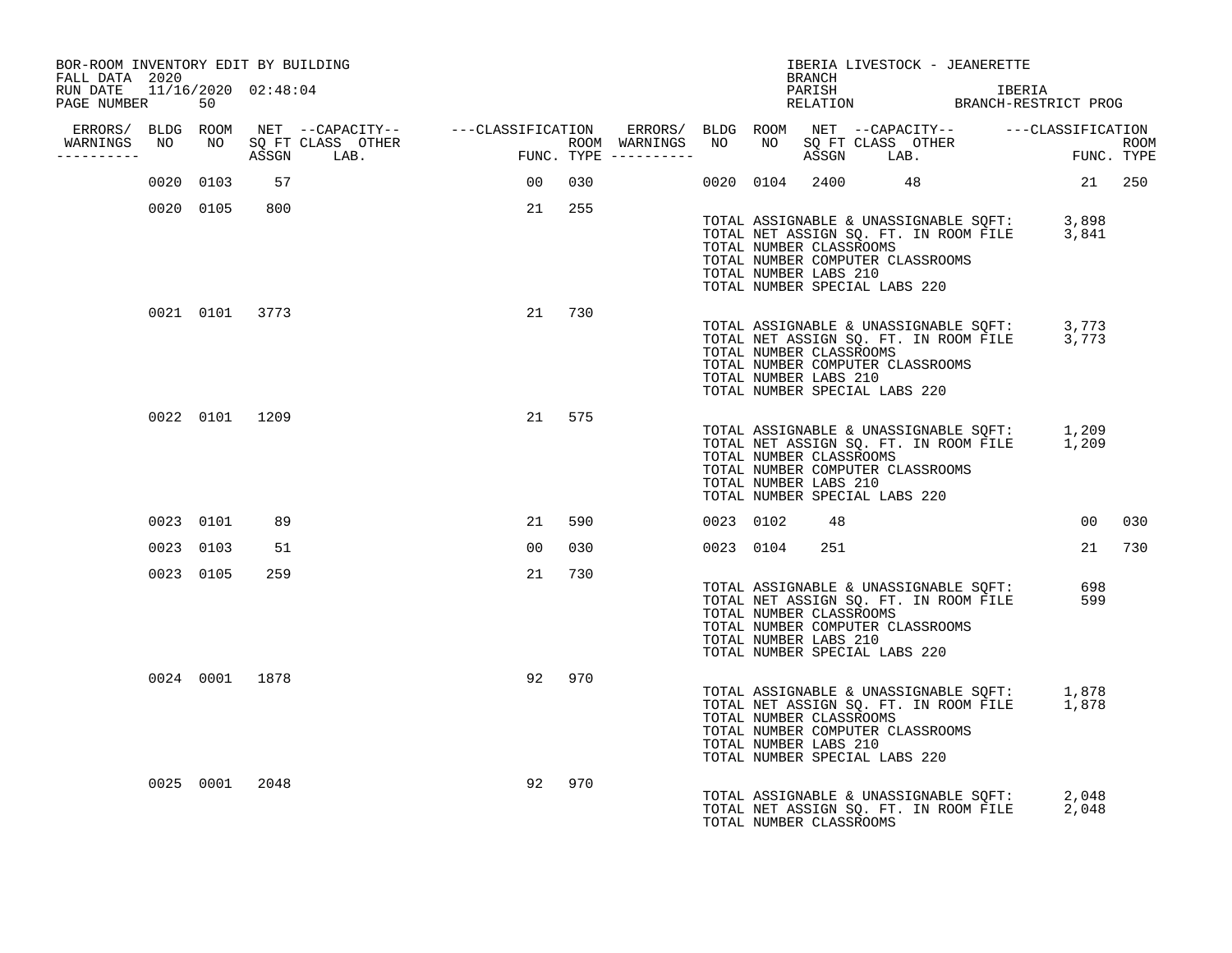| BOR-ROOM INVENTORY EDIT BY BUILDING<br>FALL DATA 2020 |      |                |      |                                  |                |        |           |                                                  | BRANCH | IBERIA LIVESTOCK - JEANERETTE                                                                                                                                   |              |        |     |
|-------------------------------------------------------|------|----------------|------|----------------------------------|----------------|--------|-----------|--------------------------------------------------|--------|-----------------------------------------------------------------------------------------------------------------------------------------------------------------|--------------|--------|-----|
| RUN DATE 11/16/2020 02:48:04<br>PAGE NUMBER           |      | 51             |      |                                  |                |        |           |                                                  | PARISH | PARISH<br>RELATION BRANCH-RESTRICT PROG                                                                                                                         |              | IBERIA |     |
| ----------                                            |      |                |      | WARNINGS NO NO SQ FT CLASS OTHER |                |        |           |                                                  |        |                                                                                                                                                                 |              |        |     |
|                                                       |      |                |      |                                  |                |        |           | TOTAL NUMBER LABS 210                            |        | TOTAL NUMBER COMPUTER CLASSROOMS<br>TOTAL NUMBER SPECIAL LABS 220                                                                                               |              |        |     |
|                                                       |      | 0026 0001 1980 |      |                                  |                | 92 970 |           | TOTAL NUMBER CLASSROOMS<br>TOTAL NUMBER LABS 210 |        | TOTAL ASSIGNABLE & UNASSIGNABLE SQFT: 1,980<br>TOTAL NET ASSIGN SQ. FT. IN ROOM FILE 1,980<br>TOTAL NUMBER COMPUTER CLASSROOMS<br>TOTAL NUMBER SPECIAL LABS 220 |              |        |     |
|                                                       |      | 0027 0001 1650 |      |                                  | 92             | 970    |           | TOTAL NUMBER CLASSROOMS<br>TOTAL NUMBER LABS 210 |        | TOTAL ASSIGNABLE & UNASSIGNABLE SQFT: 1,650<br>TOTAL NET ASSIGN SQ. FT. IN ROOM FILE 1,650<br>TOTAL NUMBER COMPUTER CLASSROOMS<br>TOTAL NUMBER SPECIAL LABS 220 |              |        |     |
|                                                       |      | 0028 0001 1565 |      |                                  | 92             | 970    |           | TOTAL NUMBER CLASSROOMS<br>TOTAL NUMBER LABS 210 |        | TOTAL ASSIGNABLE & UNASSIGNABLE SQFT: 1,565<br>TOTAL NET ASSIGN SQ. FT. IN ROOM FILE 1,565<br>TOTAL NUMBER COMPUTER CLASSROOMS<br>TOTAL NUMBER SPECIAL LABS 220 |              |        |     |
|                                                       |      | 0029 0001      | 2814 |                                  | 92             | 970    |           | TOTAL NUMBER CLASSROOMS<br>TOTAL NUMBER LABS 210 |        | TOTAL ASSIGNABLE & UNASSIGNABLE SQFT: $2,814$<br>TOTAL NET ASSIGN SQ. FT. IN ROOM FILE<br>TOTAL NUMBER COMPUTER CLASSROOMS<br>TOTAL NUMBER SPECIAL LABS 220     |              | 2,814  |     |
|                                                       |      | 0030 0101      | 132  | 1                                | 21             | 310    | 0030 0102 |                                                  | 138    |                                                                                                                                                                 | $\mathbf{1}$ | 21     | 310 |
|                                                       |      | 0030 0103      | 138  | $\mathbf{1}$                     | 21             | 310    | 0030 0104 |                                                  | 147    |                                                                                                                                                                 | $\mathbf{1}$ | 21     | 310 |
|                                                       |      | 0030 0105      | 172  | $\mathbf{1}$                     | 21             | 310    | 0030 0106 |                                                  | 204    |                                                                                                                                                                 | $\mathbf{1}$ | 21     | 310 |
|                                                       | 0030 | 0107           | 120  | $\mathbf{1}$                     | 21             | 310    | 0030 0108 |                                                  | 24     |                                                                                                                                                                 |              | 00     | 030 |
|                                                       |      | 0030 0109      | 130  | $\mathbf{1}$                     | 21             | 310    | 0030 0110 |                                                  | 130    |                                                                                                                                                                 |              | 21     | 710 |
|                                                       |      | 0030 0111      | 130  | $\mathbf{1}$                     | 21             | 310    | 0030 0112 |                                                  | 102    |                                                                                                                                                                 |              | 00     | 030 |
|                                                       |      | 0030 0113      | - 9  |                                  | 0 <sub>0</sub> | 030    | 0030 0114 |                                                  | 17     |                                                                                                                                                                 |              | 21     | 730 |
|                                                       |      | 0030 0115      | 103  |                                  | 00             | 030    | 0030 0116 |                                                  | 20     |                                                                                                                                                                 |              | 21     | 730 |
|                                                       |      |                |      |                                  |                |        |           |                                                  |        |                                                                                                                                                                 |              |        |     |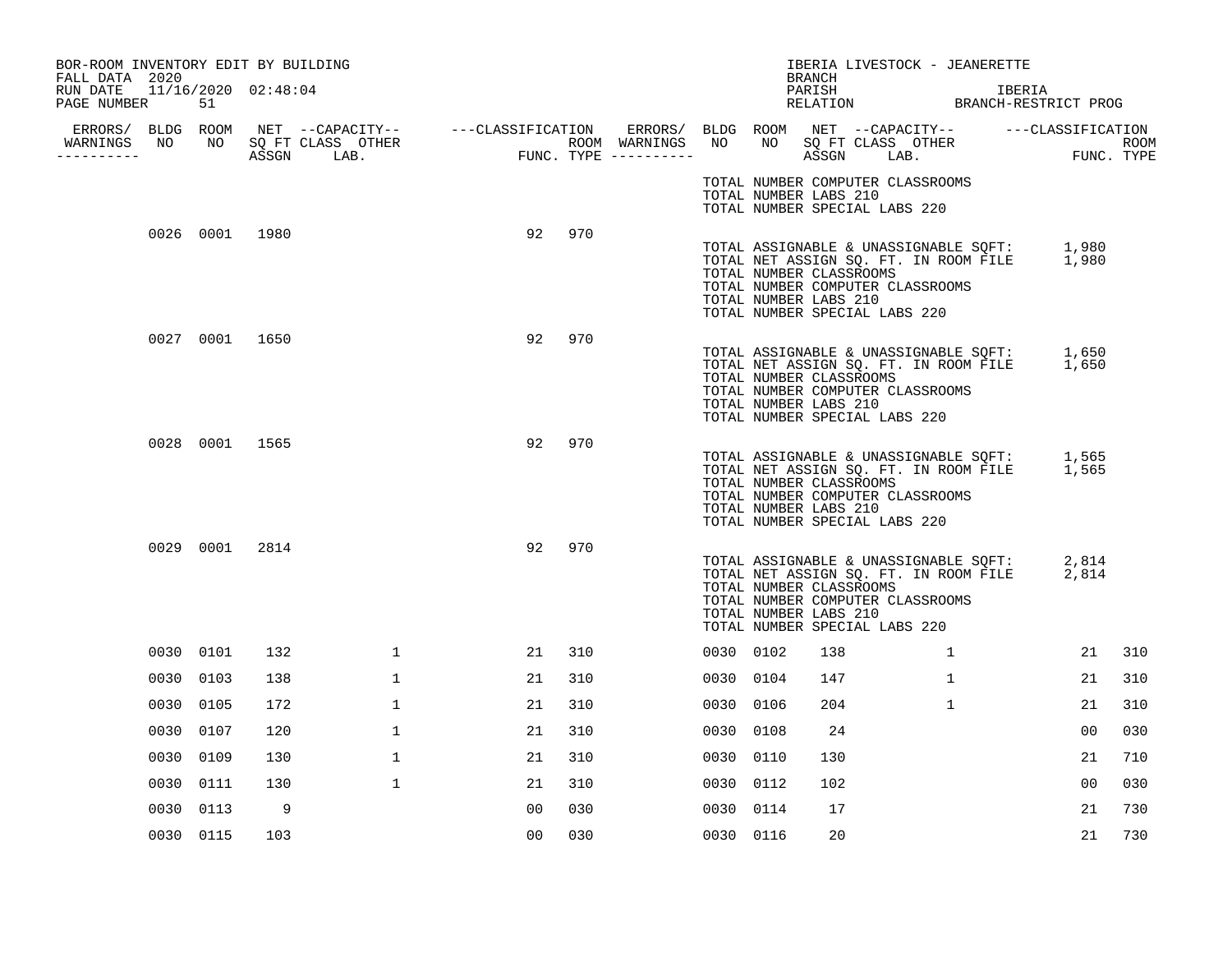| BOR-ROOM INVENTORY EDIT BY BUILDING<br>FALL DATA 2020 |                |                                  |    |        |  | BRANCH                                           | IBERIA LIVESTOCK - JEANERETTE                                                                                                                                   |            |  |
|-------------------------------------------------------|----------------|----------------------------------|----|--------|--|--------------------------------------------------|-----------------------------------------------------------------------------------------------------------------------------------------------------------------|------------|--|
| RUN DATE 11/16/2020 02:48:04<br>PAGE NUMBER 52        |                |                                  |    |        |  |                                                  | PARISH IBERIA IBERIA RELATION BRANCH-RESTRICT PROG                                                                                                              |            |  |
|                                                       |                |                                  |    |        |  |                                                  |                                                                                                                                                                 |            |  |
| -----------                                           |                | WARNINGS NO NO SQ FT CLASS OTHER |    |        |  |                                                  |                                                                                                                                                                 |            |  |
|                                                       | 0030 0117 12   |                                  |    | 00 010 |  | 0030 0118 307                                    |                                                                                                                                                                 | 21 350     |  |
|                                                       | 0030 0118A 98  |                                  |    | 21 630 |  | TOTAL NUMBER CLASSROOMS<br>TOTAL NUMBER LABS 210 | TOTAL ASSIGNABLE & UNASSIGNABLE SQFT: 2,133<br>TOTAL NET ASSIGN SQ. FT. IN ROOM FILE 1,883<br>TOTAL NUMBER COMPUTER CLASSROOMS<br>TOTAL NUMBER SPECIAL LABS 220 |            |  |
|                                                       | 0032 0101 254  |                                  | 22 | 730    |  | TOTAL NUMBER CLASSROOMS<br>TOTAL NUMBER LABS 210 | TOTAL ASSIGNABLE & UNASSIGNABLE SOFT:<br>TOTAL NET ASSIGN SQ. FT. IN ROOM FILE<br>TOTAL NUMBER COMPUTER CLASSROOMS<br>TOTAL NUMBER SPECIAL LABS 220             | 254<br>254 |  |
|                                                       | 0033 0101 113  |                                  |    | 22 730 |  | TOTAL NUMBER CLASSROOMS<br>TOTAL NUMBER LABS 210 | TOTAL NET ASSIGN SQ. FT. IN ROOM FILE 113<br>TOTAL NUMBER CLASSON CONC.<br>TOTAL NUMBER COMPUTER CLASSROOMS<br>TOTAL NUMBER SPECIAL LABS 220                    |            |  |
|                                                       | 0036 0101 1920 |                                  |    | 21 575 |  | TOTAL NUMBER CLASSROOMS<br>TOTAL NUMBER LABS 210 | TOTAL ASSIGNABLE & UNASSIGNABLE SQFT: 1,920<br>TOTAL NET ASSIGN SQ. FT. IN ROOM FILE 1,920<br>TOTAL NUMBER COMPUTER CLASSROOMS<br>TOTAL NUMBER SPECIAL LABS 220 |            |  |
|                                                       | 0038 0101 30   |                                  |    | 21 730 |  | TOTAL NUMBER CLASSROOMS<br>TOTAL NUMBER LABS 210 | TOTAL ASSIGNABLE & UNASSIGNABLE SQFT: 30<br>TOTAL NET ASSIGN SQ. FT. IN ROOM FILE 30<br>TOTAL NUMBER COMPUTER CLASSROOMS<br>TOTAL NUMBER SPECIAL LABS 220       |            |  |
|                                                       | 0045 0101 714  |                                  |    | 21 730 |  | TOTAL NUMBER CLASSROOMS<br>TOTAL NUMBER LABS 210 | TOTAL ASSIGNABLE & UNASSIGNABLE SQFT:<br>TOTAL NET ASSIGN SQ. FT. IN ROOM FILE<br>TOTAL NUMBER COMPUTER CLASSROOMS<br>TOTAL NUMBER SPECIAL LABS 220             | 714<br>714 |  |
|                                                       | 0046 0101 4375 |                                  |    | 21 730 |  |                                                  | TOTAL ASSIGNABLE & UNASSIGNABLE SQFT:                                                                                                                           | 4,375      |  |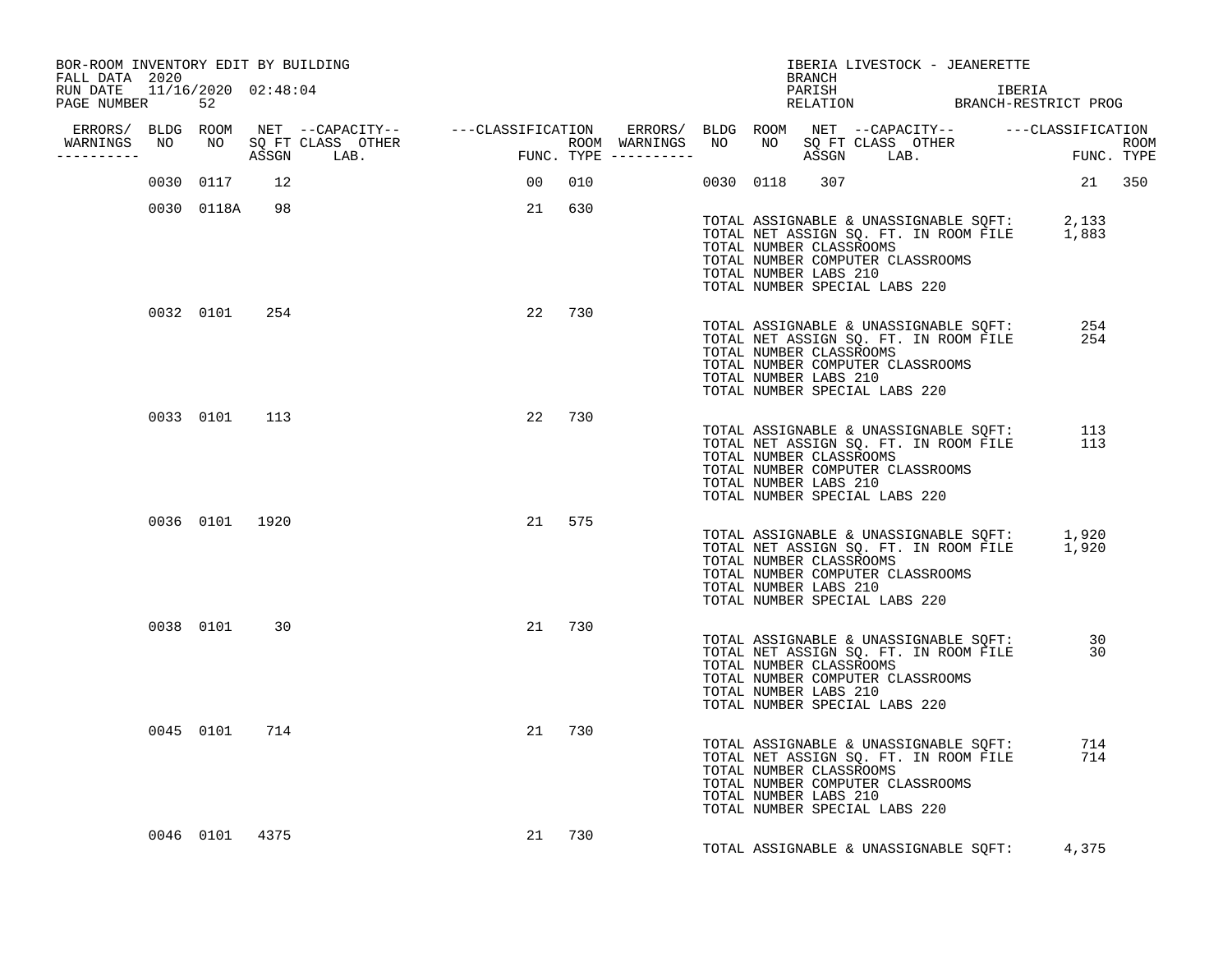| BOR-ROOM INVENTORY EDIT BY BUILDING<br>FALL DATA 2020<br>RUN DATE |                | 11/16/2020 02:48:04                |                                                                                       | IBERIA LIVESTOCK - JEANERETTE<br><b>BRANCH</b><br>PARISH                                                                                                                                                      | IBERIA                    |
|-------------------------------------------------------------------|----------------|------------------------------------|---------------------------------------------------------------------------------------|---------------------------------------------------------------------------------------------------------------------------------------------------------------------------------------------------------------|---------------------------|
| PAGE NUMBER                                                       | 53             |                                    |                                                                                       | RELATION                                                                                                                                                                                                      | BRANCH-RESTRICT PROG      |
| ERRORS/ BLDG ROOM<br>WARNINGS<br>NO.<br>---------                 | NO             | SQ FT CLASS OTHER<br>ASSGN<br>LAB. | NET --CAPACITY-- ---CLASSIFICATION<br>ERRORS/<br>ROOM WARNINGS<br>FUNC. TYPE $------$ | BLDG ROOM NET --CAPACITY-- ---CLASSIFICATION<br>NO<br>NO .<br>SQ FT CLASS OTHER<br>ASSGN<br>LAB.                                                                                                              | <b>ROOM</b><br>FUNC. TYPE |
|                                                                   |                |                                    |                                                                                       | TOTAL NET ASSIGN SO. FT. IN ROOM FILE<br>TOTAL NUMBER CLASSROOMS<br>TOTAL NUMBER COMPUTER CLASSROOMS<br>TOTAL NUMBER LABS 210<br>TOTAL NUMBER SPECIAL LABS 220                                                | 4,375                     |
|                                                                   | 0047 0101 1195 |                                    | 32<br>560                                                                             | TOTAL ASSIGNABLE & UNASSIGNABLE SQFT: 1,195<br>TOTAL NET ASSIGN SQ. FT. IN ROOM FILE<br>TOTAL NUMBER CLASSROOMS<br>TOTAL NUMBER COMPUTER CLASSROOMS<br>TOTAL NUMBER LABS 210<br>TOTAL NUMBER SPECIAL LABS 220 | 1,195                     |
|                                                                   | 0048 0101      | 150                                | 21<br>731                                                                             | TOTAL ASSIGNABLE & UNASSIGNABLE SOFT:<br>TOTAL NET ASSIGN SQ. FT. IN ROOM FILE<br>TOTAL NUMBER CLASSROOMS<br>TOTAL NUMBER COMPUTER CLASSROOMS<br>TOTAL NUMBER LABS 210<br>TOTAL NUMBER SPECIAL LABS 220       | 150<br>150                |
|                                                                   | 0049 0101      | 120                                | 21<br>560                                                                             | TOTAL ASSIGNABLE & UNASSIGNABLE SQFT:<br>TOTAL NET ASSIGN SQ. FT. IN ROOM FILE<br>TOTAL NUMBER CLASSROOMS<br>TOTAL NUMBER COMPUTER CLASSROOMS<br>TOTAL NUMBER LABS 210<br>TOTAL NUMBER SPECIAL LABS 220       | 120<br>120                |
|                                                                   | 0050 0101      | 60                                 | 21<br>560                                                                             | TOTAL ASSIGNABLE & UNASSIGNABLE SQFT:<br>TOTAL NET ASSIGN SQ. FT. IN ROOM FILE<br>TOTAL NUMBER CLASSROOMS<br>TOTAL NUMBER COMPUTER CLASSROOMS<br>TOTAL NUMBER LABS 210<br>TOTAL NUMBER SPECIAL LABS 220       | 60<br>60                  |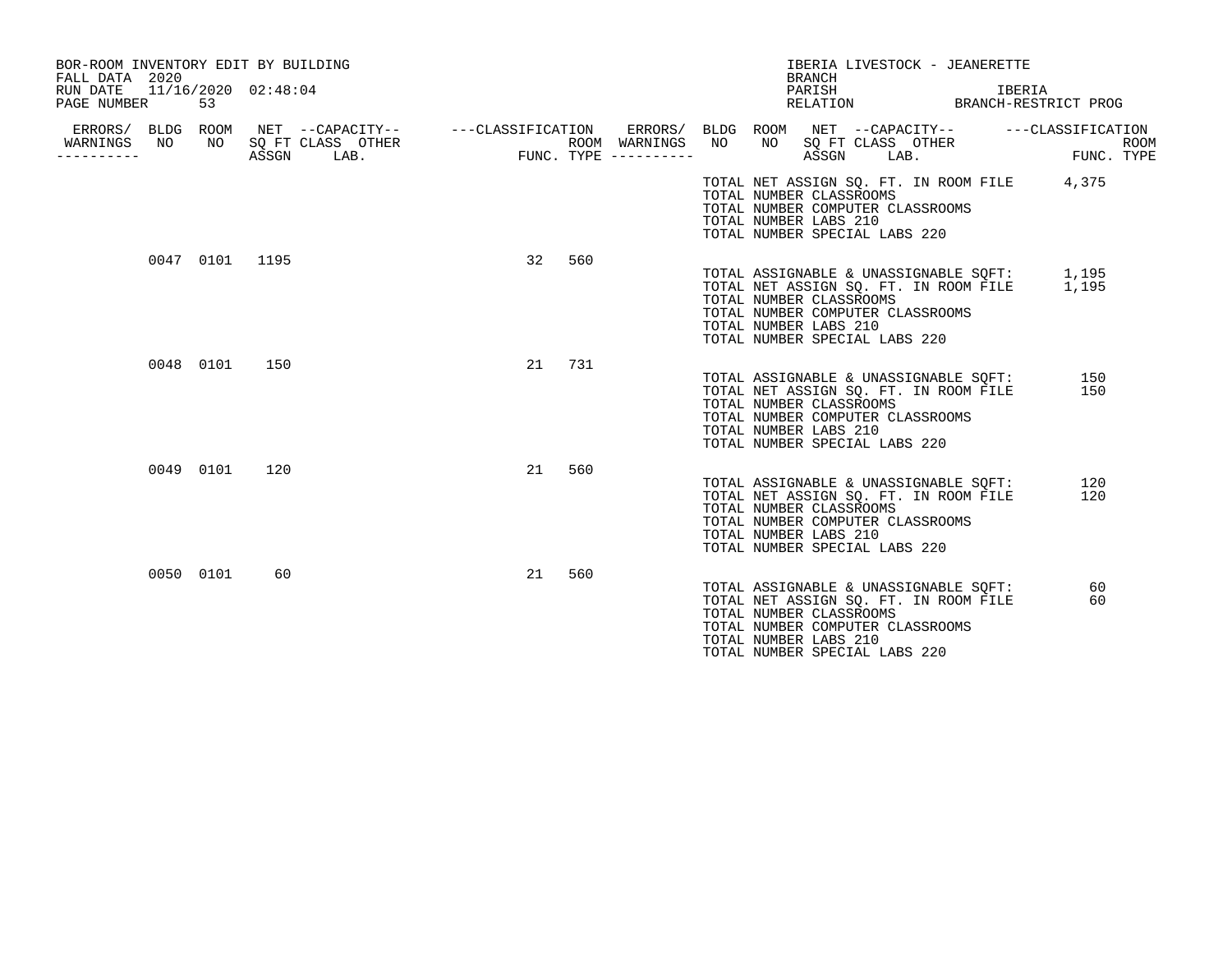BOR-ROOM INVENTORY EDIT BY BUILDING **IBERIA LIVESTOCK - JEANERETTE** FALL DATA 2020 RUN DATE 11/16/2020 02:48:04

| DESCRIPTION AND SUMMARY OF ERRORS & WARNINGS                                                                                                                                                                                                                                                                                                         |                        |
|------------------------------------------------------------------------------------------------------------------------------------------------------------------------------------------------------------------------------------------------------------------------------------------------------------------------------------------------------|------------------------|
| 1 = ERROR - BLD NUMBER OF THE ROOM FILE DOES NOT MATCH THE BLD NUMBER OF THE BLD FILE. ----------------<br>THE BUILDING NUMBERS SHOULD BE EXACTLY THE SAME ON THE BUILDING FILE AND THE ROOM FILE.                                                                                                                                                   |                        |
| 2 = ERROR - DUPLICATE RECORD IN THE ROOM FILE.                                                                                                                                                                                                                                                                                                       |                        |
|                                                                                                                                                                                                                                                                                                                                                      |                        |
| 4 = ERROR - CAPACITY IS NOT ENTERED FOR ROOM TYPE 110, 210, 220, 230, 250, 410, 430, 610, 910, 920. - - - - - - - - -                                                                                                                                                                                                                                |                        |
| 5 = ERROR - BUILDING DOES NOT CONTAIN ANY ROOMS.<br>IF THE BUILDING IS A WAREHOUSE, BARN, ETC. WITH NO ROOMS, CODE ONE ROOM WITH THE GROSS AND NET EQUAL.                                                                                                                                                                                            |                        |
| 6 = ERROR - FUNCTION USE OF ROOMS IS 00 AND ROOM TYPE NOT 010, 020, 030, 051, 052, OR 053. - - - - - - - - - - - - - - -                                                                                                                                                                                                                             |                        |
| 7 = ERROR - ROOM TYPE IS NOT A VALID ROOM USE CODE OR PCS FUNCTION USE CODE IS NOT A VALID CODE ------------                                                                                                                                                                                                                                         |                        |
|                                                                                                                                                                                                                                                                                                                                                      |                        |
| TOTAL ERRORS<br>9 = WARNING -- RATIO OF NET ASSIGN SQ. FT. TO CAPACITY IS NOT 5 TO 50 SQ. FT. FOR ROOM TYPES 110 410 430<br>OR IS NOT 10 TO 400 SO. FT. FOR ROOM TYPES 210 220 230 250<br>OR IS NOT 5 TO 25 SQ. FT. FOR ROOM TYPE 610. ----------                                                                                                    |                        |
| TOTAL CLASSROOM CAPACITY<br>TOTAL LAB CAPACITY<br>TOTAL OTHER CAPACITY<br>TOTAL UNASSIGNED AREA - ROOMS (FUNCT 81, 82, 83)                                                                                                                                                                                                                           | 73<br>74<br>11<br>430  |
| TOTAL ASSIGNABLE AREA - ROOMS (FUNCT 10 THROUGH 83)<br>TOTAL NUMBER OF INSTRUCTIONAL, RESEARCH, ACADEMIC SUPPORT, AND STUDENT SERVICE ROOMS (FUNCTS 10, 20, 40 AND 50)<br>TOTAL NUMBER OF PUBLIC SERVICE, INSTITUTIONAL SUPPORT AND INDEPENDENT OPERATIONS ROOMS (FUNCTS 30, 60 AND 70) -----<br>TOTAL NUMBER OF UNASSIGNED ROOMS (FUNCT 81, 82, 83) | 81,548<br>81,548<br>57 |
| TOTAL NUMBER OF CLASSROOMS (110)<br>TOTAL NUMBER OF LABS (210)<br>TOTAL NUMBER OF SPECIAL LABS                                                                                                                                                                                                                                                       | 64                     |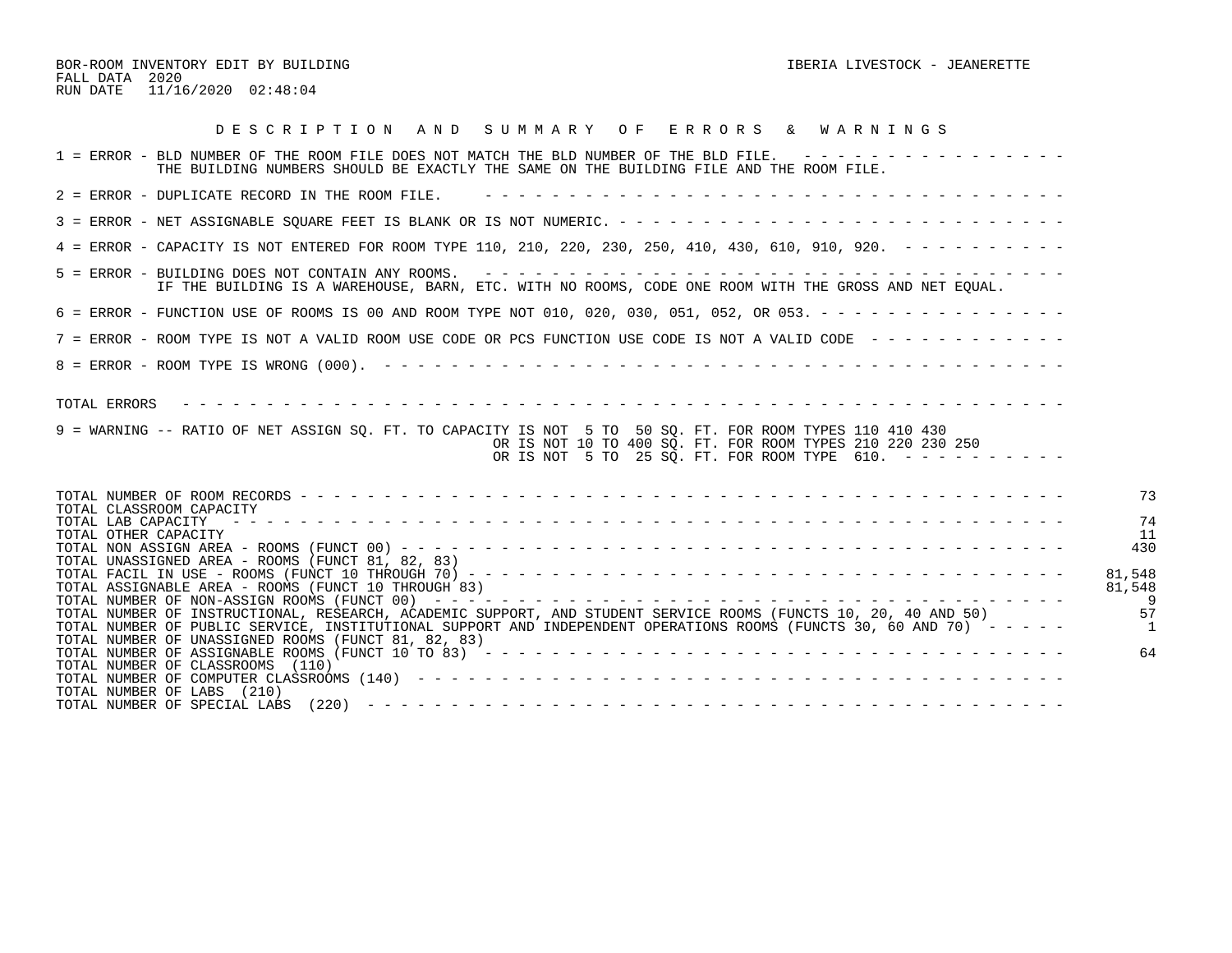| BOR-ROOM INVENTORY EDIT BY BUILDING<br>FALL DATA 2020 |           |                |               |        |        |           |                                                                                                                                         | BRANCH | IDLEWILD - CLINTON |                                                                                |                                                                                                            |        |
|-------------------------------------------------------|-----------|----------------|---------------|--------|--------|-----------|-----------------------------------------------------------------------------------------------------------------------------------------|--------|--------------------|--------------------------------------------------------------------------------|------------------------------------------------------------------------------------------------------------|--------|
| RUN DATE 11/16/2020 02:48:04<br>PAGE NUMBER           | 54        |                |               |        |        |           |                                                                                                                                         |        |                    |                                                                                | PARISH E. FELIC.<br>RELATION BRANCH-RESTRICT PROG                                                          |        |
|                                                       |           |                |               |        |        |           |                                                                                                                                         |        |                    |                                                                                |                                                                                                            |        |
| ----------                                            |           |                |               |        |        |           |                                                                                                                                         |        |                    |                                                                                |                                                                                                            |        |
|                                                       |           |                | 0001 0001 876 | 92 970 |        |           | TOTAL NUMBER CLASSROOMS<br>TOTAL NUMBER COMPUTER CLASSROOMS<br>TOTAL NUMBER LABS 210<br>TOTAL NUMBER SPECIAL LABS 220                   |        |                    |                                                                                | TOTAL ASSIGNABLE & UNASSIGNABLE SQFT: 876<br>TOTAL NET ASSIGN SQ. FT. IN ROOM FILE 876                     |        |
|                                                       |           | 0002 0101 1000 |               |        | 21 730 |           | 0002 0102 1000<br>TOTAL NUMBER CLASSROOMS<br>TOTAL NUMBER COMPUTER CLASSROOMS<br>TOTAL NUMBER LABS 210<br>TOTAL NUMBER SPECIAL LABS 220 |        |                    |                                                                                | 21 730<br>21<br>TOTAL ASSIGNABLE & UNASSIGNABLE SQFT: 2,000<br>TOTAL NET ASSIGN SQ. FT. IN ROOM FILE 2,000 |        |
|                                                       | 0003 0101 | 336            |               | 21     | 720    |           | 0003 0101A 154                                                                                                                          |        |                    |                                                                                |                                                                                                            | 21 730 |
|                                                       | 0003 0102 | 144            |               | 21     | 730    |           | 0003 0103 1575<br>TOTAL NUMBER CLASSROOMS<br>TOTAL NUMBER COMPUTER CLASSROOMS<br>TOTAL NUMBER LABS 210<br>TOTAL NUMBER SPECIAL LABS 220 |        |                    |                                                                                | 21<br>TOTAL ASSIGNABLE & UNASSIGNABLE SOFT: 2,209<br>TOTAL NET ASSIGN SQ. FT. IN ROOM FILE 2,209           | 730    |
|                                                       | 0004 0001 | 851            |               | 92     | 970    |           | TOTAL NUMBER CLASSROOMS<br>TOTAL NUMBER COMPUTER CLASSROOMS<br>TOTAL NUMBER LABS 210<br>TOTAL NUMBER SPECIAL LABS 220                   |        |                    |                                                                                | TOTAL ASSIGNABLE & UNASSIGNABLE SQFT: 851<br>TOTAL NET ASSIGN SQ. FT. IN ROOM FILE 851                     |        |
|                                                       |           | 0005 0101 1728 |               | 21     | 730    |           | TOTAL NUMBER CLASSROOMS<br>TOTAL NUMBER COMPUTER CLASSROOMS<br>TOTAL NUMBER LABS 210<br>TOTAL NUMBER SPECIAL LABS 220                   |        |                    |                                                                                | TOTAL ASSIGNABLE & UNASSIGNABLE SQFT: 1,728<br>TOTAL NET ASSIGN SQ. FT. IN ROOM FILE 1,728                 |        |
|                                                       | 0006 0101 | 35             |               | 21     | 730    | 0006 0102 |                                                                                                                                         | 35     |                    |                                                                                | 21                                                                                                         | 730    |
|                                                       | 0006 0103 | 35             |               | 21     | 730    |           | 0006 0104                                                                                                                               | 35     |                    |                                                                                | 21                                                                                                         | 730    |
|                                                       | 0006 0105 | 35             |               | 21     | 730    |           | 0006 0106<br>TOTAL NUMBER CLASSROOMS                                                                                                    | 35     |                    | TOTAL ASSIGNABLE & UNASSIGNABLE SQFT:<br>TOTAL NET ASSIGN SQ. FT. IN ROOM FILE | 21<br>210<br>210                                                                                           | 730    |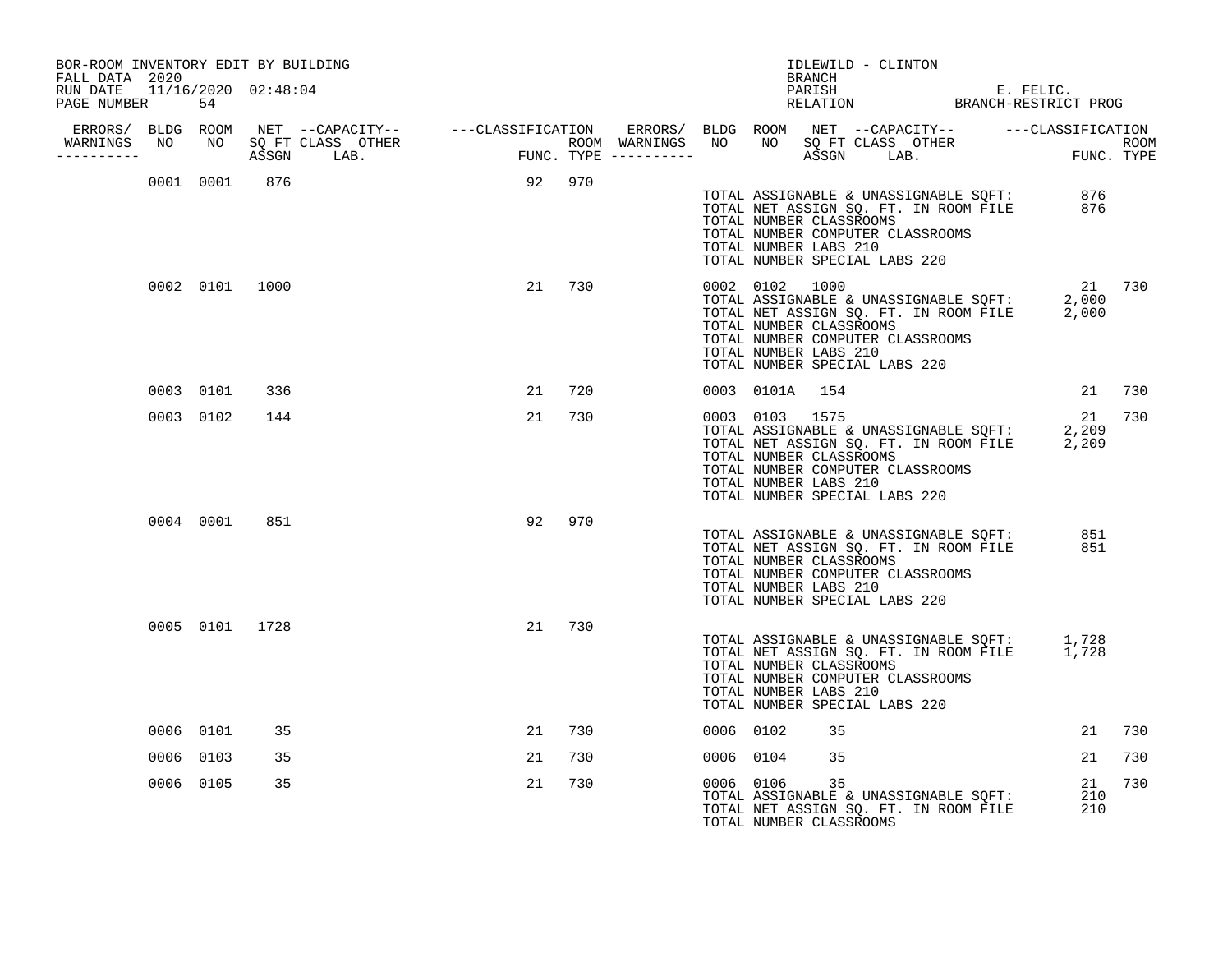| BOR-ROOM INVENTORY EDIT BY BUILDING<br>FALL DATA 2020 |               |                |    |        |  | BRANCH                                                             | IDLEWILD - CLINTON                                                                                                                                  |  |                                                                                                  |        |
|-------------------------------------------------------|---------------|----------------|----|--------|--|--------------------------------------------------------------------|-----------------------------------------------------------------------------------------------------------------------------------------------------|--|--------------------------------------------------------------------------------------------------|--------|
| RUN DATE 11/16/2020 02:48:04<br>PAGE NUMBER 55        |               |                |    |        |  |                                                                    |                                                                                                                                                     |  | PARISH E. FELIC.<br>RELATION BRANCH-RESTRICT PROG                                                |        |
| WARNINGS NO NO SQ FT CLASS OTHER<br>-----------       |               |                |    |        |  |                                                                    |                                                                                                                                                     |  |                                                                                                  |        |
|                                                       |               |                |    |        |  | TOTAL NUMBER LABS 210                                              | TOTAL NUMBER COMPUTER CLASSROOMS<br>TOTAL NUMBER SPECIAL LABS 220                                                                                   |  |                                                                                                  |        |
|                                                       | 0007 0101 180 |                |    | 21 730 |  | TOTAL NUMBER CLASSROOMS<br>TOTAL NUMBER LABS 210                   | TOTAL ASSIGNABLE & UNASSIGNABLE SQFT:<br>TOTAL NET ASSIGN SQ. FT. IN ROOM FILE<br>TOTAL NUMBER COMPUTER CLASSROOMS<br>TOTAL NUMBER SPECIAL LABS 220 |  | 180<br>180                                                                                       |        |
|                                                       | 0008 0101 768 |                |    | 21 730 |  | TOTAL NUMBER CLASSROOMS<br>TOTAL NUMBER LABS 210                   | TOTAL ASSIGNABLE & UNASSIGNABLE SQFT:<br>TOTAL NET ASSIGN SQ. FT. IN ROOM FILE<br>TOTAL NUMBER COMPUTER CLASSROOMS<br>TOTAL NUMBER SPECIAL LABS 220 |  | 768<br>768                                                                                       |        |
|                                                       | 0010 0101 324 |                |    | 21 730 |  | 0010 0102 3132<br>TOTAL NUMBER CLASSROOMS<br>TOTAL NUMBER LABS 210 | TOTAL NUMBER COMPUTER CLASSROOMS<br>TOTAL NUMBER SPECIAL LABS 220                                                                                   |  | 21<br>TOTAL ASSIGNABLE & UNASSIGNABLE SQFT: 3,456<br>TOTAL NET ASSIGN SQ. FT. IN ROOM FILE 3,456 | 21 730 |
|                                                       |               | 0011 0001 4684 | 21 | 680    |  | TOTAL NUMBER CLASSROOMS<br>TOTAL NUMBER LABS 210                   | TOTAL NUMBER COMPUTER CLASSROOMS<br>TOTAL NUMBER SPECIAL LABS 220                                                                                   |  | TOTAL ASSIGNABLE & UNASSIGNABLE SQFT: 4,684<br>TOTAL NET ASSIGN SQ. FT. IN ROOM FILE 4,684       |        |
|                                                       | 0012 0001     | 144            | 21 | 590    |  | TOTAL NUMBER CLASSROOMS<br>TOTAL NUMBER LABS 210                   | TOTAL ASSIGNABLE & UNASSIGNABLE SQFT:<br>TOTAL NET ASSIGN SQ. FT. IN ROOM FILE<br>TOTAL NUMBER COMPUTER CLASSROOMS<br>TOTAL NUMBER SPECIAL LABS 220 |  | 144<br>144                                                                                       |        |
|                                                       | 0013 0101     | 80             | 21 | 730    |  | TOTAL NUMBER CLASSROOMS<br>TOTAL NUMBER LABS 210                   | TOTAL ASSIGNABLE & UNASSIGNABLE SQFT:<br>TOTAL NET ASSIGN SQ. FT. IN ROOM FILE<br>TOTAL NUMBER COMPUTER CLASSROOMS<br>TOTAL NUMBER SPECIAL LABS 220 |  | 80<br>80                                                                                         |        |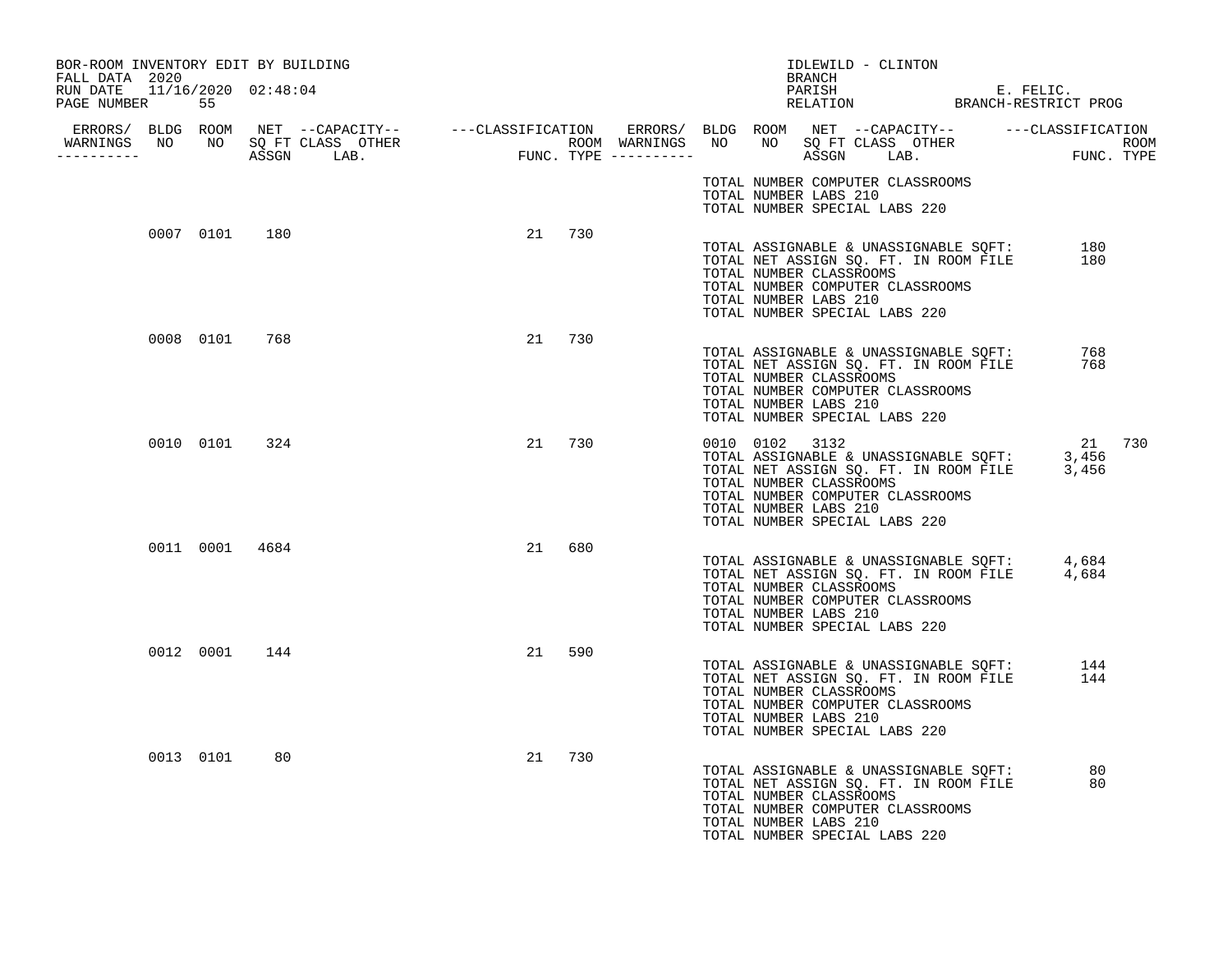| BOR-ROOM INVENTORY EDIT BY BUILDING<br>FALL DATA 2020<br>RUN DATE 11/16/2020 02:48:04 |                |      |                                    |        |     |                                         |           |            |                                                        | IDLEWILD - CLINTON<br><b>BRANCH</b>                                                                                                                             |            |                    |
|---------------------------------------------------------------------------------------|----------------|------|------------------------------------|--------|-----|-----------------------------------------|-----------|------------|--------------------------------------------------------|-----------------------------------------------------------------------------------------------------------------------------------------------------------------|------------|--------------------|
| PAGE NUMBER                                                                           | 56             |      |                                    |        |     |                                         |           |            |                                                        | PARISH E. FELIC.<br>RELATION BRANCH-RESTRICT PROG                                                                                                               |            |                    |
| WARNINGS NO<br>----------                                                             |                |      | NO SQ FT CLASS OTHER<br>ASSGN LAB. | FUNC   |     | ROOM WARNINGS NO<br>FUNC. TYPE $------$ |           |            |                                                        | ERRORS/ BLDG ROOM NET --CAPACITY-- ----CLASSIFICATION ERRORS/ BLDG ROOM NET --CAPACITY-- ----CLASSIFICATION<br>NO SQ FT CLASS OTHER<br>ASSGN LAB.               |            | ROOM<br>FUNC. TYPE |
|                                                                                       | 0014 0101      | 160  |                                    | 21     | 310 |                                         |           | 0014 0102  | 182                                                    | $\mathbf{1}$                                                                                                                                                    | 21         | 310                |
|                                                                                       | 0014 0102A     | 18   |                                    | 21     | 730 |                                         |           | 0014 0102B | 196                                                    | $\mathbf{1}$                                                                                                                                                    | 21         | 310                |
|                                                                                       | 0014 0102C     | 192  |                                    | 21     | 350 |                                         | 0014 0103 |            | 120                                                    | $\mathbf{1}$                                                                                                                                                    | 21         | 310                |
|                                                                                       | 0014 0104      | 96   |                                    | 21     | 315 |                                         |           | 0014 0105  | 120                                                    | 1                                                                                                                                                               | 21         | 310                |
|                                                                                       | 0014 0106      | 72   |                                    | 00     | 030 |                                         |           | 0014 0107  | 18                                                     |                                                                                                                                                                 | 00         | 010                |
|                                                                                       | 0014 0108      | 96   | $\overline{1}$                     | 21     | 310 |                                         |           | 0014 0109  | 72<br>TOTAL NUMBER CLASSROOMS<br>TOTAL NUMBER LABS 210 | TOTAL ASSIGNABLE & UNASSIGNABLE SQFT: 1,342<br>TOTAL NET ASSIGN SQ. FT. IN ROOM FILE 1,180<br>TOTAL NUMBER COMPUTER CLASSROOMS<br>TOTAL NUMBER SPECIAL LABS 220 | 00         | 030                |
|                                                                                       | 0015 0101 2132 |      |                                    | 21     | 570 |                                         |           |            | TOTAL NUMBER CLASSROOMS<br>TOTAL NUMBER LABS 210       | TOTAL ASSIGNABLE & UNASSIGNABLE SQFT: 2,132<br>TOTAL NET ASSIGN SQ. FT. IN ROOM FILE 2,132<br>TOTAL NUMBER COMPUTER CLASSROOMS<br>TOTAL NUMBER SPECIAL LABS 220 |            |                    |
|                                                                                       | 0016 0101      | 504  |                                    | 21 575 |     |                                         |           |            | TOTAL NUMBER CLASSROOMS<br>TOTAL NUMBER LABS 210       | TOTAL ASSIGNABLE & UNASSIGNABLE SQFT:<br>TOTAL NET ASSIGN SQ. FT. IN ROOM FILE<br>TOTAL NUMBER COMPUTER CLASSROOMS<br>TOTAL NUMBER SPECIAL LABS 220             | 504<br>504 |                    |
|                                                                                       | 0018 0101      | 864  |                                    | 21     | 225 |                                         |           |            | TOTAL NUMBER CLASSROOMS<br>TOTAL NUMBER LABS 210       | TOTAL ASSIGNABLE & UNASSIGNABLE SQFT: 864<br>TOTAL NET ASSIGN SQ. FT. IN ROOM FILE 864<br>TOTAL NUMBER COMPUTER CLASSROOMS<br>TOTAL NUMBER SPECIAL LABS 220     |            |                    |
|                                                                                       | 0019 0101      | 816  |                                    | 21     | 730 |                                         |           |            | TOTAL NUMBER CLASSROOMS<br>TOTAL NUMBER LABS 210       | TOTAL ASSIGNABLE & UNASSIGNABLE SQFT: 816<br>TOTAL NET ASSIGN SQ. FT. IN ROOM FILE<br>TOTAL NUMBER COMPUTER CLASSROOMS<br>TOTAL NUMBER SPECIAL LABS 220         | 816        |                    |
|                                                                                       | 0020 0001      | 2521 | $\mathbf{1}$                       | 92     | 970 |                                         |           |            |                                                        | TOTAL ASSIGNABLE & UNASSIGNABLE SQFT:                                                                                                                           | 2,521      |                    |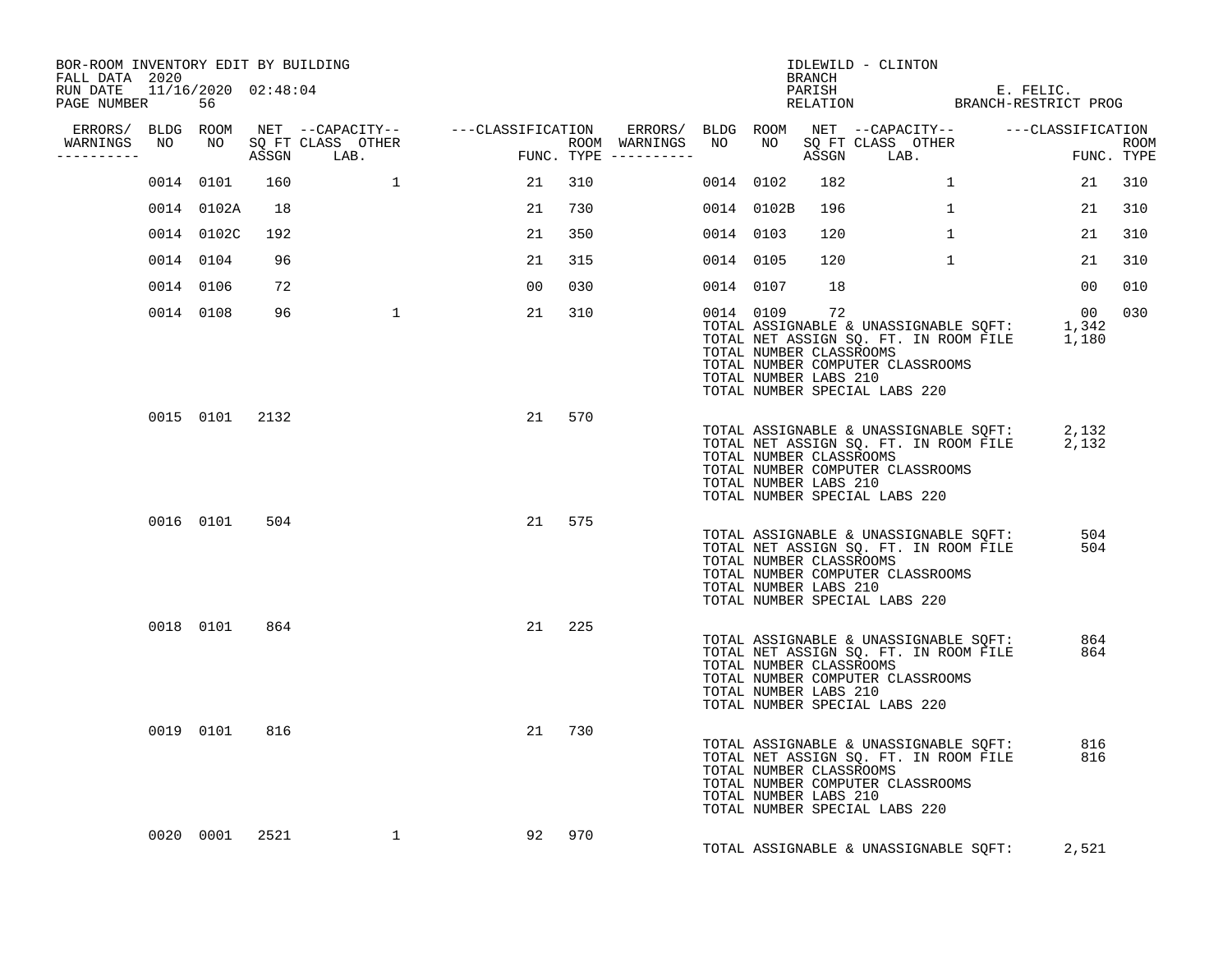| BOR-ROOM INVENTORY EDIT BY BUILDING<br>FALL DATA 2020 |              |                |                  |    |        |  |                                                  | IDLEWILD - CLINTON<br><b>BRANCH</b>                               |                                                                                |                                                                                            |
|-------------------------------------------------------|--------------|----------------|------------------|----|--------|--|--------------------------------------------------|-------------------------------------------------------------------|--------------------------------------------------------------------------------|--------------------------------------------------------------------------------------------|
| RUN DATE 11/16/2020 02:48:04<br>PAGE NUMBER           | 57           |                |                  |    |        |  |                                                  |                                                                   |                                                                                | PARISH E. FELIC.<br>RELATION BRANCH-RESTRICT PROG                                          |
|                                                       |              |                |                  |    |        |  |                                                  |                                                                   |                                                                                |                                                                                            |
|                                                       |              |                |                  |    |        |  | TOTAL NUMBER CLASSROOMS<br>TOTAL NUMBER LABS 210 | TOTAL NUMBER COMPUTER CLASSROOMS<br>TOTAL NUMBER SPECIAL LABS 220 |                                                                                | TOTAL NET ASSIGN SQ. FT. IN ROOM FILE 2,521                                                |
|                                                       |              |                | 0021 0001 1360 1 | 92 | 970    |  | TOTAL NUMBER CLASSROOMS<br>TOTAL NUMBER LABS 210 | TOTAL NUMBER COMPUTER CLASSROOMS<br>TOTAL NUMBER SPECIAL LABS 220 |                                                                                | TOTAL ASSIGNABLE & UNASSIGNABLE SQFT: 1,360<br>TOTAL NET ASSIGN SQ. FT. IN ROOM FILE 1,360 |
|                                                       |              | 0022 0101 4000 |                  | 21 | 590    |  | TOTAL NUMBER CLASSROOMS<br>TOTAL NUMBER LABS 210 | TOTAL NUMBER COMPUTER CLASSROOMS<br>TOTAL NUMBER SPECIAL LABS 220 |                                                                                | TOTAL ASSIGNABLE & UNASSIGNABLE SQFT: 4,000<br>TOTAL NET ASSIGN SQ. FT. IN ROOM FILE 4,000 |
|                                                       |              |                | 0024 0101 495 10 |    | 21 750 |  | TOTAL NUMBER CLASSROOMS<br>TOTAL NUMBER LABS 210 | TOTAL NUMBER COMPUTER CLASSROOMS<br>TOTAL NUMBER SPECIAL LABS 220 |                                                                                | TOTAL ASSIGNABLE & UNASSIGNABLE SQFT: 495<br>TOTAL NET ASSIGN SQ. FT. IN ROOM FILE 495     |
|                                                       |              |                | 0025 0101 495 10 |    | 21 750 |  | TOTAL NUMBER CLASSROOMS<br>TOTAL NUMBER LABS 210 | TOTAL NUMBER COMPUTER CLASSROOMS<br>TOTAL NUMBER SPECIAL LABS 220 | TOTAL ASSIGNABLE & UNASSIGNABLE SQFT:<br>TOTAL NET ASSIGN SQ. FT. IN ROOM FILE | 495<br>495                                                                                 |
|                                                       | 0026 0101 86 |                |                  |    | 21 590 |  | TOTAL NUMBER CLASSROOMS<br>TOTAL NUMBER LABS 210 | TOTAL NUMBER COMPUTER CLASSROOMS<br>TOTAL NUMBER SPECIAL LABS 220 | TOTAL ASSIGNABLE & UNASSIGNABLE SQFT:<br>TOTAL NET ASSIGN SQ. FT. IN ROOM FILE | 86<br>86                                                                                   |
|                                                       | 0027 0101    | 900            |                  | 21 | 590    |  | TOTAL NUMBER CLASSROOMS                          | TOTAL NUMBER COMPUTER CLASSROOMS                                  | TOTAL ASSIGNABLE & UNASSIGNABLE SQFT:<br>TOTAL NET ASSIGN SQ. FT. IN ROOM FILE | 900<br>900                                                                                 |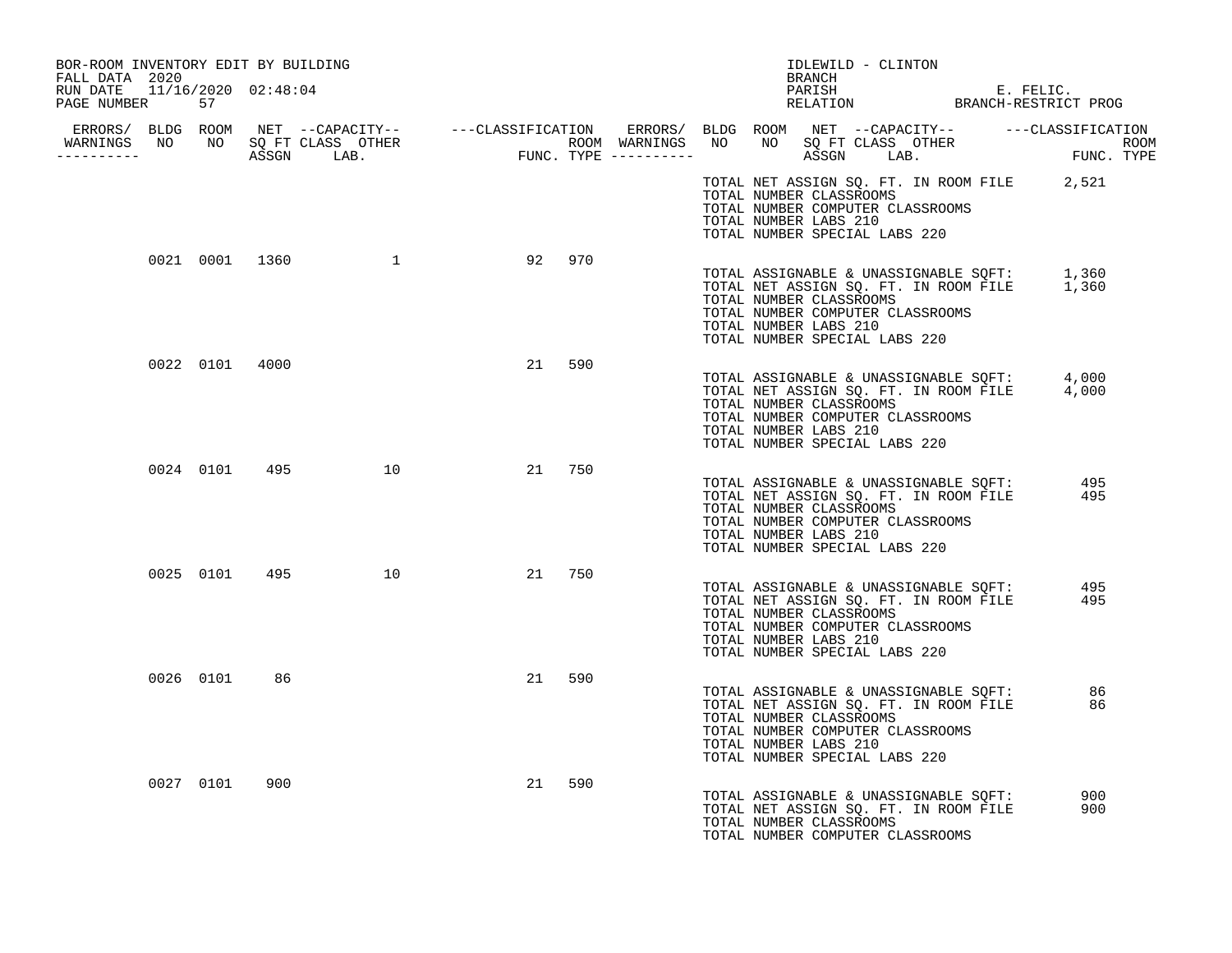| BOR-ROOM INVENTORY EDIT BY BUILDING<br>FALL DATA 2020<br>RUN DATE 11/16/2020 02:48:04<br>PAGE NUMBER |           | 58        |       |                                               |                   |     |                                                           |     | <b>BRANCH</b>               | IDLEWILD - CLINTON<br>PARISH<br>RELATION                                                                                                                                                                        |      | E. FELIC.<br>BRANCH-RESTRICT PROG                    |                           |
|------------------------------------------------------------------------------------------------------|-----------|-----------|-------|-----------------------------------------------|-------------------|-----|-----------------------------------------------------------|-----|-----------------------------|-----------------------------------------------------------------------------------------------------------------------------------------------------------------------------------------------------------------|------|------------------------------------------------------|---------------------------|
| ERRORS/ BLDG ROOM<br>WARNINGS                                                                        | NO        | NO        | ASSGN | NET --CAPACITY--<br>SO FT CLASS OTHER<br>LAB. | ---CLASSIFICATION |     | ERRORS/ BLDG ROOM<br>ROOM WARNINGS<br>FUNC. TYPE $------$ | NO. | NO<br>TOTAL NUMBER LABS 210 | NET --CAPACITY--<br>SQ FT CLASS OTHER<br>ASSGN                                                                                                                                                                  | LAB. | ---CLASSIFICATION                                    | <b>ROOM</b><br>FUNC. TYPE |
|                                                                                                      | 0028 0101 |           | 720   |                                               | 21                | 260 |                                                           |     | TOTAL NUMBER LABS 210       | TOTAL NUMBER SPECIAL LABS 220<br>TOTAL ASSIGNABLE & UNASSIGNABLE SOFT:<br>TOTAL NET ASSIGN SO. FT. IN ROOM FILE<br>TOTAL NUMBER CLASSROOMS<br>TOTAL NUMBER COMPUTER CLASSROOMS<br>TOTAL NUMBER SPECIAL LABS 220 |      | 720<br>720                                           |                           |
|                                                                                                      | 0029 0101 |           | 750   |                                               | 21                | 731 |                                                           |     | TOTAL NUMBER LABS 210       | TOTAL ASSIGNABLE & UNASSIGNABLE SOFT:<br>TOTAL NET ASSIGN SO. FT. IN ROOM FILE<br>TOTAL NUMBER CLASSROOMS<br>TOTAL NUMBER COMPUTER CLASSROOMS<br>TOTAL NUMBER SPECIAL LABS 220                                  |      | 750<br>750                                           |                           |
|                                                                                                      |           | 0030 0101 | 1900  |                                               | 21                | 725 |                                                           |     | TOTAL NUMBER LABS 210       | TOTAL NET ASSIGN SQ. FT. IN ROOM FILE<br>TOTAL NUMBER CLASSROOMS<br>TOTAL NUMBER COMPUTER CLASSROOMS<br>TOTAL NUMBER SPECIAL LABS 220                                                                           |      | TOTAL ASSIGNABLE & UNASSIGNABLE SOFT: 1,900<br>1,900 |                           |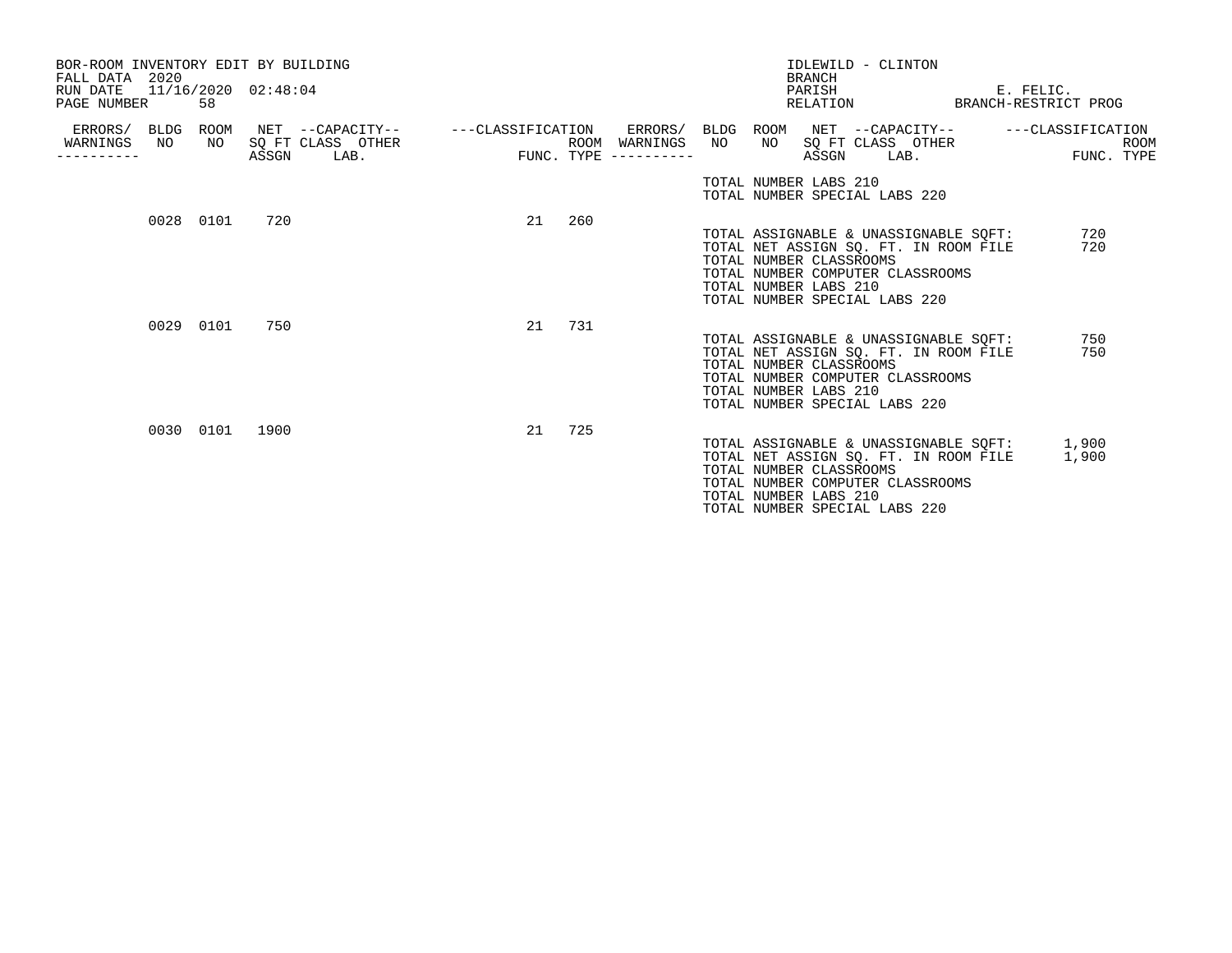BOR-ROOM INVENTORY EDIT BY BUILDING **IDLEWILD** - CLINTON FALL DATA 2020 RUN DATE 11/16/2020 02:48:04

| DESCRIPTION AND SUMMARY OF ERRORS & WARNINGS                                                                                                                                                                                                                                                  |                  |
|-----------------------------------------------------------------------------------------------------------------------------------------------------------------------------------------------------------------------------------------------------------------------------------------------|------------------|
| 1 = ERROR - BLD NUMBER OF THE ROOM FILE DOES NOT MATCH THE BLD NUMBER OF THE BLD FILE. ----------------<br>THE BUILDING NUMBERS SHOULD BE EXACTLY THE SAME ON THE BUILDING FILE AND THE ROOM FILE.                                                                                            |                  |
| 2 = ERROR - DUPLICATE RECORD IN THE ROOM FILE.                                                                                                                                                                                                                                                |                  |
|                                                                                                                                                                                                                                                                                               |                  |
| 4 = ERROR - CAPACITY IS NOT ENTERED FOR ROOM TYPE 110, 210, 220, 230, 250, 410, 430, 610, 910, 920. - - - - - - - - -                                                                                                                                                                         |                  |
| 5 = ERROR - BUILDING DOES NOT CONTAIN ANY ROOMS. $- - - - - - - - - - - - - - - - - - - - - - - - - - - - - - - - -$<br>IF THE BUILDING IS A WAREHOUSE, BARN, ETC. WITH NO ROOMS, CODE ONE ROOM WITH THE GROSS AND NET EOUAL.                                                                 |                  |
| 6 = ERROR - FUNCTION USE OF ROOMS IS 00 AND ROOM TYPE NOT 010, 020, 030, 051, 052, OR 053. - - - - - - - - - - - - - - -                                                                                                                                                                      |                  |
| 7 = ERROR - ROOM TYPE IS NOT A VALID ROOM USE CODE OR PCS FUNCTION USE CODE IS NOT A VALID CODE ------------                                                                                                                                                                                  |                  |
|                                                                                                                                                                                                                                                                                               |                  |
| TOTAL ERRORS<br>9 = WARNING -- RATIO OF NET ASSIGN SQ. FT. TO CAPACITY IS NOT 5 TO 50 SQ. FT. FOR ROOM TYPES 110 410 430<br>OR IS NOT 10 TO 400 SO. FT. FOR ROOM TYPES 210 220 230 250<br>OR IS NOT 5 TO 25 SQ. FT. FOR ROOM TYPE 610. $- - - - - - - - - - -$                                |                  |
| TOTAL CLASSROOM CAPACITY                                                                                                                                                                                                                                                                      | 48               |
| TOTAL LAB CAPACITY<br>TOTAL OTHER CAPACITY<br>TOTAL UNASSIGNED AREA - ROOMS (FUNCT 81, 82, 83)                                                                                                                                                                                                | 28<br>162        |
| TOTAL ASSIGNABLE AREA - ROOMS (FUNCT 10 THROUGH 83)                                                                                                                                                                                                                                           | 35,909<br>35,909 |
| TOTAL NUMBER OF INSTRUCTIONAL, RESEARCH, ACADEMIC SUPPORT, AND STUDENT SERVICE ROOMS (FUNCTS 10, 20, 40 AND 50)<br>TOTAL NUMBER OF PUBLIC SERVICE, INSTITUTIONAL SUPPORT AND INDEPENDENT OPERATIONS ROOMS (FUNCTS 30, 60 AND 70) -----<br>TOTAL NUMBER OF UNASSIGNED ROOMS (FUNCT 81, 82, 83) | 41               |
| TOTAL NUMBER OF CLASSROOMS (110)<br>TOTAL NUMBER OF LABS (210)                                                                                                                                                                                                                                | 45               |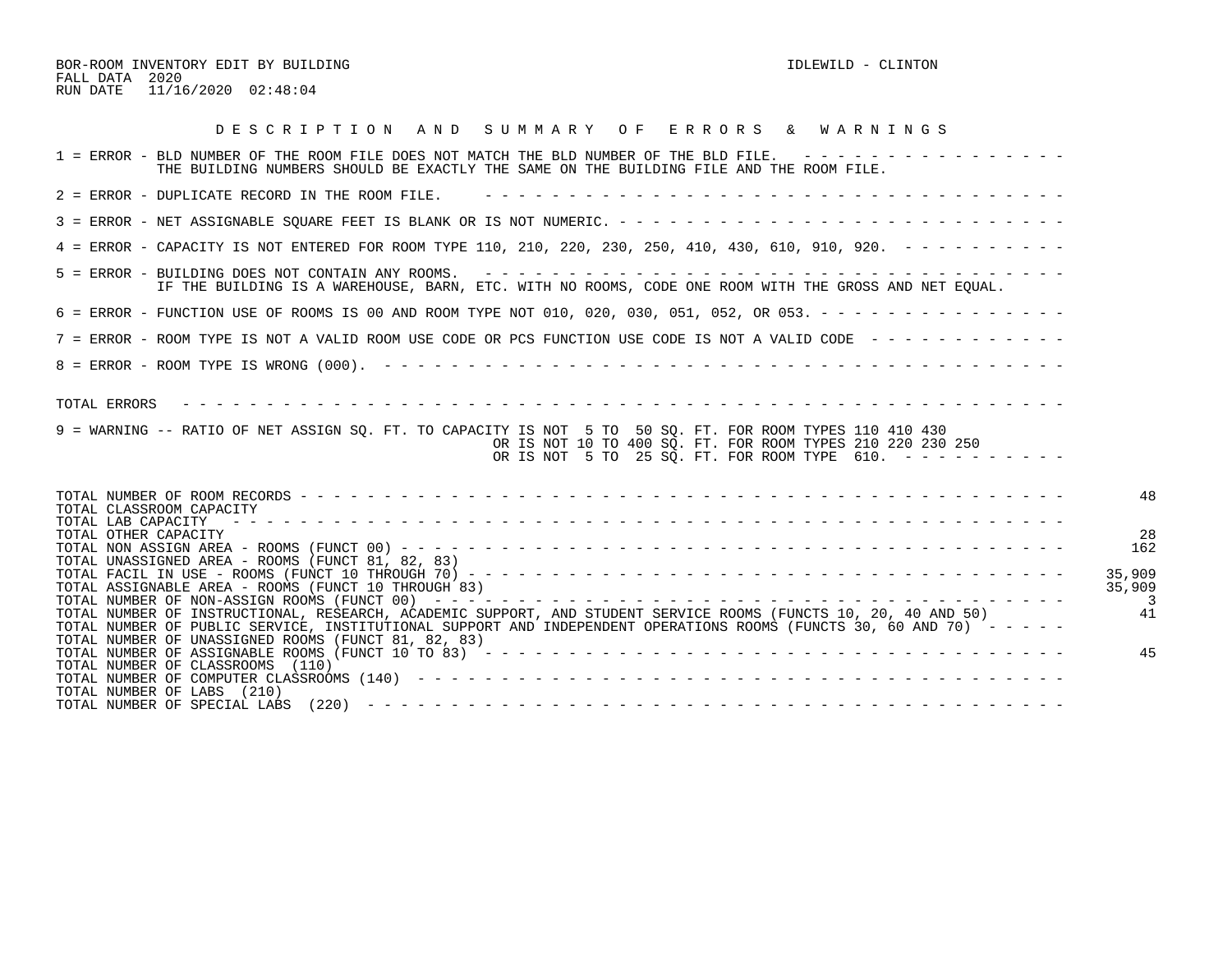| BOR-ROOM INVENTORY EDIT BY BUILDING<br>FALL DATA 2020 |           |                |              |              |                                                                                                                    |     |      |                | BRANCH                                                                                                                | NORTH LOUISIANA - CALHOUN                                                                                                                                          |                |        |
|-------------------------------------------------------|-----------|----------------|--------------|--------------|--------------------------------------------------------------------------------------------------------------------|-----|------|----------------|-----------------------------------------------------------------------------------------------------------------------|--------------------------------------------------------------------------------------------------------------------------------------------------------------------|----------------|--------|
| RUN DATE 11/16/2020 02:48:04<br>PAGE NUMBER           |           | 59             |              |              |                                                                                                                    |     |      |                |                                                                                                                       | PARISH OUACHITA<br>RELATION BRANCH-RESTRICT PROG                                                                                                                   |                |        |
| ERRORS/ BLDG ROOM                                     |           |                |              |              |                                                                                                                    |     |      |                |                                                                                                                       | ERRORS/ BLDG ROOM NET --CAPACITY-- ----CLASSIFICATION                                                                                                              |                |        |
| WARNINGS<br>----------                                | NO        | NO             |              |              | NET --CAPACITY-- ----CLASSIFICATION ERRORS/<br>SQ FT CLASS OTHER ROOM WARNINGS<br>ASSGN LAB. FUNC. TYPE ---------- |     | NO   | NO             |                                                                                                                       | NET --CAPACILIER<br>SQ FT CLASS OTHER FUNC. TYPE                                                                                                                   |                |        |
|                                                       |           | 0001 0001 1488 |              |              | 92 970                                                                                                             |     |      | 0001 0101 1488 | TOTAL NUMBER CLASSROOMS<br>TOTAL NUMBER COMPUTER CLASSROOMS<br>TOTAL NUMBER LABS 210<br>TOTAL NUMBER SPECIAL LABS 220 | TOTAL ASSIGNABLE & UNASSIGNABLE SQFT: 2,976<br>TOTAL NET ASSIGN SQ. FT. IN ROOM FILE 2,976                                                                         |                | 21 970 |
|                                                       |           | 0003 0101      | 566          |              | 21                                                                                                                 | 720 |      | 0003 0102 2000 | TOTAL NUMBER CLASSROOMS<br>TOTAL NUMBER COMPUTER CLASSROOMS<br>TOTAL NUMBER LABS 210<br>TOTAL NUMBER SPECIAL LABS 220 | TOTAL ASSIGNABLE & UNASSIGNABLE SOFT:<br>IOIAL ASSIGNABLE & UNASSIGNABLE SQFT:<br>TOTAL NET ASSIGN SQ. FT. IN ROOM FILE<br>TOTAL NIMARS SLEEP SQ. FT. IN ROOM FILE | 2,566<br>2,566 | 21 725 |
|                                                       |           | 0005 0001A     | <sup>1</sup> |              | 21                                                                                                                 | 730 |      | 0005 0002A     | <sup>1</sup>                                                                                                          |                                                                                                                                                                    | 21             | 315    |
|                                                       | 0005 0101 |                | 220          | $\mathbf 1$  | 21                                                                                                                 | 310 |      | 0005 0102      | 158                                                                                                                   | $\mathbf{1}$                                                                                                                                                       | 21             | 310    |
|                                                       | 0005 0103 |                | 144          | $\mathbf{1}$ | 21                                                                                                                 | 310 |      | 0005 0104      | 144                                                                                                                   | $\mathbf{1}$                                                                                                                                                       | 21             | 310    |
|                                                       | 0005 0105 |                | 306          |              | 21                                                                                                                 | 350 |      | 0005 0106      | 143                                                                                                                   | $\mathbf{1}$                                                                                                                                                       | 21             | 310    |
|                                                       | 0005 0107 |                | 111          | $\mathbf{1}$ | 21                                                                                                                 | 310 | 0005 | 0108           | 116                                                                                                                   |                                                                                                                                                                    | 21             | 710    |
|                                                       | 0005 0109 |                | 73           |              | 0 <sub>0</sub>                                                                                                     | 030 |      | 0005 0110      | 110                                                                                                                   |                                                                                                                                                                    | 21             | 650    |
|                                                       | 0005 0111 |                | 112          |              | 00                                                                                                                 | 030 |      | 0005 0112      | 20                                                                                                                    |                                                                                                                                                                    | 00             | 010    |
|                                                       | 0005 0113 |                | 56           |              | 0 <sub>0</sub>                                                                                                     | 030 |      | 0005 0114      | 127                                                                                                                   |                                                                                                                                                                    | 21             | 315    |
|                                                       | 0005 0115 |                | 126          | $\mathbf 1$  | 21                                                                                                                 | 310 |      | 0005 0116      | 151                                                                                                                   | $\mathbf{1}$                                                                                                                                                       | 21             | 310    |
|                                                       |           | 0005 0117      | 155          | $\mathbf{1}$ | 21                                                                                                                 | 310 |      |                | TOTAL NUMBER CLASSROOMS<br>TOTAL NUMBER COMPUTER CLASSROOMS<br>TOTAL NUMBER LABS 210<br>TOTAL NUMBER SPECIAL LABS 220 | TOTAL ASSIGNABLE & UNASSIGNABLE SQFT:<br>TOTAL NET ASSIGN SQ. FT. IN ROOM FILE                                                                                     | 2,274<br>2,013 |        |
|                                                       |           | 0006 0101      | 5400         |              | 21                                                                                                                 | 570 |      |                | TOTAL NUMBER CLASSROOMS<br>TOTAL NUMBER COMPUTER CLASSROOMS<br>TOTAL NUMBER LABS 210<br>TOTAL NUMBER SPECIAL LABS 220 | TOTAL ASSIGNABLE & UNASSIGNABLE SQFT:<br>TOTAL NET ASSIGN SQ. FT. IN ROOM FILE                                                                                     | 5.400<br>5,400 |        |
|                                                       |           | 0009 0101 1643 |              |              | 21                                                                                                                 | 680 |      | 0009 0102      | 84                                                                                                                    |                                                                                                                                                                    | 00             | 030    |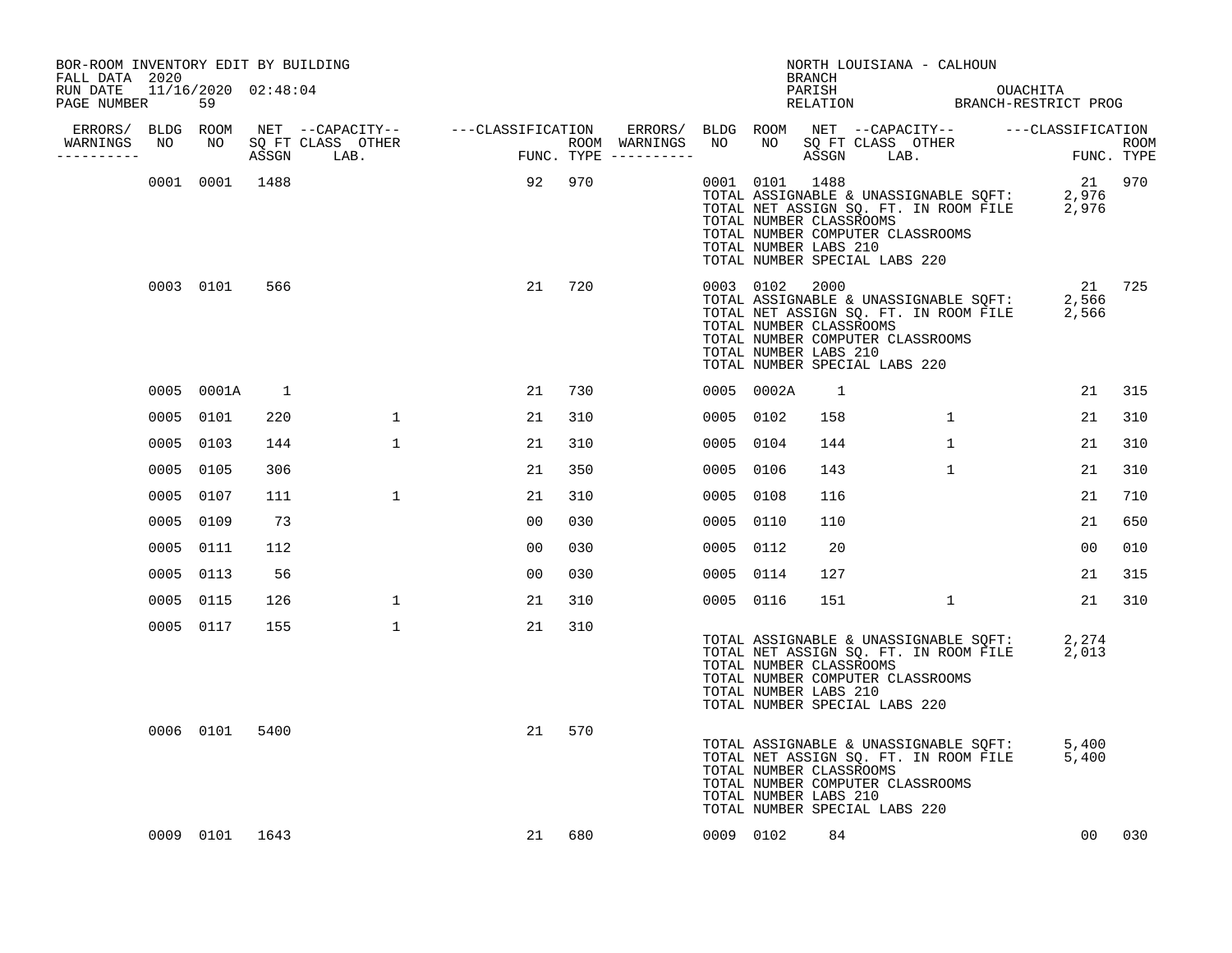| BOR-ROOM INVENTORY EDIT BY BUILDING<br>FALL DATA 2020 |    |           |                |                                                                                                                  |      |     |                         |           | BRANCH                                                             | NORTH LOUISIANA - CALHOUN                                                                                                                                       |        |     |
|-------------------------------------------------------|----|-----------|----------------|------------------------------------------------------------------------------------------------------------------|------|-----|-------------------------|-----------|--------------------------------------------------------------------|-----------------------------------------------------------------------------------------------------------------------------------------------------------------|--------|-----|
| RUN DATE 11/16/2020 02:48:04<br>PAGE NUMBER           |    | 60        |                |                                                                                                                  |      |     |                         |           |                                                                    | PARISH OUACHITA<br>RELATION BRANCH-RESTRICT PROG                                                                                                                |        |     |
| ERRORS/ BLDG ROOM<br>WARNINGS                         | NO | NO        |                | NET --CAPACITY-- - ---CLASSIFICATION ERRORS/ BLDG ROOM NET --CAPACITY-- - ---CLASSIFICATION<br>SQ FT CLASS OTHER |      |     | ROOM WARNINGS NO        |           |                                                                    |                                                                                                                                                                 |        |     |
| ----------                                            |    |           | ASSGN          | LAB.                                                                                                             | FUNC |     | $FUNC. TYPE$ ---------- |           |                                                                    |                                                                                                                                                                 |        |     |
|                                                       |    | 0009 0103 | 12             |                                                                                                                  | 21   | 685 |                         | 0009 0104 | 75                                                                 |                                                                                                                                                                 | 00     | 030 |
|                                                       |    | 0009 0105 | 3540           |                                                                                                                  | 21   | 740 |                         | 0009 0106 | 118                                                                |                                                                                                                                                                 | 21     | 730 |
|                                                       |    | 0009 0107 | 147            |                                                                                                                  | 21   | 730 |                         | 0009 0108 | 147<br>TOTAL NUMBER CLASSROOMS<br>TOTAL NUMBER LABS 210            | TOTAL ASSIGNABLE & UNASSIGNABLE SQFT: 5,766<br>TOTAL NET ASSIGN SQ. FT. IN ROOM FILE 5,607<br>TOTAL NUMBER COMPUTER CLASSROOMS<br>TOTAL NUMBER SPECIAL LABS 220 | 21     | 730 |
|                                                       |    |           | 0010 0101 2124 |                                                                                                                  | 21   | 590 |                         |           | 0010 0102 1440<br>TOTAL NUMBER CLASSROOMS<br>TOTAL NUMBER LABS 210 | TOTAL ASSIGNABLE & UNASSIGNABLE SQFT: 3,564<br>TOTAL NET ASSIGN SQ. FT. IN ROOM FILE 3,564<br>TOTAL NUMBER COMPUTER CLASSROOMS<br>TOTAL NUMBER SPECIAL LABS 220 | 21 730 |     |
|                                                       |    | 0012 0101 | 592            |                                                                                                                  | 21   | 585 |                         |           | 0012 0102 1261<br>TOTAL NUMBER CLASSROOMS<br>TOTAL NUMBER LABS 210 | TOTAL ASSIGNABLE & UNASSIGNABLE SQFT: 1,853<br>TOTAL NET ASSIGN SQ. FT. IN ROOM FILE 1,853<br>TOTAL NUMBER COMPUTER CLASSROOMS<br>TOTAL NUMBER SPECIAL LABS 220 | 21 580 |     |
|                                                       |    |           | 0013 0101 3200 |                                                                                                                  | 21   | 590 |                         |           | TOTAL NUMBER CLASSROOMS<br>TOTAL NUMBER LABS 210                   | TOTAL ASSIGNABLE & UNASSIGNABLE SQFT: 3,200<br>TOTAL NET ASSIGN SQ. FT. IN ROOM FILE 3,200<br>TOTAL NUMBER COMPUTER CLASSROOMS<br>TOTAL NUMBER SPECIAL LABS 220 |        |     |
|                                                       |    |           | 0014 0001 1690 |                                                                                                                  | 92   | 970 |                         |           | TOTAL NUMBER CLASSROOMS<br>TOTAL NUMBER LABS 210                   | TOTAL ASSIGNABLE & UNASSIGNABLE SQFT: 1,690<br>TOTAL NET ASSIGN SQ. FT. IN ROOM FILE 1,690<br>TOTAL NUMBER COMPUTER CLASSROOMS<br>TOTAL NUMBER SPECIAL LABS 220 |        |     |
|                                                       |    |           | 0024 0101 3600 |                                                                                                                  | 21   | 730 |                         |           | TOTAL NUMBER CLASSROOMS<br>TOTAL NUMBER LABS 210                   | TOTAL ASSIGNABLE & UNASSIGNABLE SQFT: 3,600<br>TOTAL NET ASSIGN SQ. FT. IN ROOM FILE 3,600<br>TOTAL NUMBER COMPUTER CLASSROOMS                                  |        |     |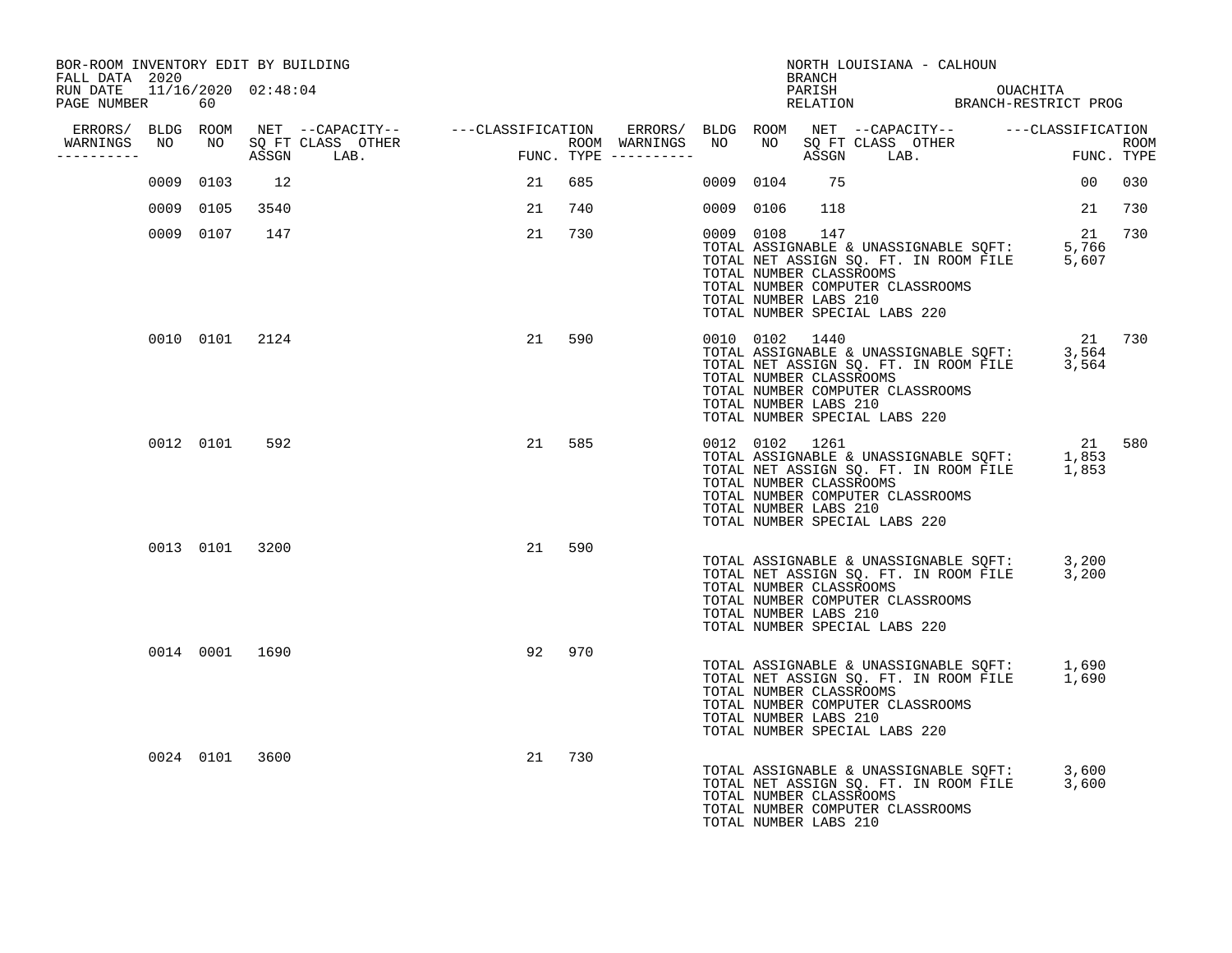| BOR-ROOM INVENTORY EDIT BY BUILDING<br>FALL DATA 2020 |            |                |                                                                                                                                                                                                                                      |                 |     |           |            | BRANCH                                                   | NORTH LOUISIANA - CALHOUN                                                                                                                                       |             |                    |
|-------------------------------------------------------|------------|----------------|--------------------------------------------------------------------------------------------------------------------------------------------------------------------------------------------------------------------------------------|-----------------|-----|-----------|------------|----------------------------------------------------------|-----------------------------------------------------------------------------------------------------------------------------------------------------------------|-------------|--------------------|
| RUN DATE 11/16/2020 02:48:04<br>PAGE NUMBER 61        |            |                |                                                                                                                                                                                                                                      |                 |     |           |            |                                                          | PARISH OUACHITA<br>RELATION BRANCH-RESTRICT PROG                                                                                                                |             |                    |
| WARNINGS<br>----------                                |            |                | ERRORS/ BLDG ROOM NET --CAPACITY-- ----CLASSIFICATION ERRORS/ BLDG ROOM NET --CAPACITY-- -----CLASSIFICATION<br>NARNINGS NO NO SQFTCLASS OTHER ROOM WARNINGS NO NO SQFTCLASS OTHER ROOM<br>--------- ASSGN LAB. FUNC.TYPE ---------- |                 |     |           |            |                                                          |                                                                                                                                                                 |             | ROOM<br>FUNC. TYPE |
|                                                       |            |                |                                                                                                                                                                                                                                      |                 |     |           |            |                                                          | TOTAL NUMBER SPECIAL LABS 220                                                                                                                                   |             |                    |
|                                                       | 0025 0101  | 347            | 7                                                                                                                                                                                                                                    | 21              | 250 |           | 0025 0101A | 18                                                       |                                                                                                                                                                 | 21          | 255                |
|                                                       | 0025 0101B | 38             |                                                                                                                                                                                                                                      | 00              | 030 |           | 0025 0102  |                                                          | 385 388<br>8                                                                                                                                                    | 21          | 250                |
|                                                       | 0025 0103  | 388            | 8                                                                                                                                                                                                                                    | 21              | 250 |           | 0025 0104  | 2088<br>TOTAL NUMBER CLASSROOMS<br>TOTAL NUMBER LABS 210 | TOTAL ASSIGNABLE & UNASSIGNABLE SQFT: 3,264<br>TOTAL NET ASSIGN SQ. FT. IN ROOM FILE 3,226<br>TOTAL NUMBER COMPUTER CLASSROOMS<br>TOTAL NUMBER SPECIAL LABS 220 | 21          | 730                |
|                                                       | 0027 0101  | 2244           |                                                                                                                                                                                                                                      | 21              | 730 | 0027 0102 |            | 72                                                       |                                                                                                                                                                 | 00          | 030                |
|                                                       | 0027 0103  | 72             |                                                                                                                                                                                                                                      | 00 <sub>o</sub> | 030 |           | 0027 0104  | 72<br>TOTAL NUMBER CLASSROOMS<br>TOTAL NUMBER LABS 210   | TOTAL ASSIGNABLE & UNASSIGNABLE SQFT:<br>TOTAL NET ASSIGN SQ. FT. IN ROOM FILE 2,244<br>TOTAL NUMBER COMPUTER CLASSROOMS<br>TOTAL NUMBER SPECIAL LABS 220       | 00<br>2,460 | 030                |
|                                                       |            | 0030 0001 1083 |                                                                                                                                                                                                                                      | 92              | 970 |           |            | TOTAL NUMBER CLASSROOMS<br>TOTAL NUMBER LABS 210         | TOTAL ASSIGNABLE & UNASSIGNABLE SQFT: 1,083<br>TOTAL NET ASSIGN SQ. FT. IN ROOM FILE 1,083<br>TOTAL NUMBER COMPUTER CLASSROOMS<br>TOTAL NUMBER SPECIAL LABS 220 |             |                    |
|                                                       |            | 0031 0001 1083 |                                                                                                                                                                                                                                      | 92              | 970 |           |            | TOTAL NUMBER CLASSROOMS<br>TOTAL NUMBER LABS 210         | TOTAL ASSIGNABLE & UNASSIGNABLE SQFT: 1,083<br>TOTAL NET ASSIGN SQ. FT. IN ROOM FILE 1,083<br>TOTAL NUMBER COMPUTER CLASSROOMS<br>TOTAL NUMBER SPECIAL LABS 220 |             |                    |
|                                                       |            | 0033 0101 3540 |                                                                                                                                                                                                                                      | 21              | 570 |           |            | TOTAL NUMBER CLASSROOMS<br>TOTAL NUMBER LABS 210         | TOTAL ASSIGNABLE & UNASSIGNABLE SQFT: 3,540<br>TOTAL NET ASSIGN SQ. FT. IN ROOM FILE 3,540<br>TOTAL NUMBER COMPUTER CLASSROOMS<br>TOTAL NUMBER SPECIAL LABS 220 |             |                    |
|                                                       |            | 0034 0101 2137 |                                                                                                                                                                                                                                      | 21              | 730 |           |            |                                                          | TOTAL ASSIGNABLE & UNASSIGNABLE SQFT: 2,137<br>TOTAL NET ASSIGN SQ. FT. IN ROOM FILE 2,137                                                                      |             |                    |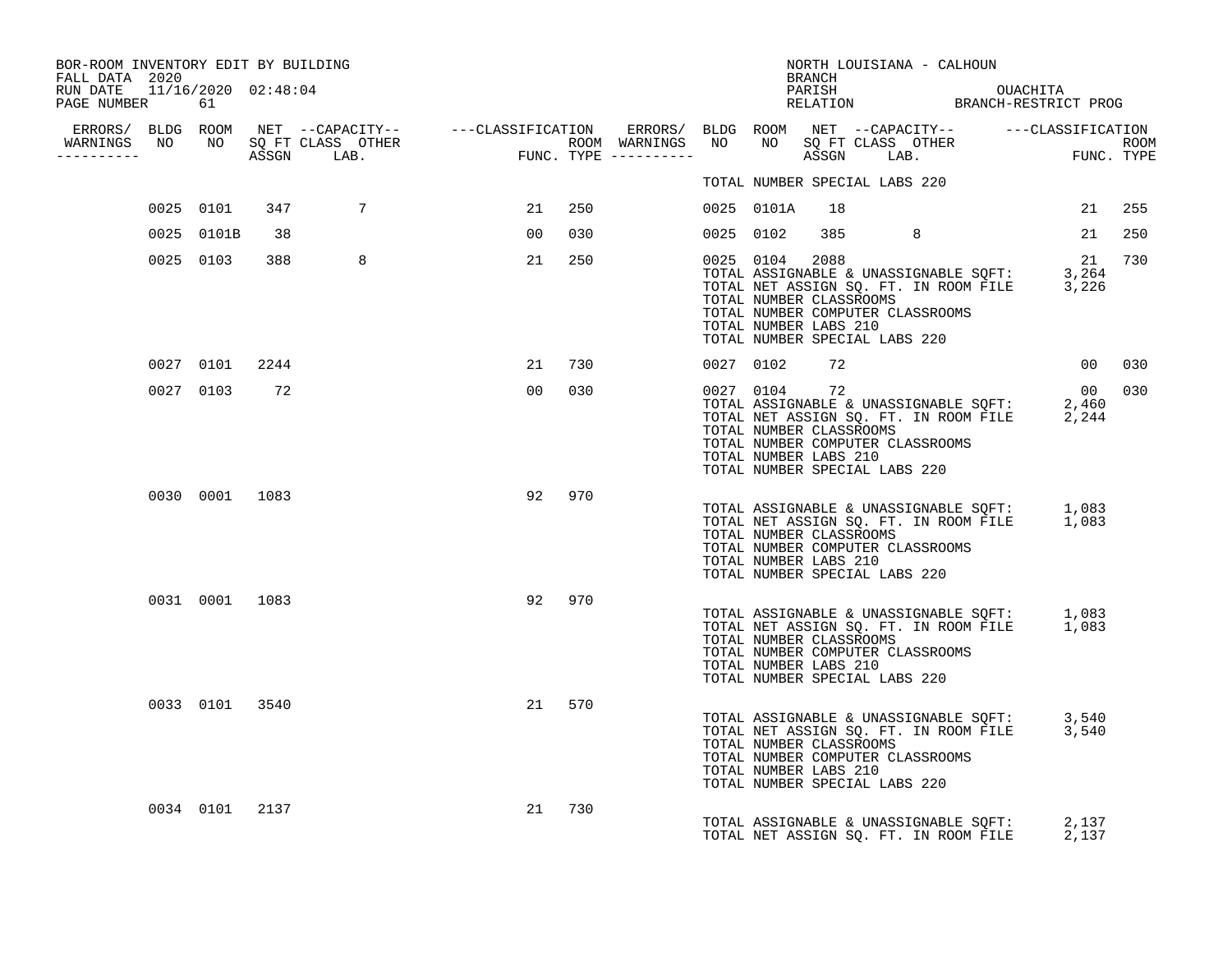| BOR-ROOM INVENTORY EDIT BY BUILDING<br>FALL DATA 2020 |           |                |              |                |     |           |                                                                                   | BRANCH | NORTH LOUISIANA - CALHOUN                                                                                          |                                                                                            |                |        |
|-------------------------------------------------------|-----------|----------------|--------------|----------------|-----|-----------|-----------------------------------------------------------------------------------|--------|--------------------------------------------------------------------------------------------------------------------|--------------------------------------------------------------------------------------------|----------------|--------|
| RUN DATE 11/16/2020 02:48:04<br>PAGE NUMBER           | 62        |                |              |                |     |           |                                                                                   |        |                                                                                                                    | PARISH OUACHITA<br>RELATION BRANCH-RESTRICT PROG                                           |                |        |
| WARNINGS NO NO SQ FT CLASS OTHER                      |           |                |              |                |     |           |                                                                                   |        |                                                                                                                    |                                                                                            |                |        |
| ----------                                            |           |                |              |                |     |           |                                                                                   |        |                                                                                                                    | NO SQFTCLASS OTHER THE ROOM ROOM<br>ASSGN LAB. THE FUNC.TYPE                               |                |        |
|                                                       |           |                |              |                |     |           | TOTAL NUMBER CLASSROOMS<br>TOTAL NUMBER LABS 210<br>TOTAL NUMBER SPECIAL LABS 220 |        | TOTAL NUMBER COMPUTER CLASSROOMS                                                                                   |                                                                                            |                |        |
|                                                       |           | 0038 0101 2286 |              | 21             | 730 |           | TOTAL NUMBER CLASSROOMS<br>TOTAL NUMBER LABS 210<br>TOTAL NUMBER SPECIAL LABS 220 |        | TOTAL NUMBER COMPUTER CLASSROOMS                                                                                   | TOTAL ASSIGNABLE & UNASSIGNABLE SQFT: 2,286<br>TOTAL NET ASSIGN SQ. FT. IN ROOM FILE 2,286 |                |        |
|                                                       |           | 0039 0101 1976 |              | 21             | 580 |           | TOTAL NUMBER CLASSROOMS<br>TOTAL NUMBER LABS 210<br>TOTAL NUMBER SPECIAL LABS 220 |        | TOTAL NUMBER COMPUTER CLASSROOMS                                                                                   | TOTAL ASSIGNABLE & UNASSIGNABLE SQFT: 1,976<br>TOTAL NET ASSIGN SQ. FT. IN ROOM FILE 1,976 |                |        |
|                                                       | 0040 0101 | 494            |              | 21             | 590 | 0040 0102 |                                                                                   | 122    |                                                                                                                    |                                                                                            |                | 21 730 |
|                                                       | 0040 0103 | 165            |              | 21             | 730 |           | TOTAL NUMBER CLASSROOMS<br>TOTAL NUMBER LABS 210<br>TOTAL NUMBER SPECIAL LABS 220 |        | TOTAL ASSIGNABLE & UNASSIGNABLE SQFT:<br>TOTAL NET ASSIGN SQ. FT. IN ROOM FILE<br>TOTAL NUMBER COMPUTER CLASSROOMS |                                                                                            | 781<br>781     |        |
|                                                       | 0041 0002 | 1              |              | 21             | 560 |           | 0041 0002A                                                                        | -1     |                                                                                                                    |                                                                                            | 21             | 730    |
|                                                       | 0041 0101 | 64             |              | 21             | 255 | 0041 0102 |                                                                                   | 350    |                                                                                                                    |                                                                                            | 21             | 730    |
|                                                       | 0041 0103 | 221            |              | 21             | 730 |           | TOTAL NUMBER CLASSROOMS<br>TOTAL NUMBER LABS 210<br>TOTAL NUMBER SPECIAL LABS 220 |        | TOTAL NET ASSIGN SQ. FT. IN ROOM FILE<br>TOTAL NUMBER COMPUTER CLASSROOMS                                          | TOTAL ASSIGNABLE & UNASSIGNABLE SQFT:                                                      | 637<br>637     |        |
|                                                       | 0042 0101 | 245            | $\mathbf{1}$ | 32             | 310 | 0042 0102 |                                                                                   | 215    | $\mathbf{1}$                                                                                                       |                                                                                            | 32             | 310    |
|                                                       | 0042 0103 | 143            | $\mathbf{1}$ | 32             | 310 | 0042 0104 |                                                                                   | 145    | $\mathbf{1}$                                                                                                       |                                                                                            | 32             | 310    |
|                                                       | 0042 0105 | 585            |              | 32             | 590 | 0042 0106 |                                                                                   | 133    | $\mathbf{1}$                                                                                                       |                                                                                            | 32             | 310    |
|                                                       | 0042 0107 | 100            |              | 0 <sub>0</sub> | 030 | 0042 0108 |                                                                                   | 11     |                                                                                                                    |                                                                                            | 00             | 010    |
|                                                       | 0042 0109 | 14             |              | 32             | 730 | 0042 0110 |                                                                                   | 104    |                                                                                                                    |                                                                                            | 0 <sub>0</sub> | 030    |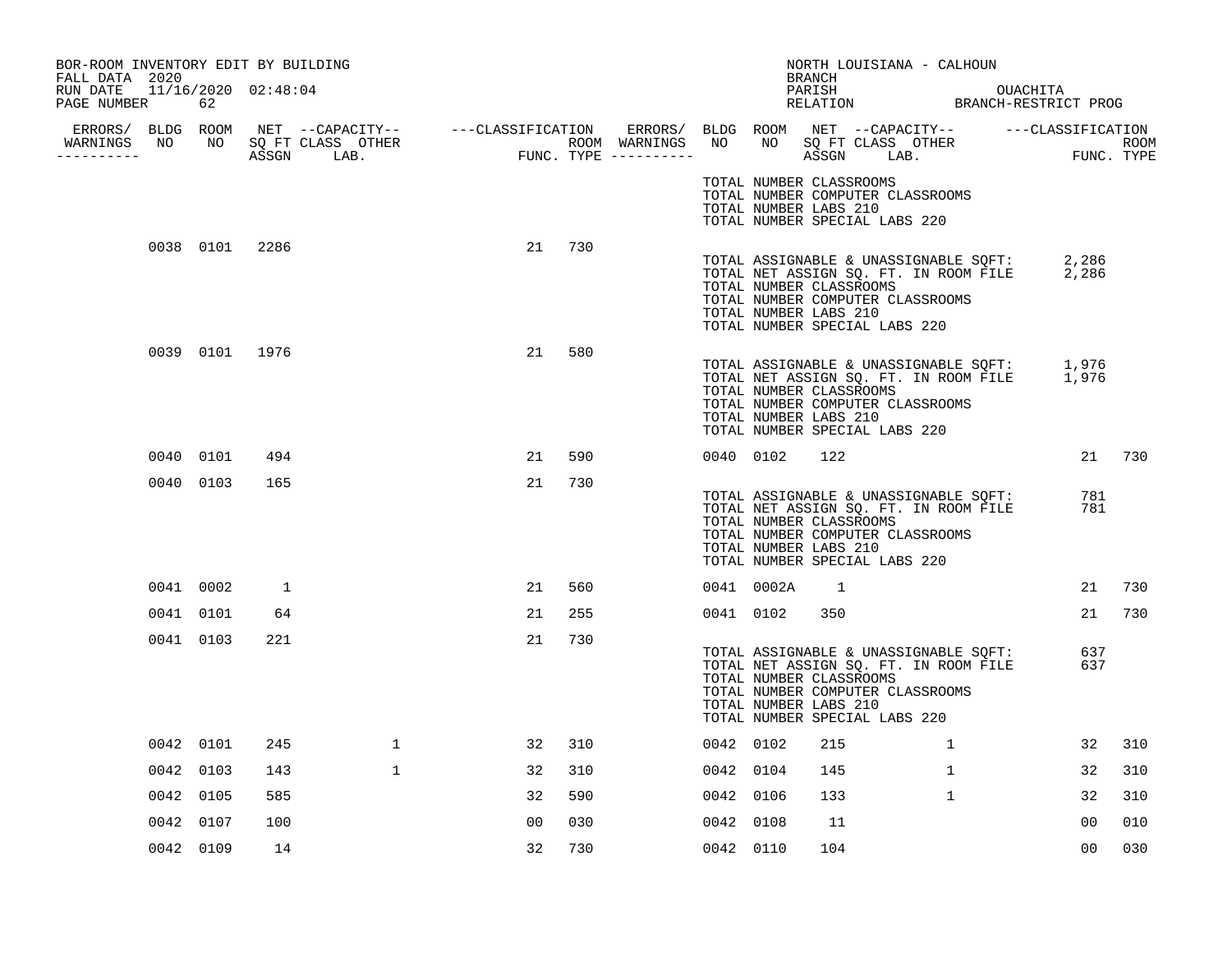| BOR-ROOM INVENTORY EDIT BY BUILDING<br>FALL DATA 2020<br>RUN DATE<br>PAGE NUMBER |            | 63             | 11/16/2020 02:48:04 |                                               |                   |                    |                     |            |                                                  | <b>BRANCH</b><br>PARISH | NORTH LOUISIANA - CALHOUN<br>RELATION                                                                                                               | OUACHITA<br>BRANCH-RESTRICT PROG |                |      |
|----------------------------------------------------------------------------------|------------|----------------|---------------------|-----------------------------------------------|-------------------|--------------------|---------------------|------------|--------------------------------------------------|-------------------------|-----------------------------------------------------------------------------------------------------------------------------------------------------|----------------------------------|----------------|------|
| ERRORS/<br>WARNINGS<br>--------                                                  | BLDG<br>NO | ROOM<br>NO     | ASSGN               | NET --CAPACITY--<br>SQ FT CLASS OTHER<br>LAB. | ---CLASSIFICATION | ROOM<br>FUNC. TYPE | ERRORS/<br>WARNINGS | BLDG<br>NO | ROOM<br>NO                                       | ASSGN                   | NET --CAPACITY--<br>SQ FT CLASS OTHER<br>LAB.                                                                                                       | ---CLASSIFICATION                | FUNC. TYPE     | ROOM |
|                                                                                  |            | 0042 0111      | 20                  |                                               | 32                | 730                |                     | 0042 0112  |                                                  | 10                      |                                                                                                                                                     |                                  | 00             | 030  |
|                                                                                  |            | 0042 0113      | 357                 |                                               | 32                | 350                |                     |            | 0042 0113A                                       | 11                      |                                                                                                                                                     |                                  | 32             | 730  |
|                                                                                  |            | 0042 0113B     | 9                   |                                               | 32                | 730                |                     |            | 0042 0113C                                       | 9                       |                                                                                                                                                     |                                  | 32             | 730  |
|                                                                                  |            | 0042 0114      | 20                  |                                               | 0 <sub>0</sub>    | 030                |                     |            | TOTAL NUMBER CLASSROOMS<br>TOTAL NUMBER LABS 210 |                         | TOTAL ASSIGNABLE & UNASSIGNABLE SQFT:<br>TOTAL NET ASSIGN SQ. FT. IN ROOM FILE<br>TOTAL NUMBER COMPUTER CLASSROOMS<br>TOTAL NUMBER SPECIAL LABS 220 |                                  | 2,131<br>1,886 |      |
|                                                                                  |            | 0046 0101 1083 |                     |                                               | 22                | 970                |                     |            | TOTAL NUMBER CLASSROOMS<br>TOTAL NUMBER LABS 210 |                         | TOTAL ASSIGNABLE & UNASSIGNABLE SQFT:<br>TOTAL NET ASSIGN SQ. FT. IN ROOM FILE<br>TOTAL NUMBER COMPUTER CLASSROOMS<br>TOTAL NUMBER SPECIAL LABS 220 |                                  | 1,083<br>1,083 |      |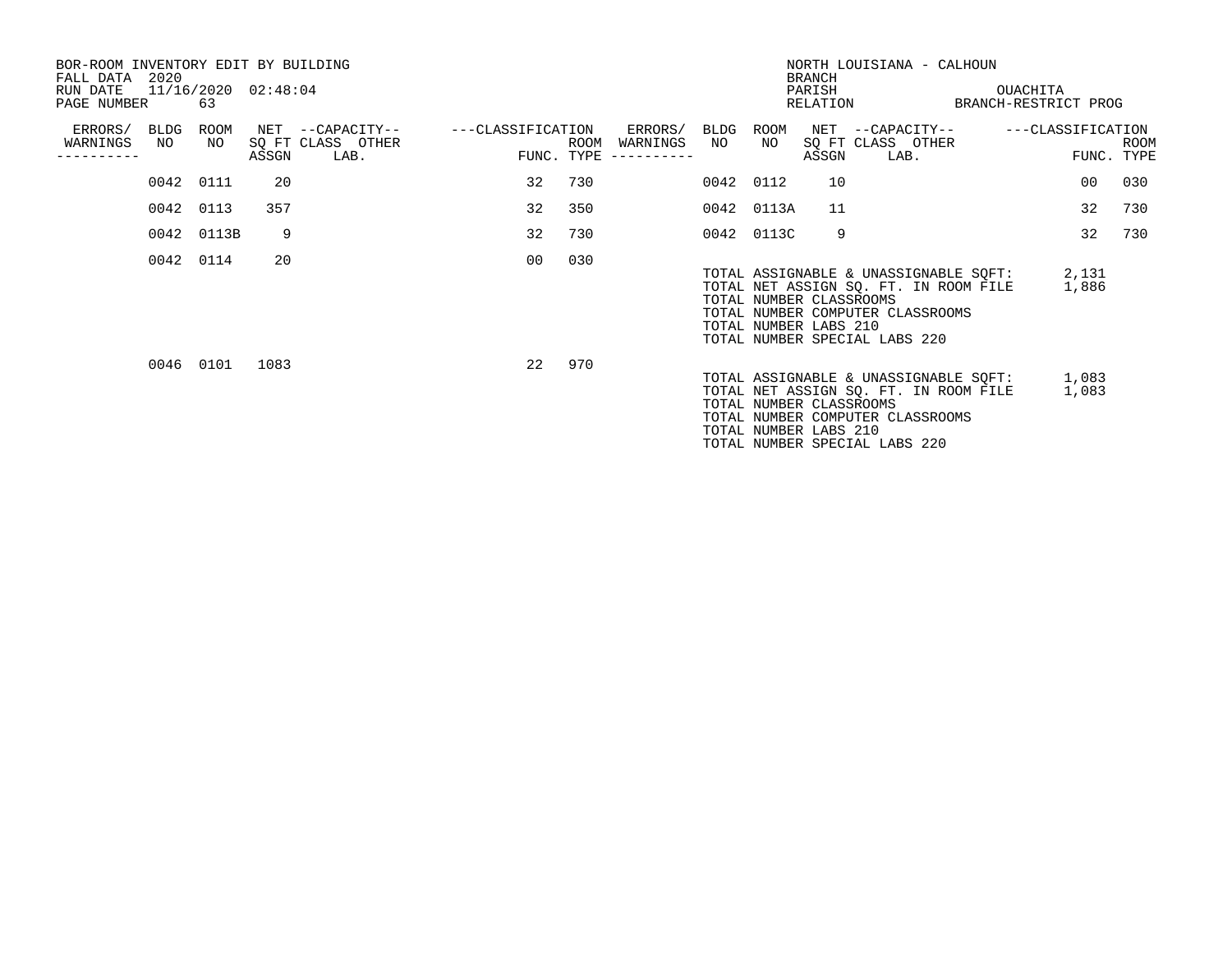BOR-ROOM INVENTORY EDIT BY BUILDING NORTH LOUISIANA - CALHOUN FALL DATA 2020 RUN DATE 11/16/2020 02:48:04

| DESCRIPTION AND SUMMARY OF ERRORS & WARNINGS                                                                                                                                                                                                                                                                                                                                                                                                                                                                           |                                                                                |
|------------------------------------------------------------------------------------------------------------------------------------------------------------------------------------------------------------------------------------------------------------------------------------------------------------------------------------------------------------------------------------------------------------------------------------------------------------------------------------------------------------------------|--------------------------------------------------------------------------------|
| 1 = ERROR - BLD NUMBER OF THE ROOM FILE DOES NOT MATCH THE BLD NUMBER OF THE BLD FILE. ----------------<br>THE BUILDING NUMBERS SHOULD BE EXACTLY THE SAME ON THE BUILDING FILE AND THE ROOM FILE.                                                                                                                                                                                                                                                                                                                     |                                                                                |
| 2 = ERROR - DUPLICATE RECORD IN THE ROOM FILE.                                                                                                                                                                                                                                                                                                                                                                                                                                                                         |                                                                                |
|                                                                                                                                                                                                                                                                                                                                                                                                                                                                                                                        |                                                                                |
| 4 = ERROR - CAPACITY IS NOT ENTERED FOR ROOM TYPE 110, 210, 220, 230, 250, 410, 430, 610, 910, 920. - - - - - - - - -                                                                                                                                                                                                                                                                                                                                                                                                  |                                                                                |
| IF THE BUILDING IS A WAREHOUSE, BARN, ETC. WITH NO ROOMS, CODE ONE ROOM WITH THE GROSS AND NET EQUAL.                                                                                                                                                                                                                                                                                                                                                                                                                  |                                                                                |
| 6 = ERROR - FUNCTION USE OF ROOMS IS 00 AND ROOM TYPE NOT 010, 020, 030, 051, 052, OR 053. - - - - - - - - - - - - - - -                                                                                                                                                                                                                                                                                                                                                                                               |                                                                                |
| 7 = ERROR - ROOM TYPE IS NOT A VALID ROOM USE CODE OR PCS FUNCTION USE CODE IS NOT A VALID CODE ------------                                                                                                                                                                                                                                                                                                                                                                                                           |                                                                                |
|                                                                                                                                                                                                                                                                                                                                                                                                                                                                                                                        |                                                                                |
| TOTAL ERRORS<br>9 = WARNING -- RATIO OF NET ASSIGN SO. FT. TO CAPACITY IS NOT 5 TO 50 SO. FT. FOR ROOM TYPES 110 410 430<br>OR IS NOT 10 TO 400 SO. FT. FOR ROOM TYPES 210 220 230 250<br>OR IS NOT 5 TO 25 SQ. FT. FOR ROOM TYPE 610. $- - - - - - - - - -$                                                                                                                                                                                                                                                           |                                                                                |
| TOTAL CLASSROOM CAPACITY<br>TOTAL LAB CAPACITY<br>TOTAL OTHER CAPACITY<br>TOTAL UNASSIGNED AREA - ROOMS (FUNCT 81, 82, 83)<br>TOTAL ASSIGNABLE AREA - ROOMS (FUNCT 10 THROUGH 83)<br>TOTAL NUMBER OF INSTRUCTIONAL, RESEARCH, ACADEMIC SUPPORT, AND STUDENT SERVICE ROOMS (FUNCTS 10, 20, 40 AND 50)<br>TOTAL NUMBER OF PUBLIC SERVICE, INSTITUTIONAL SUPPORT AND INDEPENDENT OPERATIONS ROOMS (FUNCTS 30, 60 AND 70) -----<br>TOTAL NUMBER OF UNASSIGNED ROOMS (FUNCT 81, 82, 83)<br>TOTAL NUMBER OF CLASSROOMS (110) | 81<br>2 <sup>3</sup><br>14<br>919<br>54,431<br>54,431<br>-15<br>50<br>12<br>66 |
| TOTAL NUMBER OF LABS (210)<br>TOTAL NUMBER OF SPECIAL LABS                                                                                                                                                                                                                                                                                                                                                                                                                                                             |                                                                                |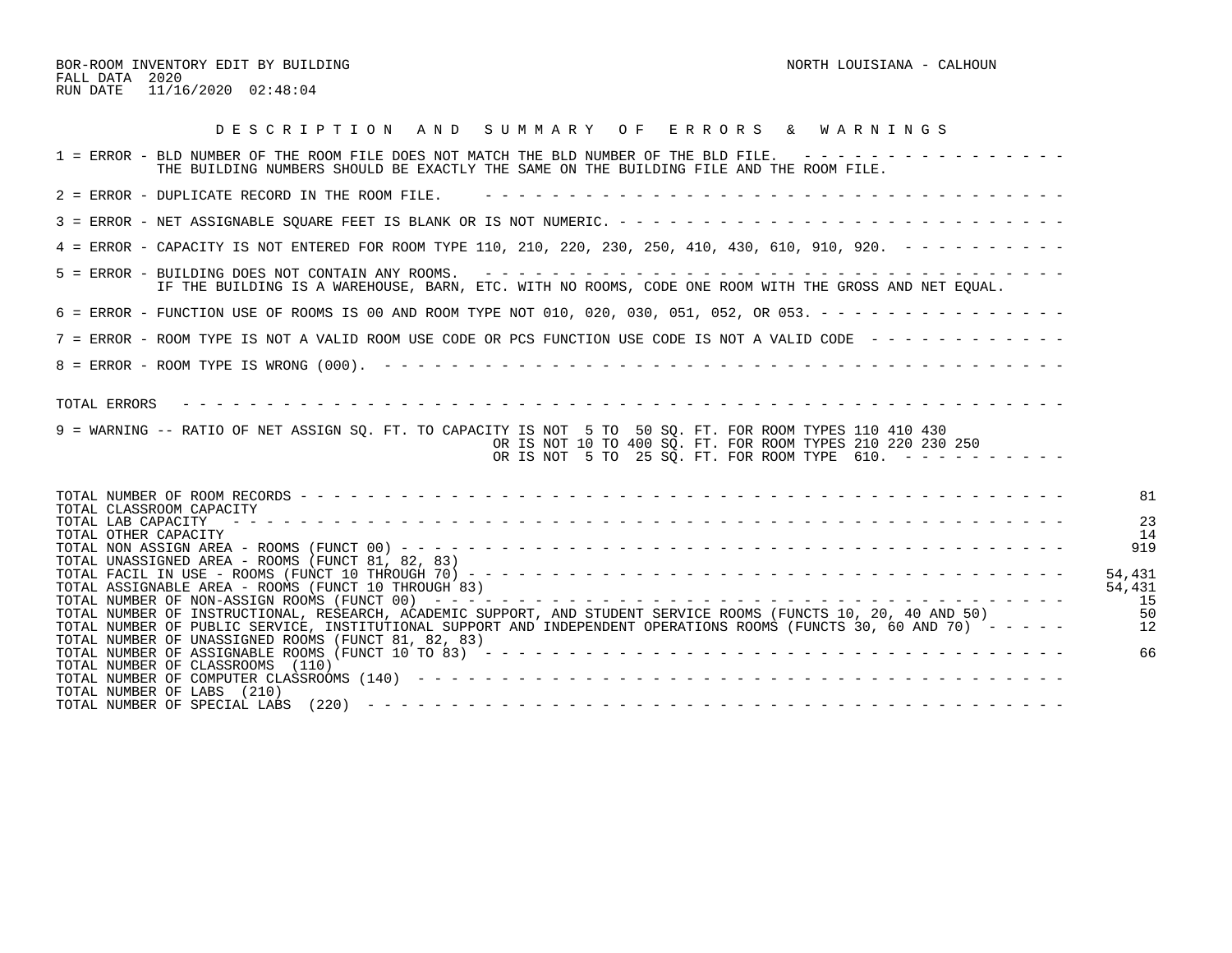| BOR-ROOM INVENTORY EDIT BY BUILDING<br>FALL DATA 2020 |           |                |              |                |     |  |           |                                                  | HILL FARM - HOMER<br><b>BRANCH</b>                                                           |              |                                                                                            |                |                    |
|-------------------------------------------------------|-----------|----------------|--------------|----------------|-----|--|-----------|--------------------------------------------------|----------------------------------------------------------------------------------------------|--------------|--------------------------------------------------------------------------------------------|----------------|--------------------|
| RUN DATE 11/16/2020 02:48:04<br>PAGE NUMBER           | 64        |                |              |                |     |  |           |                                                  |                                                                                              |              | PARISH CLAIBORNE<br>RELATION BRANCH-RESTRICT PROG                                          |                |                    |
|                                                       |           |                |              |                |     |  |           |                                                  |                                                                                              |              |                                                                                            |                |                    |
| WARNINGS NO<br>---------                              |           |                |              |                |     |  |           |                                                  |                                                                                              |              |                                                                                            |                | ROOM<br>FUNC. TYPE |
|                                                       |           | 0002 0001 1860 |              | 92 970         |     |  |           | TOTAL NUMBER LABS 210                            | TOTAL NUMBER CLASSROOMS<br>TOTAL NUMBER COMPUTER CLASSROOMS<br>TOTAL NUMBER SPECIAL LABS 220 |              | TOTAL ASSIGNABLE & UNASSIGNABLE SQFT: 1,860<br>TOTAL NET ASSIGN SQ. FT. IN ROOM FILE 1,860 |                |                    |
|                                                       | 0003 0101 | 216            |              | 21             | 315 |  | 0003 0102 | 1015                                             |                                                                                              |              |                                                                                            | 21             | 680                |
|                                                       | 0003 0103 | 156            |              | 21             | 710 |  | 0003 0104 | 216                                              |                                                                                              | $\mathbf{1}$ |                                                                                            | 21             | 310                |
|                                                       | 0003 0105 | 216            | $\mathbf{1}$ | 21             | 310 |  | 0003 0106 | 168                                              |                                                                                              | $\mathbf{1}$ |                                                                                            | 21             | 310                |
|                                                       | 0003 0107 | 168            | $\mathbf{1}$ | 21             | 310 |  | 0003 0108 | 168                                              |                                                                                              | $\mathbf{1}$ |                                                                                            | 21             | 310                |
|                                                       | 0003 0109 | 228            |              | 21             | 350 |  | 0003 0110 | 108                                              |                                                                                              |              |                                                                                            | 00             | 030                |
|                                                       | 0003 0111 | 148            |              | 00             | 030 |  | 0003 0112 | 16                                               |                                                                                              |              |                                                                                            | 00             | 010                |
|                                                       | 0003 0113 | 84             |              | 00             | 030 |  |           | TOTAL NUMBER LABS 210                            | TOTAL NUMBER CLASSROOMS<br>TOTAL NUMBER COMPUTER CLASSROOMS<br>TOTAL NUMBER SPECIAL LABS 220 |              | TOTAL ASSIGNABLE & UNASSIGNABLE SQFT: 2,907<br>TOTAL NET ASSIGN SQ. FT. IN ROOM FILE 2,551 |                |                    |
|                                                       |           | 0004 0001 2800 |              | 92             | 970 |  |           | TOTAL NUMBER CLASSROOMS<br>TOTAL NUMBER LABS 210 | TOTAL NUMBER COMPUTER CLASSROOMS<br>TOTAL NUMBER SPECIAL LABS 220                            |              | TOTAL ASSIGNABLE & UNASSIGNABLE SQFT: 2,800<br>TOTAL NET ASSIGN SQ. FT. IN ROOM FILE 2,800 |                |                    |
|                                                       | 0005 0101 | 960            |              | 21             | 740 |  | 0005 0102 | 228                                              |                                                                                              | $\mathbf{1}$ |                                                                                            | 21             | 310                |
|                                                       | 0005 0103 | 55             |              | 0 <sub>0</sub> | 030 |  | 0005 0104 | 132                                              |                                                                                              |              |                                                                                            | 0 <sub>0</sub> | 030                |
|                                                       | 0005 0105 | 2400           |              | 21             | 720 |  | 0005 0106 | 400                                              |                                                                                              |              |                                                                                            | 21             | 725                |
|                                                       | 0005 0107 | 720            |              | 21             | 740 |  |           | TOTAL NUMBER CLASSROOMS<br>TOTAL NUMBER LABS 210 | TOTAL NUMBER COMPUTER CLASSROOMS<br>TOTAL NUMBER SPECIAL LABS 220                            |              | TOTAL ASSIGNABLE & UNASSIGNABLE SQFT: 4,895<br>TOTAL NET ASSIGN SQ. FT. IN ROOM FILE 4,708 |                |                    |
|                                                       |           | 0006 0001 1800 |              | 92             | 970 |  |           |                                                  |                                                                                              |              | TOTAL ASSIGNABLE & UNASSIGNABLE SQFT: 1,800                                                |                |                    |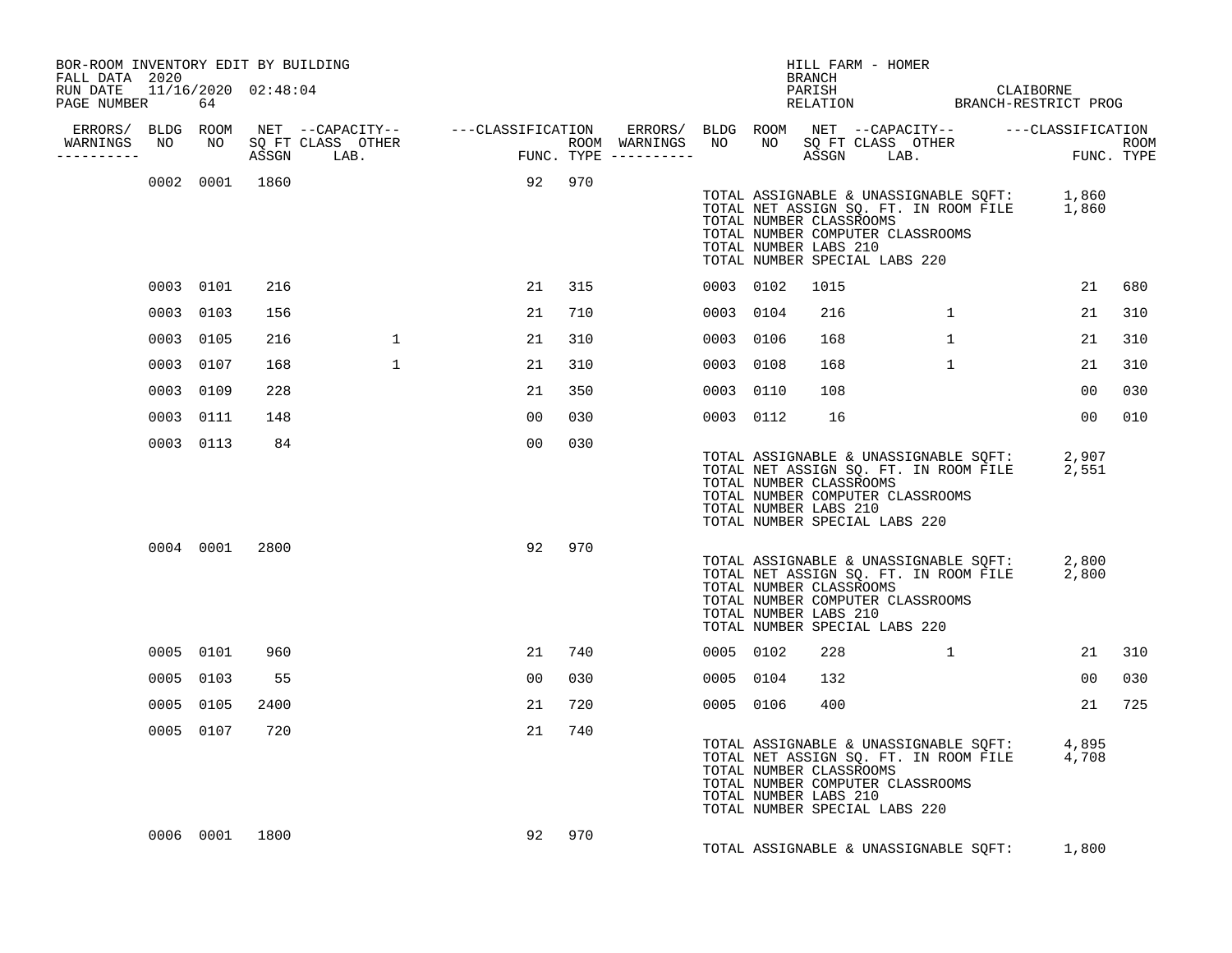| BOR-ROOM INVENTORY EDIT BY BUILDING<br>FALL DATA 2020 |                |     |        |     |                                                                                                                       |  | HILL FARM - HOMER<br><b>BRANCH</b> |                                                                                            |            |  |
|-------------------------------------------------------|----------------|-----|--------|-----|-----------------------------------------------------------------------------------------------------------------------|--|------------------------------------|--------------------------------------------------------------------------------------------|------------|--|
| RUN DATE 11/16/2020 02:48:04<br>PAGE NUMBER 65        |                |     |        |     |                                                                                                                       |  |                                    | PARISH CLAIBORNE<br>RELATION BRANCH-RESTRICT PROG                                          |            |  |
| WARNINGS NO NO SQ FT CLASS OTHER<br>-----------       |                |     |        |     |                                                                                                                       |  |                                    |                                                                                            |            |  |
|                                                       |                |     |        |     | TOTAL NUMBER CLASSROOMS<br>TOTAL NUMBER COMPUTER CLASSROOMS<br>TOTAL NUMBER LABS 210<br>TOTAL NUMBER SPECIAL LABS 220 |  |                                    | TOTAL NET ASSIGN SQ. FT. IN ROOM FILE 1,800                                                |            |  |
|                                                       | 0007 0001 1800 |     | 92     | 970 | TOTAL NUMBER CLASSROOMS<br>TOTAL NUMBER COMPUTER CLASSROOMS<br>TOTAL NUMBER LABS 210<br>TOTAL NUMBER SPECIAL LABS 220 |  |                                    | TOTAL ASSIGNABLE & UNASSIGNABLE SQFT: 1,800<br>TOTAL NET ASSIGN SQ. FT. IN ROOM FILE 1,800 |            |  |
|                                                       | 0008 0001      | 936 | 92     | 970 | TOTAL NUMBER CLASSROOMS<br>TOTAL NUMBER COMPUTER CLASSROOMS<br>TOTAL NUMBER LABS 210<br>TOTAL NUMBER SPECIAL LABS 220 |  |                                    | TOTAL ASSIGNABLE & UNASSIGNABLE SQFT: 936<br>TOTAL NET ASSIGN SQ. FT. IN ROOM FILE         | 936        |  |
|                                                       | 0010 0001 936  |     | 21 970 |     | TOTAL NUMBER CLASSROOMS<br>TOTAL NUMBER COMPUTER CLASSROOMS<br>TOTAL NUMBER LABS 210<br>TOTAL NUMBER SPECIAL LABS 220 |  |                                    | TOTAL ASSIGNABLE & UNASSIGNABLE SQFT:<br>TOTAL NET ASSIGN SQ. FT. IN ROOM FILE             | 936<br>936 |  |
|                                                       | 0011 0001 936  |     | 92 970 |     | TOTAL NUMBER CLASSROOMS<br>TOTAL NUMBER COMPUTER CLASSROOMS<br>TOTAL NUMBER LABS 210<br>TOTAL NUMBER SPECIAL LABS 220 |  |                                    | TOTAL ASSIGNABLE & UNASSIGNABLE SQFT:<br>TOTAL NET ASSIGN SQ. FT. IN ROOM FILE             | 936<br>936 |  |
|                                                       | 0013 0101      | 280 | 21     | 590 | TOTAL NUMBER CLASSROOMS<br>TOTAL NUMBER COMPUTER CLASSROOMS<br>TOTAL NUMBER LABS 210<br>TOTAL NUMBER SPECIAL LABS 220 |  |                                    | TOTAL ASSIGNABLE & UNASSIGNABLE SOFT:<br>TOTAL NET ASSIGN SQ. FT. IN ROOM FILE             | 280<br>280 |  |
|                                                       | 0015 0001 2100 |     | 92     | 970 | TOTAL NUMBER CLASSROOMS<br>TOTAL NUMBER COMPUTER CLASSROOMS                                                           |  |                                    | TOTAL ASSIGNABLE & UNASSIGNABLE SQFT:<br>TOTAL NET ASSIGN SQ. FT. IN ROOM FILE 2,100       | 2,100      |  |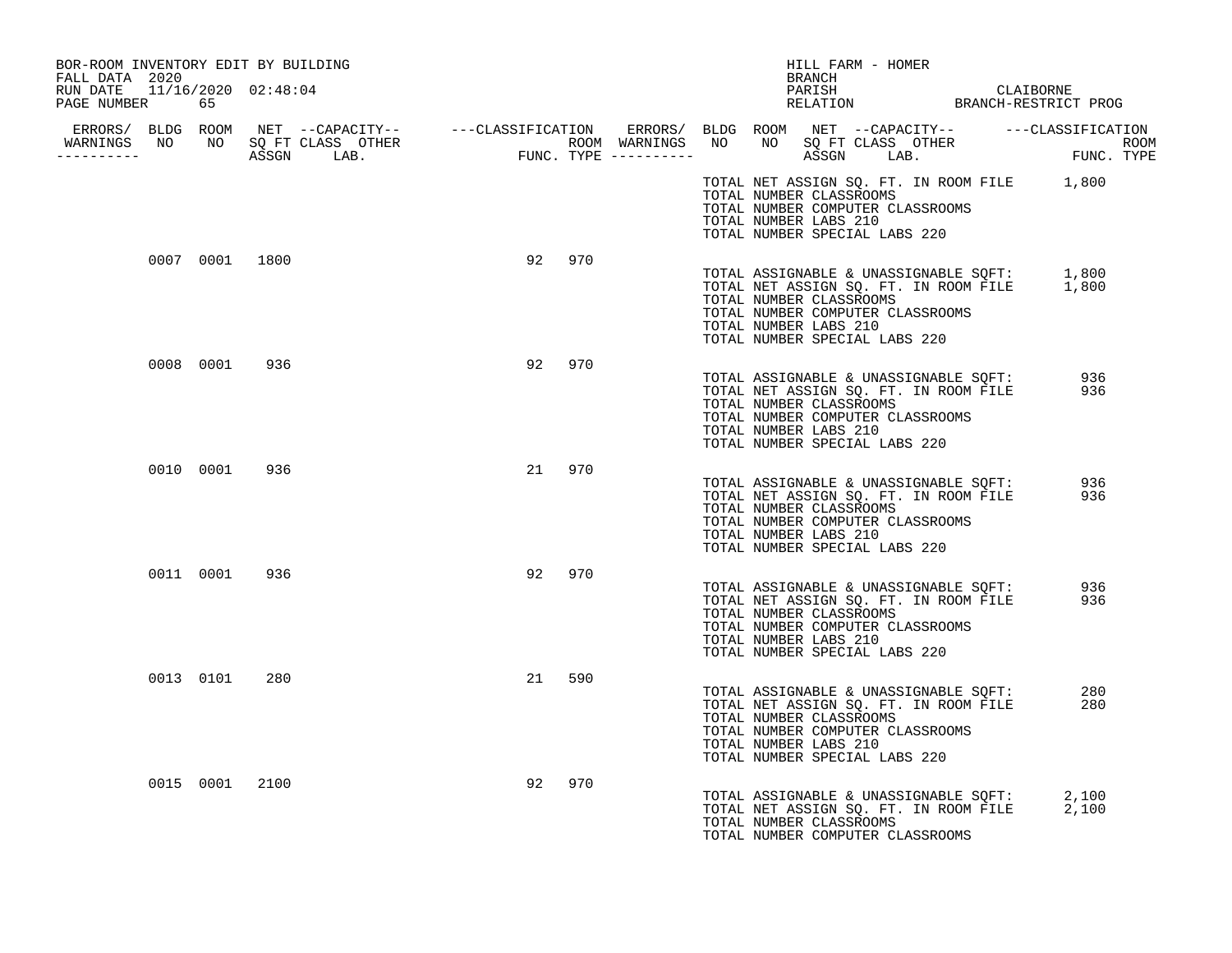| BOR-ROOM INVENTORY EDIT BY BUILDING<br>FALL DATA 2020 |                |      |                                  |    |           |           |                                                               |     | HILL FARM - HOMER                                                                                                                                               |                 |                      |
|-------------------------------------------------------|----------------|------|----------------------------------|----|-----------|-----------|---------------------------------------------------------------|-----|-----------------------------------------------------------------------------------------------------------------------------------------------------------------|-----------------|----------------------|
| RUN DATE 11/16/2020 02:48:04<br>PAGE NUMBER           | 66             |      |                                  |    |           |           |                                                               |     | PARISH<br>PARISH<br>PARISH CLAIBORNE<br>RELATION BRANCH-RESTRICT PROG                                                                                           |                 |                      |
|                                                       |                |      |                                  |    |           |           |                                                               |     |                                                                                                                                                                 |                 |                      |
| -----------                                           |                |      | WARNINGS NO NO SQ FT CLASS OTHER |    |           |           |                                                               |     |                                                                                                                                                                 |                 |                      |
|                                                       |                |      |                                  |    |           |           | TOTAL NUMBER LABS 210                                         |     | TOTAL NUMBER SPECIAL LABS 220                                                                                                                                   |                 |                      |
|                                                       | 0017 0001 2500 |      |                                  |    | 92 970    |           | TOTAL NUMBER CLASSROOMS<br>TOTAL NUMBER LABS 210              |     | TOTAL ASSIGNABLE & UNASSIGNABLE SQFT: 2,500<br>TOTAL NET ASSIGN SQ. FT. IN ROOM FILE 2,500<br>TOTAL NUMBER COMPUTER CLASSROOMS<br>TOTAL NUMBER SPECIAL LABS 220 |                 |                      |
|                                                       | 0018 0001 2000 |      |                                  |    | 970<br>92 |           | TOTAL NUMBER CLASSROOMS<br>TOTAL NUMBER LABS 210              |     | TOTAL ASSIGNABLE & UNASSIGNABLE SQFT: 2,000<br>TOTAL NET ASSIGN SQ. FT. IN ROOM FILE 2,000<br>TOTAL NUMBER COMPUTER CLASSROOMS<br>TOTAL NUMBER SPECIAL LABS 220 |                 |                      |
|                                                       | 0019 0101      | 320  |                                  |    | 21<br>590 |           | 0019 0102                                                     | 120 |                                                                                                                                                                 |                 | 21 590               |
|                                                       | 0019 0103      | 1800 |                                  |    | 21<br>730 |           | TOTAL NUMBER CLASSROOMS<br>TOTAL NUMBER LABS 210              |     | TOTAL ASSIGNABLE & UNASSIGNABLE SQFT: 2,240<br>TOTAL NET ASSIGN SQ. FT. IN ROOM FILE 2,240<br>TOTAL NUMBER COMPUTER CLASSROOMS<br>TOTAL NUMBER SPECIAL LABS 220 |                 |                      |
|                                                       | 0020 0101 170  |      |                                  |    | 21<br>730 |           | 0020 0102<br>TOTAL NUMBER CLASSROOMS<br>TOTAL NUMBER LABS 210 | 442 | TOTAL ASSIGNABLE & UNASSIGNABLE SQFT:<br>TOTAL NET ASSIGN SQ. FT. IN ROOM FILE<br>TOTAL NUMBER COMPUTER CLASSROOMS<br>TOTAL NUMBER SPECIAL LABS 220             |                 | 21 730<br>612<br>612 |
|                                                       | 0021 0102      | 160  |                                  |    | 730<br>21 | 0021 0103 |                                                               | 96  |                                                                                                                                                                 | 00 <sub>o</sub> | 030                  |
|                                                       | 0021 0104      | 224  | $\mathbf{1}$                     |    | 21<br>310 | 0021 0105 |                                                               | 396 |                                                                                                                                                                 | 21              | 570                  |
|                                                       | 0021 0106      | 75   |                                  | 00 | 030       |           | 0021 0107                                                     | 75  |                                                                                                                                                                 | 0 <sub>0</sub>  | 030                  |
|                                                       | 0021 0108      | 231  |                                  |    | 21<br>575 |           | TOTAL NUMBER CLASSROOMS<br>TOTAL NUMBER LABS 210              |     | TOTAL ASSIGNABLE & UNASSIGNABLE SQFT: 1,257<br>TOTAL NET ASSIGN SQ. FT. IN ROOM FILE 1,011<br>TOTAL NUMBER COMPUTER CLASSROOMS<br>TOTAL NUMBER SPECIAL LABS 220 |                 |                      |
|                                                       | 0022 0101 120  |      |                                  |    | 21 570    |           | 0022 0102                                                     | 60  |                                                                                                                                                                 |                 | 21 575               |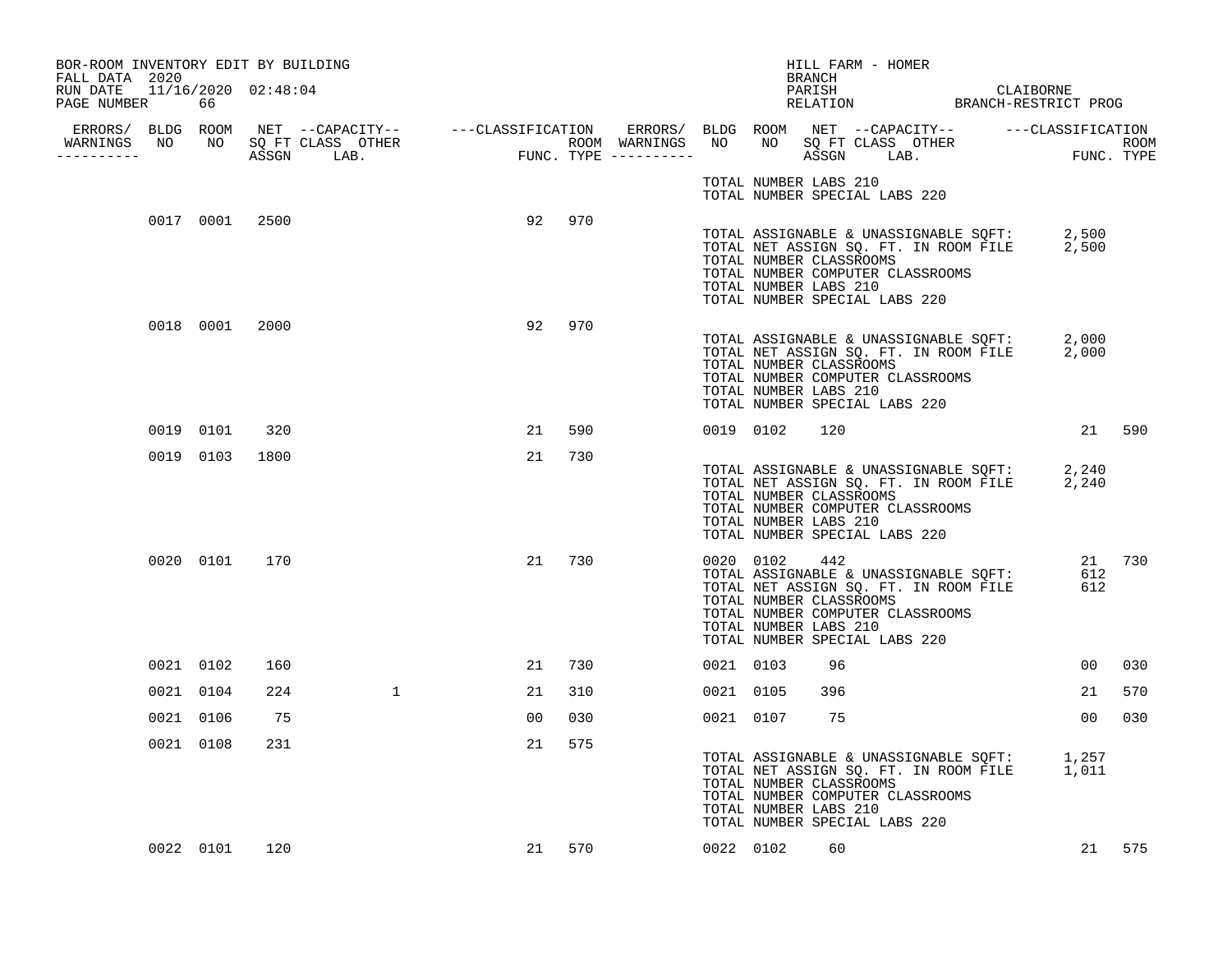| BOR-ROOM INVENTORY EDIT BY BUILDING<br>FALL DATA 2020 |           |               |               |        |        |  |                                        |     | HILL FARM - HOMER                                        |                                  |                                       |                                                                                                  |        |
|-------------------------------------------------------|-----------|---------------|---------------|--------|--------|--|----------------------------------------|-----|----------------------------------------------------------|----------------------------------|---------------------------------------|--------------------------------------------------------------------------------------------------|--------|
| RUN DATE 11/16/2020 02:48:04<br>PAGE NUMBER 67        |           |               |               |        |        |  |                                        |     | BRANCH<br>PARISH                                         |                                  |                                       | PARISH CLAIBORNE<br>RELATION BRANCH-RESTRICT PROG                                                |        |
|                                                       |           |               |               |        |        |  |                                        |     |                                                          |                                  |                                       |                                                                                                  |        |
| ----------                                            |           |               |               |        |        |  |                                        |     |                                                          |                                  |                                       |                                                                                                  |        |
|                                                       |           |               | 0022 0103 120 | 21 570 |        |  | TOTAL NUMBER LABS 210                  |     | TOTAL NUMBER CLASSROOMS<br>TOTAL NUMBER SPECIAL LABS 220 | TOTAL NUMBER COMPUTER CLASSROOMS |                                       | TOTAL ASSIGNABLE & UNASSIGNABLE SQFT: 300<br>TOTAL NET ASSIGN SQ. FT. IN ROOM FILE 300           |        |
|                                                       |           | 0023 0101 960 |               |        | 21 570 |  | 0023 0102 624<br>TOTAL NUMBER LABS 210 |     | TOTAL NUMBER CLASSROOMS<br>TOTAL NUMBER SPECIAL LABS 220 | TOTAL NUMBER COMPUTER CLASSROOMS |                                       | TOTAL ASSIGNABLE & UNASSIGNABLE SOFT: 1,584<br>TOTAL ASSIGNABLE & UNASSIGNABLE SOFT: 1,584       | 21 575 |
|                                                       |           | 0024 0101 140 |               | 21     | 570    |  | TOTAL NUMBER LABS 210                  |     | TOTAL NUMBER CLASSROOMS<br>TOTAL NUMBER SPECIAL LABS 220 | TOTAL NUMBER COMPUTER CLASSROOMS |                                       | TOTAL ASSIGNABLE & UNASSIGNABLE SQFT: 140<br>TOTAL NET ASSIGN SQ. FT. IN ROOM FILE 140           |        |
|                                                       |           | 0025 0101 140 |               |        | 21 570 |  | TOTAL NUMBER LABS 210                  |     | TOTAL NUMBER CLASSROOMS<br>TOTAL NUMBER SPECIAL LABS 220 | TOTAL NUMBER COMPUTER CLASSROOMS |                                       | TOTAL ASSIGNABLE & UNASSIGNABLE SQFT: 140<br>TOTAL NET ASSIGN SQ. FT. IN ROOM FILE 140           |        |
|                                                       | 0026 0101 | 143           |               |        | 21 730 |  | 0026 0102                              | 143 |                                                          |                                  |                                       | 21                                                                                               | 730    |
|                                                       | 0026 0103 | 143           |               | 21     | 730    |  | 0026 0104                              | 143 |                                                          |                                  |                                       | 21                                                                                               | 730    |
|                                                       | 0026 0105 | 143           |               | 21     | 730    |  | 0026 0106                              | 143 |                                                          |                                  |                                       | 21                                                                                               | 730    |
|                                                       | 0026 0107 | 143           |               | 21     | 730    |  | 0026 0108                              | 143 |                                                          |                                  |                                       | 21                                                                                               | 730    |
|                                                       | 0026 0109 | 320           |               | 21     | 730    |  | 0026 0110                              | 340 |                                                          |                                  |                                       | 21                                                                                               | 730    |
|                                                       | 0026 0111 | 196           |               | 21     | 730    |  | 0026 0112<br>TOTAL NUMBER LABS 210     | 280 | TOTAL NUMBER CLASSROOMS<br>TOTAL NUMBER SPECIAL LABS 220 | TOTAL NUMBER COMPUTER CLASSROOMS |                                       | 21<br>TOTAL ASSIGNABLE & UNASSIGNABLE SQFT: 2,280<br>TOTAL NET ASSIGN SQ. FT. IN ROOM FILE 2,280 | 730    |
|                                                       | 0027 0101 | 360           |               |        | 21 570 |  |                                        |     |                                                          |                                  | TOTAL ASSIGNABLE & UNASSIGNABLE SQFT: | 360                                                                                              |        |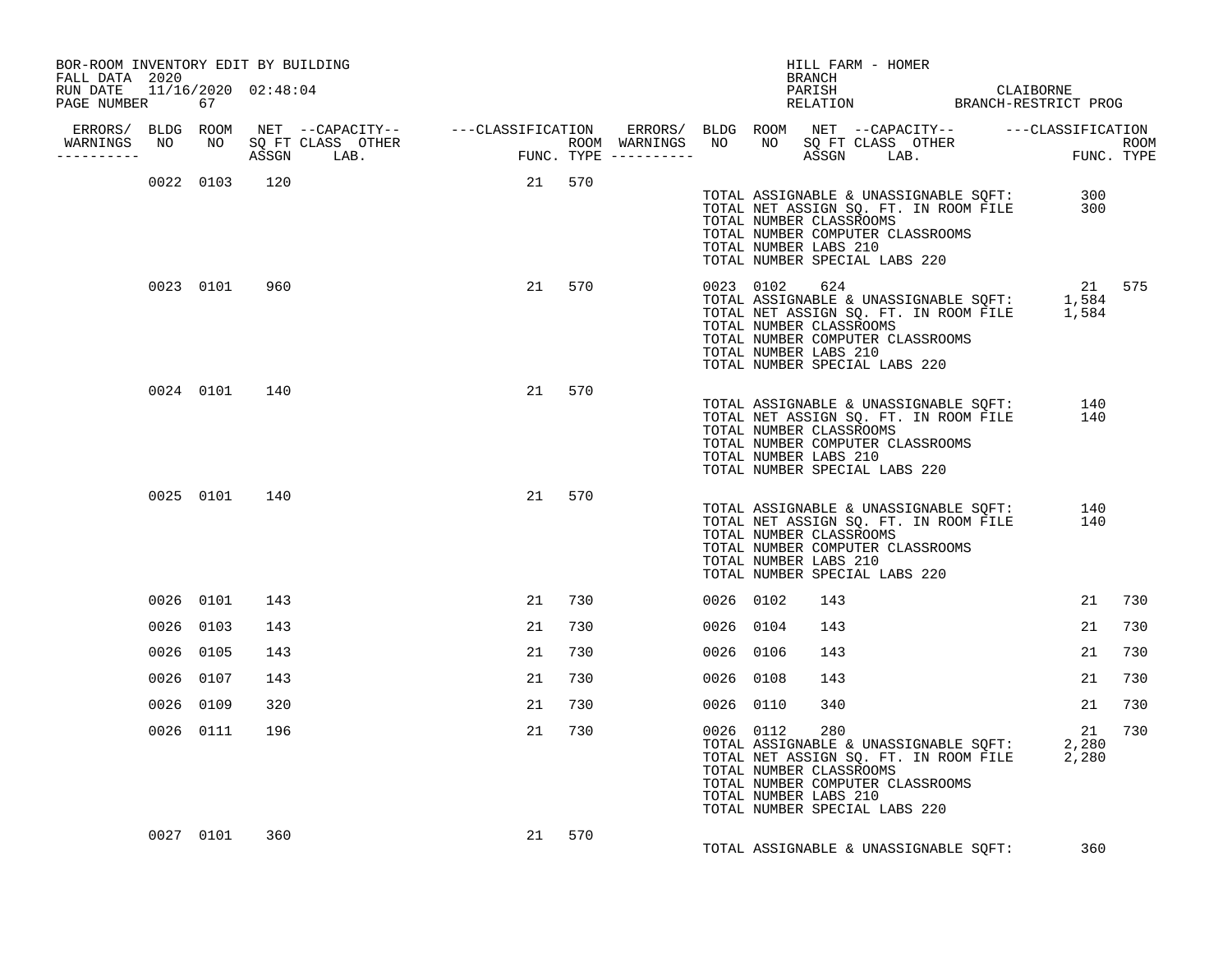| BOR-ROOM INVENTORY EDIT BY BUILDING<br>FALL DATA 2020 |     |           | HILL FARM - HOMER<br><b>BRANCH</b>                                                                                                                                                                                                                       |            |
|-------------------------------------------------------|-----|-----------|----------------------------------------------------------------------------------------------------------------------------------------------------------------------------------------------------------------------------------------------------------|------------|
| RUN DATE  11/16/2020  02:48:04<br>PAGE NUMBER<br>68   |     |           | PARISH CLAIBORNE<br>RELATION BRANCH-RESTRICT PROG                                                                                                                                                                                                        |            |
| -----------                                           |     |           |                                                                                                                                                                                                                                                          |            |
|                                                       |     |           | TOTAL NET ASSIGN SQ. FT. IN ROOM FILE 360<br>TOTAL NUMBER CLASSROOMS<br>TOTAL NUMBER COMPUTER CLASSROOMS<br>TOTAL NUMBER LABS 210<br>TOTAL NUMBER SPECIAL LABS 220                                                                                       |            |
| 0030 0101 1870                                        |     | 21 730    | TOTAL ASSIGNABLE & UNASSIGNABLE SQFT: 1,870<br>TOTAL NET ASSIGN SQ. FT. IN ROOM FILE 1,870<br>TOTAL NUMBER CLASSROOMS<br>TOTAL NUMBER COMPUTER CLASSROOMS<br>TOTAL NUMBER LABS 210<br>TOTAL NUMBER SPECIAL LABS 220                                      |            |
| 0033 0101 960                                         |     | 21 730    | TOTAL ASSIGNABLE & UNASSIGNABLE SQFT: 960<br>TOTAL NET ASSIGN SO. FT. IN ROOM FILE 960<br>TOTAL NET ASSIGN SQ. FT. IN ROOM FILE<br>TOTAL NUMBER CLASSROOMS<br>TOTAL NUMBER COMPUTER CLASSROOMS<br>TOTAL NUMBER LABS 210<br>TOTAL NUMBER SPECIAL LABS 220 | 960        |
| 0035 0001 1500                                        |     | 92<br>970 | TOTAL ASSIGNABLE & UNASSIGNABLE SQFT: 1,500<br>TOTAL NET ASSIGN SQ. FT. IN ROOM FILE 1,500<br>TOTAL NUMBER CLASSROOMS<br>TOTAL NUMBER COMPUTER CLASSROOMS<br>TOTAL NUMBER LABS 210<br>TOTAL NUMBER SPECIAL LABS 220                                      |            |
| 0036 0001 1800                                        |     | 92 970    | TOTAL ASSIGNABLE & UNASSIGNABLE SQFT: 1,800<br>TOTAL NET ASSIGN SQ. FT. IN ROOM FILE 1,800<br>TOTAL NUMBER CLASSROOMS<br>TOTAL NUMBER COMPUTER CLASSROOMS<br>TOTAL NUMBER LABS 210<br>TOTAL NUMBER SPECIAL LABS 220                                      |            |
| 0037 0001 1228                                        |     | 92<br>970 | TOTAL ASSIGNABLE & UNASSIGNABLE SQFT: 1,228<br>TOTAL NET ASSIGN SQ. FT. IN ROOM FILE 1,228<br>TOTAL NUMBER CLASSROOMS<br>TOTAL NUMBER COMPUTER CLASSROOMS<br>TOTAL NUMBER LABS 210<br>TOTAL NUMBER SPECIAL LABS 220                                      |            |
| 0038 0101                                             | 238 | 21 730    | TOTAL ASSIGNABLE & UNASSIGNABLE SQFT:<br>TOTAL NET ASSIGN SQ. FT. IN ROOM FILE<br>TOTAL NUMBER CLASSROOMS<br>TOTAL NUMBER COMPUTER CLASSROOMS                                                                                                            | 238<br>238 |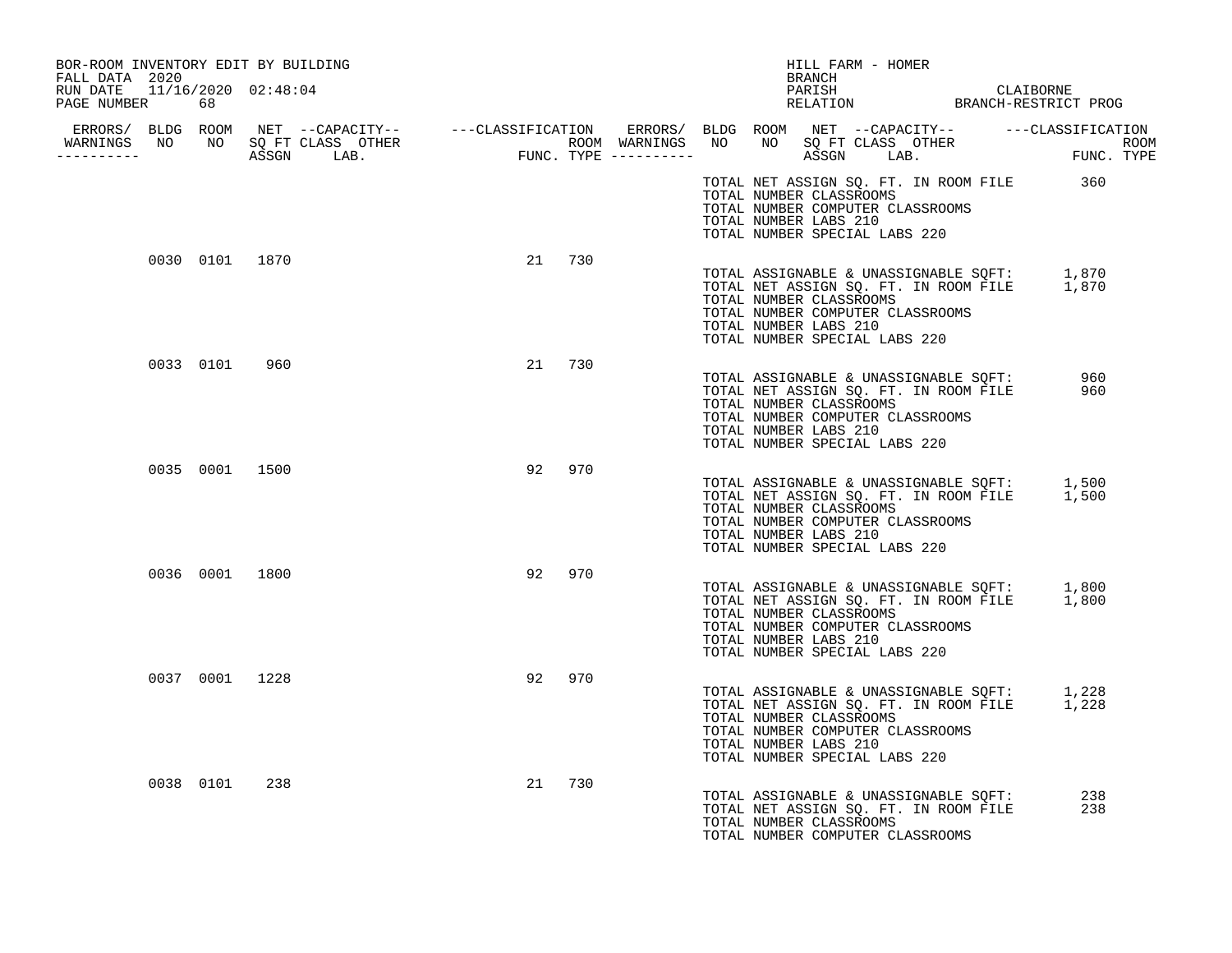| BOR-ROOM INVENTORY EDIT BY BUILDING                              |           |               |                                  |              |                |     |           |                                                                  |        | HILL FARM - HOMER                                                                                                                                                                            |                |              |            |        |
|------------------------------------------------------------------|-----------|---------------|----------------------------------|--------------|----------------|-----|-----------|------------------------------------------------------------------|--------|----------------------------------------------------------------------------------------------------------------------------------------------------------------------------------------------|----------------|--------------|------------|--------|
| FALL DATA 2020<br>RUN DATE 11/16/2020 02:48:04<br>PAGE NUMBER 69 |           |               |                                  |              |                |     |           |                                                                  | BRANCH | PARISH CLAIBORNE RELATION BRANCH-RESTRICT PROG                                                                                                                                               |                |              |            |        |
| ----------                                                       |           |               | WARNINGS NO NO SQ FT CLASS OTHER |              |                |     |           |                                                                  |        |                                                                                                                                                                                              |                |              |            |        |
|                                                                  |           |               |                                  |              |                |     |           | TOTAL NUMBER LABS 210                                            |        | TOTAL NUMBER SPECIAL LABS 220                                                                                                                                                                |                |              |            |        |
|                                                                  | 0040 0101 | 200           |                                  |              | 21             | 570 |           | TOTAL NUMBER CLASSROOMS<br>TOTAL NUMBER LABS 210                 |        | TOTAL ASSIGNABLE & UNASSIGNABLE SQFT:<br>TOTAL ASSIGNABLE & UNASSIGNABLE SQFT:<br>TOTAL NET ASSIGN SQ. FT. IN ROOM FILE<br>TOTAL NUMBER COMPUTER CLASSROOMS<br>TOTAL NUMBER SPECIAL LABS 220 |                |              | 200<br>200 |        |
|                                                                  | 0041 0101 | 38            |                                  |              | 21             | 575 | 0041 0102 |                                                                  | 38     |                                                                                                                                                                                              |                |              |            | 21 575 |
|                                                                  | 0041 0103 | 38            |                                  |              | 21             | 575 |           | 0041 0104<br>TOTAL NUMBER CLASSROOMS<br>TOTAL NUMBER LABS 210    | 38     | TOTAL ASSIGNABLE & UNASSIGNABLE SQFT:<br>TOTAL NET ASSIGN SQ. FT. IN ROOM FILE<br>TOTAL NUMBER COMPUTER CLASSROOMS<br>TOTAL NUMBER SPECIAL LABS 220                                          |                |              | 152<br>152 | 21 575 |
|                                                                  | 0042 0101 | 84            |                                  |              | 21             | 570 | 0042 0102 |                                                                  | 36     |                                                                                                                                                                                              |                |              |            | 21 575 |
|                                                                  | 0042 0103 | 36            |                                  |              | 21             | 575 |           | 0042 0104 84<br>TOTAL NUMBER CLASSROOMS<br>TOTAL NUMBER LABS 210 |        | TOTAL ASSIGNABLE & UNASSIGNABLE SQFT:<br>TOTAL NET ASSIGN SQ. FT. IN ROOM FILE<br>TOTAL NUMBER COMPUTER CLASSROOMS<br>TOTAL NUMBER SPECIAL LABS 220                                          |                |              | 240<br>240 | 21 570 |
|                                                                  |           | 0043 0101 476 |                                  |              | 21             | 740 | 0043 0102 | TOTAL NUMBER CLASSROOMS<br>TOTAL NUMBER LABS 210                 | 140    | TOTAL ASSIGNABLE & UNASSIGNABLE SQFT:<br>TOTAL NET ASSIGN SQ. FT. IN ROOM FILE<br>TOTAL NIMBER CLASSOOMS<br>TOTAL NUMBER COMPUTER CLASSROOMS<br>TOTAL NUMBER SPECIAL LABS 220                |                |              | 616<br>616 | 21 590 |
|                                                                  | 0044 0101 | 215           |                                  | $\mathbf{1}$ | 21             | 310 | 0044 0102 |                                                                  | 150    |                                                                                                                                                                                              |                | 1            | 21         | 310    |
|                                                                  | 0044 0103 | 150           |                                  | $\mathbf{1}$ | 21             | 310 | 0044 0104 |                                                                  | 210    |                                                                                                                                                                                              | $\overline{4}$ |              | 21         | 250    |
|                                                                  | 0044 0105 | 176           | 4                                |              | 21             | 250 | 0044 0106 |                                                                  | 121    |                                                                                                                                                                                              |                | $\mathbf{1}$ | 21         | 310    |
|                                                                  | 0044 0107 | 40            |                                  |              | 00             | 030 | 0044 0108 |                                                                  | 40     |                                                                                                                                                                                              |                |              | 00         | 030    |
|                                                                  | 0044 0109 | 48            |                                  |              | 21             | 255 | 0044 0110 |                                                                  | 40     |                                                                                                                                                                                              |                |              | 21         | 255    |
|                                                                  | 0044 0111 | 587           | 12                               |              | 21             | 250 | 0044 0112 |                                                                  | 99     |                                                                                                                                                                                              |                |              | 21         | 255    |
|                                                                  | 0044 0113 | 77            |                                  |              | 0 <sub>0</sub> | 030 | 0044 0114 |                                                                  | 99     |                                                                                                                                                                                              | $\overline{2}$ |              | 21         | 250    |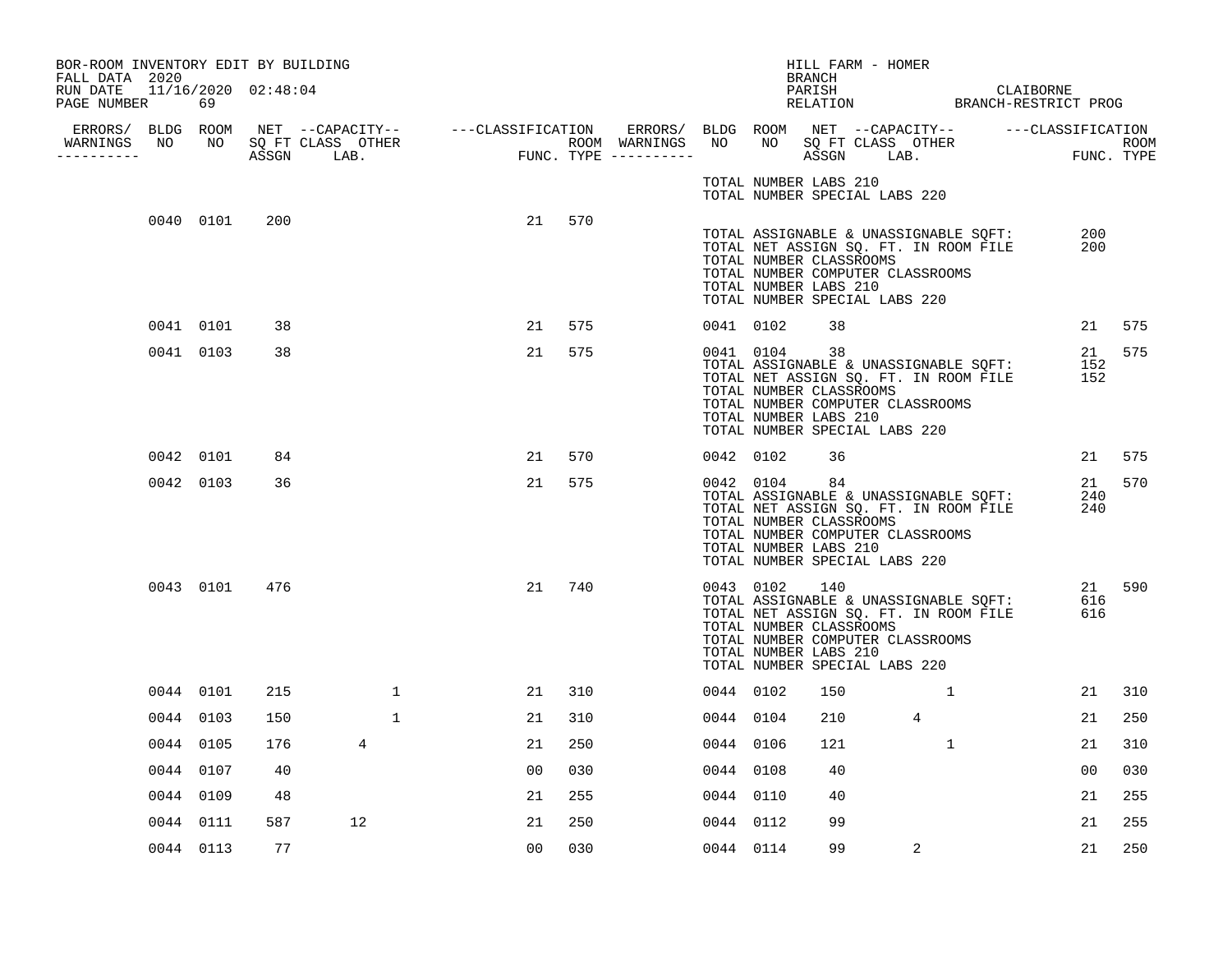| BOR-ROOM INVENTORY EDIT BY BUILDING<br>FALL DATA 2020 |  |                |                                                                                                                                                                                                                                      |           |  | BRANCH                                           | HILL FARM - HOMER                                                                                                                                               |                                                   |
|-------------------------------------------------------|--|----------------|--------------------------------------------------------------------------------------------------------------------------------------------------------------------------------------------------------------------------------------|-----------|--|--------------------------------------------------|-----------------------------------------------------------------------------------------------------------------------------------------------------------------|---------------------------------------------------|
| RUN DATE 11/16/2020 02:48:04<br>PAGE NUMBER 70        |  |                |                                                                                                                                                                                                                                      |           |  |                                                  |                                                                                                                                                                 | PARISH CLAIBORNE<br>RELATION BRANCH-RESTRICT PROG |
| __________                                            |  |                | ERRORS/ BLDG ROOM NET --CAPACITY-- -----CLASSIFICATION ERRORS/ BLDG ROOM NET --CAPACITY-- ------CLASSIFICATION<br>WARNINGS NO NO SQ FT CLASS OTHER ROOM WARNINGS NO NO SQ FT CLASS OTHER ROOM<br>----------- ASSGN LAB. FUNC. TYPE - |           |  |                                                  |                                                                                                                                                                 |                                                   |
|                                                       |  |                | 0044 0115 121 2 21 250                                                                                                                                                                                                               |           |  | TOTAL NUMBER CLASSROOMS<br>TOTAL NUMBER LABS 210 | TOTAL ASSIGNABLE & UNASSIGNABLE SQFT: 2,173<br>TOTAL NET ASSIGN SQ. FT. IN ROOM FILE 2,016<br>TOTAL NUMBER COMPUTER CLASSROOMS<br>TOTAL NUMBER SPECIAL LABS 220 |                                                   |
|                                                       |  |                | 0045 0101 1560                                                                                                                                                                                                                       | 21 575    |  | TOTAL NUMBER CLASSROOMS<br>TOTAL NUMBER LABS 210 | TOTAL ASSIGNABLE & UNASSIGNABLE SQFT: 1,560<br>TOTAL NET ASSIGN SQ. FT. IN ROOM FILE 1,560<br>TOTAL NUMBER COMPUTER CLASSROOMS<br>TOTAL NUMBER SPECIAL LABS 220 |                                                   |
|                                                       |  |                | 0047 0101 1560                                                                                                                                                                                                                       | 21 575    |  | TOTAL NUMBER CLASSROOMS<br>TOTAL NUMBER LABS 210 | TOTAL ASSIGNABLE & UNASSIGNABLE SQFT: 1,560<br>TOTAL NET ASSIGN SQ. FT. IN ROOM FILE 1,560<br>TOTAL NUMBER COMPUTER CLASSROOMS<br>TOTAL NUMBER SPECIAL LABS 220 |                                                   |
|                                                       |  | 0049 0101 1560 |                                                                                                                                                                                                                                      | 21 575    |  | TOTAL NUMBER CLASSROOMS<br>TOTAL NUMBER LABS 210 | TOTAL ASSIGNABLE & UNASSIGNABLE SQFT: 1,560<br>TOTAL NET ASSIGN SQ. FT. IN ROOM FILE 1,560<br>TOTAL NUMBER COMPUTER CLASSROOMS<br>TOTAL NUMBER SPECIAL LABS 220 |                                                   |
|                                                       |  | 0050 0101 8000 |                                                                                                                                                                                                                                      | 21 575    |  | TOTAL NUMBER CLASSROOMS<br>TOTAL NUMBER LABS 210 | TOTAL ASSIGNABLE & UNASSIGNABLE SQFT: 8,000<br>TOTAL NET ASSIGN SQ. FT. IN ROOM FILE 8,000<br>TOTAL NUMBER COMPUTER CLASSROOMS<br>TOTAL NUMBER SPECIAL LABS 220 |                                                   |
|                                                       |  | 0051 0101 8640 |                                                                                                                                                                                                                                      | 21 570    |  | TOTAL NUMBER CLASSROOMS<br>TOTAL NUMBER LABS 210 | TOTAL ASSIGNABLE & UNASSIGNABLE SQFT: 8,640<br>TOTAL NET ASSIGN SQ. FT. IN ROOM FILE 8,640<br>TOTAL NUMBER COMPUTER CLASSROOMS<br>TOTAL NUMBER SPECIAL LABS 220 |                                                   |
|                                                       |  | 0052 0101 1152 |                                                                                                                                                                                                                                      | 570<br>21 |  |                                                  | TOTAL ASSIGNABLE & UNASSIGNABLE SQFT: 1,152                                                                                                                     |                                                   |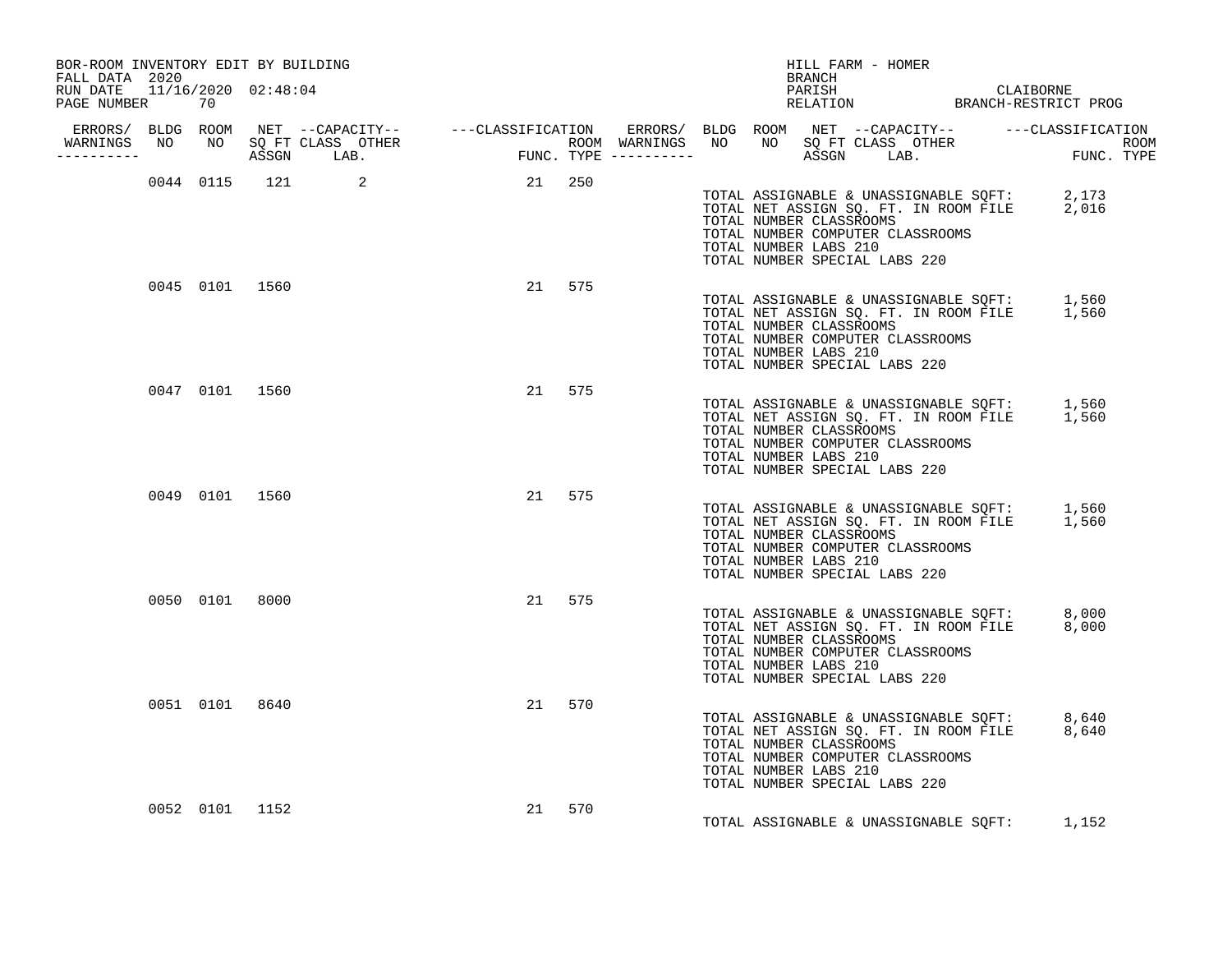| BOR-ROOM INVENTORY EDIT BY BUILDING<br>FALL DATA 2020 |                |  |        |  |                       | HILL FARM - HOMER<br><b>BRANCH</b>                                                           |                                                                                |                                                                                            |            |
|-------------------------------------------------------|----------------|--|--------|--|-----------------------|----------------------------------------------------------------------------------------------|--------------------------------------------------------------------------------|--------------------------------------------------------------------------------------------|------------|
| RUN DATE  11/16/2020  02:48:04<br>PAGE NUMBER<br>71   |                |  |        |  |                       |                                                                                              |                                                                                | PARISH CLAIBORNE<br>RELATION BRANCH-RESTRICT PROG                                          |            |
|                                                       |                |  |        |  |                       |                                                                                              |                                                                                |                                                                                            |            |
|                                                       |                |  |        |  | TOTAL NUMBER LABS 210 | TOTAL NUMBER CLASSROOMS<br>TOTAL NUMBER COMPUTER CLASSROOMS<br>TOTAL NUMBER SPECIAL LABS 220 |                                                                                | TOTAL NET ASSIGN SQ. FT. IN ROOM FILE 1,152                                                |            |
|                                                       | 0054 0001 3200 |  | 21 585 |  | TOTAL NUMBER LABS 210 | TOTAL NUMBER CLASSROOMS<br>TOTAL NUMBER COMPUTER CLASSROOMS<br>TOTAL NUMBER SPECIAL LABS 220 |                                                                                | TOTAL ASSIGNABLE & UNASSIGNABLE SQFT: 3,200<br>TOTAL NET ASSIGN SQ. FT. IN ROOM FILE 3,200 |            |
|                                                       | 0059 0101 160  |  | 21 575 |  | TOTAL NUMBER LABS 210 | TOTAL NUMBER CLASSROOMS<br>TOTAL NUMBER COMPUTER CLASSROOMS<br>TOTAL NUMBER SPECIAL LABS 220 |                                                                                | TOTAL ASSIGNABLE & UNASSIGNABLE SQFT:<br>TOTAL NET ASSIGN SQ. FT. IN ROOM FILE             | 160<br>160 |
|                                                       | 0060 0101 160  |  | 21 575 |  | TOTAL NUMBER LABS 210 | TOTAL NUMBER CLASSROOMS<br>TOTAL NUMBER COMPUTER CLASSROOMS<br>TOTAL NUMBER SPECIAL LABS 220 | TOTAL ASSIGNABLE & UNASSIGNABLE SQFT:<br>TOTAL NET ASSIGN SQ. FT. IN ROOM FILE |                                                                                            | 160<br>160 |
|                                                       | 0061 0101 120  |  | 21 575 |  | TOTAL NUMBER LABS 210 | TOTAL NUMBER CLASSROOMS<br>TOTAL NUMBER COMPUTER CLASSROOMS<br>TOTAL NUMBER SPECIAL LABS 220 | TOTAL ASSIGNABLE & UNASSIGNABLE SQFT:<br>TOTAL NET ASSIGN SQ. FT. IN ROOM FILE |                                                                                            | 120<br>120 |
|                                                       | 0062 0101 120  |  | 21 575 |  | TOTAL NUMBER LABS 210 | TOTAL NUMBER CLASSROOMS<br>TOTAL NUMBER COMPUTER CLASSROOMS<br>TOTAL NUMBER SPECIAL LABS 220 | TOTAL ASSIGNABLE & UNASSIGNABLE SOFT:<br>TOTAL NET ASSIGN SQ. FT. IN ROOM FILE |                                                                                            | 120<br>120 |
| 0064 0101                                             | 120            |  | 21 575 |  |                       | TOTAL NUMBER CLASSROOMS<br>TOTAL NUMBER COMPUTER CLASSROOMS                                  | TOTAL ASSIGNABLE & UNASSIGNABLE SQFT:<br>TOTAL NET ASSIGN SQ. FT. IN ROOM FILE |                                                                                            | 120<br>120 |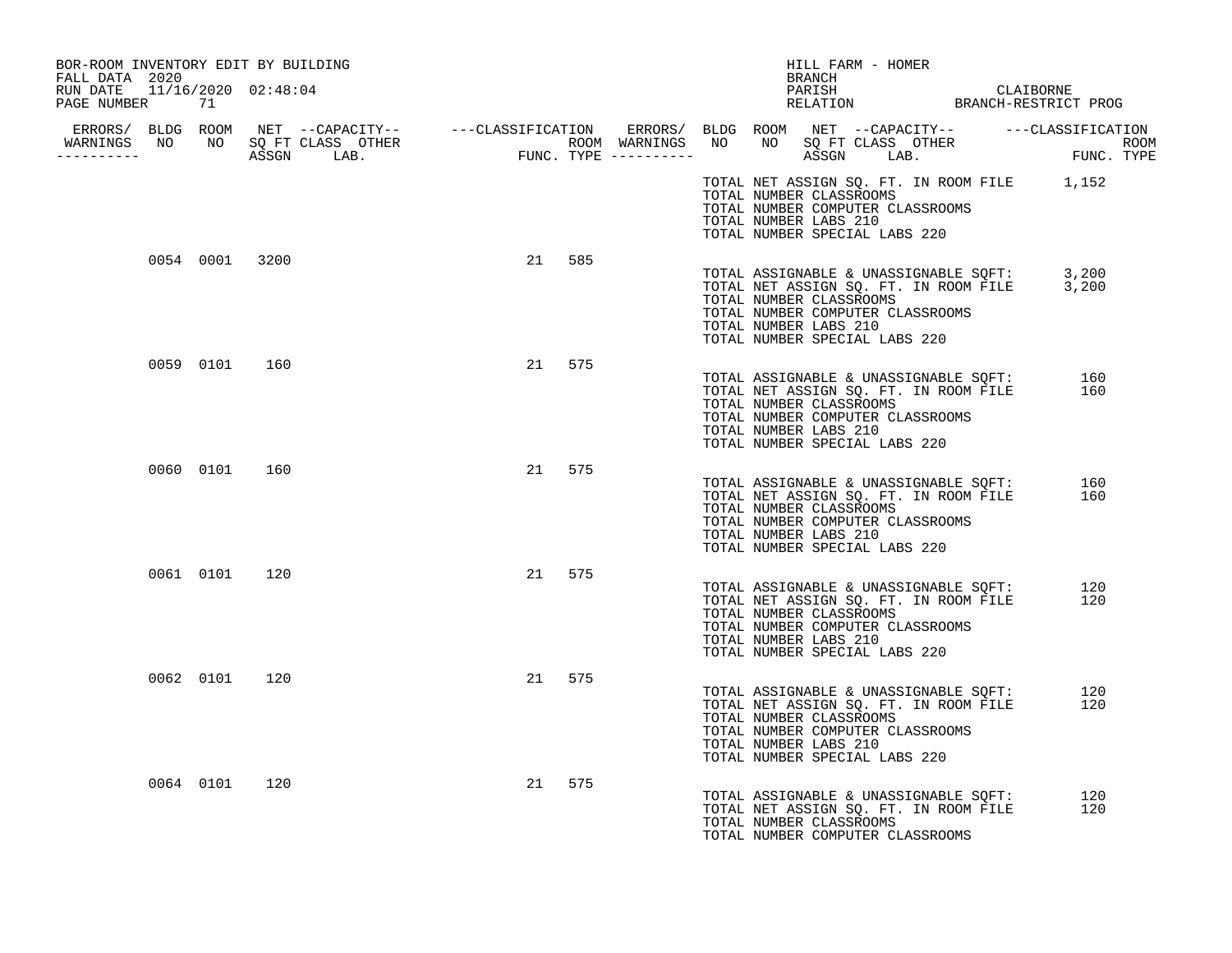| BOR-ROOM INVENTORY EDIT BY BUILDING<br>FALL DATA 2020 |    |                |  |        |  |                       | HILL FARM - HOMER<br><b>BRANCH</b>                                                                                                                                                                                              |  |            |
|-------------------------------------------------------|----|----------------|--|--------|--|-----------------------|---------------------------------------------------------------------------------------------------------------------------------------------------------------------------------------------------------------------------------|--|------------|
| RUN DATE 11/16/2020 02:48:04<br>PAGE NUMBER           | 72 |                |  |        |  |                       | PARISH CLAIBORNE RELATION BRANCH-RESTRICT PROG                                                                                                                                                                                  |  |            |
| -----------                                           |    |                |  |        |  |                       |                                                                                                                                                                                                                                 |  |            |
|                                                       |    |                |  |        |  | TOTAL NUMBER LABS 210 | TOTAL NUMBER SPECIAL LABS 220                                                                                                                                                                                                   |  |            |
|                                                       |    | 0066 0101 120  |  | 21 575 |  | TOTAL NUMBER LABS 210 | TOTAL ASSIGNABLE & UNASSIGNABLE SQFT: 120<br>TOTAL NET ASSIGN SQ. FT. IN ROOM FILE 120<br>TOTAL NET ASSIGN SQ. FT. IN ROOM FILE<br>TOTAL NUMBER CLASSROOMS<br>TOTAL NUMBER COMPUTER CLASSROOMS<br>TOTAL NUMBER SPECIAL LABS 220 |  |            |
|                                                       |    | 0067 0101 120  |  | 21 575 |  | TOTAL NUMBER LABS 210 | TOTAL ASSIGNABLE & UNASSIGNABLE SQFT:<br>TOTAL NET ASSIGN SQ. FT. IN ROOM FILE<br>TOTAL NUMBER CLASSROOMS<br>TOTAL NUMBER COMPUTER CLASSROOMS<br>TOTAL NUMBER SPECIAL LABS 220                                                  |  | 120<br>120 |
|                                                       |    | 0068 0101 120  |  | 21 575 |  | TOTAL NUMBER LABS 210 | TOTAL ASSIGNABLE & UNASSIGNABLE SQFT:<br>TOTAL NET ASSIGN SQ. FT. IN ROOM FILE<br>TOTAL NUMBER CLASSROOMS<br>TOTAL NUMBER COMPUTER CLASSROOMS<br>TOTAL NUMBER SPECIAL LABS 220                                                  |  | 120<br>120 |
|                                                       |    | 0071 0101 120  |  | 21 575 |  | TOTAL NUMBER LABS 210 | TOTAL ASSIGNABLE & UNASSIGNABLE SQFT:<br>TOTAL NET ASSIGN SQ. FT. IN ROOM FILE<br>TOTAL NUMBER CLASSROOMS<br>TOTAL NUMBER COMPUTER CLASSROOMS<br>TOTAL NUMBER SPECIAL LABS 220                                                  |  | 120<br>120 |
|                                                       |    | 0072 0101 1350 |  | 21 730 |  | TOTAL NUMBER LABS 210 | TOTAL ASSIGNABLE & UNASSIGNABLE SQFT: 1,350<br>TOTAL NET ASSIGN SQ. FT. IN ROOM FILE 1,350<br>TOTAL NUMBER CLASSROOMS<br>TOTAL NUMBER COMPUTER CLASSROOMS<br>TOTAL NUMBER SPECIAL LABS 220                                      |  |            |
|                                                       |    | 0073 0101 300  |  | 21 730 |  | TOTAL NUMBER LABS 210 | TOTAL ASSIGNABLE & UNASSIGNABLE SQFT:<br>TOTAL NET ASSIGN SQ. FT. IN ROOM FILE<br>TOTAL NUMBER CLASSROOMS<br>TOTAL NUMBER COMPUTER CLASSROOMS<br>TOTAL NUMBER SPECIAL LABS 220                                                  |  | 300<br>300 |
|                                                       |    | 0075 0101 720  |  | 22 730 |  |                       | TOTAL ASSIGNABLE & UNASSIGNABLE SOFT:                                                                                                                                                                                           |  | 720        |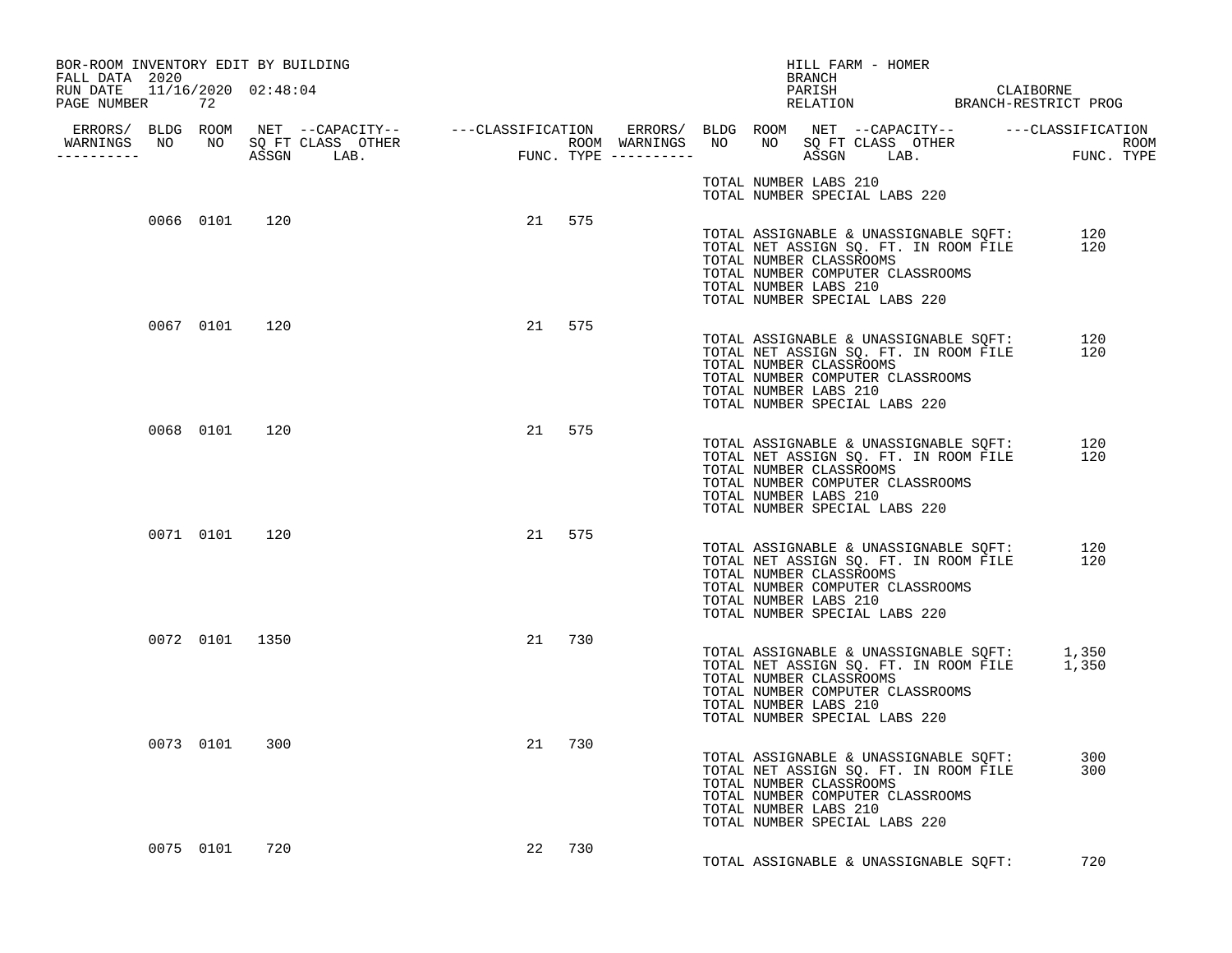| BOR-ROOM INVENTORY EDIT BY BUILDING<br>FALL DATA 2020 |                 |                                   |                                           | HILL FARM - HOMER<br><b>BRANCH</b>                                                                                                                                                                                  |                                   |
|-------------------------------------------------------|-----------------|-----------------------------------|-------------------------------------------|---------------------------------------------------------------------------------------------------------------------------------------------------------------------------------------------------------------------|-----------------------------------|
| RUN DATE 11/16/2020 02:48:04<br>PAGE NUMBER           | 73              |                                   |                                           | PARISH<br>PARISH CLAIBORNE<br>RELATION BRANCH-RESTRICT PROG                                                                                                                                                         | CLAIBORNE                         |
| WARNINGS NO<br>-----------                            |                 | NO SOFT CLASS OTHER<br>ASSGN LAB. | ROOM WARNINGS NO<br>FUNC. TYPE ---------- | ERRORS/ BLDG ROOM NET --CAPACITY-- -----CLASSIFICATION ERRORS/ BLDG ROOM NET --CAPACITY-- -----CLASSIFICATION<br>SQ FT CLASS OTHER<br>NO<br>LAB.<br>ASSGN                                                           | <b>ROOM</b><br>ROOM<br>FUNC. TYPE |
|                                                       |                 |                                   |                                           | TOTAL NET ASSIGN SQ. FT. IN ROOM FILE 720<br>TOTAL NUMBER CLASSROOMS<br>TOTAL NUMBER COMPUTER CLASSROOMS<br>TOTAL NUMBER LABS 210<br>TOTAL NUMBER SPECIAL LABS 220                                                  |                                   |
|                                                       | 0077 0101 3135  |                                   | 21<br>720                                 | TOTAL ASSIGNABLE & UNASSIGNABLE SQFT: 3,135<br>TOTAL NET ASSIGN SQ. FT. IN ROOM FILE 3,135<br>TOTAL NUMBER CLASSROOMS<br>TOTAL NUMBER COMPUTER CLASSROOMS<br>TOTAL NUMBER LABS 210<br>TOTAL NUMBER SPECIAL LABS 220 |                                   |
|                                                       | 0078 0101 2960  |                                   | 32<br>560                                 | TOTAL ASSIGNABLE & UNASSIGNABLE SQFT: 2,960<br>TOTAL NET ASSIGN SQ. FT. IN ROOM FILE 2,960<br>TOTAL NUMBER CLASSROOMS<br>TOTAL NUMBER COMPUTER CLASSROOMS<br>TOTAL NUMBER LABS 210<br>TOTAL NUMBER SPECIAL LABS 220 |                                   |
|                                                       | 0079 0101       | 290                               | 21<br>560                                 | TOTAL ASSIGNABLE & UNASSIGNABLE SQFT:<br>TOTAL NET ASSIGN SQ. FT. IN ROOM FILE<br>TOTAL NUMBER CLASSROOMS<br>TOTAL NUMBER COMPUTER CLASSROOMS<br>TOTAL NUMBER LABS 210<br>TOTAL NUMBER SPECIAL LABS 220             | 290<br>290                        |
|                                                       | 0081 0101 22400 |                                   | 21 575                                    | TOTAL ASSIGNABLE & UNASSIGNABLE SQFT: 22,400<br>TOTAL NET ASSIGN SQ. FT. IN ROOM FILE<br>TOTAL NUMBER CLASSROOMS<br>TOTAL NUMBER COMPUTER CLASSROOMS<br>TOTAL NUMBER LABS 210<br>TOTAL NUMBER SPECIAL LABS 220      | 22,400                            |
|                                                       | 0082 0101 22400 |                                   | 21<br>575                                 | TOTAL ASSIGNABLE & UNASSIGNABLE SOFT:<br>TOTAL NET ASSIGN SQ. FT. IN ROOM FILE<br>TOTAL NUMBER CLASSROOMS<br>TOTAL NUMBER COMPUTER CLASSROOMS<br>TOTAL NUMBER LABS 210<br>TOTAL NUMBER SPECIAL LABS 220             | 22,400<br>22,400                  |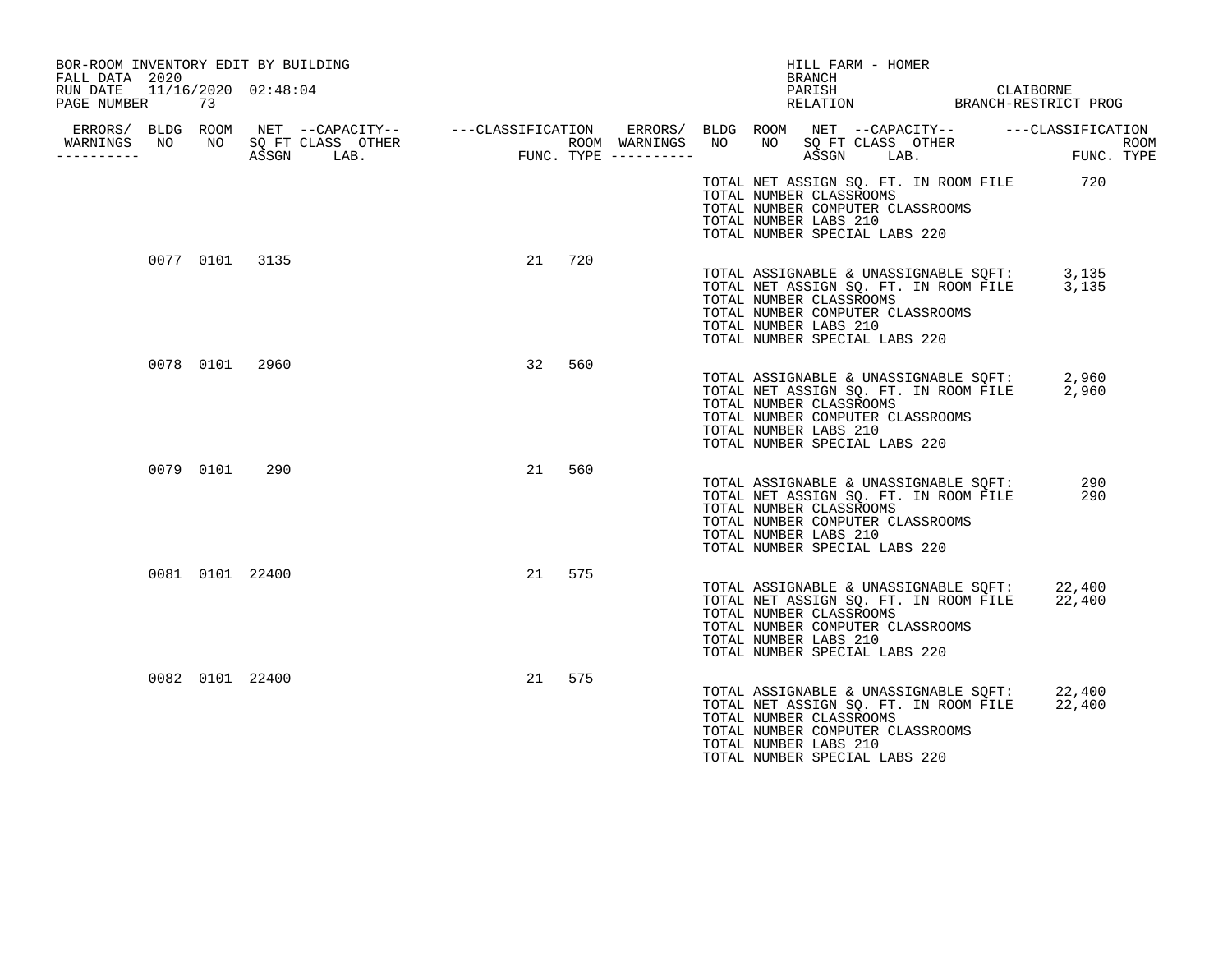BOR-ROOM INVENTORY EDIT BY BUILDING HILL FARM - HOMER FALL DATA 2020 RUN DATE 11/16/2020 02:48:04

| DESCRIPTION AND SUMMARY OF ERRORS & WARNINGS                                                                                                                                                                                                                   |                                |
|----------------------------------------------------------------------------------------------------------------------------------------------------------------------------------------------------------------------------------------------------------------|--------------------------------|
| 1 = ERROR - BLD NUMBER OF THE ROOM FILE DOES NOT MATCH THE BLD NUMBER OF THE BLD FILE. ----------------<br>THE BUILDING NUMBERS SHOULD BE EXACTLY THE SAME ON THE BUILDING FILE AND THE ROOM FILE.                                                             |                                |
| 2 = ERROR - DUPLICATE RECORD IN THE ROOM FILE.                                                                                                                                                                                                                 |                                |
|                                                                                                                                                                                                                                                                |                                |
| 4 = ERROR - CAPACITY IS NOT ENTERED FOR ROOM TYPE 110, 210, 220, 230, 250, 410, 430, 610, 910, 920. - - - - - - - - -                                                                                                                                          |                                |
| IF THE BUILDING IS A WAREHOUSE, BARN, ETC. WITH NO ROOMS, CODE ONE ROOM WITH THE GROSS AND NET EOUAL.                                                                                                                                                          |                                |
| 6 = ERROR - FUNCTION USE OF ROOMS IS 00 AND ROOM TYPE NOT 010, 020, 030, 051, 052, OR 053. - - - - - - - - - - - - - - -                                                                                                                                       |                                |
| 7 = ERROR - ROOM TYPE IS NOT A VALID ROOM USE CODE OR PCS FUNCTION USE CODE IS NOT A VALID CODE ------------                                                                                                                                                   |                                |
|                                                                                                                                                                                                                                                                |                                |
| TOTAL ERRORS<br>9 = WARNING -- RATIO OF NET ASSIGN SQ. FT. TO CAPACITY IS NOT 5 TO 50 SQ. FT. FOR ROOM TYPES 110 410 430<br>OR IS NOT 10 TO 400 SQ. FT. FOR ROOM TYPES 210 220 230 250<br>OR IS NOT 5 TO 25 SQ. FT. FOR ROOM TYPE 610. $- - - - - - - - - - -$ |                                |
| TOTAL CLASSROOM CAPACITY                                                                                                                                                                                                                                       | 119                            |
| TOTAL LAB CAPACITY<br>TOTAL OTHER CAPACITY                                                                                                                                                                                                                     | 24<br>11                       |
| TOTAL UNASSIGNED AREA - ROOMS (FUNCT 81, 82, 83)                                                                                                                                                                                                               | 946                            |
| TOTAL ASSIGNABLE AREA - ROOMS (FUNCT 10 THROUGH 83)                                                                                                                                                                                                            | 125,081<br>125,081<br>12       |
| TOTAL NUMBER OF INSTRUCTIONAL, RESEARCH, ACADEMIC SUPPORT, AND STUDENT SERVICE ROOMS (FUNCTS 10, 20, 40 AND 50)<br>TOTAL NUMBER OF PUBLIC SERVICE, INSTITUTIONAL SUPPORT AND INDEPENDENT OPERATIONS ROOMS (FUNCTS 30, 60 AND 70) -----                         | 94<br>$\overline{\phantom{0}}$ |
| TOTAL NUMBER OF UNASSIGNED ROOMS (FUNCT 81, 82, 83)<br>TOTAL NUMBER OF CLASSROOMS (110)<br>TOTAL NUMBER OF LABS (210)                                                                                                                                          | 107                            |
| TOTAL NUMBER OF SPECIAL LABS                                                                                                                                                                                                                                   |                                |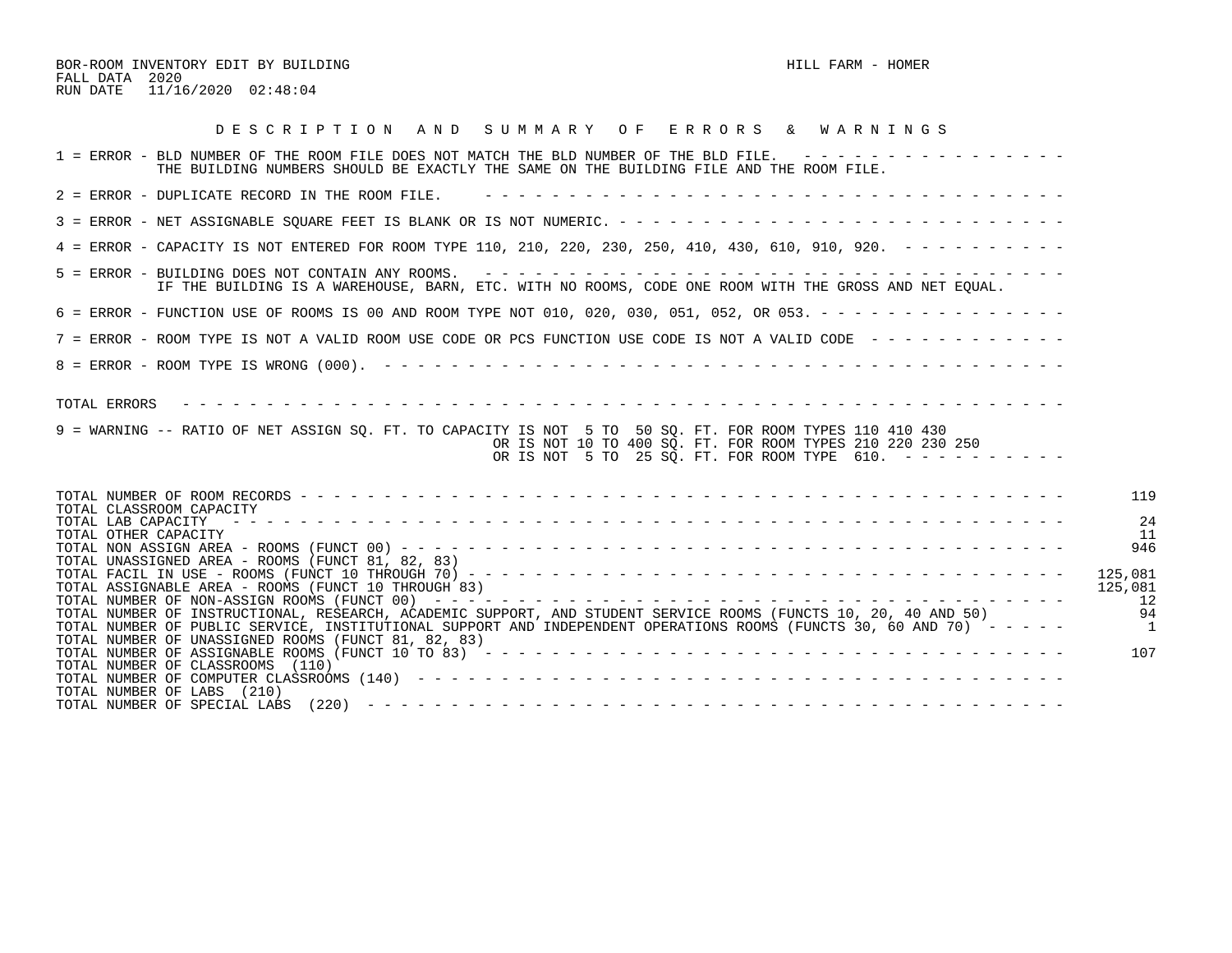| BOR-ROOM INVENTORY EDIT BY BUILDING<br>FALL DATA 2020 |                |                |                |        |        |           | NORTHEAST LOUISIANA - ST. JOSEPH<br>BRANCH                                                                                                                                                                          |    |     |
|-------------------------------------------------------|----------------|----------------|----------------|--------|--------|-----------|---------------------------------------------------------------------------------------------------------------------------------------------------------------------------------------------------------------------|----|-----|
| RUN DATE 11/16/2020 02:48:04<br>PAGE NUMBER 74        |                |                |                |        |        |           | PARISH<br>PARISH TENSAS<br>RELATION BRANCH-RESTRICT PROG                                                                                                                                                            |    |     |
|                                                       |                |                |                |        |        |           |                                                                                                                                                                                                                     |    |     |
| ----------                                            |                |                |                |        |        |           |                                                                                                                                                                                                                     |    |     |
|                                                       |                |                | 0001 0001 1202 | 92 970 |        |           | TOTAL ASSIGNABLE & UNASSIGNABLE SQFT: 1,202<br>TOTAL NET ASSIGN SQ. FT. IN ROOM FILE 1,202<br>TOTAL NUMBER CLASSROOMS<br>TOTAL NUMBER COMPUTER CLASSROOMS<br>TOTAL NUMBER LABS 210<br>TOTAL NUMBER SPECIAL LABS 220 |    |     |
|                                                       |                | 0002 0001 160  |                |        | 21 730 |           | TOTAL ASSIGNABLE & UNASSIGNABLE SQFT: 160<br>TOTAL NET ASSIGN SQ. FT. IN ROOM FILE 160<br>TOTAL NUMBER CLASSROOMS<br>TOTAL NUMBER COMPUTER CLASSROOMS<br>TOTAL NUMBER LABS 210<br>TOTAL NUMBER SPECIAL LABS 220     |    |     |
|                                                       |                | 0004 0001 1732 |                |        | 92 970 |           | TOTAL ASSIGNABLE & UNASSIGNABLE SQFT: 1,732<br>TOTAL NET ASSIGN SQ. FT. IN ROOM FILE 1,732<br>TOTAL NUMBER CLASSROOMS<br>TOTAL NUMBER COMPUTER CLASSROOMS<br>TOTAL NUMBER LABS 210<br>TOTAL NUMBER SPECIAL LABS 220 |    |     |
|                                                       |                | 0005 0001 1553 |                |        | 92 970 |           | TOTAL ASSIGNABLE & UNASSIGNABLE SQFT: 1,553<br>TOTAL NET ASSIGN SQ. FT. IN ROOM FILE 1,553<br>TOTAL NUMBER CLASSROOMS<br>TOTAL NUMBER COMPUTER CLASSROOMS<br>TOTAL NUMBER LABS 210<br>TOTAL NUMBER SPECIAL LABS 220 |    |     |
|                                                       | 0006 0001 1536 |                |                |        | 92 970 |           | TOTAL ASSIGNABLE & UNASSIGNABLE SQFT: 1,536<br>TOTAL NET ASSIGN SQ. FT. IN ROOM FILE 1,536<br>TOTAL NUMBER CLASSROOMS<br>TOTAL NUMBER COMPUTER CLASSROOMS<br>TOTAL NUMBER LABS 210<br>TOTAL NUMBER SPECIAL LABS 220 |    |     |
|                                                       | 0007 0101      | 1792           |                | 21     | 720    | 0007 0102 | 128                                                                                                                                                                                                                 | 21 | 725 |
|                                                       | 0007 0103      | 128            |                | 21     | 725    | 0007 0104 | 192                                                                                                                                                                                                                 | 21 | 650 |
| 0007                                                  | 0105           | 96             |                | 21     | 730    | 0007 0106 | 96                                                                                                                                                                                                                  | 21 | 725 |
|                                                       | 0007 0107      | 4160           |                | 21     | 740    |           | TOTAL ASSIGNABLE & UNASSIGNABLE SQFT: 6,592<br>TOTAL NET ASSIGN SQ. FT. IN ROOM FILE 6,592<br>TOTAL NET ASSIGN SQ. FT. IN ROOM FILE<br>TOTAL NUMBER CLASSROOMS                                                      |    |     |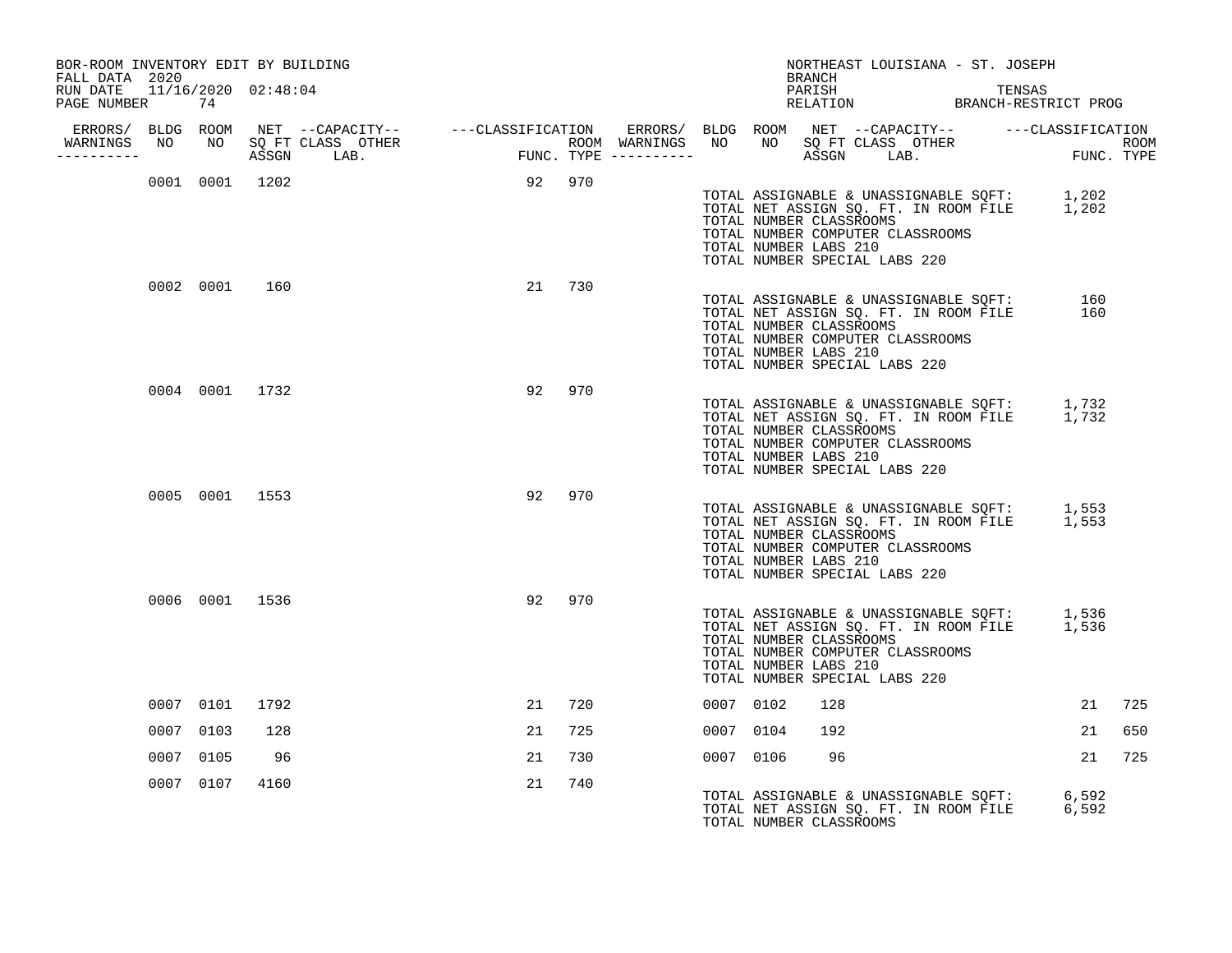| BOR-ROOM INVENTORY EDIT BY BUILDING<br>FALL DATA 2020 |           |      |                                       |                   |     |                       |           |      | <b>BRANCH</b>                                    | NORTHEAST LOUISIANA - ST. JOSEPH                                                                                                                    |                                |                |             |
|-------------------------------------------------------|-----------|------|---------------------------------------|-------------------|-----|-----------------------|-----------|------|--------------------------------------------------|-----------------------------------------------------------------------------------------------------------------------------------------------------|--------------------------------|----------------|-------------|
| RUN DATE 11/16/2020 02:48:04<br>PAGE NUMBER           | 75        |      |                                       |                   |     |                       |           |      | PARISH<br>RELATION                               |                                                                                                                                                     | TENSAS<br>BRANCH-RESTRICT PROG |                |             |
| ERRORS/ BLDG ROOM<br>WARNINGS<br>NO                   | NO        |      | NET --CAPACITY--<br>SQ FT CLASS OTHER | ---CLASSIFICATION |     | ROOM WARNINGS         | NO        | NO   |                                                  | ERRORS/ BLDG ROOM NET --CAPACITY--    ---CLASSIFICATION<br>SQ FT CLASS OTHER                                                                        |                                |                | <b>ROOM</b> |
| ----------                                            |           |      | ASSGN LAB.                            |                   |     | FUNC. TYPE ---------- |           |      | ASSGN                                            | LAB.                                                                                                                                                |                                | FUNC. TYPE     |             |
|                                                       |           |      |                                       |                   |     |                       |           |      | TOTAL NUMBER LABS 210                            | TOTAL NUMBER COMPUTER CLASSROOMS<br>TOTAL NUMBER SPECIAL LABS 220                                                                                   |                                |                |             |
|                                                       | 0008 0101 | 220  | $\mathbf{1}$                          | 21                | 310 |                       | 0008 0102 |      | 187                                              | $\mathbf{1}$                                                                                                                                        |                                | 21             | 310         |
|                                                       | 0008 0103 | 144  |                                       | 21                | 650 |                       | 0008      | 0104 | 143                                              | $\mathbf{1}$                                                                                                                                        |                                | 21             | 310         |
| 0008                                                  | 0105      | 143  | $\mathbf{1}$                          | 21                | 310 |                       | 0008      | 0106 | 143                                              | $\mathbf{1}$                                                                                                                                        |                                | 21             | 310         |
|                                                       | 0008 0107 | 143  | $\mathbf{1}$                          | 21                | 310 |                       | 0008      | 0108 | 160                                              | $\mathbf{1}$                                                                                                                                        |                                | 21             | 310         |
| 0008                                                  | 0109      | 160  | $\mathbf{1}$                          | 21                | 310 |                       | 0008      | 0110 | 160                                              | $\mathbf{1}$                                                                                                                                        |                                | 21             | 310         |
| 0008                                                  | 0111      | 12   |                                       | 00                | 010 |                       | 0008      | 0112 | 22                                               |                                                                                                                                                     |                                | 21             | 730         |
| 0008                                                  | 0113      | 110  |                                       | 00                | 030 |                       | 0008      | 0114 | 110                                              |                                                                                                                                                     |                                | 0 <sub>0</sub> | 030         |
|                                                       | 0008 0115 | 15   |                                       | 21                | 730 |                       | 0008      | 0116 | 10                                               |                                                                                                                                                     |                                | 0 <sub>0</sub> | 030         |
|                                                       | 0008 0117 | 91   |                                       | 21                | 315 |                       | 0008      | 0118 | 290                                              |                                                                                                                                                     |                                | 21             | 350         |
| 0008                                                  | 0119      | 120  | $\mathbf{1}$                          | 21                | 310 |                       | 0008      | 0120 | 132                                              |                                                                                                                                                     |                                | 21             | 650         |
| 0008                                                  | 0121      | 120  | $\mathbf{1}$                          | 21                | 310 |                       | 0008      | 0122 | 132                                              | $\mathbf 1$                                                                                                                                         |                                | 21             | 310         |
|                                                       | 0008 0123 | 126  | $\mathbf{1}$                          | 21                | 310 |                       | 0008 0124 |      | 90                                               | $\mathbf{1}$                                                                                                                                        |                                | 21             | 310         |
|                                                       | 0008 0125 | 186  |                                       | 21                | 710 |                       | 0008      | 0126 | 90                                               | $\mathbf{1}$                                                                                                                                        |                                | 21             | 310         |
|                                                       | 0008 0127 | 65   | $\mathbf 1$                           | 21                | 250 |                       | 0008      | 0128 | 144                                              | $\mathbf{1}$                                                                                                                                        |                                | 21             | 310         |
| 0008                                                  | 0129      | 75   |                                       | 00                | 030 |                       | 0008      | 0130 | 30                                               |                                                                                                                                                     |                                | 21             | 730         |
| 0008                                                  | 0131      | 1470 |                                       | 21                | 680 |                       | 0008 0132 |      | 165                                              |                                                                                                                                                     |                                | 21             | 685         |
|                                                       | 0008 0133 | 165  |                                       | 00                | 030 |                       |           |      | TOTAL NUMBER CLASSROOMS<br>TOTAL NUMBER LABS 210 | TOTAL ASSIGNABLE & UNASSIGNABLE SQFT:<br>TOTAL NET ASSIGN SQ. FT. IN ROOM FILE<br>TOTAL NUMBER COMPUTER CLASSROOMS<br>TOTAL NUMBER SPECIAL LABS 220 |                                | 5,373<br>4,891 |             |
|                                                       | 0009 0001 | 1678 |                                       | 92                | 970 |                       |           |      | TOTAL NUMBER CLASSROOMS<br>TOTAL NUMBER LABS 210 | TOTAL ASSIGNABLE & UNASSIGNABLE SQFT:<br>TOTAL NET ASSIGN SQ. FT. IN ROOM FILE<br>TOTAL NUMBER COMPUTER CLASSROOMS<br>TOTAL NUMBER SPECIAL LABS 220 |                                | 1,678<br>1,678 |             |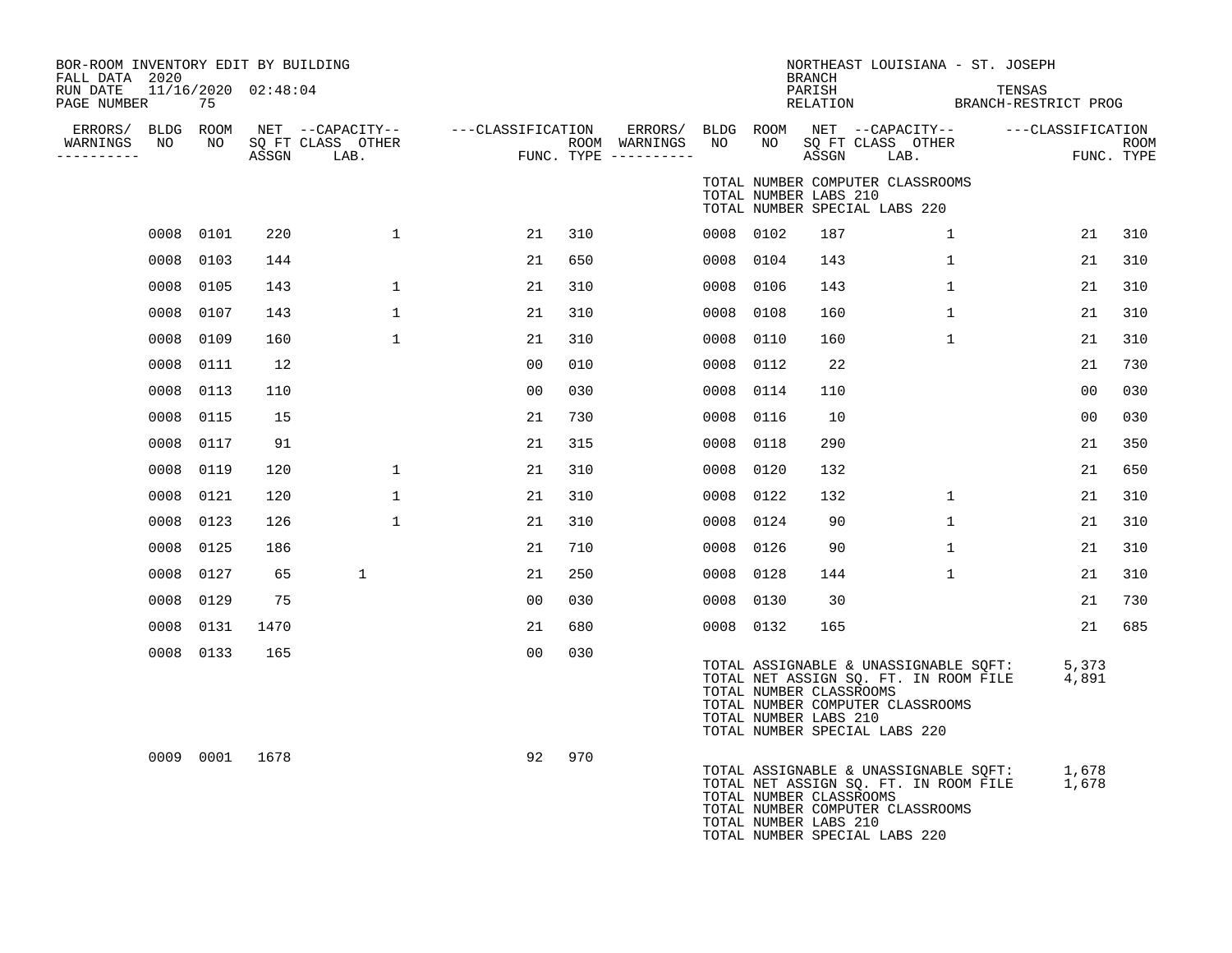| BOR-ROOM INVENTORY EDIT BY BUILDING<br>FALL DATA 2020 |                |      |                                                                                                                               |    |                                         |           |           | BRANCH                                                   | NORTHEAST LOUISIANA - ST. JOSEPH                                                                                                                                               |        |                 |        |
|-------------------------------------------------------|----------------|------|-------------------------------------------------------------------------------------------------------------------------------|----|-----------------------------------------|-----------|-----------|----------------------------------------------------------|--------------------------------------------------------------------------------------------------------------------------------------------------------------------------------|--------|-----------------|--------|
| RUN DATE 11/16/2020 02:48:04<br>PAGE NUMBER           | 76             |      |                                                                                                                               |    |                                         |           |           | PARISH                                                   | PARISH<br>RELATION BRANCH-RESTRICT PROG                                                                                                                                        | TENSAS |                 |        |
|                                                       |                |      |                                                                                                                               |    |                                         |           |           |                                                          |                                                                                                                                                                                |        |                 |        |
| WARNINGS<br>----------                                |                |      | ERRORS/ BLDG ROOM NET --CAPACITY-- ----CLASSIFICATION<br>VARNINGS NO NO SQFT CLASS OTHER --------- ROOM ASSGN LAB. FUNC. TYPE |    | ROOM WARNINGS NO<br>FUNC. TYPE $------$ |           |           |                                                          | ERRORS/ BLDG ROOM NET --CAPACITY-- ----CLASSIFICATION<br>WARNINGS NO NO SQFTCLASS OTHER ROOM<br>---------- ASSGN LAB. FUNC.TYPE                                                |        |                 |        |
|                                                       | 0010 0101      | 600  |                                                                                                                               | 21 | 570                                     | 0010 0102 |           | 90                                                       |                                                                                                                                                                                |        | 21              | 575    |
|                                                       | 0010 0103      | 90   |                                                                                                                               | 21 | 575                                     | 0010 0104 |           | 90                                                       |                                                                                                                                                                                |        | 21              | 575    |
|                                                       | 0010 0105      | 90   |                                                                                                                               | 21 | 575                                     |           | 0010 0106 | 90                                                       |                                                                                                                                                                                |        | 21              | 575    |
|                                                       | 0010 0107      | 900  |                                                                                                                               | 21 | 740                                     |           | 0010 0108 | 1000<br>TOTAL NUMBER CLASSROOMS<br>TOTAL NUMBER LABS 210 | TOTAL ASSIGNABLE & UNASSIGNABLE SQFT: 2,950<br>TOTAL NET ASSIGN SQ. FT. IN ROOM FILE 2,950<br>TOTAL NUMBER COMPUTER CLASSROOMS<br>TOTAL NUMBER SPECIAL LABS 220                |        | 21              | 570    |
|                                                       | 0011 0023      | 240  |                                                                                                                               | 21 | 585                                     |           |           | TOTAL NUMBER CLASSROOMS<br>TOTAL NUMBER LABS 210         | TOTAL NET ASSIGN SQ. FT. IN ROOM FILE<br>TOTAL NET ASSIGN SQ. FT. IN ROOM FILE<br>TOTAL NIMBER CLASSBOOMS<br>TOTAL NUMBER COMPUTER CLASSROOMS<br>TOTAL NUMBER SPECIAL LABS 220 |        | 240<br>240      |        |
|                                                       | 0012 0101      | 1300 |                                                                                                                               | 21 | 730                                     | 0012 0102 |           | 600                                                      |                                                                                                                                                                                |        |                 | 21 570 |
|                                                       | 0012 0103      | 600  |                                                                                                                               | 21 | 575                                     |           |           | TOTAL NUMBER CLASSROOMS<br>TOTAL NUMBER LABS 210         | TOTAL ASSIGNABLE & UNASSIGNABLE SQFT: 2,500<br>TOTAL NET ASSIGN SQ. FT. IN ROOM FILE 2,500<br>TOTAL NUMBER COMPUTER CLASSROOMS<br>TOTAL NUMBER SPECIAL LABS 220                |        |                 |        |
|                                                       | 0013 0001 2581 |      |                                                                                                                               | 92 | 970                                     |           |           | TOTAL NUMBER CLASSROOMS<br>TOTAL NUMBER LABS 210         | TOTAL ASSIGNABLE & UNASSIGNABLE SQFT: 2,581<br>TOTAL NET ASSIGN SQ. FT. IN ROOM FILE 2,581<br>TOTAL NUMBER COMPUTER CLASSROOMS<br>TOTAL NUMBER SPECIAL LABS 220                |        |                 |        |
|                                                       | 0014 0101 1688 |      |                                                                                                                               | 21 | 730                                     | 0014 0102 |           | 56                                                       |                                                                                                                                                                                |        | 00 <sub>o</sub> | 030    |
|                                                       | 0014 0103      | 56   |                                                                                                                               | 00 | 030                                     |           | 0014 0104 | 5880<br>TOTAL NUMBER CLASSROOMS<br>TOTAL NUMBER LABS 210 | TOTAL ASSIGNABLE & UNASSIGNABLE SQFT: 7,680<br>TOTAL NET ASSIGN SQ. FT. IN ROOM FILE 7,568<br>TOTAL NUMBER COMPUTER CLASSROOMS<br>TOTAL NUMBER SPECIAL LABS 220                |        | 21              | 730    |
|                                                       | 0015 0006      | 1    |                                                                                                                               |    | 21 740                                  |           |           | 0015 0101 192                                            | 4                                                                                                                                                                              |        |                 | 21 250 |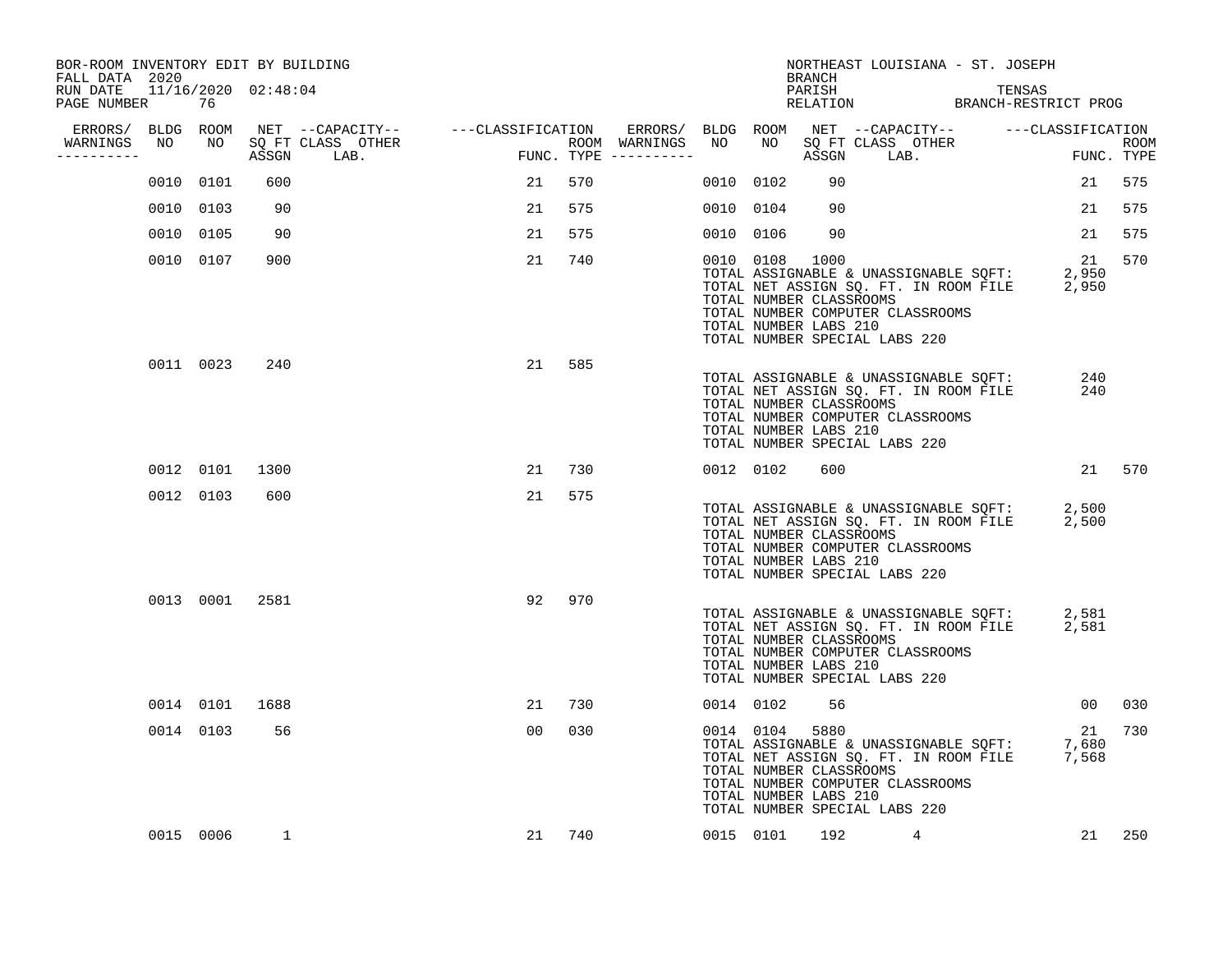| BOR-ROOM INVENTORY EDIT BY BUILDING<br>FALL DATA 2020<br>RUN DATE<br>PAGE NUMBER |           | 77         | 11/16/2020 02:48:04 |                                               |                   |                    |                                                   |           |            | <b>BRANCH</b><br>PARISH                          | NORTHEAST LOUISIANA - ST. JOSEPH<br>RELATION                                                                                                              | TENSAS<br>BRANCH-RESTRICT PROG |                |             |
|----------------------------------------------------------------------------------|-----------|------------|---------------------|-----------------------------------------------|-------------------|--------------------|---------------------------------------------------|-----------|------------|--------------------------------------------------|-----------------------------------------------------------------------------------------------------------------------------------------------------------|--------------------------------|----------------|-------------|
| ERRORS/ BLDG<br>WARNINGS<br>----------                                           | NO        | ROOM<br>NO | ASSGN               | NET --CAPACITY--<br>SQ FT CLASS OTHER<br>LAB. | ---CLASSIFICATION | ROOM<br>FUNC. TYPE | ERRORS/ BLDG<br>WARNINGS<br>$- - - - - - - - - -$ | NO        | ROOM<br>NO | ASSGN                                            | NET --CAPACITY--<br>SQ FT CLASS OTHER<br>LAB.                                                                                                             | ---CLASSIFICATION              | FUNC. TYPE     | <b>ROOM</b> |
|                                                                                  | 0015 0102 |            | 192                 | 4                                             | 21                | 250                |                                                   | 0015 0103 |            | 192                                              | 4                                                                                                                                                         |                                | 21             | 250         |
|                                                                                  | 0015 0104 |            | 192                 | 4                                             | 21                | 250                |                                                   | 0015 0105 |            | 530                                              |                                                                                                                                                           |                                | 21             | 730         |
|                                                                                  | 0015 0106 |            | 1600                |                                               | 21                | 740                |                                                   |           |            | TOTAL NUMBER CLASSROOMS<br>TOTAL NUMBER LABS 210 | TOTAL ASSIGNABLE & UNASSIGNABLE SQFT: 2,899<br>TOTAL NET ASSIGN SO. FT. IN ROOM FILE<br>TOTAL NUMBER COMPUTER CLASSROOMS<br>TOTAL NUMBER SPECIAL LABS 220 |                                | 2,899          |             |
|                                                                                  |           | 0018 0101  | 2100                |                                               | 21                | 570                |                                                   |           |            | TOTAL NUMBER CLASSROOMS<br>TOTAL NUMBER LABS 210 | TOTAL ASSIGNABLE & UNASSIGNABLE SOFT: 2,100<br>TOTAL NET ASSIGN SQ. FT. IN ROOM FILE<br>TOTAL NUMBER COMPUTER CLASSROOMS<br>TOTAL NUMBER SPECIAL LABS 220 |                                | 2,100          |             |
|                                                                                  |           | 0020 0101  | 2200                |                                               | 21                | 731                |                                                   |           |            | TOTAL NUMBER CLASSROOMS<br>TOTAL NUMBER LABS 210 | TOTAL ASSIGNABLE & UNASSIGNABLE SOFT:<br>TOTAL NET ASSIGN SO. FT. IN ROOM FILE<br>TOTAL NUMBER COMPUTER CLASSROOMS<br>TOTAL NUMBER SPECIAL LABS 220       |                                | 2,200<br>2,200 |             |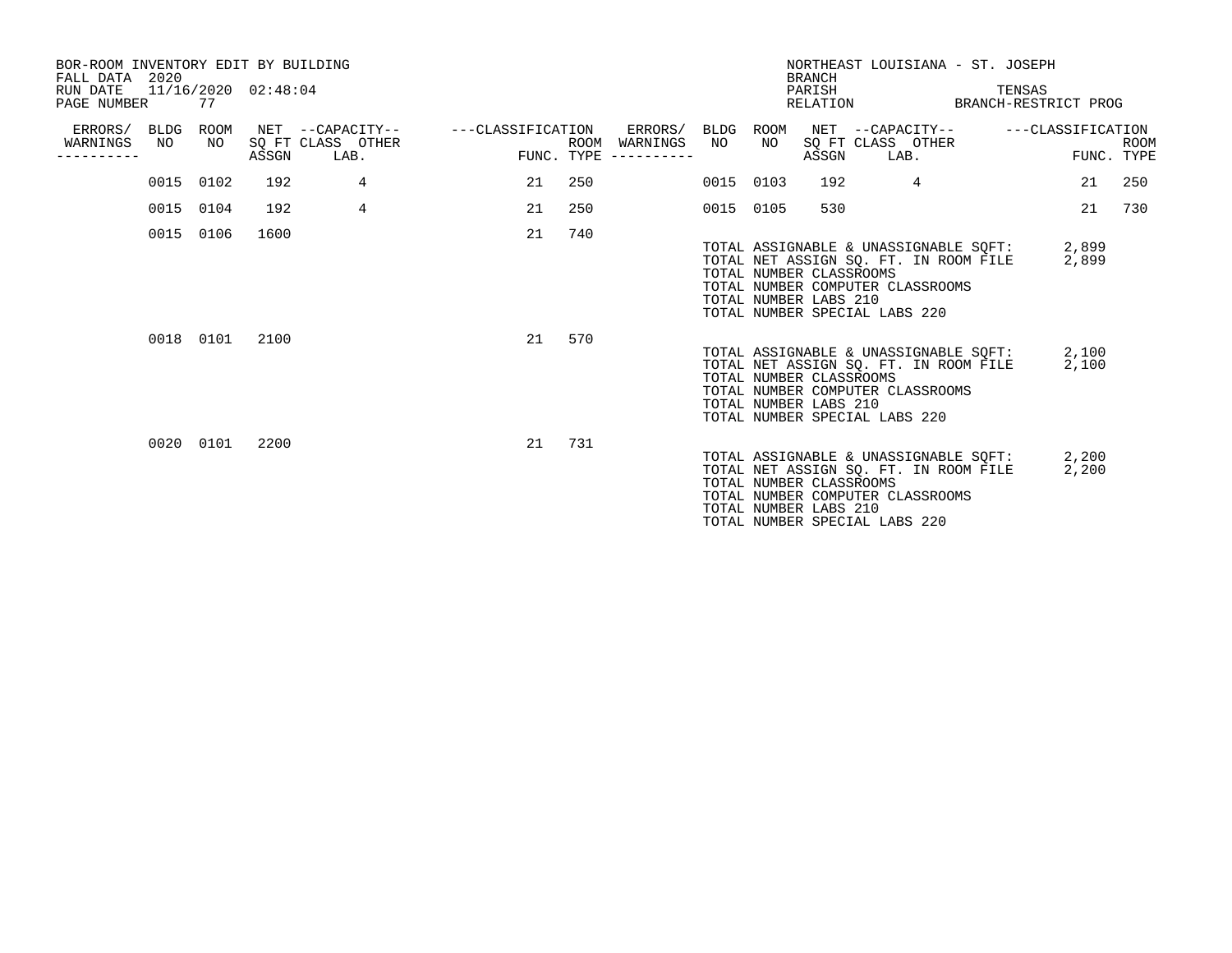| DESCRIPTION AND SUMMARY OF ERRORS & WARNINGS                                                                                                                                                                                                                                                  |                  |
|-----------------------------------------------------------------------------------------------------------------------------------------------------------------------------------------------------------------------------------------------------------------------------------------------|------------------|
| 1 = ERROR - BLD NUMBER OF THE ROOM FILE DOES NOT MATCH THE BLD NUMBER OF THE BLD FILE. ----------------<br>THE BUILDING NUMBERS SHOULD BE EXACTLY THE SAME ON THE BUILDING FILE AND THE ROOM FILE.                                                                                            |                  |
| 2 = ERROR - DUPLICATE RECORD IN THE ROOM FILE.                                                                                                                                                                                                                                                |                  |
|                                                                                                                                                                                                                                                                                               |                  |
| 4 = ERROR - CAPACITY IS NOT ENTERED FOR ROOM TYPE 110, 210, 220, 230, 250, 410, 430, 610, 910, 920. - - - - - - - - -                                                                                                                                                                         |                  |
| IF THE BUILDING IS A WAREHOUSE, BARN, ETC. WITH NO ROOMS, CODE ONE ROOM WITH THE GROSS AND NET EQUAL.                                                                                                                                                                                         |                  |
| 6 = ERROR - FUNCTION USE OF ROOMS IS 00 AND ROOM TYPE NOT 010, 020, 030, 051, 052, OR 053. - - - - - - - - - - - - - - -                                                                                                                                                                      |                  |
| 7 = ERROR - ROOM TYPE IS NOT A VALID ROOM USE CODE OR PCS FUNCTION USE CODE IS NOT A VALID CODE ------------                                                                                                                                                                                  |                  |
|                                                                                                                                                                                                                                                                                               |                  |
| 9 = WARNING -- RATIO OF NET ASSIGN SO. FT. TO CAPACITY IS NOT 5 TO 50 SO. FT. FOR ROOM TYPES 110 410 430<br>OR IS NOT 10 TO 400 SO. FT. FOR ROOM TYPES 210 220 230 250<br>OR IS NOT 5 TO 25 SQ. FT. FOR ROOM TYPE 610. $- - - - - - - - - -$                                                  |                  |
|                                                                                                                                                                                                                                                                                               | 72               |
| TOTAL CLASSROOM CAPACITY<br>TOTAL LAB CAPACITY<br>TOTAL OTHER CAPACITY<br>TOTAL UNASSIGNED AREA - ROOMS (FUNCT 81, 82, 83)                                                                                                                                                                    | 17<br>16<br>594  |
| TOTAL ASSIGNABLE AREA - ROOMS (FUNCT 10 THROUGH 83)                                                                                                                                                                                                                                           | 42,382<br>42,382 |
| TOTAL NUMBER OF INSTRUCTIONAL, RESEARCH, ACADEMIC SUPPORT, AND STUDENT SERVICE ROOMS (FUNCTS 10, 20, 40 AND 50)<br>TOTAL NUMBER OF PUBLIC SERVICE, INSTITUTIONAL SUPPORT AND INDEPENDENT OPERATIONS ROOMS (FUNCTS 30, 60 AND 70) -----<br>TOTAL NUMBER OF UNASSIGNED ROOMS (FUNCT 81, 82, 83) | 58               |
| TOTAL NUMBER OF CLASSROOMS (110)<br>TOTAL NUMBER OF LABS (210)                                                                                                                                                                                                                                | 64               |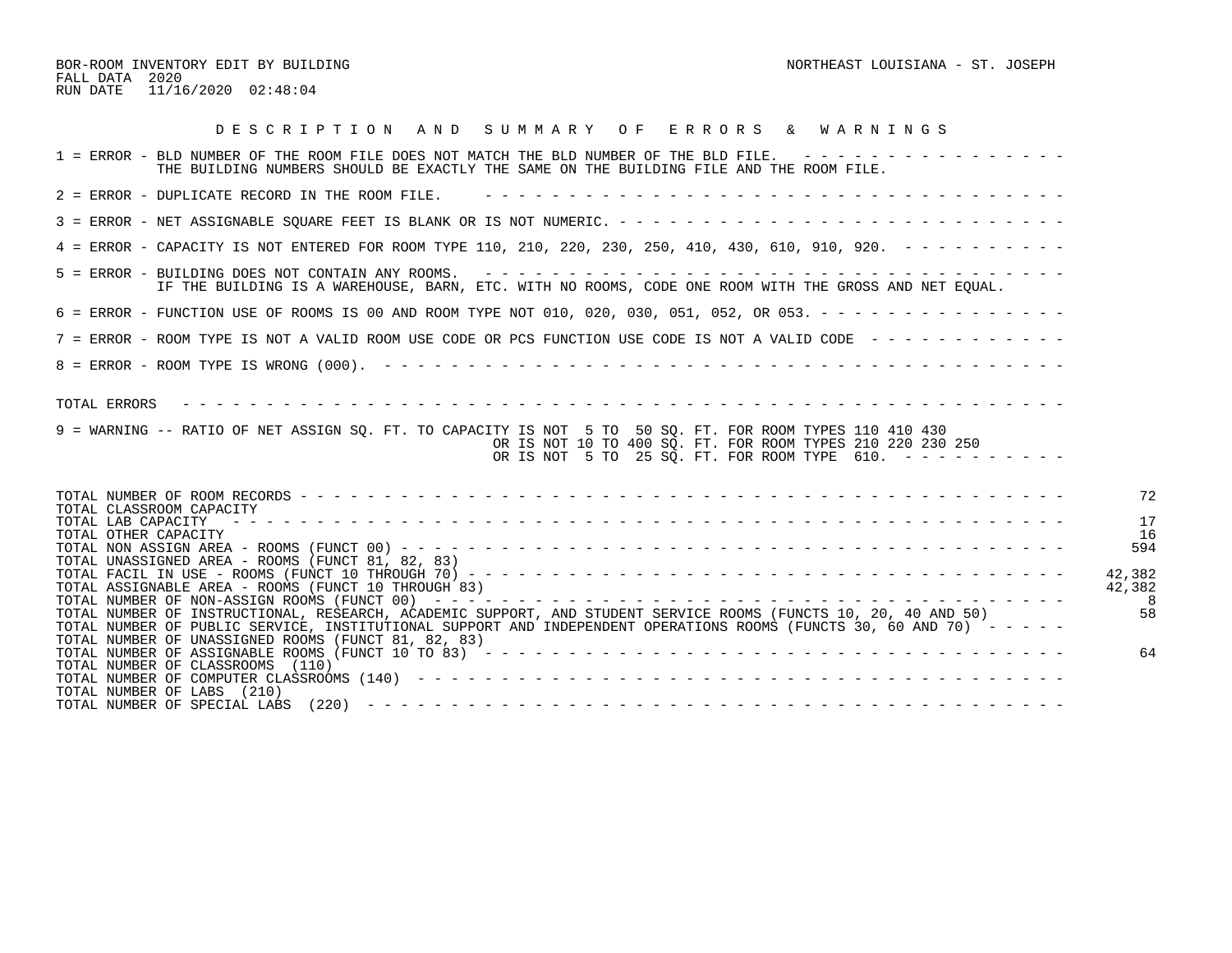| BOR-ROOM INVENTORY EDIT BY BUILDING<br>FALL DATA 2020 |           |            |                     |                           |                   |     |                                      |           |                                                                    | BRANCH |                                                                   |              | PECAN RESEARCH - SHREVEPORT                                                    |                                        |                      |                           |
|-------------------------------------------------------|-----------|------------|---------------------|---------------------------|-------------------|-----|--------------------------------------|-----------|--------------------------------------------------------------------|--------|-------------------------------------------------------------------|--------------|--------------------------------------------------------------------------------|----------------------------------------|----------------------|---------------------------|
| RUN DATE<br>PAGE NUMBER                               |           | 78         | 11/16/2020 02:48:04 |                           |                   |     |                                      |           |                                                                    | PARISH |                                                                   |              |                                                                                | CADDO<br>RELATION BRANCH-RESTRICT PROG |                      |                           |
| ERRORS/                                               | BLDG ROOM |            |                     | NET --CAPACITY--          | ---CLASSIFICATION |     | ERRORS/                              | BLDG ROOM |                                                                    |        | NET --CAPACITY--                                                  |              |                                                                                | ---CLASSIFICATION                      |                      |                           |
| WARNINGS<br>----------                                | NO        | NO         | ASSGN               | SQ FT CLASS OTHER<br>LAB. |                   |     | ROOM WARNINGS<br>FUNC. TYPE $------$ | NO        | NO.                                                                | ASSGN  | SQ FT CLASS OTHER<br>LAB.                                         |              |                                                                                |                                        |                      | <b>ROOM</b><br>FUNC. TYPE |
|                                                       | 0001      | 0101       | 168                 | 1                         | 21                | 310 |                                      | 0001 0102 |                                                                    | 216    |                                                                   | 1            |                                                                                |                                        | 21                   | 310                       |
|                                                       |           | 0001 0103  | 92                  |                           | 21                | 255 |                                      | 0001 0104 |                                                                    | 177    |                                                                   | $\mathbf{1}$ |                                                                                |                                        | 21                   | 310                       |
|                                                       |           | 0001 0105  | 16                  |                           | 0 <sub>0</sub>    | 030 |                                      | 0001 0106 |                                                                    | 58     |                                                                   |              |                                                                                |                                        | 21                   | 255                       |
|                                                       |           | 0001 0107  | 684                 | 14                        | 21                | 250 |                                      | 0001 0108 |                                                                    | 15     |                                                                   |              |                                                                                |                                        | 0 <sub>0</sub>       | 010                       |
|                                                       |           | 0001 0109  | 58                  |                           | 21                | 255 |                                      | 0001 0110 |                                                                    | 115    |                                                                   | $\mathbf{1}$ |                                                                                |                                        | 21                   | 310                       |
|                                                       |           | 0001 0111  | 115                 | $\mathbf{1}$              | 21                | 310 |                                      | 0001 0112 |                                                                    | 153    |                                                                   | $\mathbf 1$  |                                                                                |                                        | 21                   | 310                       |
|                                                       |           | 0001 0113  | 92                  |                           | 32                | 315 |                                      | 0001 0114 |                                                                    | 18     |                                                                   |              |                                                                                |                                        | 00                   | 030                       |
|                                                       |           | 0001 0115  | 24                  |                           | 21                | 315 |                                      | 0001 0116 |                                                                    | 164    |                                                                   |              |                                                                                |                                        | 21                   | 650                       |
|                                                       |           | 0001 0117  | 100                 | $\mathbf{1}$              | 21                | 310 |                                      | 0001 0118 |                                                                    | 160    |                                                                   | 1            |                                                                                |                                        | 21                   | 310                       |
|                                                       |           | 0001 0119  | 17                  |                           | 0 <sub>0</sub>    | 030 |                                      | 0001 0120 |                                                                    | 524    |                                                                   | 10           |                                                                                |                                        | 21                   | 250                       |
|                                                       |           | 0001 0121  | 216                 |                           | 0 <sub>0</sub>    | 030 |                                      | 0001 0122 |                                                                    | 36     |                                                                   |              |                                                                                |                                        | 0 <sub>0</sub>       | 030                       |
|                                                       |           | 0001 0123  | 216                 |                           | 0 <sub>0</sub>    | 030 |                                      | 0001 0124 |                                                                    | 562    |                                                                   |              |                                                                                |                                        | 32                   | 350                       |
|                                                       |           | 0001 0125  | 13                  |                           | 21                | 355 |                                      | 0001 0126 | TOTAL NUMBER CLASSROOMS<br>TOTAL NUMBER LABS 210                   | 13     | TOTAL NUMBER COMPUTER CLASSROOMS<br>TOTAL NUMBER SPECIAL LABS 220 |              | TOTAL ASSIGNABLE & UNASSIGNABLE SQFT:<br>TOTAL NET ASSIGN SQ. FT. IN ROOM FILE |                                        | 21<br>4,022<br>3,488 | 355                       |
|                                                       |           | 0002 0101  | 656                 |                           | 21                | 720 |                                      |           | 0002 0101A                                                         | 34     |                                                                   |              |                                                                                |                                        | 21                   | 730                       |
|                                                       |           | 0002 0102  | 620                 |                           | 31                | 740 |                                      |           | 0002 0103 1948<br>TOTAL NUMBER CLASSROOMS<br>TOTAL NUMBER LABS 210 |        | TOTAL NUMBER COMPUTER CLASSROOMS<br>TOTAL NUMBER SPECIAL LABS 220 |              | TOTAL ASSIGNABLE & UNASSIGNABLE SQFT:<br>TOTAL NET ASSIGN SQ. FT. IN ROOM FILE |                                        | 21<br>3,258<br>3,258 | 740                       |
|                                                       |           | 0004 0101  | 25                  |                           | 00                | 030 |                                      |           | 0004 0101A                                                         | 8      |                                                                   |              |                                                                                |                                        | 0 <sub>0</sub>       | 030                       |
|                                                       |           | 0004 0102  | 146                 |                           | 21                | 730 |                                      | 0004 0103 |                                                                    | 278    |                                                                   | 6            |                                                                                |                                        | 21                   | 250                       |
|                                                       | 0004      | 0103A      | 67                  |                           | 21                | 255 |                                      |           | 0004 0103B                                                         | 235    |                                                                   |              |                                                                                |                                        | 21                   | 255                       |
|                                                       |           | 0004 0103C | 16                  |                           | 0 <sub>0</sub>    | 030 |                                      |           |                                                                    |        |                                                                   |              | TOTAL ASSIGNABLE & UNASSIGNABLE SOFT:                                          |                                        | 775                  |                           |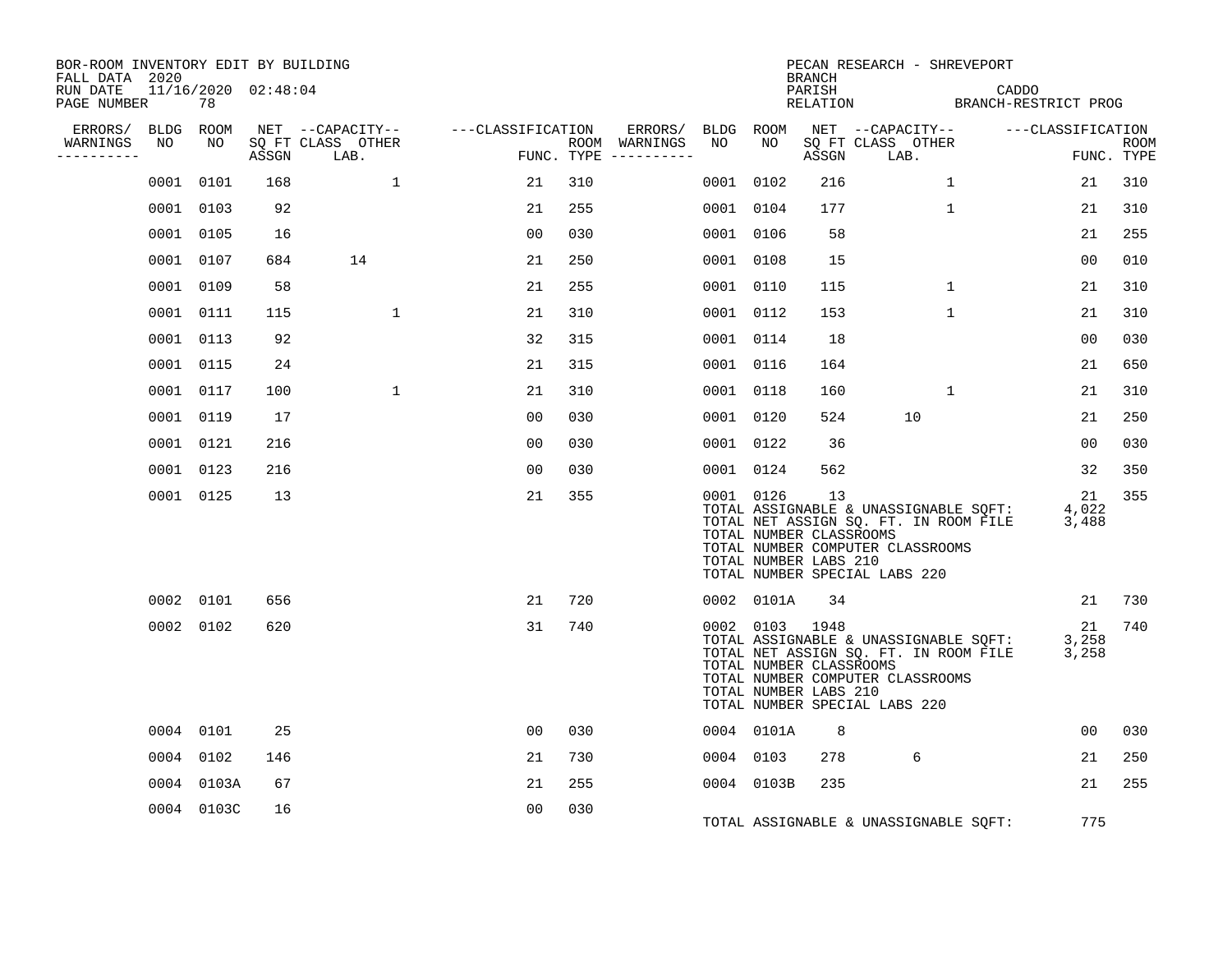| BOR-ROOM INVENTORY EDIT BY BUILDING<br>FALL DATA 2020 |            |     |    |     |           |                | BRANCH                                                                                                                        | PECAN RESEARCH - SHREVEPORT                                                                                          |                 |        |
|-------------------------------------------------------|------------|-----|----|-----|-----------|----------------|-------------------------------------------------------------------------------------------------------------------------------|----------------------------------------------------------------------------------------------------------------------|-----------------|--------|
| RUN DATE  11/16/2020  02:48:04<br>PAGE NUMBER 79      |            |     |    |     |           |                |                                                                                                                               | PARISH CADDO RELATION BRANCH-RESTRICT PROG                                                                           |                 |        |
|                                                       |            |     |    |     |           |                |                                                                                                                               |                                                                                                                      |                 |        |
| -----------                                           |            |     |    |     |           |                |                                                                                                                               |                                                                                                                      |                 |        |
|                                                       |            |     |    |     |           |                | TOTAL NUMBER CLASSROOMS<br>TOTAL NUMBER COMPUTER CLASSROOMS<br>TOTAL NUMBER LABS 210<br>TOTAL NUMBER SPECIAL LABS 220         | TOTAL NET ASSIGN SQ. FT. IN ROOM FILE 726                                                                            |                 |        |
|                                                       | 0005 0101  | 820 | 32 | 590 | 0005 0102 |                | 110                                                                                                                           |                                                                                                                      |                 | 21 730 |
|                                                       | 0005 0103  | 160 | 21 | 255 |           | 0005 0104      | 40                                                                                                                            |                                                                                                                      | 00 <sup>o</sup> | 030    |
|                                                       | 0005 0105  | 640 | 21 | 730 |           | 0005 0106      | 180<br>TOTAL NUMBER CLASSROOMS<br>TOTAL NUMBER COMPUTER CLASSROOMS<br>TOTAL NUMBER LABS 210<br>TOTAL NUMBER SPECIAL LABS 220  | 15 150<br>TOTAL ASSIGNABLE & UNASSIGNABLE SQFT: 1,950<br>TOTAL NET ASSIGN SQ. FT. IN ROOM FILE 1,910                 | 21              | 730    |
|                                                       | 0006 0101  | 600 | 21 | 590 | 0006 0102 |                | 370                                                                                                                           |                                                                                                                      | 21              | 730    |
|                                                       | 0006 0102A | 180 | 21 | 730 | 0006 0103 |                | 458                                                                                                                           |                                                                                                                      | 21              | 590    |
|                                                       | 0006 0104  | 64  | 21 | 255 |           | 0006 0105      | 1031<br>TOTAL NUMBER CLASSROOMS<br>TOTAL NUMBER COMPUTER CLASSROOMS<br>TOTAL NUMBER LABS 210<br>TOTAL NUMBER SPECIAL LABS 220 | TOTAL ASSIGNABLE & UNASSIGNABLE SQFT: 2,703<br>TOTAL NET ASSIGN SQ. FT. IN ROOM FILE 2,703                           | 21              | 740    |
|                                                       | 0008 0101  | 551 | 21 | 585 |           |                | TOTAL NUMBER CLASSROOMS<br>TOTAL NUMBER COMPUTER CLASSROOMS<br>TOTAL NUMBER LABS 210<br>TOTAL NUMBER SPECIAL LABS 220         | TOTAL ASSIGNABLE & UNASSIGNABLE SQFT: 00 030<br>TOTAL ASSIGNABLE & UNASSIGNABLE SQFT: 581<br>TOTAL NUMBER CLASSEOOMS |                 |        |
|                                                       | 0010 0101  | 64  | 21 | 255 |           |                | TOTAL NUMBER CLASSROOMS<br>TOTAL NUMBER COMPUTER CLASSROOMS<br>TOTAL NUMBER LABS 210<br>TOTAL NUMBER SPECIAL LABS 220         | TOTAL ASSIGNABLE & UNASSIGNABLE SQFT:<br>TOTAL NET ASSIGN SQ. FT. IN ROOM FILE 64                                    | 64              |        |
|                                                       | 0011 0101  | 684 | 21 | 730 |           | 0011 0102 1425 | TOTAL NUMBER CLASSROOMS<br>TOTAL NUMBER COMPUTER CLASSROOMS                                                                   | 0011 0102 1425 21<br>TOTAL ASSIGNABLE & UNASSIGNABLE SQFT: 2,109<br>TOTAL NET ASSIGN SQ. FT. IN ROOM FILE 2,109      | 21 740          |        |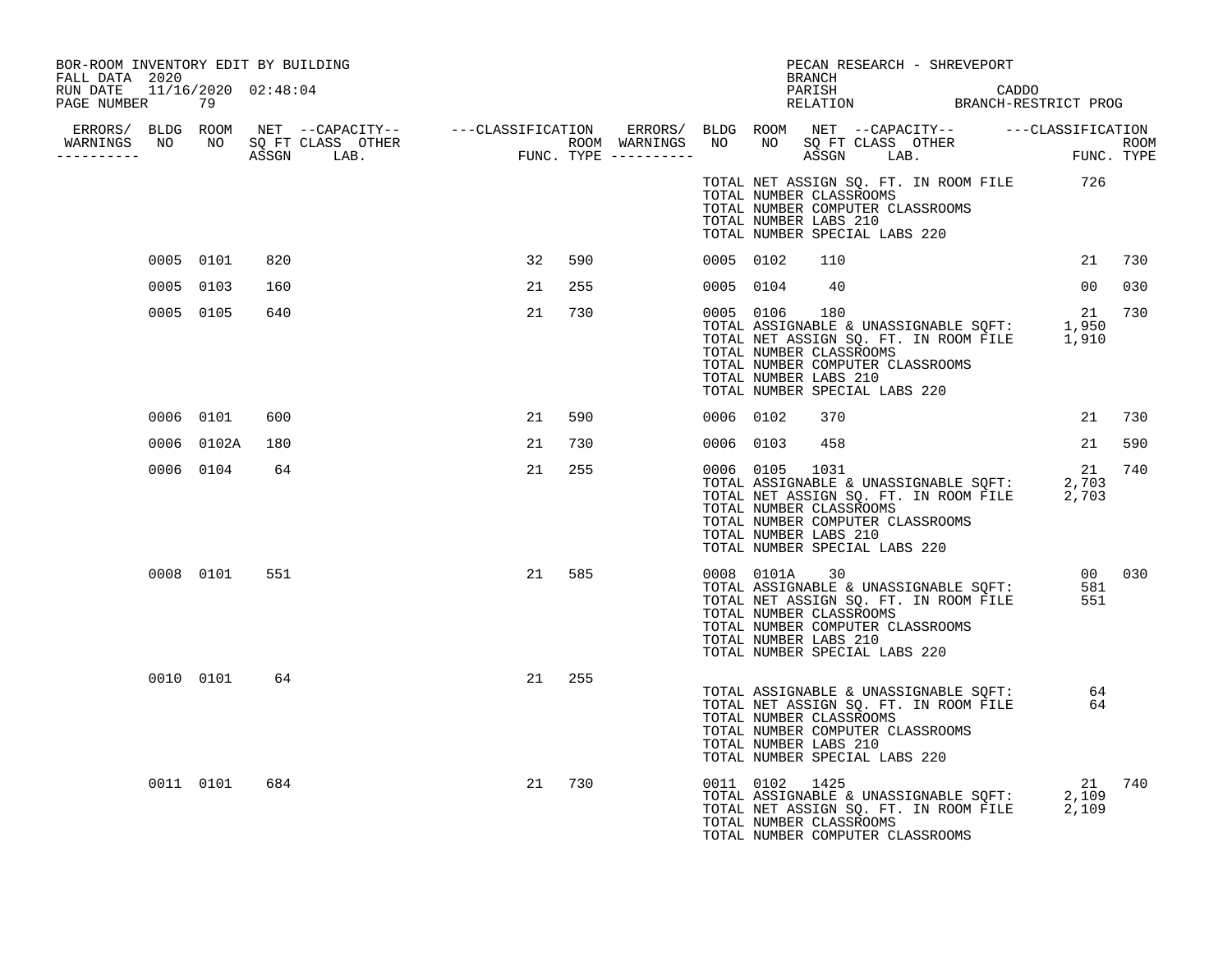| BOR-ROOM INVENTORY EDIT BY BUILDING<br>FALL DATA 2020<br>RUN DATE<br>PAGE NUMBER |     | 80             | 11/16/2020 02:48:04 |                                                                                     |    |     |                                      |     |                                                                | <b>BRANCH</b><br>PARISH | PECAN RESEARCH - SHREVEPORT<br>RELATION                                                                                                                         | CADDO<br>BRANCH-RESTRICT PROG |                           |
|----------------------------------------------------------------------------------|-----|----------------|---------------------|-------------------------------------------------------------------------------------|----|-----|--------------------------------------|-----|----------------------------------------------------------------|-------------------------|-----------------------------------------------------------------------------------------------------------------------------------------------------------------|-------------------------------|---------------------------|
| WARNINGS<br>----------                                                           | NO. | NO             | ASSGN               | ERRORS/ BLDG ROOM NET --CAPACITY-- - ---CLASSIFICATION<br>SQ FT CLASS OTHER<br>LAB. |    |     | ROOM WARNINGS<br>FUNC. TYPE $------$ | NO. | NO                                                             | ASSGN                   | ERRORS/ BLDG ROOM NET --CAPACITY-- ---CLASSIFICATION<br>SQ FT CLASS OTHER<br>$LAB$ .                                                                            |                               | <b>ROOM</b><br>FUNC. TYPE |
|                                                                                  |     |                |                     |                                                                                     |    |     |                                      |     | TOTAL NUMBER LABS 210                                          |                         | TOTAL NUMBER SPECIAL LABS 220                                                                                                                                   |                               |                           |
|                                                                                  |     | 0114 0101      | 1430                |                                                                                     | 21 | 580 |                                      |     | 0114 M4002                                                     |                         | 157 1                                                                                                                                                           | 22                            | 310                       |
|                                                                                  |     | 0114 M4007     | 157                 | $\mathbf{1}$                                                                        | 22 | 310 |                                      |     | 0114 M4012<br>TOTAL NUMBER CLASSROOMS<br>TOTAL NUMBER LABS 210 | 116                     | TOTAL ASSIGNABLE & UNASSIGNABLE SQFT: 1,860<br>TOTAL NET ASSIGN SQ. FT. IN ROOM FILE<br>TOTAL NUMBER COMPUTER CLASSROOMS<br>TOTAL NUMBER SPECIAL LABS 220       | 22<br>1,860                   | 540                       |
|                                                                                  |     | 0115 0101 1430 |                     |                                                                                     | 21 | 580 |                                      |     | TOTAL NUMBER CLASSROOMS<br>TOTAL NUMBER LABS 210               |                         | TOTAL ASSIGNABLE & UNASSIGNABLE SQFT: 1,430<br>TOTAL NET ASSIGN SQ. FT. IN ROOM FILE 1,430<br>TOTAL NUMBER COMPUTER CLASSROOMS<br>TOTAL NUMBER SPECIAL LABS 220 |                               |                           |
|                                                                                  |     | 0116 0101      | 1430                |                                                                                     | 21 | 580 |                                      |     | TOTAL NUMBER CLASSROOMS<br>TOTAL NUMBER LABS 210               |                         | TOTAL ASSIGNABLE & UNASSIGNABLE SQFT: 1,430<br>TOTAL NET ASSIGN SQ. FT. IN ROOM FILE 1,430<br>TOTAL NUMBER COMPUTER CLASSROOMS<br>TOTAL NUMBER SPECIAL LABS 220 |                               |                           |
|                                                                                  |     | 0117 0101 1790 |                     |                                                                                     | 32 | 731 |                                      |     | TOTAL NUMBER CLASSROOMS<br>TOTAL NUMBER LABS 210               |                         | TOTAL ASSIGNABLE & UNASSIGNABLE SQFT: 1,790<br>TOTAL NET ASSIGN SQ. FT. IN ROOM FILE 1,790<br>TOTAL NUMBER COMPUTER CLASSROOMS<br>TOTAL NUMBER SPECIAL LABS 220 |                               |                           |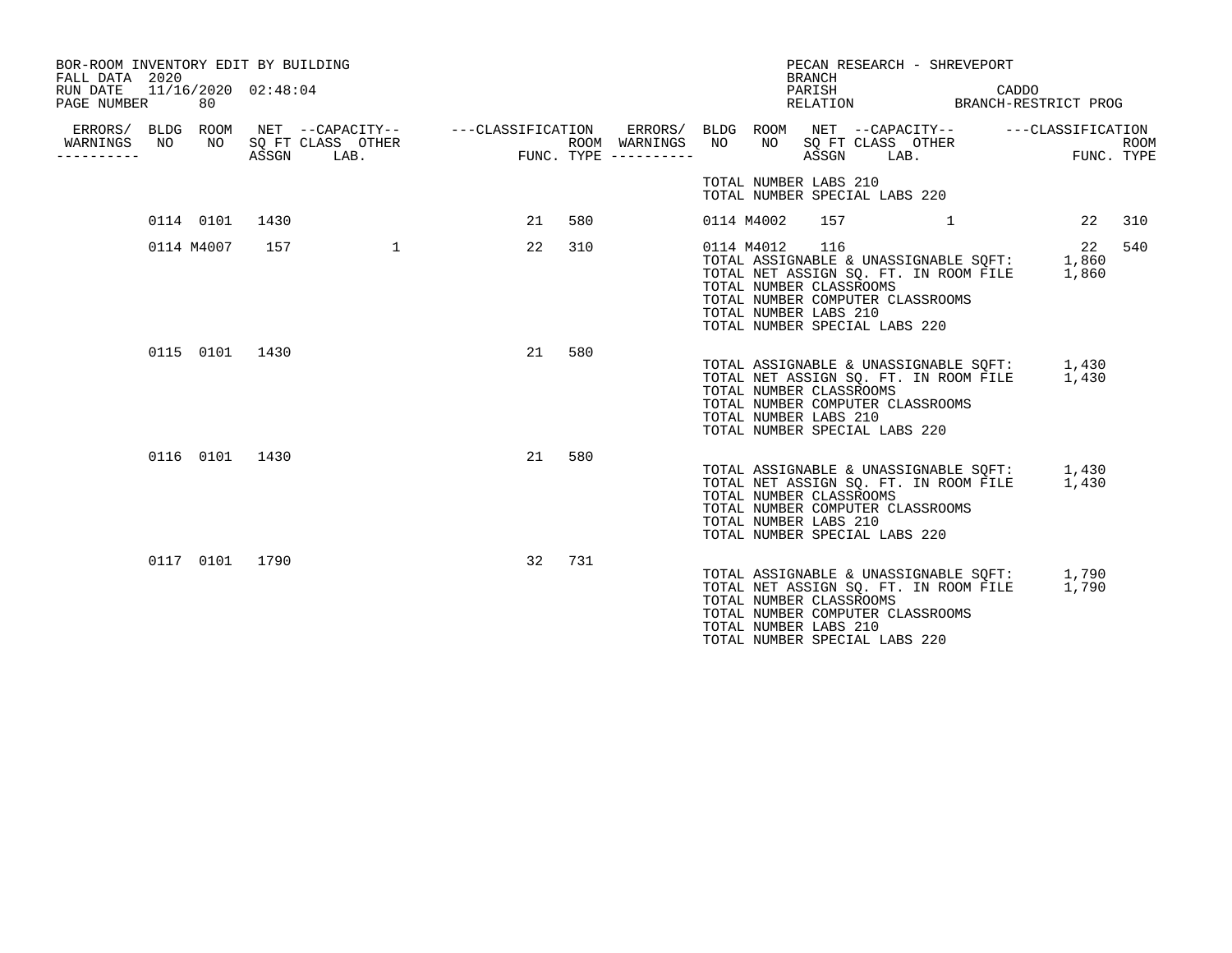BOR-ROOM INVENTORY EDIT BY BUILDING PECAN RESEARCH - SHREVEPORT FALL DATA 2020 RUN DATE 11/16/2020 02:48:04

| DESCRIPTION AND SUMMARY OF ERRORS & WARNINGS                                                                                                                                                                                                                                                  |                                                       |
|-----------------------------------------------------------------------------------------------------------------------------------------------------------------------------------------------------------------------------------------------------------------------------------------------|-------------------------------------------------------|
| 1 = ERROR - BLD NUMBER OF THE ROOM FILE DOES NOT MATCH THE BLD NUMBER OF THE BLD FILE. ----------------<br>THE BUILDING NUMBERS SHOULD BE EXACTLY THE SAME ON THE BUILDING FILE AND THE ROOM FILE.                                                                                            |                                                       |
| 2 = ERROR - DUPLICATE RECORD IN THE ROOM FILE.                                                                                                                                                                                                                                                |                                                       |
|                                                                                                                                                                                                                                                                                               |                                                       |
| 4 = ERROR - CAPACITY IS NOT ENTERED FOR ROOM TYPE 110, 210, 220, 230, 250, 410, 430, 610, 910, 920. - - - - - - - - -                                                                                                                                                                         |                                                       |
| 5 = ERROR - BUILDING DOES NOT CONTAIN ANY ROOMS.<br>IF THE BUILDING IS A WAREHOUSE, BARN, ETC. WITH NO ROOMS, CODE ONE ROOM WITH THE GROSS AND NET EQUAL.                                                                                                                                     |                                                       |
| 6 = ERROR - FUNCTION USE OF ROOMS IS 00 AND ROOM TYPE NOT 010, 020, 030, 051, 052, OR 053. - - - - - - - - - - - - - - -                                                                                                                                                                      |                                                       |
| 7 = ERROR - ROOM TYPE IS NOT A VALID ROOM USE CODE OR PCS FUNCTION USE CODE IS NOT A VALID CODE ------------                                                                                                                                                                                  |                                                       |
|                                                                                                                                                                                                                                                                                               |                                                       |
| TOTAL ERRORS<br>9 = WARNING -- RATIO OF NET ASSIGN SQ. FT. TO CAPACITY IS NOT 5 TO 50 SQ. FT. FOR ROOM TYPES 110 410 430<br>OR IS NOT 10 TO 400 SO. FT. FOR ROOM TYPES 210 220 230 250<br>OR IS NOT 5 TO 25 SQ. FT. FOR ROOM TYPE 610. ----------                                             |                                                       |
| TOTAL CLASSROOM CAPACITY<br>TOTAL LAB CAPACITY<br>TOTAL OTHER CAPACITY<br>TOTAL UNASSIGNED AREA - ROOMS (FUNCT 81, 82, 83)<br>TOTAL ASSIGNABLE AREA - ROOMS (FUNCT 10 THROUGH 83)                                                                                                             | 61<br>3 <sup>c</sup><br>10<br>653<br>21,319<br>21,319 |
| TOTAL NUMBER OF INSTRUCTIONAL, RESEARCH, ACADEMIC SUPPORT, AND STUDENT SERVICE ROOMS (FUNCTS 10, 20, 40 AND 50)<br>TOTAL NUMBER OF PUBLIC SERVICE, INSTITUTIONAL SUPPORT AND INDEPENDENT OPERATIONS ROOMS (FUNCTS 30, 60 AND 70) -----<br>TOTAL NUMBER OF UNASSIGNED ROOMS (FUNCT 81, 82, 83) | 12<br>44                                              |
| TOTAL NUMBER OF CLASSROOMS (110)<br>TOTAL NUMBER OF LABS (210)<br>TOTAL NUMBER OF SPECIAL LABS                                                                                                                                                                                                | 49                                                    |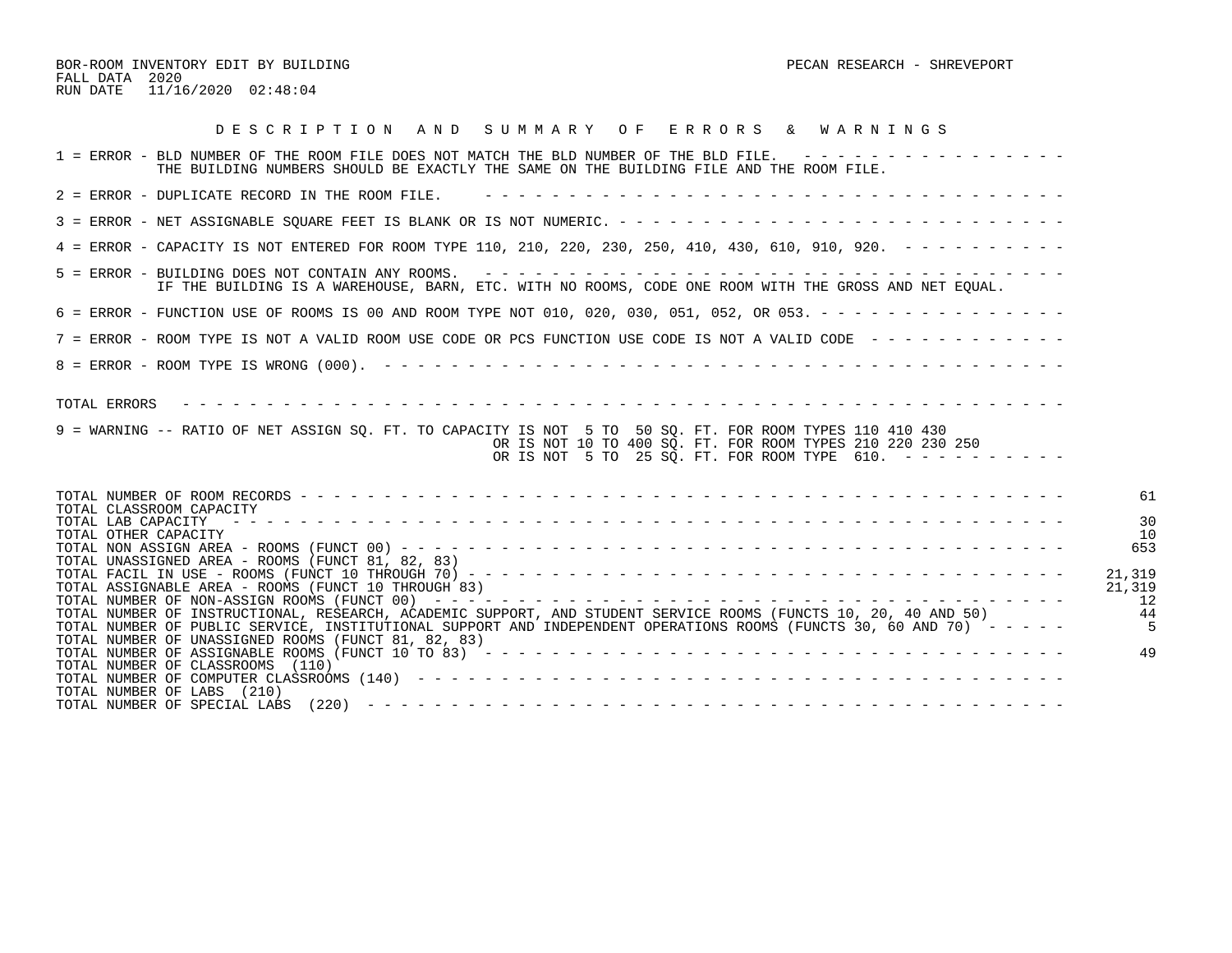| BOR-ROOM INVENTORY EDIT BY BUILDING<br>FALL DATA 2020 |           |                |                |                                                                                                                                                                                                                                                   |        |     |           |                                                                                   | BRANCH   | PLAQUEMINES - PORT SULPHUR       |                                                                                |                                                                                            |     |
|-------------------------------------------------------|-----------|----------------|----------------|---------------------------------------------------------------------------------------------------------------------------------------------------------------------------------------------------------------------------------------------------|--------|-----|-----------|-----------------------------------------------------------------------------------|----------|----------------------------------|--------------------------------------------------------------------------------|--------------------------------------------------------------------------------------------|-----|
| RUN DATE 11/16/2020 02:48:04<br>PAGE NUMBER           |           | 81             |                |                                                                                                                                                                                                                                                   |        |     |           |                                                                                   |          |                                  |                                                                                | PARISH PARISH PLAQUEMINS<br>RELATION BRANCH-RESTRICT PROG                                  |     |
| ERRORS/ BLDG ROOM<br>----------                       |           |                |                | NET --CAPACITY-- ----CLASSIFICATION ERRORS/BLDGROOM NET --CAPACITY-- ----CLASSIFICATION<br>SQFTCLASS OTHER ROOM WARNINGS NO NO SQFTCLASS OTHER ROOM<br>ASSGN LAB. FUNC.TYPE ------------ ASSGN LAB. FUNC.TYPE<br>WARNINGS NO NO SQ FT CLASS OTHER |        |     |           |                                                                                   |          |                                  |                                                                                |                                                                                            |     |
|                                                       |           |                | 0001 0001 1400 |                                                                                                                                                                                                                                                   | 92 970 |     |           | TOTAL NUMBER CLASSROOMS<br>TOTAL NUMBER LABS 210<br>TOTAL NUMBER SPECIAL LABS 220 |          | TOTAL NUMBER COMPUTER CLASSROOMS |                                                                                | TOTAL ASSIGNABLE & UNASSIGNABLE SQFT: 1,400<br>TOTAL NET ASSIGN SQ. FT. IN ROOM FILE 1,400 |     |
|                                                       |           | 0014 0101      | 240            |                                                                                                                                                                                                                                                   | 21     | 590 |           | TOTAL NUMBER CLASSROOMS<br>TOTAL NUMBER LABS 210<br>TOTAL NUMBER SPECIAL LABS 220 |          | TOTAL NUMBER COMPUTER CLASSROOMS | TOTAL ASSIGNABLE & UNASSIGNABLE SQFT:<br>TOTAL NET ASSIGN SQ. FT. IN ROOM FILE | 240<br>240                                                                                 |     |
|                                                       |           | 0016 0101      | 480            |                                                                                                                                                                                                                                                   | 21     | 255 |           | TOTAL NUMBER CLASSROOMS<br>TOTAL NUMBER LABS 210<br>TOTAL NUMBER SPECIAL LABS 220 |          | TOTAL NUMBER COMPUTER CLASSROOMS | TOTAL ASSIGNABLE & UNASSIGNABLE SQFT:<br>TOTAL NET ASSIGN SQ. FT. IN ROOM FILE | 480<br>480                                                                                 |     |
|                                                       | 0018 0001 |                | 1              |                                                                                                                                                                                                                                                   | 21     | 720 | 0018 0002 |                                                                                   | $\sim$ 1 |                                  |                                                                                | 21                                                                                         | 730 |
|                                                       |           | 0018 0002A     | 1              |                                                                                                                                                                                                                                                   | 00     | 030 |           | 0018 0101                                                                         | 1400     |                                  |                                                                                | 21                                                                                         | 720 |
|                                                       |           | 0018 0101A     | 58             |                                                                                                                                                                                                                                                   | 00     | 030 |           | 0018 0101B                                                                        | 77       |                                  |                                                                                | 00                                                                                         | 030 |
|                                                       |           | 0018 0101C     | 178            |                                                                                                                                                                                                                                                   | 21     | 730 |           | 0018 0101D                                                                        | 134      |                                  |                                                                                | 21                                                                                         | 730 |
|                                                       |           | 0018 0102      | 4000           |                                                                                                                                                                                                                                                   | 21     | 740 |           | TOTAL NUMBER CLASSROOMS<br>TOTAL NUMBER LABS 210<br>TOTAL NUMBER SPECIAL LABS 220 |          | TOTAL NUMBER COMPUTER CLASSROOMS |                                                                                | TOTAL ASSIGNABLE & UNASSIGNABLE SQFT: 5,850<br>TOTAL NET ASSIGN SQ. FT. IN ROOM FILE 5,714 |     |
|                                                       |           | 0020 0101      | 90             |                                                                                                                                                                                                                                                   | 21     | 590 |           | TOTAL NUMBER CLASSROOMS<br>TOTAL NUMBER LABS 210<br>TOTAL NUMBER SPECIAL LABS 220 |          | TOTAL NUMBER COMPUTER CLASSROOMS | TOTAL ASSIGNABLE & UNASSIGNABLE SQFT:<br>TOTAL NET ASSIGN SQ. FT. IN ROOM FILE | 90<br>90                                                                                   |     |
|                                                       |           | 0023 0101 2800 |                |                                                                                                                                                                                                                                                   | 21     | 580 |           |                                                                                   |          |                                  | TOTAL ASSIGNABLE & UNASSIGNABLE SQFT:                                          | 2,800                                                                                      |     |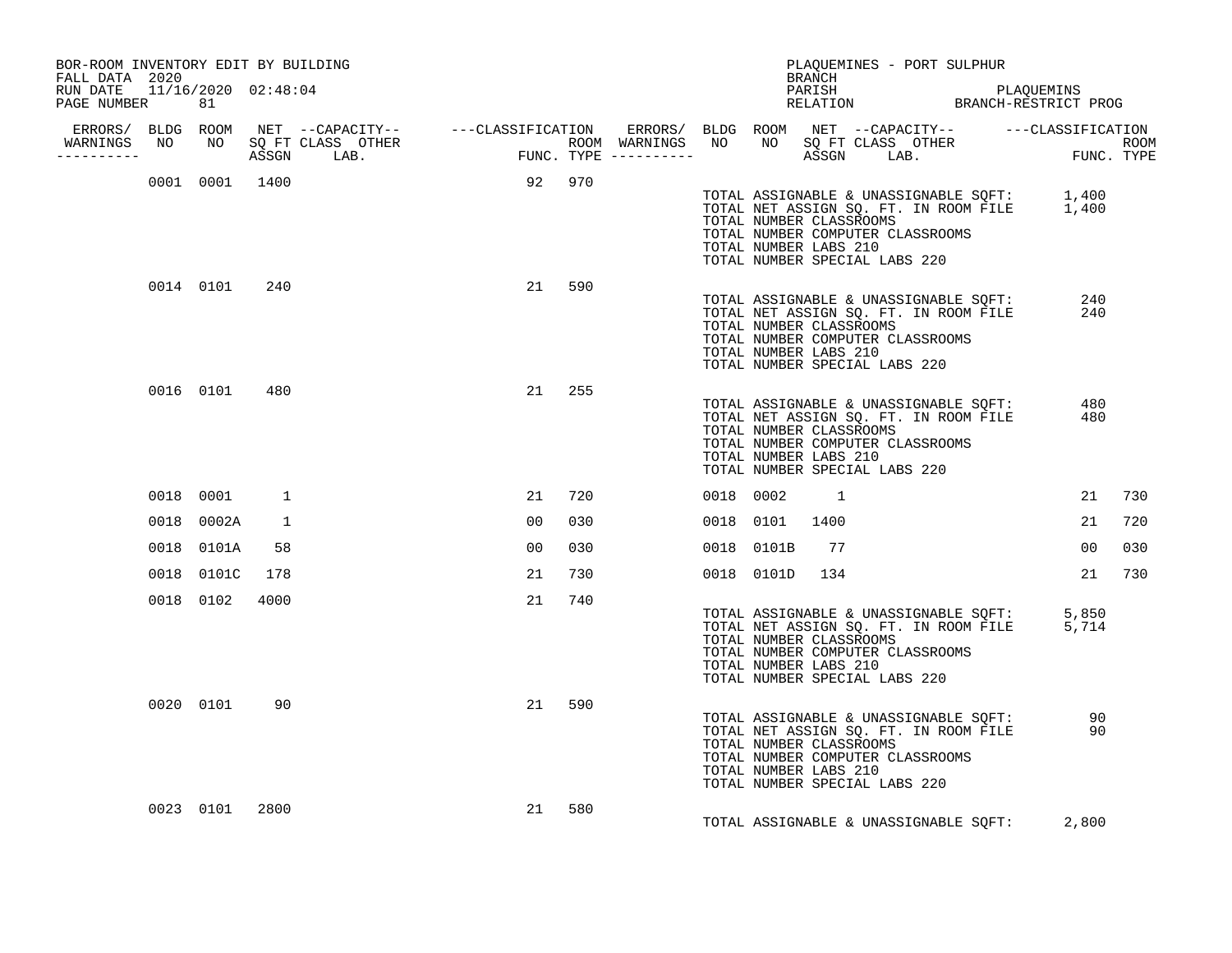| BOR-ROOM INVENTORY EDIT BY BUILDING<br>FALL DATA 2020 |    |                                                                                                                                                |                                           |        |  | BRANCH                                                                                                                                                                                                              | PLAQUEMINES - PORT SULPHUR |                                    |
|-------------------------------------------------------|----|------------------------------------------------------------------------------------------------------------------------------------------------|-------------------------------------------|--------|--|---------------------------------------------------------------------------------------------------------------------------------------------------------------------------------------------------------------------|----------------------------|------------------------------------|
| RUN DATE<br>PAGE NUMBER                               | 82 | 11/16/2020 02:48:04                                                                                                                            |                                           |        |  | PARISH<br>RELATION B                                                                                                                                                                                                |                            | PLAQUEMINS<br>BRANCH-RESTRICT PROG |
| WARNINGS NO<br>----------                             | NO | ERRORS/ BLDG ROOM NET --CAPACITY-- ----CLASSIFICATION ERRORS/ BLDG ROOM NET --CAPACITY-- ----CLASSIFICATION<br>SO FT CLASS OTHER<br>ASSGN LAB. | ROOM WARNINGS NO<br>FUNC. TYPE ---------- |        |  | SQ FT CLASS OTHER<br>NO<br>ASSGN                                                                                                                                                                                    | LAB.                       | <b>ROOM</b><br>FUNC. TYPE          |
|                                                       |    |                                                                                                                                                |                                           |        |  | TOTAL NET ASSIGN SQ. FT. IN ROOM FILE 2,800<br>TOTAL NUMBER CLASSROOMS<br>TOTAL NUMBER COMPUTER CLASSROOMS<br>TOTAL NUMBER LABS 210<br>TOTAL NUMBER SPECIAL LABS 220                                                |                            |                                    |
| 0024 0101 3000                                        |    |                                                                                                                                                | 21                                        | 735    |  | TOTAL ASSIGNABLE & UNASSIGNABLE SQFT: 3,000<br>TOTAL NET ASSIGN SQ. FT. IN ROOM FILE 3,000<br>TOTAL NUMBER CLASSROOMS<br>TOTAL NUMBER COMPUTER CLASSROOMS<br>TOTAL NUMBER LABS 210<br>TOTAL NUMBER SPECIAL LABS 220 |                            |                                    |
| 0026 0101 1700                                        |    |                                                                                                                                                |                                           | 21 310 |  | TOTAL ASSIGNABLE & UNASSIGNABLE SQFT: 1,700<br>TOTAL NET ASSIGN SQ. FT. IN ROOM FILE 1,700<br>TOTAL NUMBER CLASSROOMS<br>TOTAL NUMBER COMPUTER CLASSROOMS<br>TOTAL NUMBER LABS 210<br>TOTAL NUMBER SPECIAL LABS 220 |                            |                                    |
| 0027 0101 1700                                        |    |                                                                                                                                                | 21                                        | 730    |  | TOTAL ASSIGNABLE & UNASSIGNABLE SQFT: 1,700<br>TOTAL NET ASSIGN SQ. FT. IN ROOM FILE 1,700<br>TOTAL NUMBER CLASSROOMS<br>TOTAL NUMBER COMPUTER CLASSROOMS<br>TOTAL NUMBER LABS 210<br>TOTAL NUMBER SPECIAL LABS 220 |                            |                                    |
| 0030 0101 2850                                        |    |                                                                                                                                                | 21                                        | 580    |  | TOTAL ASSIGNABLE & UNASSIGNABLE SQFT:<br>TOTAL NET ASSIGN SQ. FT. IN ROOM FILE<br>TOTAL NUMBER CLASSROOMS<br>TOTAL NUMBER COMPUTER CLASSROOMS<br>TOTAL NUMBER LABS 210<br>TOTAL NUMBER SPECIAL LABS 220             |                            | 2,850<br>2,850                     |
| 0031 0101 2850                                        |    |                                                                                                                                                | 21                                        | 580    |  | TOTAL ASSIGNABLE & UNASSIGNABLE SOFT:<br>TOTAL NET ASSIGN SQ. FT. IN ROOM FILE<br>TOTAL NUMBER CLASSROOMS<br>TOTAL NUMBER COMPUTER CLASSROOMS<br>TOTAL NUMBER LABS 210<br>TOTAL NUMBER SPECIAL LABS 220             |                            | 2,850<br>2,850                     |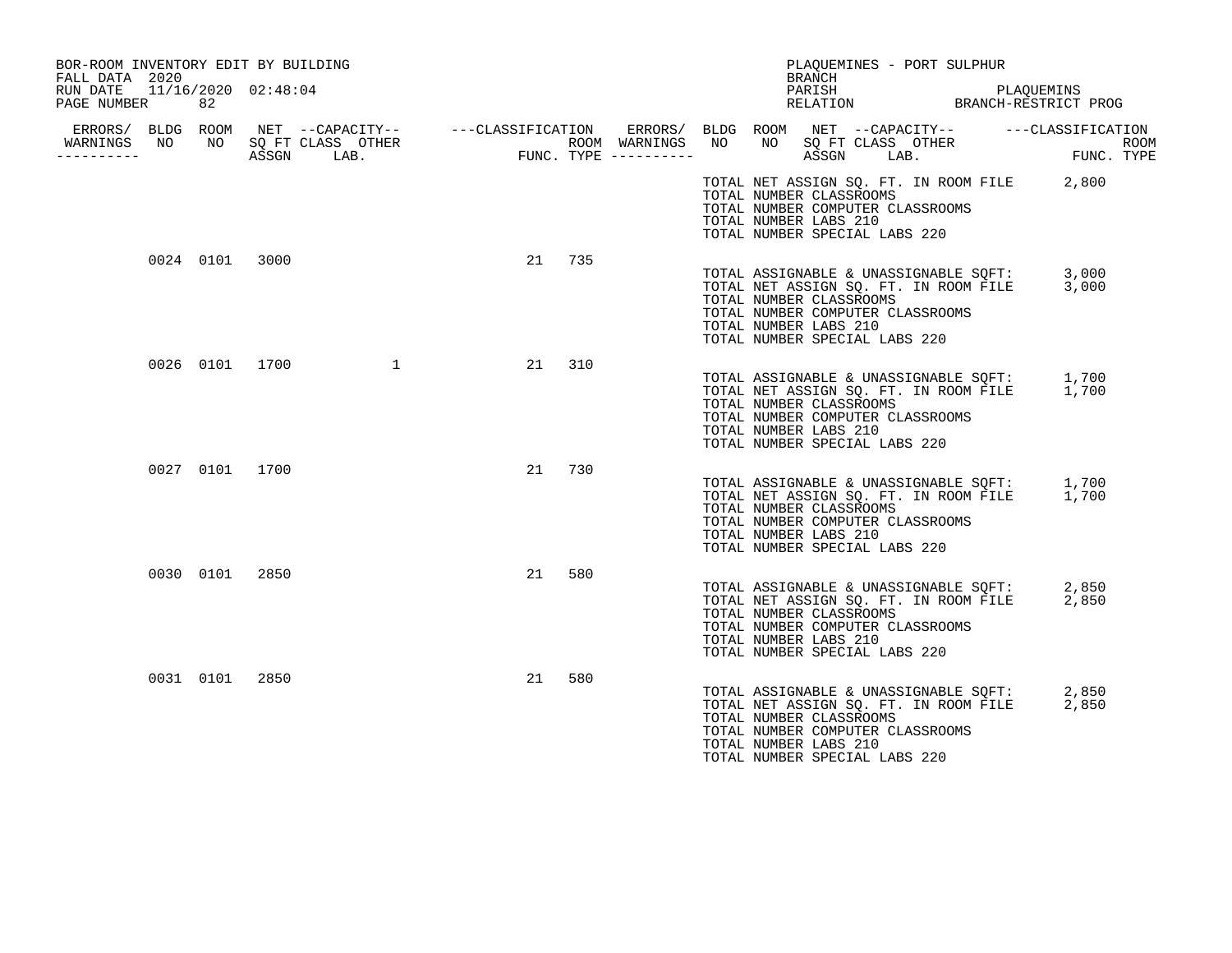BOR-ROOM INVENTORY EDIT BY BUILDING PLAQUEMINES - PORT SULPHUR FALL DATA 2020 RUN DATE 11/16/2020 02:48:04

| DESCRIPTION AND SUMMARY OF ERRORS & WARNINGS                                                                                                                                                                                                                                                                                                                                                                                                                                                                                                                                |
|-----------------------------------------------------------------------------------------------------------------------------------------------------------------------------------------------------------------------------------------------------------------------------------------------------------------------------------------------------------------------------------------------------------------------------------------------------------------------------------------------------------------------------------------------------------------------------|
| 1 = ERROR - BLD NUMBER OF THE ROOM FILE DOES NOT MATCH THE BLD NUMBER OF THE BLD FILE. ----------------<br>THE BUILDING NUMBERS SHOULD BE EXACTLY THE SAME ON THE BUILDING FILE AND THE ROOM FILE.                                                                                                                                                                                                                                                                                                                                                                          |
| 2 = ERROR - DUPLICATE RECORD IN THE ROOM FILE.                                                                                                                                                                                                                                                                                                                                                                                                                                                                                                                              |
|                                                                                                                                                                                                                                                                                                                                                                                                                                                                                                                                                                             |
| 4 = ERROR - CAPACITY IS NOT ENTERED FOR ROOM TYPE 110, 210, 220, 230, 250, 410, 430, 610, 910, 920. - - - - - - - - -                                                                                                                                                                                                                                                                                                                                                                                                                                                       |
| IF THE BUILDING IS A WAREHOUSE, BARN, ETC. WITH NO ROOMS, CODE ONE ROOM WITH THE GROSS AND NET EOUAL.                                                                                                                                                                                                                                                                                                                                                                                                                                                                       |
| 6 = ERROR - FUNCTION USE OF ROOMS IS 00 AND ROOM TYPE NOT 010, 020, 030, 051, 052, OR 053. - - - - - - - - - - - - - - -                                                                                                                                                                                                                                                                                                                                                                                                                                                    |
| 7 = ERROR - ROOM TYPE IS NOT A VALID ROOM USE CODE OR PCS FUNCTION USE CODE IS NOT A VALID CODE ------------                                                                                                                                                                                                                                                                                                                                                                                                                                                                |
|                                                                                                                                                                                                                                                                                                                                                                                                                                                                                                                                                                             |
| TOTAL ERRORS<br>9 = WARNING -- RATIO OF NET ASSIGN SO. FT. TO CAPACITY IS NOT 5 TO 50 SO. FT. FOR ROOM TYPES 110 410 430<br>OR IS NOT 10 TO 400 SO. FT. FOR ROOM TYPES 210 220 230 250<br>OR IS NOT 5 TO 25 SQ. FT. FOR ROOM TYPE 610. $-$ - - - - - - - - -                                                                                                                                                                                                                                                                                                                |
| 19<br>TOTAL CLASSROOM CAPACITY<br>TOTAL OTHER CAPACITY<br>136<br>TOTAL UNASSIGNED AREA - ROOMS (FUNCT 81, 82, 83)<br>22,824<br>22,824<br>TOTAL ASSIGNABLE AREA - ROOMS (FUNCT 10 THROUGH 83)<br>15<br>TOTAL NUMBER OF INSTRUCTIONAL, RESEARCH, ACADEMIC SUPPORT, AND STUDENT SERVICE ROOMS (FUNCTS 10, 20, 40 AND 50)<br>TOTAL NUMBER OF PUBLIC SERVICE, INSTITUTIONAL SUPPORT AND INDEPENDENT OPERATIONS ROOMS (FUNCTS 30, 60 AND 70) -----<br>TOTAL NUMBER OF UNASSIGNED ROOMS (FUNCT 81, 82, 83)<br>16<br>TOTAL NUMBER OF CLASSROOMS (110)<br>TOTAL NUMBER OF LABS (210) |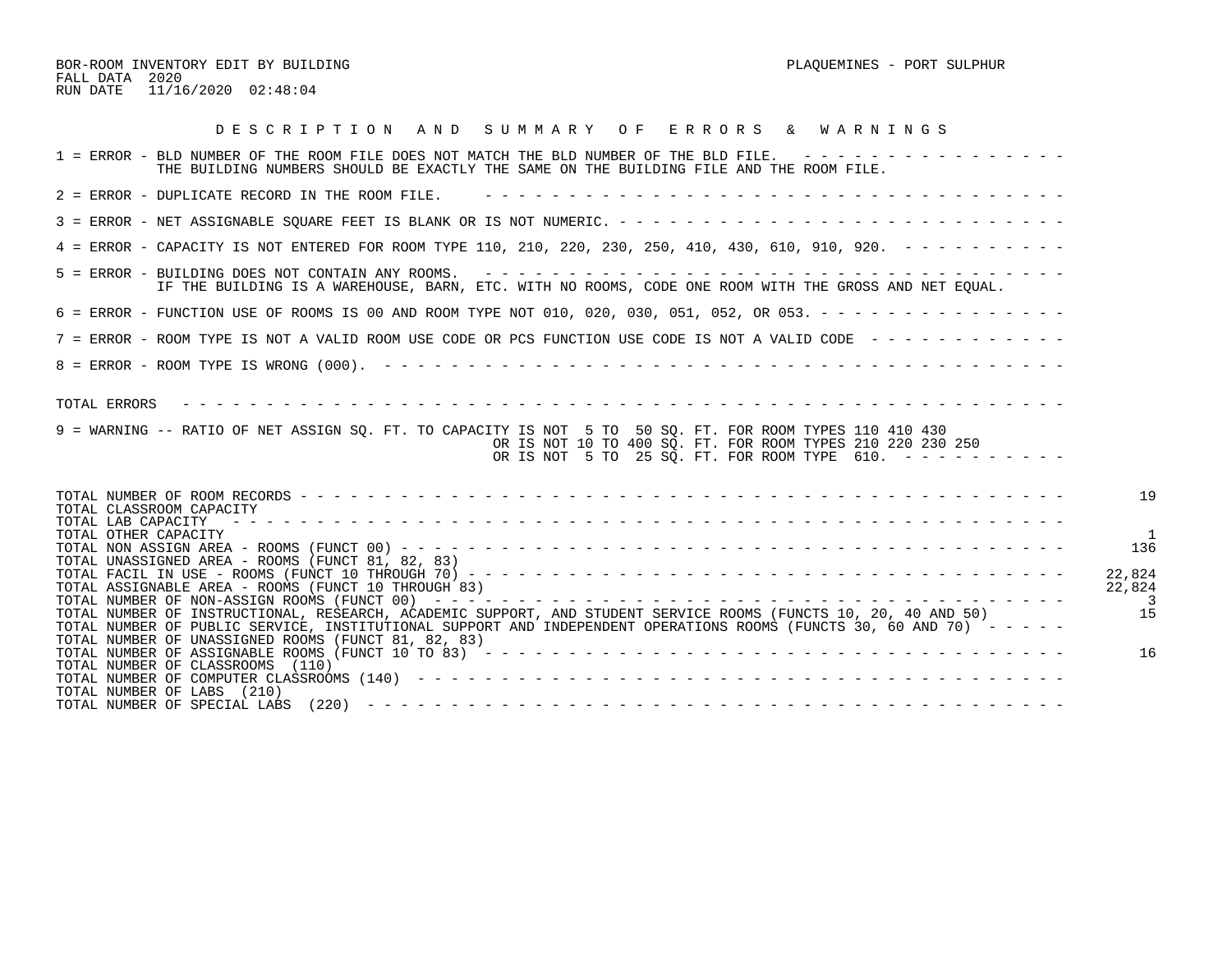| BOR-ROOM INVENTORY EDIT BY BUILDING<br>FALL DATA 2020 |                           |                |                                 |                                    |                                      |    |                | <b>BRANCH</b>                                    | RED RIVER VALLEY - BOSSIER CITY                                                                                                                                 |                    |     |
|-------------------------------------------------------|---------------------------|----------------|---------------------------------|------------------------------------|--------------------------------------|----|----------------|--------------------------------------------------|-----------------------------------------------------------------------------------------------------------------------------------------------------------------|--------------------|-----|
| RUN DATE<br>PAGE NUMBER                               | 11/16/2020 02:48:04<br>83 |                |                                 |                                    |                                      |    |                | PARISH                                           | PARISH BOSSIER<br>RELATION BRANCH-RESTRICT PROG                                                                                                                 | <b>BOSSIER</b>     |     |
| ERRORS/ BLDG ROOM                                     |                           |                |                                 | NET --CAPACITY-- ---CLASSIFICATION |                                      |    |                |                                                  | ERRORS/ BLDG ROOM NET --CAPACITY-- ----CLASSIFICATION                                                                                                           |                    |     |
| WARNINGS<br>NO<br>----------                          | NO                        |                | SQ FT CLASS OTHER<br>ASSGN LAB. | <b>FUN</b>                         | ROOM WARNINGS<br>FUNC. TYPE $------$ | NO |                |                                                  | NO SQ FT CLASS OTHER<br>ASSGN LAB.                                                                                                                              | ROOM<br>FUNC. TYPE |     |
|                                                       | 0001 0100                 | 2850           |                                 |                                    | 21 730                               |    | 0001 0101A 150 | TOTAL NUMBER CLASSROOMS<br>TOTAL NUMBER LABS 210 | TOTAL ASSIGNABLE & UNASSIGNABLE SQFT: 3,000<br>TOTAL NET ASSIGN SQ. FT. IN ROOM FILE 3,000<br>TOTAL NUMBER COMPUTER CLASSROOMS<br>TOTAL NUMBER SPECIAL LABS 220 | 21 730             |     |
|                                                       | 0002 0002A                | $\overline{1}$ |                                 | 21                                 | 315                                  |    | 0002 0101      | 137                                              | $\mathbf{1}$                                                                                                                                                    | 21                 | 310 |
|                                                       | 0002 0102                 | 137            | $\mathbf{1}$                    | 21                                 | 310                                  |    | 0002 0103      | 137                                              | $\mathbf{1}$                                                                                                                                                    | 21                 | 310 |
|                                                       | 0002 0104                 | 137            | $\mathbf{1}$                    | 21                                 | 310                                  |    | 0002 0105      | 137                                              | $\mathbf{1}$                                                                                                                                                    | 21                 | 310 |
|                                                       | 0002 0107                 | 123            | $\mathbf{1}$                    | 21                                 | 310                                  |    | 0002 0108      | 141                                              | $\mathbf{1}$                                                                                                                                                    | 21                 | 310 |
|                                                       | 0002 0109                 | 335            | $\mathbf{1}$                    | 21                                 | 310                                  |    | 0002 0109A     | 70                                               |                                                                                                                                                                 | 21                 | 315 |
|                                                       | 0002 0112                 | 207            |                                 | 21                                 | 315                                  |    | 0002 0112A     | 70                                               |                                                                                                                                                                 | 21                 | 315 |
|                                                       | 0002 0113                 | 66             | $\mathbf{1}$                    | 21                                 | 250                                  |    | 0002 0114      | 35                                               |                                                                                                                                                                 | 0 <sub>0</sub>     | 010 |
|                                                       | 0002 0115                 | 330            |                                 | 21                                 | 350                                  |    | 0002 0116      | 137                                              | $\mathbf{1}$                                                                                                                                                    | 21                 | 310 |
|                                                       | 0002 0117                 | 153            |                                 | 0 <sub>0</sub>                     | 030                                  |    | 0002 0118      | 140                                              |                                                                                                                                                                 | 00                 | 030 |
|                                                       | 0002 0119                 | 48             |                                 | 0 <sub>0</sub>                     | 030                                  |    | 0002 0201      | 173                                              |                                                                                                                                                                 | 21                 | 710 |
|                                                       | 0002 0202                 | 212            |                                 | 21                                 | 710                                  |    | 0002 0203      | 118                                              |                                                                                                                                                                 | 0 <sub>0</sub>     | 030 |
|                                                       | 0002 0204                 | 134            |                                 | 00                                 | 030                                  |    | 0002 0205      | 15                                               |                                                                                                                                                                 | 00                 | 010 |
|                                                       | 0002 0206                 | 141            |                                 | 00                                 | 030                                  |    | 0002 0207      | 479                                              | 10                                                                                                                                                              | 21                 | 250 |
|                                                       | 0002 0208                 | 71             |                                 | 21                                 | 730                                  |    | 0002 0209      | 141                                              | $\mathbf{1}$                                                                                                                                                    | 21                 | 310 |
|                                                       | 0002 0210                 | 177            | 4                               | 21                                 | 250                                  |    | 0002 0211      | 1665                                             |                                                                                                                                                                 | 21                 | 680 |
|                                                       | 0002 0211A                | 98             |                                 | 00                                 | 030                                  |    | 0002 0212      | 170                                              | 3                                                                                                                                                               | 21                 | 250 |
|                                                       | 0002 0213                 | 141            | $\mathbf{1}$                    | 21                                 | 310                                  |    |                | TOTAL NUMBER CLASSROOMS<br>TOTAL NUMBER LABS 210 | TOTAL ASSIGNABLE & UNASSIGNABLE SQFT: 6,276<br>TOTAL NET ASSIGN SQ. FT. IN ROOM FILE 5,394<br>TOTAL NUMBER COMPUTER CLASSROOMS<br>TOTAL NUMBER SPECIAL LABS 220 |                    |     |
|                                                       | 0003 0001                 | 2500           |                                 | 92                                 | 970                                  |    |                |                                                  | TOTAL ASSIGNABLE & UNASSIGNABLE SQFT:                                                                                                                           | 2,500              |     |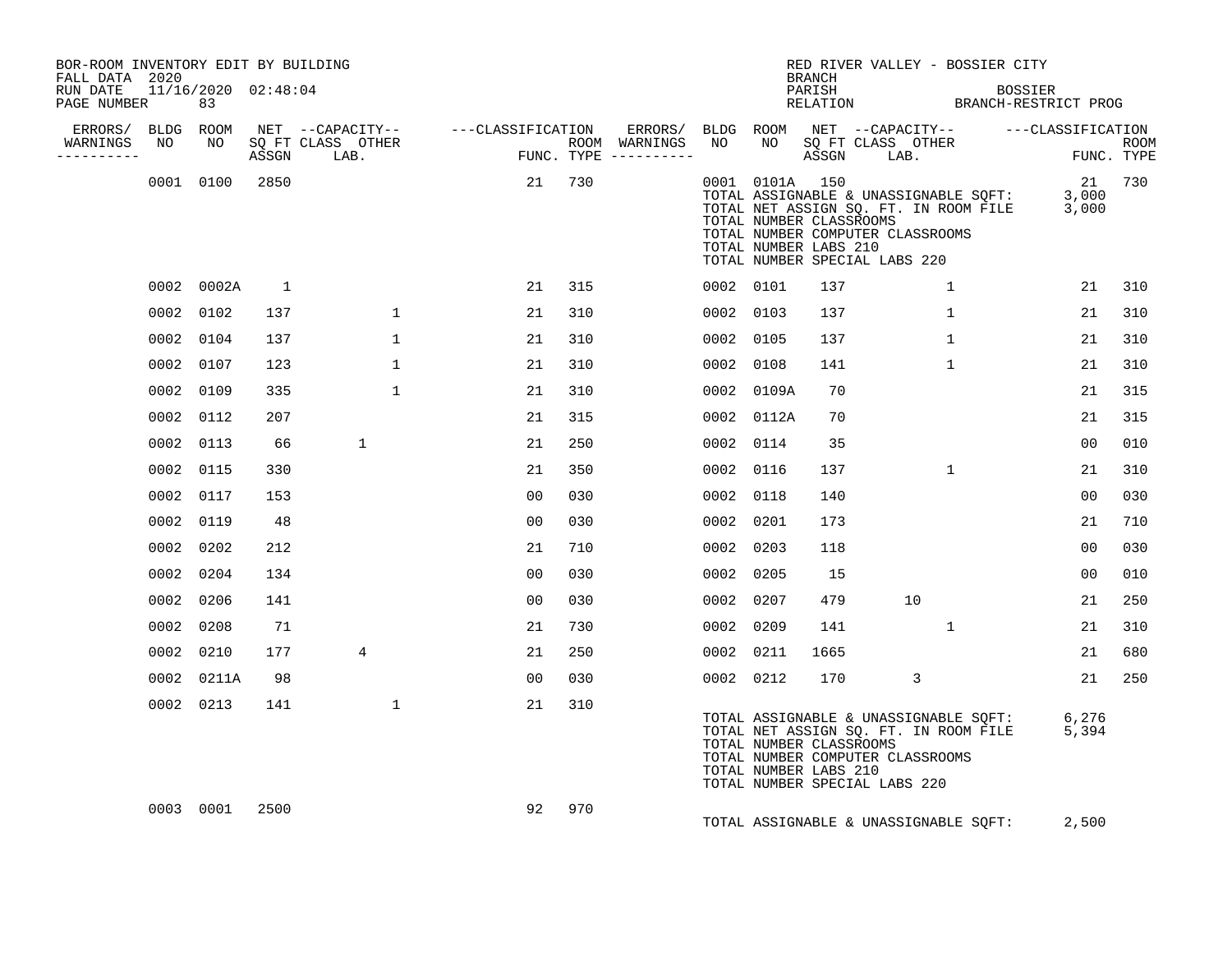| BOR-ROOM INVENTORY EDIT BY BUILDING<br>FALL DATA 2020 |                |                |           | RED RIVER VALLEY - BOSSIER CITY<br>BRANCH                                                                                                                                                                                            |            |
|-------------------------------------------------------|----------------|----------------|-----------|--------------------------------------------------------------------------------------------------------------------------------------------------------------------------------------------------------------------------------------|------------|
| RUN DATE 11/16/2020 02:48:04<br>PAGE NUMBER 84        |                |                |           | PARISH BOSSIER<br>RELATION BRANCH-RESTRICT PROG                                                                                                                                                                                      |            |
|                                                       |                |                |           | ERRORS/ BLDG ROOM NET --CAPACITY-- ----CLASSIFICATION ERRORS/ BLDG ROOM NET --CAPACITY-- -----CLASSIFICATION<br>WARNINGS NO NO SQFTCLASS OTHER ROOM WARNINGS NO NO SQFTCLASS OTHER ROOM<br>----------- ASSGN LAB. FUNC.TYPE -------- |            |
|                                                       |                |                |           | TOTAL NET ASSIGN SQ. FT. IN ROOM FILE 2,500<br>TOTAL NUMBER CLASSROOMS<br>TOTAL NUMBER COMPUTER CLASSROOMS<br>TOTAL NUMBER LABS 210<br>TOTAL NUMBER SPECIAL LABS 220                                                                 |            |
|                                                       | 0004 0001 1200 |                | 92 970    | TOTAL ASSIGNABLE & UNASSIGNABLE SQFT: 1,200<br>TOTAL NET ASSIGN SQ. FT. IN ROOM FILE 1,200<br>TOTAL NUMBER CLASSROOMS<br>TOTAL NUMBER COMPUTER CLASSROOMS<br>TOTAL NUMBER LABS 210<br>TOTAL NUMBER SPECIAL LABS 220                  |            |
|                                                       | 0005 0001 3164 |                | 21 730    | TOTAL ASSIGNABLE & UNASSIGNABLE SQFT: 3,164<br>TOTAL NET ASSIGN SQ. FT. IN ROOM FILE 3,164<br>TOTAL NUMBER CLASSROOMS<br>TOTAL NUMBER COMPUTER CLASSROOMS<br>TOTAL NUMBER LABS 210<br>TOTAL NUMBER SPECIAL LABS 220                  |            |
|                                                       | 0006 0101 92   |                | 21 730    | 0006 0102<br>116                                                                                                                                                                                                                     | 21 590     |
|                                                       | 0006 0102A     | 88             | 00<br>030 | 0006 0103 107<br>TOTAL ASSIGNABLE & UNASSIGNABLE SOFT: 403<br>TOTAL NET ASSIGN SQ. FT. IN ROOM FILE 315<br>TOTAL NUMBER CLASSROOMS<br>TOTAL NUMBER COMPUTER CLASSROOMS<br>TOTAL NUMBER LABS 210<br>TOTAL NUMBER SPECIAL LABS 220     | 21 730     |
|                                                       | 0007 0001 190  |                | 21 560    | TOTAL ASSIGNABLE & UNASSIGNABLE SQFT: 190<br>TOTAL NET ASSIGN SQ. FT. IN ROOM FILE 190<br>TOTAL NUMBER CLASSROOMS<br>TOTAL NUMBER COMPUTER CLASSROOMS<br>TOTAL NUMBER LABS 210<br>TOTAL NUMBER SPECIAL LABS 220                      |            |
|                                                       |                | 0008 0001 1375 | 92 970    | TOTAL ASSIGNABLE & UNASSIGNABLE SQFT: 1,375<br>TOTAL NET ASSIGN SQ. FT. IN ROOM FILE 1,375<br>TOTAL NUMBER CLASSROOMS<br>TOTAL NUMBER COMPUTER CLASSROOMS<br>TOTAL NUMBER LABS 210<br>TOTAL NUMBER SPECIAL LABS 220                  |            |
|                                                       | 0009 0001      | 868            | 730<br>21 | TOTAL ASSIGNABLE & UNASSIGNABLE SQFT:<br>TOTAL NET ASSIGN SO. FT. IN ROOM FILE                                                                                                                                                       | 868<br>868 |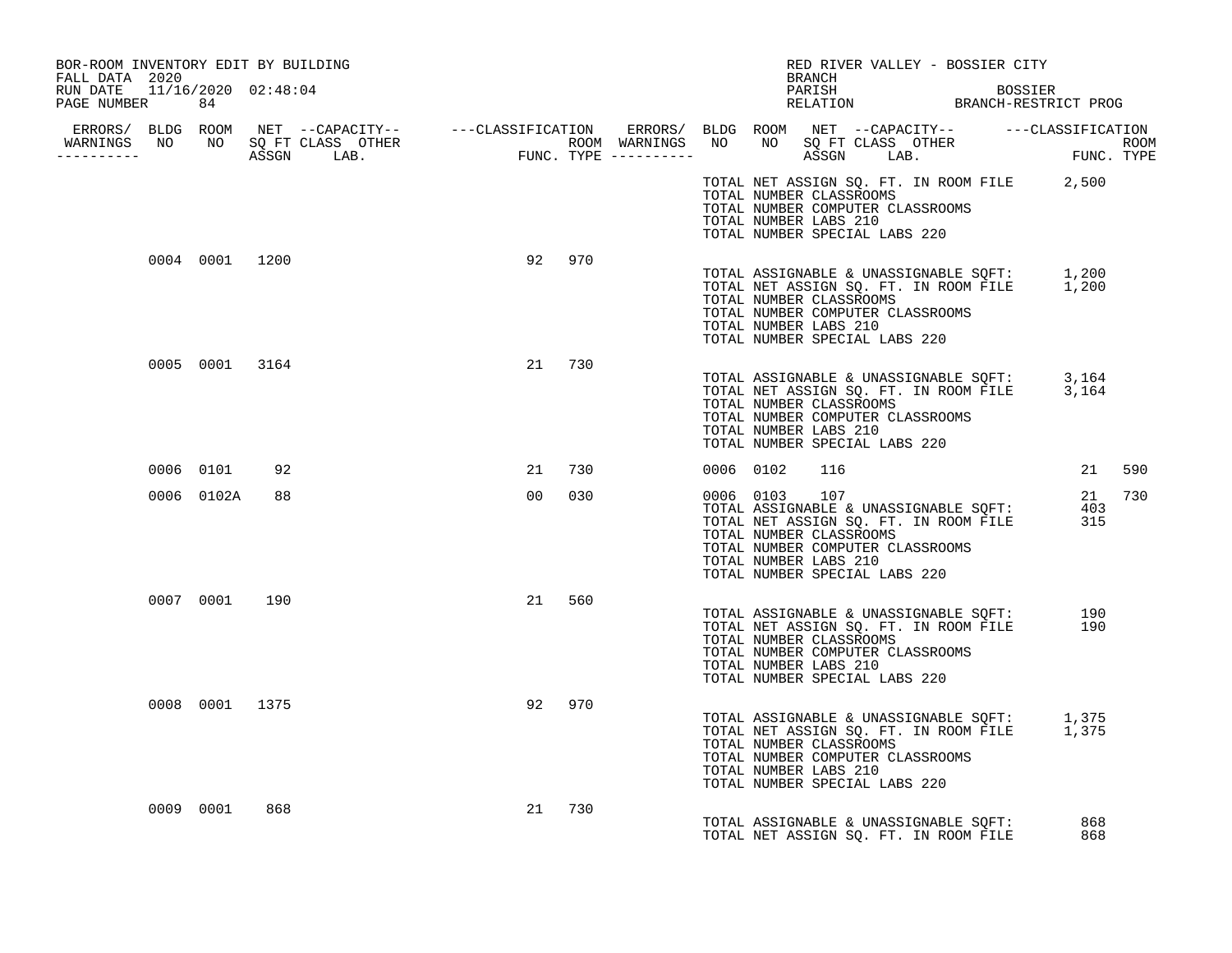| BOR-ROOM INVENTORY EDIT BY BUILDING<br>FALL DATA 2020 |              |                |                                  |    |     |           |                 | RED RIVER VALLEY - BOSSIER CITY<br>BRANCH                                                                                                                                                                           |                |    |        |
|-------------------------------------------------------|--------------|----------------|----------------------------------|----|-----|-----------|-----------------|---------------------------------------------------------------------------------------------------------------------------------------------------------------------------------------------------------------------|----------------|----|--------|
| RUN DATE 11/16/2020 02:48:04<br>PAGE NUMBER 85        |              |                |                                  |    |     |           |                 | PARISH<br>PARISH BOSSIER<br>RELATION BRANCH-RESTRICT PROG                                                                                                                                                           | <b>BOSSIER</b> |    |        |
|                                                       |              |                | WARNINGS NO NO SQ FT CLASS OTHER |    |     |           |                 |                                                                                                                                                                                                                     |                |    |        |
| -----------                                           |              |                |                                  |    |     |           |                 |                                                                                                                                                                                                                     |                |    |        |
|                                                       |              |                |                                  |    |     |           |                 | TOTAL NUMBER CLASSROOMS<br>TOTAL NUMBER COMPUTER CLASSROOMS<br>TOTAL NUMBER LABS 210<br>TOTAL NUMBER SPECIAL LABS 220                                                                                               |                |    |        |
|                                                       | 0010 0101    | 198            |                                  | 21 | 730 |           | 0010 0101A 2917 |                                                                                                                                                                                                                     |                | 21 | 730    |
|                                                       | 0010 0102    | 198            |                                  | 21 | 730 | 0010 0103 |                 | 198                                                                                                                                                                                                                 |                | 21 | 575    |
|                                                       | 0010 0104    | 198            |                                  | 21 | 575 | 0010 0105 |                 | 231                                                                                                                                                                                                                 |                | 21 | 570    |
|                                                       | 0010 0106    | 3940           |                                  | 21 | 730 |           |                 | TOTAL ASSIGNABLE & UNASSIGNABLE SQFT: 7,880<br>TOTAL NET ASSIGN SQ. FT. IN ROOM FILE 7,880<br>TOTAL NUMBER CLASSROOMS<br>TOTAL NUMBER COMPUTER CLASSROOMS<br>TOTAL NUMBER LABS 210<br>TOTAL NUMBER SPECIAL LABS 220 |                |    |        |
|                                                       |              | 0011 0001 1200 |                                  | 92 | 970 |           |                 | TOTAL ASSIGNABLE & UNASSIGNABLE SQFT: 1,200<br>TOTAL NET ASSIGN SQ. FT. IN ROOM FILE 1,200<br>TOTAL NUMBER CLASSROOMS<br>TOTAL NUMBER COMPUTER CLASSROOMS<br>TOTAL NUMBER LABS 210<br>TOTAL NUMBER SPECIAL LABS 220 |                |    |        |
|                                                       |              | 0014 0101 1027 |                                  | 21 | 725 |           | 0014 0101A      | 500                                                                                                                                                                                                                 |                |    | 21 720 |
|                                                       | 0014 0101B 9 |                |                                  | 00 | 030 |           | 0014 0101C 800  | TOTAL ASSIGNABLE & UNASSIGNABLE SQFT: 2,336<br>TOTAL NET ASSIGN SQ. FT. IN ROOM FILE 2,327<br>TOTAL NUMBER CLASSROOMS<br>TOTAL NUMBER COMPUTER CLASSROOMS<br>TOTAL NUMBER LABS 210<br>TOTAL NUMBER SPECIAL LABS 220 |                | 21 | 720    |
|                                                       |              | 0015 0001 5000 |                                  | 21 | 730 |           |                 | TOTAL ASSIGNABLE & UNASSIGNABLE SQFT: 5,000<br>TOTAL NET ASSIGN SQ. FT. IN ROOM FILE 5,000<br>TOTAL NUMBER CLASSROOMS<br>TOTAL NUMBER COMPUTER CLASSROOMS<br>TOTAL NUMBER LABS 210<br>TOTAL NUMBER SPECIAL LABS 220 |                |    |        |
|                                                       |              | 0016 0001 1440 |                                  | 21 | 730 |           |                 | TOTAL ASSIGNABLE & UNASSIGNABLE SQFT: 1,440<br>TOTAL NET ASSIGN SQ. FT. IN ROOM FILE 1,440<br>TOTAL NUMBER CLASSROOMS<br>TOTAL NUMBER COMPUTER CLASSROOMS<br>TOTAL NUMBER LABS 210                                  |                |    |        |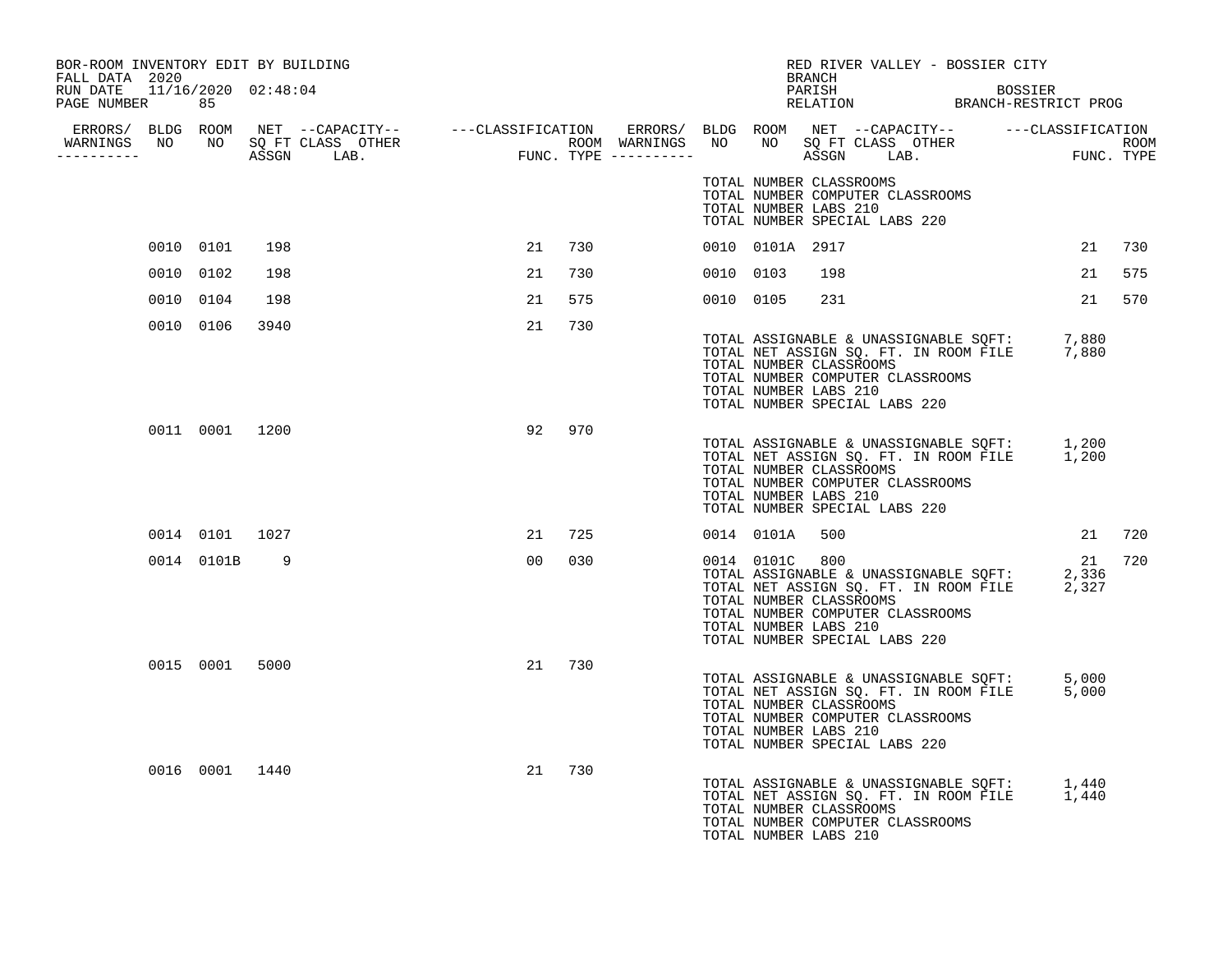| BOR-ROOM INVENTORY EDIT BY BUILDING<br>FALL DATA 2020 |           |                |                                  |    |     |           |                                                                                                                                         | BRANCH |  |  | RED RIVER VALLEY - BOSSIER CITY |                                                                                                      |        |
|-------------------------------------------------------|-----------|----------------|----------------------------------|----|-----|-----------|-----------------------------------------------------------------------------------------------------------------------------------------|--------|--|--|---------------------------------|------------------------------------------------------------------------------------------------------|--------|
| RUN DATE 11/16/2020 02:48:04<br>PAGE NUMBER           | 86        |                |                                  |    |     |           |                                                                                                                                         | PARISH |  |  | BOSSIER                         | PARISH BOSSIER<br>RELATION BRANCH-RESTRICT PROG                                                      |        |
| -----------                                           |           |                | WARNINGS NO NO SQ FT CLASS OTHER |    |     |           |                                                                                                                                         |        |  |  |                                 |                                                                                                      |        |
|                                                       |           |                |                                  |    |     |           | TOTAL NUMBER SPECIAL LABS 220                                                                                                           |        |  |  |                                 |                                                                                                      |        |
|                                                       |           | 0019 0001 3976 |                                  | 21 | 560 |           | TOTAL NUMBER CLASSROOMS<br>TOTAL NUMBER COMPUTER CLASSROOMS<br>TOTAL NUMBER LABS 210<br>TOTAL NUMBER SPECIAL LABS 220                   |        |  |  |                                 | TOTAL ASSIGNABLE & UNASSIGNABLE SQFT: 3,976<br>TOTAL NET ASSIGN SQ. FT. IN ROOM FILE 3,976           |        |
|                                                       | 0020 0101 | 316            |                                  | 21 | 730 | 0020 0102 |                                                                                                                                         | 316    |  |  |                                 |                                                                                                      | 21 730 |
|                                                       | 0020 0103 | 316            |                                  | 21 | 730 | 0020 0104 |                                                                                                                                         | 299    |  |  |                                 |                                                                                                      | 21 730 |
|                                                       | 0020 0105 | 322            |                                  | 21 | 730 |           | TOTAL NUMBER CLASSROOMS<br>TOTAL NUMBER COMPUTER CLASSROOMS<br>TOTAL NUMBER LABS 210<br>TOTAL NUMBER SPECIAL LABS 220                   |        |  |  |                                 | TOTAL ASSIGNABLE & UNASSIGNABLE SQFT: 1,569<br>TOTAL NET ASSIGN SQ. FT. IN ROOM FILE 1,569           |        |
|                                                       |           | 0021 0001 1350 |                                  | 92 | 970 |           | TOTAL NUMBER CLASSROOMS<br>TOTAL NUMBER COMPUTER CLASSROOMS<br>TOTAL NUMBER LABS 210<br>TOTAL NUMBER SPECIAL LABS 220                   |        |  |  |                                 | TOTAL ASSIGNABLE & UNASSIGNABLE SQFT: 1,350<br>TOTAL NET ASSIGN SQ. FT. IN ROOM FILE 1,350           |        |
|                                                       | 0022 0001 | 1              |                                  | 21 | 730 |           | TOTAL NUMBER CLASSROOMS<br>TOTAL NUMBER COMPUTER CLASSROOMS<br>TOTAL NUMBER LABS 210<br>TOTAL NUMBER SPECIAL LABS 220                   |        |  |  |                                 | TOTAL ASSIGNABLE & UNASSIGNABLE SQFT: 1<br>TOTAL NET ASSIGN SQ. FT. IN ROOM FILE 1                   |        |
|                                                       |           | 0024 0101 1969 |                                  | 21 | 730 |           | 0024 0101A 265<br>TOTAL NUMBER CLASSROOMS<br>TOTAL NUMBER COMPUTER CLASSROOMS<br>TOTAL NUMBER LABS 210<br>TOTAL NUMBER SPECIAL LABS 220 |        |  |  |                                 | 21 730<br>TOTAL ASSIGNABLE & UNASSIGNABLE SOFT: 2,234<br>TOTAL NET ASSIGN SQ. FT. IN ROOM FILE 2,234 |        |
|                                                       | 0025 0101 | 124            |                                  | 21 | 730 | 0025 0102 |                                                                                                                                         | 124    |  |  |                                 | 21                                                                                                   | 730    |
|                                                       | 0025 0103 | 124            |                                  | 21 | 730 | 0025 0104 |                                                                                                                                         | 124    |  |  |                                 | 21                                                                                                   | 730    |
|                                                       | 0025 0105 | 124            |                                  | 21 | 730 | 0025 0106 |                                                                                                                                         | 124    |  |  |                                 | 21                                                                                                   | 730    |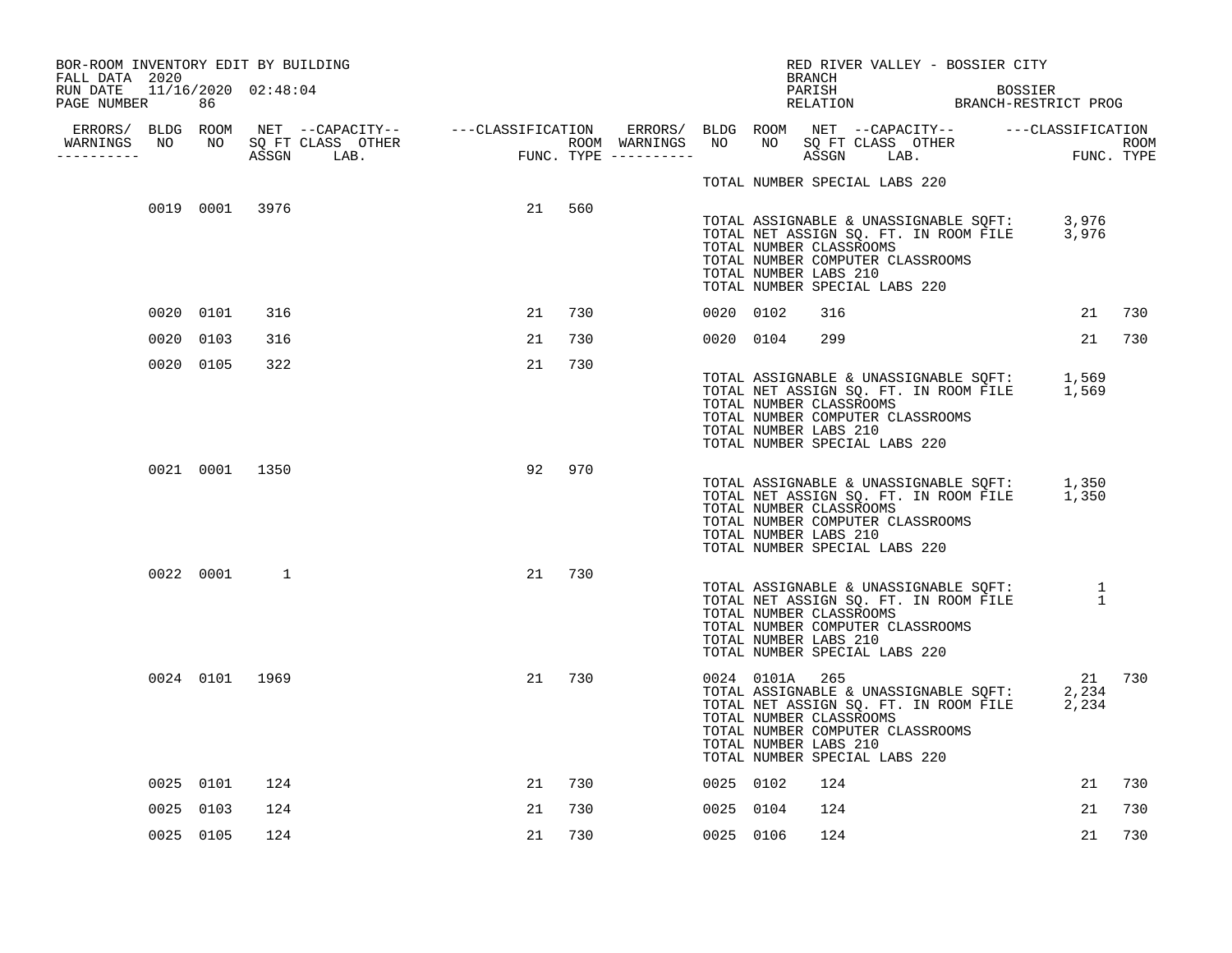| BOR-ROOM INVENTORY EDIT BY BUILDING<br>FALL DATA 2020 |           |           |                |                                                                                                                                    |                                       |        |                  |           |           | BRANCH                                                  | RED RIVER VALLEY - BOSSIER CITY                                                                                                                                 |         |             |     |
|-------------------------------------------------------|-----------|-----------|----------------|------------------------------------------------------------------------------------------------------------------------------------|---------------------------------------|--------|------------------|-----------|-----------|---------------------------------------------------------|-----------------------------------------------------------------------------------------------------------------------------------------------------------------|---------|-------------|-----|
| RUN DATE  11/16/2020  02:48:04<br>PAGE NUMBER         |           | 87        |                |                                                                                                                                    |                                       |        |                  |           |           | PARISH                                                  | PARISH BOSSIER<br>RELATION BRANCH-RESTRICT PROG                                                                                                                 | BOSSIER |             |     |
| WARNINGS NO                                           |           | NO        |                | ERRORS/ BLDG ROOM NET --CAPACITY-- - ---CLASSIFICATION ERRORS/ BLDG ROOM NET --CAPACITY-- - ---CLASSIFICATION<br>SQ FT CLASS OTHER |                                       |        | ROOM WARNINGS NO |           | NO        |                                                         |                                                                                                                                                                 |         |             |     |
| ----------                                            |           |           |                | ASSGN LAB.                                                                                                                         | ROOM WARNINGS<br>FUNC. TYPE --------- |        |                  |           |           |                                                         |                                                                                                                                                                 |         |             |     |
|                                                       |           | 0025 0107 | 124            |                                                                                                                                    | 21                                    | 730    |                  | 0025 0108 |           | 124                                                     |                                                                                                                                                                 |         | 21          | 730 |
|                                                       | 0025 0109 |           | 124            |                                                                                                                                    | 21                                    | 730    |                  | 0025 0110 |           | 124                                                     |                                                                                                                                                                 |         | 21          | 730 |
|                                                       |           | 0025 0111 | 124            |                                                                                                                                    | 21                                    | 730    |                  |           | 0025 0112 | 124<br>TOTAL NUMBER CLASSROOMS<br>TOTAL NUMBER LABS 210 | TOTAL ASSIGNABLE & UNASSIGNABLE SQFT:<br>TOTAL NET ASSIGN SQ. FT. IN ROOM FILE 1,488<br>TOTAL NUMBER COMPUTER CLASSROOMS<br>TOTAL NUMBER SPECIAL LABS 220       |         | 21<br>1,488 | 730 |
|                                                       |           |           | 0026 0001 1920 |                                                                                                                                    |                                       | 21 730 |                  |           |           | TOTAL NUMBER CLASSROOMS<br>TOTAL NUMBER LABS 210        | TOTAL ASSIGNABLE & UNASSIGNABLE SQFT: 1,920<br>TOTAL NET ASSIGN SQ. FT. IN ROOM FILE 1,920<br>TOTAL NUMBER COMPUTER CLASSROOMS<br>TOTAL NUMBER SPECIAL LABS 220 |         |             |     |
|                                                       |           |           | 0027 0001 3120 |                                                                                                                                    | 21                                    | 560    |                  |           |           | TOTAL NUMBER CLASSROOMS<br>TOTAL NUMBER LABS 210        | TOTAL ASSIGNABLE & UNASSIGNABLE SQFT: 3,120<br>TOTAL NET ASSIGN SQ. FT. IN ROOM FILE 3,120<br>TOTAL NUMBER COMPUTER CLASSROOMS<br>TOTAL NUMBER SPECIAL LABS 220 |         |             |     |
|                                                       |           |           | 0028 0001 2304 |                                                                                                                                    | 21                                    | 730    |                  |           |           | TOTAL NUMBER CLASSROOMS<br>TOTAL NUMBER LABS 210        | TOTAL ASSIGNABLE & UNASSIGNABLE SQFT: 2,304<br>TOTAL NET ASSIGN SQ. FT. IN ROOM FILE 2,304<br>TOTAL NUMBER COMPUTER CLASSROOMS<br>TOTAL NUMBER SPECIAL LABS 220 |         |             |     |
|                                                       |           | 0032 0001 | 816            |                                                                                                                                    | 92                                    | 970    |                  |           |           | TOTAL NUMBER CLASSROOMS<br>TOTAL NUMBER LABS 210        | TOTAL ASSIGNABLE & UNASSIGNABLE SQFT:<br>TOTAL NET ASSIGN SQ. FT. IN ROOM FILE<br>TOTAL NUMBER COMPUTER CLASSROOMS<br>TOTAL NUMBER SPECIAL LABS 220             |         | 816<br>816  |     |
|                                                       |           |           | 0033 0001 1300 |                                                                                                                                    | 92                                    | 970    |                  |           |           | TOTAL NUMBER CLASSROOMS<br>TOTAL NUMBER LABS 210        | TOTAL ASSIGNABLE & UNASSIGNABLE SQFT: 1,300<br>TOTAL NET ASSIGN SQ. FT. IN ROOM FILE 1,300<br>TOTAL NUMBER COMPUTER CLASSROOMS                                  |         |             |     |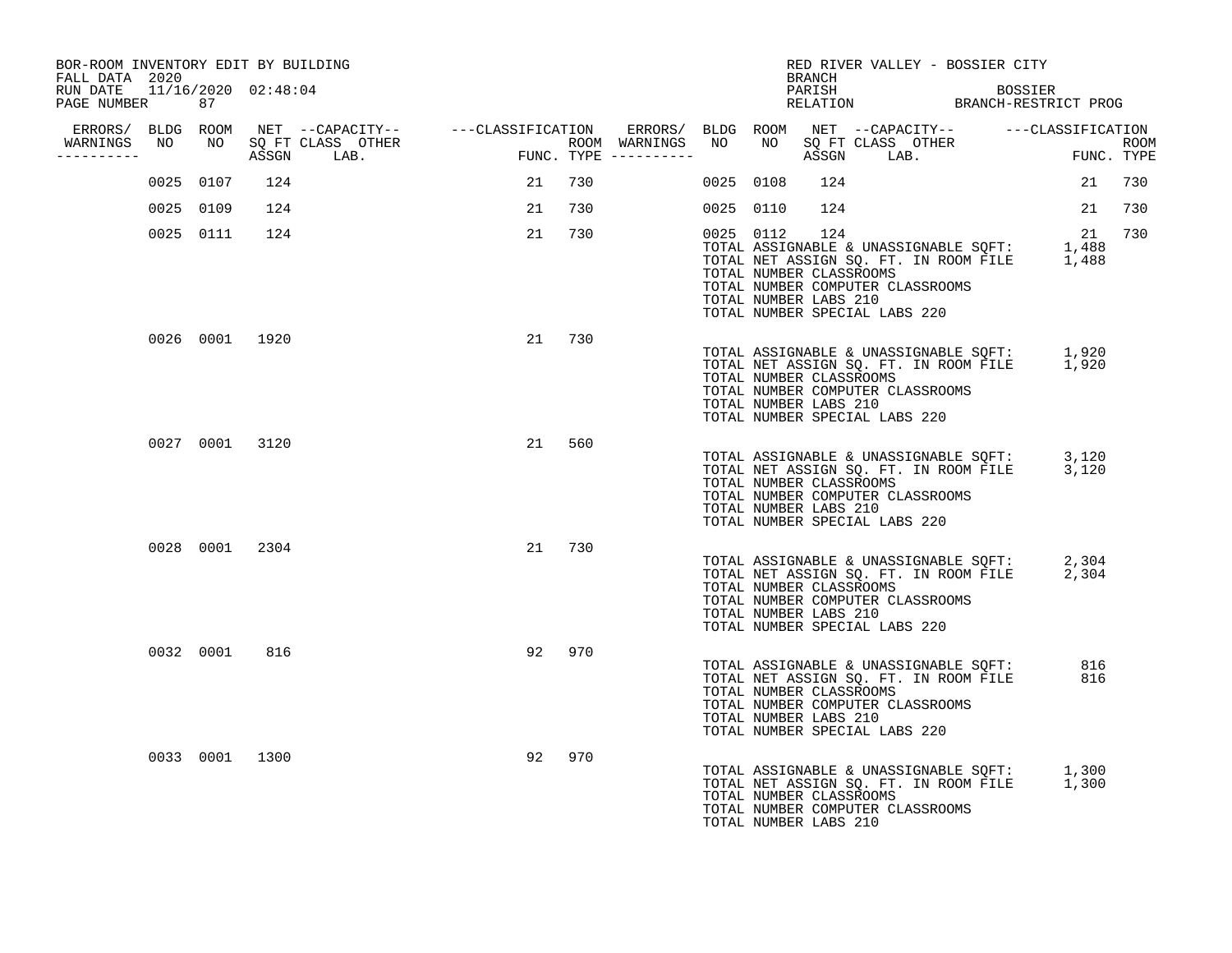| BOR-ROOM INVENTORY EDIT BY BUILDING<br>FALL DATA 2020 |                |        | RED RIVER VALLEY - BOSSIER CITY<br>BRANCH                                                                                                                                                                                             |                                                 |
|-------------------------------------------------------|----------------|--------|---------------------------------------------------------------------------------------------------------------------------------------------------------------------------------------------------------------------------------------|-------------------------------------------------|
| RUN DATE 11/16/2020 02:48:04<br>PAGE NUMBER 88        |                |        |                                                                                                                                                                                                                                       | PARISH BOSSIER<br>RELATION BRANCH-RESTRICT PROG |
| __________                                            |                |        |                                                                                                                                                                                                                                       |                                                 |
|                                                       |                |        | TOTAL NUMBER SPECIAL LABS 220                                                                                                                                                                                                         |                                                 |
|                                                       | 0034 0001 1460 | 92 970 | TOTAL ASSIGNABLE & UNASSIGNABLE SQFT: 1,460<br>TOTAL NET ASSIGN SQ. FT. IN ROOM FILE 1,460<br>TOTAL NUMBER CLASSROOMS<br>TOTAL NUMBER COMPUTER CLASSROOMS<br>TOTAL NUMBER LABS 210<br>TOTAL NUMBER SPECIAL LABS 220                   |                                                 |
| 0035 0001 1800                                        |                | 21 560 | TOTAL ASSIGNABLE & UNASSIGNABLE SQFT: 1,800<br>TOTAL NET ASSIGN SQ. FT. IN ROOM FILE 1,800<br>TOTAL NUMBER CLASSROOMS<br>TOTAL NUMBER COMPUTER CLASSROOMS<br>TOTAL NUMBER LABS 210<br>TOTAL NUMBER SPECIAL LABS 220                   |                                                 |
| 0036 0001 750                                         |                | 21 560 | TOTAL ASSIGNABLE & UNASSIGNABLE SQFT:<br>momat NFT assign SO. FT. IN ROOM FILE<br>TOTAL NUMBER CLASSROOMS<br>TOTAL NUMBER COMPUTER CLASSROOMS<br>TOTAL NUMBER LABS 210<br>TOTAL NUMBER SPECIAL LABS 220                               | 750<br>750                                      |
| 0037 0101 2352                                        |                | 21 740 | 0037 0101A 273<br>TOTAL ASSIGNABLE & UNASSIGNABLE SOFT: 2,625<br>TOTAL NET ASSIGN SQ. FT. IN ROOM FILE 2,625<br>TOTAL NUMBER CLASSROOMS<br>TOTAL NUMBER COMPUTER CLASSROOMS<br>TOTAL NUMBER LABS 210<br>TOTAL NUMBER SPECIAL LABS 220 | 21 730                                          |
| 0038 0001 1800                                        |                | 21 730 | TOTAL ASSIGNABLE & UNASSIGNABLE SQFT: 1,800<br>TOTAL NET ASSIGN SQ. FT. IN ROOM FILE 1,800<br>TOTAL NUMBER CLASSROOMS<br>TOTAL NUMBER COMPUTER CLASSROOMS<br>TOTAL NUMBER LABS 210<br>TOTAL NUMBER SPECIAL LABS 220                   |                                                 |
| 0039 0001 1740                                        |                | 21 730 | TOTAL ASSIGNABLE & UNASSIGNABLE SQFT: 1,740<br>TOTAL NET ASSIGN SQ. FT. IN ROOM FILE 1,740<br>TOTAL NUMBER CLASSROOMS<br>TOTAL NUMBER COMPUTER CLASSROOMS<br>TOTAL NUMBER LABS 210<br>TOTAL NUMBER SPECIAL LABS 220                   |                                                 |
| 0040 0001                                             | 480            | 21 560 | TOTAL ASSIGNABLE & UNASSIGNABLE SQFT:                                                                                                                                                                                                 | 480                                             |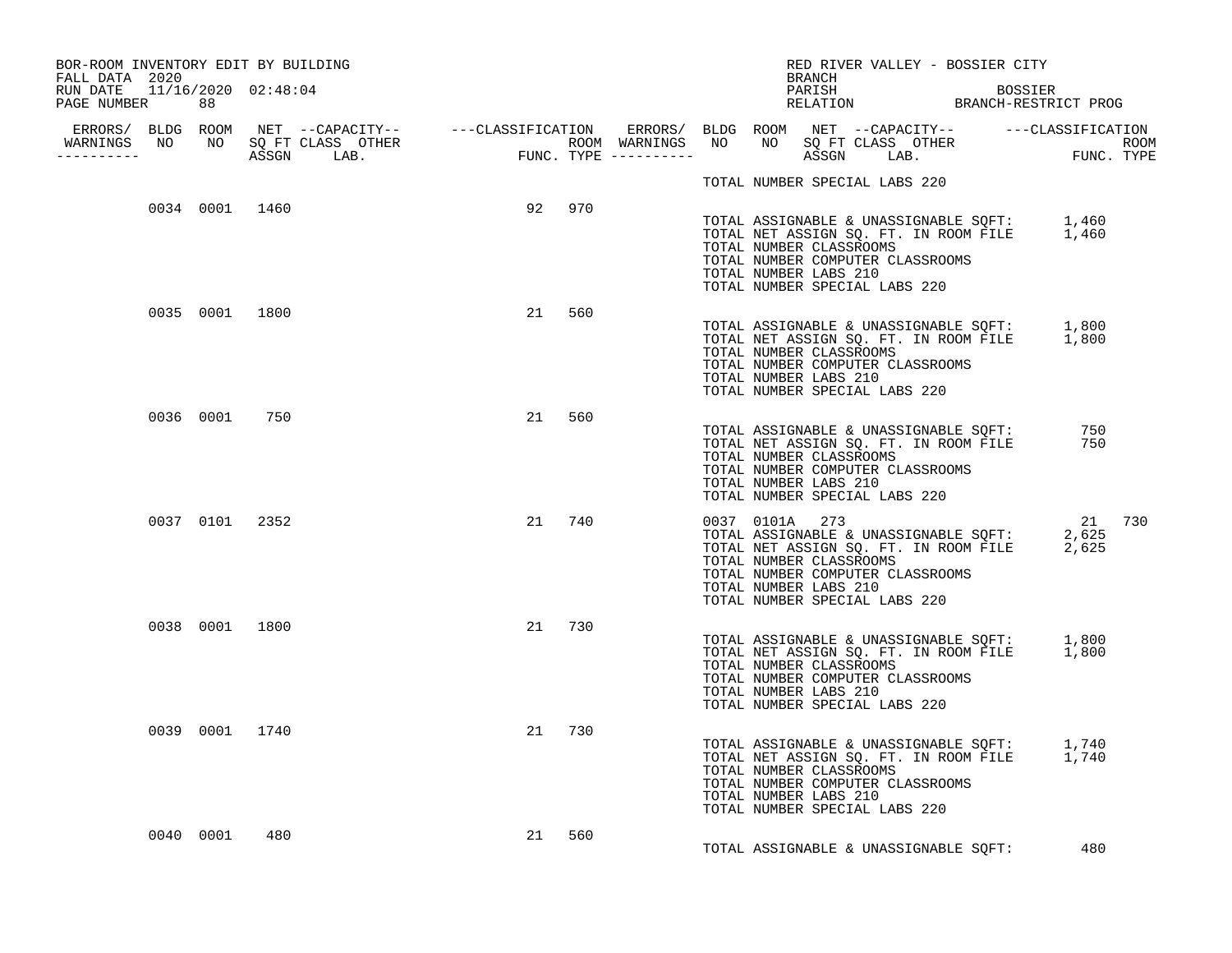| BOR-ROOM INVENTORY EDIT BY BUILDING<br>FALL DATA 2020 |           |               |     |              |                 |     |           |                                                                                   | BRANCH | RED RIVER VALLEY - BOSSIER CITY                                                                                    |                                                                                                           |                 |     |
|-------------------------------------------------------|-----------|---------------|-----|--------------|-----------------|-----|-----------|-----------------------------------------------------------------------------------|--------|--------------------------------------------------------------------------------------------------------------------|-----------------------------------------------------------------------------------------------------------|-----------------|-----|
| RUN DATE 11/16/2020 02:48:04<br>PAGE NUMBER 89        |           |               |     |              |                 |     |           |                                                                                   |        |                                                                                                                    | PARISH BOSSIER<br>RELATION BRANCH-RESTRICT PROG                                                           |                 |     |
|                                                       |           |               |     |              |                 |     |           |                                                                                   |        |                                                                                                                    |                                                                                                           |                 |     |
| -----------                                           |           |               |     |              |                 |     |           |                                                                                   |        |                                                                                                                    |                                                                                                           |                 |     |
|                                                       |           |               |     |              |                 |     |           | TOTAL NUMBER CLASSROOMS<br>TOTAL NUMBER LABS 210<br>TOTAL NUMBER SPECIAL LABS 220 |        | TOTAL NUMBER COMPUTER CLASSROOMS                                                                                   | TOTAL NET ASSIGN SQ. FT. IN ROOM FILE 480                                                                 |                 |     |
|                                                       |           | 0044 0101     | 540 |              | 22 730          |     |           | TOTAL NUMBER CLASSROOMS<br>TOTAL NUMBER LABS 210<br>TOTAL NUMBER SPECIAL LABS 220 |        | TOTAL ASSIGNABLE & UNASSIGNABLE SQFT:<br>TOTAL NET ASSIGN SQ. FT. IN ROOM FILE<br>TOTAL NUMBER COMPUTER CLASSROOMS |                                                                                                           | 540<br>540      |     |
|                                                       |           | 0045 0101 816 |     |              | 21              | 590 |           | TOTAL NUMBER CLASSROOMS<br>TOTAL NUMBER LABS 210<br>TOTAL NUMBER SPECIAL LABS 220 |        | TOTAL NUMBER COMPUTER CLASSROOMS                                                                                   | TOTAL NET ASSIGN SQ. FT. IN ROOM FILE<br>TOTAL NET ASSIGN SQ. FT. IN ROOM FILE<br>TOTAL NUMBER CLASSPOOMS | 816<br>816      |     |
|                                                       | 0051 0101 |               | 136 | $\mathbf{1}$ | 22              | 310 | 0051 0102 |                                                                                   | 136    | $\mathbf{1}$                                                                                                       |                                                                                                           | 22              | 310 |
|                                                       | 0051 0103 |               | 136 | $\mathbf{1}$ | 22              | 310 | 0051 0104 |                                                                                   | 136    | $\mathbf{1}$                                                                                                       |                                                                                                           | 22              | 310 |
|                                                       | 0051 0105 |               | 136 | $\mathbf{1}$ | 22              | 310 | 0051 0107 |                                                                                   | 103    | $\mathbf{1}$                                                                                                       |                                                                                                           | 22              | 310 |
|                                                       | 0051 0108 |               | 162 | $\mathbf{1}$ | 22              | 310 | 0051 0109 |                                                                                   | 334    | $\mathbf{1}$                                                                                                       |                                                                                                           | 22              | 310 |
|                                                       | 0051 0110 |               | 69  |              | 22              | 730 | 0051 0111 |                                                                                   | 69     |                                                                                                                    |                                                                                                           | 22              | 730 |
|                                                       | 0051 0112 |               | 206 |              | 22              | 315 | 0051 0113 |                                                                                   | 65     |                                                                                                                    |                                                                                                           | 22              | 440 |
|                                                       | 0051 0114 |               | 35  |              | 22              | 730 | 0051 0115 |                                                                                   | 322    |                                                                                                                    |                                                                                                           | 22              | 350 |
|                                                       | 0051 0116 |               | 136 | $\mathbf{1}$ | 22              | 310 | 0051 0117 |                                                                                   | 146    |                                                                                                                    |                                                                                                           | 00 <sub>o</sub> | 030 |
|                                                       | 0051 0118 |               | 137 |              | 00 <sup>o</sup> | 030 | 0051 0119 | TOTAL NUMBER CLASSROOMS<br>TOTAL NUMBER LABS 210<br>TOTAL NUMBER SPECIAL LABS 220 | 47     | TOTAL NUMBER COMPUTER CLASSROOMS                                                                                   | TOTAL ASSIGNABLE & UNASSIGNABLE SQFT: 2,511<br>TOTAL NET ASSIGN SQ. FT. IN ROOM FILE 2,181                | 00              | 030 |
|                                                       |           | 0053 0101     | 286 |              | 22              | 580 |           | TOTAL NUMBER CLASSROOMS                                                           |        | TOTAL ASSIGNABLE & UNASSIGNABLE SOFT:<br>TOTAL NET ASSIGN SQ. FT. IN ROOM FILE<br>TOTAL NUMBER COMPUTER CLASSROOMS |                                                                                                           | 286<br>286      |     |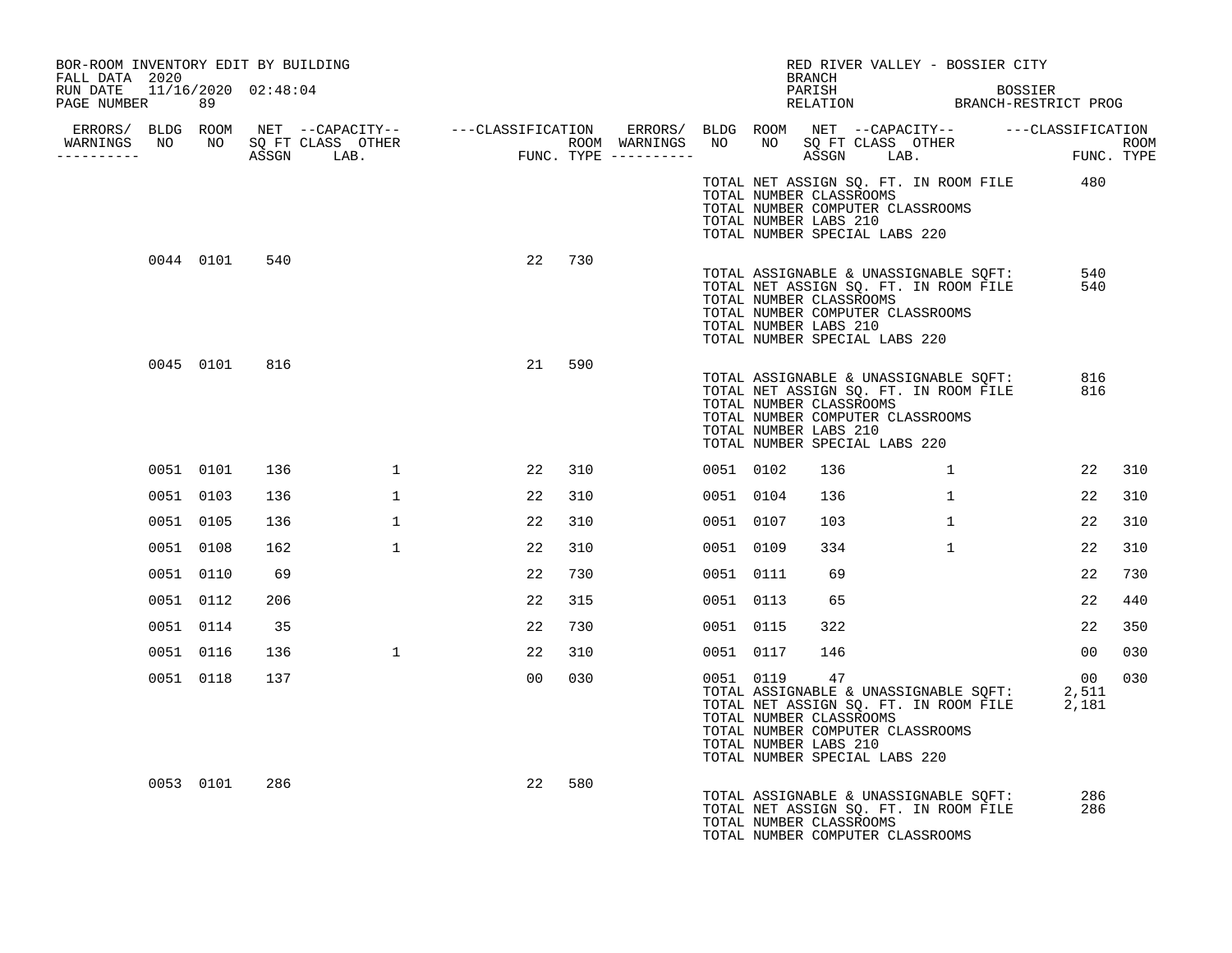| BOR-ROOM INVENTORY EDIT BY BUILDING<br>FALL DATA 2020 |               |                |                |        |     |  | BRANCH                | RED RIVER VALLEY - BOSSIER CITY                                                                                                                                                            |            |  |
|-------------------------------------------------------|---------------|----------------|----------------|--------|-----|--|-----------------------|--------------------------------------------------------------------------------------------------------------------------------------------------------------------------------------------|------------|--|
| RUN DATE 11/16/2020 02:48:04<br>PAGE NUMBER 90        |               |                |                |        |     |  | PARISH                | PARISH BOSSIER<br>RELATION BRANCH-RESTRICT PROG                                                                                                                                            | BOSSIER    |  |
| <u> - - - - - - - - - - -</u>                         |               |                |                |        |     |  |                       |                                                                                                                                                                                            |            |  |
|                                                       |               |                |                |        |     |  | TOTAL NUMBER LABS 210 | TOTAL NUMBER SPECIAL LABS 220                                                                                                                                                              |            |  |
|                                                       |               | 0054 0101 2880 |                | 22 580 |     |  | TOTAL NUMBER LABS 210 | TOTAL ASSIGNABLE & UNASSIGNABLE SQFT: 2,880<br>TOTAL NET ASSIGN SQ. FT. IN ROOM FILE 2,880<br>TOTAL NUMBER CLASSROOMS<br>TOTAL NUMBER COMPUTER CLASSROOMS<br>TOTAL NUMBER SPECIAL LABS 220 |            |  |
|                                                       |               | 0055 0101 2880 |                | 22     | 580 |  | TOTAL NUMBER LABS 210 | TOTAL ASSIGNABLE & UNASSIGNABLE SQFT: 2,880<br>TOTAL NET ASSIGN SQ. FT. IN ROOM FILE 2,880<br>TOTAL NUMBER CLASSROOMS<br>TOTAL NUMBER COMPUTER CLASSROOMS<br>TOTAL NUMBER SPECIAL LABS 220 |            |  |
|                                                       |               | 0056 0101 2880 |                | 21 580 |     |  | TOTAL NUMBER LABS 210 | TOTAL ASSIGNABLE & UNASSIGNABLE SQFT: 2,880<br>TOTAL NET ASSIGN SQ. FT. IN ROOM FILE 2,880<br>TOTAL NUMBER CLASSROOMS<br>TOTAL NUMBER COMPUTER CLASSROOMS<br>TOTAL NUMBER SPECIAL LABS 220 |            |  |
|                                                       |               |                | 0057 0101 2880 | 21 580 |     |  | TOTAL NUMBER LABS 210 | TOTAL ASSIGNABLE & UNASSIGNABLE SQFT: 2,880<br>TOTAL NET ASSIGN SQ. FT. IN ROOM FILE 2,880<br>TOTAL NUMBER CLASSROOMS<br>TOTAL NUMBER COMPUTER CLASSROOMS<br>TOTAL NUMBER SPECIAL LABS 220 |            |  |
|                                                       |               | 0058 0101 2880 |                | 21 580 |     |  | TOTAL NUMBER LABS 210 | TOTAL ASSIGNABLE & UNASSIGNABLE SQFT: 2,880<br>TOTAL NET ASSIGN SQ. FT. IN ROOM FILE 2,880<br>TOTAL NUMBER CLASSROOMS<br>TOTAL NUMBER COMPUTER CLASSROOMS<br>TOTAL NUMBER SPECIAL LABS 220 |            |  |
|                                                       |               | 0059 0101 240  |                | 21 730 |     |  | TOTAL NUMBER LABS 210 | TOTAL ASSIGNABLE & UNASSIGNABLE SQFT:<br>TOTAL NET ASSIGN SQ. FT. IN ROOM FILE<br>TOTAL NUMBER CLASSROOMS<br>TOTAL NUMBER COMPUTER CLASSROOMS<br>TOTAL NUMBER SPECIAL LABS 220             | 240<br>240 |  |
|                                                       | 0060 0101 240 |                |                | 21 730 |     |  |                       | TOTAL ASSIGNABLE & UNASSIGNABLE SOFT:                                                                                                                                                      | 240        |  |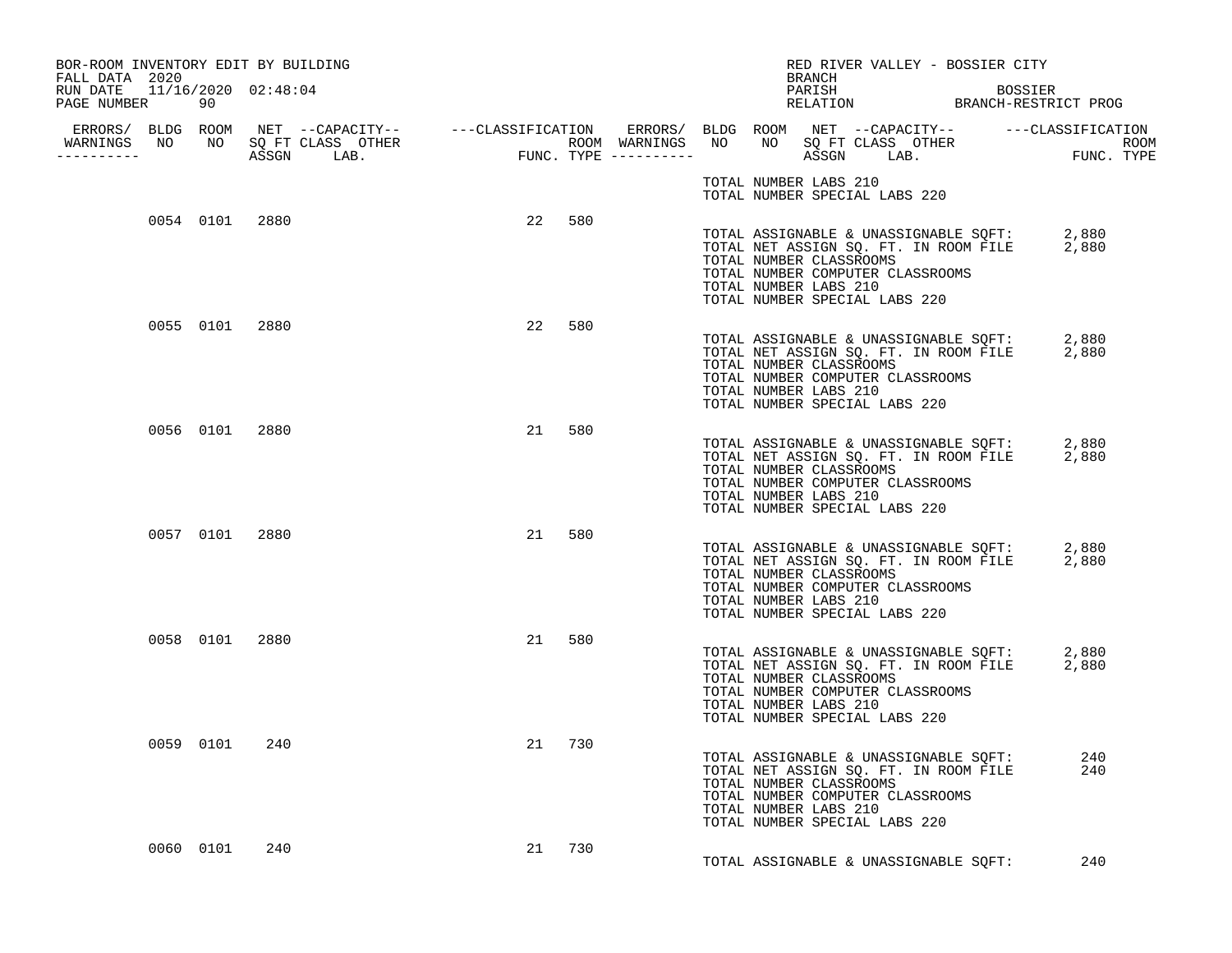| BOR-ROOM INVENTORY EDIT BY BUILDING<br>FALL DATA 2020 |           |                                 |                                           | RED RIVER VALLEY - BOSSIER CITY<br>BRANCH                                                                                                                                                               |                                 |
|-------------------------------------------------------|-----------|---------------------------------|-------------------------------------------|---------------------------------------------------------------------------------------------------------------------------------------------------------------------------------------------------------|---------------------------------|
| RUN DATE<br>PAGE NUMBER                               | 91        | 11/16/2020 02:48:04             |                                           | PARISH<br>RELATION                                                                                                                                                                                      | BOSSIER<br>BRANCH-RESTRICT PROG |
| WARNINGS NO<br>----------                             | NO        | SO FT CLASS OTHER<br>ASSGN LAB. | ROOM WARNINGS NO<br>FUNC. TYPE ---------- | ERRORS/ BLDG ROOM NET --CAPACITY-- - ---CLASSIFICATION ERRORS/ BLDG ROOM NET --CAPACITY-- - ---CLASSIFICATION<br>NO<br>SO FT CLASS OTHER<br>ASSGN<br>LAB.                                               | ROOM<br>FUNC. TYPE              |
|                                                       |           |                                 |                                           | TOTAL NET ASSIGN SQ. FT. IN ROOM FILE<br>TOTAL NUMBER CLASSROOMS<br>TOTAL NUMBER COMPUTER CLASSROOMS<br>TOTAL NUMBER LABS 210<br>TOTAL NUMBER SPECIAL LABS 220                                          | 240                             |
|                                                       | 0061 0101 | 240                             | 21<br>580                                 | TOTAL ASSIGNABLE & UNASSIGNABLE SOFT:<br>TOTAL NET ASSIGN SQ. FT. IN ROOM FILE<br>TOTAL NUMBER CLASSROOMS<br>TOTAL NUMBER COMPUTER CLASSROOMS<br>TOTAL NUMBER LABS 210<br>TOTAL NUMBER SPECIAL LABS 220 | 240<br>240                      |
|                                                       | 0062 0101 | 240                             | 21 730                                    | TOTAL ASSIGNABLE & UNASSIGNABLE SQFT:<br>TOTAL NET ASSIGN SQ. FT. IN ROOM FILE<br>TOTAL NUMBER CLASSROOMS<br>TOTAL NUMBER COMPUTER CLASSROOMS<br>TOTAL NUMBER LABS 210<br>TOTAL NUMBER SPECIAL LABS 220 | 240<br>240                      |
|                                                       |           | 0063 0101 1440                  | 580<br>21                                 | TOTAL ASSIGNABLE & UNASSIGNABLE SQFT:<br>TOTAL NET ASSIGN SQ. FT. IN ROOM FILE<br>TOTAL NUMBER CLASSROOMS<br>TOTAL NUMBER COMPUTER CLASSROOMS<br>TOTAL NUMBER LABS 210<br>TOTAL NUMBER SPECIAL LABS 220 | 1,440<br>1,440                  |
|                                                       |           | 0064 0101 1440                  | 580<br>21                                 | TOTAL ASSIGNABLE & UNASSIGNABLE SQFT:<br>TOTAL NET ASSIGN SQ. FT. IN ROOM FILE<br>TOTAL NUMBER CLASSROOMS<br>TOTAL NUMBER COMPUTER CLASSROOMS<br>TOTAL NUMBER LABS 210<br>TOTAL NUMBER SPECIAL LABS 220 | 1,440<br>1,440                  |
|                                                       | 0065 0101 | 336                             | 730<br>22                                 | TOTAL ASSIGNABLE & UNASSIGNABLE SQFT:<br>TOTAL NET ASSIGN SQ. FT. IN ROOM FILE<br>TOTAL NUMBER CLASSROOMS<br>TOTAL NUMBER COMPUTER CLASSROOMS<br>TOTAL NUMBER LABS 210<br>TOTAL NUMBER SPECIAL LABS 220 | 336<br>336                      |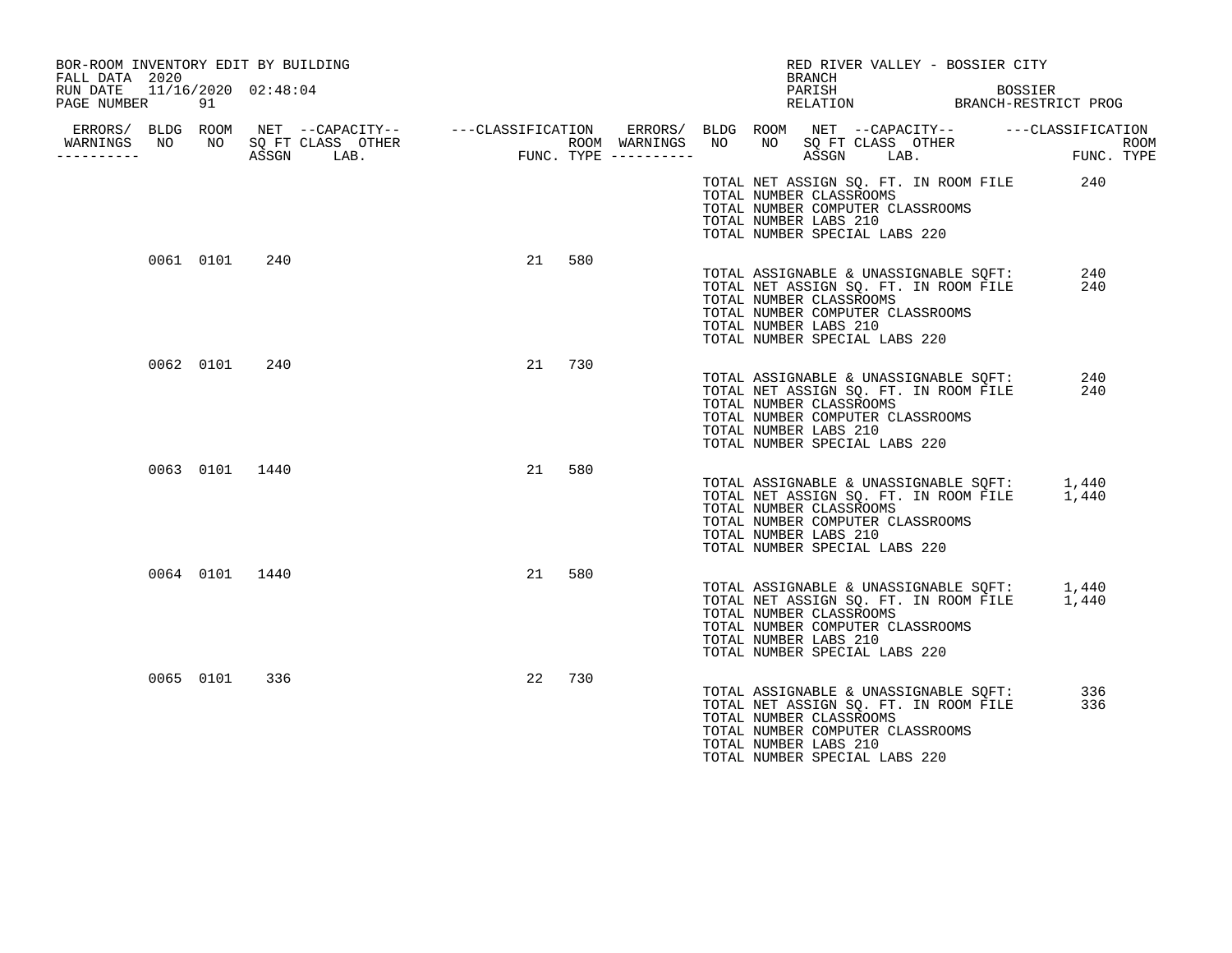BOR-ROOM INVENTORY EDIT BY BUILDING **RED** RED RIVER VALLEY - BOSSIER CITY FALL DATA 2020 RUN DATE 11/16/2020 02:48:04

| DESCRIPTION AND SUMMARY OF ERRORS & WARNINGS                                                                                                                                                                                                                                                                                                                                                                 |                               |
|--------------------------------------------------------------------------------------------------------------------------------------------------------------------------------------------------------------------------------------------------------------------------------------------------------------------------------------------------------------------------------------------------------------|-------------------------------|
| 1 = ERROR - BLD NUMBER OF THE ROOM FILE DOES NOT MATCH THE BLD NUMBER OF THE BLD FILE. ----------------<br>THE BUILDING NUMBERS SHOULD BE EXACTLY THE SAME ON THE BUILDING FILE AND THE ROOM FILE.                                                                                                                                                                                                           |                               |
| 2 = ERROR - DUPLICATE RECORD IN THE ROOM FILE.                                                                                                                                                                                                                                                                                                                                                               |                               |
|                                                                                                                                                                                                                                                                                                                                                                                                              |                               |
| 4 = ERROR - CAPACITY IS NOT ENTERED FOR ROOM TYPE 110, 210, 220, 230, 250, 410, 430, 610, 910, 920. - - - - - - - - -                                                                                                                                                                                                                                                                                        |                               |
| IF THE BUILDING IS A WAREHOUSE, BARN, ETC. WITH NO ROOMS, CODE ONE ROOM WITH THE GROSS AND NET EOUAL.                                                                                                                                                                                                                                                                                                        |                               |
| 6 = ERROR - FUNCTION USE OF ROOMS IS 00 AND ROOM TYPE NOT 010, 020, 030, 051, 052, OR 053. - - - - - - - - - - - - - - -                                                                                                                                                                                                                                                                                     |                               |
| 7 = ERROR - ROOM TYPE IS NOT A VALID ROOM USE CODE OR PCS FUNCTION USE CODE IS NOT A VALID CODE -------------                                                                                                                                                                                                                                                                                                |                               |
|                                                                                                                                                                                                                                                                                                                                                                                                              |                               |
| TOTAL ERRORS<br>9 = WARNING -- RATIO OF NET ASSIGN SO. FT. TO CAPACITY IS NOT 5 TO 50 SO. FT. FOR ROOM TYPES 110 410 430<br>OR IS NOT 10 TO 400 SQ. FT. FOR ROOM TYPES 210 220 230 250<br>OR IS NOT 5 TO 25 SQ. FT. FOR ROOM TYPE 610. $- - - - - - - - - -$                                                                                                                                                 |                               |
| TOTAL CLASSROOM CAPACITY<br>TOTAL LAB CAPACITY<br>TOTAL OTHER CAPACITY                                                                                                                                                                                                                                                                                                                                       | 127<br>18<br>20<br>1,309      |
| TOTAL UNASSIGNED AREA - ROOMS (FUNCT 81, 82, 83)<br>TOTAL ASSIGNABLE AREA - ROOMS (FUNCT 10 THROUGH 83)<br>TOTAL NUMBER OF INSTRUCTIONAL, RESEARCH, ACADEMIC SUPPORT, AND STUDENT SERVICE ROOMS (FUNCTS 10, 20, 40 AND 50)<br>TOTAL NUMBER OF PUBLIC SERVICE, INSTITUTIONAL SUPPORT AND INDEPENDENT OPERATIONS ROOMS (FUNCTS 30, 60 AND 70) - - - - -<br>TOTAL NUMBER OF UNASSIGNED ROOMS (FUNCT 81, 82, 83) | 88,985<br>88,985<br>14<br>105 |
| TOTAL NUMBER OF ASSIGNABLE ROOMS (FUNCT 10 TO 83) $- - - - - - - - - - - - - - - - - - - - - - - - - - - - - - - - - - - -$<br>TOTAL NUMBER OF CLASSROOMS (110)<br>TOTAL NUMBER OF LABS (210)                                                                                                                                                                                                                | 113                           |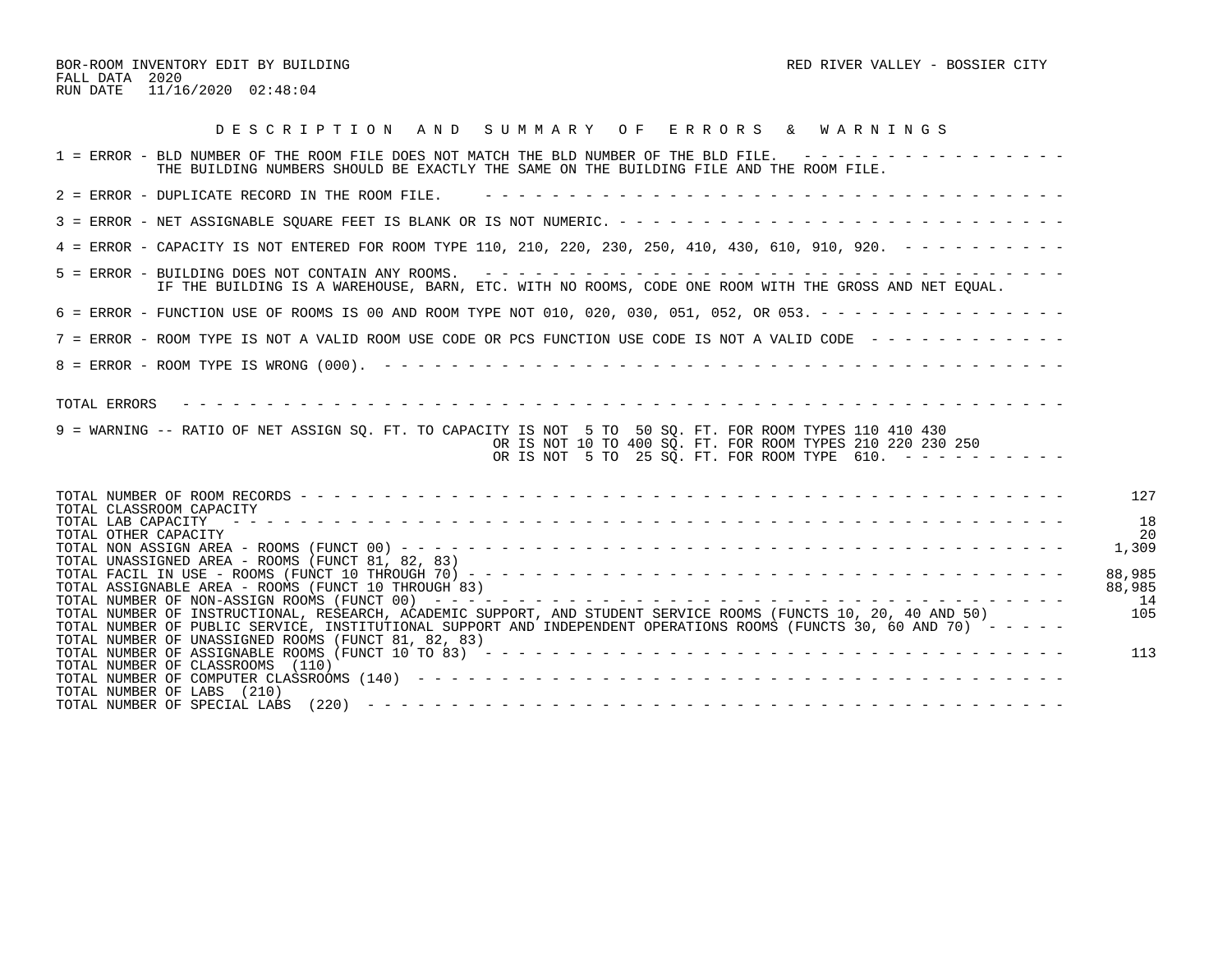| BOR-ROOM INVENTORY EDIT BY BUILDING<br>FALL DATA 2020 |                 |      |                                 |        |        |  |                                                  | BRANCH | RICE - CROWLEY                                                                                                                                                                             |        |  |
|-------------------------------------------------------|-----------------|------|---------------------------------|--------|--------|--|--------------------------------------------------|--------|--------------------------------------------------------------------------------------------------------------------------------------------------------------------------------------------|--------|--|
| RUN DATE 11/16/2020 02:48:04<br>PAGE NUMBER 92        |                 |      |                                 |        |        |  |                                                  |        | PARISH ACADIA RELATION BRANCH-RESTRICT PROG                                                                                                                                                |        |  |
| -----------                                           |                 |      | WARNINGS NO NO SOFT CLASS OTHER |        |        |  |                                                  |        |                                                                                                                                                                                            |        |  |
|                                                       | 0001 0001 2598  |      |                                 | 92 970 |        |  |                                                  |        |                                                                                                                                                                                            |        |  |
|                                                       |                 |      |                                 |        |        |  | TOTAL NUMBER LABS 210                            |        | TOTAL ASSIGNABLE & UNASSIGNABLE SQFT: 2,598<br>TOTAL NET ASSIGN SQ. FT. IN ROOM FILE 2,598<br>TOTAL NUMBER CLASSROOMS<br>TOTAL NUMBER COMPUTER CLASSROOMS<br>TOTAL NUMBER SPECIAL LABS 220 |        |  |
|                                                       | 0002 0001 2400  |      |                                 |        | 21 720 |  |                                                  |        |                                                                                                                                                                                            |        |  |
|                                                       |                 |      |                                 |        |        |  | TOTAL NUMBER LABS 210                            |        | TOTAL ASSIGNABLE & UNASSIGNABLE SQFT: 2,400<br>TOTAL NET ASSIGN SQ. FT. IN ROOM FILE 2,400<br>TOTAL NUMBER CLASSROOMS<br>TOTAL NUMBER COMPUTER CLASSROOMS<br>TOTAL NUMBER SPECIAL LABS 220 |        |  |
|                                                       | 0003 0101       | 2710 |                                 |        | 21 590 |  | 0003 0101A 130                                   |        |                                                                                                                                                                                            | 21 590 |  |
|                                                       | 0003 0101B 3825 |      |                                 |        | 21 730 |  |                                                  |        |                                                                                                                                                                                            |        |  |
|                                                       |                 |      |                                 |        |        |  | TOTAL NUMBER LABS 210                            |        | TOTAL ASSIGNABLE & UNASSIGNABLE SQFT: 6,665<br>TOTAL NET ASSIGN SQ. FT. IN ROOM FILE 6,665<br>TOTAL NUMBER CLASSROOMS<br>TOTAL NUMBER COMPUTER CLASSROOMS<br>TOTAL NUMBER SPECIAL LABS 220 |        |  |
|                                                       | 0004 0001 1624  |      |                                 |        | 92 970 |  |                                                  |        |                                                                                                                                                                                            |        |  |
|                                                       |                 |      |                                 |        |        |  | TOTAL NUMBER LABS 210                            |        | TOTAL ASSIGNABLE & UNASSIGNABLE SQFT: 1,624<br>TOTAL NET ASSIGN SQ. FT. IN ROOM FILE 1,624<br>TOTAL NUMBER CLASSROOMS<br>TOTAL NUMBER COMPUTER CLASSROOMS<br>TOTAL NUMBER SPECIAL LABS 220 |        |  |
|                                                       | 0005 0001 400   |      |                                 |        | 92 970 |  | TOTAL NUMBER CLASSROOMS<br>TOTAL NUMBER LABS 210 |        | TOTAL ASSIGNABLE & UNASSIGNABLE SQFT: 400<br>TOTAL NET ASSIGN SQ. FT. IN ROOM FILE 400<br>TOTAL NUMBER COMPUTER CLASSROOMS<br>TOTAL NUMBER SPECIAL LABS 220                                |        |  |
|                                                       | 0007 0101 600   |      |                                 |        | 21 730 |  | TOTAL NUMBER CLASSROOMS<br>TOTAL NUMBER LABS 210 |        | TOTAL ASSIGNABLE & UNASSIGNABLE SQFT: 600<br>TOTAL NET ASSIGN SQ. FT. IN ROOM FILE 600<br>TOTAL NUMBER COMPUTER CLASSROOMS<br>TOTAL NUMBER SPECIAL LABS 220                                |        |  |
|                                                       | 0008 0001 2544  |      |                                 |        | 92 970 |  |                                                  |        | TOTAL ASSIGNABLE & UNASSIGNABLE SQFT:                                                                                                                                                      | 2,544  |  |
|                                                       |                 |      |                                 |        |        |  |                                                  |        |                                                                                                                                                                                            |        |  |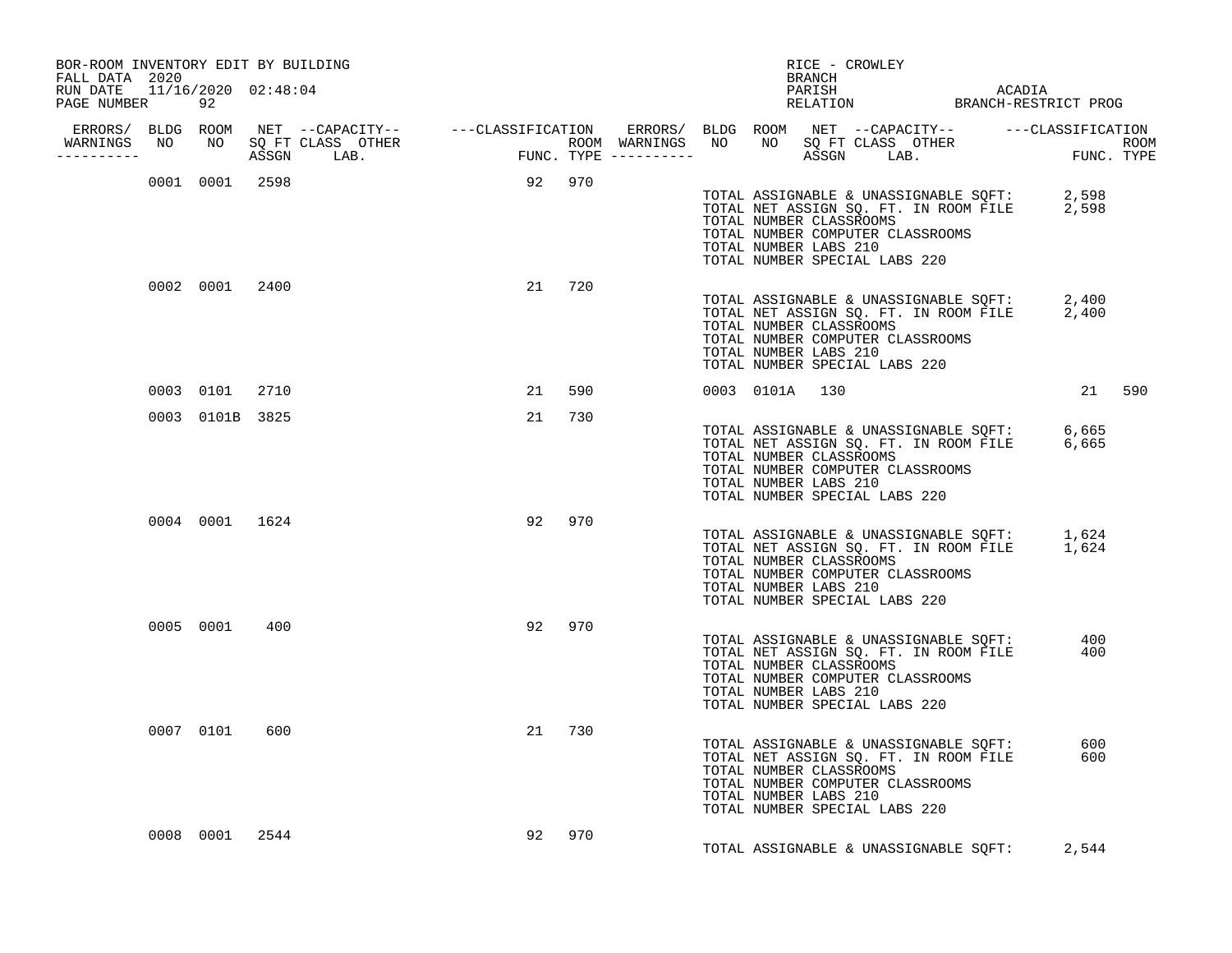| BOR-ROOM INVENTORY EDIT BY BUILDING<br>FALL DATA 2020<br>RUN DATE 11/16/2020 02:48:04<br>PAGE NUMBER |      | 93             |      |    |        |           |                                                  | <b>BRANCH</b> | RICE - CROWLEY                                                    |                                                                                |                                                                                            |          |        |
|------------------------------------------------------------------------------------------------------|------|----------------|------|----|--------|-----------|--------------------------------------------------|---------------|-------------------------------------------------------------------|--------------------------------------------------------------------------------|--------------------------------------------------------------------------------------------|----------|--------|
|                                                                                                      |      |                |      |    |        |           |                                                  |               |                                                                   |                                                                                |                                                                                            |          |        |
|                                                                                                      |      |                |      |    |        |           | TOTAL NUMBER CLASSROOMS<br>TOTAL NUMBER LABS 210 |               | TOTAL NUMBER COMPUTER CLASSROOMS<br>TOTAL NUMBER SPECIAL LABS 220 |                                                                                | TOTAL NET ASSIGN SQ. FT. IN ROOM FILE 2,544                                                |          |        |
|                                                                                                      |      | 0009 0101      | 3500 | 21 | 730    |           | 0009 0101A                                       | 215           |                                                                   |                                                                                |                                                                                            |          | 21 730 |
|                                                                                                      | 0009 | 0101B          | 215  | 21 | 730    |           | 0009 0101C                                       | 215           |                                                                   |                                                                                |                                                                                            | 21       | 730    |
|                                                                                                      |      | 0009 0101D     | 215  | 21 | 730    |           | 0009 0101E                                       | 215           |                                                                   |                                                                                |                                                                                            | 21       | 730    |
|                                                                                                      |      | 0009 0101F     | 215  | 21 | 730    |           | TOTAL NUMBER CLASSROOMS<br>TOTAL NUMBER LABS 210 |               | TOTAL NUMBER COMPUTER CLASSROOMS<br>TOTAL NUMBER SPECIAL LABS 220 |                                                                                | TOTAL ASSIGNABLE & UNASSIGNABLE SQFT: 4,790<br>TOTAL NET ASSIGN SQ. FT. IN ROOM FILE 4,790 |          |        |
|                                                                                                      |      | 0010 0001 2578 |      |    | 92 970 |           | TOTAL NUMBER CLASSROOMS<br>TOTAL NUMBER LABS 210 |               | TOTAL NUMBER COMPUTER CLASSROOMS<br>TOTAL NUMBER SPECIAL LABS 220 |                                                                                | TOTAL ASSIGNABLE & UNASSIGNABLE SQFT: 2,578<br>TOTAL NET ASSIGN SQ. FT. IN ROOM FILE 2,578 |          |        |
|                                                                                                      |      | 0011 0001 48   |      | 21 | 560    |           | TOTAL NUMBER CLASSROOMS<br>TOTAL NUMBER LABS 210 |               | TOTAL NUMBER COMPUTER CLASSROOMS<br>TOTAL NUMBER SPECIAL LABS 220 | TOTAL ASSIGNABLE & UNASSIGNABLE SQFT:<br>TOTAL NET ASSIGN SQ. FT. IN ROOM FILE | 48                                                                                         | 48       |        |
|                                                                                                      |      | 0012 0101      | 64   | 21 | 590    |           | TOTAL NUMBER CLASSROOMS<br>TOTAL NUMBER LABS 210 |               | TOTAL NUMBER COMPUTER CLASSROOMS<br>TOTAL NUMBER SPECIAL LABS 220 | TOTAL ASSIGNABLE & UNASSIGNABLE SQFT:<br>TOTAL NET ASSIGN SQ. FT. IN ROOM FILE |                                                                                            | 64<br>64 |        |
|                                                                                                      |      | 0013 0101      | 605  | 21 | 730    |           | 0013 0102 1641                                   |               |                                                                   |                                                                                |                                                                                            | 21       | 730    |
|                                                                                                      |      | 0013 0102A     | 265  | 21 | 730    |           | 0013 0102B                                       | 233           |                                                                   |                                                                                |                                                                                            | 21       | 730    |
|                                                                                                      |      | 0013 0102C     | 178  | 21 | 730    | 0013 0103 |                                                  | 103           |                                                                   |                                                                                | TOTAL ASSIGNABLE & UNASSIGNABLE SQFT: 3,025<br>TOTAL NET ASSIGN SQ. FT. IN ROOM FILE 3,025 | 21       | 730    |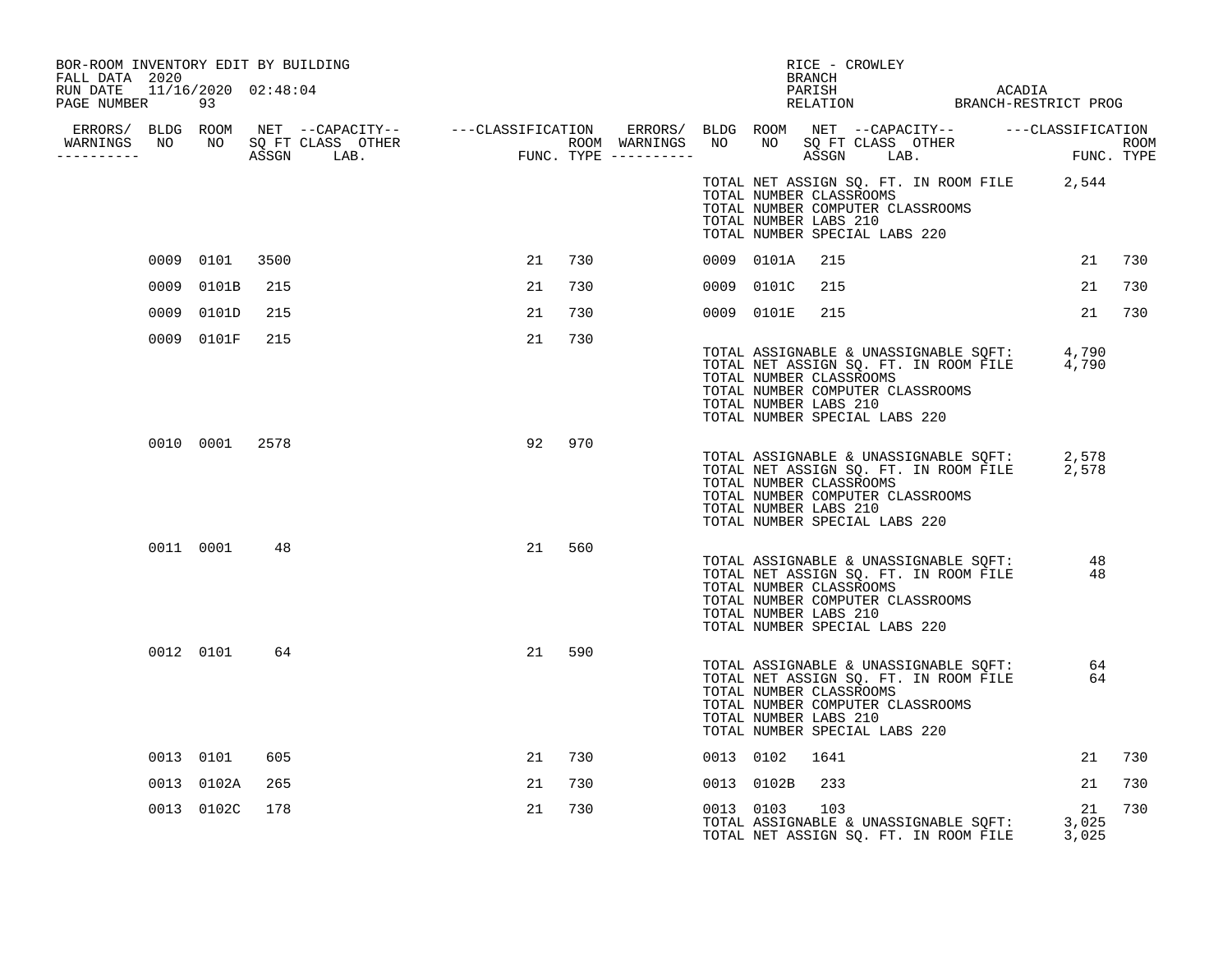| BOR-ROOM INVENTORY EDIT BY BUILDING<br>FALL DATA 2020 |           |                |    |        | RICE - CROWLEY<br>BRANCH                                                                                                                                                                                                                      |        |
|-------------------------------------------------------|-----------|----------------|----|--------|-----------------------------------------------------------------------------------------------------------------------------------------------------------------------------------------------------------------------------------------------|--------|
| RUN DATE 11/16/2020 02:48:04<br>PAGE NUMBER 94        |           |                |    |        |                                                                                                                                                                                                                                               |        |
| WARNINGS NO NO SQ FT CLASS OTHER<br>-----------       |           |                |    |        |                                                                                                                                                                                                                                               |        |
|                                                       |           |                |    |        | TOTAL NUMBER CLASSROOMS<br>TOTAL NUMBER COMPUTER CLASSROOMS<br>TOTAL NUMBER LABS 210<br>TOTAL NUMBER SPECIAL LABS 220                                                                                                                         |        |
|                                                       | 0014 0101 | 58             |    | 21 919 | 0014 0101A 58<br>TOTAL ASSIGNABLE & UNASSIGNABLE SQFT: $\frac{016}{116}$<br>TOTAL NET ASSIGN SQ. FT. IN ROOM FILE 58<br>TOTAL NUMBER CLASSROOMS<br>TOTAL NUMBER COMPUTER CLASSROOMS<br>TOTAL NUMBER LABS 210<br>TOTAL NUMBER SPECIAL LABS 220 | 000030 |
|                                                       |           | 0015 0001 2302 |    | 92 970 | TOTAL ASSIGNABLE & UNASSIGNABLE SQFT: 2,302<br>TOTAL NET ASSIGN SQ. FT. IN ROOM FILE 2,302<br>TOTAL NUMBER CLASSROOMS<br>TOTAL NUMBER COMPUTER CLASSROOMS<br>TOTAL NUMBER LABS 210<br>TOTAL NUMBER SPECIAL LABS 220                           |        |
|                                                       |           | 0016 0001 2544 |    | 92 970 | TOTAL ASSIGNABLE & UNASSIGNABLE SQFT: 2,544<br>TOTAL NET ASSIGN SQ. FT. IN ROOM FILE 2,544<br>TOTAL NUMBER CLASSROOMS<br>TOTAL NUMBER COMPUTER CLASSROOMS<br>TOTAL NUMBER LABS 210<br>TOTAL NUMBER SPECIAL LABS 220                           |        |
|                                                       |           | 0017 0001 5600 |    | 21 730 | TOTAL ASSIGNABLE & UNASSIGNABLE SQFT: 5,600<br>TOTAL NET ASSIGN SQ. FT. IN ROOM FILE 5,600<br>TOTAL NUMBER CLASSROOMS<br>TOTAL NUMBER COMPUTER CLASSROOMS<br>TOTAL NUMBER LABS 210<br>TOTAL NUMBER SPECIAL LABS 220                           |        |
|                                                       |           | 0018 0001 1625 | 92 | 970    | TOTAL ASSIGNABLE & UNASSIGNABLE SQFT: 1,625<br>TOTAL NET ASSIGN SQ. FT. IN ROOM FILE 1,625<br>TOTAL NUMBER CLASSROOMS<br>TOTAL NUMBER COMPUTER CLASSROOMS<br>TOTAL NUMBER LABS 210<br>TOTAL NUMBER SPECIAL LABS 220                           |        |
|                                                       |           | 0019 0001 6000 |    | 21 750 | TOTAL ASSIGNABLE & UNASSIGNABLE SQFT: 6,000<br>TOTAL NET ASSIGN SQ. FT. IN ROOM FILE 6,000<br>TOTAL NUMBER CLASSROOMS<br>TOTAL NUMBER COMPUTER CLASSROOMS<br>TOTAL NUMBER LABS 210                                                            |        |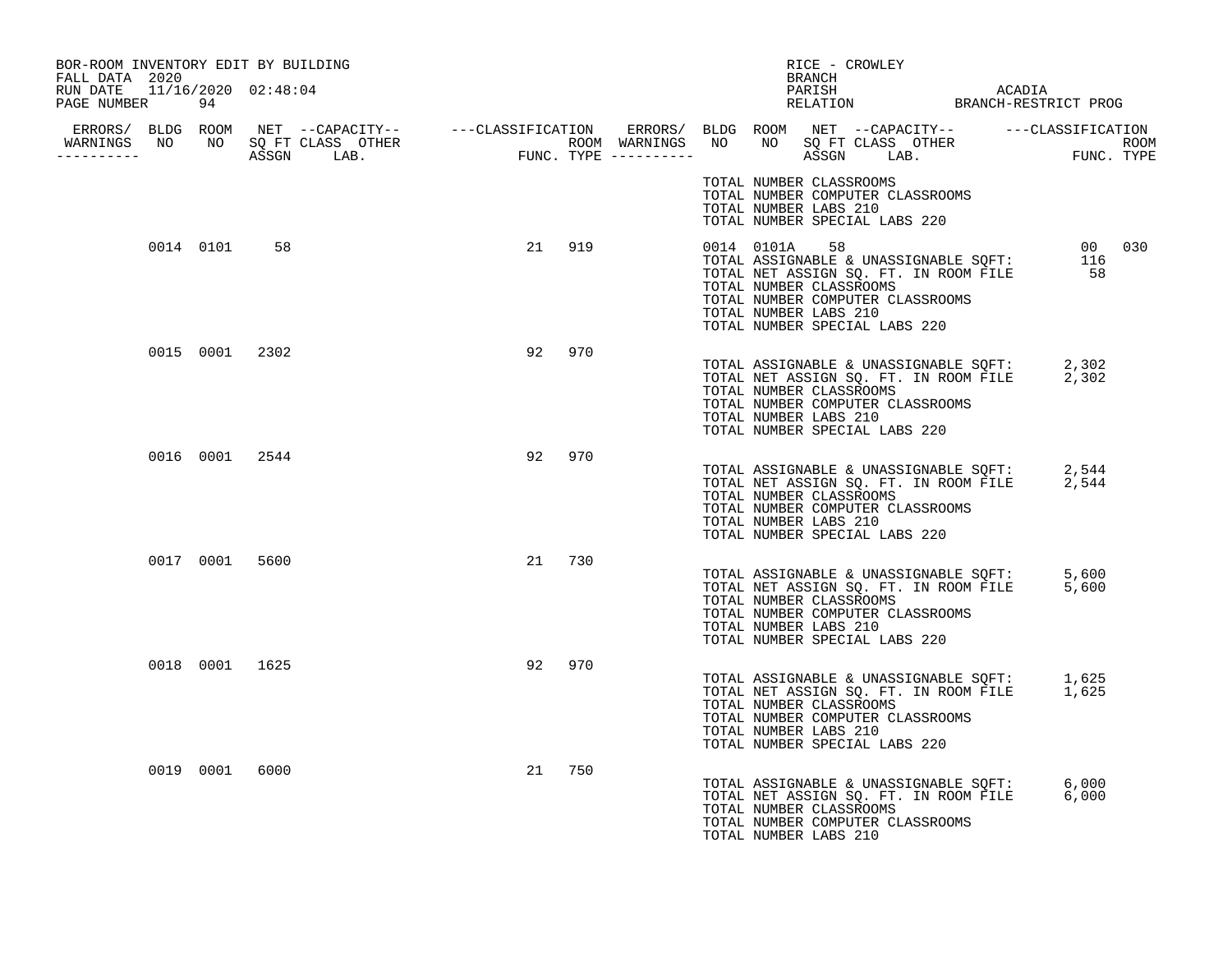| BOR-ROOM INVENTORY EDIT BY BUILDING                              |           |                |        |        |  |           | BRANCH                                           | RICE - CROWLEY                |                                                                           |                                                                                |                                                                                            |        |
|------------------------------------------------------------------|-----------|----------------|--------|--------|--|-----------|--------------------------------------------------|-------------------------------|---------------------------------------------------------------------------|--------------------------------------------------------------------------------|--------------------------------------------------------------------------------------------|--------|
| FALL DATA 2020<br>RUN DATE 11/16/2020 02:48:04<br>PAGE NUMBER 95 |           |                |        |        |  |           | PARISH                                           |                               |                                                                           | ACADIA                                                                         |                                                                                            |        |
| WARNINGS NO NO SQ FT CLASS OTHER<br>-----------                  |           |                |        |        |  |           |                                                  |                               |                                                                           |                                                                                |                                                                                            |        |
|                                                                  |           |                |        |        |  |           |                                                  | TOTAL NUMBER SPECIAL LABS 220 |                                                                           |                                                                                |                                                                                            |        |
|                                                                  | 0021 0001 | 560            | 21 560 |        |  |           | TOTAL NUMBER CLASSROOMS<br>TOTAL NUMBER LABS 210 | TOTAL NUMBER SPECIAL LABS 220 | TOTAL NUMBER COMPUTER CLASSROOMS                                          | TOTAL ASSIGNABLE & UNASSIGNABLE SQFT:<br>TOTAL NET ASSIGN SQ. FT. IN ROOM FILE | 560<br>560                                                                                 |        |
|                                                                  |           | 0023 0001 1753 | 92     | 970    |  |           | TOTAL NUMBER CLASSROOMS<br>TOTAL NUMBER LABS 210 | TOTAL NUMBER SPECIAL LABS 220 | TOTAL NUMBER COMPUTER CLASSROOMS                                          |                                                                                | TOTAL ASSIGNABLE & UNASSIGNABLE SQFT: 1,753<br>TOTAL NET ASSIGN SQ. FT. IN ROOM FILE 1,753 |        |
|                                                                  | 0024 0001 | 6000           | 21     | 560    |  |           | TOTAL NUMBER CLASSROOMS<br>TOTAL NUMBER LABS 210 | TOTAL NUMBER SPECIAL LABS 220 | TOTAL NUMBER COMPUTER CLASSROOMS                                          |                                                                                | TOTAL ASSIGNABLE & UNASSIGNABLE SQFT: 6,000<br>TOTAL NET ASSIGN SQ. FT. IN ROOM FILE 6,000 |        |
|                                                                  |           | 0025 0001 130  | 21     | 725    |  |           | TOTAL NUMBER CLASSROOMS<br>TOTAL NUMBER LABS 210 | TOTAL NUMBER SPECIAL LABS 220 | TOTAL NET ASSIGN SQ. FT. IN ROOM FILE<br>TOTAL NUMBER COMPUTER CLASSROOMS | TOTAL ASSIGNABLE & UNASSIGNABLE SQFT:                                          | 130<br>130                                                                                 |        |
|                                                                  |           | 0026 0001 330  | 21     | 560    |  |           | TOTAL NUMBER CLASSROOMS<br>TOTAL NUMBER LABS 210 | TOTAL NUMBER SPECIAL LABS 220 | TOTAL NET ASSIGN SQ. FT. IN ROOM FILE<br>TOTAL NUMBER COMPUTER CLASSROOMS | TOTAL ASSIGNABLE & UNASSIGNABLE SQFT:                                          | 330<br>330                                                                                 |        |
|                                                                  |           | 0027 0001 2400 | 21     | 560    |  |           | TOTAL NUMBER CLASSROOMS<br>TOTAL NUMBER LABS 210 | TOTAL NUMBER SPECIAL LABS 220 | TOTAL NET ASSIGN SQ. FT. IN ROOM FILE<br>TOTAL NUMBER COMPUTER CLASSROOMS | TOTAL ASSIGNABLE & UNASSIGNABLE SQFT:<br>TOTAL NET ASSIGN SQ. FT. IN ROOM FILE | 2,400<br>2,400                                                                             |        |
|                                                                  | 0028 0101 | 600            |        | 21 590 |  | 0028 0102 | 600                                              |                               |                                                                           |                                                                                |                                                                                            | 21 590 |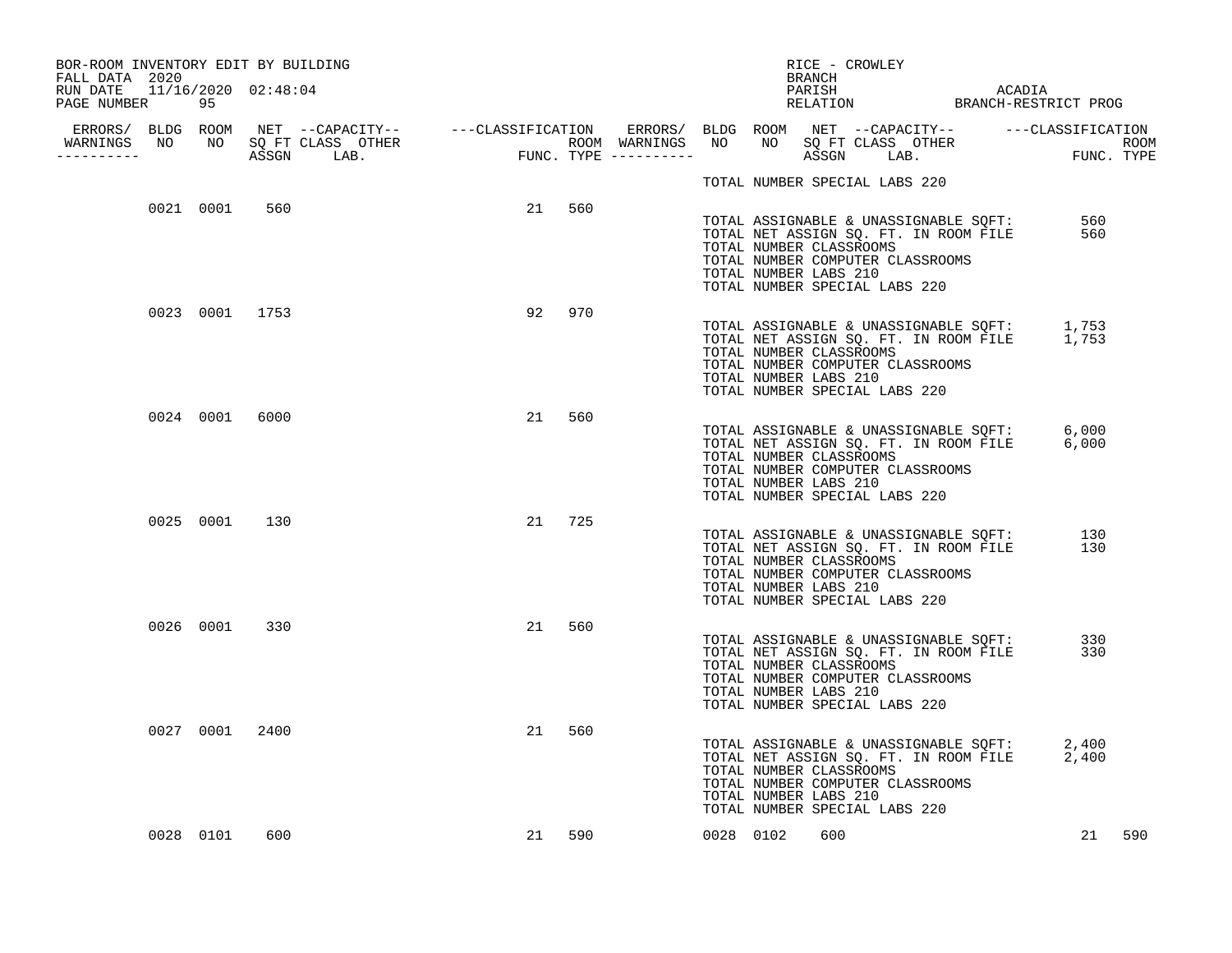| BOR-ROOM INVENTORY EDIT BY BUILDING<br>FALL DATA 2020 |            |                |   |    |     |  |               | RICE - CROWLEY<br>BRANCH                                                                                                     |                                                                                                                      |                                                                                                        |     |
|-------------------------------------------------------|------------|----------------|---|----|-----|--|---------------|------------------------------------------------------------------------------------------------------------------------------|----------------------------------------------------------------------------------------------------------------------|--------------------------------------------------------------------------------------------------------|-----|
| RUN DATE 11/16/2020 02:48:04<br>PAGE NUMBER 96        |            |                |   |    |     |  |               |                                                                                                                              |                                                                                                                      |                                                                                                        |     |
| WARNINGS NO NO SOFT CLASS OTHER                       |            |                |   |    |     |  |               |                                                                                                                              |                                                                                                                      |                                                                                                        |     |
| -----------                                           |            |                |   |    |     |  |               |                                                                                                                              |                                                                                                                      |                                                                                                        |     |
|                                                       |            |                |   |    |     |  |               | TOTAL NUMBER CLASSROOMS<br>TOTAL NUMBER COMPUTER CLASSROOMS<br>TOTAL NUMBER LABS 210<br>TOTAL NUMBER SPECIAL LABS 220        |                                                                                                                      | TOTAL ASSIGNABLE & UNASSIGNABLE SQFT: 1,200<br>TOTAL NET ASSIGN SQ. FT. IN ROOM FILE 1,200             |     |
|                                                       |            | 0029 0001 2030 |   | 92 | 970 |  |               | TOTAL NUMBER CLASSROOMS<br>TOTAL NUMBER COMPUTER CLASSROOMS<br>TOTAL NUMBER LABS 210<br>TOTAL NUMBER SPECIAL LABS 220        |                                                                                                                      | TOTAL ASSIGNABLE & UNASSIGNABLE SQFT: 2,030<br>TOTAL NET ASSIGN SQ. FT. IN ROOM FILE 2,030             |     |
|                                                       | 0031 0101  | 3175           |   | 21 | 590 |  | 0031 0101A 25 |                                                                                                                              |                                                                                                                      | 00 030                                                                                                 |     |
|                                                       | 0031 0102  | 6240           |   | 21 | 570 |  |               | TOTAL NUMBER CLASSROOMS<br>TOTAL NUMBER COMPUTER CLASSROOMS<br>TOTAL NUMBER LABS 210<br>TOTAL NUMBER SPECIAL LABS 220        |                                                                                                                      | TOTAL ASSIGNABLE & UNASSIGNABLE SQFT: 9,440<br>TOTAL NET ASSIGN SQ. FT. IN ROOM FILE 9,415             |     |
|                                                       | 0032 0101  | 415            | 8 | 21 | 250 |  | 0032 0101A    | 8 <sup>8</sup>                                                                                                               |                                                                                                                      | 00 <sub>o</sub>                                                                                        | 030 |
|                                                       | 0032 0101B | 42             |   | 00 | 030 |  | 0032 0102     | 160                                                                                                                          | $\sim$ 1 and 1 and 1 and 1 and 1 and 1 and 1 and 1 and 1 and 1 and 1 and 1 and 1 and 1 and 1 and 1 and 1 and 1 and 1 | 21                                                                                                     | 310 |
|                                                       | 0032 0102A | 60             | 1 | 21 | 250 |  | 0032 0103     | 720<br>TOTAL NUMBER CLASSROOMS<br>TOTAL NUMBER COMPUTER CLASSROOMS<br>TOTAL NUMBER LABS 210<br>TOTAL NUMBER SPECIAL LABS 220 |                                                                                                                      | 21<br>11<br>TOTAL ASSIGNABLE & UNASSIGNABLE SQFT: 1,405<br>TOTAL NET ASSIGN SQ. FT. IN ROOM FILE 1,355 | 570 |
|                                                       | 0034 0001  | 330            |   | 21 | 560 |  |               | TOTAL NUMBER CLASSROOMS<br>TOTAL NUMBER COMPUTER CLASSROOMS<br>TOTAL NUMBER LABS 210<br>TOTAL NUMBER SPECIAL LABS 220        | TOTAL ASSIGNABLE & UNASSIGNABLE SQFT:<br>TOTAL NET ASSIGN SQ. FT. IN ROOM FILE                                       | 330<br>330                                                                                             |     |
|                                                       |            | 0035 0001 4000 |   | 21 | 560 |  |               | TOTAL NUMBER CLASSROOMS<br>TOTAL NUMBER COMPUTER CLASSROOMS<br>TOTAL NUMBER LABS 210                                         |                                                                                                                      | TOTAL ASSIGNABLE & UNASSIGNABLE SQFT: 4,000<br>TOTAL NET ASSIGN SQ. FT. IN ROOM FILE 4,000             |     |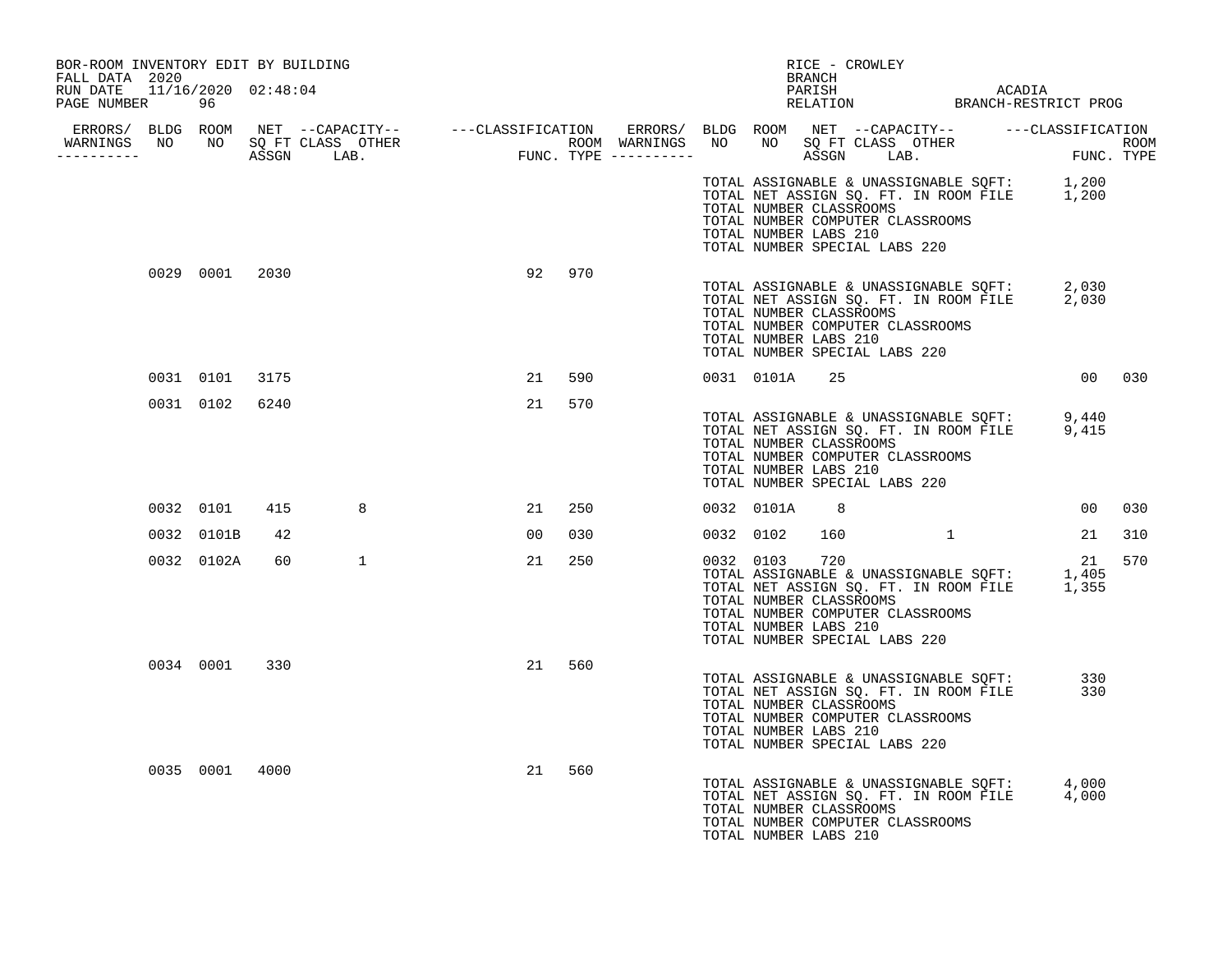| BOR-ROOM INVENTORY EDIT BY BUILDING<br>FALL DATA 2020 |                |     |                                                                                                                                                                                                                                      |        |        |           |                | RICE - CROWLEY<br>BRANCH                                                                             |                                  |                                                                                                  |            |        |
|-------------------------------------------------------|----------------|-----|--------------------------------------------------------------------------------------------------------------------------------------------------------------------------------------------------------------------------------------|--------|--------|-----------|----------------|------------------------------------------------------------------------------------------------------|----------------------------------|--------------------------------------------------------------------------------------------------|------------|--------|
| RUN DATE 11/16/2020 02:48:04<br>PAGE NUMBER 97        |                |     |                                                                                                                                                                                                                                      |        |        |           |                |                                                                                                      |                                  | PARISH ACADIA RELATION BRANCH-RESTRICT PROG                                                      |            |        |
|                                                       |                |     | ERRORS/ BLDG ROOM NET --CAPACITY-- ----CLASSIFICATION ERRORS/ BLDG ROOM NET --CAPACITY-- -----CLASSIFICATION<br>WARNINGS NO NO SQFTCLASS OTHER ROOM WARNINGS NO NO SQFTCLASS OTHER ROOM<br>----------- ASSGN LAB. FUNC.TYPE -------- |        |        |           |                |                                                                                                      |                                  |                                                                                                  |            |        |
|                                                       |                |     |                                                                                                                                                                                                                                      |        |        |           |                | TOTAL NUMBER SPECIAL LABS 220                                                                        |                                  |                                                                                                  |            |        |
|                                                       | 0036 0101 225  |     |                                                                                                                                                                                                                                      | 21 570 |        |           |                | TOTAL NUMBER CLASSROOMS<br>TOTAL NUMBER LABS 210<br>TOTAL NUMBER SPECIAL LABS 220                    | TOTAL NUMBER COMPUTER CLASSROOMS | TOTAL ASSIGNABLE & UNASSIGNABLE SQFT:<br>TOTAL NET ASSIGN SQ. FT. IN ROOM FILE                   | 225<br>225 |        |
|                                                       | 0037 0101      | 136 | $\overline{1}$                                                                                                                                                                                                                       |        | 21 310 | 0037 0102 |                |                                                                                                      |                                  | $361$ 7                                                                                          |            | 21 250 |
|                                                       | 0037 0103      | 88  |                                                                                                                                                                                                                                      |        | 21 730 | 0037 0104 |                |                                                                                                      |                                  | 746 15                                                                                           |            | 21 250 |
|                                                       | 0037 0104A     | 35  |                                                                                                                                                                                                                                      | 00     | 030    | 0037 0105 |                | 2300<br>TOTAL NUMBER CLASSROOMS<br>TOTAL NUMBER LABS 210<br>TOTAL NUMBER SPECIAL LABS 220            | TOTAL NUMBER COMPUTER CLASSROOMS | 12<br>TOTAL ASSIGNABLE & UNASSIGNABLE SQFT: 3,666<br>TOTAL NET ASSIGN SQ. FT. IN ROOM FILE 3,631 | 21         | 730    |
|                                                       | 0038 0101      | 660 |                                                                                                                                                                                                                                      |        | 21 730 |           | 0038 0101A 200 |                                                                                                      |                                  |                                                                                                  |            | 21 590 |
|                                                       | 0038 0101B 100 |     |                                                                                                                                                                                                                                      | 21     | 590    |           |                | TOTAL NUMBER CLASSROOMS<br>TOTAL NUMBER LABS 210<br>TOTAL NUMBER SPECIAL LABS 220                    | TOTAL NUMBER COMPUTER CLASSROOMS | TOTAL ASSIGNABLE & UNASSIGNABLE SQFT: 960<br>TOTAL NET ASSIGN SQ. FT. IN ROOM FILE 960           |            |        |
|                                                       | 0039 0101      | 600 |                                                                                                                                                                                                                                      |        | 21 560 |           |                | 0039 0101A 1200<br>TOTAL NUMBER CLASSROOMS<br>TOTAL NUMBER LABS 210<br>TOTAL NUMBER SPECIAL LABS 220 | TOTAL NUMBER COMPUTER CLASSROOMS | TOTAL ASSIGNABLE & UNASSIGNABLE SQFT: 1,800<br>TOTAL NET ASSIGN SQ. FT. IN ROOM FILE 1,800       | 21 560     |        |
|                                                       | 0040 0101      | 444 |                                                                                                                                                                                                                                      |        | 21 730 |           |                | TOTAL NUMBER CLASSROOMS<br>TOTAL NUMBER LABS 210<br>TOTAL NUMBER SPECIAL LABS 220                    | TOTAL NUMBER COMPUTER CLASSROOMS | TOTAL NET ASSIGN SQ. FT. IN ROOM FILE 444<br>TOTAL NET ASSIGN SQ. FT. IN ROOM FILE 444           |            |        |
|                                                       | 0042 0001 2454 |     |                                                                                                                                                                                                                                      | 92     | 970    |           |                |                                                                                                      |                                  | TOTAL ASSIGNABLE & UNASSIGNABLE SOFT: 2,454<br>TOTAL NET ASSIGN SO. FT. IN ROOM FILE             | 2,454      |        |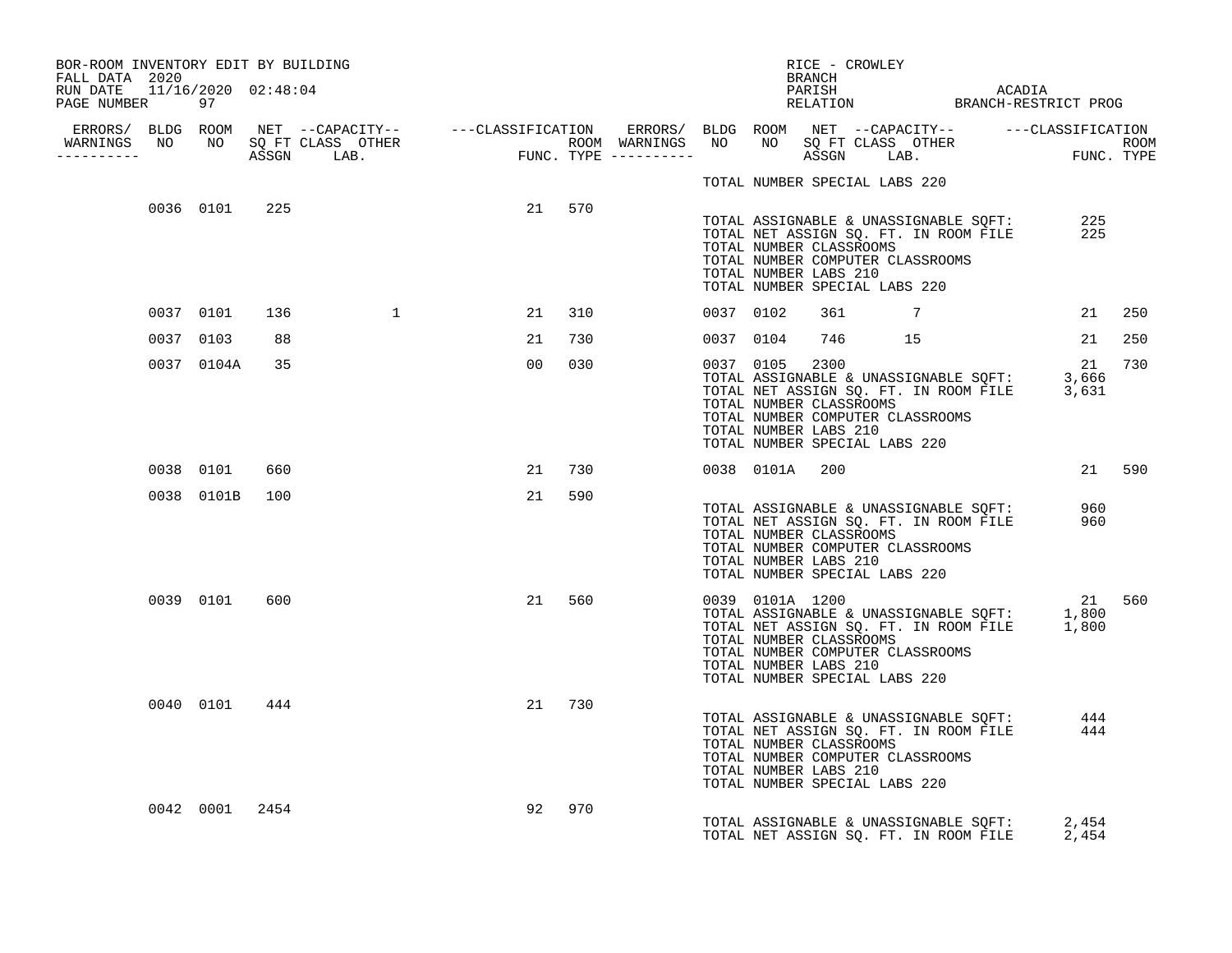| BOR-ROOM INVENTORY EDIT BY BUILDING<br>FALL DATA 2020 |           |           |      |                 |  |        |     |           |                                                                                                                       | RICE - CROWLEY<br>BRANCH |                |                                                                                            |                 |     |
|-------------------------------------------------------|-----------|-----------|------|-----------------|--|--------|-----|-----------|-----------------------------------------------------------------------------------------------------------------------|--------------------------|----------------|--------------------------------------------------------------------------------------------|-----------------|-----|
| RUN DATE 11/16/2020 02:48:04<br>PAGE NUMBER           |           | 98        |      |                 |  |        |     |           |                                                                                                                       |                          |                |                                                                                            |                 |     |
|                                                       |           |           |      |                 |  |        |     |           |                                                                                                                       |                          |                |                                                                                            |                 |     |
| -----------                                           |           |           |      |                 |  |        |     |           |                                                                                                                       |                          |                |                                                                                            |                 |     |
|                                                       |           |           |      |                 |  |        |     |           | TOTAL NUMBER CLASSROOMS<br>TOTAL NUMBER COMPUTER CLASSROOMS<br>TOTAL NUMBER LABS 210<br>TOTAL NUMBER SPECIAL LABS 220 |                          |                |                                                                                            |                 |     |
|                                                       |           |           |      | 0043 0001 2544  |  | 92 970 |     |           | TOTAL NUMBER CLASSROOMS<br>TOTAL NUMBER COMPUTER CLASSROOMS<br>TOTAL NUMBER LABS 210<br>TOTAL NUMBER SPECIAL LABS 220 |                          |                | TOTAL ASSIGNABLE & UNASSIGNABLE SQFT: 2,544<br>TOTAL NET ASSIGN SQ. FT. IN ROOM FILE 2,544 |                 |     |
|                                                       |           | 0044 0101 | 600  |                 |  | 21     | 730 |           |                                                                                                                       |                          |                | 0044 0101A 552 1                                                                           | 21 310          |     |
|                                                       |           | 0044 0102 | 370  | $7\overline{ }$ |  | 21     | 250 |           | 0044 0102B 48                                                                                                         |                          |                |                                                                                            | 00 030          |     |
|                                                       |           | 0044 0103 | 230  |                 |  | 21     | 730 |           | TOTAL NUMBER CLASSROOMS<br>TOTAL NUMBER COMPUTER CLASSROOMS<br>TOTAL NUMBER LABS 210<br>TOTAL NUMBER SPECIAL LABS 220 |                          |                | TOTAL ASSIGNABLE & UNASSIGNABLE SQFT: 1,800<br>TOTAL NET ASSIGN SQ. FT. IN ROOM FILE 1,752 |                 |     |
|                                                       |           | 0045 0101 | 550  | 11              |  | 21 250 |     |           | 0045 0101A                                                                                                            | 70                       |                |                                                                                            | 21 730          |     |
|                                                       |           | 0045 0102 | 100  |                 |  | 21     | 310 | 0045 0103 |                                                                                                                       | 40                       |                |                                                                                            | 0 <sub>0</sub>  | 030 |
|                                                       | 0045 0104 |           | 600  | 12              |  | 21     | 250 |           | 0045 0104A                                                                                                            | 45                       | $\overline{1}$ |                                                                                            | 21              | 250 |
|                                                       |           | 0045 0105 | 2260 |                 |  | 21     | 730 |           | TOTAL NUMBER CLASSROOMS<br>TOTAL NUMBER COMPUTER CLASSROOMS<br>TOTAL NUMBER LABS 210<br>TOTAL NUMBER SPECIAL LABS 220 |                          |                | TOTAL ASSIGNABLE & UNASSIGNABLE SQFT: 3,665<br>TOTAL NET ASSIGN SQ. FT. IN ROOM FILE 3,625 |                 |     |
|                                                       |           | 0046 0101 | 750  | 15              |  | 21     | 250 | 0046 0102 |                                                                                                                       | 420                      | 8              |                                                                                            | 21              | 250 |
|                                                       |           | 0046 0103 | 80   |                 |  | 21     | 730 |           | 0046 0103A                                                                                                            | 20                       |                |                                                                                            | 00 <sup>o</sup> | 030 |
|                                                       | 0046 0104 |           | 90   |                 |  | 21     | 255 | 0046 0105 |                                                                                                                       | 365                      | 7              |                                                                                            | 21              | 250 |
|                                                       |           | 0046 0106 | 96   |                 |  | 21     | 255 | 0046 0107 |                                                                                                                       | 56                       |                |                                                                                            | 00              | 030 |
|                                                       |           | 0046 0108 | 1900 |                 |  | 21     | 730 |           | TOTAL NUMBER CLASSROOMS                                                                                               |                          |                | TOTAL ASSIGNABLE & UNASSIGNABLE SQFT: 3,777<br>TOTAL NET ASSIGN SQ. FT. IN ROOM FILE 3,701 |                 |     |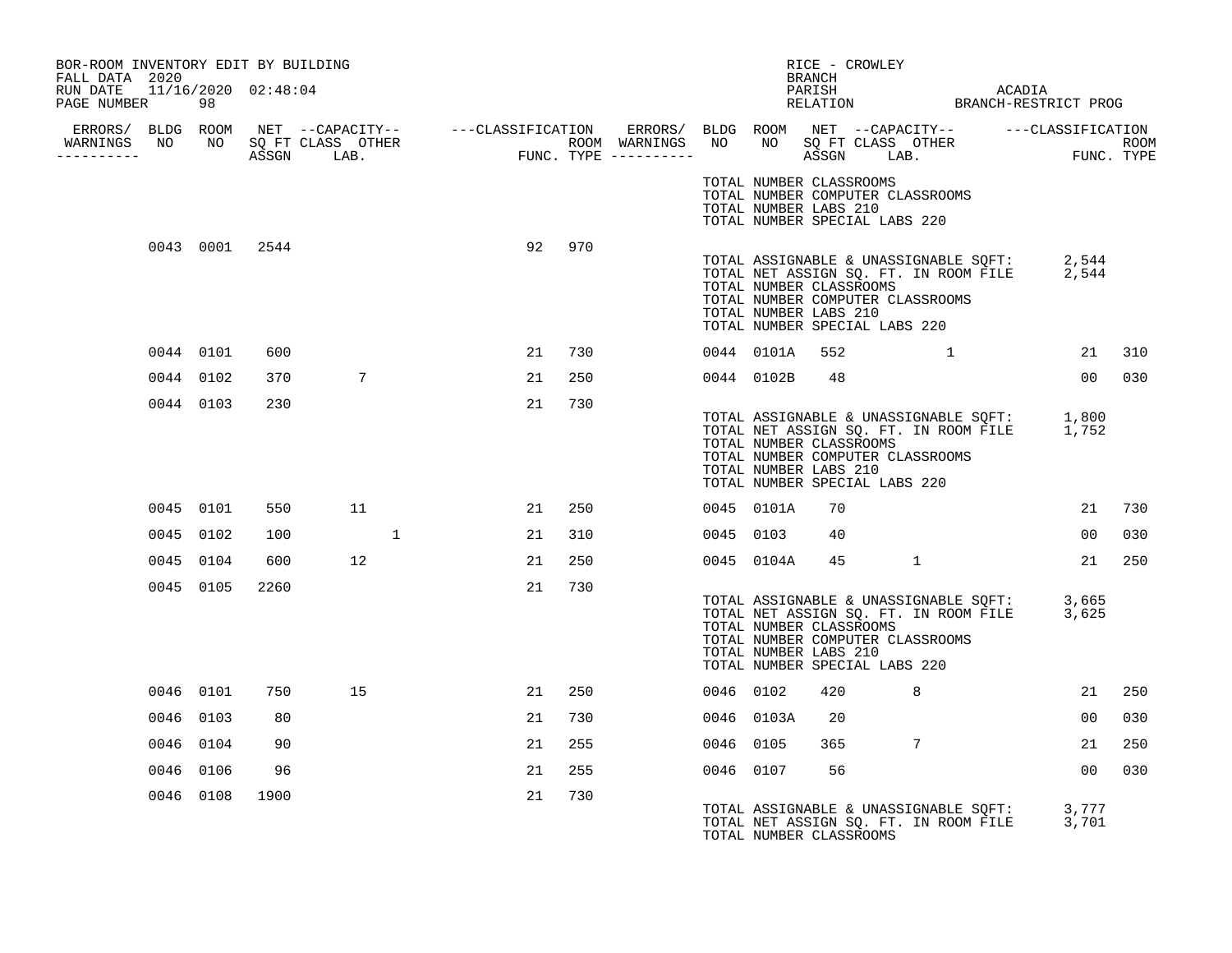| BOR-ROOM INVENTORY EDIT BY BUILDING<br>FALL DATA 2020<br>RUN DATE<br>PAGE NUMBER |      | 11/16/2020 02:48:04<br>99 |       |                           |                                                         |     |                                        |           |                                                  | BRANCH<br>PARISH<br>RELATION | RICE - CROWLEY                                                                                                                                      | ACADIA<br>BRANCH-RESTRICT PROG |                                 |      |
|----------------------------------------------------------------------------------|------|---------------------------|-------|---------------------------|---------------------------------------------------------|-----|----------------------------------------|-----------|--------------------------------------------------|------------------------------|-----------------------------------------------------------------------------------------------------------------------------------------------------|--------------------------------|---------------------------------|------|
| ERRORS/ BLDG ROOM<br>WARNINGS<br>----------                                      | NO   | NO                        | ASSGN | SQ FT CLASS OTHER<br>LAB. | NET --CAPACITY--    ---CLASSIFICATION ERRORS/ BLDG ROOM |     | ROOM WARNINGS<br>FUNC. TYPE ---------- | NO        | NO                                               | ASSGN                        | NET --CAPACITY--<br>SQ FT CLASS OTHER<br>LAB.                                                                                                       |                                | ---CLASSIFICATION<br>FUNC. TYPE | ROOM |
|                                                                                  |      |                           |       |                           |                                                         |     |                                        |           | TOTAL NUMBER LABS 210                            |                              | TOTAL NUMBER COMPUTER CLASSROOMS<br>TOTAL NUMBER SPECIAL LABS 220                                                                                   |                                |                                 |      |
|                                                                                  |      | 0047 0101                 | 325   | $\mathbf{1}$              | 21                                                      | 310 |                                        | 0047 0102 |                                                  | 213                          | $\mathbf{1}$                                                                                                                                        |                                | 21                              | 310  |
|                                                                                  |      | 0047 0103                 | 153   | $\mathbf{1}$              | 21                                                      | 310 |                                        | 0047 0104 |                                                  | 175                          | 1                                                                                                                                                   |                                | 21                              | 310  |
|                                                                                  |      | 0047 0104A                | 95    | 1                         | 21                                                      | 310 |                                        | 0047 0105 |                                                  | 337                          | 20                                                                                                                                                  |                                | 21                              | 410  |
|                                                                                  |      | 0047 0106                 | 168   |                           | 21                                                      | 590 |                                        | 0047 0107 |                                                  | 18                           |                                                                                                                                                     |                                | 00                              | 010  |
|                                                                                  |      | 0047 0108                 | 72    |                           | 00                                                      | 030 |                                        | 0047 0109 |                                                  | 112                          |                                                                                                                                                     |                                | 21                              | 590  |
|                                                                                  |      | 0047 0110                 | 143   | $\mathbf{1}$              | 21                                                      | 310 |                                        | 0047 0111 |                                                  | 112                          | $\mathbf{1}$                                                                                                                                        |                                | 21                              | 310  |
|                                                                                  |      | 0047 0112                 | 105   | $\mathbf{1}$              | 21                                                      | 310 |                                        | 0047 0113 |                                                  | 175                          | $\mathbf{1}$                                                                                                                                        |                                | 21                              | 310  |
|                                                                                  |      | 0047 0114                 | 175   | $\mathbf{1}$              | 21                                                      | 310 |                                        | 0047 0115 |                                                  | 105                          | 1                                                                                                                                                   |                                | 21                              | 310  |
|                                                                                  |      | 0047 0116                 | 126   |                           | 21                                                      | 590 |                                        | 0047 0117 |                                                  | 175                          | 1                                                                                                                                                   |                                | 21                              | 310  |
|                                                                                  |      | 0047 0118                 | 385   |                           | 21                                                      | 350 |                                        | 0047 0119 |                                                  | 144                          | $\mathbf{1}$                                                                                                                                        |                                | 21                              | 310  |
|                                                                                  |      | 0047 0120                 | 144   | $\mathbf{1}$              | 21                                                      | 310 |                                        | 0047 0121 |                                                  | 168                          | $\mathbf{1}$                                                                                                                                        |                                | 21                              | 310  |
|                                                                                  |      | 0047 0122                 | 120   |                           | 00                                                      | 030 |                                        | 0047 0123 |                                                  | 117                          |                                                                                                                                                     |                                | 21                              | 730  |
|                                                                                  |      | 0047 0124                 | 40    |                           | 00                                                      | 030 |                                        | 0047 0125 |                                                  | 104                          |                                                                                                                                                     |                                | 21                              | 730  |
|                                                                                  |      | 0047 0126                 | 950   |                           | 21                                                      | 680 |                                        |           | TOTAL NUMBER CLASSROOMS<br>TOTAL NUMBER LABS 210 |                              | TOTAL ASSIGNABLE & UNASSIGNABLE SQFT:<br>TOTAL NET ASSIGN SQ. FT. IN ROOM FILE<br>TOTAL NUMBER COMPUTER CLASSROOMS<br>TOTAL NUMBER SPECIAL LABS 220 |                                | 4,956<br>4,706                  |      |
|                                                                                  |      | 0048 0001                 | 720   |                           | 21                                                      | 560 |                                        |           | TOTAL NUMBER CLASSROOMS<br>TOTAL NUMBER LABS 210 |                              | TOTAL ASSIGNABLE & UNASSIGNABLE SQFT:<br>TOTAL NET ASSIGN SQ. FT. IN ROOM FILE<br>TOTAL NUMBER COMPUTER CLASSROOMS<br>TOTAL NUMBER SPECIAL LABS 220 |                                | 720<br>720                      |      |
|                                                                                  | 0049 | 0101                      | 150   | $\mathbf{1}$              | 21                                                      | 310 |                                        | 0049 0102 |                                                  | 60                           |                                                                                                                                                     |                                | 00                              | 030  |
|                                                                                  | 0049 | 0103                      | 20    |                           | 00                                                      | 030 |                                        | 0049 0104 |                                                  | 820                          | 16                                                                                                                                                  |                                | 21                              | 250  |
|                                                                                  |      | 0049 0104A                | 156   | 3                         | 21                                                      | 250 |                                        |           | 0049 0104B                                       | 162                          | 3                                                                                                                                                   |                                | 21                              | 250  |
|                                                                                  |      |                           |       |                           |                                                         |     |                                        |           |                                                  |                              |                                                                                                                                                     |                                |                                 |      |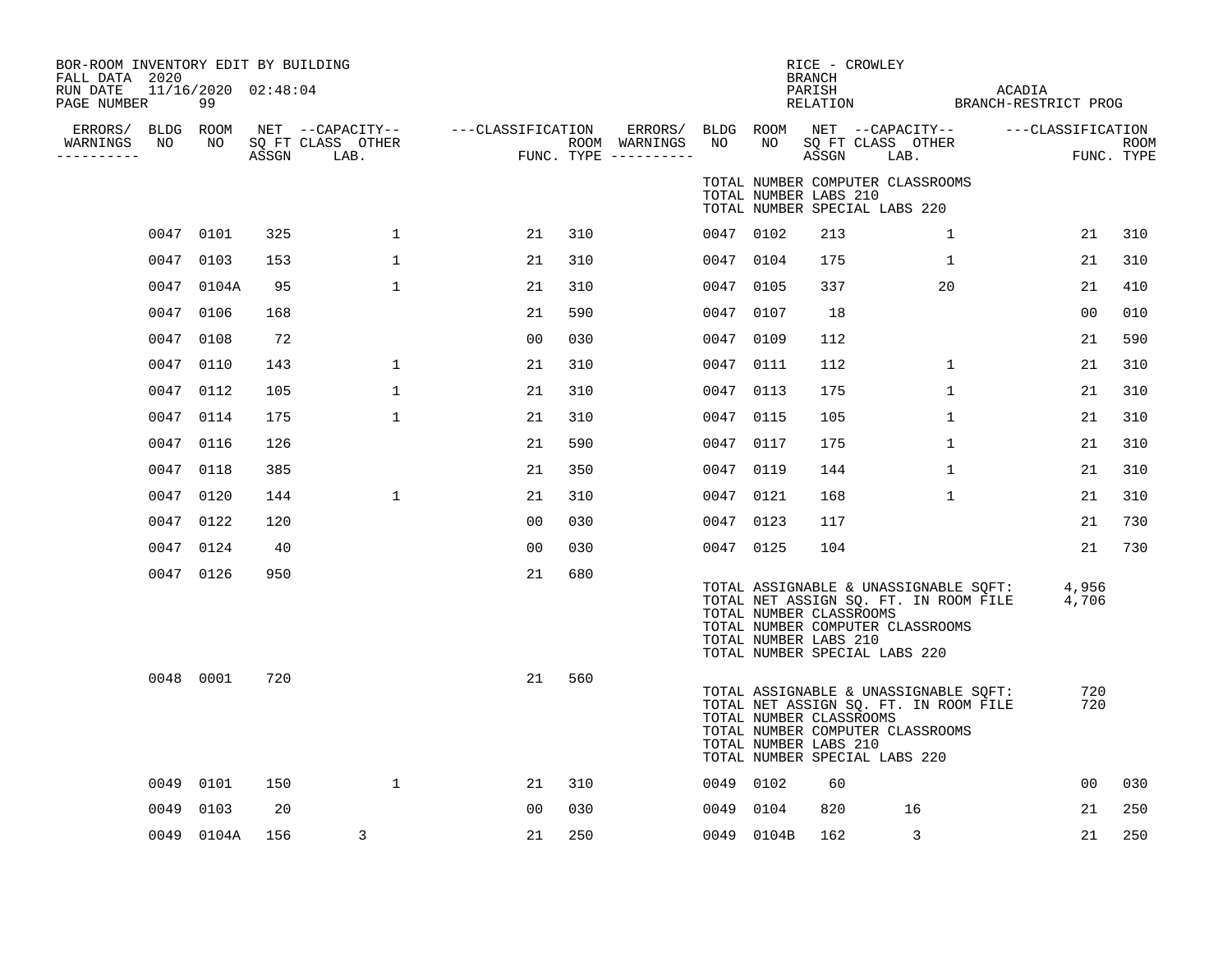| BOR-ROOM INVENTORY EDIT BY BUILDING<br>FALL DATA 2020 |                |     |              |                |     |           |                                                  | BRANCH | RICE - CROWLEY                                                                                                                                                                       |              |            |        |
|-------------------------------------------------------|----------------|-----|--------------|----------------|-----|-----------|--------------------------------------------------|--------|--------------------------------------------------------------------------------------------------------------------------------------------------------------------------------------|--------------|------------|--------|
| RUN DATE 11/16/2020 02:48:04<br>PAGE NUMBER           | 100            |     |              |                |     |           |                                                  | PARISH | RELATION BRANCH-RESTRICT PROG                                                                                                                                                        |              | ACADIA     |        |
|                                                       |                |     |              |                |     |           |                                                  |        |                                                                                                                                                                                      |              |            |        |
| WARNINGS<br>-----------                               |                |     |              |                |     |           |                                                  |        | NO SQ FT CLASS OTHER THE ROOM ASSGN LAB. FUNC. TYPE                                                                                                                                  |              |            |        |
|                                                       | 0049 0104C 12  |     |              | 00 030         |     |           | TOTAL NUMBER CLASSROOMS<br>TOTAL NUMBER LABS 210 |        | 0049 0104D 800 16<br>TOTAL ASSIGNABLE & UNASSIGNABLE SQFT: 2,180<br>TOTAL NET ASSIGN SQ. FT. IN ROOM FILE 2,088<br>TOTAL NUMBER COMPUTER CLASSROOMS<br>TOTAL NUMBER SPECIAL LABS 220 |              | 2,180      | 21 250 |
|                                                       | 0050 0001 1050 |     |              | 21             | 580 |           | TOTAL NUMBER CLASSROOMS<br>TOTAL NUMBER LABS 210 |        | TOTAL ASSIGNABLE & UNASSIGNABLE SQFT: 1,050<br>TOTAL NET ASSIGN SQ. FT. IN ROOM FILE 1,050<br>TOTAL NUMBER COMPUTER CLASSROOMS<br>TOTAL NUMBER SPECIAL LABS 220                      |              |            |        |
|                                                       | 0051 0001 1050 |     |              | 21             | 580 |           | TOTAL NUMBER CLASSROOMS<br>TOTAL NUMBER LABS 210 |        | TOTAL ASSIGNABLE & UNASSIGNABLE SOFT: 1,050<br>TOTAL NET ASSIGN SQ. FT. IN ROOM FILE 1,050<br>TOTAL NUMBER COMPUTER CLASSROOMS<br>TOTAL NUMBER SPECIAL LABS 220                      |              |            |        |
|                                                       | 0052 0001 1050 |     |              | 21             | 580 |           | TOTAL NUMBER CLASSROOMS<br>TOTAL NUMBER LABS 210 |        | TOTAL ASSIGNABLE & UNASSIGNABLE SQFT: 1,050<br>TOTAL NET ASSIGN SQ. FT. IN ROOM FILE 1,050<br>TOTAL NUMBER COMPUTER CLASSROOMS<br>TOTAL NUMBER SPECIAL LABS 220                      |              |            |        |
|                                                       | 0053 0001      | 720 |              | 21             | 585 |           | TOTAL NUMBER CLASSROOMS<br>TOTAL NUMBER LABS 210 |        | TOTAL ASSIGNABLE & UNASSIGNABLE SQFT:<br>TOTAL NET ASSIGN SQ. FT. IN ROOM FILE<br>TOTAL NUMBER COMPUTER CLASSROOMS<br>TOTAL NUMBER SPECIAL LABS 220                                  |              | 720<br>720 |        |
|                                                       | 0054 0101      | 204 | $\mathbf{1}$ | 32             | 310 |           | 0054 0101A                                       | 180    |                                                                                                                                                                                      | $\mathbf{1}$ | 32         | 310    |
|                                                       | 0054 0102      | 120 | 1            | 32             | 310 | 0054 0103 |                                                  | 120    |                                                                                                                                                                                      | $\mathbf{1}$ | 32         | 310    |
|                                                       | 0054 0104      | 25  |              | 32             | 730 | 0054 0105 |                                                  | 130    |                                                                                                                                                                                      | $\mathbf{1}$ | 32         | 310    |
|                                                       | 0054 0106      | 100 |              | 32             | 730 | 0054 0107 |                                                  | 100    |                                                                                                                                                                                      |              | 00         | 030    |
|                                                       | 0054 0108      | 100 |              | 0 <sub>0</sub> | 030 | 0054 0109 |                                                  | 24     |                                                                                                                                                                                      |              | 32         | 730    |
|                                                       | 0054 0110      | 40  |              | 00             | 030 | 0054 0111 |                                                  | 351    |                                                                                                                                                                                      |              | 32         | 350    |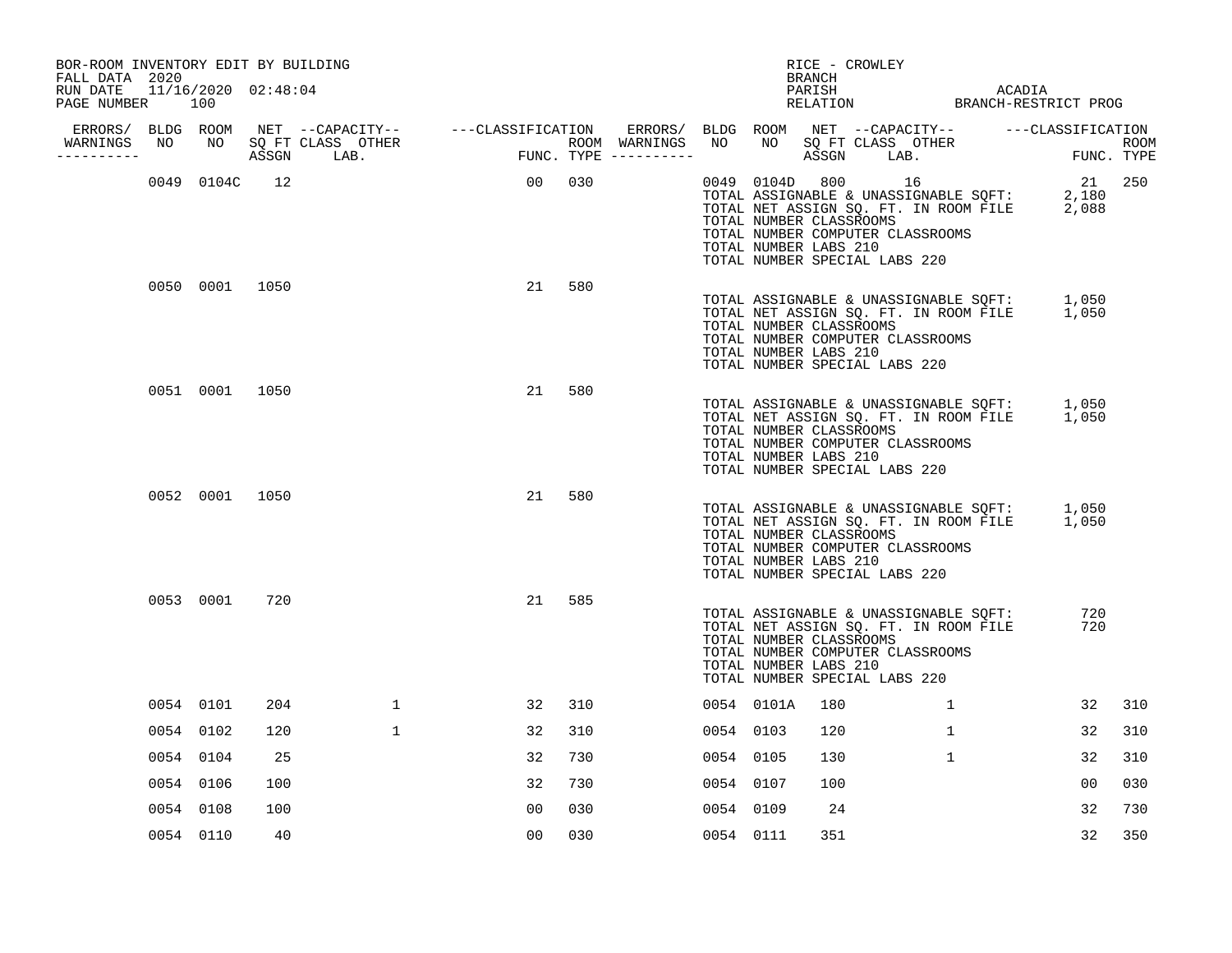| BOR-ROOM INVENTORY EDIT BY BUILDING<br>FALL DATA 2020 |               |    |                |                |        |        |                | RICE - CROWLEY<br><b>BRANCH</b>                                                                                                         |  |                                                                                                      |        |
|-------------------------------------------------------|---------------|----|----------------|----------------|--------|--------|----------------|-----------------------------------------------------------------------------------------------------------------------------------------|--|------------------------------------------------------------------------------------------------------|--------|
| RUN DATE 11/16/2020 02:48:04<br>PAGE NUMBER 101       |               |    |                |                |        |        |                |                                                                                                                                         |  | PARISH PARISH ACADIA<br>RELATION BRANCH-RESTRICT PROG                                                |        |
|                                                       |               |    |                |                |        |        |                |                                                                                                                                         |  |                                                                                                      |        |
|                                                       |               |    |                |                |        |        |                |                                                                                                                                         |  |                                                                                                      |        |
|                                                       |               |    | 0054 0112 600  | 32 315         |        |        |                | TOTAL NUMBER CLASSROOMS<br>TOTAL NUMBER COMPUTER CLASSROOMS<br>TOTAL NUMBER LABS 210<br>TOTAL NUMBER SPECIAL LABS 220                   |  | TOTAL ASSIGNABLE & UNASSIGNABLE SQFT: 2,094<br>TOTAL NET ASSIGN SQ. FT. IN ROOM FILE 1,854           |        |
|                                                       | 0057 0101     |    | 395 11<br>8    |                |        | 21 250 | 0057 0101A 150 |                                                                                                                                         |  |                                                                                                      | 21 730 |
|                                                       | 0057 0101B    | 57 |                |                | 00 030 |        |                | 0057 0101C 150 1                                                                                                                        |  |                                                                                                      | 21 310 |
|                                                       | 0057 0102     |    | 395 8          |                | 21 250 |        |                | 0057 0102A 150                                                                                                                          |  | 21 730                                                                                               |        |
|                                                       | 0057 0102B    | 16 |                | 0 <sub>0</sub> | 030    |        |                | TOTAL NUMBER CLASSROOMS<br>TOTAL NUMBER COMPUTER CLASSROOMS<br>TOTAL NUMBER LABS 210<br>TOTAL NUMBER SPECIAL LABS 220                   |  | TOTAL ASSIGNABLE & UNASSIGNABLE SQFT: 1,313<br>TOTAL NET ASSIGN SQ. FT. IN ROOM FILE 1,240           |        |
|                                                       |               |    | 0075 0101 1212 |                | 22 580 |        |                | 0075 0102 1212<br>TOTAL NUMBER CLASSROOMS<br>TOTAL NUMBER COMPUTER CLASSROOMS<br>TOTAL NUMBER LABS 210<br>TOTAL NUMBER SPECIAL LABS 220 |  | 22 580<br>TOTAL ASSIGNABLE & UNASSIGNABLE SOFT: 2,424<br>TOTAL NET ASSIGN SQ. FT. IN ROOM FILE 2,424 |        |
|                                                       | 0076 0101 110 |    |                |                | 22 730 |        |                |                                                                                                                                         |  |                                                                                                      |        |
|                                                       |               |    |                |                |        |        |                | TOTAL NUMBER CLASSROOMS<br>TOTAL NUMBER COMPUTER CLASSROOMS<br>TOTAL NUMBER LABS 210<br>TOTAL NUMBER SPECIAL LABS 220                   |  | TOTAL ASSIGNABLE & UNASSIGNABLE SQFT: 110<br>TOTAL NET ASSIGN SQ. FT. IN ROOM FILE 110               |        |
|                                                       |               |    | 0077 0101 2043 |                | 22 570 |        |                | TOTAL NUMBER CLASSROOMS<br>TOTAL NUMBER COMPUTER CLASSROOMS<br>TOTAL NUMBER LABS 210<br>TOTAL NUMBER SPECIAL LABS 220                   |  | TOTAL ASSIGNABLE & UNASSIGNABLE SQFT: 2,043<br>TOTAL NET ASSIGN SQ. FT. IN ROOM FILE 2,043           |        |
|                                                       | 0081 0101     | 65 |                |                | 32 560 |        |                | TOTAL NUMBER CLASSROOMS                                                                                                                 |  | TOTAL ASSIGNABLE & UNASSIGNABLE SQFT: 65<br>TOTAL NET ASSIGN SQ. FT. IN ROOM FILE 65                 |        |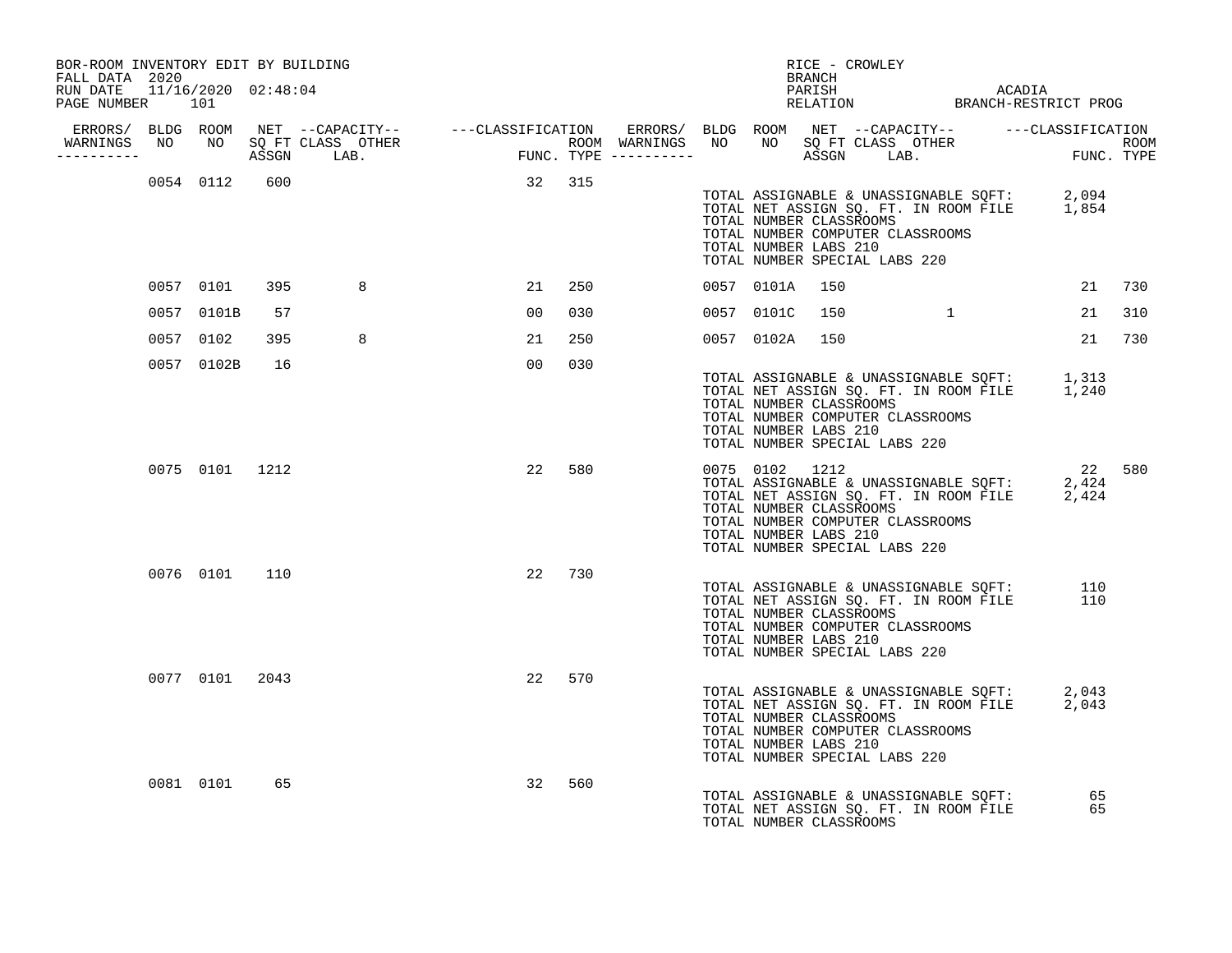| BOR-ROOM INVENTORY EDIT BY BUILDING                               |                |      |                                                                                                                                                                                                                                      |    |        |           |                                                  |    | RICE - CROWLEY<br>BRANCH                                                                                                                                        |  |            |     |
|-------------------------------------------------------------------|----------------|------|--------------------------------------------------------------------------------------------------------------------------------------------------------------------------------------------------------------------------------------|----|--------|-----------|--------------------------------------------------|----|-----------------------------------------------------------------------------------------------------------------------------------------------------------------|--|------------|-----|
| FALL DATA 2020<br>RUN DATE 11/16/2020 02:48:04<br>PAGE NUMBER 102 |                |      |                                                                                                                                                                                                                                      |    |        |           |                                                  |    |                                                                                                                                                                 |  |            |     |
|                                                                   |                |      |                                                                                                                                                                                                                                      |    |        |           |                                                  |    |                                                                                                                                                                 |  |            |     |
| WARNINGS NO NO SQ FT CLASS OTHER<br>----------                    |                |      | ERRORS/ BLDG ROOM NET --CAPACITY-- ----CLASSIFICATION ERRORS/ BLDG ROOM NET --CAPACITY-- -----CLASSIFICATION<br>NARNINGS NO NO SQFTCLASS OTHER ROOM WARNINGS NO NO SQFTCLASS OTHER ROOM<br>---------- ASSGN LAB. FUNC.TYPE --------- |    |        |           |                                                  |    |                                                                                                                                                                 |  |            |     |
|                                                                   |                |      |                                                                                                                                                                                                                                      |    |        |           | TOTAL NUMBER LABS 210                            |    | TOTAL NUMBER COMPUTER CLASSROOMS<br>TOTAL NUMBER SPECIAL LABS 220                                                                                               |  |            |     |
|                                                                   | 0082 0101 168  |      |                                                                                                                                                                                                                                      | 22 | 440    |           | TOTAL NUMBER CLASSROOMS<br>TOTAL NUMBER LABS 210 |    | TOTAL ASSIGNABLE & UNASSIGNABLE SQFT:<br>TOTAL NET ASSIGN SQ. FT. IN ROOM FILE<br>TOTAL NUMBER COMPUTER CLASSROOMS<br>TOTAL NUMBER SPECIAL LABS 220             |  | 168<br>168 |     |
|                                                                   | 0083 0101 35   |      |                                                                                                                                                                                                                                      | 32 | 560    |           | TOTAL NUMBER CLASSROOMS<br>TOTAL NUMBER LABS 210 |    | TOTAL ASSIGNABLE & UNASSIGNABLE SQFT:<br>TOTAL NET ASSIGN SQ. FT. IN ROOM FILE<br>TOTAL NUMBER COMPUTER CLASSROOMS<br>TOTAL NUMBER SPECIAL LABS 220             |  | 35<br>35   |     |
|                                                                   | 0085 0101      | 329  |                                                                                                                                                                                                                                      | 22 | 730    |           | TOTAL NUMBER CLASSROOMS<br>TOTAL NUMBER LABS 210 |    | TOTAL ASSIGNABLE & UNASSIGNABLE SQFT:<br>TOTAL NET ASSIGN SQ. FT. IN ROOM FILE<br>TOTAL NUMBER COMPUTER CLASSROOMS<br>TOTAL NUMBER SPECIAL LABS 220             |  | 329<br>329 |     |
|                                                                   | 0088 0101      | 640  |                                                                                                                                                                                                                                      | 21 | 255    | 0088 0102 |                                                  | 46 |                                                                                                                                                                 |  | 21         | 440 |
|                                                                   | 0088 0103      | 31   |                                                                                                                                                                                                                                      | 00 | 030    | 0088 0104 |                                                  | 9  |                                                                                                                                                                 |  | 21         | 730 |
| 0088                                                              | 0105           | 8    |                                                                                                                                                                                                                                      | 21 | 730    | 0088 0106 |                                                  | 13 |                                                                                                                                                                 |  | 21         | 730 |
|                                                                   | 0088 0107      | 868  |                                                                                                                                                                                                                                      | 21 | 255    |           | TOTAL NUMBER CLASSROOMS<br>TOTAL NUMBER LABS 210 |    | TOTAL ASSIGNABLE & UNASSIGNABLE SQFT: 1,615<br>TOTAL NET ASSIGN SQ. FT. IN ROOM FILE 1,584<br>TOTAL NUMBER COMPUTER CLASSROOMS<br>TOTAL NUMBER SPECIAL LABS 220 |  |            |     |
|                                                                   | 0093 0101 1200 |      |                                                                                                                                                                                                                                      | 21 | 580    |           | TOTAL NUMBER CLASSROOMS<br>TOTAL NUMBER LABS 210 |    | TOTAL ASSIGNABLE & UNASSIGNABLE SQFT: 1,200<br>TOTAL NET ASSIGN SQ. FT. IN ROOM FILE 1,200<br>TOTAL NUMBER COMPUTER CLASSROOMS<br>TOTAL NUMBER SPECIAL LABS 220 |  |            |     |
|                                                                   | 0095 0101      | 2760 |                                                                                                                                                                                                                                      |    | 22 440 |           | 0095 0102 4800                                   |    |                                                                                                                                                                 |  | 22         | 730 |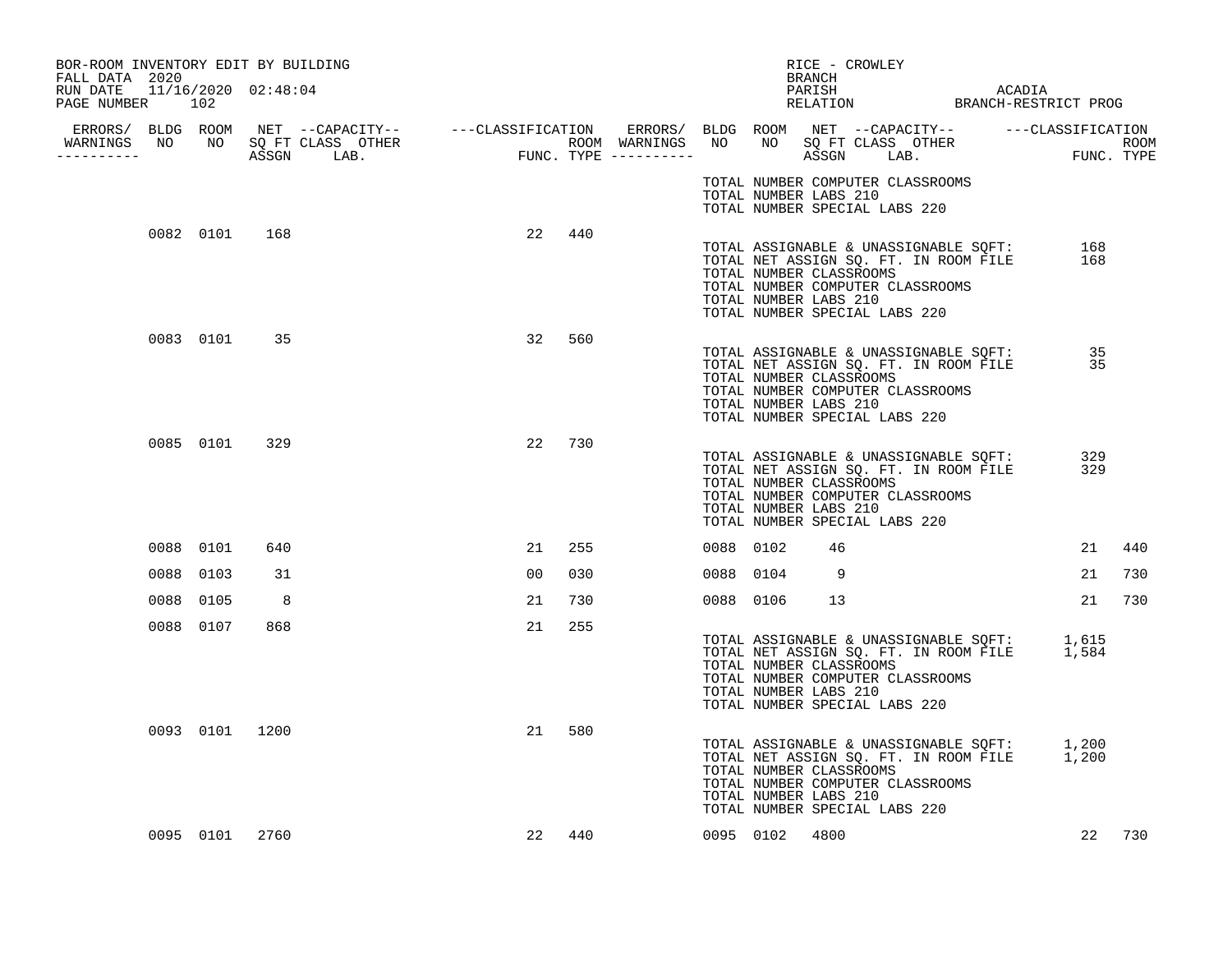| BOR-ROOM INVENTORY EDIT BY BUILDING<br>FALL DATA 2020 |    |           |                |                      |                                                                                                               |                |     |                                            |           | BRANCH                                           | RICE - CROWLEY                                                                                                        |                |                                                                                              |                |     |
|-------------------------------------------------------|----|-----------|----------------|----------------------|---------------------------------------------------------------------------------------------------------------|----------------|-----|--------------------------------------------|-----------|--------------------------------------------------|-----------------------------------------------------------------------------------------------------------------------|----------------|----------------------------------------------------------------------------------------------|----------------|-----|
| RUN DATE 11/16/2020 02:48:04<br>PAGE NUMBER 103       |    |           |                |                      |                                                                                                               |                |     |                                            |           |                                                  |                                                                                                                       |                |                                                                                              |                |     |
|                                                       |    |           |                |                      | ERRORS/ BLDG ROOM NET --CAPACITY-- - ---CLASSIFICATION ERRORS/ BLDG ROOM NET --CAPACITY-- - ---CLASSIFICATION |                |     |                                            |           |                                                  |                                                                                                                       |                |                                                                                              |                |     |
| WARNINGS<br>----------                                | NO |           | ASSGN LAB.     | NO SQ FT CLASS OTHER | FUNC                                                                                                          |                |     | ROOM WARNINGS NO<br>$FUNC. TYPE$ --------- |           |                                                  |                                                                                                                       |                | NO SOFT CLASS OTHER TUNC. TYPE                                                               |                |     |
|                                                       |    | 0095 0103 | 1200           |                      |                                                                                                               | 22             | 440 |                                            | 0095 0104 | 551                                              |                                                                                                                       |                |                                                                                              | 22             | 730 |
|                                                       |    | 0095 0105 | 225            | 4                    |                                                                                                               | 22             | 250 |                                            | 0095 0106 | 80                                               |                                                                                                                       | $\overline{1}$ |                                                                                              | 22             | 310 |
|                                                       |    | 0095 0107 | 120            | $\mathbf{1}$         |                                                                                                               | 22             | 210 |                                            | 0095 0108 | 20                                               |                                                                                                                       |                |                                                                                              | 00             | 010 |
|                                                       |    | 0095 0109 | 29             |                      |                                                                                                               | 0 <sub>0</sub> | 030 |                                            | 0095 0110 | 420                                              |                                                                                                                       | 10             |                                                                                              | 22             | 650 |
|                                                       |    | 0095 0111 | 48             |                      |                                                                                                               | 0 <sub>0</sub> | 030 |                                            | 0095 0112 | 112                                              |                                                                                                                       |                |                                                                                              | 0 <sub>0</sub> | 030 |
|                                                       |    | 0095 0113 | 64             |                      |                                                                                                               | 22             | 655 |                                            | 0095 0114 | 840                                              |                                                                                                                       |                |                                                                                              | 22             | 730 |
|                                                       |    | 0095 0115 | 420            |                      |                                                                                                               | 22             | 730 |                                            | 0095 0116 | 525                                              |                                                                                                                       |                |                                                                                              | 22             | 730 |
|                                                       |    | 0095 0117 | 357            |                      |                                                                                                               | 22             | 730 |                                            |           |                                                  | TOTAL NUMBER CLASSROOMS<br>TOTAL NUMBER COMPUTER CLASSROOMS<br>TOTAL NUMBER LABS 210<br>TOTAL NUMBER SPECIAL LABS 220 |                | TOTAL ASSIGNABLE & UNASSIGNABLE SQFT: 12,571<br>TOTAL NET ASSIGN SQ. FT. IN ROOM FILE 12,362 | $\overline{1}$ |     |
|                                                       |    |           | 0098 0101 100  |                      |                                                                                                               | 21 260         |     |                                            |           | TOTAL NUMBER CLASSROOMS<br>TOTAL NUMBER LABS 210 | TOTAL NUMBER COMPUTER CLASSROOMS<br>TOTAL NUMBER SPECIAL LABS 220                                                     |                | TOTAL ASSIGNABLE & UNASSIGNABLE SQFT: 100<br>TOTAL NET ASSIGN SQ. FT. IN ROOM FILE 100       |                |     |
|                                                       |    |           | 0102 0101 1775 |                      |                                                                                                               | 32 731         |     |                                            |           | TOTAL NUMBER CLASSROOMS<br>TOTAL NUMBER LABS 210 | TOTAL NUMBER COMPUTER CLASSROOMS<br>TOTAL NUMBER SPECIAL LABS 220                                                     |                | TOTAL ASSIGNABLE & UNASSIGNABLE SQFT: 1,775<br>TOTAL NET ASSIGN SQ. FT. IN ROOM FILE 1,775   |                |     |
|                                                       |    |           | 0103 0101 1    |                      |                                                                                                               | 21             | 560 |                                            |           | TOTAL NUMBER CLASSROOMS<br>TOTAL NUMBER LABS 210 | TOTAL NUMBER COMPUTER CLASSROOMS<br>TOTAL NUMBER SPECIAL LABS 220                                                     |                | TOTAL ASSIGNABLE & UNASSIGNABLE SQFT: 1<br>TOTAL NET ASSIGN SQ. FT. IN ROOM FILE 1           |                |     |
|                                                       |    | 0104 0101 | 480            |                      |                                                                                                               | 32             | 560 |                                            |           | TOTAL NUMBER CLASSROOMS                          |                                                                                                                       |                | TOTAL ASSIGNABLE & UNASSIGNABLE SQFT:<br>TOTAL NET ASSIGN SQ. FT. IN ROOM FILE               | 480<br>480     |     |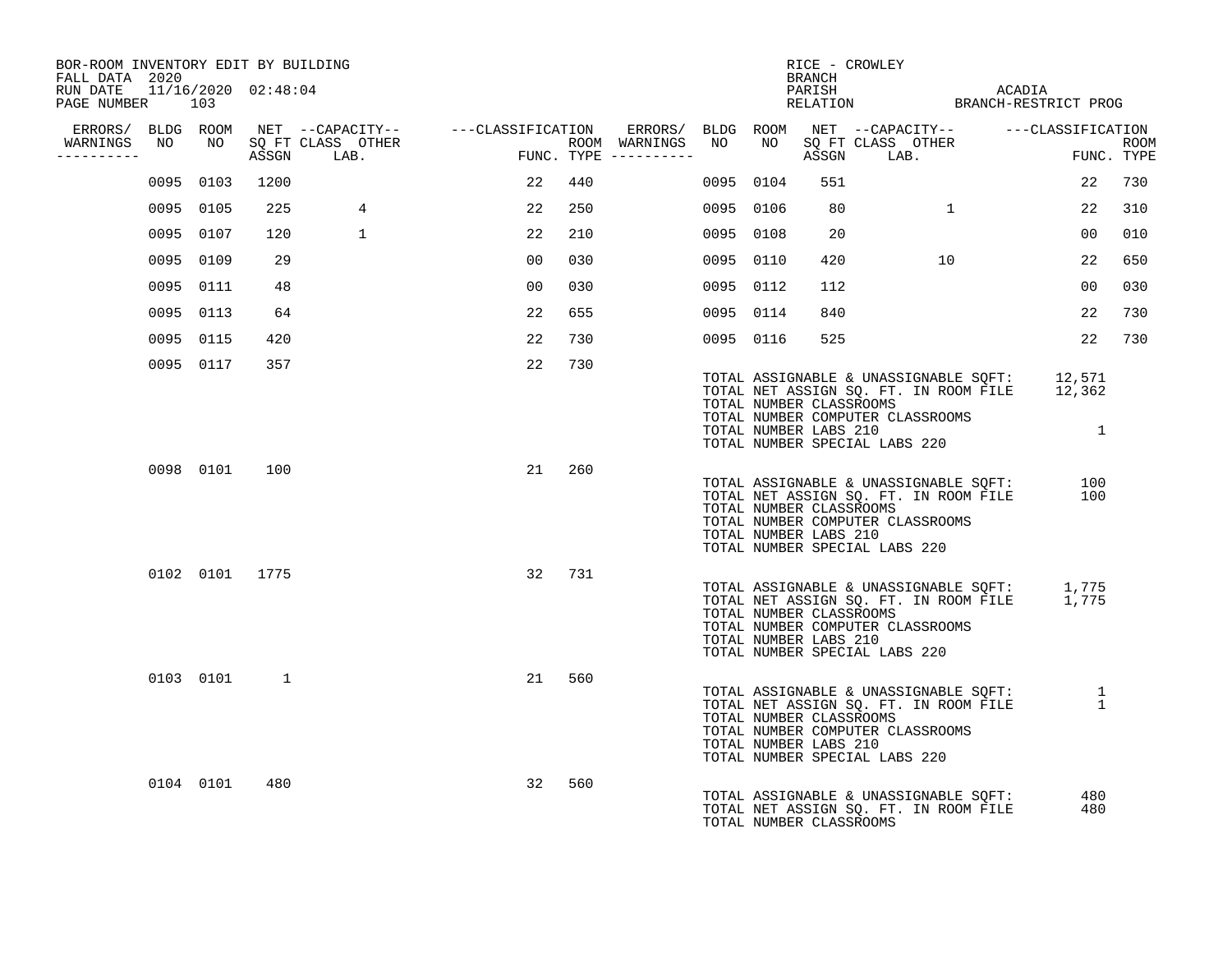| BOR-ROOM INVENTORY EDIT BY BUILDING<br>FALL DATA 2020<br>RUN DATE 11/16/2020 02:48:04<br>PAGE NUMBER |    | 104        |       |                                               |                   |     |                                                      |    | BRANCH<br>PARISH<br>RELATION                                                                                                                                   | RICE - CROWLEY                        |      | ACADIA<br>BRANCH-RESTRICT PROG                       |                    |
|------------------------------------------------------------------------------------------------------|----|------------|-------|-----------------------------------------------|-------------------|-----|------------------------------------------------------|----|----------------------------------------------------------------------------------------------------------------------------------------------------------------|---------------------------------------|------|------------------------------------------------------|--------------------|
| ERRORS/ BLDG<br>WARNINGS                                                                             | NO | ROOM<br>NO | ASSGN | NET --CAPACITY--<br>SQ FT CLASS OTHER<br>LAB. | ---CLASSIFICATION |     | ERRORS/ BLDG<br>ROOM WARNINGS<br>FUNC. TYPE $------$ | NO | ROOM<br>NO 11<br>ASSGN                                                                                                                                         | NET --CAPACITY--<br>SQ FT CLASS OTHER | LAB. | ---CLASSIFICATION                                    | ROOM<br>FUNC. TYPE |
|                                                                                                      |    |            |       |                                               |                   |     |                                                      |    | TOTAL NUMBER COMPUTER CLASSROOMS<br>TOTAL NUMBER LABS 210<br>TOTAL NUMBER SPECIAL LABS 220                                                                     |                                       |      |                                                      |                    |
|                                                                                                      |    | 0106 0101  | 1700  |                                               | 21                | 260 |                                                      |    | TOTAL NET ASSIGN SQ. FT. IN ROOM FILE<br>TOTAL NUMBER CLASSROOMS<br>TOTAL NUMBER COMPUTER CLASSROOMS<br>TOTAL NUMBER LABS 210<br>TOTAL NUMBER SPECIAL LABS 220 |                                       |      | TOTAL ASSIGNABLE & UNASSIGNABLE SQFT: 1,700<br>1,700 |                    |
|                                                                                                      |    | 0108 0100  | 2500  |                                               | 22                | 730 |                                                      |    | TOTAL NET ASSIGN SQ. FT. IN ROOM FILE<br>TOTAL NUMBER CLASSROOMS<br>TOTAL NUMBER COMPUTER CLASSROOMS<br>TOTAL NUMBER LABS 210<br>TOTAL NUMBER SPECIAL LABS 220 |                                       |      | TOTAL ASSIGNABLE & UNASSIGNABLE SQFT: 2,500<br>2,500 |                    |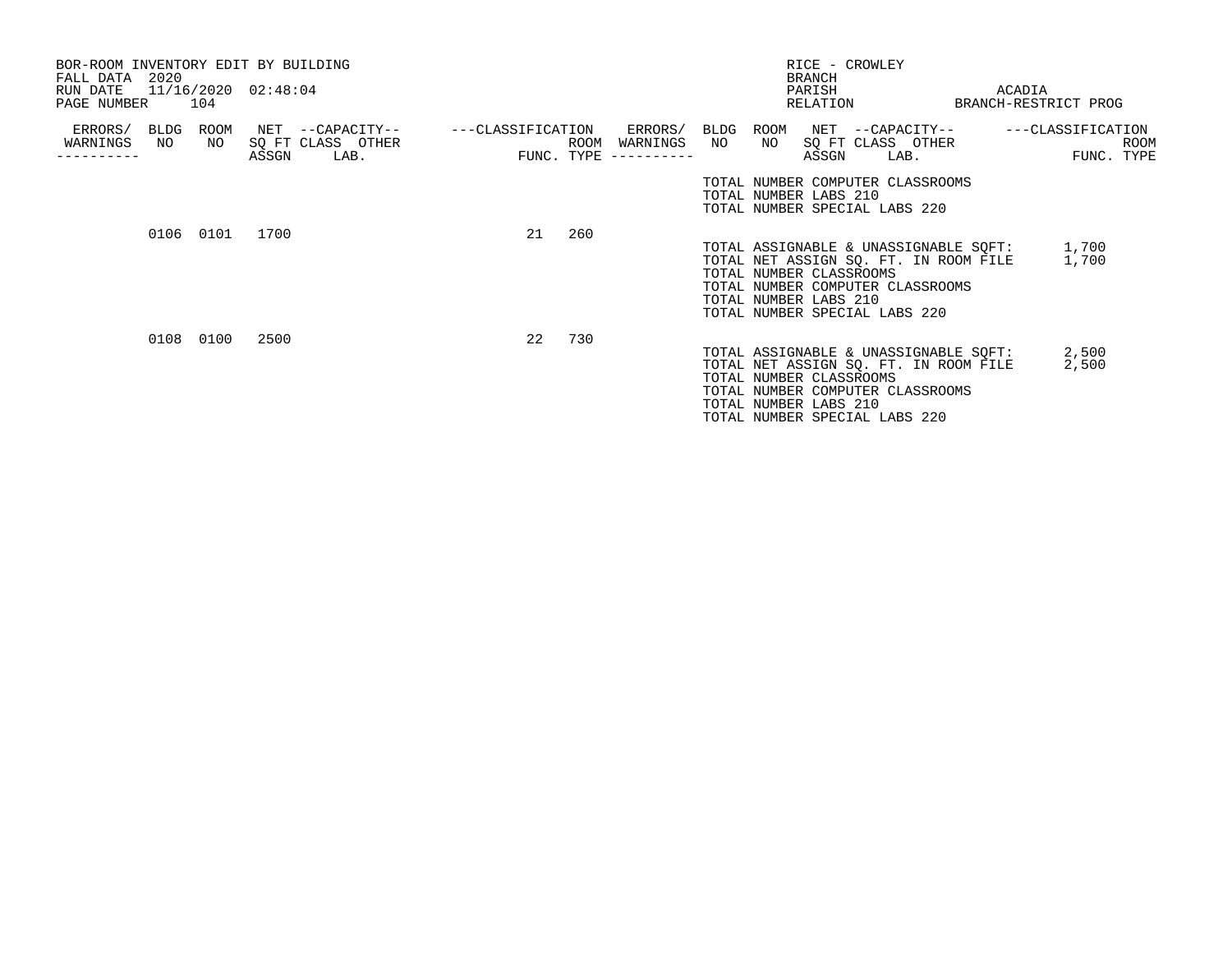BOR-ROOM INVENTORY EDIT BY BUILDING RICE - CROWLEY FALL DATA 2020 RUN DATE 11/16/2020 02:48:04

| DESCRIPTION AND SUMMARY OF ERRORS & WARNINGS                                                                                                                                                                                                                                                  |                  |
|-----------------------------------------------------------------------------------------------------------------------------------------------------------------------------------------------------------------------------------------------------------------------------------------------|------------------|
| $1$ = ERROR - BLD NUMBER OF THE ROOM FILE DOES NOT MATCH THE BLD NUMBER OF THE BLD FILE. $- - - - - - - - - - - - - - - - - -$<br>THE BUILDING NUMBERS SHOULD BE EXACTLY THE SAME ON THE BUILDING FILE AND THE ROOM FILE.                                                                     |                  |
| 2 = ERROR - DUPLICATE RECORD IN THE ROOM FILE.                                                                                                                                                                                                                                                |                  |
|                                                                                                                                                                                                                                                                                               |                  |
| 4 = ERROR - CAPACITY IS NOT ENTERED FOR ROOM TYPE 110, 210, 220, 230, 250, 410, 430, 610, 910, 920. - - - - - - - - -                                                                                                                                                                         |                  |
| IF THE BUILDING IS A WAREHOUSE, BARN, ETC. WITH NO ROOMS, CODE ONE ROOM WITH THE GROSS AND NET EQUAL.                                                                                                                                                                                         |                  |
| 6 = ERROR - FUNCTION USE OF ROOMS IS 00 AND ROOM TYPE NOT 010, 020, 030, 051, 052, OR 053. - - - - - - - - - - - - - - -                                                                                                                                                                      |                  |
| 7 = ERROR - ROOM TYPE IS NOT A VALID ROOM USE CODE OR PCS FUNCTION USE CODE IS NOT A VALID CODE ------------                                                                                                                                                                                  |                  |
|                                                                                                                                                                                                                                                                                               |                  |
| 9 = WARNING -- RATIO OF NET ASSIGN SO. FT. TO CAPACITY IS NOT 5 TO 50 SO. FT. FOR ROOM TYPES 110 410 430<br>OR IS NOT 10 TO 400 SO. FT. FOR ROOM TYPES 210 220 230 250<br>OR IS NOT 5 TO 25 SQ. FT. FOR ROOM TYPE 610. $- - - - - - - - - - -$                                                |                  |
| TOTAL CLASSROOM CAPACITY<br>TOTAL LAB CAPACITY<br>TOTAL OTHER CAPACITY                                                                                                                                                                                                                        | 187<br>151<br>57 |
| TOTAL UNASSIGNED AREA - ROOMS (FUNCT 81, 82, 83)                                                                                                                                                                                                                                              | 1,227<br>137,458 |
| TOTAL ASSIGNABLE AREA - ROOMS (FUNCT 10 THROUGH 83)                                                                                                                                                                                                                                           | 137,458<br>-26   |
| TOTAL NUMBER OF INSTRUCTIONAL, RESEARCH, ACADEMIC SUPPORT, AND STUDENT SERVICE ROOMS (FUNCTS 10, 20, 40 AND 50)<br>TOTAL NUMBER OF PUBLIC SERVICE, INSTITUTIONAL SUPPORT AND INDEPENDENT OPERATIONS ROOMS (FUNCTS 30, 60 AND 70) -----<br>TOTAL NUMBER OF UNASSIGNED ROOMS (FUNCT 81, 82, 83) | 135<br>14        |
| TOTAL NUMBER OF ASSIGNABLE ROOMS (FUNCT 10 TO 83) $- - - - - - - - - - - - - - - - - - - - - - - - - - - - - - - - - - - -$<br>TOTAL NUMBER OF CLASSROOMS (110)                                                                                                                               | 161              |
| TOTAL NUMBER OF LABS (210)                                                                                                                                                                                                                                                                    |                  |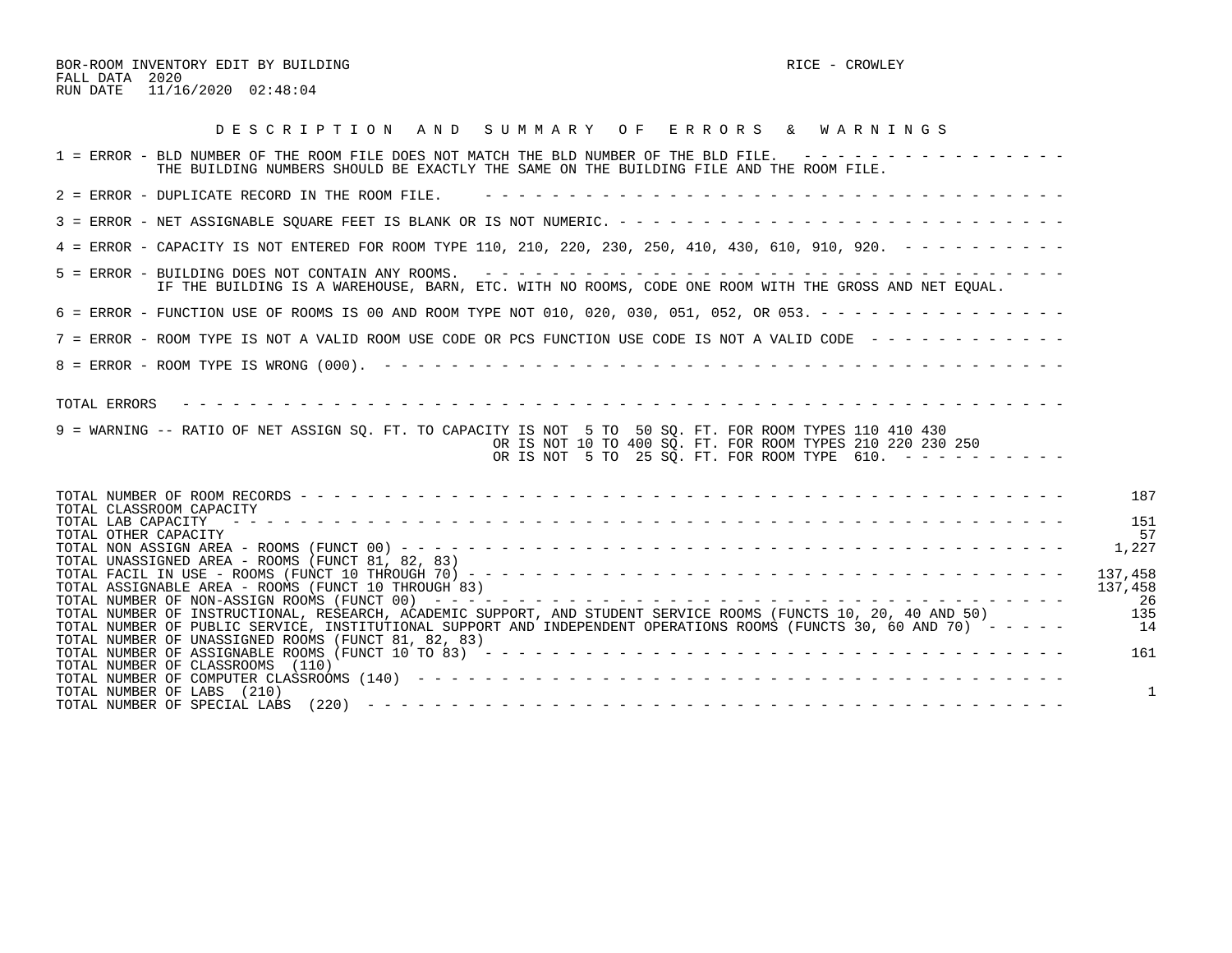| BOR-ROOM INVENTORY EDIT BY BUILDING<br>FALL DATA 2020 |  |                |                |        |        |     |  |                                                                                                                       | ST. GABRIEL - ST. GABRIEL<br>BRANCH |  |  |                                                                                            |  |
|-------------------------------------------------------|--|----------------|----------------|--------|--------|-----|--|-----------------------------------------------------------------------------------------------------------------------|-------------------------------------|--|--|--------------------------------------------------------------------------------------------|--|
| RUN DATE 11/16/2020 02:48:04<br>PAGE NUMBER 105       |  |                |                |        |        |     |  |                                                                                                                       |                                     |  |  | PARISH IBERVILLE<br>RELATION BRANCH-RESTRICT PROG                                          |  |
| ----------                                            |  |                |                |        |        |     |  |                                                                                                                       |                                     |  |  |                                                                                            |  |
|                                                       |  |                | 0001 0001 1650 | 92 970 |        |     |  | TOTAL NUMBER CLASSROOMS<br>TOTAL NUMBER COMPUTER CLASSROOMS<br>TOTAL NUMBER LABS 210<br>TOTAL NUMBER SPECIAL LABS 220 |                                     |  |  | TOTAL ASSIGNABLE & UNASSIGNABLE SQFT: 1,650<br>TOTAL NET ASSIGN SQ. FT. IN ROOM FILE 1,650 |  |
|                                                       |  |                | 0002 0001 1650 |        | 92 970 |     |  | TOTAL NUMBER CLASSROOMS<br>TOTAL NUMBER COMPUTER CLASSROOMS<br>TOTAL NUMBER LABS 210<br>TOTAL NUMBER SPECIAL LABS 220 |                                     |  |  | TOTAL ASSIGNABLE & UNASSIGNABLE SQFT: 1,650<br>TOTAL NET ASSIGN SQ. FT. IN ROOM FILE 1,650 |  |
|                                                       |  | 0003 0001 1650 |                |        | 92 970 |     |  | TOTAL NUMBER CLASSROOMS<br>TOTAL NUMBER COMPUTER CLASSROOMS<br>TOTAL NUMBER LABS 210<br>TOTAL NUMBER SPECIAL LABS 220 |                                     |  |  | TOTAL ASSIGNABLE & UNASSIGNABLE SQFT: 1,650<br>TOTAL NET ASSIGN SQ. FT. IN ROOM FILE 1,650 |  |
|                                                       |  | 0004 0001 1650 |                |        | 92 970 |     |  | TOTAL NUMBER CLASSROOMS<br>TOTAL NUMBER COMPUTER CLASSROOMS<br>TOTAL NUMBER LABS 210<br>TOTAL NUMBER SPECIAL LABS 220 |                                     |  |  | TOTAL ASSIGNABLE & UNASSIGNABLE SQFT: 1,650<br>TOTAL NET ASSIGN SQ. FT. IN ROOM FILE 1,650 |  |
|                                                       |  | 0005 0001 1350 |                |        | 92 970 |     |  | TOTAL NUMBER CLASSROOMS<br>TOTAL NUMBER COMPUTER CLASSROOMS<br>TOTAL NUMBER LABS 210<br>TOTAL NUMBER SPECIAL LABS 220 |                                     |  |  | TOTAL ASSIGNABLE & UNASSIGNABLE SQFT: 1,350<br>TOTAL NET ASSIGN SQ. FT. IN ROOM FILE 1,350 |  |
|                                                       |  | 0006 0001 1350 |                |        | 92 970 |     |  | TOTAL NUMBER CLASSROOMS<br>TOTAL NUMBER COMPUTER CLASSROOMS<br>TOTAL NUMBER LABS 210<br>TOTAL NUMBER SPECIAL LABS 220 |                                     |  |  | TOTAL ASSIGNABLE & UNASSIGNABLE SQFT: 1,350<br>TOTAL NET ASSIGN SQ. FT. IN ROOM FILE 1,350 |  |
|                                                       |  | 0007 0001 1350 |                |        | 92     | 970 |  |                                                                                                                       |                                     |  |  | TOTAL ASSIGNABLE & UNASSIGNABLE SQFT: 1,350                                                |  |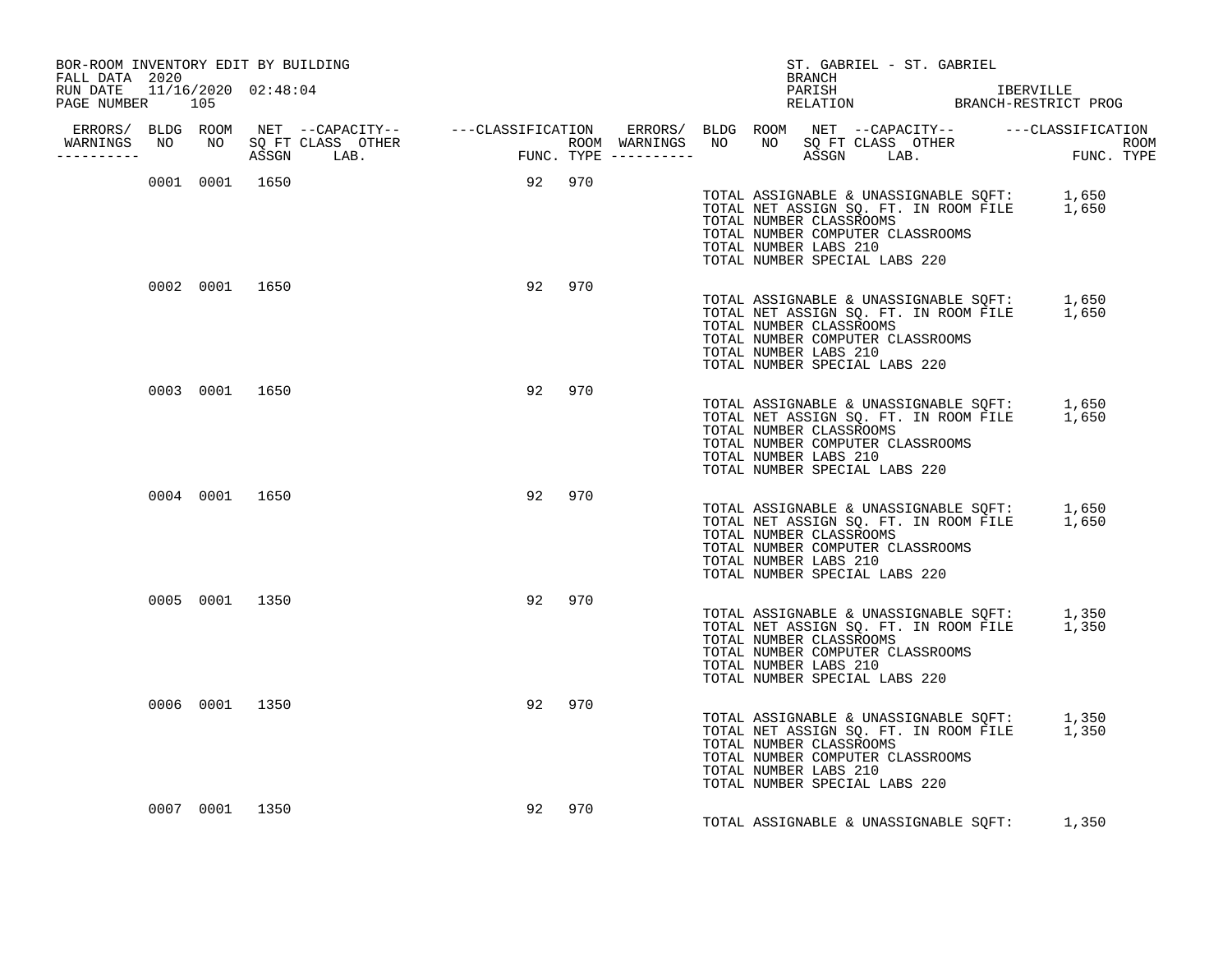| BOR-ROOM INVENTORY EDIT BY BUILDING<br>FALL DATA 2020 |                |    |                                                                                                                                                                                                                                      |    |        |  | BRANCH                                                                                                                                                                                                                                      | ST. GABRIEL - ST. GABRIEL |  |                                                   |        |  |
|-------------------------------------------------------|----------------|----|--------------------------------------------------------------------------------------------------------------------------------------------------------------------------------------------------------------------------------------|----|--------|--|---------------------------------------------------------------------------------------------------------------------------------------------------------------------------------------------------------------------------------------------|---------------------------|--|---------------------------------------------------|--------|--|
| RUN DATE 11/16/2020 02:48:04<br>PAGE NUMBER 106       |                |    |                                                                                                                                                                                                                                      |    |        |  |                                                                                                                                                                                                                                             |                           |  | PARISH IBERVILLE<br>RELATION BRANCH-RESTRICT PROG |        |  |
|                                                       |                |    |                                                                                                                                                                                                                                      |    |        |  |                                                                                                                                                                                                                                             |                           |  |                                                   |        |  |
|                                                       |                |    | ERRORS/ BLDG ROOM NET --CAPACITY-- ----CLASSIFICATION ERRORS/ BLDG ROOM NET --CAPACITY-- -----CLASSIFICATION<br>WARNINGS NO NO SQFTCLASS OTHER ROOM WARNINGS NO NO SQFTCLASS OTHER ROOM<br>----------- ASSGN LAB. FUNC.TYPE -------- |    |        |  |                                                                                                                                                                                                                                             |                           |  |                                                   |        |  |
|                                                       |                |    |                                                                                                                                                                                                                                      |    |        |  | TOTAL NET ASSIGN SQ. FT. IN ROOM FILE 1,350<br>TOTAL NUMBER CLASSROOMS<br>TOTAL NUMBER COMPUTER CLASSROOMS<br>TOTAL NUMBER LABS 210<br>TOTAL NUMBER SPECIAL LABS 220                                                                        |                           |  |                                                   |        |  |
|                                                       | 0008 0001 1350 |    |                                                                                                                                                                                                                                      |    | 92 970 |  | TOTAL ASSIGNABLE & UNASSIGNABLE SQFT: 1,350<br>TOTAL NET ASSIGN SQ. FT. IN ROOM FILE 1,350<br>TOTAL NUMBER CLASSROOMS<br>TOTAL NUMBER COMPUTER CLASSROOMS<br>TOTAL NUMBER LABS 210<br>TOTAL NUMBER SPECIAL LABS 220                         |                           |  |                                                   |        |  |
|                                                       | 0009 0001 1350 |    |                                                                                                                                                                                                                                      |    | 92 970 |  | TOTAL ASSIGNABLE & UNASSIGNABLE SQFT: 1,350<br>TOTAL NET ASSIGN SQ. FT. IN ROOM FILE 1,350<br>TOTAL NUMBER CLASSROOMS<br>TOTAL NUMBER COMPUTER CLASSROOMS<br>TOTAL NUMBER LABS 210<br>TOTAL NUMBER SPECIAL LABS 220                         |                           |  |                                                   |        |  |
|                                                       | 0010 0101 1800 |    |                                                                                                                                                                                                                                      |    | 21 740 |  | TOTAL ASSIGNABLE & UNASSIGNABLE SQFT: 1,800<br>TOTAL NET ASSIGN SQ. FT. IN ROOM FILE 1,800<br>TOTAL NUMBER CLASSROOMS<br>TOTAL NUMBER COMPUTER CLASSROOMS<br>TOTAL NUMBER LABS 210<br>TOTAL NUMBER SPECIAL LABS 220                         |                           |  |                                                   |        |  |
|                                                       |                |    | 0011 0101 1270 1                                                                                                                                                                                                                     |    | 21 310 |  | 0011 0102 54                                                                                                                                                                                                                                |                           |  | 00 030                                            |        |  |
|                                                       | 0011 0103      | 54 |                                                                                                                                                                                                                                      |    | 00 030 |  | 0011 0104 356<br>121<br>TOTAL ASSIGNABLE & UNASSIGNABLE SQFT: 1,734<br>TOTAL NET ASSIGN SQ. FT. IN ROOM FILE 1,626<br>TOTAL NUMBER CLASSROOMS<br>TOTAL NUMBER COMPUTER CLASSROOMS<br>TOTAL NUMBER LABS 210<br>TOTAL NUMBER SPECIAL LABS 220 |                           |  |                                                   | 21 740 |  |
|                                                       |                |    | 0012 0101 238 1                                                                                                                                                                                                                      |    | 21 310 |  | TOTAL ASSIGNABLE & UNASSIGNABLE SQFT: 238<br>TOTAL NET ASSIGN SQ. FT. IN ROOM FILE 238<br>TOTAL NUMBER CLASSROOMS<br>TOTAL NUMBER COMPUTER CLASSROOMS<br>TOTAL NUMBER LABS 210<br>TOTAL NUMBER SPECIAL LABS 220                             |                           |  |                                                   |        |  |
|                                                       | 0014 0101 1350 |    |                                                                                                                                                                                                                                      | 21 | 570    |  | TOTAL ASSIGNABLE & UNASSIGNABLE SOFT: 1,350<br>TOTAL NET ASSIGN SO. FT. IN ROOM FILE 1,350                                                                                                                                                  |                           |  |                                                   |        |  |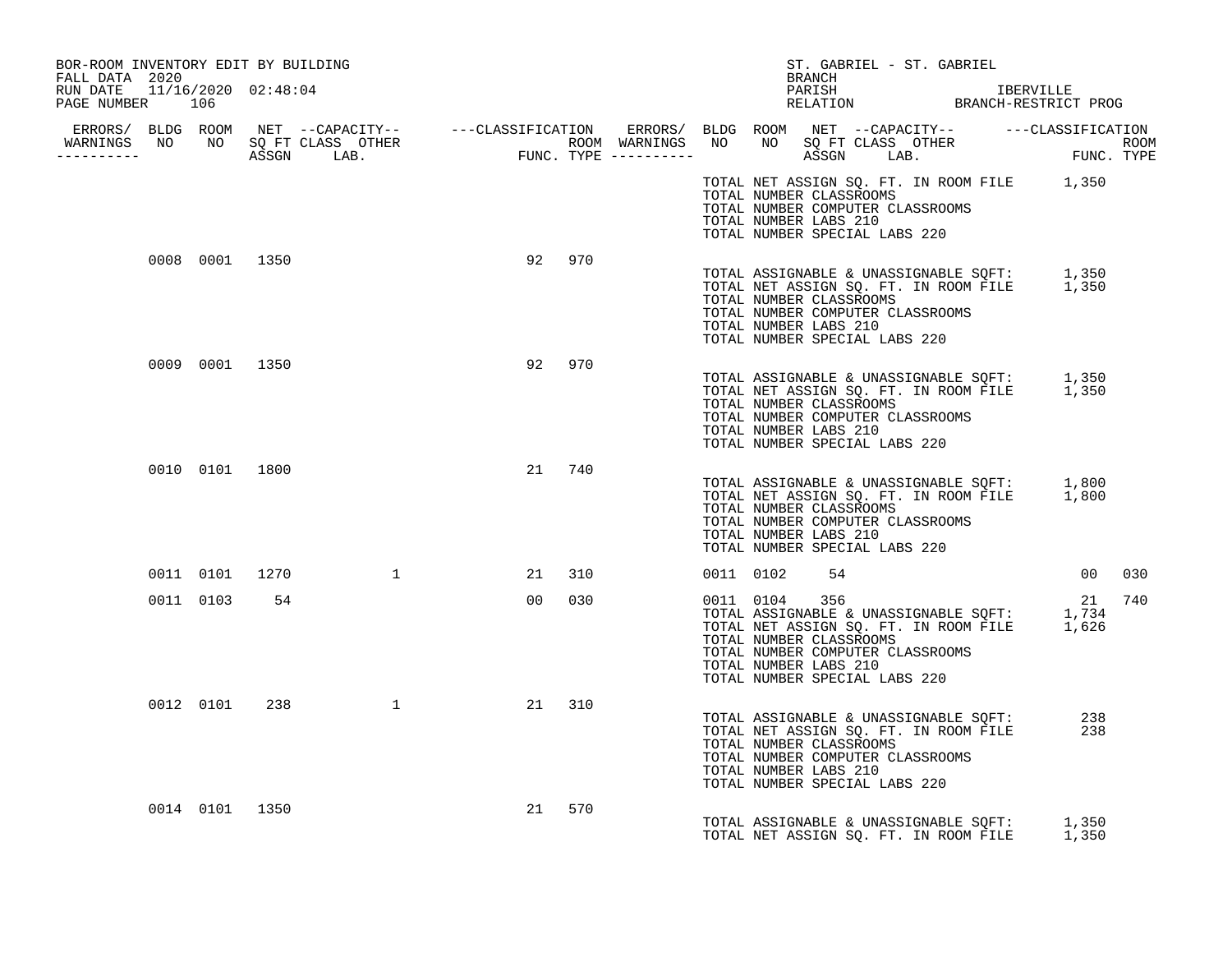| BOR-ROOM INVENTORY EDIT BY BUILDING<br>FALL DATA 2020 |                 |     |                |                |     |           |                | BRANCH                                           |                                                                   | ST. GABRIEL - ST. GABRIEL                                                                    |                 |     |
|-------------------------------------------------------|-----------------|-----|----------------|----------------|-----|-----------|----------------|--------------------------------------------------|-------------------------------------------------------------------|----------------------------------------------------------------------------------------------|-----------------|-----|
| RUN DATE 11/16/2020 02:48:04<br>PAGE NUMBER 107       |                 |     |                |                |     |           |                |                                                  |                                                                   |                                                                                              |                 |     |
| WARNINGS NO NO SQ FT CLASS OTHER                      |                 |     |                |                |     |           |                |                                                  |                                                                   |                                                                                              |                 |     |
| -----------                                           |                 |     |                |                |     |           |                |                                                  |                                                                   |                                                                                              |                 |     |
|                                                       |                 |     |                |                |     |           |                | TOTAL NUMBER CLASSROOMS<br>TOTAL NUMBER LABS 210 | TOTAL NUMBER COMPUTER CLASSROOMS<br>TOTAL NUMBER SPECIAL LABS 220 |                                                                                              |                 |     |
|                                                       | 0015 0101       | 221 | $\overline{4}$ | 21             | 250 | 0015 0102 |                | 340                                              |                                                                   |                                                                                              | 21              | 570 |
|                                                       | 0015 0103       | 340 |                | 21             | 570 | 0015 0104 |                | 114                                              | 2                                                                 |                                                                                              | 21              | 250 |
|                                                       | 0015 0104A      | 114 | 2              | 21             | 250 | 0015 0105 |                | 114                                              | $\overline{a}$                                                    |                                                                                              | 21              | 250 |
|                                                       | 0015 0106       | 138 | 3              | 21             | 250 | 0015 0107 |                | 90                                               | 2                                                                 |                                                                                              | 21              | 250 |
|                                                       | 0015 0108       | 22  |                | 00             | 030 | 0015 0109 |                | 41                                               |                                                                   |                                                                                              | 00              | 030 |
|                                                       | 0015 0110       | 428 |                | 21             | 570 |           | 0015 0110A 115 |                                                  | 2                                                                 |                                                                                              | 21              | 250 |
|                                                       | 0015 0110B      | 115 | 2              | 21             | 250 |           |                | TOTAL NUMBER CLASSROOMS<br>TOTAL NUMBER LABS 210 | TOTAL NUMBER COMPUTER CLASSROOMS<br>TOTAL NUMBER SPECIAL LABS 220 | TOTAL ASSIGNABLE & UNASSIGNABLE SQFT: 2,192<br>TOTAL NET ASSIGN SQ. FT. IN ROOM FILE 2,129   |                 |     |
|                                                       | 0016 0101       | 132 | 3              | 21             | 250 | 0016 0102 |                | 22                                               |                                                                   |                                                                                              | 00 <sub>o</sub> | 030 |
|                                                       | 0016 0103       | 22  |                | 0 <sub>0</sub> | 030 |           | 0016 0104      | 445                                              | 9                                                                 |                                                                                              | 21              | 250 |
|                                                       | 0016 0105       | 588 | 12             | 21             | 250 |           | 0016 0105A     | 90                                               | 2                                                                 |                                                                                              | 21              | 250 |
|                                                       | 0016 0105B      | 90  | 2              | 21             | 250 | 0016 0106 |                | 42                                               |                                                                   |                                                                                              | 00              | 030 |
|                                                       | 0016 0107       | 42  |                | 0 <sub>0</sub> | 030 |           | 0016 0108      | 1232                                             |                                                                   |                                                                                              | 21              | 570 |
|                                                       | 0016 0109       | 182 |                | 21             | 570 |           | 0016 0109A 157 |                                                  |                                                                   |                                                                                              | 21              | 570 |
|                                                       | 0016 0110       | 140 |                | 21             | 730 |           |                | TOTAL NUMBER CLASSROOMS<br>TOTAL NUMBER LABS 210 | TOTAL NUMBER COMPUTER CLASSROOMS<br>TOTAL NUMBER SPECIAL LABS 220 | TOTAL ASSIGNABLE & UNASSIGNABLE SQFT: 3,184<br>TOTAL NET ASSIGN SQ. FT. IN ROOM FILE 3,056   |                 |     |
|                                                       | 0017 0101 10080 |     |                | 21             | 570 |           |                | TOTAL NUMBER CLASSROOMS<br>TOTAL NUMBER LABS 210 | TOTAL NUMBER COMPUTER CLASSROOMS                                  | TOTAL ASSIGNABLE & UNASSIGNABLE SQFT: 10,080<br>TOTAL NET ASSIGN SQ. FT. IN ROOM FILE 10,080 |                 |     |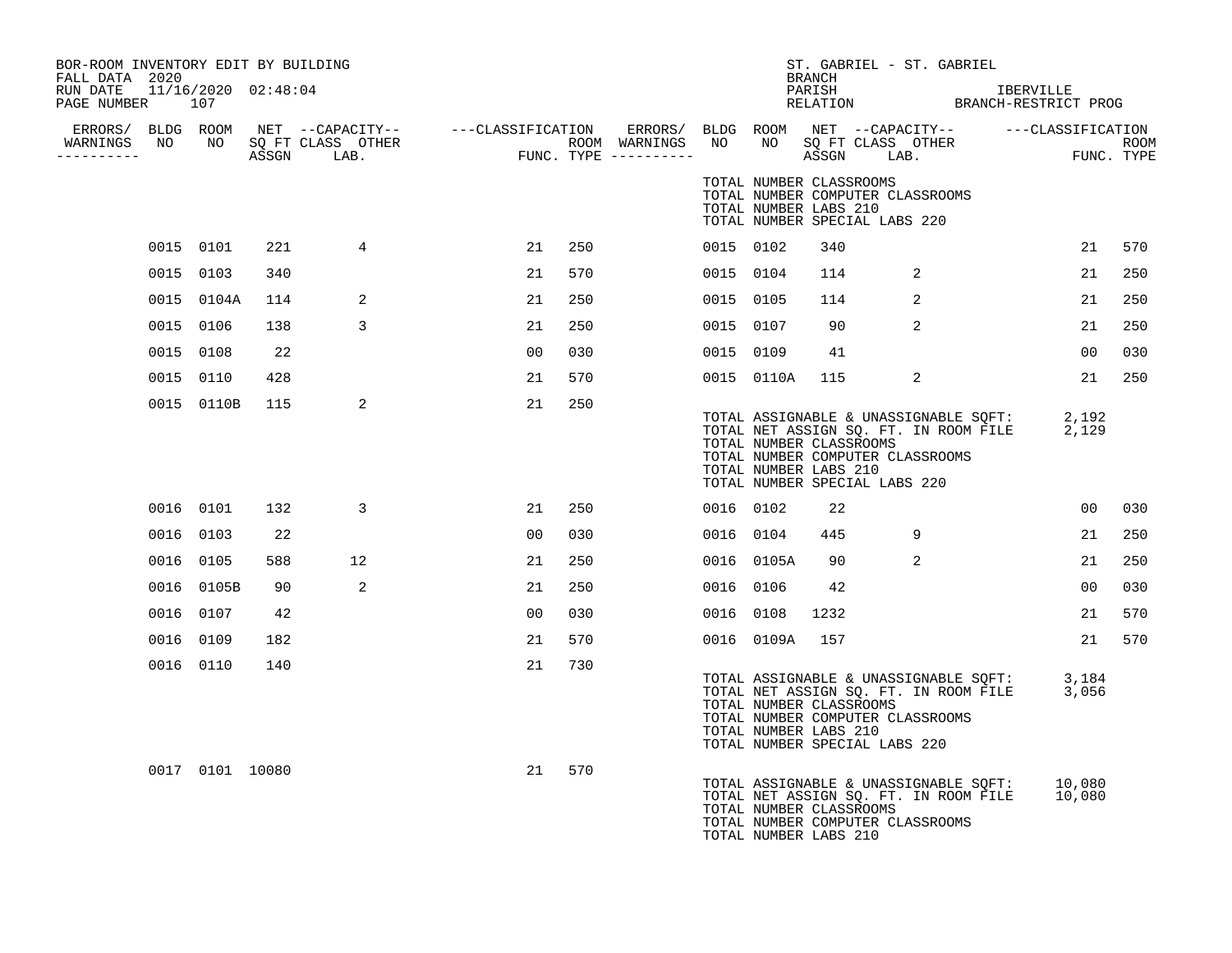| BOR-ROOM INVENTORY EDIT BY BUILDING                               |           |                |                 |                |        |           |           | BRANCH                                           | ST. GABRIEL - ST. GABRIEL                                         |                                                                                                                        |        |
|-------------------------------------------------------------------|-----------|----------------|-----------------|----------------|--------|-----------|-----------|--------------------------------------------------|-------------------------------------------------------------------|------------------------------------------------------------------------------------------------------------------------|--------|
| FALL DATA 2020<br>RUN DATE 11/16/2020 02:48:04<br>PAGE NUMBER 108 |           |                |                 |                |        |           |           |                                                  |                                                                   |                                                                                                                        |        |
|                                                                   |           |                |                 |                |        |           |           |                                                  |                                                                   |                                                                                                                        |        |
| -----------                                                       |           |                |                 |                |        |           |           |                                                  |                                                                   |                                                                                                                        |        |
|                                                                   |           |                |                 |                |        |           |           |                                                  | TOTAL NUMBER SPECIAL LABS 220                                     |                                                                                                                        |        |
|                                                                   |           |                | 0018 0101 38920 |                | 21 730 |           |           | TOTAL NUMBER CLASSROOMS<br>TOTAL NUMBER LABS 210 | TOTAL NUMBER COMPUTER CLASSROOMS<br>TOTAL NUMBER SPECIAL LABS 220 | TOTAL ASSIGNABLE & UNASSIGNABLE SQFT: 38,920<br>TOTAL NET ASSIGN SQ. FT. IN ROOM FILE 38,920                           |        |
|                                                                   |           | 0019 0101 5000 |                 | 21             | 730    |           |           | TOTAL NUMBER CLASSROOMS<br>TOTAL NUMBER LABS 210 | TOTAL NUMBER COMPUTER CLASSROOMS<br>TOTAL NUMBER SPECIAL LABS 220 | TOTAL ASSIGNABLE & UNASSIGNABLE SQFT: 5,000<br>TOTAL NET ASSIGN SQ. FT. IN ROOM FILE 5,000                             |        |
|                                                                   |           | 0020 0001 2521 |                 | 92             | 970    |           |           | TOTAL NUMBER CLASSROOMS<br>TOTAL NUMBER LABS 210 | TOTAL NUMBER COMPUTER CLASSROOMS<br>TOTAL NUMBER SPECIAL LABS 220 | TOTAL ASSIGNABLE & UNASSIGNABLE SQFT: 2,521<br>TOTAL NET ASSIGN SQ. FT. IN ROOM FILE 2,521                             |        |
|                                                                   | 0021 0101 | 172            |                 | 92             | 970    | 0021 0102 |           | 172                                              |                                                                   | 92                                                                                                                     | 970    |
|                                                                   | 0021 0103 | 38             |                 | 92             | 970    |           | 0021 0104 | 142                                              |                                                                   | 92                                                                                                                     | 970    |
|                                                                   | 0021 0105 | 38             |                 | 92             | 970    | 0021 0106 |           | 341                                              |                                                                   | 92                                                                                                                     | 970    |
|                                                                   | 0021 0107 | 501            |                 | 00             | 030    | 0021 0108 |           | 415                                              |                                                                   | 92                                                                                                                     | 970    |
|                                                                   | 0021 0109 | 408            |                 | 21             | 650    | 0021 0110 |           | 324                                              |                                                                   | 21                                                                                                                     | 730    |
|                                                                   | 0021 0111 | 324            |                 | 21             | 730    |           | 0021 0112 | 324                                              |                                                                   | 21                                                                                                                     | 730    |
|                                                                   | 0021 0113 | 326            |                 | 21             | 730    |           |           | TOTAL NUMBER CLASSROOMS<br>TOTAL NUMBER LABS 210 | TOTAL NUMBER COMPUTER CLASSROOMS<br>TOTAL NUMBER SPECIAL LABS 220 | TOTAL ASSIGNABLE & UNASSIGNABLE SQFT: 3,525<br>TOTAL NET ASSIGN SQ. FT. IN ROOM FILE 3,024                             |        |
|                                                                   | 0022 0101 | 565            | 11              | 21             | 250    |           | 0022 0102 |                                                  | 467 9                                                             |                                                                                                                        | 21 250 |
|                                                                   | 0022 0103 | 73             |                 | 0 <sub>0</sub> | 030    |           | 0022 0104 |                                                  | 5217 104                                                          | 21<br>0022 0104 5217 104<br>TOTAL ASSIGNABLE & UNASSIGNABLE SQFT: 6,322<br>TOTAL NET ASSIGN SQ. FT. IN ROOM FILE 6,249 | 250    |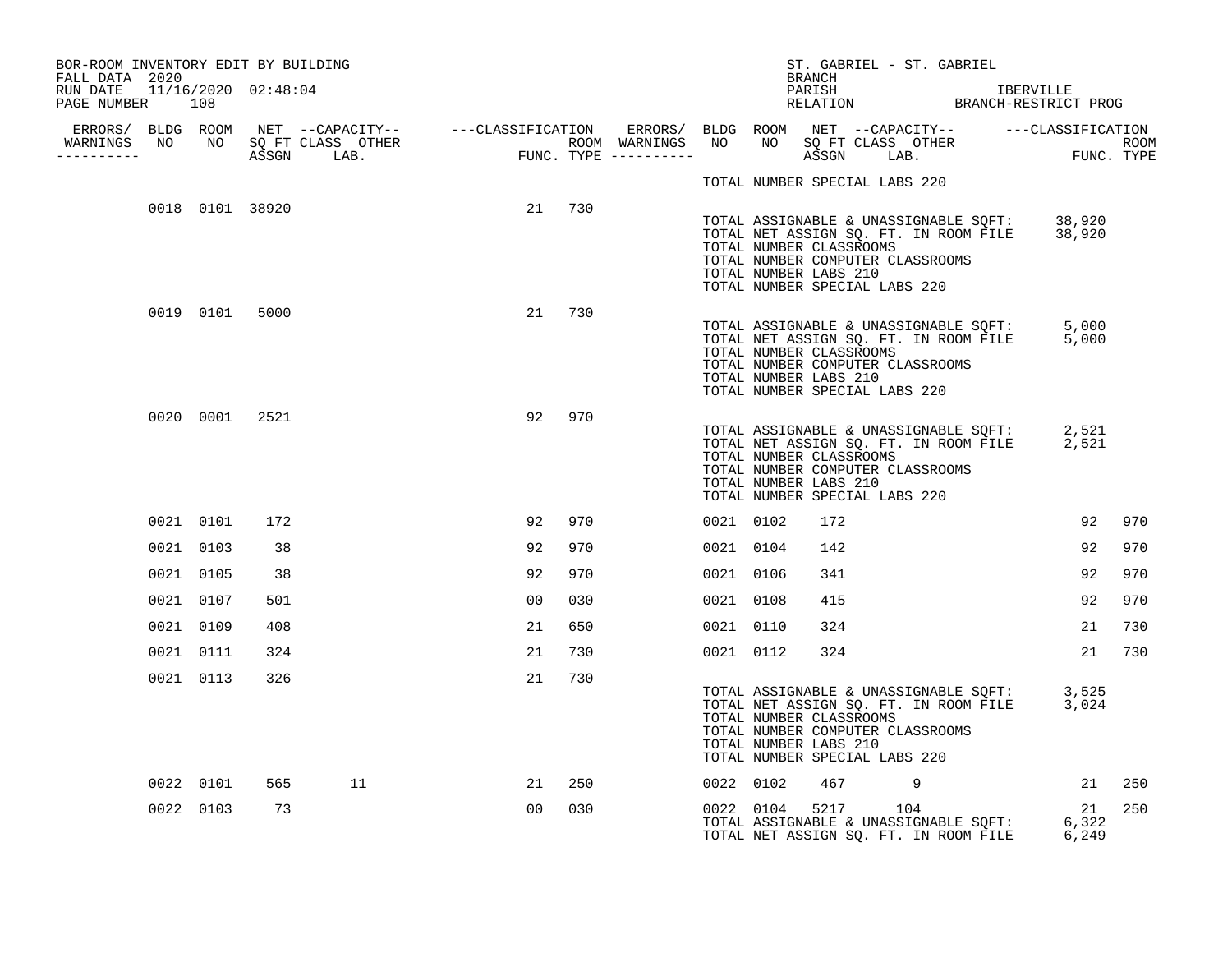| BOR-ROOM INVENTORY EDIT BY BUILDING<br>FALL DATA 2020 |           |           |                 |          |                |        |  |           | ST. GABRIEL - ST. GABRIEL<br>BRANCH                                                                                                                                                                                                       |            |        |
|-------------------------------------------------------|-----------|-----------|-----------------|----------|----------------|--------|--|-----------|-------------------------------------------------------------------------------------------------------------------------------------------------------------------------------------------------------------------------------------------|------------|--------|
| RUN DATE 11/16/2020 02:48:04<br>PAGE NUMBER 109       |           |           |                 |          |                |        |  |           |                                                                                                                                                                                                                                           |            |        |
|                                                       |           |           |                 |          |                |        |  |           |                                                                                                                                                                                                                                           |            |        |
|                                                       |           |           |                 |          |                |        |  |           | TOTAL NUMBER CLASSROOMS<br>TOTAL NUMBER COMPUTER CLASSROOMS<br>TOTAL NUMBER LABS 210<br>TOTAL NUMBER SPECIAL LABS 220                                                                                                                     |            |        |
|                                                       |           | 0025 0101 | 169             | $\sim$ 1 | 21             | 310    |  | 0025 0102 | 36                                                                                                                                                                                                                                        | 21         | 730    |
|                                                       | 0025 0103 |           | 225             |          | 21             | 730    |  |           | 0025 0104 64                                                                                                                                                                                                                              | 00         | 030    |
|                                                       |           | 0025 0105 | 2720            |          | 21             | 720    |  |           | TOTAL ASSIGNABLE & UNASSIGNABLE SQFT: 3,214<br>TOTAL NET ASSIGN SQ. FT. IN ROOM FILE 3,150<br>TOTAL NUMBER CLASSROOMS<br>TOTAL NUMBER COMPUTER CLASSROOMS<br>TOTAL NUMBER LABS 210<br>TOTAL NUMBER SPECIAL LABS 220                       |            |        |
|                                                       |           |           | 0027 0101 750   |          | 21             | 720    |  |           | TOTAL ASSIGNABLE & UNASSIGNABLE SQFT:<br>TOTAL NET ASSIGN SQ. FT. IN ROOM FILE<br>TOTAL NUMBER CLASSROOMS<br>TOTAL NUMBER COMPUTER CLASSROOMS<br>TOTAL NUMBER LABS 210<br>TOTAL NUMBER SPECIAL LABS 220                                   | 750<br>750 |        |
|                                                       |           |           | 0028 0101 10800 |          |                | 21 730 |  |           | TOTAL ASSIGNABLE & UNASSIGNABLE SQFT: 10,800<br>TOTAL NET ASSIGN SQ. FT. IN ROOM FILE 10,800<br>TOTAL NUMBER CLASSROOMS<br>TOTAL NUMBER COMPUTER CLASSROOMS<br>TOTAL NUMBER LABS 210<br>TOTAL NUMBER SPECIAL LABS 220                     |            |        |
|                                                       |           | 0029 0101 | 720             |          | 21             | 730    |  |           | 0029 0102 80                                                                                                                                                                                                                              |            | 00 030 |
|                                                       |           | 0029 0103 | 1377            |          | 21             | 730    |  |           | TOTAL ASSIGNABLE & UNASSIGNABLE SQFT: 2,177<br>TOTAL NET ASSIGN SQ. FT. IN ROOM FILE 2,097<br>TOTAL NUMBER CLASSROOMS<br>TOTAL NUMBER COMPUTER CLASSROOMS<br>TOTAL NUMBER LABS 210<br>TOTAL NUMBER SPECIAL LABS 220                       |            |        |
|                                                       |           | 0030 0101 | 1300            |          | 21             | 585    |  | 0030 0102 | 2380                                                                                                                                                                                                                                      | 21         | 580    |
|                                                       |           | 0030 0103 | 210             |          | 0 <sub>0</sub> | 030    |  | 0030 0104 | 2665<br>TOTAL ASSIGNABLE & UNASSIGNABLE SQFT: 6,555<br>TOTAL ASSIGNABLE & UNASSIGNABLE SQFT: 6,555<br>TOTAL NET ASSIGN SQ. FT. IN ROOM FILE 6,345<br>TOTAL NUMBER CLASSROOMS<br>TOTAL NUMBER COMPUTER CLASSROOMS<br>TOTAL NUMBER LABS 210 | 21         | 580    |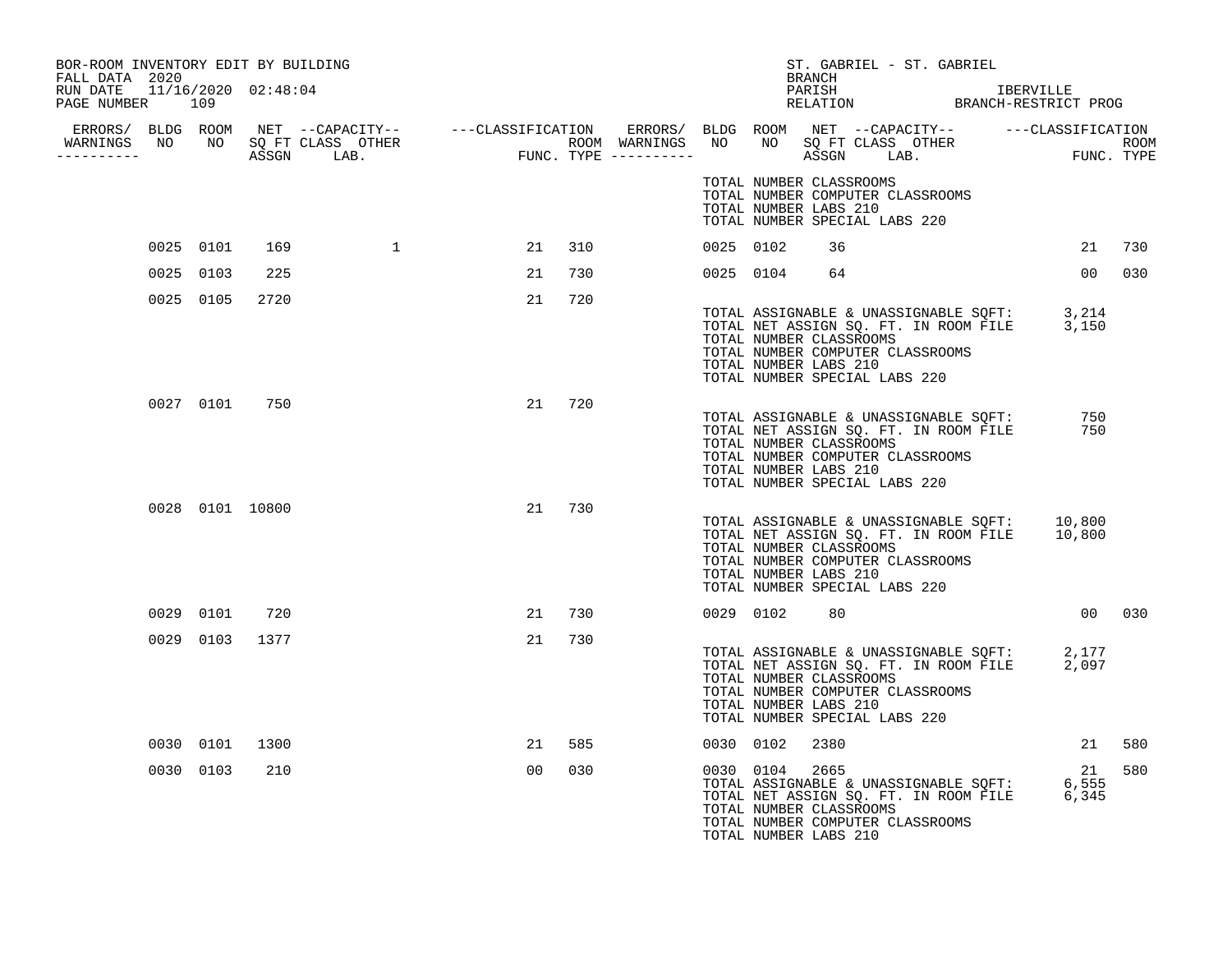| BOR-ROOM INVENTORY EDIT BY BUILDING<br>FALL DATA 2020 |           |                |     |                                                                                                                                                                                                                                                                          |                |        |           | BRANCH                                                  | ST. GABRIEL - ST. GABRIEL                                         |                                                                                            |                 |     |
|-------------------------------------------------------|-----------|----------------|-----|--------------------------------------------------------------------------------------------------------------------------------------------------------------------------------------------------------------------------------------------------------------------------|----------------|--------|-----------|---------------------------------------------------------|-------------------------------------------------------------------|--------------------------------------------------------------------------------------------|-----------------|-----|
| RUN DATE 11/16/2020 02:48:04<br>PAGE NUMBER 110       |           |                |     |                                                                                                                                                                                                                                                                          |                |        |           |                                                         |                                                                   | PARISH IBERVILLE<br>RELATION BRANCH-RESTRICT PROG                                          |                 |     |
|                                                       |           |                |     | ERRORS/ BLDG ROOM NET --CAPACITY-- ----CLASSIFICATION ERRORS/ BLDG ROOM NET --CAPACITY-- -----CLASSIFICATION<br>NARNINGS NO NO SQFTCLASS OTHER ROOM WARNINGS NO NO SQFTCLASS OTHER ROOM<br>---------- ASSGN LAB. FUNC.TYPE ---------<br>WARNINGS NO NO SQ FT CLASS OTHER |                |        |           |                                                         |                                                                   |                                                                                            |                 |     |
| -----------                                           |           |                |     |                                                                                                                                                                                                                                                                          |                |        |           |                                                         |                                                                   |                                                                                            |                 |     |
|                                                       |           |                |     |                                                                                                                                                                                                                                                                          |                |        |           |                                                         | TOTAL NUMBER SPECIAL LABS 220                                     |                                                                                            |                 |     |
|                                                       |           | 0031 0101 1785 |     |                                                                                                                                                                                                                                                                          |                | 21 580 |           | TOTAL NUMBER CLASSROOMS<br>TOTAL NUMBER LABS 210        | TOTAL NUMBER COMPUTER CLASSROOMS<br>TOTAL NUMBER SPECIAL LABS 220 | TOTAL ASSIGNABLE & UNASSIGNABLE SQFT: 1,785<br>TOTAL NET ASSIGN SQ. FT. IN ROOM FILE 1,785 |                 |     |
|                                                       |           | 0032 0101      | 350 |                                                                                                                                                                                                                                                                          | 21             | 580    | 0032 0102 | 350                                                     |                                                                   |                                                                                            | 21 580          |     |
|                                                       |           | 0032 0103      | 350 |                                                                                                                                                                                                                                                                          | 21             | 580    | 0032 0104 | 350                                                     |                                                                   |                                                                                            | 21              | 580 |
|                                                       |           | 0032 0105      | 350 |                                                                                                                                                                                                                                                                          | 21             | 580    | 0032 0106 | 350<br>TOTAL NUMBER CLASSROOMS<br>TOTAL NUMBER LABS 210 | TOTAL NUMBER COMPUTER CLASSROOMS<br>TOTAL NUMBER SPECIAL LABS 220 | TOTAL ASSIGNABLE & UNASSIGNABLE SQFT:<br>TOTAL NET ASSIGN SQ. FT. IN ROOM FILE 2,100       | 21<br>2,100     | 580 |
|                                                       |           | 0033 0101      | 137 | $\mathbf{1}$                                                                                                                                                                                                                                                             |                | 21 310 |           | 0033 0101A 165                                          |                                                                   | $\mathbf{1}$                                                                               | 21 310          |     |
|                                                       | 0033 0102 |                | 133 | $\mathbf{1}$                                                                                                                                                                                                                                                             | 21             | 310    | 0033 0103 | 126                                                     | $\mathbf{1}$                                                      |                                                                                            | 21              | 310 |
|                                                       | 0033 0104 |                | 130 |                                                                                                                                                                                                                                                                          | 21             | 730    | 0033 0105 | 175                                                     |                                                                   |                                                                                            | 21              | 650 |
|                                                       | 0033 0106 |                | 9   |                                                                                                                                                                                                                                                                          | 0 <sub>0</sub> | 010    | 0033 0107 | 68                                                      |                                                                   |                                                                                            | 00 <sub>o</sub> | 030 |
|                                                       |           | 0033 0108      | 68  |                                                                                                                                                                                                                                                                          | 0 <sub>0</sub> | 030    | 0033 0109 | 686                                                     |                                                                   |                                                                                            | 21              | 680 |
|                                                       |           | 0033 0110      | 298 |                                                                                                                                                                                                                                                                          | 21             | 350    |           | TOTAL NUMBER CLASSROOMS<br>TOTAL NUMBER LABS 210        | TOTAL NUMBER COMPUTER CLASSROOMS<br>TOTAL NUMBER SPECIAL LABS 220 | TOTAL ASSIGNABLE & UNASSIGNABLE SQFT: 1,995<br>TOTAL NET ASSIGN SQ. FT. IN ROOM FILE 1,850 |                 |     |
|                                                       |           | 0035 0101      | 274 |                                                                                                                                                                                                                                                                          | 22             | 730    |           | TOTAL NUMBER CLASSROOMS<br>TOTAL NUMBER LABS 210        | TOTAL NUMBER COMPUTER CLASSROOMS<br>TOTAL NUMBER SPECIAL LABS 220 | TOTAL ASSIGNABLE & UNASSIGNABLE SQFT:<br>TOTAL NET ASSIGN SQ. FT. IN ROOM FILE             | 274<br>274      |     |
|                                                       |           | 0036 0101      | 274 |                                                                                                                                                                                                                                                                          | 21             | 730    |           |                                                         |                                                                   | TOTAL ASSIGNABLE & UNASSIGNABLE SQFT:<br>TOTAL NET ASSIGN SQ. FT. IN ROOM FILE             | 274<br>274      |     |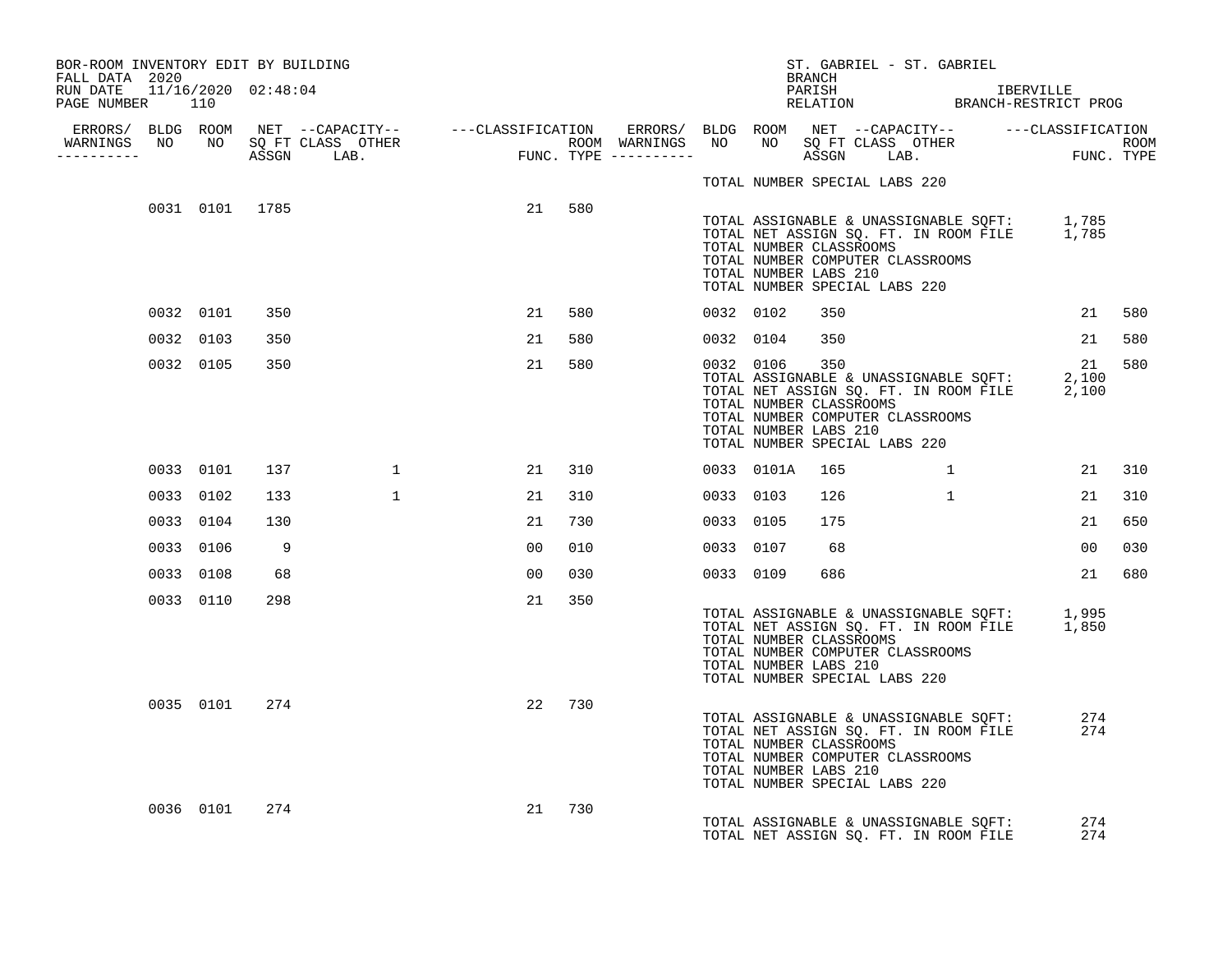| BOR-ROOM INVENTORY EDIT BY BUILDING<br>FALL DATA 2020 |               |     |  |        | ST. GABRIEL - ST. GABRIEL<br>BRANCH                                                                                                                                                                                                                            |  |
|-------------------------------------------------------|---------------|-----|--|--------|----------------------------------------------------------------------------------------------------------------------------------------------------------------------------------------------------------------------------------------------------------------|--|
| RUN DATE 11/16/2020 02:48:04<br>PAGE NUMBER 111       |               |     |  |        | PARISH IBERVILLE<br>RELATION BRANCH-RESTRICT PROG                                                                                                                                                                                                              |  |
| WARNINGS NO NO SQ FT CLASS OTHER<br>__________        |               |     |  |        |                                                                                                                                                                                                                                                                |  |
|                                                       |               |     |  |        | TOTAL NUMBER CLASSROOMS<br>TOTAL NUMBER COMPUTER CLASSROOMS<br>TOTAL NUMBER LABS 210<br>TOTAL NUMBER SPECIAL LABS 220                                                                                                                                          |  |
|                                                       | 0037 0101 479 |     |  | 21 730 | TOTAL ASSIGNABLE & UNASSIGNABLE SQFT:<br>479<br>479<br>TOTAL NET ASSIGN SQ. FT. IN ROOM FILE<br>TOTAL NUMBER CLASSROOMS<br>TOTAL NUMBER COMPUTER CLASSROOMS<br>TOTAL NUMBER LABS 210<br>TOTAL NUMBER SPECIAL LABS 220                                          |  |
|                                                       | 0038 0101 192 |     |  | 21 955 | TOTAL ASSIGNABLE & UNASSIGNABLE SQFT:<br>192<br>TOTAL NET ASSIGN SQ. FT. IN ROOM FILE<br>192<br>TOTAL NUMBER CLASSROOMS<br>TOTAL NUMBER COMPUTER CLASSROOMS<br>TOTAL NUMBER LABS 210<br>TOTAL NUMBER SPECIAL LABS 220                                          |  |
|                                                       | 0040 0101     | 256 |  | 21 575 | TOTAL ASSIGNABLE & UNASSIGNABLE SQFT:<br>256<br>TOTAL NET ASSIGN SQ. FT. IN ROOM FILE<br>256<br>TOTAL NUMBER CLASSROOMS<br>TOTAL NUMBER COMPUTER CLASSROOMS<br>TOTAL NUMBER LABS 210<br>TOTAL NUMBER SPECIAL LABS 220                                          |  |
|                                                       | 0041 0101     | 256 |  | 21 575 | TOTAL ASSIGNABLE & UNASSIGNABLE SQFT:<br>TOTAL NET ASSIGN SQ. FT. IN ROOM FILE<br>256<br>256<br>TOTAL NUMBER CLASSROOMS<br>TOTAL NUMBER COMPUTER CLASSROOMS<br>TOTAL NUMBER LABS 210<br>TOTAL NUMBER SPECIAL LABS 220                                          |  |
|                                                       | 0042 0101     | 256 |  | 21 575 | 256<br>TOTAL ASSIGNABLE & UNASSIGNABLE SQFT:<br>TOTAL NET ASSIGN SO. FT. IN ROOM FILE<br>TOTAL NET ASSIGN SQ. FT. IN ROOM FILE<br>256<br>TOTAL NUMBER CLASSROOMS<br>TOTAL NUMBER COMPUTER CLASSROOMS<br>TOTAL NUMBER LABS 210<br>TOTAL NUMBER SPECIAL LABS 220 |  |
|                                                       | 0043 0101     | 256 |  | 21 575 | 256<br>TOTAL ASSIGNABLE & UNASSIGNABLE SQFT:<br>256<br>TOTAL NET ASSIGN SQ. FT. IN ROOM FILE<br>TOTAL NUMBER CLASSROOMS<br>TOTAL NUMBER COMPUTER CLASSROOMS<br>TOTAL NUMBER LABS 210                                                                           |  |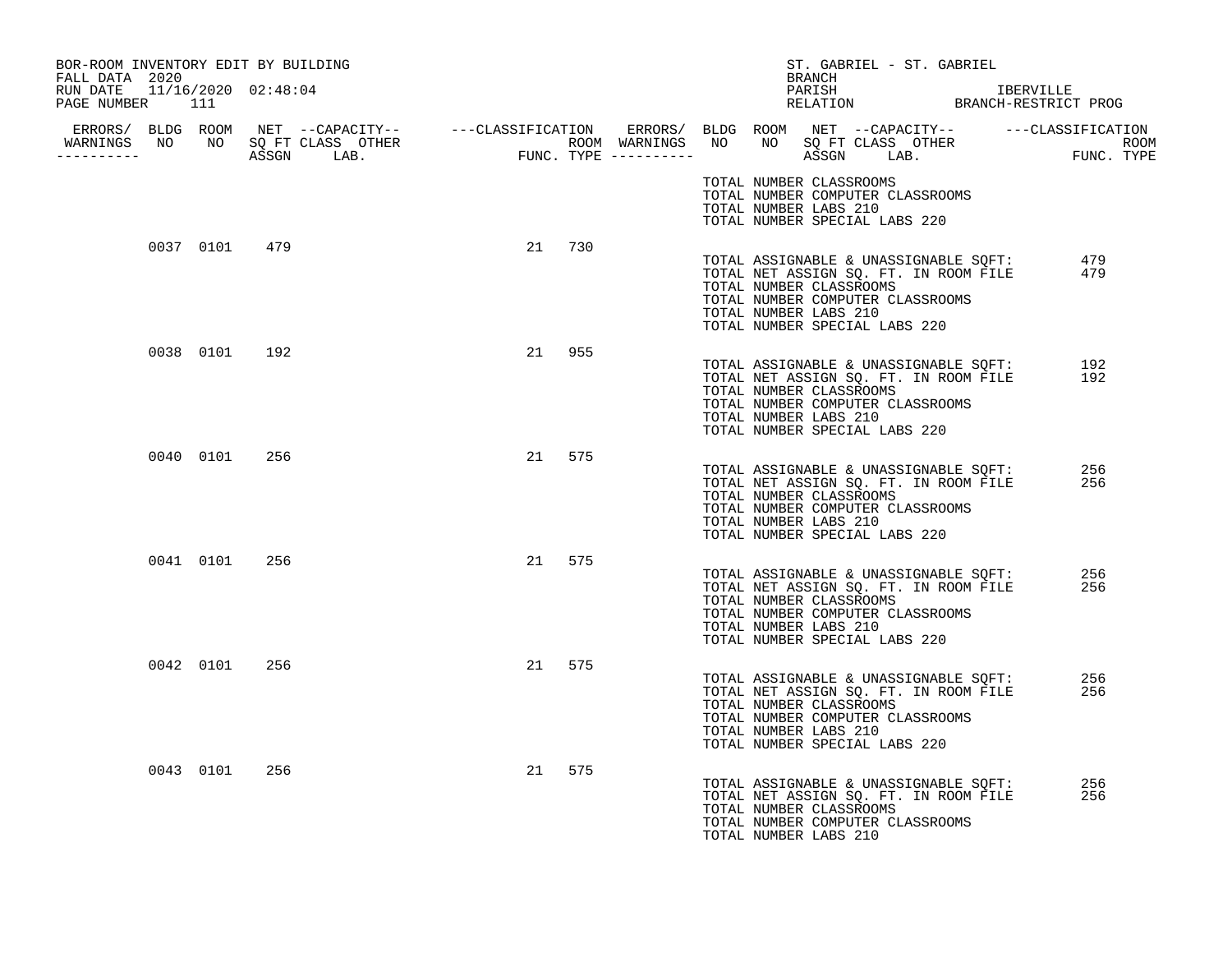| BOR-ROOM INVENTORY EDIT BY BUILDING<br>FALL DATA 2020 |  |                 |                |        |        |  |                                                                                                                       | BRANCH |  | ST. GABRIEL - ST. GABRIEL |                                                                                              |  |
|-------------------------------------------------------|--|-----------------|----------------|--------|--------|--|-----------------------------------------------------------------------------------------------------------------------|--------|--|---------------------------|----------------------------------------------------------------------------------------------|--|
| RUN DATE 11/16/2020 02:48:04<br>PAGE NUMBER 112       |  |                 |                |        |        |  |                                                                                                                       |        |  |                           | PARISH IBERVILLE<br>RELATION BRANCH-RESTRICT PROG                                            |  |
|                                                       |  |                 |                |        |        |  |                                                                                                                       |        |  |                           |                                                                                              |  |
|                                                       |  |                 |                |        |        |  | TOTAL NUMBER SPECIAL LABS 220                                                                                         |        |  |                           |                                                                                              |  |
|                                                       |  | 0044 0101 256   |                | 21 575 |        |  | TOTAL NUMBER CLASSROOMS<br>TOTAL NUMBER COMPUTER CLASSROOMS<br>TOTAL NUMBER LABS 210<br>TOTAL NUMBER SPECIAL LABS 220 |        |  |                           | TOTAL ASSIGNABLE & UNASSIGNABLE SQFT: 256<br>TOTAL NET ASSIGN SQ. FT. IN ROOM FILE 256       |  |
|                                                       |  |                 | 0052 0101 1350 |        | 21 575 |  | TOTAL NUMBER CLASSROOMS<br>TOTAL NUMBER COMPUTER CLASSROOMS<br>TOTAL NUMBER LABS 210<br>TOTAL NUMBER SPECIAL LABS 220 |        |  |                           | TOTAL ASSIGNABLE & UNASSIGNABLE SQFT: 1,350<br>TOTAL NET ASSIGN SQ. FT. IN ROOM FILE 1,350   |  |
|                                                       |  | 0053 0101 1350  |                |        | 21 575 |  | TOTAL NUMBER CLASSROOMS<br>TOTAL NUMBER COMPUTER CLASSROOMS<br>TOTAL NUMBER LABS 210<br>TOTAL NUMBER SPECIAL LABS 220 |        |  |                           | TOTAL ASSIGNABLE & UNASSIGNABLE SQFT: 1,350<br>TOTAL NET ASSIGN SQ. FT. IN ROOM FILE 1,350   |  |
|                                                       |  | 0054 0101 1350  |                |        | 21 575 |  | TOTAL NUMBER CLASSROOMS<br>TOTAL NUMBER COMPUTER CLASSROOMS<br>TOTAL NUMBER LABS 210<br>TOTAL NUMBER SPECIAL LABS 220 |        |  |                           | TOTAL ASSIGNABLE & UNASSIGNABLE SQFT: 1,350<br>TOTAL NET ASSIGN SQ. FT. IN ROOM FILE 1,350   |  |
|                                                       |  | 0077 0101 218   |                |        | 21 730 |  | TOTAL NUMBER CLASSROOMS<br>TOTAL NUMBER COMPUTER CLASSROOMS<br>TOTAL NUMBER LABS 210<br>TOTAL NUMBER SPECIAL LABS 220 |        |  |                           | TOTAL ASSIGNABLE & UNASSIGNABLE SQFT: 218<br>TOTAL NET ASSIGN SQ. FT. IN ROOM FILE 218       |  |
|                                                       |  | 0080 0101 12000 |                |        | 21 740 |  | TOTAL NUMBER CLASSROOMS<br>TOTAL NUMBER COMPUTER CLASSROOMS<br>TOTAL NUMBER LABS 210<br>TOTAL NUMBER SPECIAL LABS 220 |        |  |                           | TOTAL ASSIGNABLE & UNASSIGNABLE SQFT: 12,000<br>TOTAL NET ASSIGN SQ. FT. IN ROOM FILE 12,000 |  |
|                                                       |  | 0081 0101 3010  |                |        | 21 510 |  |                                                                                                                       |        |  |                           | TOTAL ASSIGNABLE & UNASSIGNABLE SQFT: 3,010                                                  |  |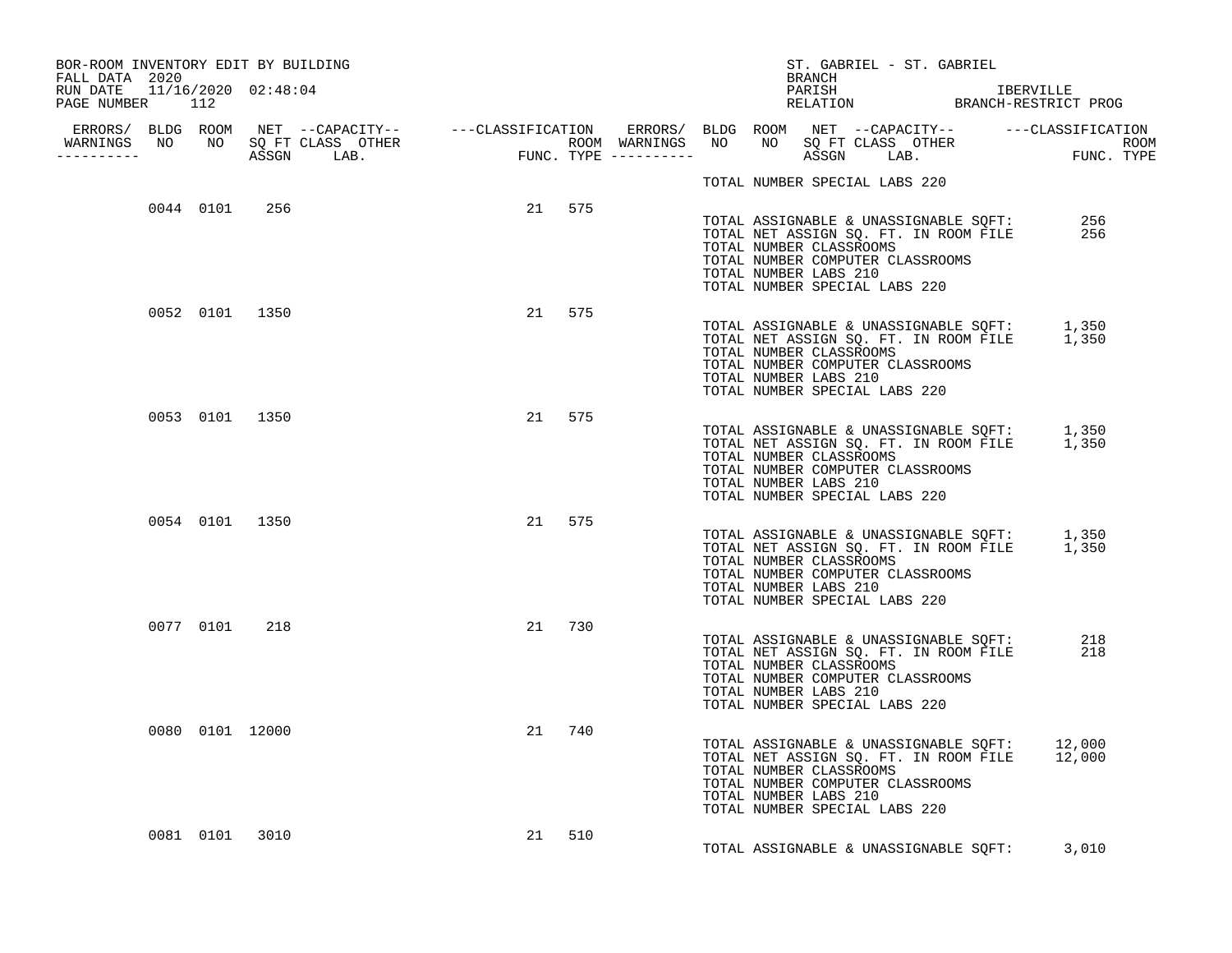| BOR-ROOM INVENTORY EDIT BY BUILDING<br>FALL DATA 2020 |                                  |           | ST. GABRIEL - ST. GABRIEL<br>BRANCH                                                                                                                                                                                 |            |
|-------------------------------------------------------|----------------------------------|-----------|---------------------------------------------------------------------------------------------------------------------------------------------------------------------------------------------------------------------|------------|
| RUN DATE 11/16/2020 02:48:04<br>PAGE NUMBER 113       |                                  |           |                                                                                                                                                                                                                     |            |
| -----------                                           | WARNINGS NO NO SQ FT CLASS OTHER |           |                                                                                                                                                                                                                     |            |
|                                                       |                                  |           | TOTAL NET ASSIGN SQ. FT. IN ROOM FILE 3,010<br>TOTAL NUMBER CLASSROOMS<br>TOTAL NUMBER COMPUTER CLASSROOMS<br>TOTAL NUMBER LABS 210<br>TOTAL NUMBER SPECIAL LABS 220                                                |            |
| 0082 0101 3000                                        |                                  | 21 730    | TOTAL ASSIGNABLE & UNASSIGNABLE SQFT: 3,000<br>TOTAL NET ASSIGN SQ. FT. IN ROOM FILE 3,000<br>TOTAL NUMBER CLASSROOMS<br>TOTAL NUMBER COMPUTER CLASSROOMS<br>TOTAL NUMBER LABS 210<br>TOTAL NUMBER SPECIAL LABS 220 |            |
| 0085 0101 3900                                        |                                  | 21 260    | TOTAL ASSIGNABLE & UNASSIGNABLE SQFT: 3,900<br>TOTAL NET ASSIGN SQ. FT. IN ROOM FILE 3,900<br>TOTAL NUMBER CLASSROOMS<br>TOTAL NUMBER COMPUTER CLASSROOMS<br>TOTAL NUMBER LABS 210<br>TOTAL NUMBER SPECIAL LABS 220 |            |
| 0086 0101 350                                         |                                  | 21 575    | TOTAL ASSIGNABLE & UNASSIGNABLE SQFT:<br>TOTAL NET ASSIGN SQ. FT. IN ROOM FILE<br>TOTAL NUMBER CLASSROOMS<br>TOTAL NUMBER COMPUTER CLASSROOMS<br>TOTAL NUMBER LABS 210<br>TOTAL NUMBER SPECIAL LABS 220             | 350<br>350 |
| 0087 0101 1300                                        |                                  | 21<br>570 | TOTAL ASSIGNABLE & UNASSIGNABLE SQFT: 1,300<br>TOTAL NET ASSIGN SQ. FT. IN ROOM FILE 1,300<br>TOTAL NUMBER CLASSROOMS<br>TOTAL NUMBER COMPUTER CLASSROOMS<br>TOTAL NUMBER LABS 210<br>TOTAL NUMBER SPECIAL LABS 220 |            |
| 0088 0101 150                                         |                                  | 21<br>560 | TOTAL ASSIGNABLE & UNASSIGNABLE SQFT:<br>TOTAL NET ASSIGN SQ. FT. IN ROOM FILE<br>TOTAL NUMBER CLASSROOMS<br>TOTAL NUMBER COMPUTER CLASSROOMS<br>TOTAL NUMBER LABS 210<br>TOTAL NUMBER SPECIAL LABS 220             | 150<br>150 |
| 0089 0101                                             | 150                              | 32 731    | TOTAL ASSIGNABLE & UNASSIGNABLE SQFT:<br>TOTAL NET ASSIGN SQ. FT. IN ROOM FILE<br>TOTAL NUMBER CLASSROOMS<br>TOTAL NUMBER COMPUTER CLASSROOMS                                                                       | 150<br>150 |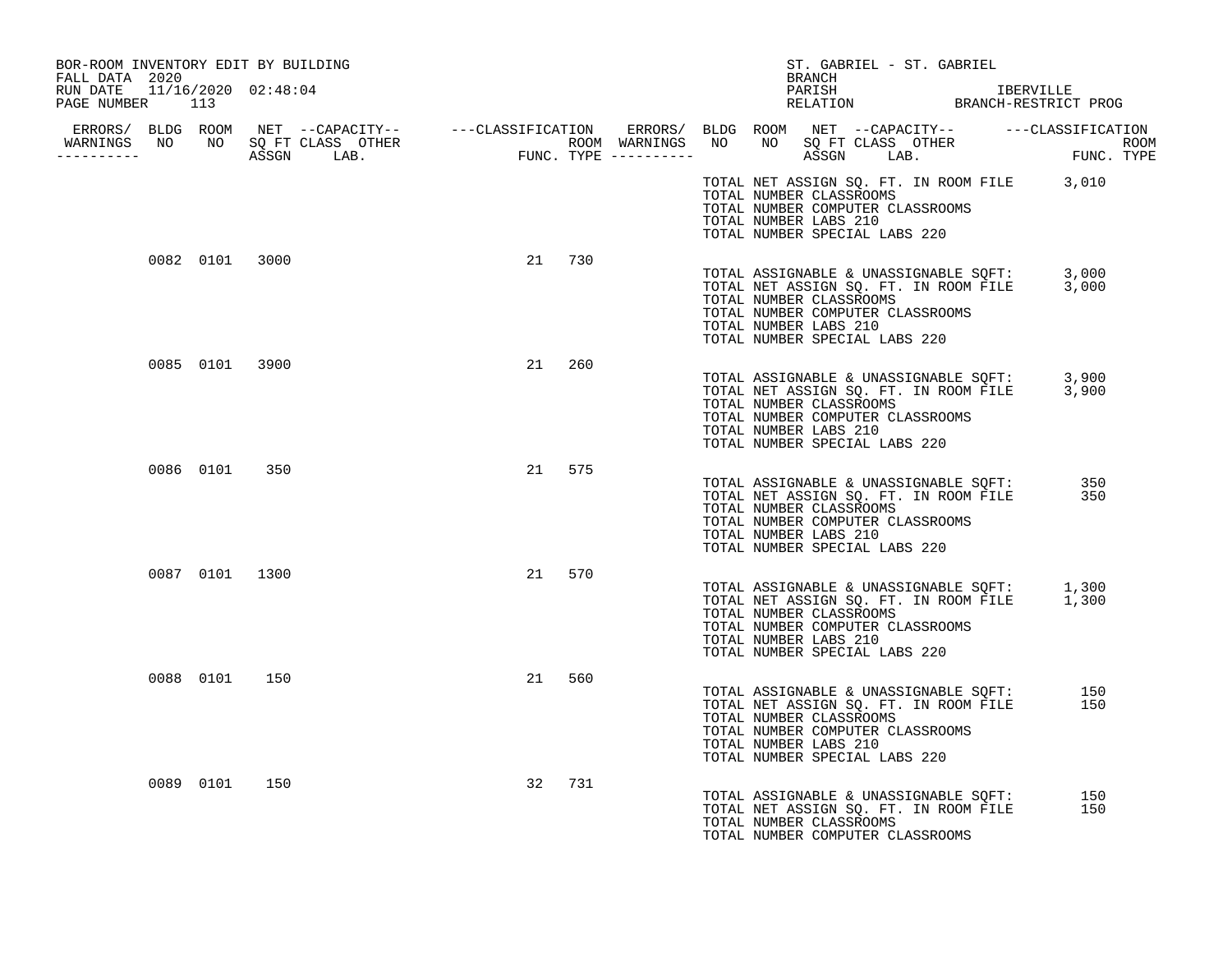| BOR-ROOM INVENTORY EDIT BY BUILDING                                 |                |                |    |        |  |                       |        | ST. GABRIEL - ST. GABRIEL                                                                                                                                                                  |  |  |  |
|---------------------------------------------------------------------|----------------|----------------|----|--------|--|-----------------------|--------|--------------------------------------------------------------------------------------------------------------------------------------------------------------------------------------------|--|--|--|
| FALL DATA 2020<br>RUN DATE  11/16/2020  02:48:04<br>PAGE NUMBER 114 |                |                |    |        |  |                       | BRANCH |                                                                                                                                                                                            |  |  |  |
| -----------                                                         |                |                |    |        |  |                       |        |                                                                                                                                                                                            |  |  |  |
|                                                                     |                |                |    |        |  | TOTAL NUMBER LABS 210 |        | TOTAL NUMBER SPECIAL LABS 220                                                                                                                                                              |  |  |  |
|                                                                     | 0090 0101 110  |                |    | 22 590 |  | TOTAL NUMBER LABS 210 |        | TOTAL ASSIGNABLE & UNASSIGNABLE SQFT: 110<br>TOTAL NET ASSIGN SQ. FT. IN ROOM FILE 110<br>TOTAL NUMBER CLASSROOMS<br>TOTAL NUMBER COMPUTER CLASSROOMS<br>TOTAL NUMBER SPECIAL LABS 220     |  |  |  |
|                                                                     | 0091 0101 1390 |                |    | 32 560 |  | TOTAL NUMBER LABS 210 |        | TOTAL ASSIGNABLE & UNASSIGNABLE SQFT: 1,390<br>TOTAL NET ASSIGN SQ. FT. IN ROOM FILE 1,390<br>TOTAL NUMBER CLASSROOMS<br>TOTAL NUMBER COMPUTER CLASSROOMS<br>TOTAL NUMBER SPECIAL LABS 220 |  |  |  |
|                                                                     | 0092 0101 1190 |                |    | 32 560 |  | TOTAL NUMBER LABS 210 |        | TOTAL ASSIGNABLE & UNASSIGNABLE SQFT: 1,190<br>TOTAL NET ASSIGN SQ. FT. IN ROOM FILE 1,190<br>TOTAL NUMBER CLASSROOMS<br>TOTAL NUMBER COMPUTER CLASSROOMS<br>TOTAL NUMBER SPECIAL LABS 220 |  |  |  |
|                                                                     |                | 0093 0101 1190 |    | 32 560 |  | TOTAL NUMBER LABS 210 |        | TOTAL ASSIGNABLE & UNASSIGNABLE SQFT: 1,190<br>TOTAL NET ASSIGN SQ. FT. IN ROOM FILE 1,190<br>TOTAL NUMBER CLASSROOMS<br>TOTAL NUMBER COMPUTER CLASSROOMS<br>TOTAL NUMBER SPECIAL LABS 220 |  |  |  |
|                                                                     | 0094 0101 1190 |                |    | 32 560 |  | TOTAL NUMBER LABS 210 |        | TOTAL ASSIGNABLE & UNASSIGNABLE SQFT: 1,190<br>TOTAL NET ASSIGN SQ. FT. IN ROOM FILE 1,190<br>TOTAL NUMBER CLASSROOMS<br>TOTAL NUMBER COMPUTER CLASSROOMS<br>TOTAL NUMBER SPECIAL LABS 220 |  |  |  |
|                                                                     | 0095 0101 1190 |                | 32 | 560    |  | TOTAL NUMBER LABS 210 |        | TOTAL ASSIGNABLE & UNASSIGNABLE SQFT: 1,190<br>TOTAL NET ASSIGN SQ. FT. IN ROOM FILE 1,190<br>TOTAL NUMBER CLASSROOMS<br>TOTAL NUMBER COMPUTER CLASSROOMS<br>TOTAL NUMBER SPECIAL LABS 220 |  |  |  |
|                                                                     | 0096 0101 2995 |                |    | 21 731 |  |                       |        | TOTAL ASSIGNABLE & UNASSIGNABLE SOFT: 2,995                                                                                                                                                |  |  |  |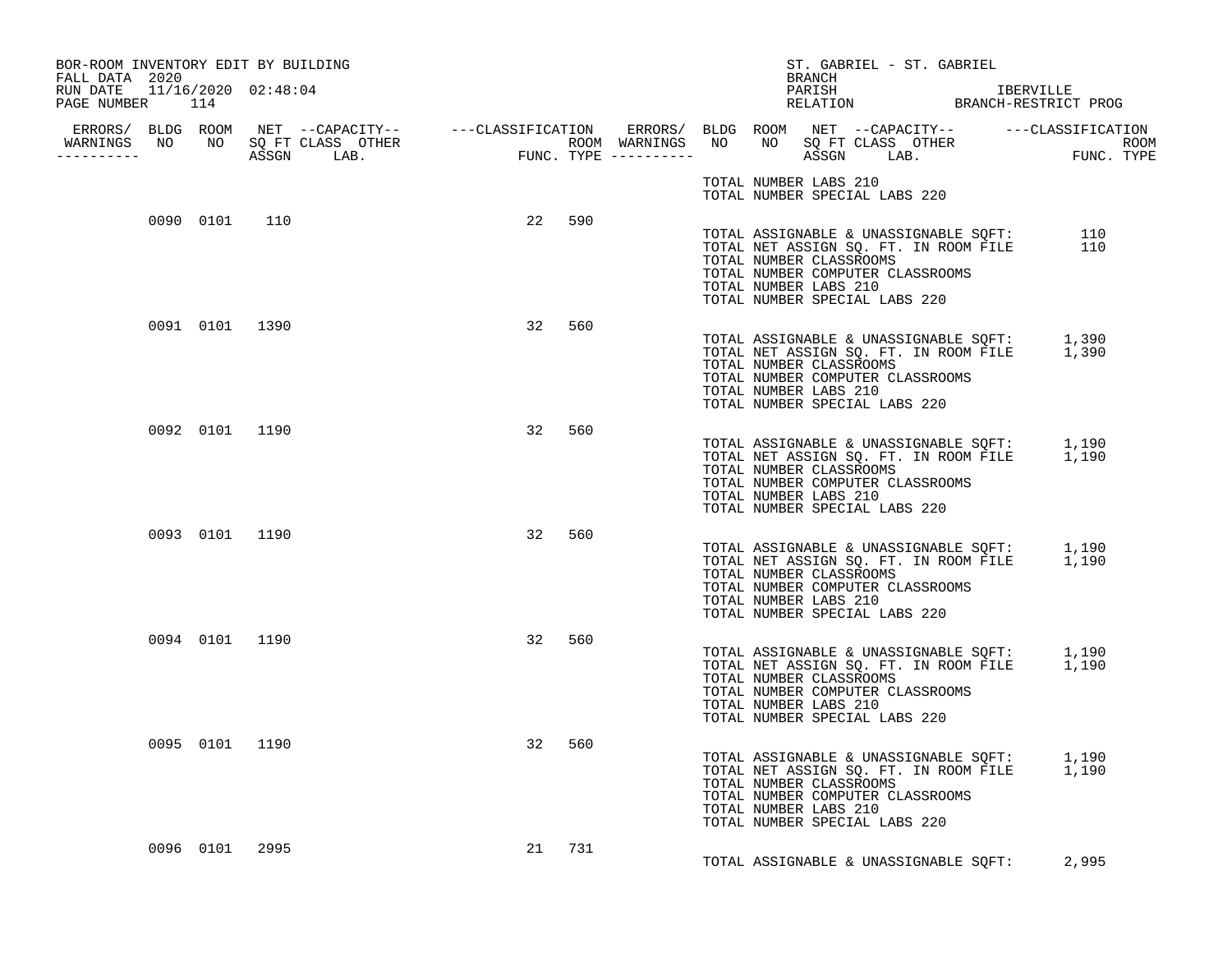| BOR-ROOM INVENTORY EDIT BY BUILDING |            |            |                     |                                   |                           |                     |            |                         |          |                               | ST. GABRIEL - ST. GABRIEL                                                 |                      |            |
|-------------------------------------|------------|------------|---------------------|-----------------------------------|---------------------------|---------------------|------------|-------------------------|----------|-------------------------------|---------------------------------------------------------------------------|----------------------|------------|
| FALL DATA                           | 2020       |            |                     |                                   |                           |                     |            |                         | BRANCH   |                               |                                                                           |                      |            |
| RUN DATE                            |            |            | 11/16/2020 02:48:04 |                                   |                           |                     |            |                         | PARISH   |                               |                                                                           | IBERVILLE            |            |
| PAGE NUMBER                         |            | 115        |                     |                                   |                           |                     |            |                         | RELATION |                               |                                                                           | BRANCH-RESTRICT PROG |            |
| ERRORS/<br>WARNINGS                 | BLDG<br>NO | ROOM<br>NO | NET                 | --CAPACITY--<br>SO FT CLASS OTHER | ---CLASSIFICATION<br>ROOM | ERRORS/<br>WARNINGS | BLDG<br>NO | ROOM<br>NO.             | NET      | --CAPACITY--<br>SO FT CLASS   | OTHER                                                                     | $---CLASSIFICATION$  | ROOM       |
| ---------                           |            |            | ASSGN               | LAB.                              | $FUNC. TYPE$ ----------   |                     |            |                         | ASSGN    | LAB.                          |                                                                           |                      | FUNC. TYPE |
|                                     |            |            |                     |                                   |                           |                     |            | TOTAL NUMBER CLASSROOMS |          |                               | TOTAL NET ASSIGN SO. FT. IN ROOM FILE<br>TOTAL NUMBER COMPUTER CLASSROOMS | 2,995                |            |
|                                     |            |            |                     |                                   |                           |                     |            | TOTAL NUMBER LABS 210   |          |                               |                                                                           |                      |            |
|                                     |            |            |                     |                                   |                           |                     |            |                         |          | TOTAL NUMBER SPECIAL LABS 220 |                                                                           |                      |            |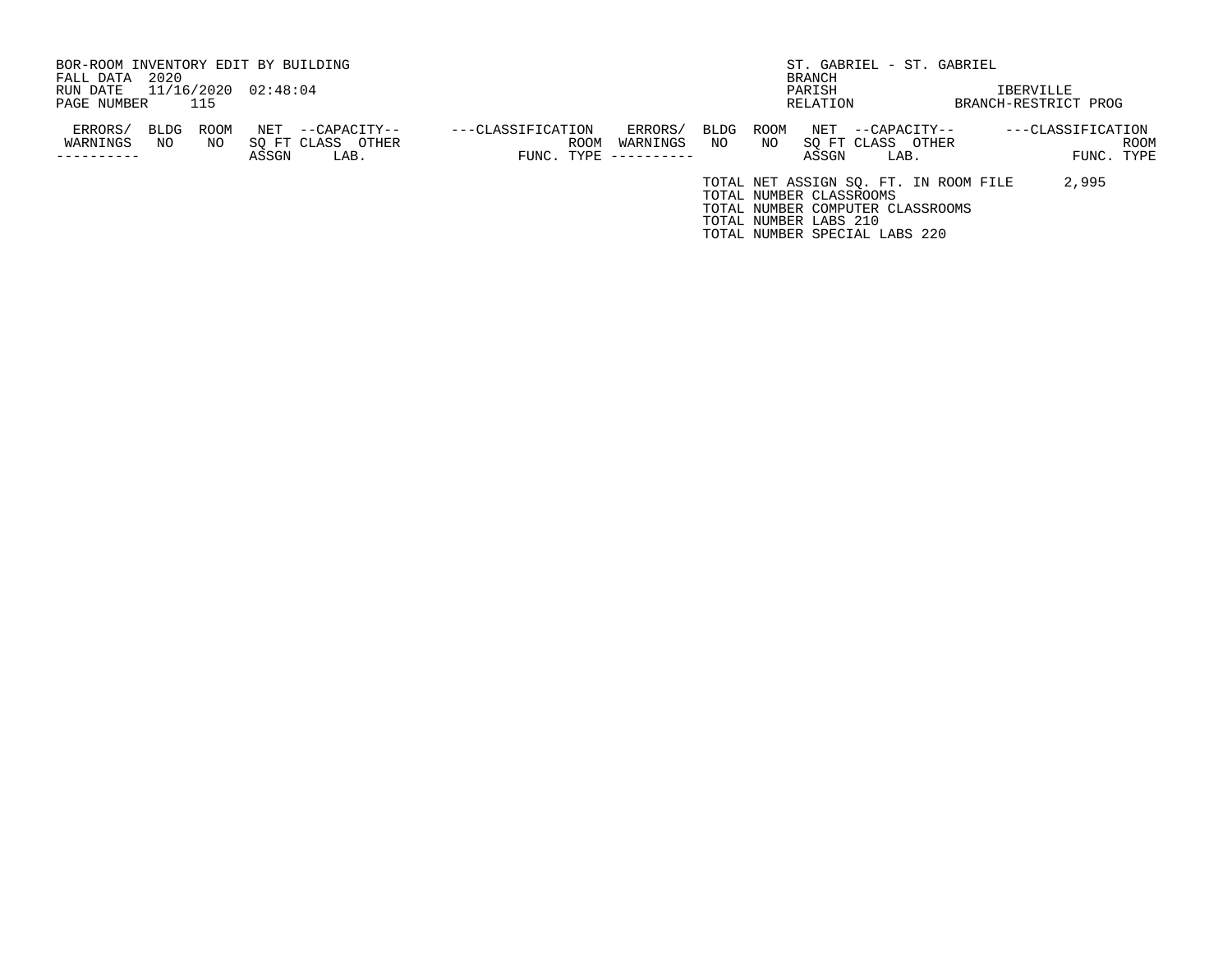BOR-ROOM INVENTORY EDIT BY BUILDING ST. GABRIEL - ST. GABRIEL - ST. GABRIEL FALL DATA 2020 RUN DATE 11/16/2020 02:48:04

| DESCRIPTION AND SUMMARY OF ERRORS & WARNINGS                                                                                                                                                                                                                                                                                                                                                                                                                                                                                                                                                                                        |
|-------------------------------------------------------------------------------------------------------------------------------------------------------------------------------------------------------------------------------------------------------------------------------------------------------------------------------------------------------------------------------------------------------------------------------------------------------------------------------------------------------------------------------------------------------------------------------------------------------------------------------------|
| 1 = ERROR - BLD NUMBER OF THE ROOM FILE DOES NOT MATCH THE BLD NUMBER OF THE BLD FILE. ----------------<br>THE BUILDING NUMBERS SHOULD BE EXACTLY THE SAME ON THE BUILDING FILE AND THE ROOM FILE.                                                                                                                                                                                                                                                                                                                                                                                                                                  |
| 2 = ERROR - DUPLICATE RECORD IN THE ROOM FILE.                                                                                                                                                                                                                                                                                                                                                                                                                                                                                                                                                                                      |
|                                                                                                                                                                                                                                                                                                                                                                                                                                                                                                                                                                                                                                     |
| 4 = ERROR - CAPACITY IS NOT ENTERED FOR ROOM TYPE 110, 210, 220, 230, 250, 410, 430, 610, 910, 920. - - - - - - - - -                                                                                                                                                                                                                                                                                                                                                                                                                                                                                                               |
| IF THE BUILDING IS A WAREHOUSE, BARN, ETC. WITH NO ROOMS, CODE ONE ROOM WITH THE GROSS AND NET EQUAL.                                                                                                                                                                                                                                                                                                                                                                                                                                                                                                                               |
| 6 = ERROR - FUNCTION USE OF ROOMS IS 00 AND ROOM TYPE NOT 010, 020, 030, 051, 052, OR 053. - - - - - - - - - - - - - - -                                                                                                                                                                                                                                                                                                                                                                                                                                                                                                            |
| 7 = ERROR - ROOM TYPE IS NOT A VALID ROOM USE CODE OR PCS FUNCTION USE CODE IS NOT A VALID CODE -------------                                                                                                                                                                                                                                                                                                                                                                                                                                                                                                                       |
|                                                                                                                                                                                                                                                                                                                                                                                                                                                                                                                                                                                                                                     |
| 9 = WARNING -- RATIO OF NET ASSIGN SQ. FT. TO CAPACITY IS NOT 5 TO 50 SQ. FT. FOR ROOM TYPES 110 410 430<br>OR IS NOT 10 TO 400 SQ. FT. FOR ROOM TYPES 210 220 230 250<br>OR IS NOT 5 TO 25 SQ. FT. FOR ROOM TYPE 610. $- - - - - - - - - - -$                                                                                                                                                                                                                                                                                                                                                                                      |
| 123<br>TOTAL CLASSROOM CAPACITY<br>171<br>TOTAL LAB CAPACITY<br>TOTAL OTHER CAPACITY<br>1,372<br>TOTAL UNASSIGNED AREA - ROOMS (FUNCT 81, 82, 83)<br>158,102<br>TOTAL ASSIGNABLE AREA - ROOMS (FUNCT 10 THROUGH 83)<br>158,102<br>16<br>-84<br>TOTAL NUMBER OF INSTRUCTIONAL, RESEARCH, ACADEMIC SUPPORT, AND STUDENT SERVICE ROOMS (FUNCTS 10, 20, 40 AND 50)<br>TOTAL NUMBER OF PUBLIC SERVICE, INSTITUTIONAL SUPPORT AND INDEPENDENT OPERATIONS ROOMS (FUNCTS 30, 60 AND 70) -----<br>$\epsilon$<br>TOTAL NUMBER OF UNASSIGNED ROOMS (FUNCT 81, 82, 83)<br>107<br>TOTAL NUMBER OF CLASSROOMS (110)<br>TOTAL NUMBER OF LABS (210) |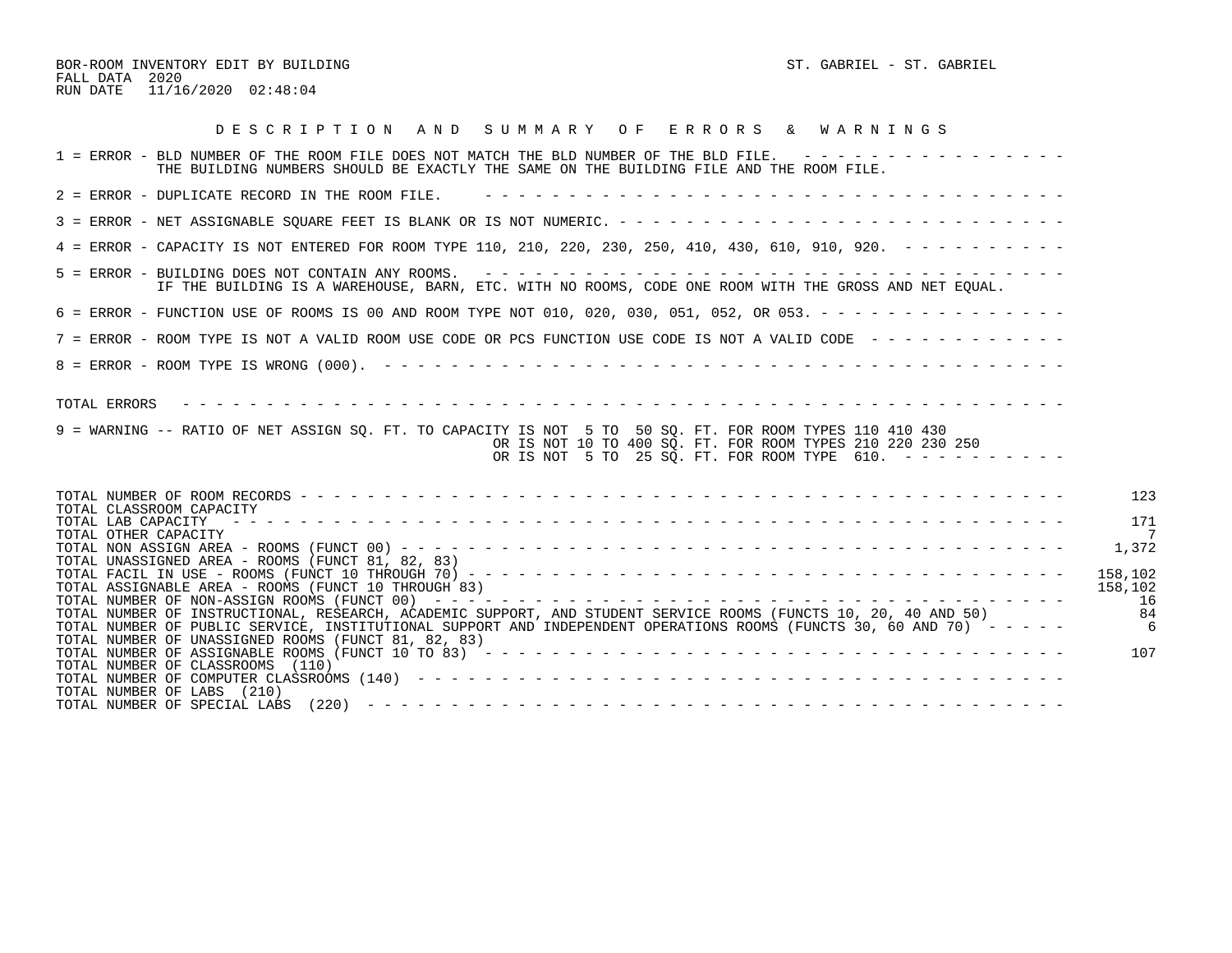| BOR-ROOM INVENTORY EDIT BY BUILDING<br>FALL DATA 2020 |               |     |                |        |        | BRANCH                                           | SOUTHEAST - FRANKLINTON                                                                                                                             |                                                                                            |  |
|-------------------------------------------------------|---------------|-----|----------------|--------|--------|--------------------------------------------------|-----------------------------------------------------------------------------------------------------------------------------------------------------|--------------------------------------------------------------------------------------------|--|
| RUN DATE  11/16/2020  02:48:04<br>PAGE NUMBER 116     |               |     |                |        |        |                                                  |                                                                                                                                                     | PARISH MASHINGTON<br>RELATION BRANCH-RESTRICT PROG                                         |  |
|                                                       |               |     |                |        |        |                                                  |                                                                                                                                                     |                                                                                            |  |
| ----------                                            |               |     |                |        |        |                                                  |                                                                                                                                                     |                                                                                            |  |
|                                                       |               |     | 0005 0001 2894 | 92 970 |        | TOTAL NUMBER CLASSROOMS<br>TOTAL NUMBER LABS 210 | TOTAL NUMBER COMPUTER CLASSROOMS<br>TOTAL NUMBER SPECIAL LABS 220                                                                                   | TOTAL ASSIGNABLE & UNASSIGNABLE SQFT: 2,894<br>TOTAL NET ASSIGN SQ. FT. IN ROOM FILE 2,894 |  |
|                                                       |               |     | 0006 0001 1053 |        | 92 970 | TOTAL NUMBER CLASSROOMS<br>TOTAL NUMBER LABS 210 | TOTAL NUMBER COMPUTER CLASSROOMS<br>TOTAL NUMBER SPECIAL LABS 220                                                                                   | TOTAL ASSIGNABLE & UNASSIGNABLE SQFT: 1,053<br>TOTAL NET ASSIGN SQ. FT. IN ROOM FILE 1,053 |  |
|                                                       | 0007 0001     | 922 |                | 92 970 |        | TOTAL NUMBER CLASSROOMS<br>TOTAL NUMBER LABS 210 | TOTAL ASSIGNABLE & UNASSIGNABLE SQFT:<br>TOTAL NET ASSIGN SQ. FT. IN ROOM FILE<br>TOTAL NUMBER COMPUTER CLASSROOMS<br>TOTAL NUMBER SPECIAL LABS 220 | 922<br>922                                                                                 |  |
|                                                       | 0009 0101     | 120 |                | 21 590 |        | TOTAL NUMBER CLASSROOMS<br>TOTAL NUMBER LABS 210 | TOTAL ASSIGNABLE & UNASSIGNABLE SQFT:<br>TOTAL NET ASSIGN SQ. FT. IN ROOM FILE<br>TOTAL NUMBER COMPUTER CLASSROOMS<br>TOTAL NUMBER SPECIAL LABS 220 | 120<br>120                                                                                 |  |
|                                                       | 0010 0001     | 922 |                | 92 970 |        | TOTAL NUMBER CLASSROOMS<br>TOTAL NUMBER LABS 210 | TOTAL ASSIGNABLE & UNASSIGNABLE SQFT:<br>TOTAL NET ASSIGN SQ. FT. IN ROOM FILE<br>TOTAL NUMBER COMPUTER CLASSROOMS<br>TOTAL NUMBER SPECIAL LABS 220 | 922<br>922                                                                                 |  |
|                                                       | 0011 0001 922 |     |                | 92 970 |        | TOTAL NUMBER CLASSROOMS<br>TOTAL NUMBER LABS 210 | TOTAL ASSIGNABLE & UNASSIGNABLE SQFT:<br>TOTAL NET ASSIGN SQ. FT. IN ROOM FILE<br>TOTAL NUMBER COMPUTER CLASSROOMS<br>TOTAL NUMBER SPECIAL LABS 220 | 922<br>922                                                                                 |  |
|                                                       | 0012 0001     | 922 |                | 92     | 970    |                                                  | TOTAL ASSIGNABLE & UNASSIGNABLE SOFT:                                                                                                               | 922                                                                                        |  |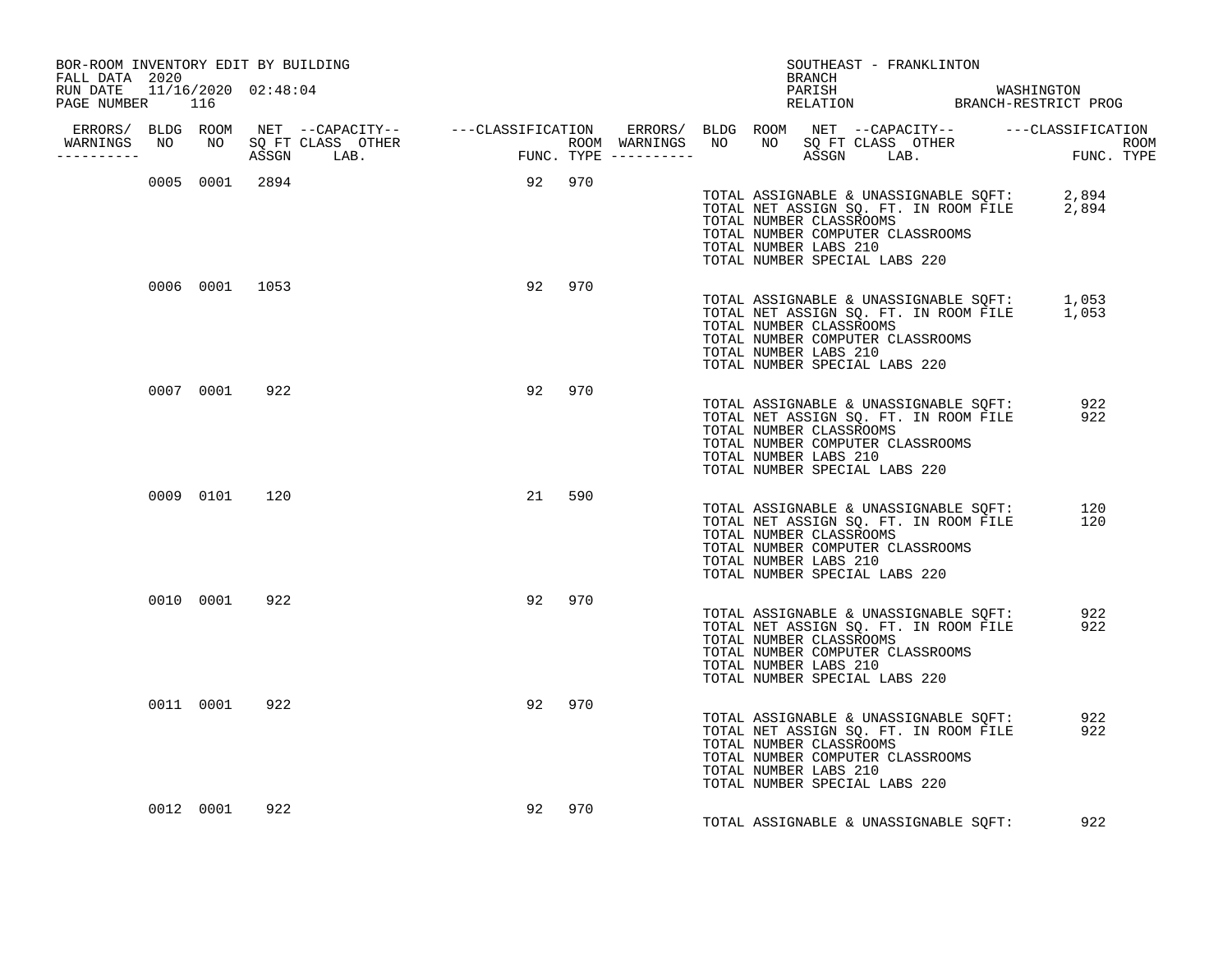| BOR-ROOM INVENTORY EDIT BY BUILDING<br>FALL DATA 2020 |                |                |    |        |           |                | BRANCH                                                                                                                | SOUTHEAST - FRANKLINTON                                                                    |        |     |
|-------------------------------------------------------|----------------|----------------|----|--------|-----------|----------------|-----------------------------------------------------------------------------------------------------------------------|--------------------------------------------------------------------------------------------|--------|-----|
| RUN DATE 11/16/2020 02:48:04<br>PAGE NUMBER 117       |                |                |    |        |           |                |                                                                                                                       | PARISH MASHINGTON<br>RELATION BRANCH-RESTRICT PROG                                         |        |     |
|                                                       |                |                |    |        |           |                |                                                                                                                       |                                                                                            |        |     |
|                                                       |                |                |    |        |           |                |                                                                                                                       |                                                                                            |        |     |
|                                                       |                |                |    |        |           |                | TOTAL NUMBER CLASSROOMS<br>TOTAL NUMBER COMPUTER CLASSROOMS<br>TOTAL NUMBER LABS 210<br>TOTAL NUMBER SPECIAL LABS 220 | TOTAL NET ASSIGN SQ. FT. IN ROOM FILE 922                                                  |        |     |
|                                                       | 0015 0101 840  |                |    | 21 730 |           | 0015 0102      | 30                                                                                                                    |                                                                                            | 00 030 |     |
|                                                       | 0015 0103 323  |                |    | 21 730 |           | 0015 0104 209  | TOTAL NUMBER CLASSROOMS<br>TOTAL NUMBER COMPUTER CLASSROOMS<br>TOTAL NUMBER LABS 210<br>TOTAL NUMBER SPECIAL LABS 220 | TOTAL ASSIGNABLE & UNASSIGNABLE SOFT: 1,402<br>TOTAL NET ASSIGN SQ. FT. IN ROOM FILE 1,372 | 21 730 |     |
|                                                       | 0017 0101 4095 |                | 21 | 730    |           | 0017 0102      | 300                                                                                                                   |                                                                                            | 65 730 |     |
|                                                       | 0017 0102A 285 |                | 65 | 730    |           |                | TOTAL NUMBER CLASSROOMS<br>TOTAL NUMBER COMPUTER CLASSROOMS<br>TOTAL NUMBER LABS 210<br>TOTAL NUMBER SPECIAL LABS 220 | TOTAL ASSIGNABLE & UNASSIGNABLE SQFT: 4,680<br>TOTAL NET ASSIGN SQ. FT. IN ROOM FILE 4,680 |        |     |
|                                                       | 0018 0101      | 1008           | 21 | 730    | 0018 0102 |                | 864                                                                                                                   |                                                                                            | 65     | 730 |
|                                                       | 0018 0103      | 132            | 65 | 310    |           | 0018 0103A 132 |                                                                                                                       |                                                                                            | 65     | 730 |
|                                                       | 0018 0104      | 288            | 21 | 730    | 0018 0105 |                | 168                                                                                                                   |                                                                                            | 65     | 730 |
|                                                       | 0018 0106      | 224            | 65 | 720    | 0018 0107 |                | 196                                                                                                                   |                                                                                            | 65     | 725 |
|                                                       | 0018 0108      | 1104           | 65 | 730    |           |                | TOTAL NUMBER CLASSROOMS<br>TOTAL NUMBER COMPUTER CLASSROOMS<br>TOTAL NUMBER LABS 210<br>TOTAL NUMBER SPECIAL LABS 220 | TOTAL ASSIGNABLE & UNASSIGNABLE SQFT: 4,116<br>TOTAL NET ASSIGN SQ. FT. IN ROOM FILE 4,116 |        |     |
|                                                       |                | 0019 0001 1844 | 21 | 970    |           |                | TOTAL NUMBER CLASSROOMS<br>TOTAL NUMBER COMPUTER CLASSROOMS<br>TOTAL NUMBER LABS 210<br>TOTAL NUMBER SPECIAL LABS 220 | TOTAL ASSIGNABLE & UNASSIGNABLE SQFT: 1,844<br>TOTAL NET ASSIGN SQ. FT. IN ROOM FILE 1,844 |        |     |
|                                                       | 0020 0101      | 600            |    | 21 560 |           |                |                                                                                                                       | TOTAL ASSIGNABLE & UNASSIGNABLE SQFT:                                                      | 600    |     |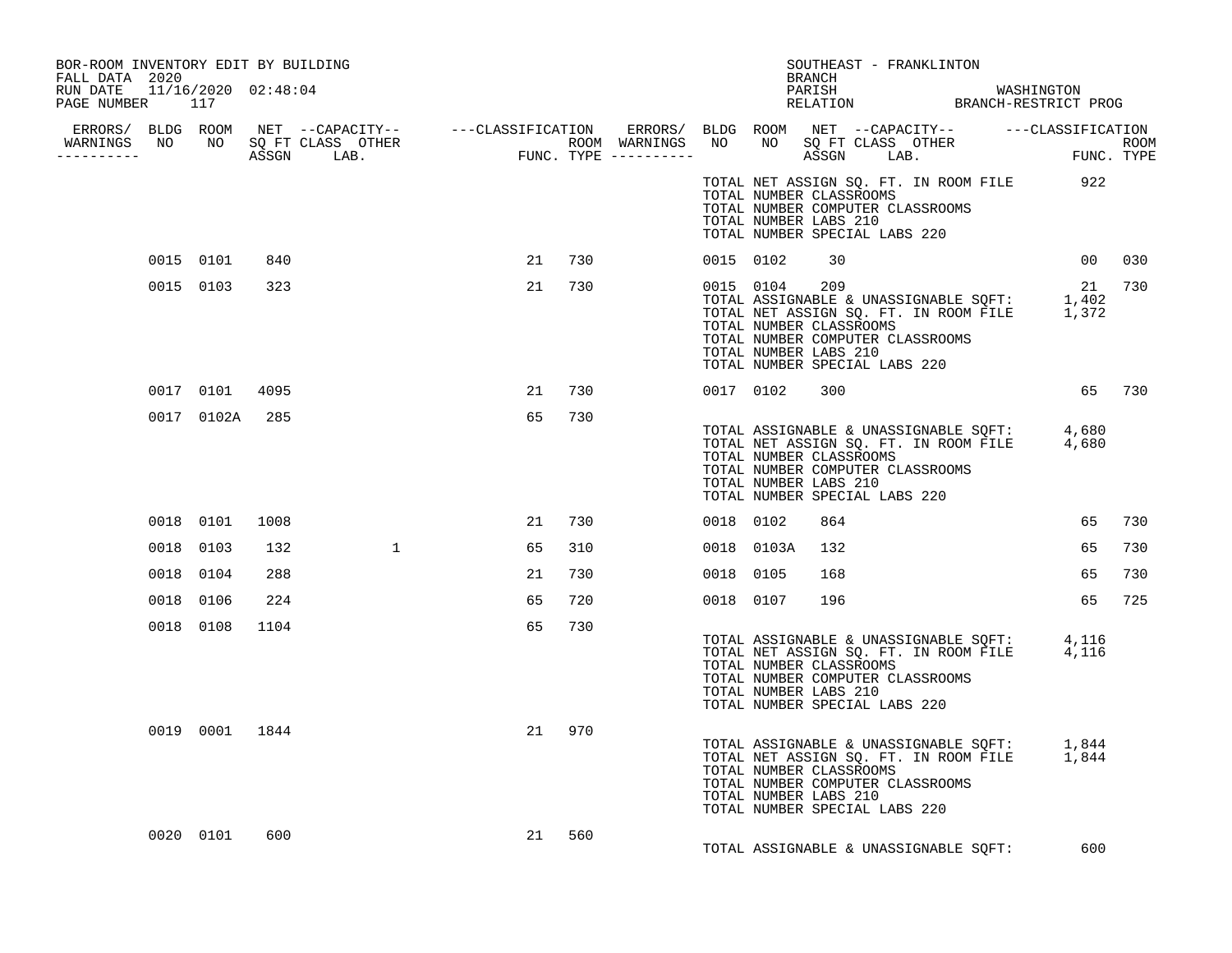| BOR-ROOM INVENTORY EDIT BY BUILDING<br>FALL DATA 2020 |                |     |              |                                                                                                               |     |           |                | BRANCH                                                                                                                       | SOUTHEAST - FRANKLINTON                                                        |                                                                                                  |               |
|-------------------------------------------------------|----------------|-----|--------------|---------------------------------------------------------------------------------------------------------------|-----|-----------|----------------|------------------------------------------------------------------------------------------------------------------------------|--------------------------------------------------------------------------------|--------------------------------------------------------------------------------------------------|---------------|
| RUN DATE 11/16/2020 02:48:04<br>PAGE NUMBER           | 118            |     |              |                                                                                                               |     |           |                |                                                                                                                              |                                                                                | PARISH WASHINGTON RELATION BRANCH-RESTRICT PROG                                                  |               |
|                                                       |                |     |              | ERRORS/ BLDG ROOM NET --CAPACITY-- -----CLASSIFICATION ERRORS/ BLDG ROOM NET --CAPACITY-- -----CLASSIFICATION |     |           |                |                                                                                                                              |                                                                                |                                                                                                  | ROOM          |
| __________                                            |                |     |              |                                                                                                               |     |           |                |                                                                                                                              |                                                                                |                                                                                                  |               |
|                                                       |                |     |              |                                                                                                               |     |           |                | TOTAL NUMBER CLASSROOMS<br>TOTAL NUMBER COMPUTER CLASSROOMS<br>TOTAL NUMBER LABS 210<br>TOTAL NUMBER SPECIAL LABS 220        |                                                                                | TOTAL NET ASSIGN SQ. FT. IN ROOM FILE 600                                                        |               |
|                                                       | 0021 0101      | 226 |              | 21                                                                                                            | 735 |           | 0021 0101A     | 55                                                                                                                           |                                                                                |                                                                                                  | 21 735        |
|                                                       | 0021 0101B     | 35  |              | 21                                                                                                            | 730 |           | 0021 0101C 432 | TOTAL NUMBER CLASSROOMS<br>TOTAL NUMBER COMPUTER CLASSROOMS<br>TOTAL NUMBER LABS 210<br>TOTAL NUMBER SPECIAL LABS 220        | TOTAL ASSIGNABLE & UNASSIGNABLE SQFT:<br>TOTAL NET ASSIGN SQ. FT. IN ROOM FILE | 748                                                                                              | 21 730<br>748 |
|                                                       | 0022 0004A     | -1  |              | 00                                                                                                            | 030 | 0022 0009 |                | $\overline{1}$                                                                                                               | $\mathbf{1}$                                                                   | 21                                                                                               | 310           |
|                                                       | 0022 0101      | 154 | $\mathbf{1}$ | 63                                                                                                            | 310 | 0022 0102 |                | 110                                                                                                                          | 1                                                                              | 22                                                                                               | 310           |
|                                                       | 0022 0103      | 198 | $\mathbf{1}$ | 63                                                                                                            | 310 | 0022 0104 |                | 1280                                                                                                                         | 75                                                                             | 31                                                                                               | 610           |
|                                                       | 0022 0104A     | 56  |              | 31                                                                                                            | 730 |           | 0022 0104B     | 56                                                                                                                           |                                                                                | 31                                                                                               | 730           |
|                                                       | 0022 0105      | 126 |              | 22                                                                                                            | 315 | 0022 0106 |                | 156                                                                                                                          | $4\overline{ }$                                                                | 63                                                                                               | 410           |
|                                                       | 0022 0107      | 120 |              | 22                                                                                                            | 710 | 0022 0108 |                | 15                                                                                                                           |                                                                                | 92                                                                                               | 730           |
|                                                       | 0022 0109      | 132 | $\mathbf{1}$ | 22                                                                                                            | 310 | 0022 0110 |                | 156                                                                                                                          | $\mathbf{1}$                                                                   | 92                                                                                               | 310           |
|                                                       | 0022 0111      | 120 | $\mathbf{1}$ | 22                                                                                                            | 310 | 0022 0112 |                | 15                                                                                                                           |                                                                                | 0 <sub>0</sub>                                                                                   | 030           |
|                                                       | 0022 0113      | 132 | 1            | 22                                                                                                            | 310 | 0022 0114 |                | 42                                                                                                                           |                                                                                | 00                                                                                               | 030           |
|                                                       | 0022 0115      | 84  |              | 00                                                                                                            | 030 | 0022 0116 |                | 396                                                                                                                          |                                                                                | 92                                                                                               | 655           |
|                                                       | 0022 0117      | 112 |              | 00                                                                                                            | 030 |           | 0022 0118      | 136<br>TOTAL NUMBER CLASSROOMS<br>TOTAL NUMBER COMPUTER CLASSROOMS<br>TOTAL NUMBER LABS 210<br>TOTAL NUMBER SPECIAL LABS 220 |                                                                                | 00<br>TOTAL ASSIGNABLE & UNASSIGNABLE SOFT: 3,598<br>TOTAL NET ASSIGN SQ. FT. IN ROOM FILE 3,208 | 030           |
|                                                       | 0024 0001 4000 |     |              | 21                                                                                                            | 730 |           |                | TOTAL NUMBER CLASSROOMS<br>TOTAL NUMBER COMPUTER CLASSROOMS<br>TOTAL NUMBER LABS 210<br>TOTAL NUMBER SPECIAL LABS 220        |                                                                                | TOTAL ASSIGNABLE & UNASSIGNABLE SQFT: 4,000<br>TOTAL NET ASSIGN SQ. FT. IN ROOM FILE 4,000       |               |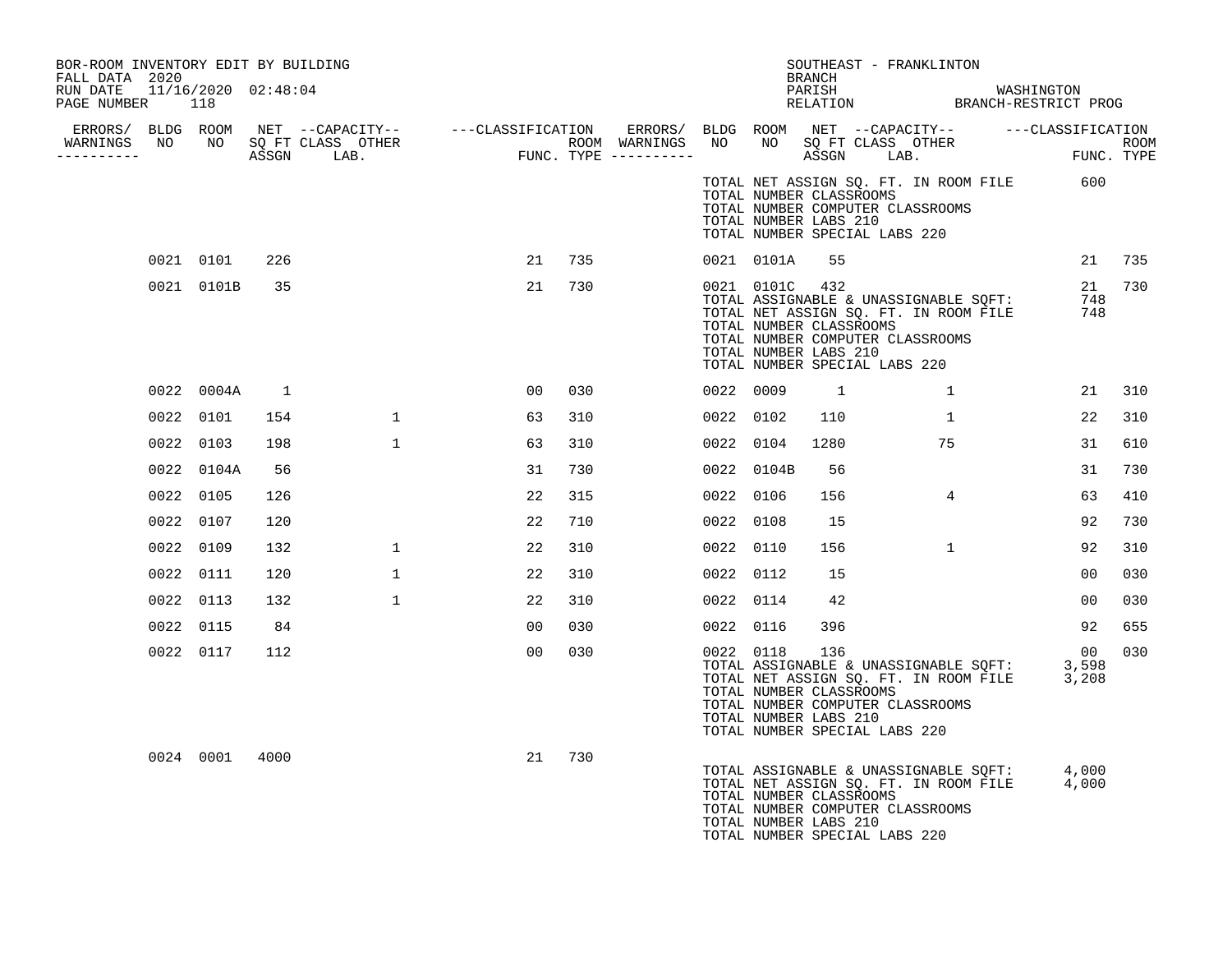| BOR-ROOM INVENTORY EDIT BY BUILDING<br>FALL DATA 2020 |           |            |                |                                  |        |        |  |                       | BRANCH | SOUTHEAST - FRANKLINTON                                                                      |                                                                                |                                                                                            |     |
|-------------------------------------------------------|-----------|------------|----------------|----------------------------------|--------|--------|--|-----------------------|--------|----------------------------------------------------------------------------------------------|--------------------------------------------------------------------------------|--------------------------------------------------------------------------------------------|-----|
| RUN DATE 11/16/2020 02:48:04<br>PAGE NUMBER           | 119       |            |                |                                  |        |        |  |                       |        |                                                                                              |                                                                                | PARISH MASHINGTON<br>RELATION BRANCH-RESTRICT PROG                                         |     |
| ----------                                            |           |            |                | WARNINGS NO NO SQ FT CLASS OTHER |        |        |  |                       |        |                                                                                              |                                                                                |                                                                                            |     |
|                                                       |           |            |                | 0027 0001 1450                   | 92 970 |        |  | TOTAL NUMBER LABS 210 |        | TOTAL NUMBER CLASSROOMS<br>TOTAL NUMBER COMPUTER CLASSROOMS<br>TOTAL NUMBER SPECIAL LABS 220 |                                                                                | TOTAL ASSIGNABLE & UNASSIGNABLE SQFT: 1,450<br>TOTAL NET ASSIGN SQ. FT. IN ROOM FILE 1,450 |     |
|                                                       |           | 0031 0101  | 500            |                                  |        | 21 730 |  | TOTAL NUMBER LABS 210 |        | TOTAL NUMBER CLASSROOMS<br>TOTAL NUMBER COMPUTER CLASSROOMS<br>TOTAL NUMBER SPECIAL LABS 220 | TOTAL ASSIGNABLE & UNASSIGNABLE SQFT:<br>TOTAL NET ASSIGN SQ. FT. IN ROOM FILE | 500<br>500                                                                                 |     |
|                                                       |           | 0033 0101  | 500            |                                  |        | 21 730 |  | TOTAL NUMBER LABS 210 |        | TOTAL NUMBER CLASSROOMS<br>TOTAL NUMBER COMPUTER CLASSROOMS<br>TOTAL NUMBER SPECIAL LABS 220 | TOTAL ASSIGNABLE & UNASSIGNABLE SOFT:<br>TOTAL NET ASSIGN SQ. FT. IN ROOM FILE | 500<br>500                                                                                 |     |
|                                                       | 0034 0101 |            | 900            |                                  | 21     | 255    |  | 0034 0101A            | 42     |                                                                                              |                                                                                | 00 <sup>o</sup>                                                                            | 030 |
|                                                       |           | 0034 0101B | 21             |                                  | 21     | 255    |  | 0034 0101C            | 21     |                                                                                              |                                                                                | 21                                                                                         | 255 |
|                                                       |           | 0034 0101D | 21             |                                  | 21     | 255    |  | 0034 0101E            | 21     |                                                                                              |                                                                                | 21                                                                                         | 255 |
|                                                       |           | 0034 0101F | 21             |                                  | 21     | 255    |  | 0034 0101G            | 21     |                                                                                              |                                                                                | 21                                                                                         | 255 |
|                                                       |           | 0034 0102  | 600            |                                  | 21     | 730    |  | TOTAL NUMBER LABS 210 |        | TOTAL NUMBER CLASSROOMS<br>TOTAL NUMBER COMPUTER CLASSROOMS<br>TOTAL NUMBER SPECIAL LABS 220 |                                                                                | TOTAL ASSIGNABLE & UNASSIGNABLE SQFT: 1,668<br>TOTAL NET ASSIGN SQ. FT. IN ROOM FILE 1,626 |     |
|                                                       |           |            | 0035 0101 6960 |                                  | 22     | 570    |  | TOTAL NUMBER LABS 210 |        | TOTAL NUMBER CLASSROOMS<br>TOTAL NUMBER COMPUTER CLASSROOMS<br>TOTAL NUMBER SPECIAL LABS 220 |                                                                                | TOTAL ASSIGNABLE & UNASSIGNABLE SQFT: 6,960<br>TOTAL NET ASSIGN SQ. FT. IN ROOM FILE 6,960 |     |
|                                                       |           | 0038 0101  | 4000           |                                  | 21     | 730    |  |                       |        |                                                                                              |                                                                                | TOTAL ASSIGNABLE & UNASSIGNABLE SQFT: 4,000                                                |     |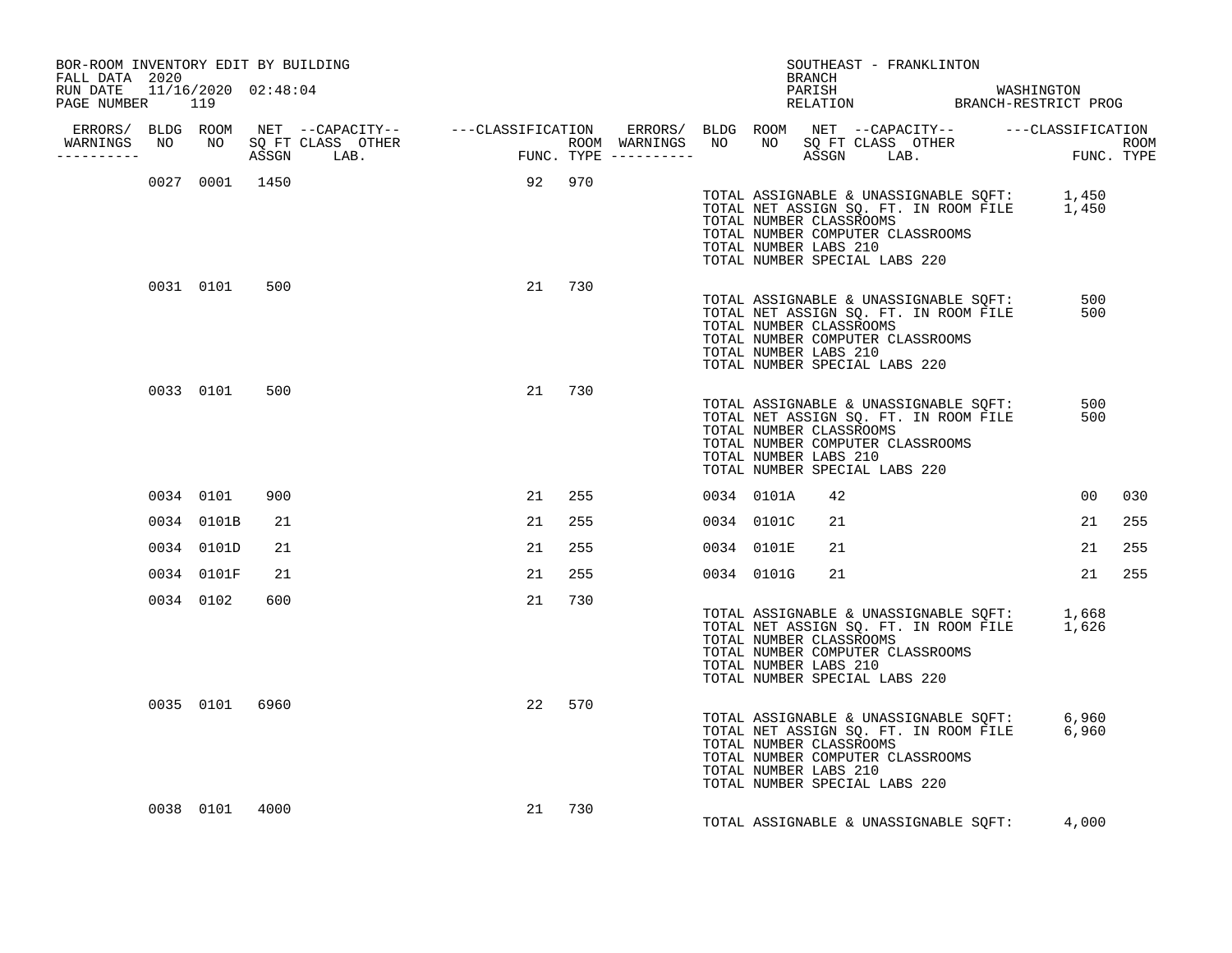| FALL DATA 2020<br>RUN DATE 11/16/2020 02:48:04<br>PAGE NUMBER 120 |               |      |                                  |              |    |     |  |                                                               | BRANCH |                                                                   |              |                                                                                                               |                                                    |                |        |
|-------------------------------------------------------------------|---------------|------|----------------------------------|--------------|----|-----|--|---------------------------------------------------------------|--------|-------------------------------------------------------------------|--------------|---------------------------------------------------------------------------------------------------------------|----------------------------------------------------|----------------|--------|
|                                                                   |               |      |                                  |              |    |     |  |                                                               |        |                                                                   |              |                                                                                                               | PARISH WASHINGTON<br>RELATION BRANCH-RESTRICT PROG |                |        |
|                                                                   |               |      |                                  |              |    |     |  |                                                               |        |                                                                   |              |                                                                                                               |                                                    |                |        |
| -----------                                                       |               |      | WARNINGS NO NO SQ FT CLASS OTHER |              |    |     |  |                                                               |        |                                                                   |              |                                                                                                               |                                                    |                |        |
|                                                                   |               |      |                                  |              |    |     |  | TOTAL NUMBER CLASSROOMS<br>TOTAL NUMBER LABS 210              |        | TOTAL NUMBER COMPUTER CLASSROOMS<br>TOTAL NUMBER SPECIAL LABS 220 |              |                                                                                                               | TOTAL NET ASSIGN SQ. FT. IN ROOM FILE 4,000        |                |        |
|                                                                   | 0040 0101 720 |      |                                  |              | 21 | 730 |  | TOTAL NUMBER LABS 210                                         |        | TOTAL NUMBER COMPUTER CLASSROOMS<br>TOTAL NUMBER SPECIAL LABS 220 |              | TOTAL NET ASSIGN SQ. FT. IN ROOM FILE<br>TOTAL NET ASSIGN SQ. FT. IN ROOM FILE<br>TOTAL NUMBER CLASSROOMS     |                                                    | 720<br>720     |        |
|                                                                   | 0041 0101     | 300  |                                  |              | 21 | 560 |  | TOTAL NUMBER CLASSROOMS<br>TOTAL NUMBER LABS 210              |        | TOTAL NUMBER COMPUTER CLASSROOMS<br>TOTAL NUMBER SPECIAL LABS 220 |              | TOTAL NET ASSIGN SQ. FT. IN ROOM FILE                                                                         | TOTAL ASSIGNABLE & UNASSIGNABLE SQFT:              | 300<br>300     |        |
|                                                                   | 0042 0101     | 4788 |                                  |              | 21 | 575 |  | 0042 0102<br>TOTAL NUMBER CLASSROOMS<br>TOTAL NUMBER LABS 210 | 270    | TOTAL NUMBER COMPUTER CLASSROOMS<br>TOTAL NUMBER SPECIAL LABS 220 |              | TOTAL ASSIGNABLE & UNASSIGNABLE SQFT:<br>TOTAL NET ASSIGN SQ. FT. IN ROOM FILE                                |                                                    | 5,058<br>5,058 | 21 730 |
|                                                                   | 0043 0101 414 |      |                                  |              | 21 | 570 |  | 0043 0102<br>TOTAL NUMBER LABS 210                            | 144    | TOTAL NUMBER COMPUTER CLASSROOMS<br>TOTAL NUMBER SPECIAL LABS 220 |              | TOTAL NET ASSIGNABLE & UNASSIGNABLE SQFT:<br>TOTAL NET ASSIGN SQ. FT. IN ROOM FILE<br>TOTAL NUMBER CLASSROOMS |                                                    | 558<br>558     | 21 575 |
|                                                                   | 0044 0101     | 132  |                                  | 1            | 21 | 310 |  | 0044 0102                                                     | 144    |                                                                   | $\sim$ 1     |                                                                                                               |                                                    | 21             | 310    |
|                                                                   | 0044 0103     | 1161 | 23                               |              | 21 | 250 |  | 0044 0103A                                                    | 108    |                                                                   | -2           |                                                                                                               |                                                    | 21             | 250    |
|                                                                   | 0044 0103B    | 180  | 4                                |              | 21 | 250 |  | 0044 0103C                                                    | 180    |                                                                   | 4            |                                                                                                               |                                                    | 21             | 250    |
|                                                                   | 0044 0103D    | 175  | $\overline{4}$                   |              | 21 | 250 |  | 0044 0103E                                                    | 90     |                                                                   |              |                                                                                                               |                                                    | 21             | 255    |
|                                                                   | 0044 0103F    | 130  |                                  |              | 21 | 255 |  | 0044 0103G                                                    | 104    |                                                                   |              |                                                                                                               |                                                    | 21             | 255    |
|                                                                   | 0044 0103H    | 65   |                                  |              | 21 | 255 |  | 0044 0104                                                     | 182    |                                                                   |              |                                                                                                               |                                                    | 21             | 350    |
|                                                                   | 0044 0105     | 100  |                                  | $\mathbf{1}$ | 21 | 310 |  | 0044 0106                                                     | 100    |                                                                   | $\mathbf{1}$ |                                                                                                               |                                                    | 21             | 310    |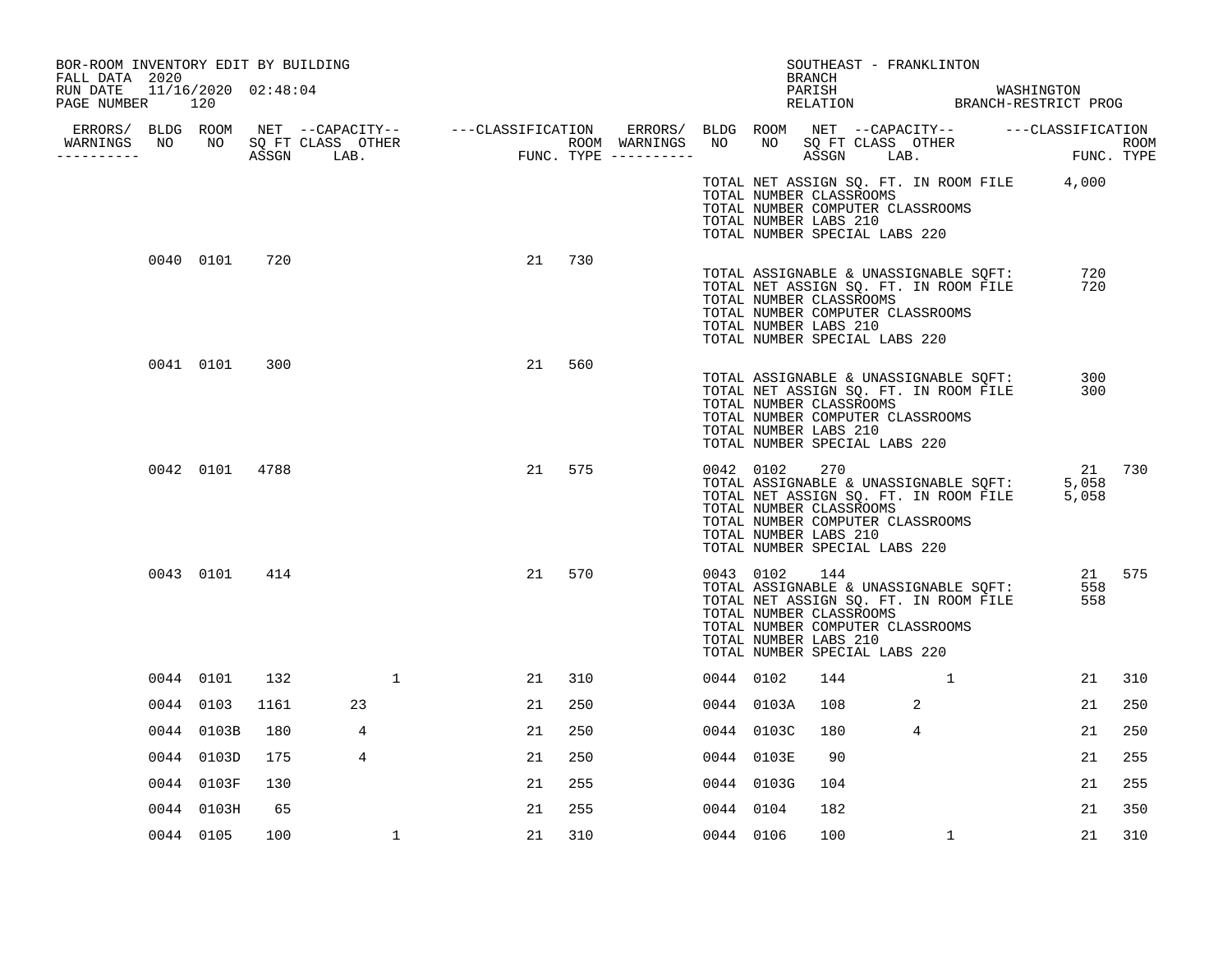| BOR-ROOM INVENTORY EDIT BY BUILDING<br>FALL DATA 2020 |                |                |                                                                                                                                       |      |        |                         |           |           | SOUTHEAST - FRANKLINTON<br>BRANCH                                                                                           |          |                                       |                                                                                            |            |     |
|-------------------------------------------------------|----------------|----------------|---------------------------------------------------------------------------------------------------------------------------------------|------|--------|-------------------------|-----------|-----------|-----------------------------------------------------------------------------------------------------------------------------|----------|---------------------------------------|--------------------------------------------------------------------------------------------|------------|-----|
| RUN DATE  11/16/2020  02:48:04<br>PAGE NUMBER 121     |                |                |                                                                                                                                       |      |        |                         |           |           |                                                                                                                             |          |                                       | PARISH WASHINGTON RELATION BRANCH-RESTRICT PROG                                            |            |     |
| WARNINGS NO                                           |                |                | ERRORS/ BLDG ROOM NET --CAPACITY-- - ---CLASSIFICATION ERRORS/ BLDG ROOM NET --CAPACITY-- - ---CLASSIFICATION<br>NO SQ FT CLASS OTHER |      |        | ROOM WARNINGS NO        |           | NO        |                                                                                                                             |          |                                       |                                                                                            |            |     |
| -----------                                           |                |                | ASSGN LAB.                                                                                                                            | FUNC |        | $FUNC. TYPE$ ---------- |           |           |                                                                                                                             |          |                                       | SQ FT CLASS OTHER ROOM ROOM ASSGN LAB. FUNC. TYPE                                          |            |     |
|                                                       | 0044 0107      | 100            |                                                                                                                                       | 21   | 310    |                         | 0044 0108 |           | 100                                                                                                                         | $\sim$ 1 |                                       |                                                                                            | 21         | 310 |
|                                                       | 0044 0109      | 40             |                                                                                                                                       | 00   | 010    |                         | 0044 0110 |           | 45                                                                                                                          |          |                                       |                                                                                            | 00         | 030 |
|                                                       | 0044 0111 45   |                |                                                                                                                                       | 00   | 030    |                         |           | 0044 0112 | 25<br>TOTAL NUMBER CLASSROOMS<br>TOTAL NUMBER COMPUTER CLASSROOMS<br>TOTAL NUMBER LABS 210<br>TOTAL NUMBER SPECIAL LABS 220 |          |                                       | TOTAL ASSIGNABLE & UNASSIGNABLE SOFT: 3,206<br>TOTAL NET ASSIGN SQ. FT. IN ROOM FILE 3,051 | 00         | 030 |
|                                                       | 0046 0101 113  |                |                                                                                                                                       |      | 21 730 |                         |           |           | TOTAL NUMBER CLASSROOMS<br>TOTAL NUMBER COMPUTER CLASSROOMS<br>TOTAL NUMBER LABS 210<br>TOTAL NUMBER SPECIAL LABS 220       |          | TOTAL NET ASSIGN SQ. FT. IN ROOM FILE | TOTAL ASSIGNABLE & UNASSIGNABLE SQFT:                                                      | 113<br>113 |     |
|                                                       | 0053 0101      | 495            |                                                                                                                                       | 32   | 560    |                         |           |           | TOTAL NUMBER CLASSROOMS<br>TOTAL NUMBER COMPUTER CLASSROOMS<br>TOTAL NUMBER LABS 210<br>TOTAL NUMBER SPECIAL LABS 220       |          | TOTAL NET ASSIGN SQ. FT. IN ROOM FILE | TOTAL ASSIGNABLE & UNASSIGNABLE SQFT: 495                                                  | 495        |     |
|                                                       | 0054 0101 5250 |                |                                                                                                                                       |      | 21 730 |                         |           |           | TOTAL NUMBER CLASSROOMS<br>TOTAL NUMBER COMPUTER CLASSROOMS<br>TOTAL NUMBER LABS 210<br>TOTAL NUMBER SPECIAL LABS 220       |          |                                       | TOTAL ASSIGNABLE & UNASSIGNABLE SQFT: 5,250<br>TOTAL NET ASSIGN SQ. FT. IN ROOM FILE 5,250 |            |     |
|                                                       | 0060 0101 127  |                |                                                                                                                                       |      | 21 720 |                         |           |           | TOTAL NUMBER CLASSROOMS<br>TOTAL NUMBER COMPUTER CLASSROOMS<br>TOTAL NUMBER LABS 210<br>TOTAL NUMBER SPECIAL LABS 220       |          | TOTAL NET ASSIGN SQ. FT. IN ROOM FILE | TOTAL ASSIGNABLE & UNASSIGNABLE SQFT:<br>TOTAL NET ASSIGN SO. FT. IN ROOM FILE             | 127<br>127 |     |
|                                                       |                | 0068 0101 1133 |                                                                                                                                       | 21   | 590    |                         |           |           | TOTAL NUMBER CLASSROOMS<br>TOTAL NUMBER COMPUTER CLASSROOMS<br>TOTAL NUMBER LABS 210                                        |          |                                       | TOTAL ASSIGNABLE & UNASSIGNABLE SQFT: 1,133<br>TOTAL NET ASSIGN SQ. FT. IN ROOM FILE 1,133 |            |     |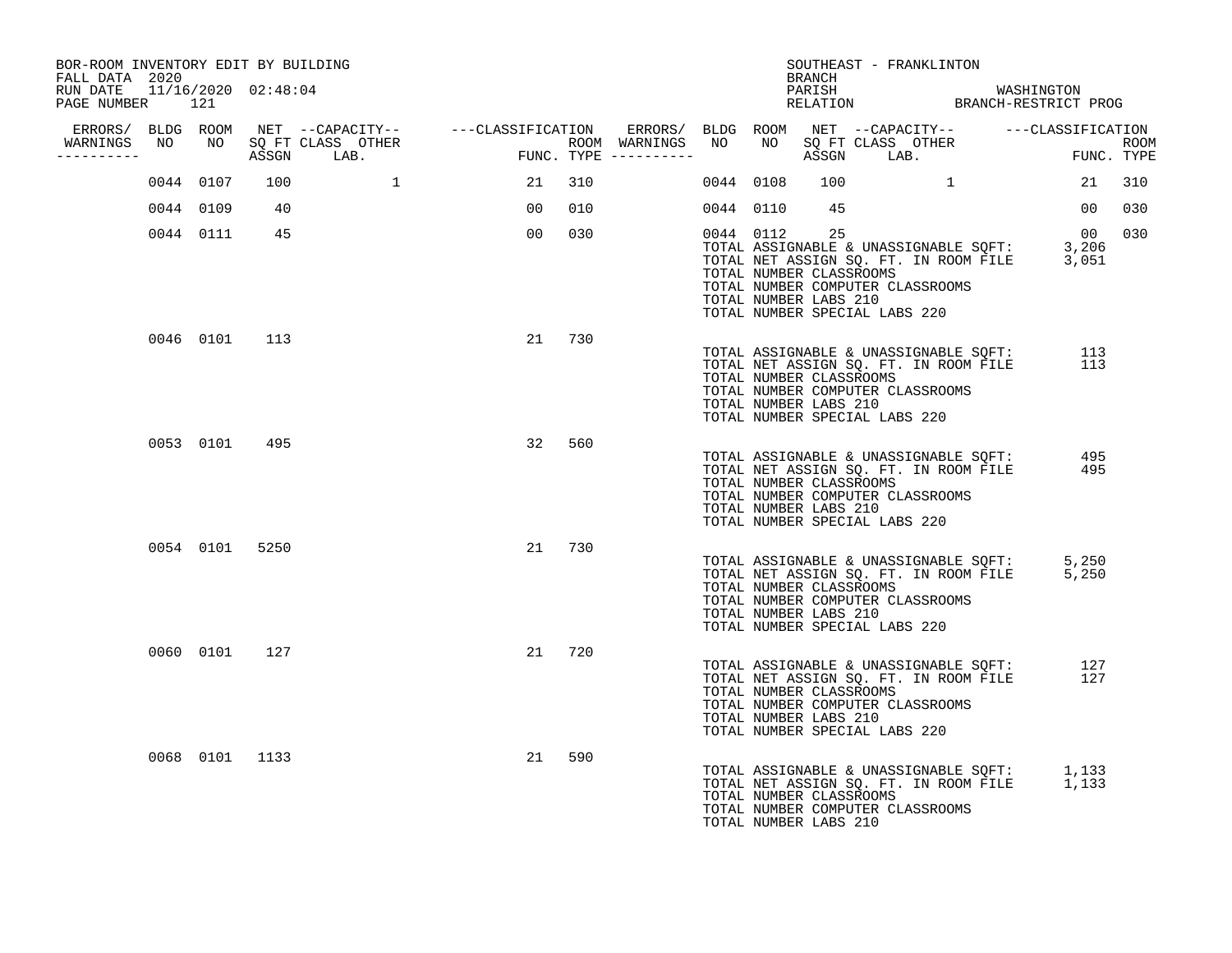| BOR-ROOM INVENTORY EDIT BY BUILDING<br>FALL DATA 2020 |  |                 |                 |        |        |  |                       | BRANCH |                         | SOUTHEAST - FRANKLINTON                                           |                                       |                                                                                              |            |
|-------------------------------------------------------|--|-----------------|-----------------|--------|--------|--|-----------------------|--------|-------------------------|-------------------------------------------------------------------|---------------------------------------|----------------------------------------------------------------------------------------------|------------|
| RUN DATE 11/16/2020 02:48:04<br>PAGE NUMBER 122       |  |                 |                 |        |        |  |                       |        |                         |                                                                   |                                       | PARISH MASHINGTON<br>RELATION BRANCH-RESTRICT PROG                                           |            |
| -----------                                           |  |                 |                 |        |        |  |                       |        |                         |                                                                   |                                       |                                                                                              |            |
|                                                       |  |                 |                 |        |        |  |                       |        |                         | TOTAL NUMBER SPECIAL LABS 220                                     |                                       |                                                                                              |            |
|                                                       |  |                 | 0069 0101 1099  | 21 735 |        |  | TOTAL NUMBER LABS 210 |        | TOTAL NUMBER CLASSROOMS | TOTAL NUMBER COMPUTER CLASSROOMS<br>TOTAL NUMBER SPECIAL LABS 220 |                                       | TOTAL ASSIGNABLE & UNASSIGNABLE SQFT: 1,099<br>TOTAL NET ASSIGN SQ. FT. IN ROOM FILE 1,099   |            |
|                                                       |  | 0070 0101 123   |                 |        | 21 730 |  | TOTAL NUMBER LABS 210 |        | TOTAL NUMBER CLASSROOMS | TOTAL NUMBER COMPUTER CLASSROOMS<br>TOTAL NUMBER SPECIAL LABS 220 |                                       | TOTAL ASSIGNABLE & UNASSIGNABLE SQFT:<br>TOTAL NET ASSIGN SQ. FT. IN ROOM FILE<br>123        | 123        |
|                                                       |  |                 | 0076 0101 12714 |        | 22 575 |  | TOTAL NUMBER LABS 210 |        | TOTAL NUMBER CLASSROOMS | TOTAL NUMBER COMPUTER CLASSROOMS<br>TOTAL NUMBER SPECIAL LABS 220 |                                       | TOTAL ASSIGNABLE & UNASSIGNABLE SQFT: 12,714<br>TOTAL NET ASSIGN SQ. FT. IN ROOM FILE 12,714 |            |
|                                                       |  | 0080 0101 900   |                 |        | 21 560 |  | TOTAL NUMBER LABS 210 |        | TOTAL NUMBER CLASSROOMS | TOTAL NUMBER COMPUTER CLASSROOMS<br>TOTAL NUMBER SPECIAL LABS 220 |                                       | TOTAL ASSIGNABLE & UNASSIGNABLE SQFT:<br>TOTAL NET ASSIGN SQ. FT. IN ROOM FILE               | 900<br>900 |
|                                                       |  | 0081 0101 4300  |                 |        | 21 560 |  | TOTAL NUMBER LABS 210 |        | TOTAL NUMBER CLASSROOMS | TOTAL NUMBER COMPUTER CLASSROOMS<br>TOTAL NUMBER SPECIAL LABS 220 |                                       | TOTAL ASSIGNABLE & UNASSIGNABLE SQFT: 4,300<br>TOTAL NET ASSIGN SQ. FT. IN ROOM FILE 4,300   |            |
|                                                       |  | 0082 0101 23000 |                 |        | 21 570 |  | TOTAL NUMBER LABS 210 |        | TOTAL NUMBER CLASSROOMS | TOTAL NUMBER COMPUTER CLASSROOMS<br>TOTAL NUMBER SPECIAL LABS 220 |                                       | TOTAL ASSIGNABLE & UNASSIGNABLE SQFT: 23,000<br>TOTAL NET ASSIGN SQ. FT. IN ROOM FILE 23,000 |            |
|                                                       |  | 0084 0101 140   |                 |        | 21 560 |  |                       |        |                         |                                                                   | TOTAL ASSIGNABLE & UNASSIGNABLE SQFT: | 140                                                                                          |            |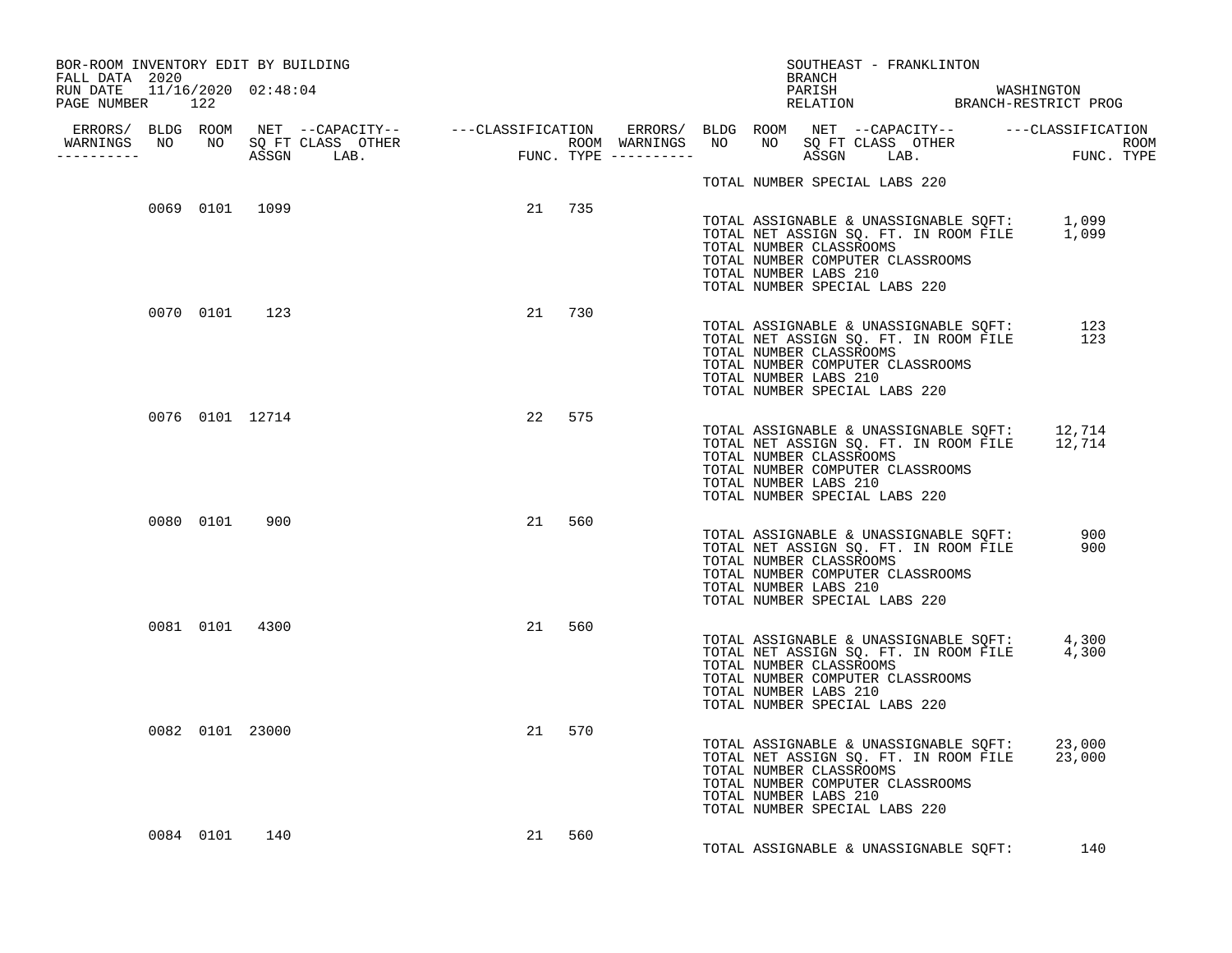| BOR-ROOM INVENTORY EDIT BY BUILDING<br>FALL DATA 2020 |     |           | SOUTHEAST - FRANKLINTON<br>BRANCH                                                                                                                                                                                                                |            |
|-------------------------------------------------------|-----|-----------|--------------------------------------------------------------------------------------------------------------------------------------------------------------------------------------------------------------------------------------------------|------------|
| RUN DATE 11/16/2020 02:48:04<br>PAGE NUMBER 123       |     |           | PARISH WASHINGTON RELATION BRANCH-RESTRICT PROG                                                                                                                                                                                                  |            |
|                                                       |     |           | ERRORS/ BLDG ROOM NET --CAPACITY-- ----CLASSIFICATION ERRORS/ BLDG ROOM NET --CAPACITY-- -----CLASSIFICATION<br>WARNINGS NO NO SQFTCLASS OTHER ROOM WARNINGS NO NO SQFTCLASS OTHER ROOM<br>----------- ASSGN LAB. FUNC.TYPE --------             |            |
|                                                       |     |           | TOTAL NET ASSIGN SQ. FT. IN ROOM FILE 140<br>TOTAL NUMBER CLASSROOMS<br>TOTAL NUMBER COMPUTER CLASSROOMS<br>TOTAL NUMBER LABS 210<br>TOTAL NUMBER SPECIAL LABS 220                                                                               |            |
| 0085 0101 140                                         |     | 21 560    | TOTAL ASSIGNABLE & UNASSIGNABLE SQFT:<br>TOTAL NET ASSIGN SO. FT. IN ROOM FILE<br>TOTAL NET ASSIGN SQ. FT. IN ROOM FILE<br>TOTAL NUMBER CLASSROOMS<br>TOTAL NUMBER COMPUTER CLASSROOMS<br>TOTAL NUMBER LABS 210<br>TOTAL NUMBER SPECIAL LABS 220 | 140<br>140 |
| 0086 0101 140                                         |     | 21<br>560 | TOTAL ASSIGNABLE & UNASSIGNABLE SQFT:<br>TOTAL NET ASSIGN SQ. FT. IN ROOM FILE<br>TOTAL NUMBER CLASSROOMS<br>TOTAL NUMBER COMPUTER CLASSROOMS<br>TOTAL NUMBER LABS 210<br>TOTAL NUMBER SPECIAL LABS 220                                          | 140<br>140 |
| 0087 0101 140                                         |     | 21<br>560 | TOTAL ASSIGNABLE & UNASSIGNABLE SQFT:<br>TOTAL NET ASSIGN SQ. FT. IN ROOM FILE<br>TOTAL NUMBER CLASSROOMS<br>TOTAL NUMBER COMPUTER CLASSROOMS<br>TOTAL NUMBER LABS 210<br>TOTAL NUMBER SPECIAL LABS 220                                          | 140<br>140 |
| 0088 0101 140                                         |     | 21<br>560 | TOTAL ASSIGNABLE & UNASSIGNABLE SQFT:<br>TOTAL NET ASSIGN SQ. FT. IN ROOM FILE<br>TOTAL NUMBER CLASSROOMS<br>TOTAL NUMBER COMPUTER CLASSROOMS<br>TOTAL NUMBER LABS 210<br>TOTAL NUMBER SPECIAL LABS 220                                          | 140<br>140 |
| 0089 0101 140                                         |     | 21<br>560 | TOTAL ASSIGNABLE & UNASSIGNABLE SOFT:<br>TOTAL NET ASSIGN SQ. FT. IN ROOM FILE<br>TOTAL NUMBER CLASSROOMS<br>TOTAL NUMBER COMPUTER CLASSROOMS<br>TOTAL NUMBER LABS 210<br>TOTAL NUMBER SPECIAL LABS 220                                          | 140<br>140 |
| 0090 0101                                             | 495 | 21<br>560 | TOTAL ASSIGNABLE & UNASSIGNABLE SQFT:<br>TOTAL NET ASSIGN SQ. FT. IN ROOM FILE<br>TOTAL NUMBER CLASSROOMS<br>TOTAL NUMBER COMPUTER CLASSROOMS                                                                                                    | 495<br>495 |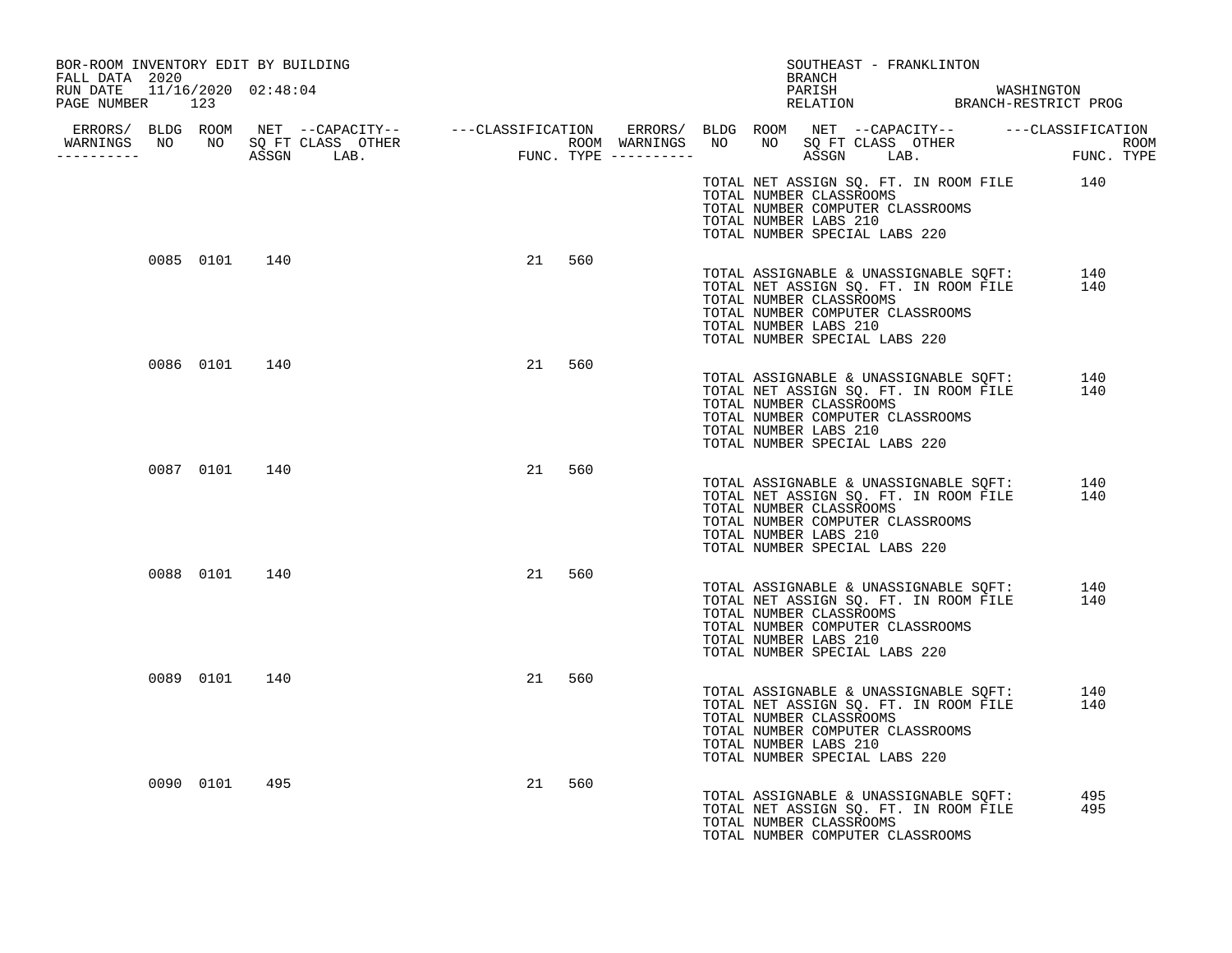| BOR-ROOM INVENTORY EDIT BY BUILDING<br>FALL DATA 2020<br>RUN DATE<br>PAGE NUMBER | 124 |           | 11/16/2020 02:48:04 |                                                                                                                                               |      |    |     |                                            |                                                  | <b>BRANCH</b><br>PARISH | SOUTHEAST - FRANKLINTON                                           | RELATION BRANCH-RESTRICT PROG                                                        | WASHINGTON |                |             |
|----------------------------------------------------------------------------------|-----|-----------|---------------------|-----------------------------------------------------------------------------------------------------------------------------------------------|------|----|-----|--------------------------------------------|--------------------------------------------------|-------------------------|-------------------------------------------------------------------|--------------------------------------------------------------------------------------|------------|----------------|-------------|
| WARNINGS<br>. <u>.</u>                                                           | NO  |           | ASSGN               | ERRORS/ BLDG ROOM NET --CAPACITY-- - ---CLASSIFICATION ERRORS/ BLDG ROOM NET --CAPACITY-- - ---CLASSIFICATION<br>NO SQ FT CLASS OTHER<br>LAB. | FUNC |    |     | ROOM WARNINGS NO<br>$FUNC. TYPE$ --------- |                                                  |                         |                                                                   | NO SQ FT CLASS OTHER<br>ASSGN LAB.                                                   |            | FUNC. TYPE     | <b>ROOM</b> |
|                                                                                  |     |           |                     |                                                                                                                                               |      |    |     |                                            | TOTAL NUMBER LABS 210                            |                         | TOTAL NUMBER SPECIAL LABS 220                                     |                                                                                      |            |                |             |
|                                                                                  |     | 0091 0101 | 375                 |                                                                                                                                               |      | 21 | 570 |                                            | TOTAL NUMBER CLASSROOMS<br>TOTAL NUMBER LABS 210 |                         | TOTAL NUMBER COMPUTER CLASSROOMS<br>TOTAL NUMBER SPECIAL LABS 220 | TOTAL ASSIGNABLE & UNASSIGNABLE SQFT:<br>TOTAL NET ASSIGN SQ. FT. IN ROOM FILE       |            | 375<br>375     |             |
|                                                                                  |     | 0092 0101 | 600                 |                                                                                                                                               |      | 21 | 580 |                                            | TOTAL NUMBER CLASSROOMS<br>TOTAL NUMBER LABS 210 |                         | TOTAL NUMBER COMPUTER CLASSROOMS<br>TOTAL NUMBER SPECIAL LABS 220 | TOTAL ASSIGNABLE & UNASSIGNABLE SQFT:<br>TOTAL NET ASSIGN SQ. FT. IN ROOM FILE       |            | 600<br>600     |             |
|                                                                                  |     |           | 0093 0101 1300      |                                                                                                                                               |      | 21 | 575 |                                            | TOTAL NUMBER CLASSROOMS<br>TOTAL NUMBER LABS 210 |                         | TOTAL NUMBER COMPUTER CLASSROOMS<br>TOTAL NUMBER SPECIAL LABS 220 | TOTAL ASSIGNABLE & UNASSIGNABLE SQFT: 1,300<br>TOTAL NET ASSIGN SQ. FT. IN ROOM FILE | 1,300      |                |             |
|                                                                                  |     | 0097 0101 | 2900                |                                                                                                                                               |      | 21 | 720 |                                            | TOTAL NUMBER CLASSROOMS<br>TOTAL NUMBER LABS 210 |                         | TOTAL NUMBER COMPUTER CLASSROOMS<br>TOTAL NUMBER SPECIAL LABS 220 | TOTAL ASSIGNABLE & UNASSIGNABLE SQFT:<br>TOTAL NET ASSIGN SQ. FT. IN ROOM FILE       |            | 2,900<br>2,900 |             |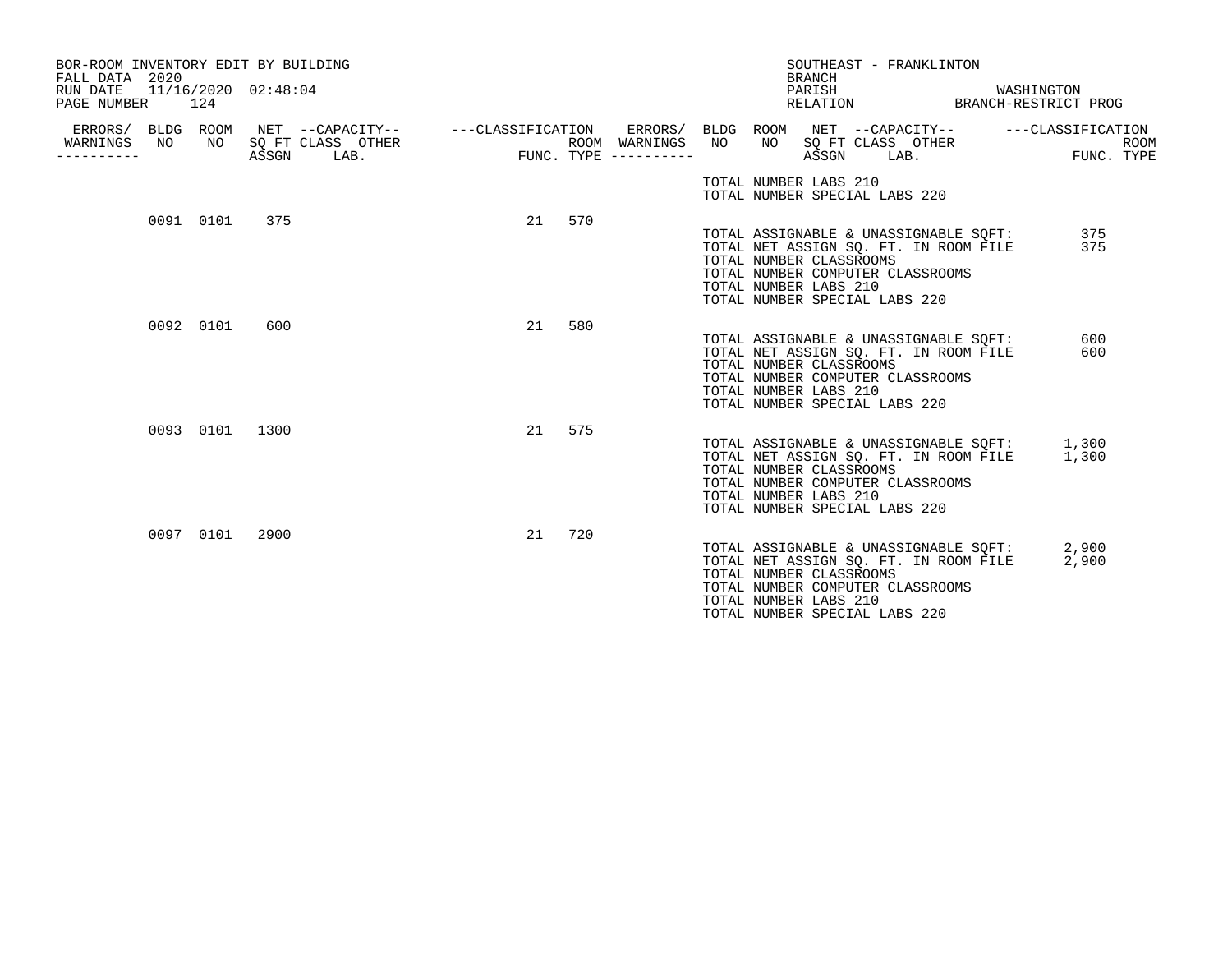BOR-ROOM INVENTORY EDIT BY BUILDING SOUTHEAST - FRANKLINTON FALL DATA 2020 RUN DATE 11/16/2020 02:48:04

| DESCRIPTION AND SUMMARY OF ERRORS & WARNINGS                                                                                                                                                                                                                                                                                                         |                                       |
|------------------------------------------------------------------------------------------------------------------------------------------------------------------------------------------------------------------------------------------------------------------------------------------------------------------------------------------------------|---------------------------------------|
| 1 = ERROR - BLD NUMBER OF THE ROOM FILE DOES NOT MATCH THE BLD NUMBER OF THE BLD FILE. ----------------<br>THE BUILDING NUMBERS SHOULD BE EXACTLY THE SAME ON THE BUILDING FILE AND THE ROOM FILE.                                                                                                                                                   |                                       |
| 2 = ERROR - DUPLICATE RECORD IN THE ROOM FILE.                                                                                                                                                                                                                                                                                                       |                                       |
|                                                                                                                                                                                                                                                                                                                                                      |                                       |
| 4 = ERROR - CAPACITY IS NOT ENTERED FOR ROOM TYPE 110, 210, 220, 230, 250, 410, 430, 610, 910, 920. - - - - - - - - -                                                                                                                                                                                                                                |                                       |
| 5 = ERROR - BUILDING DOES NOT CONTAIN ANY ROOMS. $- - - - - - - - - - - - - - - - - - - - - - - - - - - - - - - - -$<br>IF THE BUILDING IS A WAREHOUSE, BARN, ETC. WITH NO ROOMS, CODE ONE ROOM WITH THE GROSS AND NET EOUAL.                                                                                                                        |                                       |
| 6 = ERROR - FUNCTION USE OF ROOMS IS 00 AND ROOM TYPE NOT 010, 020, 030, 051, 052, OR 053. - - - - - - - - - - - - - - -                                                                                                                                                                                                                             |                                       |
| 7 = ERROR - ROOM TYPE IS NOT A VALID ROOM USE CODE OR PCS FUNCTION USE CODE IS NOT A VALID CODE ------------                                                                                                                                                                                                                                         |                                       |
|                                                                                                                                                                                                                                                                                                                                                      |                                       |
| TOTAL ERRORS<br>9 = WARNING -- RATIO OF NET ASSIGN SQ. FT. TO CAPACITY IS NOT 5 TO 50 SQ. FT. FOR ROOM TYPES 110 410 430<br>OR IS NOT 10 TO 400 SO. FT. FOR ROOM TYPES 210 220 230 250<br>OR IS NOT 5 TO 25 SQ. FT. FOR ROOM TYPE 610. ----------                                                                                                    |                                       |
| TOTAL CLASSROOM CAPACITY<br>TOTAL LAB CAPACITY<br>TOTAL OTHER CAPACITY<br>TOTAL UNASSIGNED AREA - ROOMS (FUNCT 81, 82, 83)                                                                                                                                                                                                                           | 114<br>37<br>94<br>617                |
| TOTAL ASSIGNABLE AREA - ROOMS (FUNCT 10 THROUGH 83)<br>TOTAL NUMBER OF INSTRUCTIONAL, RESEARCH, ACADEMIC SUPPORT, AND STUDENT SERVICE ROOMS (FUNCTS 10, 20, 40 AND 50)<br>TOTAL NUMBER OF PUBLIC SERVICE, INSTITUTIONAL SUPPORT AND INDEPENDENT OPERATIONS ROOMS (FUNCTS 30, 60 AND 70) -----<br>TOTAL NUMBER OF UNASSIGNED ROOMS (FUNCT 81, 82, 83) | 108,810<br>108,810<br>-12<br>76<br>16 |
| TOTAL NUMBER OF CLASSROOMS (110)<br>TOTAL NUMBER OF LABS (210)<br>TOTAL NUMBER OF SPECIAL LABS                                                                                                                                                                                                                                                       | 102                                   |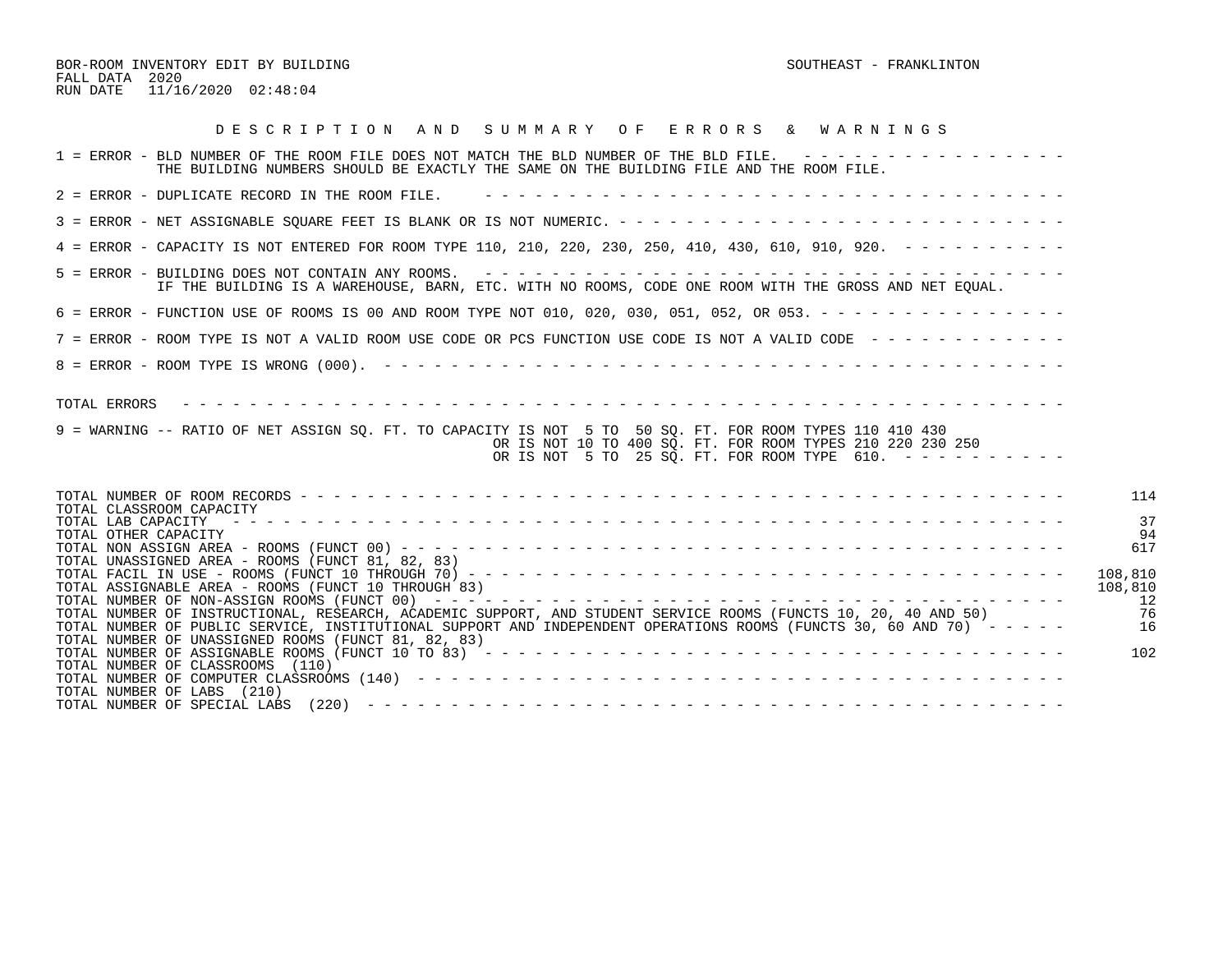| BOR-ROOM INVENTORY EDIT BY BUILDING<br>FALL DATA 2020 |           |                |      |                                      |     |    |     |                                                       |           |                                                                    | BRANCH |                               | SWEET POTATO - CHASE                                                      |                                                                                            |                 |     |
|-------------------------------------------------------|-----------|----------------|------|--------------------------------------|-----|----|-----|-------------------------------------------------------|-----------|--------------------------------------------------------------------|--------|-------------------------------|---------------------------------------------------------------------------|--------------------------------------------------------------------------------------------|-----------------|-----|
| RUN DATE 11/16/2020 02:48:04<br>PAGE NUMBER           | 125       |                |      |                                      |     |    |     |                                                       |           |                                                                    |        |                               |                                                                           | PARISH FRANKLIN<br>RELATION BRANCH-RESTRICT PROG                                           |                 |     |
| ERRORS/ BLDG ROOM                                     |           |                |      | NET --CAPACITY-- - ---CLASSIFICATION |     |    |     | ERRORS/ BLDG ROOM NET --CAPACITY-- ----CLASSIFICATION |           |                                                                    |        |                               |                                                                           |                                                                                            |                 |     |
| WARNINGS<br>----------                                | NO        | NO 11          |      | SO FT CLASS OTHER<br>ASSGN LAB.      | FUN |    |     | ROOM WARNINGS<br>FUNC. TYPE $------$                  | NO        |                                                                    | ASSGN  |                               | NO SQ FT CLASS OTHER<br>LAB.                                              | ROOM<br>FUNC. TYPE                                                                         |                 |     |
|                                                       | 0001 0101 |                | 1130 |                                      |     | 21 | 730 |                                                       |           | 0001 0101A                                                         | 126    |                               |                                                                           |                                                                                            | 00              | 030 |
|                                                       | 0001 0102 |                | 430  |                                      |     | 21 | 730 |                                                       | 0001 0104 |                                                                    | 435    |                               |                                                                           |                                                                                            | 21              | 730 |
|                                                       | 0001 0105 |                | 432  |                                      |     | 21 | 730 |                                                       | 0001 0106 |                                                                    | 392    |                               |                                                                           |                                                                                            | 21              | 730 |
|                                                       |           | 0001 0106A     | 80   |                                      |     | 21 | 730 |                                                       |           | 0001 0106B                                                         | 84     |                               |                                                                           |                                                                                            | 21              | 730 |
|                                                       |           | 0001 0106C     | 88   |                                      |     | 21 | 730 |                                                       |           | TOTAL NUMBER CLASSROOMS<br>TOTAL NUMBER LABS 210                   |        | TOTAL NUMBER SPECIAL LABS 220 | TOTAL NUMBER COMPUTER CLASSROOMS                                          | TOTAL ASSIGNABLE & UNASSIGNABLE SQFT: 3,197<br>TOTAL NET ASSIGN SQ. FT. IN ROOM FILE 3,071 |                 |     |
|                                                       |           | 0002 0001 2150 |      |                                      |     | 92 | 970 |                                                       |           | TOTAL NUMBER CLASSROOMS<br>TOTAL NUMBER LABS 210                   |        | TOTAL NUMBER SPECIAL LABS 220 | TOTAL NUMBER COMPUTER CLASSROOMS                                          | TOTAL ASSIGNABLE & UNASSIGNABLE SQFT: 2,150<br>TOTAL NET ASSIGN SQ. FT. IN ROOM FILE 2,150 |                 |     |
|                                                       |           | 0005 0001 1300 |      |                                      |     | 92 | 970 |                                                       |           | TOTAL NUMBER CLASSROOMS<br>TOTAL NUMBER LABS 210                   |        | TOTAL NUMBER SPECIAL LABS 220 | TOTAL NUMBER COMPUTER CLASSROOMS                                          | TOTAL ASSIGNABLE & UNASSIGNABLE SQFT: 1,300<br>TOTAL NET ASSIGN SQ. FT. IN ROOM FILE 1,300 |                 |     |
|                                                       | 0006 0101 |                | 550  |                                      |     | 21 | 350 |                                                       | 0006 0102 |                                                                    |        | 420 8                         |                                                                           |                                                                                            | 21              | 250 |
|                                                       | 0006 0103 |                | 92   |                                      |     | 21 | 730 |                                                       | 0006 0104 |                                                                    | 50     |                               |                                                                           |                                                                                            | 00 <sub>o</sub> | 030 |
|                                                       | 0006 0105 |                | 60   |                                      |     | 00 | 030 |                                                       |           | TOTAL NUMBER CLASSROOMS<br>TOTAL NUMBER LABS 210                   |        | TOTAL NUMBER SPECIAL LABS 220 | TOTAL NUMBER COMPUTER CLASSROOMS                                          | TOTAL ASSIGNABLE & UNASSIGNABLE SQFT: 1,172<br>TOTAL NET ASSIGN SQ. FT. IN ROOM FILE 1,062 |                 |     |
|                                                       |           | 0013 0101 1200 |      |                                      |     | 21 | 580 |                                                       |           | 0013 0102 1200<br>TOTAL NUMBER CLASSROOMS<br>TOTAL NUMBER LABS 210 |        |                               | TOTAL ASSIGNABLE & UNASSIGNABLE SQFT:<br>TOTAL NUMBER COMPUTER CLASSROOMS | TOTAL NET ASSIGN SQ. FT. IN ROOM FILE 2,400                                                | 21<br>2,400     | 580 |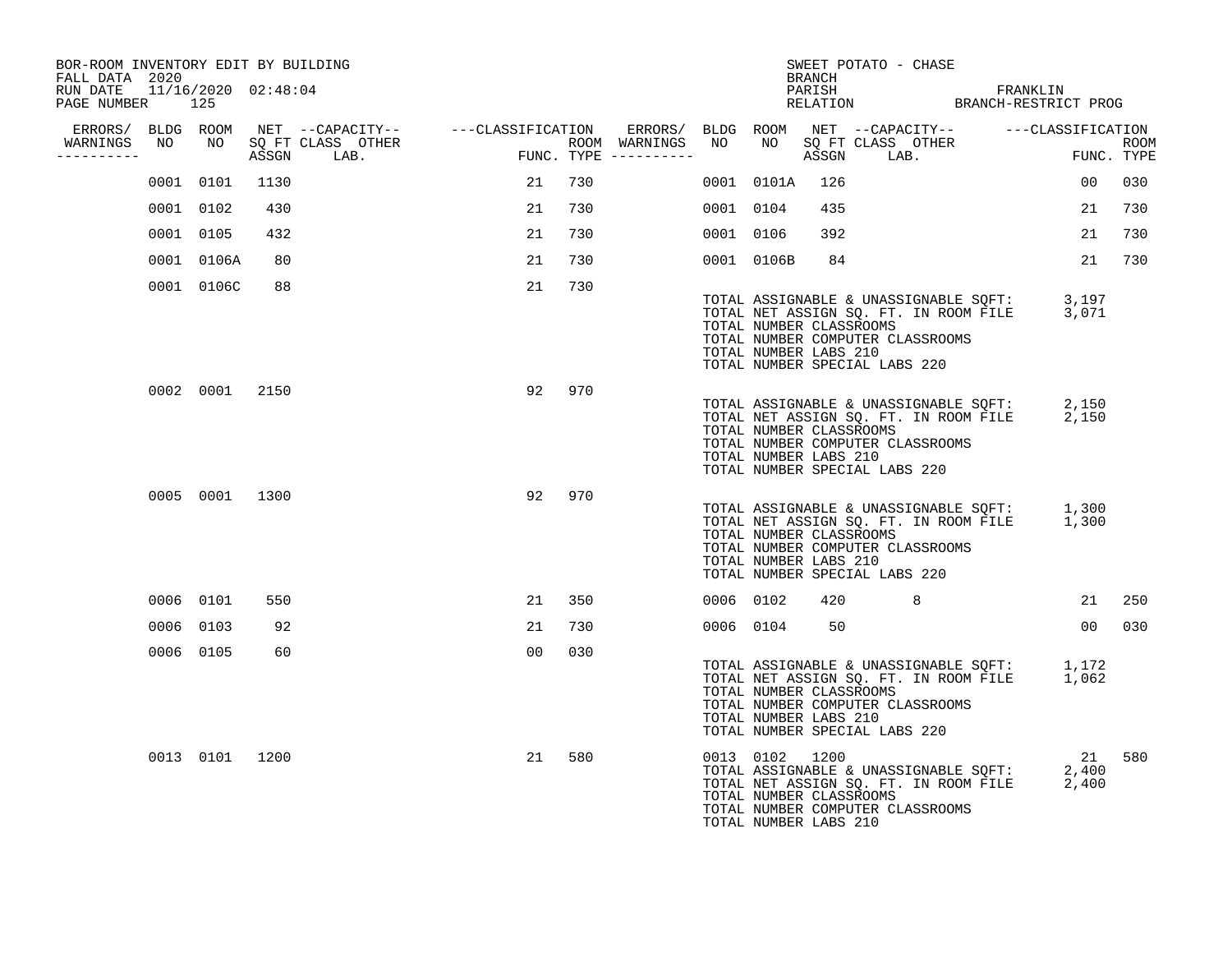| BOR-ROOM INVENTORY EDIT BY BUILDING<br>FALL DATA 2020 |     |                |      |              |        |     |           |                                                                                                                                         | BRANCH       | SWEET POTATO - CHASE |                                                                                            |                  |     |
|-------------------------------------------------------|-----|----------------|------|--------------|--------|-----|-----------|-----------------------------------------------------------------------------------------------------------------------------------------|--------------|----------------------|--------------------------------------------------------------------------------------------|------------------|-----|
| RUN DATE 11/16/2020 02:48:04<br>PAGE NUMBER           | 126 |                |      |              |        |     |           |                                                                                                                                         |              |                      | PARISH FRANKLIN RELATION BRANCH-RESTRICT PROG                                              |                  |     |
| WARNINGS                                              |     |                |      |              |        |     |           |                                                                                                                                         |              |                      |                                                                                            |                  |     |
| ----------                                            |     |                |      |              |        |     |           |                                                                                                                                         |              |                      |                                                                                            |                  |     |
|                                                       |     |                |      |              |        |     |           | TOTAL NUMBER SPECIAL LABS 220                                                                                                           |              |                      |                                                                                            |                  |     |
|                                                       |     | 0014 0101      | 497  |              | 21     | 730 | 0014 0102 |                                                                                                                                         | 180          |                      |                                                                                            | 21 730           |     |
|                                                       |     | 0014 0103      | 2850 |              | 21     | 560 |           | 0014 0104<br>TOTAL NUMBER CLASSROOMS<br>TOTAL NUMBER COMPUTER CLASSROOMS<br>TOTAL NUMBER LABS 210<br>TOTAL NUMBER SPECIAL LABS 220      | 382          |                      | TOTAL ASSIGNABLE & UNASSIGNABLE SOFT: 3,909<br>TOTAL NET ASSIGN SQ. FT. IN ROOM FILE 3,909 | 21               | 720 |
|                                                       |     | 0018 0101 1800 |      |              | 21     | 730 |           | TOTAL NUMBER CLASSROOMS<br>TOTAL NUMBER COMPUTER CLASSROOMS<br>TOTAL NUMBER LABS 210<br>TOTAL NUMBER SPECIAL LABS 220                   |              |                      | TOTAL ASSIGNABLE & UNASSIGNABLE SQFT: 1,800<br>TOTAL NET ASSIGN SQ. FT. IN ROOM FILE 1,800 |                  |     |
|                                                       |     | 0020 0001      | 1    |              | 21     | 560 | 0020 0002 |                                                                                                                                         | $\mathbf{1}$ |                      |                                                                                            | 21               | 730 |
|                                                       |     | 0020 0003      | 1    |              | 21     | 730 | 0020 0101 |                                                                                                                                         | 60           |                      |                                                                                            | 21               | 730 |
|                                                       |     | 0020 0101A     | 220  |              | 21     | 730 |           | 0020 0101B 350<br>TOTAL NUMBER CLASSROOMS<br>TOTAL NUMBER COMPUTER CLASSROOMS<br>TOTAL NUMBER LABS 210<br>TOTAL NUMBER SPECIAL LABS 220 |              |                      | TOTAL ASSIGNABLE & UNASSIGNABLE SOFT:<br>TOTAL NET ASSIGN SQ. FT. IN ROOM FILE             | 21<br>633<br>633 | 730 |
|                                                       |     | 0021 0101      | 178  | 1            | 21     | 310 |           | 0021 0101A                                                                                                                              | 20           |                      |                                                                                            | 21               | 730 |
|                                                       |     | 0021 0102      | 220  | $\mathbf{1}$ | 21     | 310 | 0021 0103 |                                                                                                                                         | 113          | $\mathbf{1}$         |                                                                                            | 21               | 310 |
|                                                       |     | 0021 0104      | 110  | $\mathbf{1}$ | 21     | 310 | 0021 0105 |                                                                                                                                         | 110          |                      |                                                                                            | 21               | 650 |
|                                                       |     | 0021 0105A     | 21   |              | 21     | 730 | 0021 0106 |                                                                                                                                         | 110          | $\mathbf{1}$         |                                                                                            | 21               | 310 |
|                                                       |     | 0021 0107      | 70   |              | 00     | 030 | 0021 0108 |                                                                                                                                         | 110          | $\mathbf{1}$         |                                                                                            | 21               | 310 |
|                                                       |     | 0021 0109      | 73   |              | 00     | 030 | 0021 0110 | TOTAL NUMBER CLASSROOMS<br>TOTAL NUMBER COMPUTER CLASSROOMS<br>TOTAL NUMBER LABS 210<br>TOTAL NUMBER SPECIAL LABS 220                   | 15           |                      | TOTAL ASSIGNABLE & UNASSIGNABLE SQFT: 1,150<br>TOTAL NET ASSIGN SQ. FT. IN ROOM FILE 992   | 00               | 010 |
|                                                       |     | 0026 0101      | 304  |              | 22 730 |     | 0026 0102 |                                                                                                                                         | 304          |                      |                                                                                            | 22               | 730 |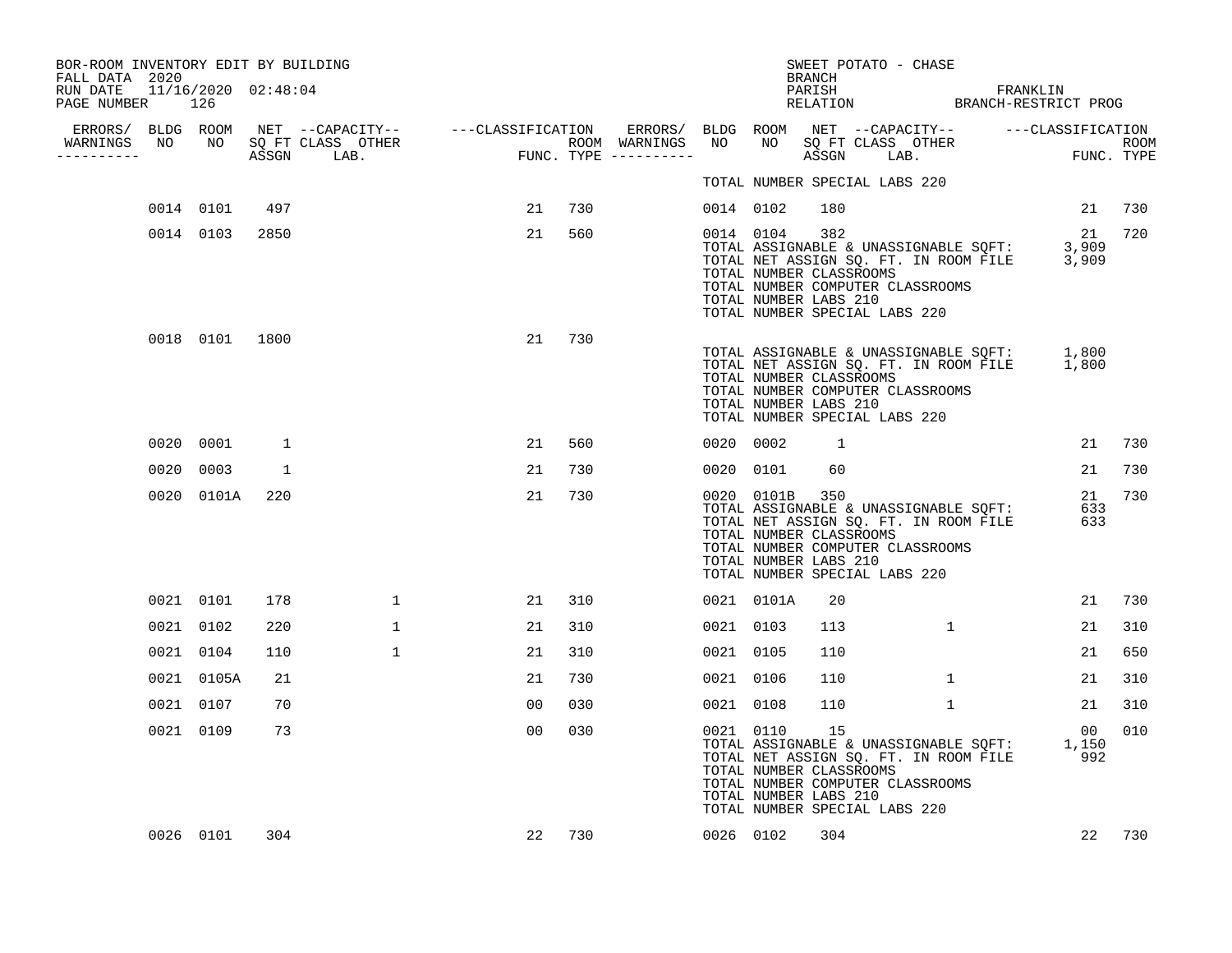| BOR-ROOM INVENTORY EDIT BY BUILDING<br>FALL DATA 2020 |           |                |                                  |    |        |  | BRANCH                                 | SWEET POTATO - CHASE                                                                                                                                                                                        |     |        |
|-------------------------------------------------------|-----------|----------------|----------------------------------|----|--------|--|----------------------------------------|-------------------------------------------------------------------------------------------------------------------------------------------------------------------------------------------------------------|-----|--------|
| RUN DATE 11/16/2020 02:48:04<br>PAGE NUMBER 127       |           |                |                                  |    |        |  |                                        | PARISH PARISH FRANKLIN<br>RELATION BRANCH-RESTRICT PROG                                                                                                                                                     |     |        |
|                                                       |           |                |                                  |    |        |  |                                        |                                                                                                                                                                                                             |     |        |
| -----------                                           |           |                | WARNINGS NO NO SQ FT CLASS OTHER |    |        |  |                                        |                                                                                                                                                                                                             |     |        |
|                                                       | 0026 0103 | 304            |                                  |    | 22 730 |  | 0026 0104 304                          |                                                                                                                                                                                                             |     | 22 730 |
|                                                       | 0026 0105 | 304            |                                  |    | 22 730 |  | 0026 0106 304<br>TOTAL NUMBER LABS 210 | 0026 0106 304<br>TOTAL ASSIGNABLE & UNASSIGNABLE SQFT: 1,824<br>TOTAL NET ASSIGN SQ. FT. IN ROOM FILE 1,824<br>TOTAL NUMBER CLASSROOMS<br>TOTAL NUMBER COMPUTER CLASSROOMS<br>TOTAL NUMBER SPECIAL LABS 220 |     | 22 730 |
|                                                       | 0029 0101 | 960            |                                  |    | 21 580 |  | TOTAL NUMBER LABS 210                  | TOTAL ASSIGNABLE & UNASSIGNABLE SQFT: 960<br>TOTAL NET ASSIGN SQ. FT. IN ROOM FILE 960<br>TOTAL NUMBER CLASSROOMS<br>TOTAL NUMBER COMPUTER CLASSROOMS<br>TOTAL NUMBER SPECIAL LABS 220                      |     |        |
|                                                       |           | 0034 0101 2023 |                                  |    | 22 730 |  | TOTAL NUMBER LABS 210                  | TOTAL ASSIGNABLE & UNASSIGNABLE SQFT: 2,023<br>TOTAL NET ASSIGN SQ. FT. IN ROOM FILE 2,023<br>TOTAL NUMBER CLASSROOMS<br>TOTAL NUMBER COMPUTER CLASSROOMS<br>TOTAL NUMBER SPECIAL LABS 220                  |     |        |
|                                                       |           | 0037 0101 6800 |                                  |    | 21 720 |  | TOTAL NUMBER LABS 210                  | TOTAL ASSIGNABLE & UNASSIGNABLE SQFT: 6,800<br>TOTAL NET ASSIGN SQ. FT. IN ROOM FILE 6,800<br>TOTAL NUMBER CLASSROOMS<br>TOTAL NUMBER COMPUTER CLASSROOMS<br>TOTAL NUMBER SPECIAL LABS 220                  |     |        |
|                                                       |           | 0041 0101 3175 |                                  | 21 | 580    |  | TOTAL NUMBER LABS 210                  | TOTAL ASSIGNABLE & UNASSIGNABLE SQFT: 3,175<br>TOTAL NET ASSIGN SQ. FT. IN ROOM FILE 3,175<br>TOTAL NUMBER CLASSROOMS<br>TOTAL NUMBER COMPUTER CLASSROOMS<br>TOTAL NUMBER SPECIAL LABS 220                  |     |        |
|                                                       |           | 0042 0101 3175 |                                  | 21 | 580    |  | TOTAL NUMBER LABS 210                  | TOTAL ASSIGNABLE & UNASSIGNABLE SQFT: 3,175<br>TOTAL NET ASSIGN SQ. FT. IN ROOM FILE 3,175<br>TOTAL NUMBER CLASSROOMS<br>TOTAL NUMBER COMPUTER CLASSROOMS<br>TOTAL NUMBER SPECIAL LABS 220                  |     |        |
|                                                       | 0043 0101 | 875            |                                  |    | 21 580 |  |                                        | TOTAL ASSIGNABLE & UNASSIGNABLE SQFT:                                                                                                                                                                       | 875 |        |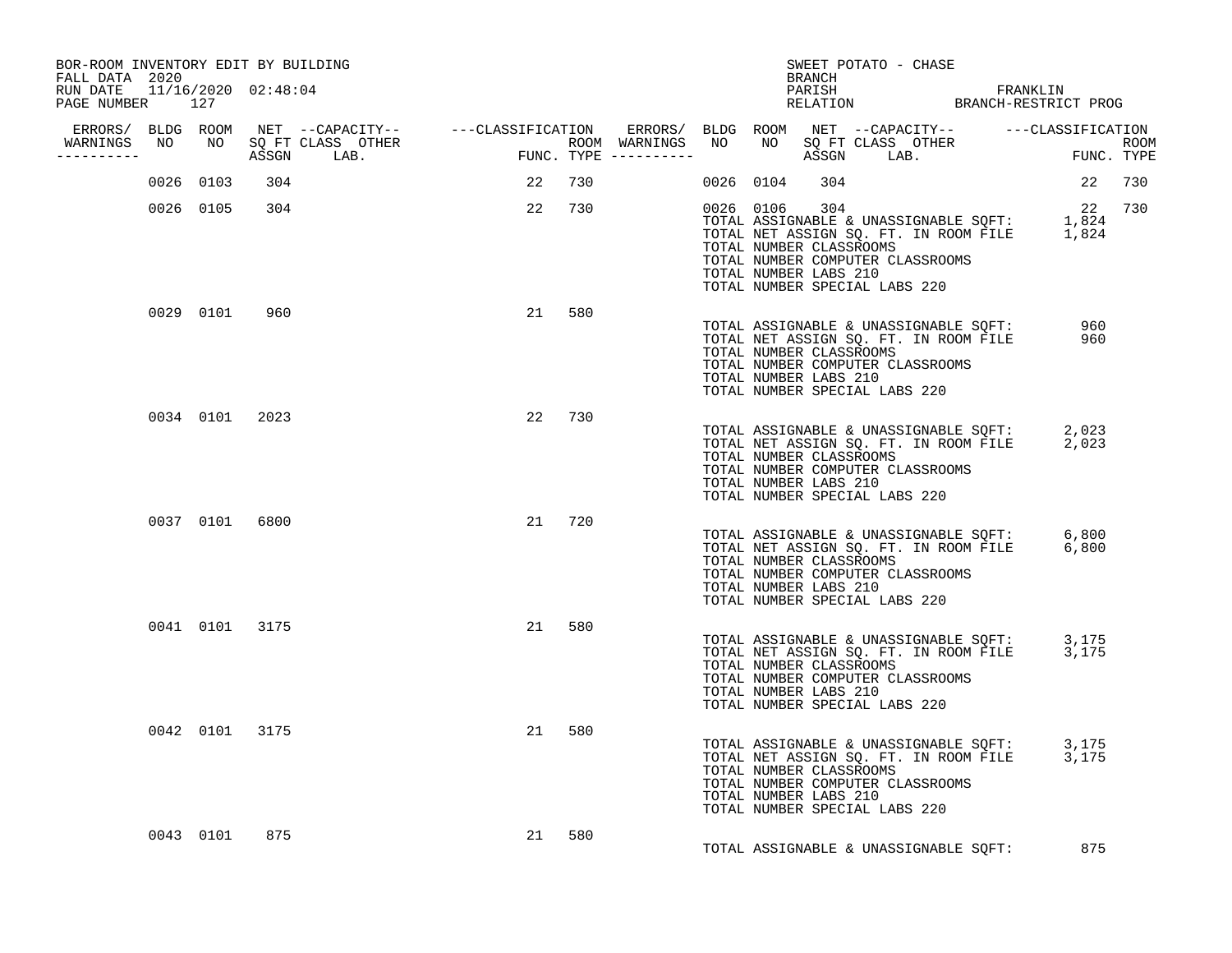| BOR-ROOM INVENTORY EDIT BY BUILDING |             |                     |                   |                   |                     |      |      |                         | SWEET POTATO - CHASE          |                                       |                      |            |
|-------------------------------------|-------------|---------------------|-------------------|-------------------|---------------------|------|------|-------------------------|-------------------------------|---------------------------------------|----------------------|------------|
| FALL DATA                           | 2020        |                     |                   |                   |                     |      |      | BRANCH                  |                               |                                       |                      |            |
| RUN DATE                            |             | 11/16/2020 02:48:04 |                   |                   |                     |      |      | PARISH                  |                               |                                       | FRANKLIN             |            |
| PAGE NUMBER                         | 128         |                     |                   |                   |                     |      |      | RELATION                |                               |                                       | BRANCH-RESTRICT PROG |            |
| ERRORS/                             | <b>BLDG</b> | ROOM<br>NET         | --CAPACITY--      | ---CLASSIFICATION | ERRORS/             | BLDG | ROOM | NET                     | --CAPACITY--                  |                                       | ---CLASSIFICATION    |            |
| WARNINGS                            | NO          | NO.                 | SO FT CLASS OTHER | ROOM              | WARNINGS            | NO   | NO.  |                         | SO FT CLASS OTHER             |                                       |                      | ROOM       |
| ---------                           |             | ASSGN               | LAB.              |                   | FUNC. TYPE $------$ |      |      | ASSGN                   | LAB.                          |                                       |                      | FUNC. TYPE |
|                                     |             |                     |                   |                   |                     |      |      |                         |                               | TOTAL NET ASSIGN SQ. FT. IN ROOM FILE | 875                  |            |
|                                     |             |                     |                   |                   |                     |      |      | TOTAL NUMBER CLASSROOMS |                               |                                       |                      |            |
|                                     |             |                     |                   |                   |                     |      |      |                         |                               | TOTAL NUMBER COMPUTER CLASSROOMS      |                      |            |
|                                     |             |                     |                   |                   |                     |      |      | TOTAL NUMBER LABS 210   |                               |                                       |                      |            |
|                                     |             |                     |                   |                   |                     |      |      |                         | TOTAL NUMBER SPECIAL LABS 220 |                                       |                      |            |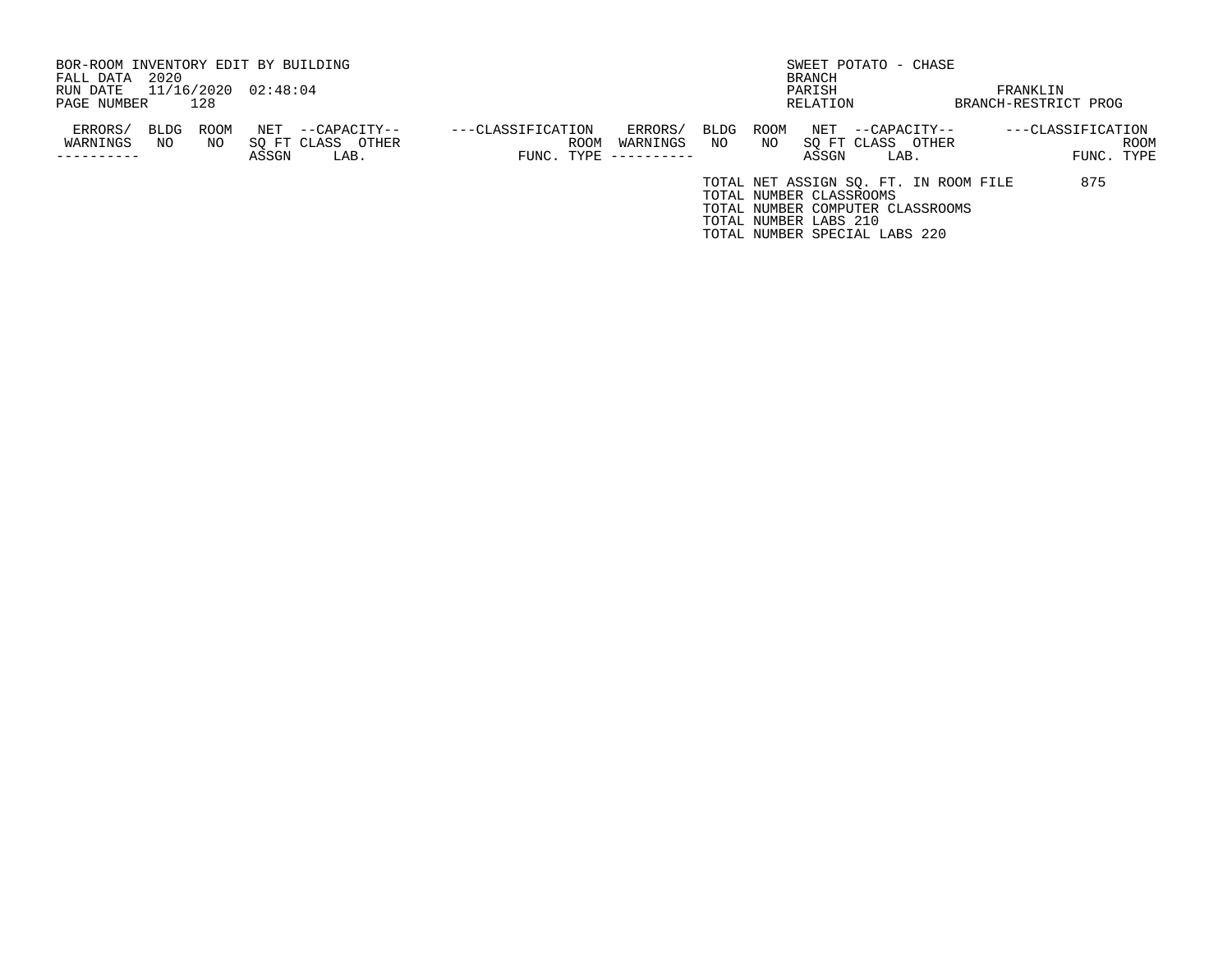BOR-ROOM INVENTORY EDIT BY BUILDING SWEET POTATO - CHASE FALL DATA 2020 RUN DATE 11/16/2020 02:48:04

| DESCRIPTION AND SUMMARY OF ERRORS & WARNINGS                                                                                                                                                                                                       |
|----------------------------------------------------------------------------------------------------------------------------------------------------------------------------------------------------------------------------------------------------|
| 1 = ERROR - BLD NUMBER OF THE ROOM FILE DOES NOT MATCH THE BLD NUMBER OF THE BLD FILE. ----------------<br>THE BUILDING NUMBERS SHOULD BE EXACTLY THE SAME ON THE BUILDING FILE AND THE ROOM FILE.                                                 |
| 2 = ERROR - DUPLICATE RECORD IN THE ROOM FILE.                                                                                                                                                                                                     |
|                                                                                                                                                                                                                                                    |
| 4 = ERROR - CAPACITY IS NOT ENTERED FOR ROOM TYPE 110, 210, 220, 230, 250, 410, 430, 610, 910, 920. - - - - - - - - -                                                                                                                              |
| IF THE BUILDING IS A WAREHOUSE, BARN, ETC. WITH NO ROOMS, CODE ONE ROOM WITH THE GROSS AND NET EQUAL.                                                                                                                                              |
| 6 = ERROR - FUNCTION USE OF ROOMS IS 00 AND ROOM TYPE NOT 010, 020, 030, 051, 052, OR 053. - - - - - - - - - - - - - - -                                                                                                                           |
| 7 = ERROR - ROOM TYPE IS NOT A VALID ROOM USE CODE OR PCS FUNCTION USE CODE IS NOT A VALID CODE ------------                                                                                                                                       |
|                                                                                                                                                                                                                                                    |
| TOTAL ERRORS<br>9 = WARNING -- RATIO OF NET ASSIGN SO. FT. TO CAPACITY IS NOT 5 TO 50 SO. FT. FOR ROOM TYPES 110 410 430<br>OR IS NOT 10 TO 400 SO. FT. FOR ROOM TYPES 210 220 230 250<br>OR IS NOT 5 TO 25 SQ. FT. FOR ROOM TYPE 610. ----------- |
| 53<br>TOTAL CLASSROOM CAPACITY                                                                                                                                                                                                                     |
| TOTAL LAB CAPACITY<br>TOTAL OTHER CAPACITY                                                                                                                                                                                                         |
| 394<br>TOTAL UNASSIGNED AREA - ROOMS (FUNCT 81, 82, 83)                                                                                                                                                                                            |
| 36,149<br>36,149<br>TOTAL ASSIGNABLE AREA - ROOMS (FUNCT 10 THROUGH 83)                                                                                                                                                                            |
| 45<br>TOTAL NUMBER OF INSTRUCTIONAL, RESEARCH, ACADEMIC SUPPORT, AND STUDENT SERVICE ROOMS (FUNCTS 10, 20, 40 AND 50)<br>TOTAL NUMBER OF PUBLIC SERVICE, INSTITUTIONAL SUPPORT AND INDEPENDENT OPERATIONS ROOMS (FUNCTS 30, 60 AND 70) -----       |
| TOTAL NUMBER OF UNASSIGNED ROOMS (FUNCT 81, 82, 83)<br>47<br>TOTAL NUMBER OF CLASSROOMS (110)<br>TOTAL NUMBER OF LABS (210)                                                                                                                        |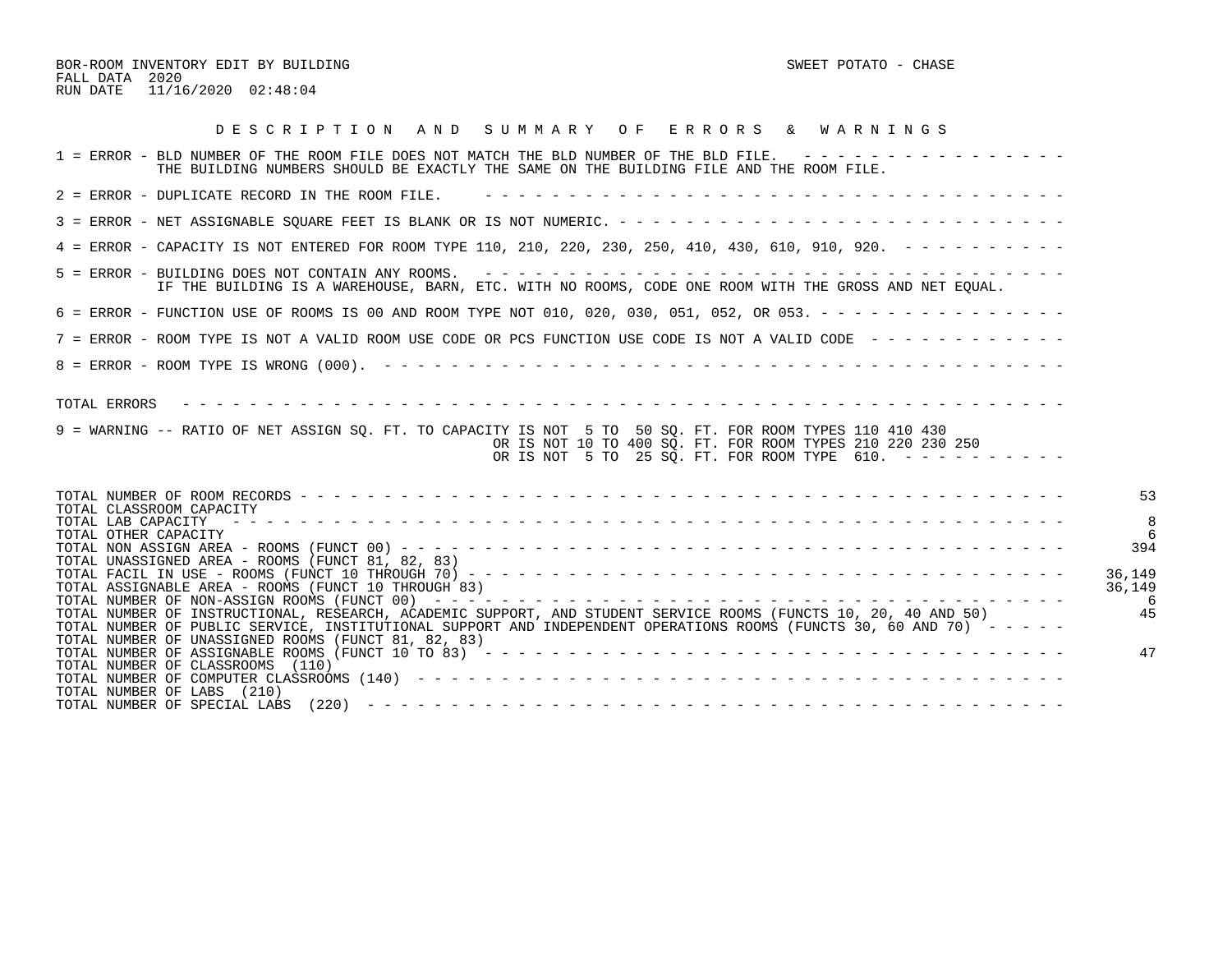| BOR-ROOM INVENTORY EDIT BY BUILDING<br>FALL DATA 2020<br>RUN DATE |    | 11/16/2020 02:48:04 |       |                                                                 |                                        |     |                                                                        |           |                                                  | <b>BRANCH</b><br>PARISH | WEST LOUISIANA - ROSEPINE                                         |              | VERNON                                                                         |                                                                                            |                    |
|-------------------------------------------------------------------|----|---------------------|-------|-----------------------------------------------------------------|----------------------------------------|-----|------------------------------------------------------------------------|-----------|--------------------------------------------------|-------------------------|-------------------------------------------------------------------|--------------|--------------------------------------------------------------------------------|--------------------------------------------------------------------------------------------|--------------------|
| PAGE NUMBER                                                       |    | 129                 |       |                                                                 |                                        |     |                                                                        |           |                                                  |                         |                                                                   |              |                                                                                | RELATION BRANCH-RESTRICT PROG                                                              |                    |
| ERRORS/ BLDG ROOM<br>WARNINGS<br>-----------                      | NO | NO                  | ASSGN | NET --CAPACITY-- ---CLASSIFICATION<br>SQ FT CLASS OTHER<br>LAB. | ROOM WARNINGS<br>FUNC. TYPE ---------- |     | ERRORS/ BLDG ROOM NET --CAPACITY-- ----CLASSIFICATION<br>ROOM WARNINGS | NO        | NO <sub>1</sub>                                  |                         |                                                                   |              | NEI - CILIS<br>SQ FT CLASS OTHER                                               |                                                                                            | ROOM<br>FUNC. TYPE |
|                                                                   |    | 0001 0001           | 3290  |                                                                 | 92                                     | 970 |                                                                        |           | TOTAL NUMBER CLASSROOMS<br>TOTAL NUMBER LABS 210 |                         | TOTAL NUMBER COMPUTER CLASSROOMS<br>TOTAL NUMBER SPECIAL LABS 220 |              |                                                                                | TOTAL ASSIGNABLE & UNASSIGNABLE SQFT: 3,290<br>TOTAL NET ASSIGN SQ. FT. IN ROOM FILE 3,290 |                    |
|                                                                   |    | 0002 0001           | 100   | $\mathbf{1}$                                                    | 21                                     | 310 |                                                                        |           | 0002 0001A                                       | 20                      |                                                                   |              |                                                                                | 00                                                                                         | 020                |
|                                                                   |    | 0002 0002           | 54    |                                                                 | 00                                     | 030 |                                                                        | 0002 0003 |                                                  | 144                     |                                                                   | $\mathbf{1}$ |                                                                                | 21                                                                                         | 310                |
|                                                                   |    | 0002 0004           | 120   | $\mathbf{1}$                                                    | 21                                     | 310 |                                                                        |           | 0002 0004A                                       | 30                      |                                                                   |              |                                                                                | 00                                                                                         | 020                |
|                                                                   |    | 0002 0004B          | 30    |                                                                 | 00                                     | 010 |                                                                        | 0002 0005 |                                                  | 204                     |                                                                   | $\mathbf{1}$ |                                                                                | 21                                                                                         | 310                |
|                                                                   |    | 0002 0006           | 120   |                                                                 | 21                                     | 315 |                                                                        | 0002 0007 |                                                  | 120                     |                                                                   |              |                                                                                | 0 <sub>0</sub>                                                                             | 030                |
|                                                                   |    | 0002 0008           | 1149  |                                                                 | 21                                     | 350 |                                                                        | 0002 0009 | TOTAL NUMBER CLASSROOMS<br>TOTAL NUMBER LABS 210 | 150                     | TOTAL NUMBER COMPUTER CLASSROOMS<br>TOTAL NUMBER SPECIAL LABS 220 |              | TOTAL ASSIGNABLE & UNASSIGNABLE SQFT:<br>TOTAL NET ASSIGN SQ. FT. IN ROOM FILE | 21<br>2,241<br>1,987                                                                       | 650                |
|                                                                   |    | 0003 0001           | 1512  |                                                                 | 21                                     | 740 |                                                                        | 0003 0002 |                                                  | 1296                    |                                                                   |              |                                                                                | 21                                                                                         | 575                |
|                                                                   |    | 0003 0003           | 768   |                                                                 | 21                                     | 740 |                                                                        | 0003 0004 |                                                  | 132                     |                                                                   |              |                                                                                | 00 <sub>o</sub>                                                                            | 030                |
|                                                                   |    | 0003 0005           | 384   |                                                                 | 0 <sub>0</sub>                         | 030 |                                                                        |           | TOTAL NUMBER CLASSROOMS<br>TOTAL NUMBER LABS 210 |                         | TOTAL NUMBER COMPUTER CLASSROOMS<br>TOTAL NUMBER SPECIAL LABS 220 |              |                                                                                | TOTAL ASSIGNABLE & UNASSIGNABLE SQFT: 4,092<br>TOTAL NET ASSIGN SQ. FT. IN ROOM FILE 3,576 |                    |
|                                                                   |    | 0004 0001 2177      |       |                                                                 | 92                                     | 970 |                                                                        |           | TOTAL NUMBER CLASSROOMS<br>TOTAL NUMBER LABS 210 |                         | TOTAL NUMBER COMPUTER CLASSROOMS<br>TOTAL NUMBER SPECIAL LABS 220 |              | TOTAL ASSIGNABLE & UNASSIGNABLE SQFT:<br>TOTAL NET ASSIGN SQ. FT. IN ROOM FILE | 2,177<br>2,177                                                                             |                    |
|                                                                   |    | 0006 0001           | 84    |                                                                 | 21                                     | 575 |                                                                        | 0006 0002 |                                                  | 98                      |                                                                   |              |                                                                                | 21                                                                                         | 575                |
|                                                                   |    | 0006 0003           | 161   | 3                                                               | 21                                     | 250 |                                                                        | 0006 0004 |                                                  | 105                     |                                                                   |              |                                                                                | 21                                                                                         | 575                |
|                                                                   |    | 0006 0005           | 306   | 6                                                               | 21                                     | 250 |                                                                        | 0006 0006 |                                                  | 161                     |                                                                   | 3            |                                                                                | 21                                                                                         | 250                |
|                                                                   |    |                     |       |                                                                 |                                        |     |                                                                        |           |                                                  |                         |                                                                   |              |                                                                                |                                                                                            |                    |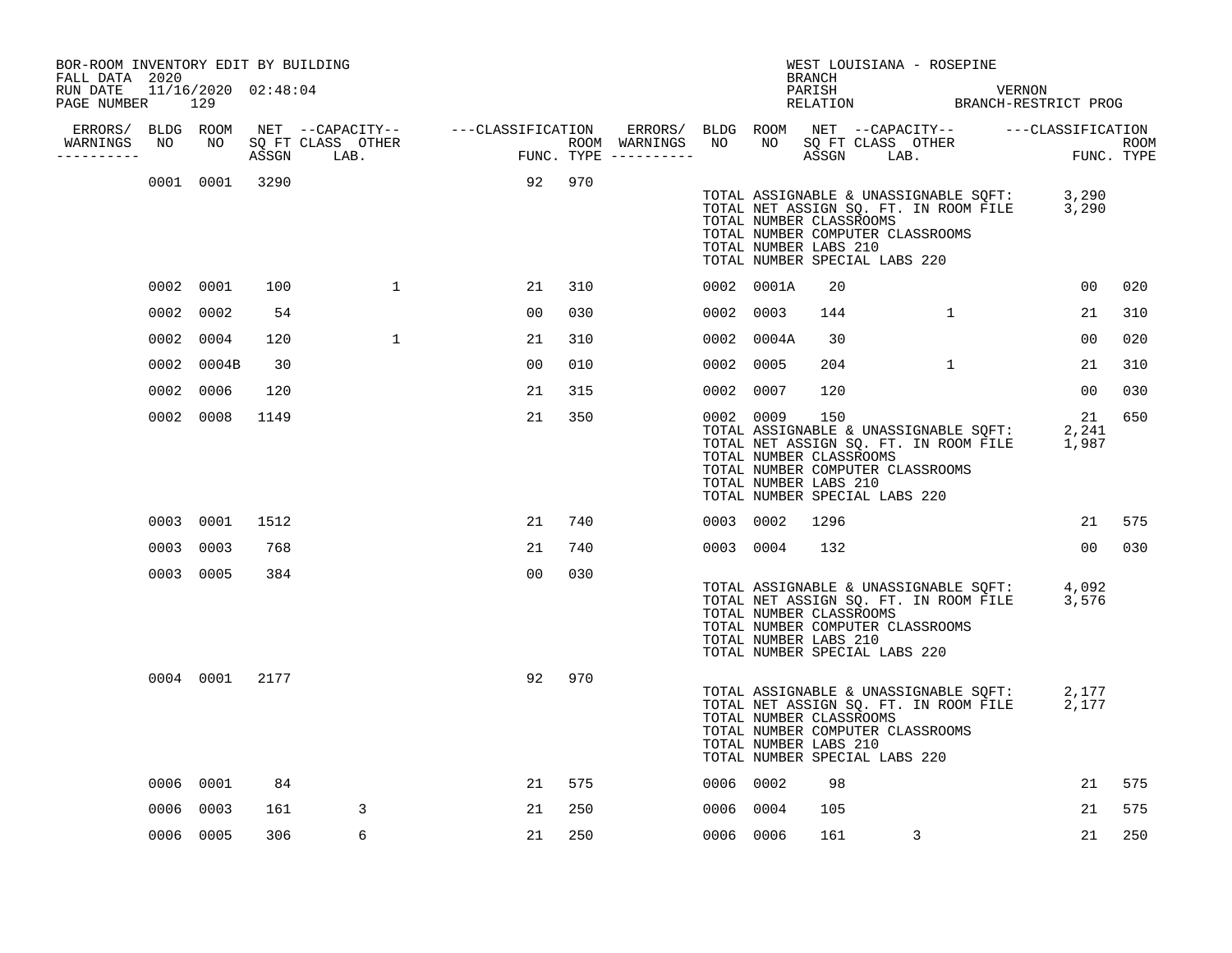| BOR-ROOM INVENTORY EDIT BY BUILDING<br>FALL DATA 2020                                                                                                                                                                                                                                  |                |     |  |                |     |           |                                                                    | BRANCH | WEST LOUISIANA - ROSEPINE                                         |                                                                                                                         |                                                                                                  |        |
|----------------------------------------------------------------------------------------------------------------------------------------------------------------------------------------------------------------------------------------------------------------------------------------|----------------|-----|--|----------------|-----|-----------|--------------------------------------------------------------------|--------|-------------------------------------------------------------------|-------------------------------------------------------------------------------------------------------------------------|--------------------------------------------------------------------------------------------------|--------|
| RUN DATE 11/16/2020 02:48:04<br>PAGE NUMBER 130                                                                                                                                                                                                                                        |                |     |  |                |     |           |                                                                    |        |                                                                   |                                                                                                                         | PARISH VERNON RELATION BRANCH-RESTRICT PROG                                                      |        |
|                                                                                                                                                                                                                                                                                        |                |     |  |                |     |           |                                                                    |        |                                                                   |                                                                                                                         |                                                                                                  |        |
| ERRORS/ BLDG ROOM NET --CAPACITY-- ----CLASSIFICATION ERRORS/ BLDG ROOM NET --CAPACITY-- -----CLASSIFICATION<br>NARNINGS NO NO SQFTCLASS OTHER ROOM WARNINGS NO NO SQFTCLASS OTHER ROOM<br>--------- ASSGN LAB. FUNC.TYPE ----------<br>WARNINGS NO NO SQ FT CLASS OTHER<br>__________ |                |     |  |                |     |           |                                                                    |        |                                                                   |                                                                                                                         |                                                                                                  |        |
|                                                                                                                                                                                                                                                                                        |                |     |  |                |     |           | TOTAL NUMBER CLASSROOMS<br>TOTAL NUMBER LABS 210                   |        | TOTAL NUMBER COMPUTER CLASSROOMS<br>TOTAL NUMBER SPECIAL LABS 220 |                                                                                                                         | TOTAL ASSIGNABLE & UNASSIGNABLE SQFT: 915<br>TOTAL NET ASSIGN SQ. FT. IN ROOM FILE 915           |        |
|                                                                                                                                                                                                                                                                                        | 0007 0001 1580 |     |  | 21             | 570 |           | 0007 0002 1580<br>TOTAL NUMBER CLASSROOMS<br>TOTAL NUMBER LABS 210 |        | TOTAL NUMBER COMPUTER CLASSROOMS<br>TOTAL NUMBER SPECIAL LABS 220 |                                                                                                                         | 21<br>TOTAL ASSIGNABLE & UNASSIGNABLE SQFT: 3,160<br>TOTAL NET ASSIGN SQ. FT. IN ROOM FILE 3,160 | 21 590 |
|                                                                                                                                                                                                                                                                                        | 0012 0001 4100 |     |  | 21             | 575 |           | TOTAL NUMBER CLASSROOMS<br>TOTAL NUMBER LABS 210                   |        | TOTAL NUMBER COMPUTER CLASSROOMS<br>TOTAL NUMBER SPECIAL LABS 220 |                                                                                                                         | TOTAL ASSIGNABLE & UNASSIGNABLE SQFT: 4,100<br>TOTAL NET ASSIGN SQ. FT. IN ROOM FILE 4,100       |        |
|                                                                                                                                                                                                                                                                                        | 0015 0001      | 95  |  | 0 <sub>0</sub> | 030 |           | 0015 0101<br>TOTAL NUMBER CLASSROOMS<br>TOTAL NUMBER LABS 210      | 100    | TOTAL NUMBER COMPUTER CLASSROOMS<br>TOTAL NUMBER SPECIAL LABS 220 | TOTAL ASSIGNABLE & UNASSIGNABLE SQFT:<br>TOTAL NET ASSIGN SQ. FT. IN ROOM FILE<br>TOTAL NET ASSIGN SQ. FT. IN ROOM FILE | 195<br>100                                                                                       | 22 590 |
|                                                                                                                                                                                                                                                                                        | 0016 0001      | 87  |  | 22             | 590 |           | TOTAL NUMBER CLASSROOMS<br>TOTAL NUMBER LABS 210                   |        | TOTAL NUMBER COMPUTER CLASSROOMS<br>TOTAL NUMBER SPECIAL LABS 220 |                                                                                                                         | TOTAL ASSIGNABLE & UNASSIGNABLE SQFT: 87<br>TOTAL NET ASSIGN SQ. FT. IN ROOM FILE 87             |        |
|                                                                                                                                                                                                                                                                                        | 0017 0001 4855 |     |  | 21             | 731 |           | 0017 0101<br>TOTAL NUMBER CLASSROOMS<br>TOTAL NUMBER LABS 210      | 4860   | TOTAL NUMBER COMPUTER CLASSROOMS<br>TOTAL NUMBER SPECIAL LABS 220 |                                                                                                                         | TOTAL ASSIGNABLE & UNASSIGNABLE SQFT: 9,715<br>TOTAL NET ASSIGN SQ. FT. IN ROOM FILE 9,715       | 22 730 |
|                                                                                                                                                                                                                                                                                        | 0019 0001      | 1   |  | 21             | 720 | 0019 0002 |                                                                    | 1      |                                                                   |                                                                                                                         | 21                                                                                               | 730    |
| 0019                                                                                                                                                                                                                                                                                   | 0002A          | 1   |  | 00             | 030 | 0019 0003 |                                                                    | 90     |                                                                   |                                                                                                                         | 00                                                                                               | 030    |
|                                                                                                                                                                                                                                                                                        | 0019 0004      | 190 |  | 21             | 731 | 0019 0005 |                                                                    | 140    |                                                                   |                                                                                                                         | 0 <sub>0</sub>                                                                                   | 030    |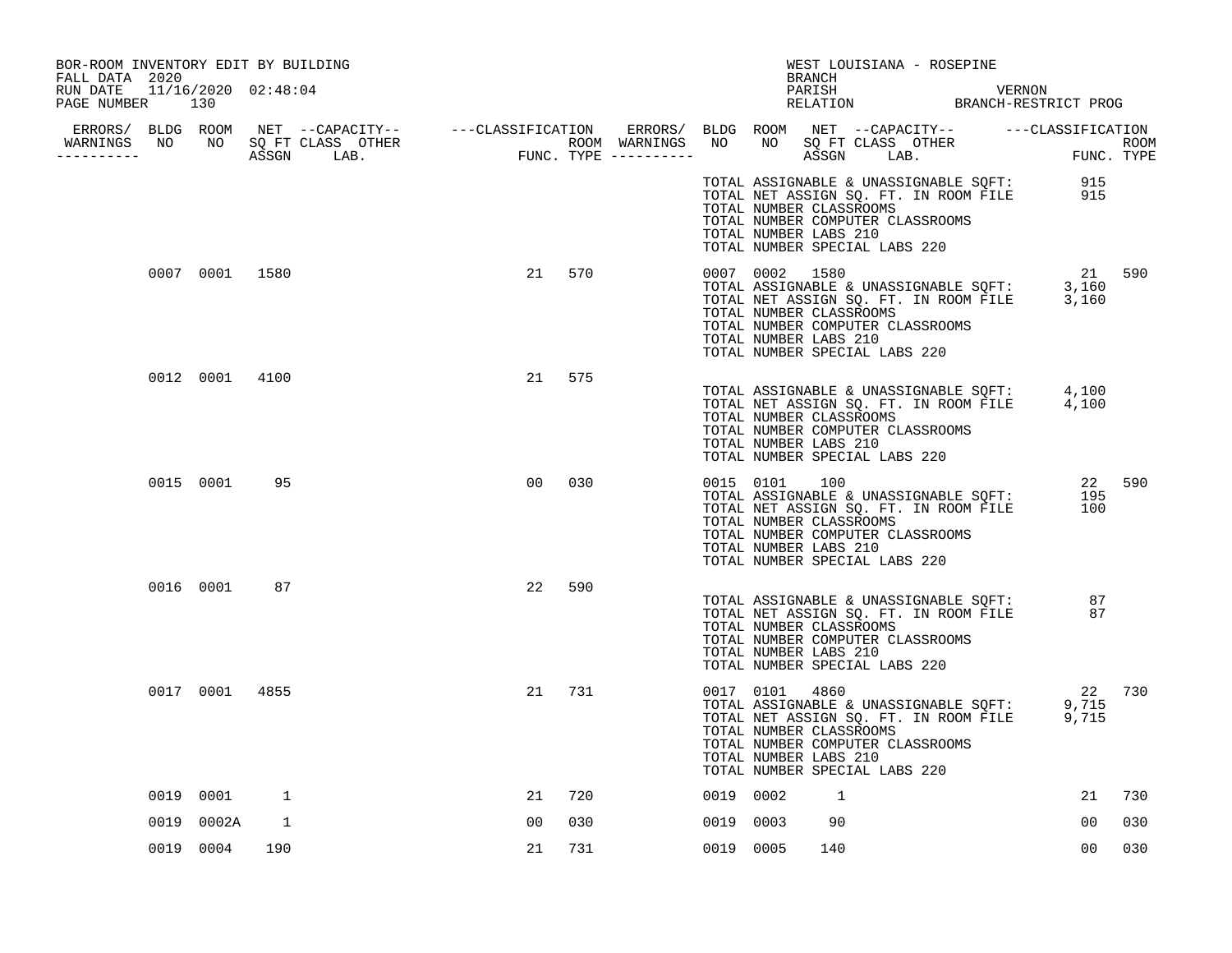| BOR-ROOM INVENTORY EDIT BY BUILDING<br>FALL DATA 2020 |           |                |                                                                                                                                                                                                                                                                 |    |        |  |                                                  | BRANCH |                               | WEST LOUISIANA - ROSEPINE        |                                                                                |                                                                                            |        |
|-------------------------------------------------------|-----------|----------------|-----------------------------------------------------------------------------------------------------------------------------------------------------------------------------------------------------------------------------------------------------------------|----|--------|--|--------------------------------------------------|--------|-------------------------------|----------------------------------|--------------------------------------------------------------------------------|--------------------------------------------------------------------------------------------|--------|
| RUN DATE 11/16/2020 02:48:04<br>PAGE NUMBER           | 131       |                |                                                                                                                                                                                                                                                                 |    |        |  |                                                  |        |                               |                                  |                                                                                | PARISH VERNON RELATION BRANCH-RESTRICT PROG                                                |        |
| ERRORS/ BLDG ROOM<br>----------                       |           |                | NET --CAPACITY-- ----CLASSIFICATION ERRORS/BLDG ROOM NET --CAPACITY-- ----CLASSIFICATION<br>SQ FT CLASS OTHER ROOM WARNINGS NO NO SQ FT CLASS OTHER ROOM ROOM<br>ASSGN LAB. FUNC. TYPE ----------- -- ASSGN LAB. FUNC. TYPE<br>WARNINGS NO NO SQ FT CLASS OTHER |    |        |  |                                                  |        |                               |                                  |                                                                                |                                                                                            |        |
|                                                       |           | 0019 0006 5000 |                                                                                                                                                                                                                                                                 |    | 21 725 |  | TOTAL NUMBER CLASSROOMS<br>TOTAL NUMBER LABS 210 |        | TOTAL NUMBER SPECIAL LABS 220 | TOTAL NUMBER COMPUTER CLASSROOMS |                                                                                | TOTAL ASSIGNABLE & UNASSIGNABLE SQFT: 5,423<br>TOTAL NET ASSIGN SQ. FT. IN ROOM FILE 5,192 |        |
|                                                       | 0020 0001 | 72             |                                                                                                                                                                                                                                                                 |    | 21 590 |  | 0020 0002                                        | 396    |                               |                                  |                                                                                |                                                                                            | 21 590 |
|                                                       | 0020 0003 | 252            |                                                                                                                                                                                                                                                                 | 21 | 590    |  | TOTAL NUMBER CLASSROOMS<br>TOTAL NUMBER LABS 210 |        | TOTAL NUMBER SPECIAL LABS 220 | TOTAL NUMBER COMPUTER CLASSROOMS | TOTAL ASSIGNABLE & UNASSIGNABLE SQFT:<br>TOTAL NET ASSIGN SQ. FT. IN ROOM FILE | 720<br>720                                                                                 |        |
|                                                       |           | 0023 0101 3000 |                                                                                                                                                                                                                                                                 | 21 | 720    |  | TOTAL NUMBER CLASSROOMS<br>TOTAL NUMBER LABS 210 |        | TOTAL NUMBER SPECIAL LABS 220 | TOTAL NUMBER COMPUTER CLASSROOMS |                                                                                | TOTAL ASSIGNABLE & UNASSIGNABLE SQFT: 3,000<br>TOTAL NET ASSIGN SQ. FT. IN ROOM FILE 3,000 |        |
|                                                       | 0029 0101 | 800            |                                                                                                                                                                                                                                                                 |    | 21 575 |  | TOTAL NUMBER CLASSROOMS<br>TOTAL NUMBER LABS 210 |        | TOTAL NUMBER SPECIAL LABS 220 | TOTAL NUMBER COMPUTER CLASSROOMS | TOTAL ASSIGNABLE & UNASSIGNABLE SQFT:<br>TOTAL NET ASSIGN SQ. FT. IN ROOM FILE | 800<br>800                                                                                 |        |
|                                                       | 0030 0101 | 504            |                                                                                                                                                                                                                                                                 | 21 | 575    |  | TOTAL NUMBER CLASSROOMS<br>TOTAL NUMBER LABS 210 |        | TOTAL NUMBER SPECIAL LABS 220 | TOTAL NUMBER COMPUTER CLASSROOMS | TOTAL ASSIGNABLE & UNASSIGNABLE SQFT:<br>TOTAL NET ASSIGN SQ. FT. IN ROOM FILE | 504<br>504                                                                                 |        |
|                                                       | 0031 0101 | 120            |                                                                                                                                                                                                                                                                 | 21 | 590    |  | TOTAL NUMBER CLASSROOMS<br>TOTAL NUMBER LABS 210 |        | TOTAL NUMBER SPECIAL LABS 220 | TOTAL NUMBER COMPUTER CLASSROOMS | TOTAL ASSIGNABLE & UNASSIGNABLE SQFT:<br>TOTAL NET ASSIGN SQ. FT. IN ROOM FILE | 120<br>120                                                                                 |        |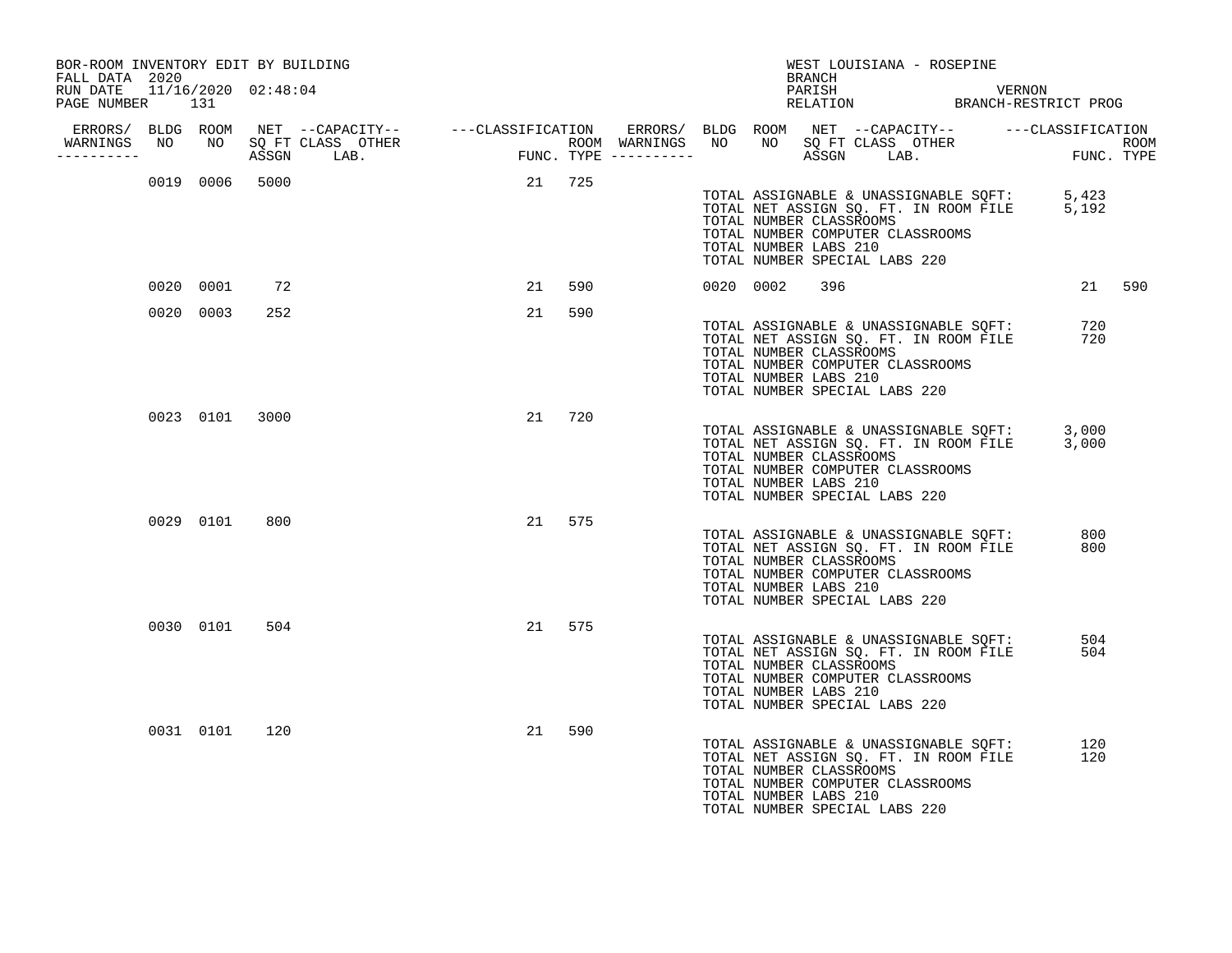BOR-ROOM INVENTORY EDIT BY BUILDING WEST LOUISIANA - ROSEPINE FALL DATA 2020 RUN DATE 11/16/2020 02:48:04

| DESCRIPTION AND SUMMARY OF ERRORS & WARNINGS                                                                                                                                                                                                                                                               |
|------------------------------------------------------------------------------------------------------------------------------------------------------------------------------------------------------------------------------------------------------------------------------------------------------------|
| 1 = ERROR - BLD NUMBER OF THE ROOM FILE DOES NOT MATCH THE BLD NUMBER OF THE BLD FILE. ----------------<br>THE BUILDING NUMBERS SHOULD BE EXACTLY THE SAME ON THE BUILDING FILE AND THE ROOM FILE.                                                                                                         |
| 2 = ERROR - DUPLICATE RECORD IN THE ROOM FILE.                                                                                                                                                                                                                                                             |
|                                                                                                                                                                                                                                                                                                            |
| 4 = ERROR - CAPACITY IS NOT ENTERED FOR ROOM TYPE 110, 210, 220, 230, 250, 410, 430, 610, 910, 920. - - - - - - - - -                                                                                                                                                                                      |
| IF THE BUILDING IS A WAREHOUSE, BARN, ETC. WITH NO ROOMS, CODE ONE ROOM WITH THE GROSS AND NET EQUAL.                                                                                                                                                                                                      |
| 6 = ERROR - FUNCTION USE OF ROOMS IS 00 AND ROOM TYPE NOT 010, 020, 030, 051, 052, OR 053. - - - - - - - - - - - - - - -                                                                                                                                                                                   |
| 7 = ERROR - ROOM TYPE IS NOT A VALID ROOM USE CODE OR PCS FUNCTION USE CODE IS NOT A VALID CODE ------------                                                                                                                                                                                               |
|                                                                                                                                                                                                                                                                                                            |
| TOTAL ERRORS<br>9 = WARNING -- RATIO OF NET ASSIGN SO. FT. TO CAPACITY IS NOT 5 TO 50 SO. FT. FOR ROOM TYPES 110 410 430<br>OR IS NOT 10 TO 400 SO. FT. FOR ROOM TYPES 210 220 230 250<br>OR IS NOT 5 TO 25 SQ. FT. FOR ROOM TYPE 610. -----------                                                         |
| 47<br>TOTAL CLASSROOM CAPACITY                                                                                                                                                                                                                                                                             |
| 12<br>TOTAL LAB CAPACITY<br>TOTAL OTHER CAPACITY                                                                                                                                                                                                                                                           |
| 1,096<br>TOTAL UNASSIGNED AREA - ROOMS (FUNCT 81, 82, 83)                                                                                                                                                                                                                                                  |
| 39,443<br>TOTAL ASSIGNABLE AREA - ROOMS (FUNCT 10 THROUGH 83)<br>39,443                                                                                                                                                                                                                                    |
| -11<br>34<br>TOTAL NUMBER OF INSTRUCTIONAL, RESEARCH, ACADEMIC SUPPORT, AND STUDENT SERVICE ROOMS (FUNCTS 10, 20, 40 AND 50)<br>TOTAL NUMBER OF PUBLIC SERVICE, INSTITUTIONAL SUPPORT AND INDEPENDENT OPERATIONS ROOMS (FUNCTS 30, 60 AND 70) -----<br>TOTAL NUMBER OF UNASSIGNED ROOMS (FUNCT 81, 82, 83) |
| 36<br>TOTAL NUMBER OF CLASSROOMS (110)                                                                                                                                                                                                                                                                     |
| TOTAL NUMBER OF LABS (210)<br>TOTAL NUMBER OF SPECIAL LABS                                                                                                                                                                                                                                                 |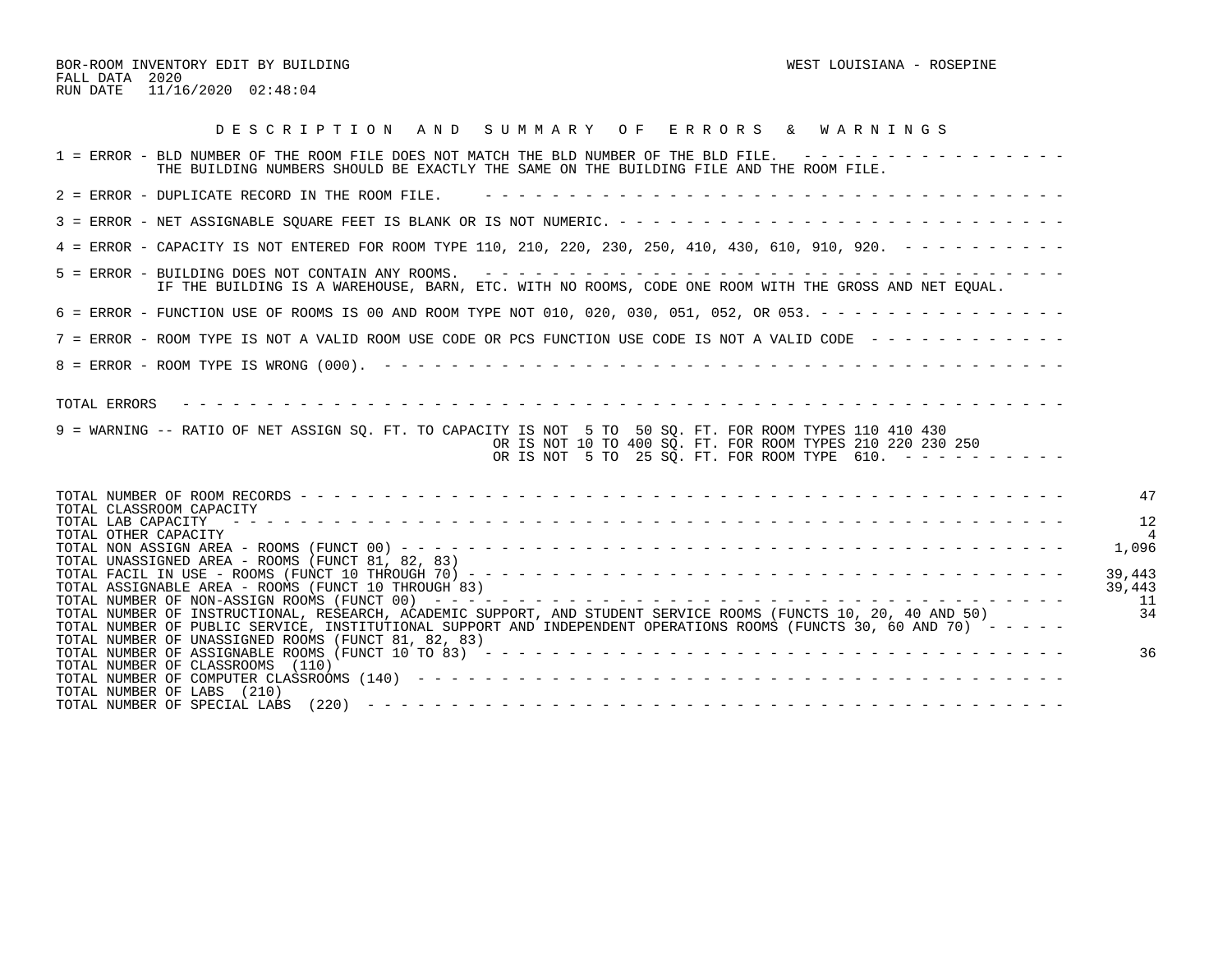| BOR-ROOM INVENTORY EDIT BY BUILDING<br>FALL DATA 2020<br>RUN DATE<br>PAGE NUMBER |    | 11/16/2020 02:48:04<br>132 |       |                           |                                    |     |                                                           |           |            | LIVESTOCK SHOW - DELHI<br><b>BRANCH</b><br>PARISH<br>RELATION                                                                                                                                                  |      | RICHLAND<br>BRANCH-RESTRICT PROG                     |                    |
|----------------------------------------------------------------------------------|----|----------------------------|-------|---------------------------|------------------------------------|-----|-----------------------------------------------------------|-----------|------------|----------------------------------------------------------------------------------------------------------------------------------------------------------------------------------------------------------------|------|------------------------------------------------------|--------------------|
| ERRORS/ BLDG<br>WARNINGS<br>.                                                    | NO | ROOM<br>NO                 | ASSGN | SQ FT CLASS OTHER<br>LAB. | NET --CAPACITY-- ---CLASSIFICATION |     | ERRORS/ BLDG ROOM<br>ROOM WARNINGS<br>FUNC. TYPE $------$ | NO        | NO         | SQ FT CLASS OTHER<br>ASSGN                                                                                                                                                                                     | LAB. | NET --CAPACITY-- ---CLASSIFICATION                   | ROOM<br>FUNC. TYPE |
|                                                                                  |    | 0001 0101                  | 4277  |                           | 32                                 | 620 |                                                           |           |            | TOTAL NET ASSIGN SO. FT. IN ROOM FILE<br>TOTAL NUMBER CLASSROOMS<br>TOTAL NUMBER COMPUTER CLASSROOMS<br>TOTAL NUMBER LABS 210<br>TOTAL NUMBER SPECIAL LABS 220                                                 |      | TOTAL ASSIGNABLE & UNASSIGNABLE SQFT: 4,277<br>4,277 |                    |
|                                                                                  |    | 0002 0101                  | 744   | $\mathbf{1}$              | 32                                 | 310 |                                                           |           | 0002 0101A | 396                                                                                                                                                                                                            | 1    | 32                                                   | 310                |
|                                                                                  |    | 0002 0101B                 | 227   | $\mathbf{1}$              | 32                                 | 310 |                                                           |           | 0002 0101C | 150                                                                                                                                                                                                            |      | 0 <sub>0</sub>                                       | 030                |
|                                                                                  |    | 0002 0101D                 | 127   |                           | 0 <sub>0</sub>                     | 030 |                                                           |           |            | TOTAL NET ASSIGN SQ. FT. IN ROOM FILE<br>TOTAL NUMBER CLASSROOMS<br>TOTAL NUMBER COMPUTER CLASSROOMS<br>TOTAL NUMBER LABS 210<br>TOTAL NUMBER SPECIAL LABS 220                                                 |      | TOTAL ASSIGNABLE & UNASSIGNABLE SQFT: 1,644<br>1,367 |                    |
|                                                                                  |    | 0003 0101 24000            |       |                           | 32                                 | 570 |                                                           |           |            | TOTAL ASSIGNABLE & UNASSIGNABLE SQFT:<br>TOTAL NET ASSIGN SO. FT. IN ROOM FILE<br>TOTAL NUMBER CLASSROOMS<br>TOTAL NUMBER COMPUTER CLASSROOMS<br>TOTAL NUMBER LABS 210<br>TOTAL NUMBER SPECIAL LABS 220        |      | 24,000<br>24,000                                     |                    |
|                                                                                  |    | 0004 0101                  | 192   |                           | 32                                 | 919 |                                                           | 0004 0102 |            | 192<br>TOTAL ASSIGNABLE & UNASSIGNABLE SOFT:<br>TOTAL NET ASSIGN SQ. FT. IN ROOM FILE<br>TOTAL NUMBER CLASSROOMS<br>TOTAL NUMBER COMPUTER CLASSROOMS<br>TOTAL NUMBER LABS 210<br>TOTAL NUMBER SPECIAL LABS 220 |      | 00 <sub>o</sub><br>384<br>192                        | 030                |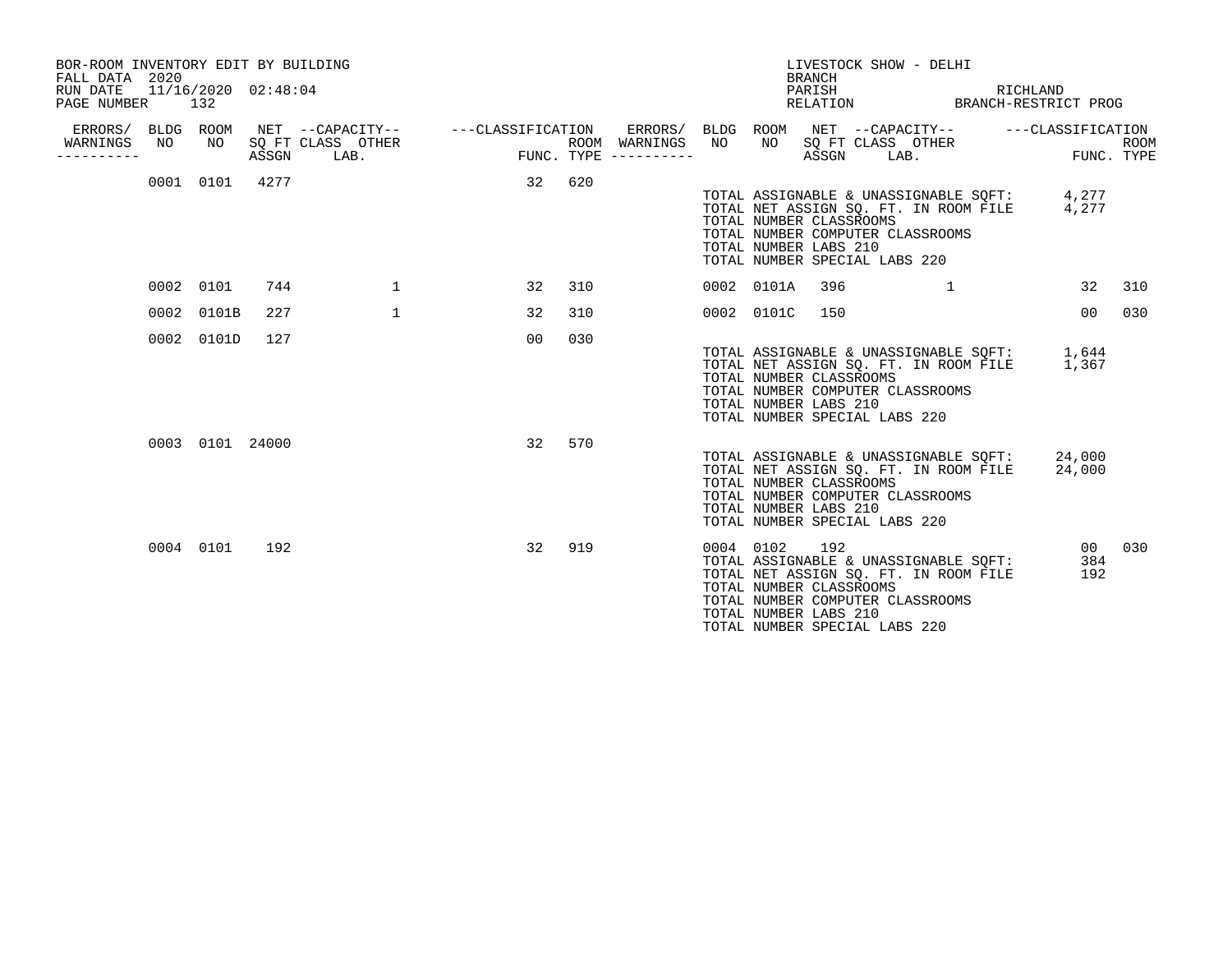BOR-ROOM INVENTORY EDIT BY BUILDING CONTROL CONTROL CONTROL CONTROL CONTROL BOROUGH AND LIVESTOCK SHOW - DELHI FALL DATA 2020 RUN DATE 11/16/2020 02:48:04

| DESCRIPTION AND SUMMARY OF ERRORS & WARNINGS                                                                                                                                                                                                                                                      |                  |
|---------------------------------------------------------------------------------------------------------------------------------------------------------------------------------------------------------------------------------------------------------------------------------------------------|------------------|
| 1 = ERROR - BLD NUMBER OF THE ROOM FILE DOES NOT MATCH THE BLD NUMBER OF THE BLD FILE. ----------------<br>THE BUILDING NUMBERS SHOULD BE EXACTLY THE SAME ON THE BUILDING FILE AND THE ROOM FILE.                                                                                                |                  |
| 2 = ERROR - DUPLICATE RECORD IN THE ROOM FILE.                                                                                                                                                                                                                                                    |                  |
|                                                                                                                                                                                                                                                                                                   |                  |
| 4 = ERROR - CAPACITY IS NOT ENTERED FOR ROOM TYPE 110, 210, 220, 230, 250, 410, 430, 610, 910, 920. - - - - - - - - -                                                                                                                                                                             |                  |
| IF THE BUILDING IS A WAREHOUSE, BARN, ETC. WITH NO ROOMS, CODE ONE ROOM WITH THE GROSS AND NET EOUAL.                                                                                                                                                                                             |                  |
| 6 = ERROR - FUNCTION USE OF ROOMS IS 00 AND ROOM TYPE NOT 010, 020, 030, 051, 052, OR 053. - - - - - - - - - - - - - - -                                                                                                                                                                          |                  |
| 7 = ERROR - ROOM TYPE IS NOT A VALID ROOM USE CODE OR PCS FUNCTION USE CODE IS NOT A VALID CODE ------------                                                                                                                                                                                      |                  |
|                                                                                                                                                                                                                                                                                                   |                  |
| TOTAL ERRORS<br>9 = WARNING -- RATIO OF NET ASSIGN SQ. FT. TO CAPACITY IS NOT 5 TO 50 SQ. FT. FOR ROOM TYPES 110 410 430<br>OR IS NOT 10 TO 400 SQ. FT. FOR ROOM TYPES 210 220 230 250<br>OR IS NOT 5 TO 25 SQ. FT. FOR ROOM TYPE 610. ----------                                                 |                  |
| TOTAL CLASSROOM CAPACITY<br>TOTAL LAB CAPACITY                                                                                                                                                                                                                                                    |                  |
| TOTAL OTHER CAPACITY<br>TOTAL UNASSIGNED AREA - ROOMS (FUNCT 81, 82, 83)                                                                                                                                                                                                                          | 469              |
| TOTAL ASSIGNABLE AREA - ROOMS (FUNCT 10 THROUGH 83)                                                                                                                                                                                                                                               | 29,836<br>29,836 |
| TOTAL NUMBER OF INSTRUCTIONAL, RESEARCH, ACADEMIC SUPPORT, AND STUDENT SERVICE ROOMS (FUNCTS 10, 20, 40 AND 50)<br>TOTAL NUMBER OF PUBLIC SERVICE, INSTITUTIONAL SUPPORT AND INDEPENDENT OPERATIONS ROOMS (FUNCTS 30, 60 AND 70) - - - - -<br>TOTAL NUMBER OF UNASSIGNED ROOMS (FUNCT 81, 82, 83) |                  |
| TOTAL NUMBER OF CLASSROOMS (110)<br>TOTAL NUMBER OF LABS (210)                                                                                                                                                                                                                                    |                  |
|                                                                                                                                                                                                                                                                                                   |                  |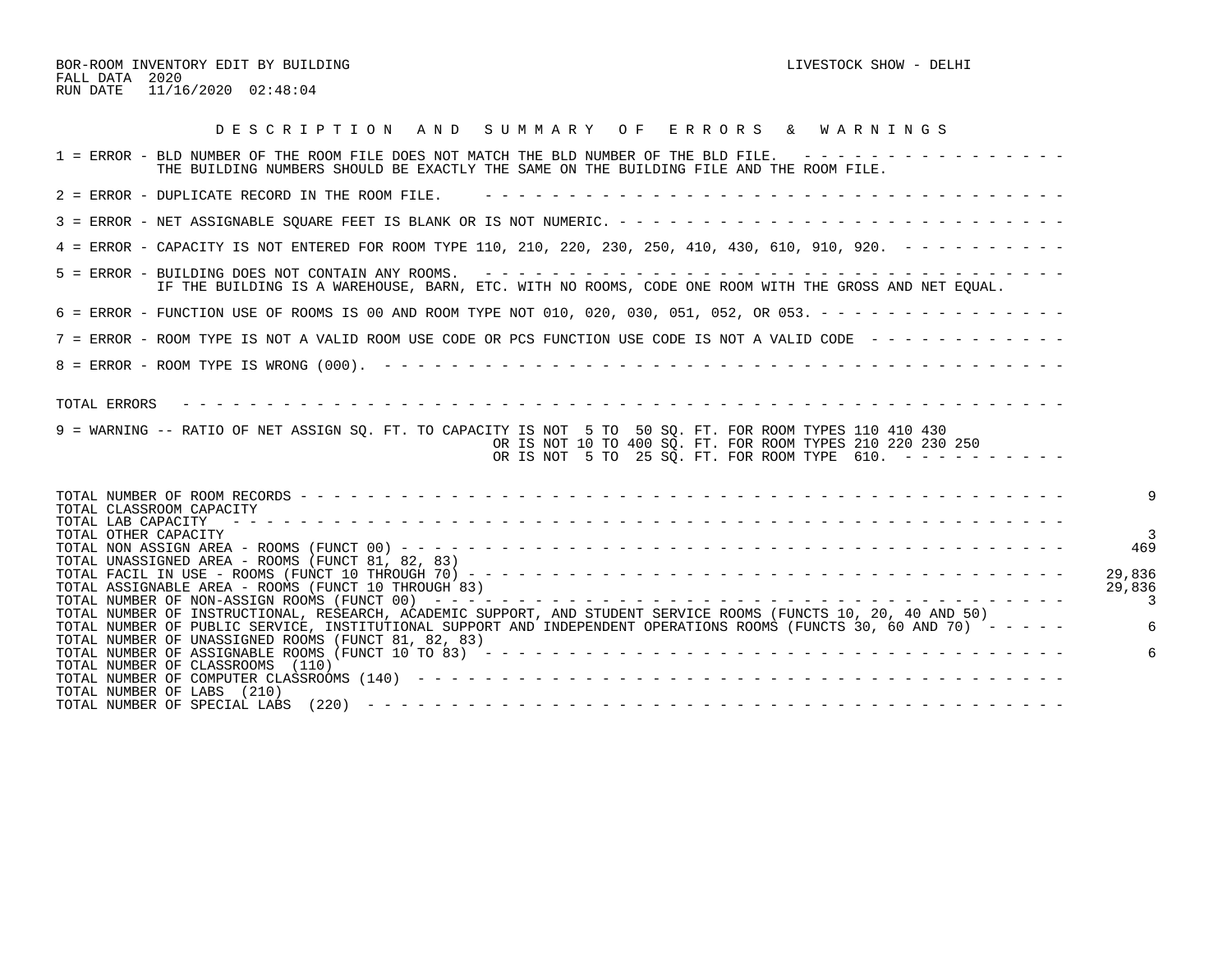| BOR-ROOM INVENTORY EDIT BY BUILDING<br>FALL DATA 2020 |     |           |                |                   |                                                                                             |     |                                                                                         |           |           | BRANCH                                                             | MACON RIDGE - WINNSBORO                                                                                                                                                                      |              |                 |      |
|-------------------------------------------------------|-----|-----------|----------------|-------------------|---------------------------------------------------------------------------------------------|-----|-----------------------------------------------------------------------------------------|-----------|-----------|--------------------------------------------------------------------|----------------------------------------------------------------------------------------------------------------------------------------------------------------------------------------------|--------------|-----------------|------|
| RUN DATE 11/16/2020 02:48:04<br>PAGE NUMBER           | 133 |           |                |                   |                                                                                             |     |                                                                                         |           |           |                                                                    | PARISH FRANKLIN<br>RELATION BRANCH-RESTRICT PROG                                                                                                                                             |              |                 |      |
| ERRORS/ BLDG ROOM<br>WARNINGS                         | NO  | NO 11     |                | SQ FT CLASS OTHER | NET --CAPACITY-- - ---CLASSIFICATION ERRORS/ BLDG ROOM NET --CAPACITY-- - ---CLASSIFICATION |     |                                                                                         |           | NO 11     |                                                                    | SQ FT CLASS OTHER                                                                                                                                                                            |              |                 | ROOM |
| ---------                                             |     |           |                | ASSGN LAB.        | FUNC                                                                                        |     | ROOM WARNINGS NO<br>$\texttt{FUNC.}\texttt{TYPE}\texttt{---} \texttt{---} \texttt{---}$ |           |           |                                                                    | ASSGN LAB.                                                                                                                                                                                   |              | FUNC. TYPE      |      |
|                                                       |     | 0003 0101 | 264            |                   | 21                                                                                          | 350 |                                                                                         | 0003 0102 |           | 138                                                                |                                                                                                                                                                                              | $\mathbf{1}$ | 21              | 310  |
|                                                       |     | 0003 0103 | 200            | $\mathbf{1}$      | 21                                                                                          | 310 |                                                                                         | 0003 0104 |           | 90                                                                 |                                                                                                                                                                                              | 1            | 21              | 310  |
|                                                       |     | 0003 0105 | 65             |                   | 00                                                                                          | 030 |                                                                                         | 0003 0106 |           | 110                                                                |                                                                                                                                                                                              | $\mathbf{1}$ | 21              | 310  |
|                                                       |     | 0003 0107 | 110            | $\mathbf{1}$      | 21                                                                                          | 310 |                                                                                         |           |           | TOTAL NUMBER CLASSROOMS<br>TOTAL NUMBER LABS 210                   | TOTAL ASSIGNABLE & UNASSIGNABLE SQFT:<br>TOTAL ASSIGNABLE & UNASSIGNABLE SQFT:<br>TOTAL NET ASSIGN SQ. FT. IN ROOM FILE<br>TOTAL NUMBER COMPUTER CLASSROOMS<br>TOTAL NUMBER SPECIAL LABS 220 |              | 977<br>912      |      |
|                                                       |     |           | 0007 0001 1440 |                   | 92                                                                                          | 970 |                                                                                         |           |           | TOTAL NUMBER CLASSROOMS<br>TOTAL NUMBER LABS 210                   | TOTAL ASSIGNABLE & UNASSIGNABLE SQFT: 1,440<br>TOTAL NET ASSIGN SQ. FT. IN ROOM FILE 1,440<br>TOTAL NUMBER COMPUTER CLASSROOMS<br>TOTAL NUMBER SPECIAL LABS 220                              |              |                 |      |
|                                                       |     | 0008 0001 | 266            |                   | 21                                                                                          | 730 |                                                                                         |           |           | TOTAL NUMBER CLASSROOMS<br>TOTAL NUMBER LABS 210                   | TOTAL ASSIGNABLE & UNASSIGNABLE SQFT:<br>TOTAL NET ASSIGN SQ. FT. IN ROOM FILE<br>TOTAL NUMBER COMPUTER CLASSROOMS<br>TOTAL NUMBER SPECIAL LABS 220                                          |              | 266<br>266      |      |
|                                                       |     | 0010 0101 | 960            |                   | 21                                                                                          | 720 |                                                                                         |           |           | 0010 0102 5160<br>TOTAL NUMBER CLASSROOMS<br>TOTAL NUMBER LABS 210 | TOTAL ASSIGNABLE & UNASSIGNABLE SQFT:<br>TOTAL NET ASSIGN SQ. FT. IN ROOM FILE 6,120<br>TOTAL NUMBER COMPUTER CLASSROOMS<br>TOTAL NUMBER SPECIAL LABS 220                                    |              | 21 740<br>6,120 |      |
|                                                       |     | 0019 0101 | 96             |                   | 21                                                                                          | 730 |                                                                                         | 0019 0102 |           | 64                                                                 |                                                                                                                                                                                              |              | 00 <sub>o</sub> | 030  |
|                                                       |     | 0019 0103 | 440            |                   | 21                                                                                          | 730 |                                                                                         |           | 0019 0104 | 600<br>TOTAL NUMBER CLASSROOMS<br>TOTAL NUMBER LABS 210            | VOID ASSIGNABLE & UNASSIGNABLE SQFT: 1,200<br>TOTAL NET ASSIGN SQ. FT. IN ROOM FILE 1,136<br>TOTAL NUMBER COMPUTER CLASSROOMS<br>TOTAL NUMBER SPECIAL LABS 220                               |              | 21              | 740  |
|                                                       |     | 0022 0101 | 800            | 16                | 21                                                                                          | 250 |                                                                                         | 0022 0102 |           | 62                                                                 |                                                                                                                                                                                              |              | 00              | 030  |
|                                                       |     | 0022 0103 | 18             |                   | 21                                                                                          | 730 |                                                                                         | 0022 0104 |           | 64                                                                 |                                                                                                                                                                                              |              | 21              | 255  |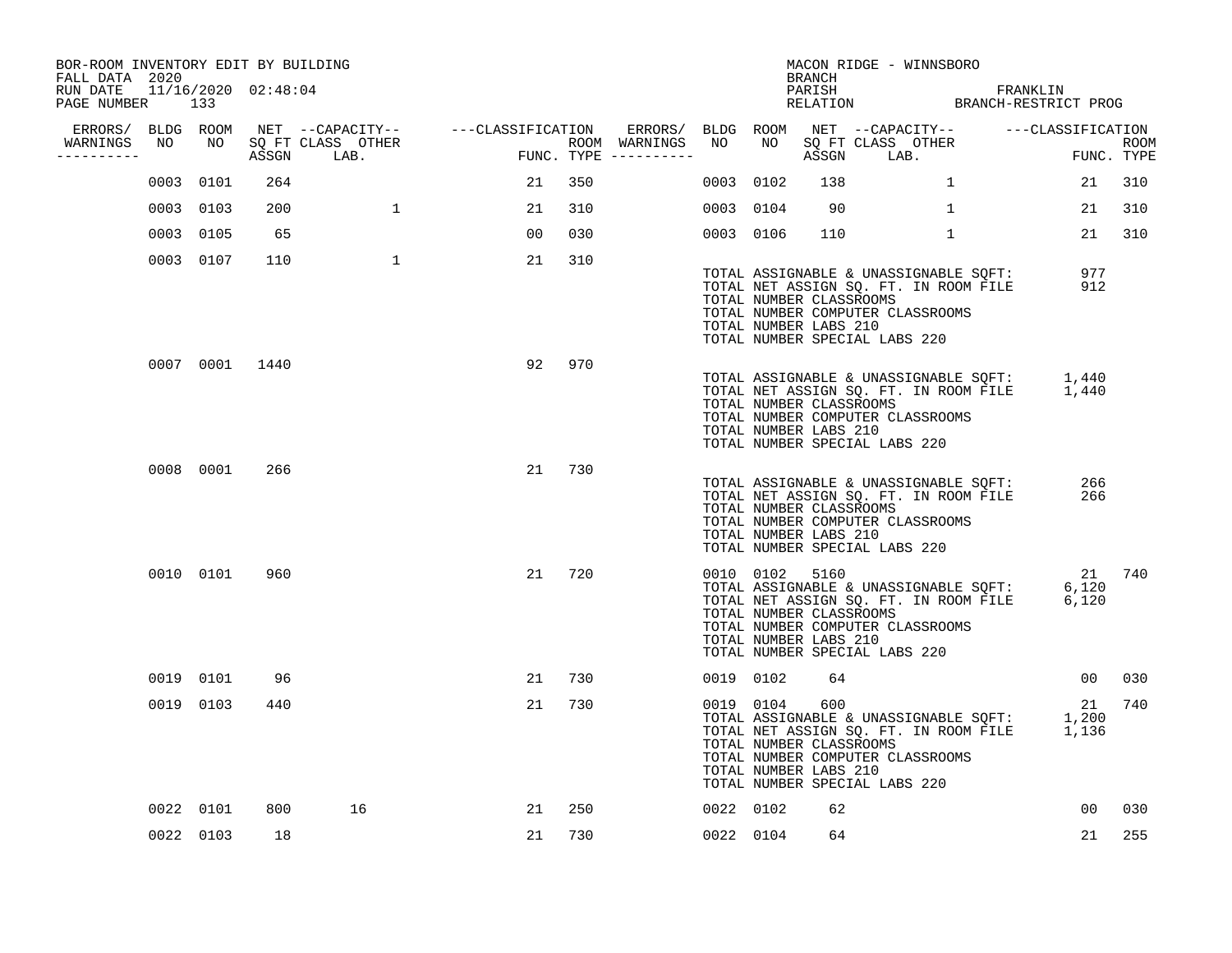| BOR-ROOM INVENTORY EDIT BY BUILDING<br>FALL DATA 2020 |           |                |                                                |                                                                                                               |     |                     |           |           | BRANCH                                           |                               | MACON RIDGE - WINNSBORO          |                                                                                            |                |     |
|-------------------------------------------------------|-----------|----------------|------------------------------------------------|---------------------------------------------------------------------------------------------------------------|-----|---------------------|-----------|-----------|--------------------------------------------------|-------------------------------|----------------------------------|--------------------------------------------------------------------------------------------|----------------|-----|
| RUN DATE 11/16/2020 02:48:04<br>PAGE NUMBER 134       |           |                |                                                |                                                                                                               |     |                     |           |           |                                                  |                               |                                  | PARISH FRANKLIN RELATION BRANCH-RESTRICT PROG                                              |                |     |
|                                                       |           |                |                                                | ERRORS/ BLDG ROOM NET --CAPACITY-- - ---CLASSIFICATION ERRORS/ BLDG ROOM NET --CAPACITY-- - ---CLASSIFICATION |     | ROOM WARNINGS NO    |           |           |                                                  |                               |                                  |                                                                                            |                |     |
| -----------                                           |           |                | WARNINGS NO NO SQ FT CLASS OTHER<br>ASSGN LAB. | $_{\rm FUNC}$ .                                                                                               |     | FUNC. TYPE $------$ |           |           |                                                  |                               |                                  | NO SQ FT CLASS OTHER THE ROOM ASSGN LAB. FUNC. TYPE                                        |                |     |
|                                                       | 0022 0105 | 16             |                                                | 00                                                                                                            | 030 |                     |           | 0022 0106 | 600                                              |                               |                                  |                                                                                            | 21 255         |     |
|                                                       | 0022 0107 | 96             |                                                | 00                                                                                                            | 030 |                     |           |           | TOTAL NUMBER CLASSROOMS<br>TOTAL NUMBER LABS 210 | TOTAL NUMBER SPECIAL LABS 220 | TOTAL NUMBER COMPUTER CLASSROOMS | TOTAL ASSIGNABLE & UNASSIGNABLE SQFT: 1,656<br>TOTAL NET ASSIGN SQ. FT. IN ROOM FILE 1,482 |                |     |
|                                                       |           | 0025 0101 195  |                                                | 21                                                                                                            | 560 |                     |           |           | TOTAL NUMBER CLASSROOMS<br>TOTAL NUMBER LABS 210 | TOTAL NUMBER SPECIAL LABS 220 | TOTAL NUMBER COMPUTER CLASSROOMS | TOTAL ASSIGNABLE & UNASSIGNABLE SQFT:<br>TOTAL NET ASSIGN SQ. FT. IN ROOM FILE             | 195<br>195     |     |
|                                                       | 0031 0101 | 178            | $\mathbf{1}$                                   | 21                                                                                                            | 310 |                     | 0031 0102 |           | 182                                              |                               |                                  |                                                                                            | 21             | 310 |
|                                                       | 0031 0103 | 156            | $\mathbf{1}$                                   | 21                                                                                                            | 310 |                     | 0031 0104 |           | 156                                              |                               | $\mathbf{1}$                     |                                                                                            | 21             | 310 |
|                                                       | 0031 0105 | 338            |                                                | 21                                                                                                            | 350 |                     | 0031 0106 |           | 15                                               |                               |                                  |                                                                                            | 0 <sub>0</sub> | 010 |
|                                                       | 0031 0107 | - 8            |                                                | 0 <sub>0</sub>                                                                                                | 030 |                     | 0031 0108 |           | 133                                              |                               |                                  |                                                                                            | 00             | 030 |
|                                                       | 0031 0109 | 123            |                                                | 00                                                                                                            | 030 |                     | 0031 0110 |           | 156                                              |                               | $\sim$ 1                         |                                                                                            | 21             | 310 |
|                                                       | 0031 0111 | 35             |                                                | 22                                                                                                            | 730 |                     |           |           | TOTAL NUMBER CLASSROOMS<br>TOTAL NUMBER LABS 210 | TOTAL NUMBER SPECIAL LABS 220 | TOTAL NUMBER COMPUTER CLASSROOMS | TOTAL ASSIGNABLE & UNASSIGNABLE SQFT: 1,480<br>TOTAL NET ASSIGN SQ. FT. IN ROOM FILE 1,201 |                |     |
|                                                       |           | 0033 0101 5325 |                                                | 22                                                                                                            | 740 |                     |           |           | TOTAL NUMBER CLASSROOMS<br>TOTAL NUMBER LABS 210 | TOTAL NUMBER SPECIAL LABS 220 | TOTAL NUMBER COMPUTER CLASSROOMS | TOTAL ASSIGNABLE & UNASSIGNABLE SQFT: 5,325<br>TOTAL NET ASSIGN SQ. FT. IN ROOM FILE 5,325 |                |     |
|                                                       | 0035 0101 | 4000           | 1                                              | 21                                                                                                            | 310 |                     |           |           | TOTAL NUMBER CLASSROOMS<br>TOTAL NUMBER LABS 210 |                               | TOTAL NUMBER COMPUTER CLASSROOMS | TOTAL ASSIGNABLE & UNASSIGNABLE SQFT: 4,000<br>TOTAL NET ASSIGN SQ. FT. IN ROOM FILE 4,000 |                |     |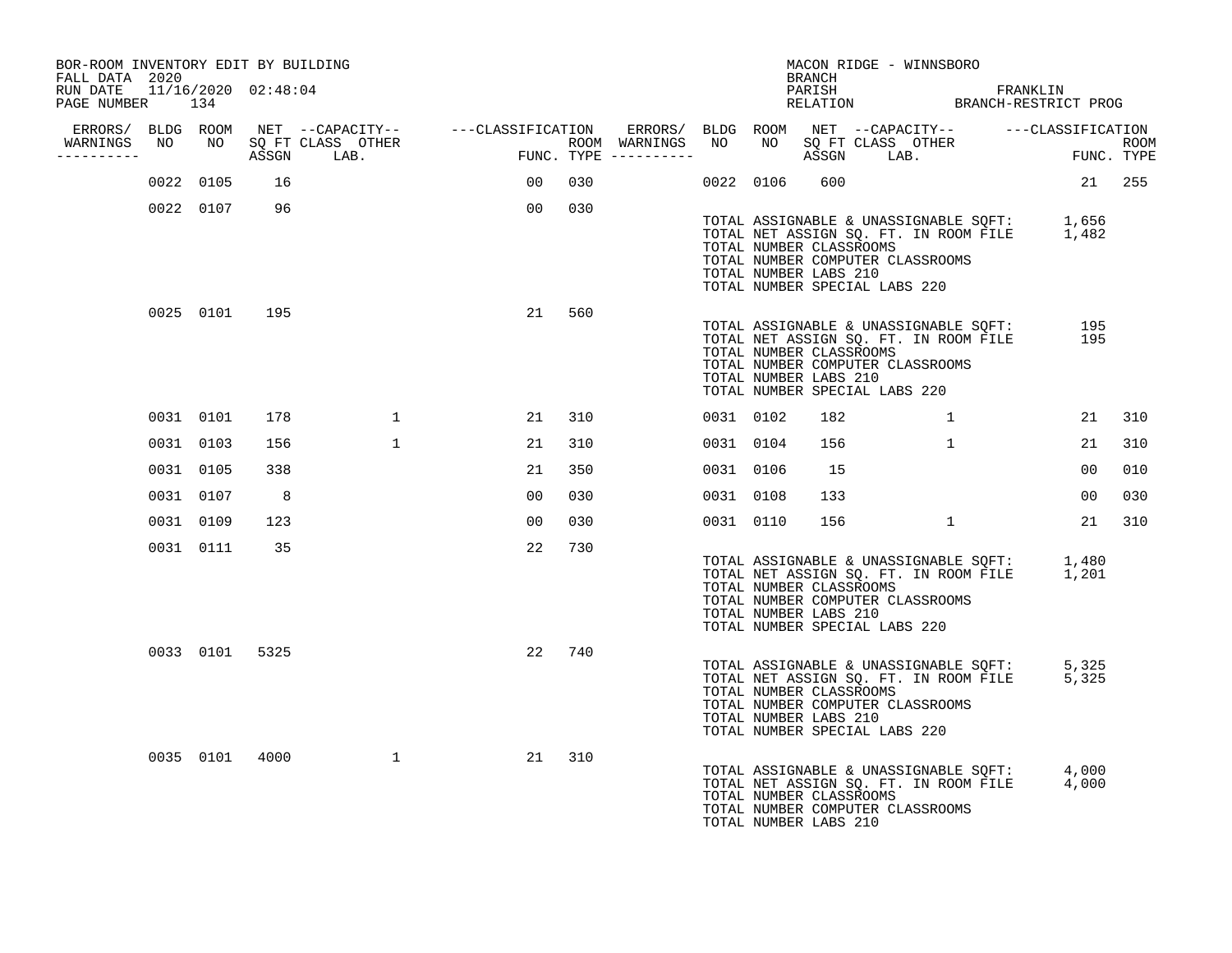| BOR-ROOM INVENTORY EDIT BY BUILDING<br>FALL DATA 2020<br>RUN DATE<br>PAGE NUMBER 135 |    |           | 11/16/2020 02:48:04 |                                                                                                                                                    |        |     |                                      |                 | <b>BRANCH</b><br>PARISH                          | MACON RIDGE - WINNSBORO                                                                                                                             |  | FRANKLIN<br>RELATION BRANCH-RESTRICT PROG   |                |      |
|--------------------------------------------------------------------------------------|----|-----------|---------------------|----------------------------------------------------------------------------------------------------------------------------------------------------|--------|-----|--------------------------------------|-----------------|--------------------------------------------------|-----------------------------------------------------------------------------------------------------------------------------------------------------|--|---------------------------------------------|----------------|------|
| WARNINGS<br>---------                                                                | NO |           |                     | ERRORS/ BLDG ROOM NET --CAPACITY-- - ---CLASSIFICATION ERRORS/ BLDG ROOM NET --CAPACITY-- - ---CLASSIFICATION<br>NO SOFT CLASS OTHER<br>ASSGN LAB. |        |     | ROOM WARNINGS<br>FUNC. TYPE $------$ | NO <sub>1</sub> | ASSGN                                            | NO SQ FT CLASS OTHER<br>ASSGN LAB<br>LAB.                                                                                                           |  |                                             | FUNC. TYPE     | ROOM |
|                                                                                      |    |           |                     |                                                                                                                                                    |        |     |                                      |                 |                                                  | TOTAL NUMBER SPECIAL LABS 220                                                                                                                       |  |                                             |                |      |
|                                                                                      |    |           | 0036 0101 4950      |                                                                                                                                                    | 21 720 |     |                                      |                 | TOTAL NUMBER CLASSROOMS<br>TOTAL NUMBER LABS 210 | TOTAL NET ASSIGN SO. FT. IN ROOM FILE<br>TOTAL NUMBER COMPUTER CLASSROOMS<br>TOTAL NUMBER SPECIAL LABS 220                                          |  | TOTAL ASSIGNABLE & UNASSIGNABLE SOFT: 4,950 | 4,950          |      |
|                                                                                      |    |           | 0038 0101 3850      |                                                                                                                                                    | 21     | 260 |                                      |                 | TOTAL NUMBER CLASSROOMS<br>TOTAL NUMBER LABS 210 | TOTAL NET ASSIGN SQ. FT. IN ROOM FILE<br>TOTAL NUMBER COMPUTER CLASSROOMS<br>TOTAL NUMBER SPECIAL LABS 220                                          |  | TOTAL ASSIGNABLE & UNASSIGNABLE SQFT: 3,850 | 3,850          |      |
|                                                                                      |    | 0039 0101 | 125                 |                                                                                                                                                    | 21     | 580 |                                      |                 | TOTAL NUMBER CLASSROOMS<br>TOTAL NUMBER LABS 210 | TOTAL ASSIGNABLE & UNASSIGNABLE SQFT:<br>TOTAL NET ASSIGN SQ. FT. IN ROOM FILE<br>TOTAL NUMBER COMPUTER CLASSROOMS<br>TOTAL NUMBER SPECIAL LABS 220 |  |                                             | 125<br>125     |      |
|                                                                                      |    |           | 0044 0101 2995      |                                                                                                                                                    | 32     | 731 |                                      |                 | TOTAL NUMBER CLASSROOMS<br>TOTAL NUMBER LABS 210 | TOTAL NET ASSIGN SQ. FT. IN ROOM FILE<br>TOTAL NUMBER COMPUTER CLASSROOMS<br>TOTAL NUMBER SPECIAL LABS 220                                          |  | TOTAL ASSIGNABLE & UNASSIGNABLE SOFT:       | 2,995<br>2,995 |      |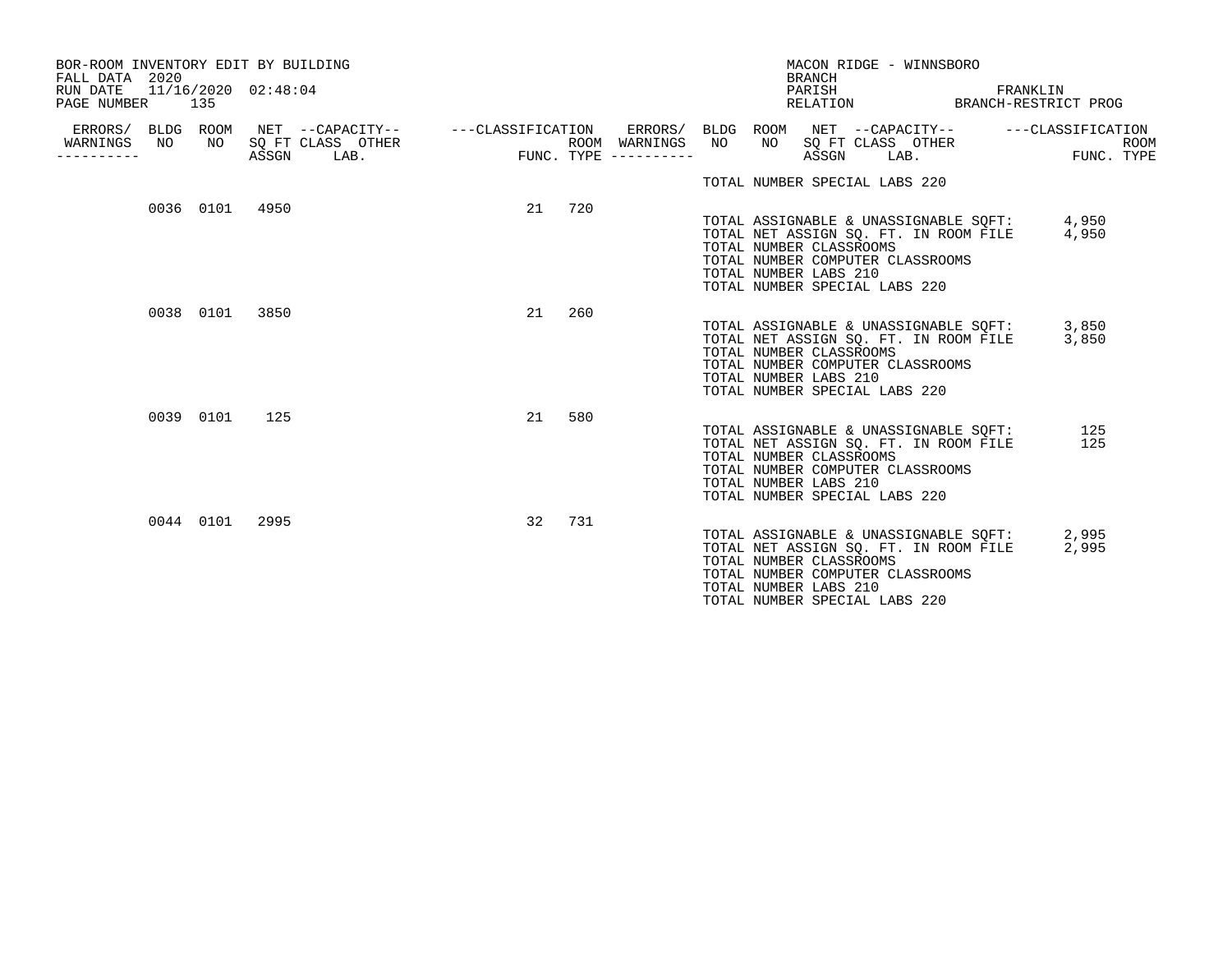BOR-ROOM INVENTORY EDIT BY BUILDING MACON RIDGE - WINNSBORO MACON RIDGE - WINNSBORO FALL DATA 2020 RUN DATE 11/16/2020 02:48:04

| DESCRIPTION AND SUMMARY OF ERRORS & WARNINGS                                                                                                                                                                                                                 |                                       |
|--------------------------------------------------------------------------------------------------------------------------------------------------------------------------------------------------------------------------------------------------------------|---------------------------------------|
| 1 = ERROR - BLD NUMBER OF THE ROOM FILE DOES NOT MATCH THE BLD NUMBER OF THE BLD FILE. ----------------<br>THE BUILDING NUMBERS SHOULD BE EXACTLY THE SAME ON THE BUILDING FILE AND THE ROOM FILE.                                                           |                                       |
| 2 = ERROR - DUPLICATE RECORD IN THE ROOM FILE.                                                                                                                                                                                                               |                                       |
|                                                                                                                                                                                                                                                              |                                       |
| 4 = ERROR - CAPACITY IS NOT ENTERED FOR ROOM TYPE 110, 210, 220, 230, 250, 410, 430, 610, 910, 920. - - - - - - - - -                                                                                                                                        |                                       |
| IF THE BUILDING IS A WAREHOUSE, BARN, ETC. WITH NO ROOMS, CODE ONE ROOM WITH THE GROSS AND NET EOUAL.                                                                                                                                                        |                                       |
| 6 = ERROR - FUNCTION USE OF ROOMS IS 00 AND ROOM TYPE NOT 010, 020, 030, 051, 052, OR 053. - - - - - - - - - - - - - - -                                                                                                                                     |                                       |
| 7 = ERROR - ROOM TYPE IS NOT A VALID ROOM USE CODE OR PCS FUNCTION USE CODE IS NOT A VALID CODE -------------                                                                                                                                                |                                       |
|                                                                                                                                                                                                                                                              |                                       |
| TOTAL ERRORS<br>9 = WARNING -- RATIO OF NET ASSIGN SO. FT. TO CAPACITY IS NOT 5 TO 50 SO. FT. FOR ROOM TYPES 110 410 430<br>OR IS NOT 10 TO 400 SQ. FT. FOR ROOM TYPES 210 220 230 250<br>OR IS NOT 5 TO 25 SQ. FT. FOR ROOM TYPE 610. $-$ - - - - - - - - - |                                       |
| TOTAL CLASSROOM CAPACITY                                                                                                                                                                                                                                     | 4 <sub>0</sub>                        |
| TOTAL LAB CAPACITY<br>TOTAL OTHER CAPACITY                                                                                                                                                                                                                   | 16<br>-11                             |
| TOTAL UNASSIGNED AREA - ROOMS (FUNCT 81, 82, 83)                                                                                                                                                                                                             | 582                                   |
| 33,997<br>33,997<br>TOTAL ASSIGNABLE AREA - ROOMS (FUNCT 10 THROUGH 83)                                                                                                                                                                                      |                                       |
| TOTAL NUMBER OF INSTRUCTIONAL, RESEARCH, ACADEMIC SUPPORT, AND STUDENT SERVICE ROOMS (FUNCTS 10, 20, 40 AND 50)<br>TOTAL NUMBER OF PUBLIC SERVICE, INSTITUTIONAL SUPPORT AND INDEPENDENT OPERATIONS ROOMS (FUNCTS 30, 60 AND 70) - - - - -                   | <b>29</b><br>$\overline{\phantom{0}}$ |
| TOTAL NUMBER OF UNASSIGNED ROOMS (FUNCT 81, 82, 83)<br>TOTAL NUMBER OF ASSIGNABLE ROOMS (FUNCT 10 TO 83) $- - - - - - - - - - - - - - - - - - - - - - - - - - - - - - - - - - - -$<br>TOTAL NUMBER OF CLASSROOMS (110)                                       | 31                                    |
| TOTAL NUMBER OF LABS (210)                                                                                                                                                                                                                                   |                                       |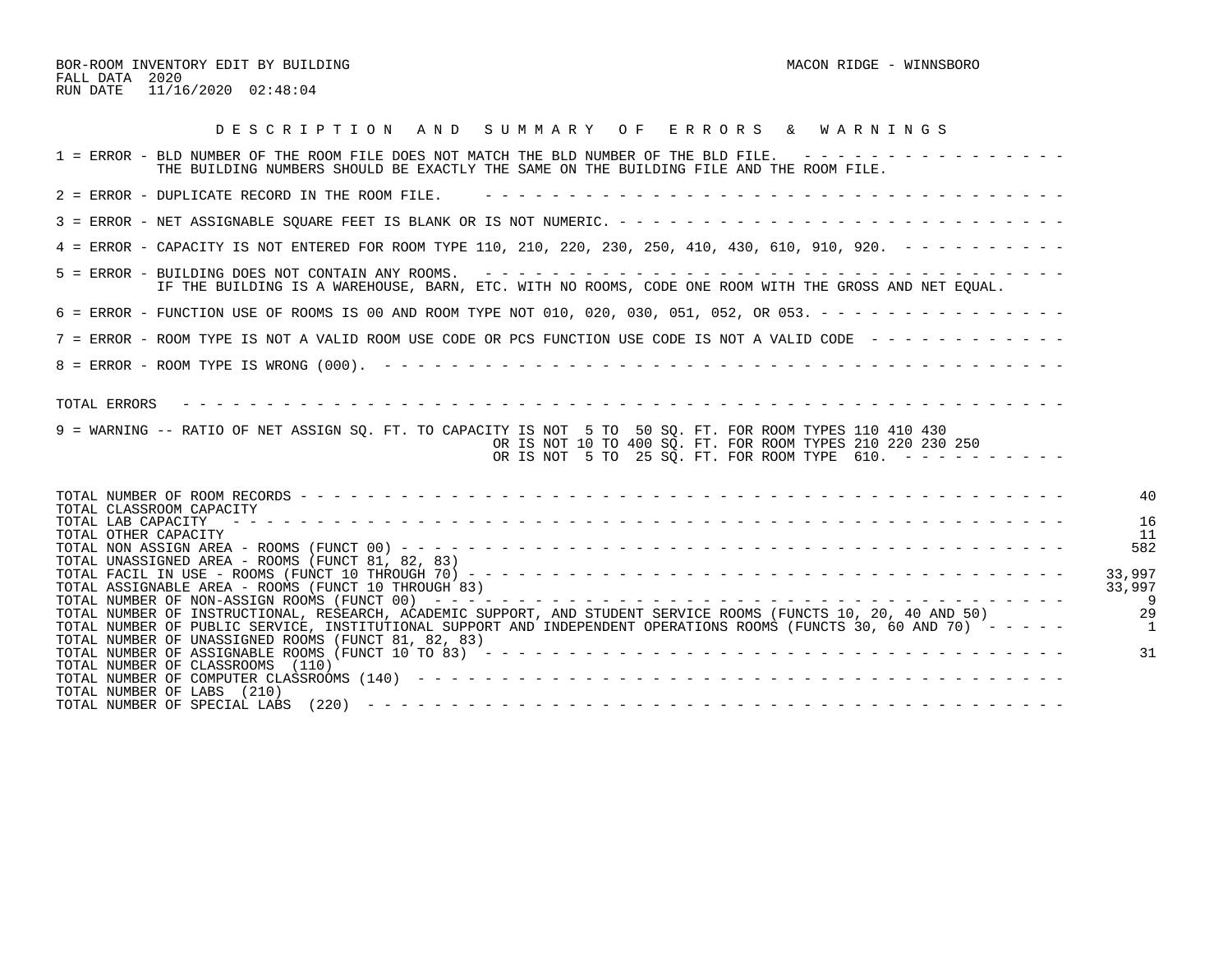| BOR-ROOM INVENTORY EDIT BY BUILDING<br>FALL DATA 2020 |               |                |                            |                                                                                                                                                                                                                                      |     |  |              | BRANCH                                                            | LEE MEMORIAL FOREST - BOGALUSA                                                                                                                                                      |    |                     |        |
|-------------------------------------------------------|---------------|----------------|----------------------------|--------------------------------------------------------------------------------------------------------------------------------------------------------------------------------------------------------------------------------------|-----|--|--------------|-------------------------------------------------------------------|-------------------------------------------------------------------------------------------------------------------------------------------------------------------------------------|----|---------------------|--------|
| RUN DATE 11/16/2020 02:48:04<br>PAGE NUMBER 136       |               |                |                            |                                                                                                                                                                                                                                      |     |  |              | PARISH                                                            | PARISH WASHINGTON<br>RELATION BRANCH-RESTRICT PROG                                                                                                                                  |    |                     |        |
|                                                       |               |                |                            |                                                                                                                                                                                                                                      |     |  |              |                                                                   |                                                                                                                                                                                     |    |                     |        |
| WARNINGS<br>----------                                |               |                |                            | ERRORS/ BLDG ROOM NET --CAPACITY-- ----CLASSIFICATION ERRORS/ BLDG ROOM NET --CAPACITY-- -----CLASSIFICATION<br>NARNINGS NO NO SQFTCLASS OTHER ROOM WARNINGS NO NO SQFTCLASS OTHER ROOM<br>---------- ASSGN LAB. FUNC.TYPE --------- |     |  |              |                                                                   |                                                                                                                                                                                     |    |                     |        |
|                                                       |               | 0001 0001 1270 |                            | 92 970                                                                                                                                                                                                                               |     |  |              | TOTAL NUMBER CLASSROOMS<br>TOTAL NUMBER LABS 210                  | TOTAL ASSIGNABLE & UNASSIGNABLE SQFT: 1,270<br>TOTAL NET ASSIGN SQ. FT. IN ROOM FILE 1,270<br>TOTAL NUMBER COMPUTER CLASSROOMS<br>TOTAL NUMBER SPECIAL LABS 220                     |    |                     |        |
|                                                       | 0002 0101 120 |                |                            | 11                                                                                                                                                                                                                                   | 730 |  |              | TOTAL NUMBER CLASSROOMS<br>TOTAL NUMBER LABS 210                  | TOTAL ASSIGNABLE & UNASSIGNABLE SQFT:<br>TOTAL NET ASSIGN SQ. FT. IN ROOM FILE<br>TOTAL NUMBER COMPUTER CLASSROOMS<br>TOTAL NUMBER SPECIAL LABS 220                                 |    | 120<br>120          |        |
|                                                       | 0003 0101     | 614            | 38                         | 11                                                                                                                                                                                                                                   | 110 |  | 0003 0102    | 336                                                               |                                                                                                                                                                                     |    | 91                  | 630    |
|                                                       | 0003 0103     | 339            |                            | 91                                                                                                                                                                                                                                   | 635 |  | 0003 0104    | 150                                                               |                                                                                                                                                                                     |    | 91                  | 635    |
|                                                       | 0003 0105     | 837            | 22                         | 91                                                                                                                                                                                                                                   | 910 |  | 0003 0106    |                                                                   | 406 700                                                                                                                                                                             | 12 |                     | 91 910 |
|                                                       | 0003 0107     | 247            |                            | 91                                                                                                                                                                                                                                   | 919 |  |              | TOTAL NUMBER CLASSROOMS<br>TOTAL NUMBER LABS 210                  | TOTAL ASSIGNABLE & UNASSIGNABLE SQFT:<br>TOTAL NET ASSIGN SQ. FT. IN ROOM FILE<br>TOTAL NUMBER COMPUTER CLASSROOMS<br>TOTAL NUMBER SPECIAL LABS 220                                 |    | 2,929<br>2,929<br>1 |        |
|                                                       | 0004 0101     | 176            | $\overline{\phantom{a}}$ 2 | 92                                                                                                                                                                                                                                   | 920 |  | 0004 0102 72 |                                                                   |                                                                                                                                                                                     |    |                     | 92 919 |
|                                                       | 0004 0103     | 126            | 2                          | 92                                                                                                                                                                                                                                   | 920 |  |              | TOTAL NUMBER CLASSROOMS<br>TOTAL NUMBER LABS 210                  | TOTAL ASSIGNABLE & UNASSIGNABLE SQFT:<br>TOTAL NET ASSIGN SQ. FT. IN ROOM FILE<br>TOTAL NUMBER COMPUTER CLASSROOMS<br>TOTAL NUMBER SPECIAL LABS 220                                 |    | 374<br>374          |        |
|                                                       | 0029 0101     | 852            |                            | 21                                                                                                                                                                                                                                   | 740 |  |              | 0029 0102 756<br>TOTAL NUMBER CLASSROOMS<br>TOTAL NUMBER LABS 210 | 0029 0102 756 21<br>TOTAL ASSIGNABLE & UNASSIGNABLE SQFT: 1,608<br>TOTAL NET ASSIGN SQ. FT. IN ROOM FILE 1,608<br>TOTAL NUMBER COMPUTER CLASSROOMS<br>TOTAL NUMBER SPECIAL LABS 220 |    |                     | 21 745 |
|                                                       | 0036 0101     | 822            |                            | 21                                                                                                                                                                                                                                   | 740 |  |              | 0036 0101A 270                                                    |                                                                                                                                                                                     |    |                     | 21 730 |
|                                                       | 0036 0102     | 405            |                            | 21                                                                                                                                                                                                                                   | 740 |  |              |                                                                   | TOTAL ASSIGNABLE & UNASSIGNABLE SQFT: 1,497                                                                                                                                         |    |                     |        |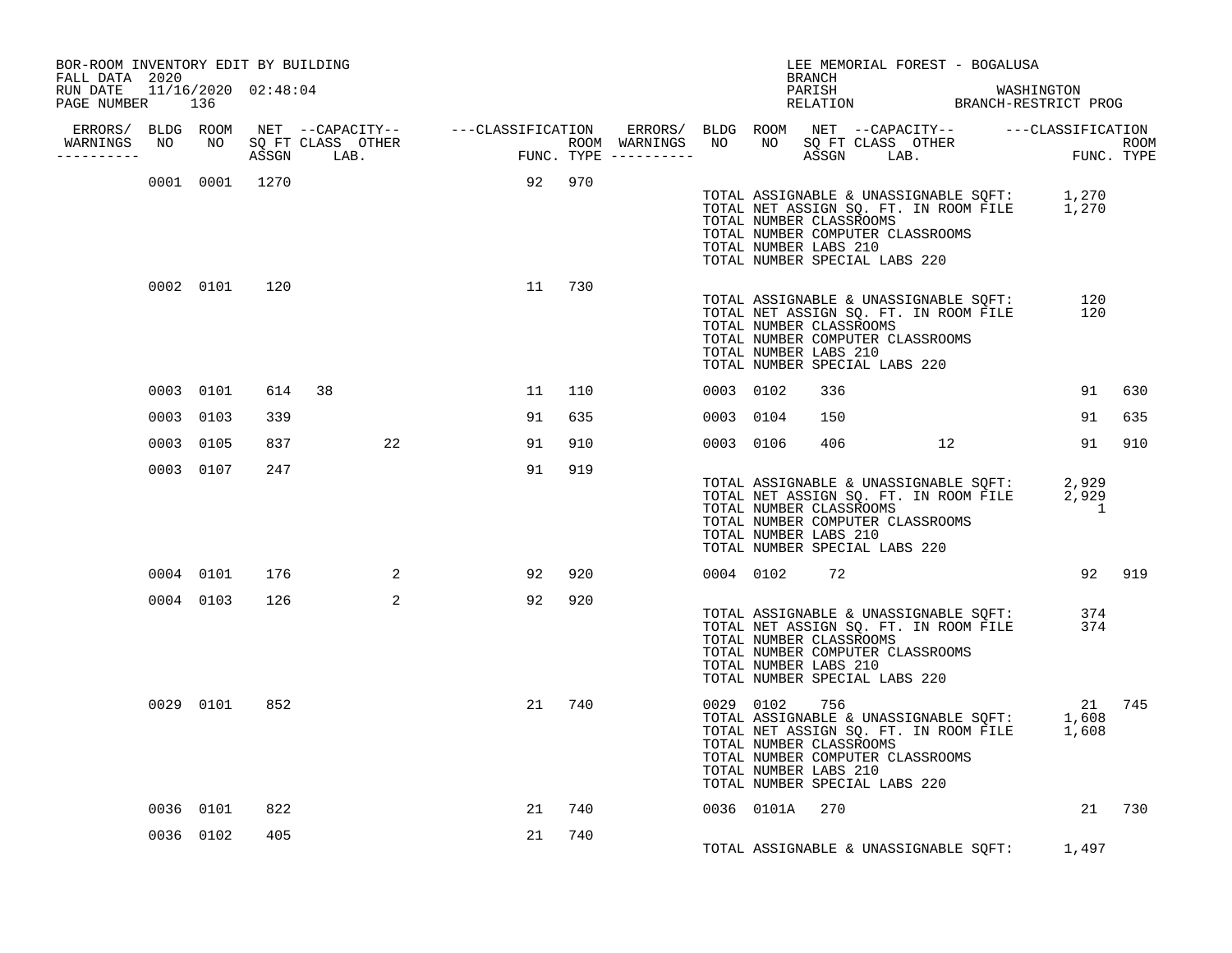| BOR-ROOM INVENTORY EDIT BY BUILDING<br>FALL DATA 2020 |               |     |                                                                                                                                                                                                                                      |    |        |  | LEE MEMORIAL FOREST - BOGALUSA<br>BRANCH                                                                                                                                                                                        |  |        |
|-------------------------------------------------------|---------------|-----|--------------------------------------------------------------------------------------------------------------------------------------------------------------------------------------------------------------------------------------|----|--------|--|---------------------------------------------------------------------------------------------------------------------------------------------------------------------------------------------------------------------------------|--|--------|
| RUN DATE 11/16/2020 02:48:04<br>PAGE NUMBER 137       |               |     |                                                                                                                                                                                                                                      |    |        |  | PARISH WASHINGTON RELATION BRANCH-RESTRICT PROG                                                                                                                                                                                 |  |        |
|                                                       |               |     |                                                                                                                                                                                                                                      |    |        |  |                                                                                                                                                                                                                                 |  |        |
|                                                       |               |     | ERRORS/ BLDG ROOM NET --CAPACITY-- ----CLASSIFICATION ERRORS/ BLDG ROOM NET --CAPACITY-- -----CLASSIFICATION<br>WARNINGS NO NO SQFTCLASS OTHER ROOM WARNINGS NO NO SQFTCLASS OTHER ROOM<br>----------- ASSGN LAB. FUNC.TYPE -------- |    |        |  |                                                                                                                                                                                                                                 |  |        |
|                                                       |               |     |                                                                                                                                                                                                                                      |    |        |  | TOTAL NET ASSIGN SQ. FT. IN ROOM FILE 1,497<br>TOTAL NUMBER CLASSROOMS<br>TOTAL NUMBER COMPUTER CLASSROOMS<br>TOTAL NUMBER LABS 210<br>TOTAL NUMBER SPECIAL LABS 220                                                            |  |        |
|                                                       |               |     | 0037 0001 1448                                                                                                                                                                                                                       |    | 92 970 |  | TOTAL ASSIGNABLE & UNASSIGNABLE SQFT: 1,448<br>TOTAL NET ASSIGN SQ. FT. IN ROOM FILE 1,448<br>TOTAL NUMBER CLASSROOMS<br>TOTAL NUMBER COMPUTER CLASSROOMS<br>TOTAL NUMBER LABS 210<br>TOTAL NUMBER SPECIAL LABS 220             |  |        |
|                                                       | 0045 0101     |     | 258 1                                                                                                                                                                                                                                |    | 21 310 |  | 0045 0101A 36                                                                                                                                                                                                                   |  | 21 730 |
|                                                       | 0045 0102     | 150 |                                                                                                                                                                                                                                      |    | 91 919 |  | 0045 0103 420 12                                                                                                                                                                                                                |  | 91 910 |
|                                                       | 0045 0103A 30 |     |                                                                                                                                                                                                                                      | 91 | 730    |  | TOTAL ASSIGNABLE & UNASSIGNABLE SQFT: 894<br>TOTAL NET ASSIGN SQ. FT. IN ROOM FILE 894<br>TOTAL NUMBER CLASSROOMS<br>TOTAL NUMBER COMPUTER CLASSROOMS<br>TOTAL NUMBER LABS 210<br>TOTAL NUMBER SPECIAL LABS 220                 |  |        |
|                                                       |               |     | 0050 0101 1300 26                                                                                                                                                                                                                    |    | 11 220 |  | TOTAL ASSIGNABLE & UNASSIGNABLE SQFT: 1,300<br>TOTAL NET ASSIGN SQ. FT. IN ROOM FILE 1,300<br>TOTAL NUMBER CLASSROOMS<br>TOTAL NUMBER COMPUTER CLASSROOMS<br>TOTAL NUMBER LABS 210<br>TOTAL NUMBER SPECIAL LABS 220 1           |  |        |
|                                                       | 0055 0101 210 |     |                                                                                                                                                                                                                                      |    | 21 750 |  | USIS USE 120<br>TOTAL ASSIGNABLE & UNASSIGNABLE SQFT: 330<br>TOTAL NET ASSIGN SQ. FT. IN ROOM FILE 330<br>TOTAL NUMBER CLASSROOMS<br>TOTAL NUMBER COMPUTER CLASSROOMS<br>TOTAL NUMBER LABS 210<br>TOTAL NUMBER SPECIAL LABS 220 |  |        |
|                                                       | 0057 0101 329 |     |                                                                                                                                                                                                                                      |    | 21 919 |  | TOTAL ASSIGNABLE & UNASSIGNABLE SQFT: 329<br>TOTAL NET ASSIGN SQ. FT. IN ROOM FILE 329<br>TOTAL NUMBER CLASSROOMS<br>TOTAL NUMBER COMPUTER CLASSROOMS<br>TOTAL NUMBER LABS 210<br>TOTAL NUMBER SPECIAL LABS 220                 |  |        |
|                                                       | 0058 0101     | 237 |                                                                                                                                                                                                                                      |    | 21 745 |  | TOTAL ASSIGNABLE & UNASSIGNABLE SQFT:                                                                                                                                                                                           |  | 237    |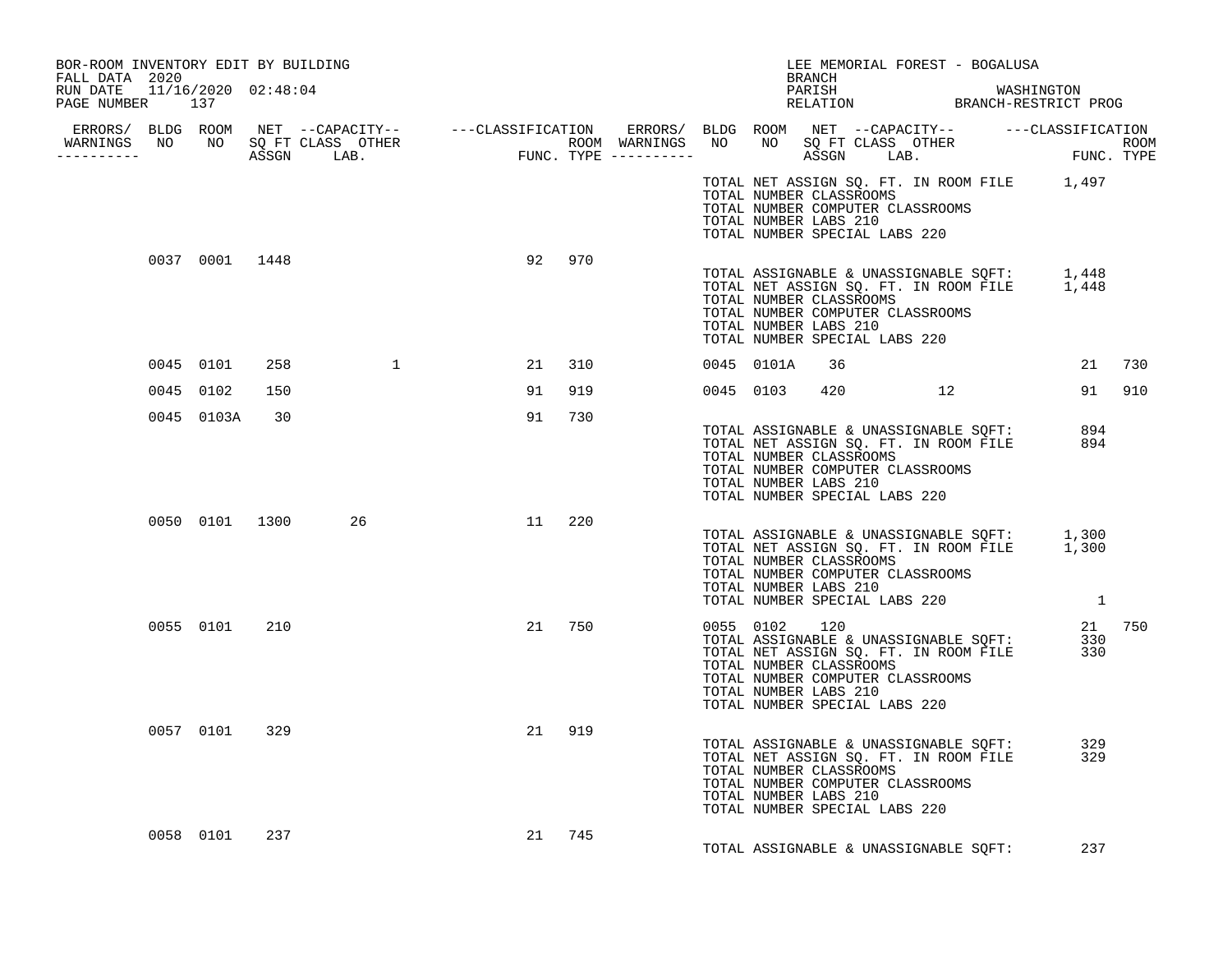| BOR-ROOM INVENTORY EDIT BY BUILDING<br>FALL DATA 2020<br>RUN DATE<br>PAGE NUMBER | 138       | 11/16/2020 02:48:04 |                        | LEE MEMORIAL FOREST - BOGALUSA<br><b>BRANCH</b><br>PARISH<br>WASHINGTON<br>RELATION BRANCH-RESTRICT PROG                                                                                                                                   |                           |
|----------------------------------------------------------------------------------|-----------|---------------------|------------------------|--------------------------------------------------------------------------------------------------------------------------------------------------------------------------------------------------------------------------------------------|---------------------------|
| WARNINGS<br>NO.                                                                  |           | NO SOFT CLASS OTHER | ROOM WARNINGS NO       | ERRORS/ BLDG ROOM NET --CAPACITY-- - ---CLASSIFICATION ERRORS/ BLDG ROOM NET --CAPACITY-- - ---CLASSIFICATION<br>NO SQ FT CLASS OTHER                                                                                                      | <b>ROOM</b><br>FUNC. TYPE |
| --------                                                                         |           | ASSGN<br>LAB.       | $FUNC. TYPE$ --------- | ASSGN<br>LAB.<br>TOTAL NET ASSIGN SO. FT. IN ROOM FILE<br>TOTAL NUMBER CLASSROOMS<br>TOTAL NUMBER COMPUTER CLASSROOMS<br>TOTAL NUMBER LABS 210<br>TOTAL NUMBER SPECIAL LABS 220                                                            | 237                       |
|                                                                                  | 0072 0101 | 1150                | 92<br>650              | 400<br>0072 0201<br>TOTAL ASSIGNABLE & UNASSIGNABLE SOFT: 1,550<br>TOTAL NET ASSIGN SO. FT. IN ROOM FILE<br>1,550<br>TOTAL NUMBER CLASSROOMS<br>TOTAL NUMBER COMPUTER CLASSROOMS<br>TOTAL NUMBER LABS 210<br>TOTAL NUMBER SPECIAL LABS 220 | 92<br>935                 |
|                                                                                  | 0073 0101 | 504                 | 740<br>21              | TOTAL ASSIGNABLE & UNASSIGNABLE SOFT:<br>TOTAL NET ASSIGN SO. FT. IN ROOM FILE<br>TOTAL NUMBER CLASSROOMS<br>TOTAL NUMBER COMPUTER CLASSROOMS<br>TOTAL NUMBER LABS 210<br>TOTAL NUMBER SPECIAL LABS 220                                    | 504<br>504                |
|                                                                                  | 0083 0101 | 2820                | 21<br>730              | TOTAL ASSIGNABLE & UNASSIGNABLE SOFT: 2,820<br>TOTAL NET ASSIGN SO. FT. IN ROOM FILE<br>TOTAL NUMBER CLASSROOMS<br>TOTAL NUMBER COMPUTER CLASSROOMS<br>TOTAL NUMBER LABS 210<br>TOTAL NUMBER SPECIAL LABS 220                              | 2,820                     |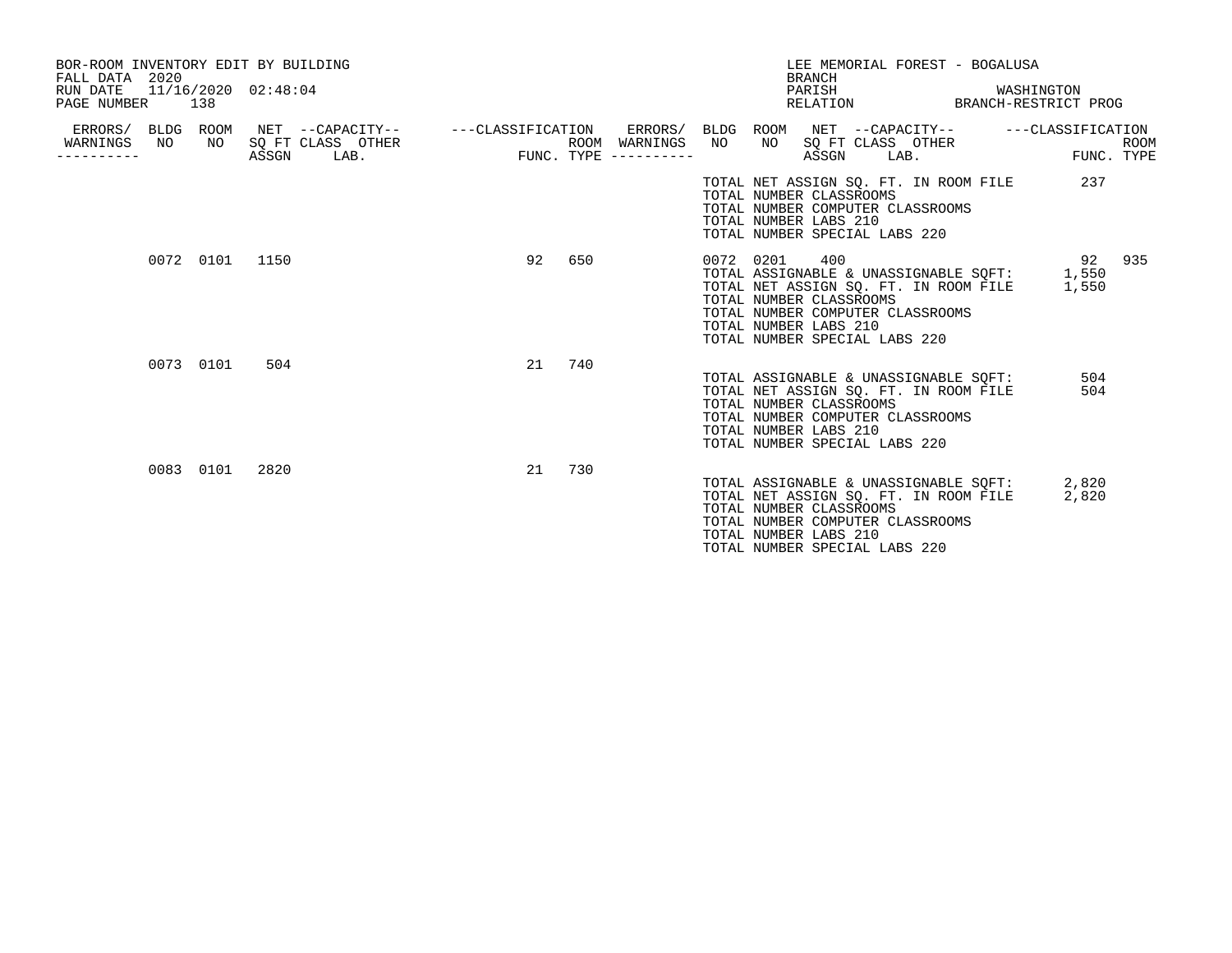BOR-ROOM INVENTORY EDIT BY BUILDING CONSUMING A SUMMORE AND RELEASE MEMORIAL FOREST - BOGALUSA FALL DATA 2020 RUN DATE 11/16/2020 02:48:04

| DESCRIPTION AND SUMMARY OF ERRORS & WARNINGS                                                                                                                                                                                                                                                      |                      |
|---------------------------------------------------------------------------------------------------------------------------------------------------------------------------------------------------------------------------------------------------------------------------------------------------|----------------------|
| 1 = ERROR - BLD NUMBER OF THE ROOM FILE DOES NOT MATCH THE BLD NUMBER OF THE BLD FILE. ----------------<br>THE BUILDING NUMBERS SHOULD BE EXACTLY THE SAME ON THE BUILDING FILE AND THE ROOM FILE.                                                                                                |                      |
| 2 = ERROR - DUPLICATE RECORD IN THE ROOM FILE.                                                                                                                                                                                                                                                    |                      |
|                                                                                                                                                                                                                                                                                                   |                      |
| 4 = ERROR - CAPACITY IS NOT ENTERED FOR ROOM TYPE 110, 210, 220, 230, 250, 410, 430, 610, 910, 920. - - - - - - - - -                                                                                                                                                                             |                      |
| IF THE BUILDING IS A WAREHOUSE, BARN, ETC. WITH NO ROOMS, CODE ONE ROOM WITH THE GROSS AND NET EQUAL.                                                                                                                                                                                             |                      |
| 6 = ERROR - FUNCTION USE OF ROOMS IS 00 AND ROOM TYPE NOT 010, 020, 030, 051, 052, OR 053. - - - - - - - - - - - - - - -                                                                                                                                                                          |                      |
| 7 = ERROR - ROOM TYPE IS NOT A VALID ROOM USE CODE OR PCS FUNCTION USE CODE IS NOT A VALID CODE ------------                                                                                                                                                                                      |                      |
|                                                                                                                                                                                                                                                                                                   |                      |
|                                                                                                                                                                                                                                                                                                   |                      |
| 9 = WARNING -- RATIO OF NET ASSIGN SQ. FT. TO CAPACITY IS NOT 5 TO 50 SQ. FT. FOR ROOM TYPES 110 410 430<br>OR IS NOT 10 TO 400 SO. FT. FOR ROOM TYPES 210 220 230 250<br>OR IS NOT 5 TO 25 SQ. FT. FOR ROOM TYPE 610. ----------                                                                 |                      |
| TOTAL CLASSROOM CAPACITY<br>TOTAL LAB CAPACITY<br>TOTAL OTHER CAPACITY<br>TOTAL UNASSIGNED AREA - ROOMS (FUNCT 81, 82, 83)                                                                                                                                                                        | 32<br>38<br>26<br>51 |
| TOTAL ASSIGNABLE AREA - ROOMS (FUNCT 10 THROUGH 83)                                                                                                                                                                                                                                               | 17,210<br>17,210     |
| TOTAL NUMBER OF INSTRUCTIONAL, RESEARCH, ACADEMIC SUPPORT, AND STUDENT SERVICE ROOMS (FUNCTS 10, 20, 40 AND 50)<br>TOTAL NUMBER OF PUBLIC SERVICE, INSTITUTIONAL SUPPORT AND INDEPENDENT OPERATIONS ROOMS (FUNCTS 30, 60 AND 70) - - - - -<br>TOTAL NUMBER OF UNASSIGNED ROOMS (FUNCT 81, 82, 83) | 16                   |
| TOTAL NUMBER OF CLASSROOMS (110)                                                                                                                                                                                                                                                                  | 32                   |
| TOTAL NUMBER OF LABS (210)                                                                                                                                                                                                                                                                        | 1                    |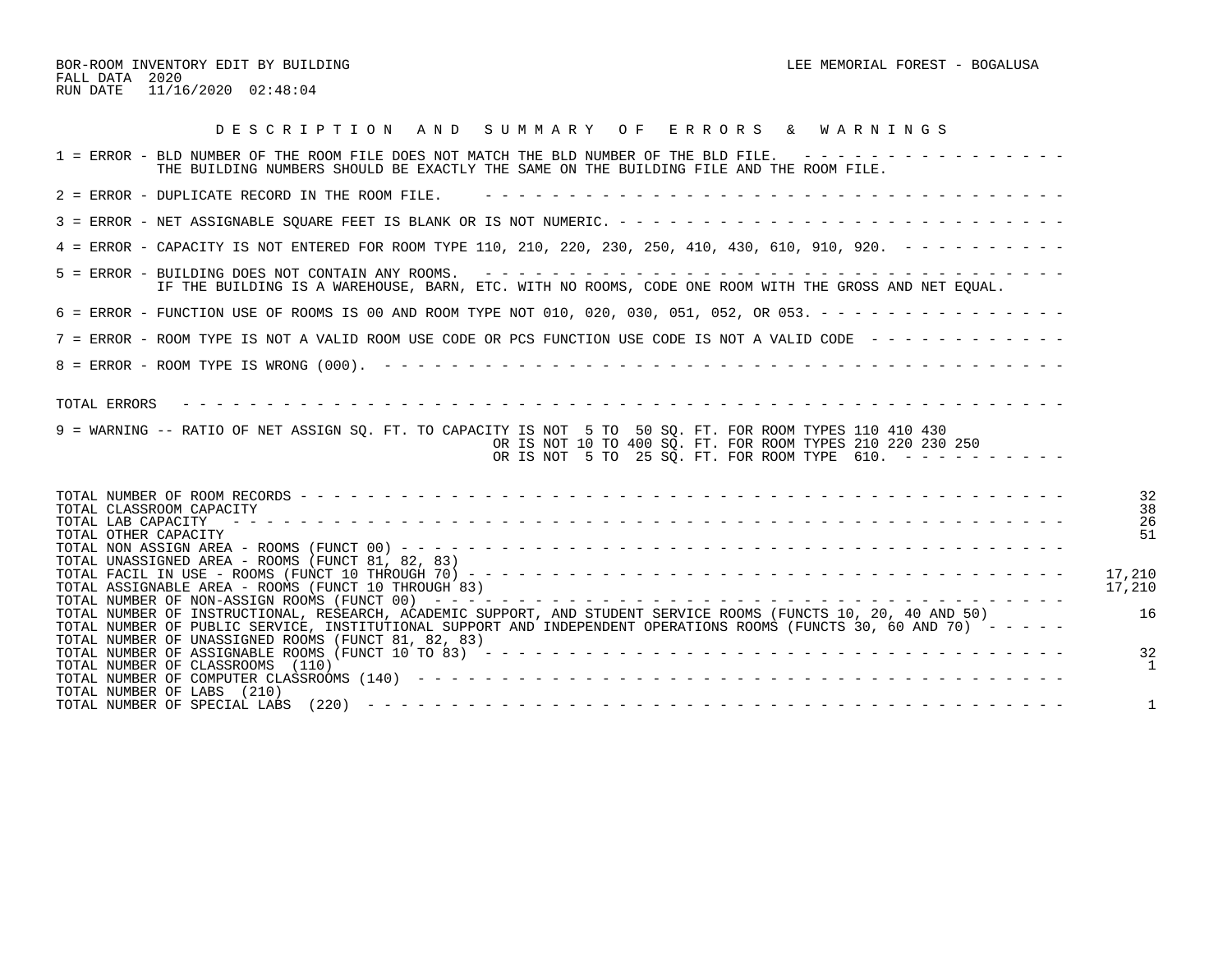| BOR-ROOM INVENTORY EDIT BY BUILDING<br>FALL DATA 2020 |     |            |               |                                                                                                                                                                                                                                                                                                     |        |     |           |           | BRANCH                                                 |                               | CAMP GRANT WALKER - POLLOCK                                                                                        |                                                                                        |        |
|-------------------------------------------------------|-----|------------|---------------|-----------------------------------------------------------------------------------------------------------------------------------------------------------------------------------------------------------------------------------------------------------------------------------------------------|--------|-----|-----------|-----------|--------------------------------------------------------|-------------------------------|--------------------------------------------------------------------------------------------------------------------|----------------------------------------------------------------------------------------|--------|
| RUN DATE 11/16/2020 02:48:04<br>PAGE NUMBER           | 139 |            |               |                                                                                                                                                                                                                                                                                                     |        |     |           |           | PARISH                                                 |                               |                                                                                                                    | PARISH GRANT GRANT RELATION BRANCH-RESTRICT PROG                                       |        |
| ----------                                            |     |            |               | ERRORS/ BLDG ROOM NET --CAPACITY-- ----CLASSIFICATION ERRORS/ BLDG ROOM NET --CAPACITY-- ----CLASSIFICATION<br>WARNINGS NO NO SOFT CLASS OTHER NOOM WARNINGS NO NO SOFT CLASS OTHER ROOM NORNINGS NO NO SOFT CLASS OTHER ROOM<br>----------- ASSGN LAB. TUNC. TYPE ---------- ASSGN LAB. FUNC. TYPE |        |     |           |           |                                                        |                               |                                                                                                                    |                                                                                        |        |
|                                                       |     |            | 0002 0101 160 |                                                                                                                                                                                                                                                                                                     | 32 590 |     |           |           | TOTAL NUMBER CLASSROOMS<br>TOTAL NUMBER LABS 210       | TOTAL NUMBER SPECIAL LABS 220 | TOTAL NUMBER COMPUTER CLASSROOMS                                                                                   | TOTAL ASSIGNABLE & UNASSIGNABLE SQFT: 160<br>TOTAL NET ASSIGN SQ. FT. IN ROOM FILE 160 |        |
|                                                       |     |            | 0003 0101 192 |                                                                                                                                                                                                                                                                                                     | 32     | 590 |           |           | TOTAL NUMBER CLASSROOMS<br>TOTAL NUMBER LABS 210       | TOTAL NUMBER SPECIAL LABS 220 | TOTAL ASSIGNABLE & UNASSIGNABLE SQFT:<br>TOTAL NET ASSIGN SQ. FT. IN ROOM FILE<br>TOTAL NUMBER COMPUTER CLASSROOMS | 192<br>192                                                                             |        |
|                                                       |     | 0004 0101  | 147           | 2                                                                                                                                                                                                                                                                                                   | 32     | 920 | 0004 0102 |           | 290                                                    |                               | $4\overline{4}$                                                                                                    | 32                                                                                     | 920    |
|                                                       |     | 0004 0102A | 42            |                                                                                                                                                                                                                                                                                                     | 32     | 919 | 0004 0103 |           | 195                                                    |                               | $\overline{\mathbf{a}}$                                                                                            | 32                                                                                     | 920    |
|                                                       |     | 0004 0104  | 195           | 2                                                                                                                                                                                                                                                                                                   | 32     | 920 |           | 0004 0105 | 60<br>TOTAL NUMBER CLASSROOMS<br>TOTAL NUMBER LABS 210 | TOTAL NUMBER SPECIAL LABS 220 | TOTAL ASSIGNABLE & UNASSIGNABLE SQFT:<br>TOTAL NET ASSIGN SQ. FT. IN ROOM FILE<br>TOTAL NUMBER COMPUTER CLASSROOMS | 32<br>929<br>929                                                                       | 730    |
|                                                       |     |            | 0005 0101 140 | 2                                                                                                                                                                                                                                                                                                   | 32     | 920 | 0005 0102 |           | 350                                                    |                               | $\overline{4}$                                                                                                     |                                                                                        | 32 920 |
|                                                       |     | 0005 0102A | 32            |                                                                                                                                                                                                                                                                                                     | 32     | 919 |           | 0005 0103 |                                                        | 195 2                         |                                                                                                                    |                                                                                        | 32 920 |
|                                                       |     | 0005 0104  | 195           | $\overline{a}$                                                                                                                                                                                                                                                                                      | 32     | 920 |           |           | TOTAL NUMBER CLASSROOMS<br>TOTAL NUMBER LABS 210       | TOTAL NUMBER SPECIAL LABS 220 | TOTAL ASSIGNABLE & UNASSIGNABLE SQFT:<br>TOTAL NET ASSIGN SQ. FT. IN ROOM FILE<br>TOTAL NUMBER COMPUTER CLASSROOMS | 912<br>912                                                                             |        |
|                                                       |     | 0006 0101  | 270           | 2                                                                                                                                                                                                                                                                                                   | 32     | 920 | 0006 0102 |           | 360                                                    |                               | $\overline{\mathbf{c}}$                                                                                            | 32                                                                                     | 920    |
|                                                       |     | 0006 0102A | 53            |                                                                                                                                                                                                                                                                                                     | 32     | 919 | 0006 0103 |           | 140                                                    |                               | 2                                                                                                                  | 32                                                                                     | 920    |
|                                                       |     | 0006 0104  | 53            |                                                                                                                                                                                                                                                                                                     | 32     | 730 |           |           | TOTAL NUMBER CLASSROOMS<br>TOTAL NUMBER LABS 210       |                               | TOTAL ASSIGNABLE & UNASSIGNABLE SQFT:<br>TOTAL NET ASSIGN SQ. FT. IN ROOM FILE<br>TOTAL NUMBER COMPUTER CLASSROOMS | 876<br>876                                                                             |        |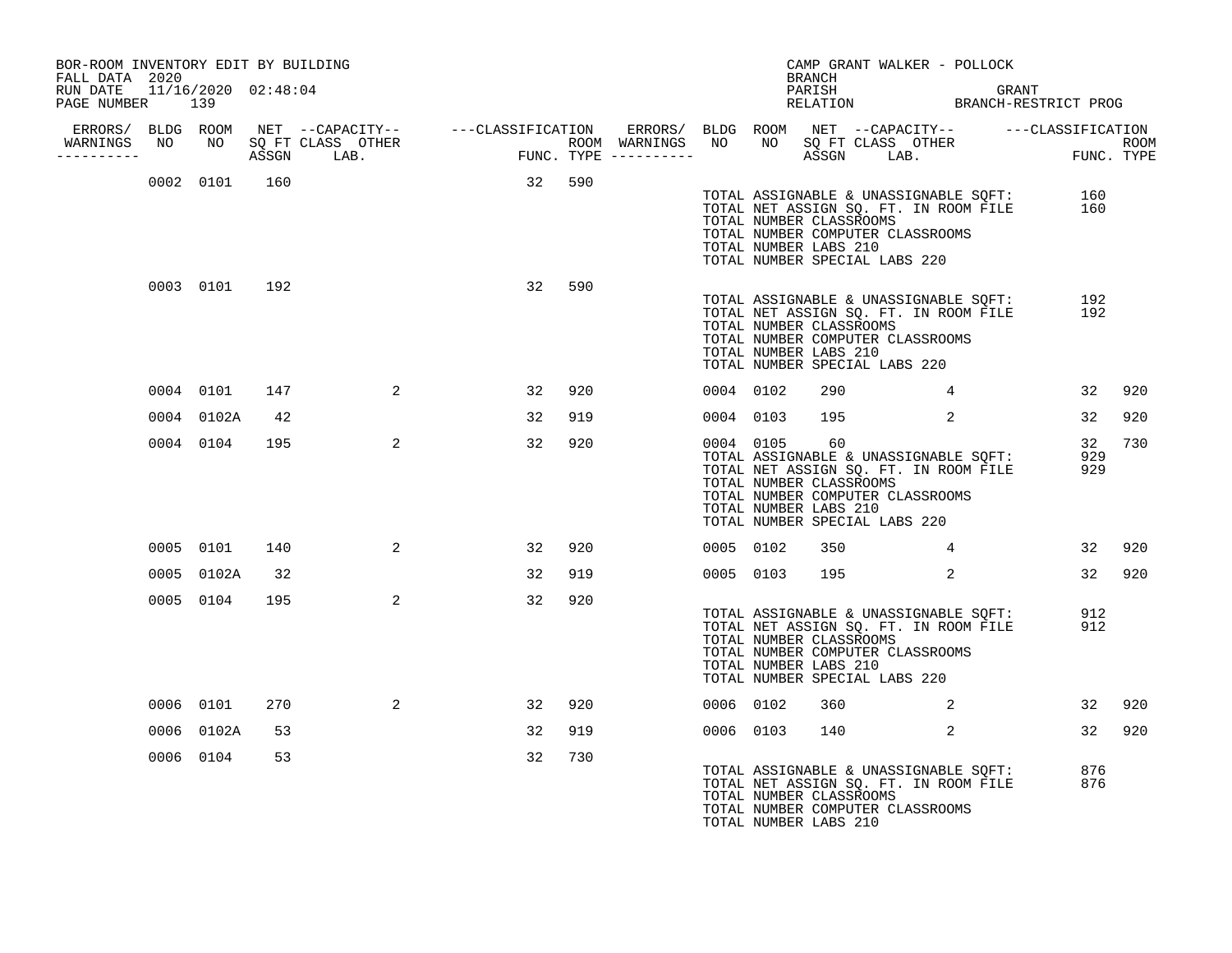| BOR-ROOM INVENTORY EDIT BY BUILDING<br>FALL DATA 2020 |                |      |                                  |                                                                                                                                                                                                                                      |     |           |                                                                                   | BRANCH | CAMP GRANT WALKER - POLLOCK                                                                                                                           |       |                 |     |
|-------------------------------------------------------|----------------|------|----------------------------------|--------------------------------------------------------------------------------------------------------------------------------------------------------------------------------------------------------------------------------------|-----|-----------|-----------------------------------------------------------------------------------|--------|-------------------------------------------------------------------------------------------------------------------------------------------------------|-------|-----------------|-----|
| RUN DATE 11/16/2020 02:48:04<br>PAGE NUMBER 140       |                |      |                                  |                                                                                                                                                                                                                                      |     |           |                                                                                   | PARISH | PARISH GRANT GRANT RELATION BRANCH-RESTRICT PROG                                                                                                      | GRANT |                 |     |
|                                                       |                |      | WARNINGS NO NO SQ FT CLASS OTHER | ERRORS/ BLDG ROOM NET --CAPACITY-- ----CLASSIFICATION ERRORS/ BLDG ROOM NET --CAPACITY-- -----CLASSIFICATION<br>NARNINGS NO NO SQFTCLASS OTHER ROOM WARNINGS NO NO SQFTCLASS OTHER ROOM<br>--------- ASSGN LAB. FUNC.TYPE ---------- |     |           |                                                                                   |        |                                                                                                                                                       |       |                 |     |
| -----------                                           |                |      |                                  |                                                                                                                                                                                                                                      |     |           |                                                                                   |        |                                                                                                                                                       |       |                 |     |
|                                                       |                |      |                                  |                                                                                                                                                                                                                                      |     |           | TOTAL NUMBER SPECIAL LABS 220                                                     |        |                                                                                                                                                       |       |                 |     |
|                                                       |                |      |                                  | 0007 0101 3200 350 32                                                                                                                                                                                                                | 610 |           | TOTAL NUMBER CLASSROOMS<br>TOTAL NUMBER LABS 210<br>TOTAL NUMBER SPECIAL LABS 220 |        | TOTAL ASSIGNABLE & UNASSIGNABLE SQFT: 3,200<br>TOTAL NET ASSIGN SQ. FT. IN ROOM FILE 3,200<br>TOTAL NUMBER COMPUTER CLASSROOMS                        |       |                 |     |
|                                                       | 0008 0101      | 290  | 2                                | 32                                                                                                                                                                                                                                   | 920 | 0008 0102 |                                                                                   | 319    | $\overline{\mathbf{a}}$                                                                                                                               |       | 32              | 920 |
|                                                       | 0008 0103      | 72   | 2                                | 32                                                                                                                                                                                                                                   | 920 | 0008 0104 |                                                                                   | 120    | 2                                                                                                                                                     |       | 32 920          |     |
|                                                       | 0008 0104A     | 40   |                                  | 32                                                                                                                                                                                                                                   | 919 |           | TOTAL NUMBER CLASSROOMS<br>TOTAL NUMBER LABS 210<br>TOTAL NUMBER SPECIAL LABS 220 |        | TOTAL ASSIGNABLE & UNASSIGNABLE SQFT: 841<br>TOTAL NET ASSIGN SQ. FT. IN ROOM FILE 841<br>TOTAL NUMBER OLACEROOMS<br>TOTAL NUMBER COMPUTER CLASSROOMS |       |                 |     |
|                                                       | 0009 0101 2400 |      | 100                              | 32                                                                                                                                                                                                                                   | 610 |           | TOTAL NUMBER CLASSROOMS<br>TOTAL NUMBER LABS 210<br>TOTAL NUMBER SPECIAL LABS 220 |        | TOTAL ASSIGNABLE & UNASSIGNABLE SQFT: 2,400<br>TOTAL NET ASSIGN SQ. FT. IN ROOM FILE 2,400<br>TOTAL NUMBER COMPUTER CLASSROOMS                        |       |                 |     |
|                                                       | 0010 0101      | 298  |                                  | 32                                                                                                                                                                                                                                   | 730 | 0010 0102 |                                                                                   | 280    |                                                                                                                                                       |       | 32              | 730 |
|                                                       | 0010 0103      | 112  |                                  | 32                                                                                                                                                                                                                                   | 730 |           | 0010 0104                                                                         | 40     |                                                                                                                                                       |       | 00 <sub>0</sub> | 030 |
|                                                       | 0010 0105      | 212  |                                  | 32                                                                                                                                                                                                                                   | 730 |           | TOTAL NUMBER CLASSROOMS<br>TOTAL NUMBER LABS 210<br>TOTAL NUMBER SPECIAL LABS 220 |        | TOTAL ASSIGNABLE & UNASSIGNABLE SQFT:<br>TOTAL NET ASSIGN SQ. FT. IN ROOM FILE<br>TOTAL NUMBER COMPUTER CLASSROOMS                                    |       | 942<br>902      |     |
|                                                       | 0011 0101      | 1030 |                                  | 32                                                                                                                                                                                                                                   | 685 | 0011 0102 |                                                                                   | 170    |                                                                                                                                                       |       | 32              | 730 |
|                                                       | 0011 0102A     | 40   |                                  | 00                                                                                                                                                                                                                                   | 030 | 0011 0103 |                                                                                   | 40     |                                                                                                                                                       |       | 00              | 030 |
|                                                       | 0011 0104      | 1010 | 100                              | 32                                                                                                                                                                                                                                   | 680 | 0011 0105 |                                                                                   | 960    | 60                                                                                                                                                    |       | 32              | 680 |
|                                                       | 0011 0106      | 950  | 60                               | 32                                                                                                                                                                                                                                   | 680 |           |                                                                                   |        | TOTAL ASSIGNABLE & UNASSIGNABLE SQFT: 4,200<br>TOTAL NET ASSIGN SQ. FT. IN ROOM FILE                                                                  |       | 4,120           |     |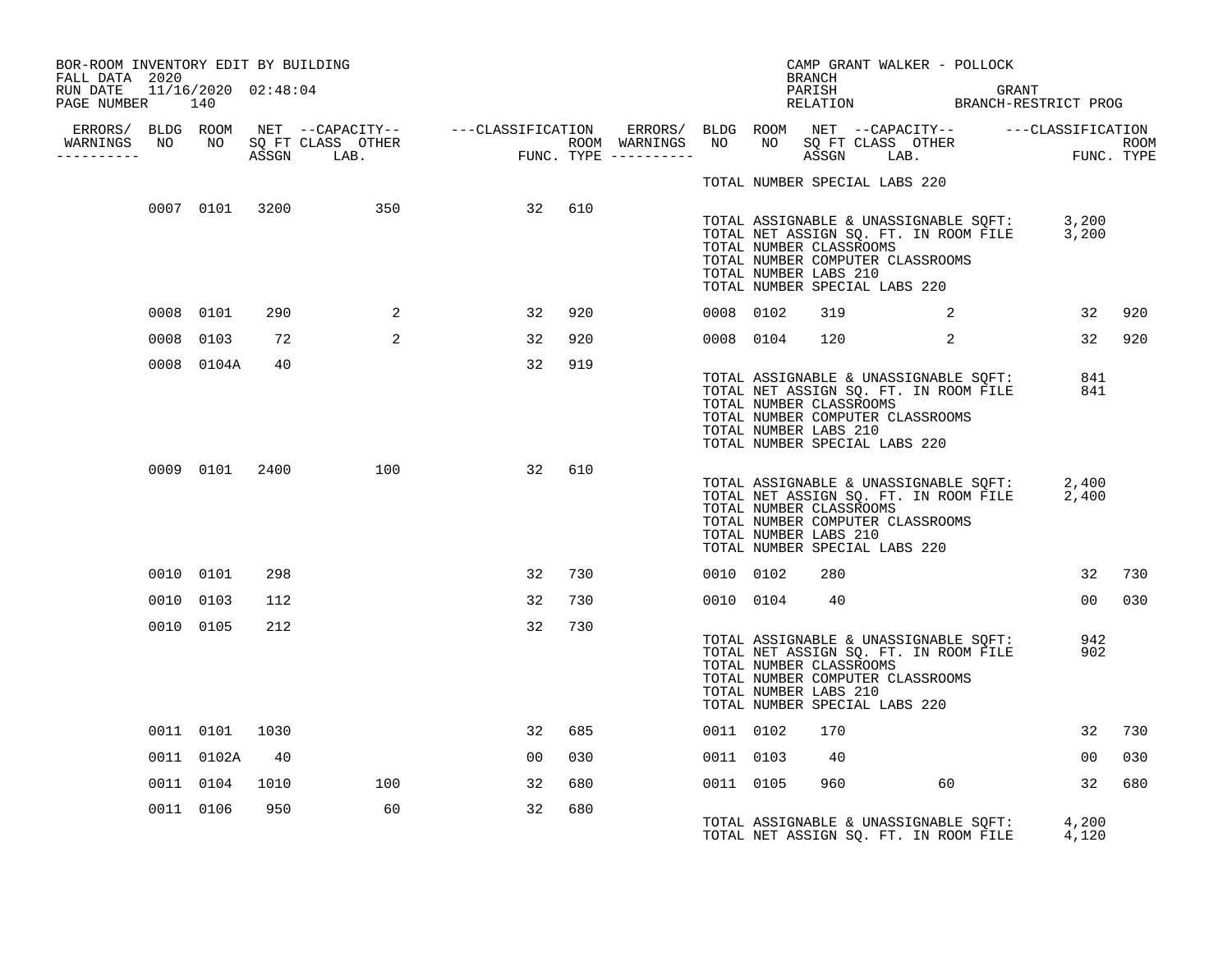| BOR-ROOM INVENTORY EDIT BY BUILDING<br>FALL DATA 2020 |                |                |    |    |     |  |                                                                                                                                         | BRANCH |  | CAMP GRANT WALKER - POLLOCK                                                                                     |        |     |
|-------------------------------------------------------|----------------|----------------|----|----|-----|--|-----------------------------------------------------------------------------------------------------------------------------------------|--------|--|-----------------------------------------------------------------------------------------------------------------|--------|-----|
| RUN DATE 11/16/2020 02:48:04<br>PAGE NUMBER 141       |                |                |    |    |     |  |                                                                                                                                         |        |  | PARISH GRANT GRANT RELATION BRANCH-RESTRICT PROG                                                                |        |     |
|                                                       |                |                |    |    |     |  |                                                                                                                                         |        |  |                                                                                                                 |        |     |
|                                                       |                |                |    |    |     |  | TOTAL NUMBER CLASSROOMS<br>TOTAL NUMBER COMPUTER CLASSROOMS<br>TOTAL NUMBER LABS 210<br>TOTAL NUMBER SPECIAL LABS 220                   |        |  |                                                                                                                 |        |     |
|                                                       | 0012 0101 4170 |                |    | 32 | 670 |  | TOTAL NUMBER CLASSROOMS<br>TOTAL NUMBER COMPUTER CLASSROOMS<br>TOTAL NUMBER LABS 210<br>TOTAL NUMBER SPECIAL LABS 220                   |        |  | TOTAL ASSIGNABLE & UNASSIGNABLE SQFT: 4,170<br>TOTAL NET ASSIGN SQ. FT. IN ROOM FILE 4,170                      |        |     |
|                                                       | 0013 0101      | 1970           |    | 32 | 725 |  | 0013 0101A 30                                                                                                                           |        |  |                                                                                                                 | 00     | 030 |
|                                                       | 0013 0102      | 2000           |    | 32 | 730 |  | 0013 0103 1000<br>TOTAL NUMBER CLASSROOMS<br>TOTAL NUMBER COMPUTER CLASSROOMS<br>TOTAL NUMBER LABS 210<br>TOTAL NUMBER SPECIAL LABS 220 |        |  | 0013 0103 1000 32<br>TOTAL ASSIGNABLE & UNASSIGNABLE SQFT: 5,000<br>TOTAL NET ASSIGN SQ. FT. IN ROOM FILE 4,970 | 32     | 730 |
|                                                       |                | 0014 0101 1695 | 50 | 32 | 910 |  | 0014 0101A                                                                                                                              | 35     |  |                                                                                                                 | 32 730 |     |
|                                                       | 0014 0101B     | 35             |    | 00 | 030 |  | 0014 0101C 35<br>TOTAL NUMBER CLASSROOMS<br>TOTAL NUMBER COMPUTER CLASSROOMS<br>TOTAL NUMBER LABS 210<br>TOTAL NUMBER SPECIAL LABS 220  |        |  | 00<br>TOTAL ASSIGNABLE & UNASSIGNABLE SQFT: 1,800<br>TOTAL NET ASSIGN SQ. FT. IN ROOM FILE 1,730                | 00 030 |     |
|                                                       | 0015 0101 1695 |                | 50 | 32 | 910 |  | 0015 0101A                                                                                                                              | 35     |  |                                                                                                                 | 32 730 |     |
|                                                       | 0015 0101B     | 35             |    | 00 | 030 |  | 0015 0101C 35<br>TOTAL NUMBER CLASSROOMS<br>TOTAL NUMBER COMPUTER CLASSROOMS<br>TOTAL NUMBER LABS 210<br>TOTAL NUMBER SPECIAL LABS 220  |        |  | 12<br>TOTAL ASSIGNABLE & UNASSIGNABLE SQFT: 1,800<br>TOTAL NET ASSIGN SQ. FT. IN ROOM FILE 1,765                | 32     | 730 |
|                                                       | 0016 0101 1695 |                | 50 | 32 | 910 |  | 0016 0101A                                                                                                                              | 35     |  |                                                                                                                 | 32 730 |     |
|                                                       | 0016 0101B     | 35             |    | 00 | 030 |  | 0016 0101C<br>TOTAL NUMBER CLASSROOMS<br>TOTAL NUMBER COMPUTER CLASSROOMS<br>TOTAL NUMBER LABS 210                                      | 35     |  | 0016 0101C 35<br>TOTAL ASSIGNABLE & UNASSIGNABLE SQFT: 1,800<br>TOTAL NET ASSIGN SQ. FT. IN ROOM FILE 1,765     | 32     | 730 |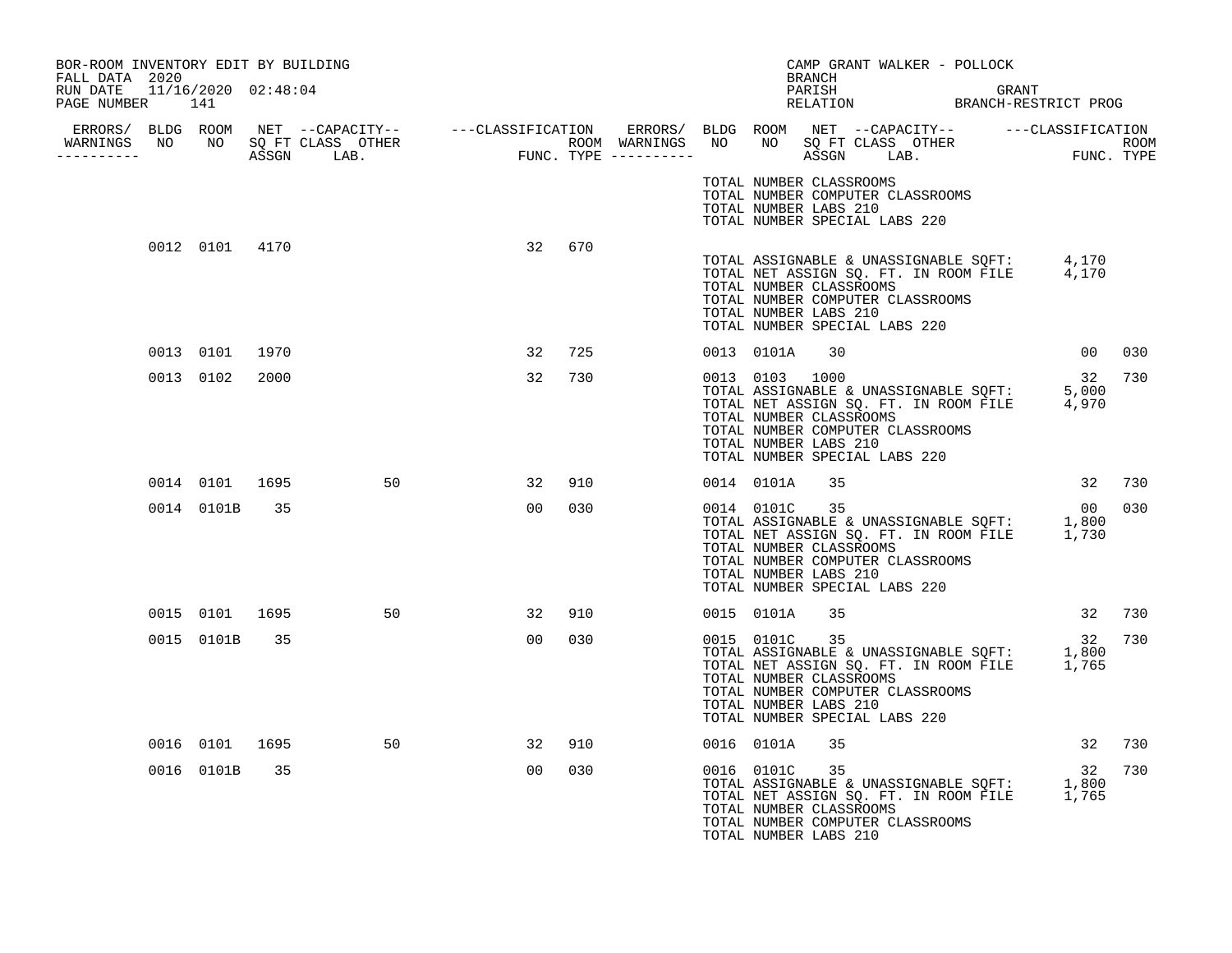| BOR-ROOM INVENTORY EDIT BY BUILDING<br>FALL DATA 2020 |                |    |                   |                |     | CAMP GRANT WALKER - POLLOCK<br>BRANCH                                                                                                                                                                                                                   |
|-------------------------------------------------------|----------------|----|-------------------|----------------|-----|---------------------------------------------------------------------------------------------------------------------------------------------------------------------------------------------------------------------------------------------------------|
| RUN DATE 11/16/2020 02:48:04<br>PAGE NUMBER 142       |                |    |                   |                |     | PARISH GRANT GRANT RELATION BRANCH-RESTRICT PROG                                                                                                                                                                                                        |
|                                                       |                |    |                   |                |     |                                                                                                                                                                                                                                                         |
| -----------                                           |                |    |                   |                |     |                                                                                                                                                                                                                                                         |
|                                                       |                |    |                   |                |     | TOTAL NUMBER SPECIAL LABS 220                                                                                                                                                                                                                           |
|                                                       |                |    | 0017 0101 1695 50 | 32             | 910 | 0017 0101A 35<br>32 730                                                                                                                                                                                                                                 |
|                                                       | 0017 0101B 35  |    |                   | 00             | 030 | 0017 0101C 35<br>32 730<br>22<br>TOTAL ASSIGNABLE & UNASSIGNABLE SQFT: 1,800<br>TOTAL NET ASSIGN SQ. FT. IN ROOM FILE 1,765<br>TOTAL NUMBER CLASSROOMS<br>TOTAL NUMBER COMPUTER CLASSROOMS<br>TOTAL NUMBER LABS 210<br>TOTAL NUMBER SPECIAL LABS 220    |
|                                                       | 0018 0101 1695 |    | 50                | 32             | 910 | 32 730<br>0018 0101A<br>35                                                                                                                                                                                                                              |
|                                                       | 0018 0101B     | 35 |                   | 00             | 030 | 0018 0101C 35<br>32<br>730<br>32<br>TOTAL ASSIGNABLE & UNASSIGNABLE SQFT: 1,800<br>TOTAL NET ASSIGN SQ. FT. IN ROOM FILE 1,765<br>TOTAL NUMBER CLASSROOMS<br>TOTAL NUMBER COMPUTER CLASSROOMS<br>TOTAL NUMBER LABS 210<br>TOTAL NUMBER SPECIAL LABS 220 |
|                                                       | 0019 0101 1695 |    | 50                | 32             | 910 | 32 730<br>0019 0101A<br>35                                                                                                                                                                                                                              |
|                                                       | 0019 0101B     | 35 |                   | 0 <sub>0</sub> | 030 | 0019 0101C 35<br>32<br>730<br>32<br>TOTAL ASSIGNABLE & UNASSIGNABLE SQFT: 1,800<br>TOTAL NET ASSIGN SQ. FT. IN ROOM FILE 1,765<br>TOTAL NUMBER CLASSROOMS<br>TOTAL NUMBER COMPUTER CLASSROOMS<br>TOTAL NUMBER LABS 210<br>TOTAL NUMBER SPECIAL LABS 220 |
|                                                       | 0020 0101 1695 |    | 50                | 32             | 910 | 35 35 32 730<br>0020 0101A                                                                                                                                                                                                                              |
|                                                       | 0020 0101B     | 35 |                   | 00             | 030 | 0020 0101C 35<br>32 730<br>کد<br>TOTAL ASSIGNABLE & UNASSIGNABLE SQFT: 1,800<br>TOTAL NET ASSIGN SQ. FT. IN ROOM FILE 1,765<br>TOTAL NUMBER CLASSROOMS<br>TOTAL NUMBER COMPUTER CLASSROOMS<br>TOTAL NUMBER LABS 210<br>TOTAL NUMBER SPECIAL LABS 220    |
|                                                       | 0021 0101 1695 |    | 50                | 32             | 910 | 0021 0101A<br>35 35 36 32 730                                                                                                                                                                                                                           |
|                                                       | 0021 0101B     | 35 |                   | 00             | 030 | 32<br>TOTAL ASSIGNABLE & UNASSIGNABLE SQFT: 1,800<br>TOTAL NET ASSIGN SQ. FT. IN ROOM FILE 1,765<br>TOTAL NUMBER CLASSROOMS<br>730<br>TOTAL NUMBER COMPUTER CLASSROOMS<br>TOTAL NUMBER LABS 210<br>TOTAL NUMBER SPECIAL LABS 220                        |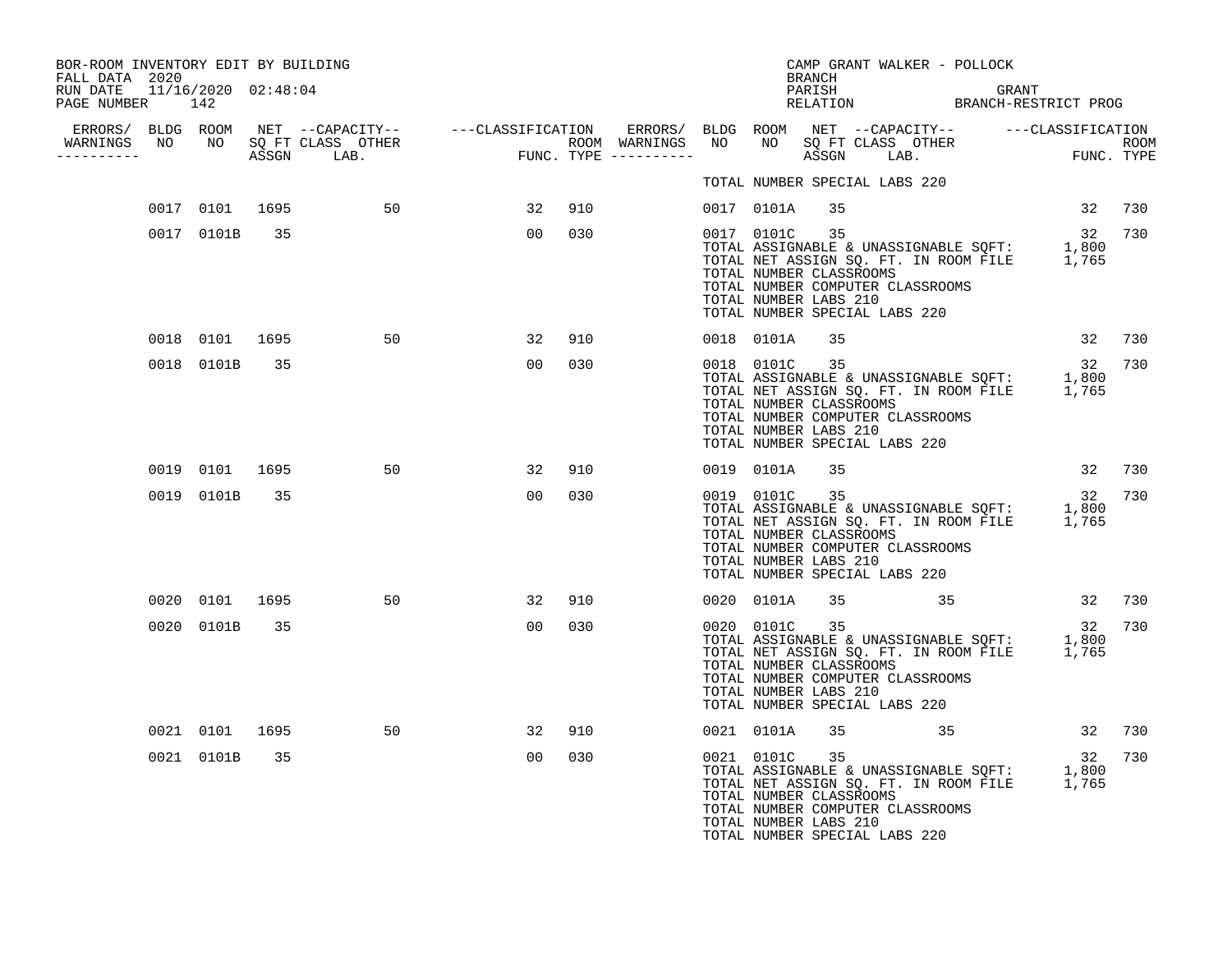| BOR-ROOM INVENTORY EDIT BY BUILDING<br>FALL DATA 2020 |                            |       |                             |                                                                                         |     |                                      |           |                | <b>BRANCH</b>                                          | CAMP GRANT WALKER - POLLOCK                                                                                                                                              |                |                           |
|-------------------------------------------------------|----------------------------|-------|-----------------------------|-----------------------------------------------------------------------------------------|-----|--------------------------------------|-----------|----------------|--------------------------------------------------------|--------------------------------------------------------------------------------------------------------------------------------------------------------------------------|----------------|---------------------------|
| RUN DATE<br>PAGE NUMBER                               | 11/16/2020 02:48:04<br>143 |       |                             |                                                                                         |     |                                      |           |                |                                                        | PARISH GRANT GRANT RELATION BRANCH-RESTRICT PROG                                                                                                                         |                |                           |
| ERRORS/ BLDG ROOM<br>WARNINGS NO<br>----------        |                            | ASSGN | NO SOFT CLASS OTHER<br>LAB. | NET --CAPACITY-- ----CLASSIFICATION<br>$\begin{aligned} \texttt{FUNC}\,. \end{aligned}$ |     | ROOM WARNINGS<br>FUNC. TYPE $------$ | NO        |                |                                                        | ERRORS/ BLDG ROOM NET --CAPACITY-- - ---CLASSIFICATION<br>NO SQ FT CLASS OTHER<br>ASSGN LAB.                                                                             |                | <b>ROOM</b><br>FUNC. TYPE |
|                                                       | 0022 0101 1695             |       | 50                          | $\sim$ 32                                                                               | 910 |                                      |           |                |                                                        | 0022 0101A 35 35                                                                                                                                                         | 32 730         |                           |
|                                                       | 0022 0101B 35              |       |                             | 00 <sub>o</sub>                                                                         | 030 |                                      |           | 0022 0101C 35  | TOTAL NUMBER CLASSROOMS<br>TOTAL NUMBER LABS 210       | 1,800<br>TOTAL ASSIGNABLE & UNASSIGNABLE SQFT: 1,800<br>TOTAL NET ASSIGN SQ. FT. IN ROOM FILE 1,765<br>TOTAL NUMBER COMPUTER CLASSROOMS<br>TOTAL NUMBER SPECIAL LABS 220 |                | 32 730                    |
|                                                       | 0023 0001 2113             |       |                             | 92                                                                                      | 970 |                                      |           |                | TOTAL NUMBER CLASSROOMS<br>TOTAL NUMBER LABS 210       | TOTAL ASSIGNABLE & UNASSIGNABLE SQFT: $2,113$<br>TOTAL NET ASSIGN SQ. FT. IN ROOM FILE 2,113<br>TOTAL NUMBER COMPUTER CLASSROOMS<br>TOTAL NUMBER SPECIAL LABS 220        |                |                           |
|                                                       | 0024 0101                  | 283   |                             | 32                                                                                      | 635 |                                      | 0024 0102 |                | 144                                                    |                                                                                                                                                                          | 00             | 030                       |
|                                                       | 0024 0103                  | 144   |                             | 00                                                                                      | 030 |                                      | 0024 0104 |                | 302                                                    |                                                                                                                                                                          | 32             | 810                       |
|                                                       | 0024 0104A                 | 19    |                             | 00                                                                                      | 030 |                                      | 0024 0105 |                | 260                                                    | 4                                                                                                                                                                        | 32             | 920                       |
|                                                       | 0024 0105A                 | 83    |                             | 32                                                                                      | 919 |                                      | 0024 0106 |                | 173                                                    | $\mathbf{1}$                                                                                                                                                             | 32             | 310                       |
|                                                       | 0024 0107                  | 4352  | 200                         | 32                                                                                      | 610 |                                      |           | 0024 0107A     | 52                                                     |                                                                                                                                                                          | 0 <sub>0</sub> | 030                       |
|                                                       | 0024 0107B                 | 78    |                             | 32                                                                                      | 730 |                                      |           | 0024 0107C     | 52                                                     |                                                                                                                                                                          | 32             | 730                       |
|                                                       | 0024 0107D                 | 52    |                             | 00                                                                                      | 030 |                                      |           | 0024 0107E     | 78                                                     |                                                                                                                                                                          | 32             | 730                       |
|                                                       | 0024 0107F                 | 52    |                             | 32                                                                                      | 730 |                                      |           | 0024 0108      | 1554                                                   |                                                                                                                                                                          | 32             | 635                       |
|                                                       | 0024 0108A                 | 33    |                             | 0 <sub>0</sub>                                                                          | 030 |                                      |           | 0024 0108B     | 33                                                     |                                                                                                                                                                          | 0 <sub>0</sub> | 030                       |
|                                                       | 0024 0108C                 | 105   |                             | 32                                                                                      | 730 |                                      |           | 0024 0108D     | 50<br>TOTAL NUMBER CLASSROOMS<br>TOTAL NUMBER LABS 210 | TOTAL ASSIGNABLE & UNASSIGNABLE SOFT: 7,899<br>TOTAL NET ASSIGN SQ. FT. IN ROOM FILE 7,422<br>TOTAL NUMBER COMPUTER CLASSROOMS<br>TOTAL NUMBER SPECIAL LABS 220          | 32             | 310                       |
|                                                       | 0025 0001 1960             |       |                             | 32                                                                                      | 919 |                                      |           | 0025 0101 1962 | TOTAL NUMBER CLASSROOMS<br>TOTAL NUMBER LABS 210       | TOTAL ASSIGNABLE & UNASSIGNABLE SOFT: 3,922<br>TOTAL NET ASSIGN SQ. FT. IN ROOM FILE 1,960<br>TOTAL NUMBER COMPUTER CLASSROOMS                                           |                | 00 030                    |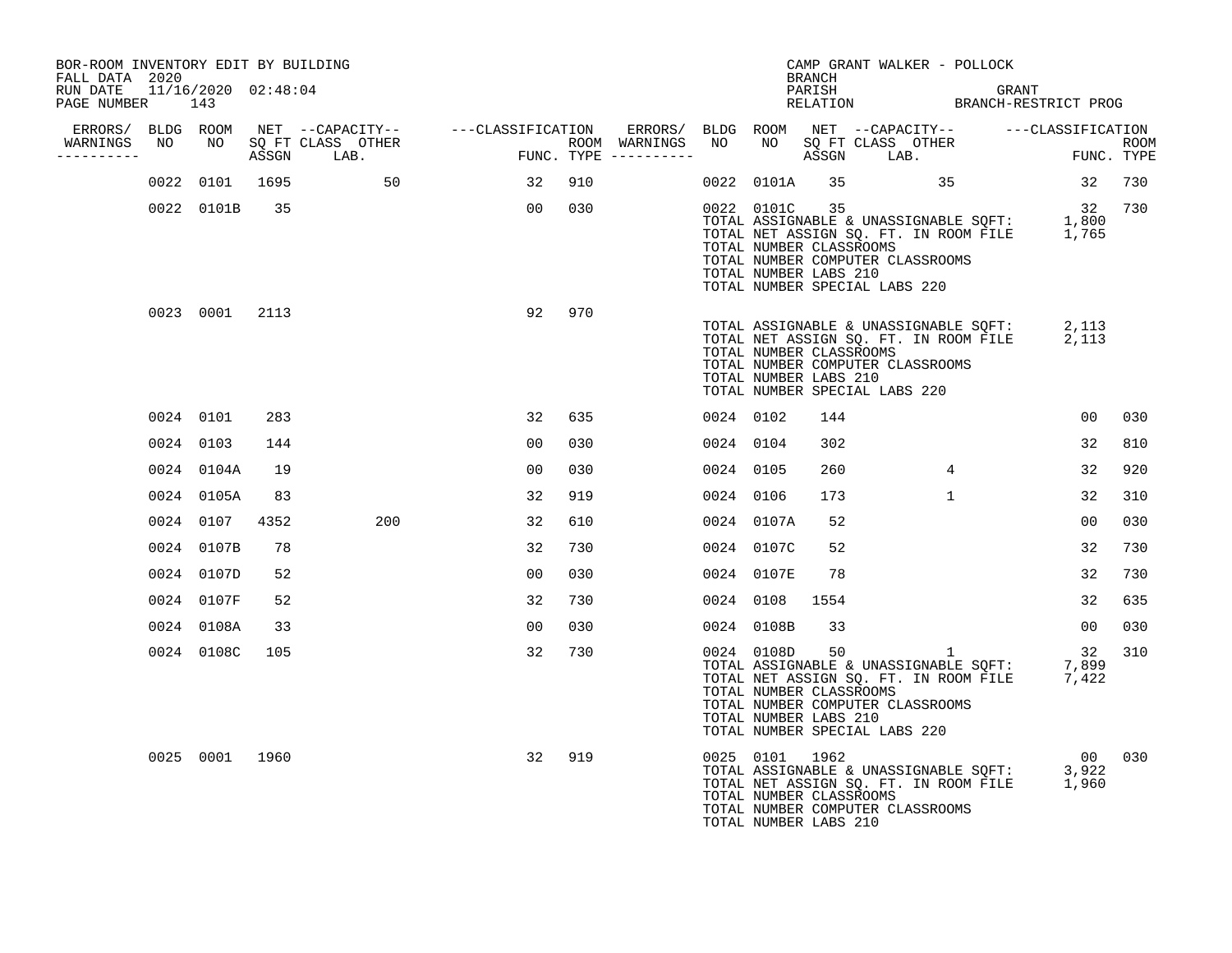| BOR-ROOM INVENTORY EDIT BY BUILDING<br>FALL DATA 2020 |                |     |                   |    |        |  |                | BRANCH                                                            | CAMP GRANT WALKER - POLLOCK                                       |                                                                                                               |        |
|-------------------------------------------------------|----------------|-----|-------------------|----|--------|--|----------------|-------------------------------------------------------------------|-------------------------------------------------------------------|---------------------------------------------------------------------------------------------------------------|--------|
| RUN DATE 11/16/2020 02:48:04<br>PAGE NUMBER 144       |                |     |                   |    |        |  |                |                                                                   |                                                                   | PARISH GRANT GRANT RELATION BRANCH-RESTRICT PROG                                                              |        |
|                                                       |                |     |                   |    |        |  |                |                                                                   |                                                                   |                                                                                                               |        |
| -----------                                           |                |     |                   |    |        |  |                |                                                                   |                                                                   |                                                                                                               |        |
|                                                       |                |     |                   |    |        |  |                |                                                                   | TOTAL NUMBER SPECIAL LABS 220                                     |                                                                                                               |        |
|                                                       |                |     | 0026 0101 1695 50 | 32 | 910    |  | 0026 0101A     | 35                                                                |                                                                   | 32 730                                                                                                        |        |
|                                                       | 0026 0101B 35  |     |                   |    | 00 030 |  |                | 0026 0101C 35<br>TOTAL NUMBER CLASSROOMS<br>TOTAL NUMBER LABS 210 | TOTAL NUMBER COMPUTER CLASSROOMS<br>TOTAL NUMBER SPECIAL LABS 220 | 12<br>TOTAL ASSIGNABLE & UNASSIGNABLE SQFT: 1,800<br>TOTAL NET ASSIGN SQ. FT. IN ROOM FILE 1,765              | 32 730 |
|                                                       | 0027 0101 1960 |     |                   |    | 32 919 |  |                | TOTAL NUMBER CLASSROOMS<br>TOTAL NUMBER LABS 210                  | TOTAL NUMBER COMPUTER CLASSROOMS<br>TOTAL NUMBER SPECIAL LABS 220 | TOTAL ASSIGNABLE & UNASSIGNABLE SQFT: 1,960<br>TOTAL NET ASSIGN SQ. FT. IN ROOM FILE 1,960                    |        |
|                                                       | 0028 0101 1695 |     | 50                | 32 | 910    |  | 0028 0101A     | 35                                                                |                                                                   | 32 730                                                                                                        |        |
|                                                       | 0028 0101B     | 35  |                   | 00 | 030    |  | 0028 0101CX 35 | TOTAL NUMBER CLASSROOMS<br>TOTAL NUMBER LABS 210                  | TOTAL NUMBER COMPUTER CLASSROOMS<br>TOTAL NUMBER SPECIAL LABS 220 | TOTAL ASSIGNABLE & UNASSIGNABLE SQFT: 1,800<br>TOTAL NET ASSIGN SQ. FT. IN ROOM FILE 1,765                    | 32 730 |
|                                                       | 0030 0101 2304 |     |                   | 32 | 590    |  |                | TOTAL NUMBER CLASSROOMS<br>TOTAL NUMBER LABS 210                  | TOTAL NUMBER COMPUTER CLASSROOMS<br>TOTAL NUMBER SPECIAL LABS 220 | TOTAL ASSIGNABLE & UNASSIGNABLE SQFT: 2,304<br>TOTAL NET ASSIGN SQ. FT. IN ROOM FILE 2,304                    |        |
|                                                       | 0032 0101      | 284 |                   | 00 | 030    |  |                | TOTAL NUMBER CLASSROOMS<br>TOTAL NUMBER LABS 210                  | TOTAL NUMBER COMPUTER CLASSROOMS<br>TOTAL NUMBER SPECIAL LABS 220 | 0032 0101A 36 32 730<br>TOTAL ASSIGNABLE & UNASSIGNABLE SQFT: 320<br>TOTAL NET ASSIGN SQ. FT. IN ROOM FILE 36 |        |
|                                                       | 0058 0101 1500 |     |                   | 32 | 590    |  |                | TOTAL NUMBER CLASSROOMS                                           | TOTAL NUMBER COMPUTER CLASSROOMS                                  | TOTAL ASSIGNABLE & UNASSIGNABLE SQFT: 1,500<br>TOTAL NET ASSIGN SQ. FT. IN ROOM FILE 1,500                    |        |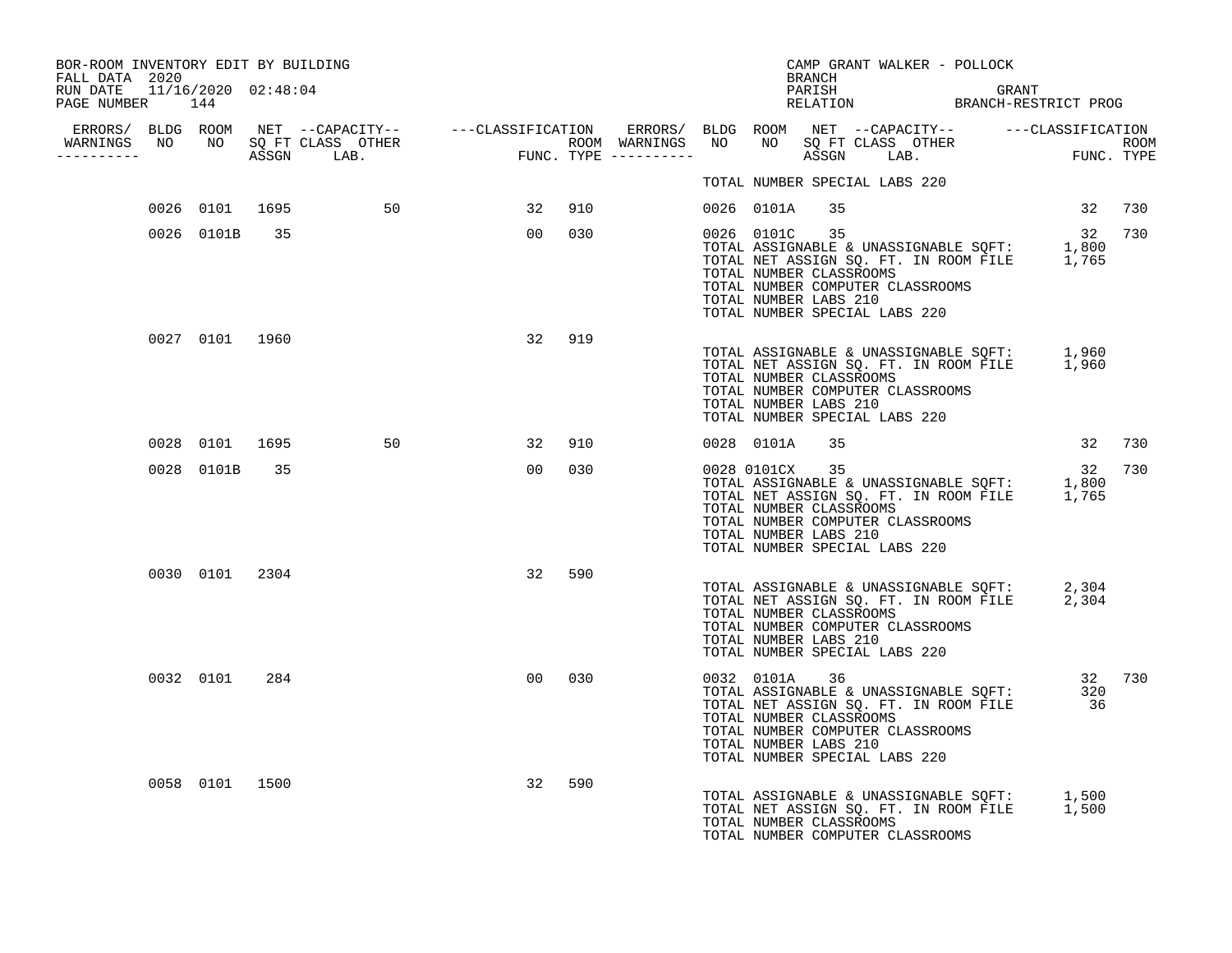| BOR-ROOM INVENTORY EDIT BY BUILDING<br>FALL DATA 2020 |                  |                |        |        |  |                       | BRANCH | CAMP GRANT WALKER - POLLOCK                                                                                                                                                                                             |                                        |  |
|-------------------------------------------------------|------------------|----------------|--------|--------|--|-----------------------|--------|-------------------------------------------------------------------------------------------------------------------------------------------------------------------------------------------------------------------------|----------------------------------------|--|
| RUN DATE 11/16/2020 02:48:04<br>PAGE NUMBER 145       |                  |                |        |        |  |                       |        | PARISH GRANT GRANT RELATION BRANCH-RESTRICT PROG                                                                                                                                                                        |                                        |  |
| -----------                                           |                  |                |        |        |  |                       |        |                                                                                                                                                                                                                         |                                        |  |
|                                                       |                  |                |        |        |  |                       |        | TOTAL NUMBER LABS 210<br>TOTAL NUMBER SPECIAL LABS 220                                                                                                                                                                  |                                        |  |
|                                                       | 0059 0101 200    |                |        | 21 560 |  | TOTAL NUMBER LABS 210 |        | TOTAL ASSIGNABLE & UNASSIGNABLE SQFT:<br>TOTAL NET ASSIGN SQ. FT. IN ROOM FILE<br>TOTAL NET ASSIGN SQ. FT. IN ROOM FILE<br>TOTAL NUMBER CLASSROOMS<br>TOTAL NUMBER COMPUTER CLASSROOMS<br>TOTAL NUMBER SPECIAL LABS 220 | 200<br>200                             |  |
|                                                       | 0061 0101 750    |                | 32     | 590    |  | TOTAL NUMBER LABS 210 |        | TOTAL ASSIGNABLE & UNASSIGNABLE SQFT:<br>TOTAL NET ASSIGN SQ. FT. IN ROOM FILE<br>TOTAL NUMBER CLASSROOMS<br>TOTAL NUMBER COMPUTER CLASSROOMS<br>TOTAL NUMBER SPECIAL LABS 220                                          | 750<br>750                             |  |
|                                                       | 0062 0101 765 75 |                | 11 110 |        |  | TOTAL NUMBER LABS 210 |        | TOTAL ASSIGNABLE & UNASSIGNABLE SQFT:<br>TOTAL NET ASSIGN SQ. FT. IN ROOM FILE<br>TOTAL NUMBER CLASSROOMS<br>TOTAL NUMBER COMPUTER CLASSROOMS<br>TOTAL NUMBER SPECIAL LABS 220                                          | 765<br>765<br>$\overline{\phantom{a}}$ |  |
|                                                       |                  | 0063 0101 6300 | 32 730 |        |  | TOTAL NUMBER LABS 210 |        | TOTAL ASSIGNABLE & UNASSIGNABLE SQFT: 6,300<br>TOTAL NET ASSIGN SQ. FT. IN ROOM FILE 6,300<br>TOTAL NUMBER CLASSROOMS<br>TOTAL NUMBER COMPUTER CLASSROOMS<br>TOTAL NUMBER SPECIAL LABS 220                              |                                        |  |
|                                                       | 0068 0101 2350   |                | 32     | 590    |  | TOTAL NUMBER LABS 210 |        | TOTAL ASSIGNABLE & UNASSIGNABLE SQFT: 2,350<br>TOTAL NET ASSIGN SQ. FT. IN ROOM FILE 2,350<br>TOTAL NUMBER CLASSROOMS<br>TOTAL NUMBER COMPUTER CLASSROOMS<br>TOTAL NUMBER SPECIAL LABS 220                              |                                        |  |
|                                                       | 0069 0101 1380   |                | 32     | 919    |  | TOTAL NUMBER LABS 210 |        | TOTAL ASSIGNABLE & UNASSIGNABLE SQFT: 1,380<br>TOTAL NET ASSIGN SQ. FT. IN ROOM FILE 1,380<br>TOTAL NUMBER CLASSROOMS<br>TOTAL NUMBER COMPUTER CLASSROOMS<br>TOTAL NUMBER SPECIAL LABS 220                              |                                        |  |
|                                                       | 0070 0101 3350   |                | 32     | 590    |  |                       |        | TOTAL ASSIGNABLE & UNASSIGNABLE SOFT: 3,350                                                                                                                                                                             |                                        |  |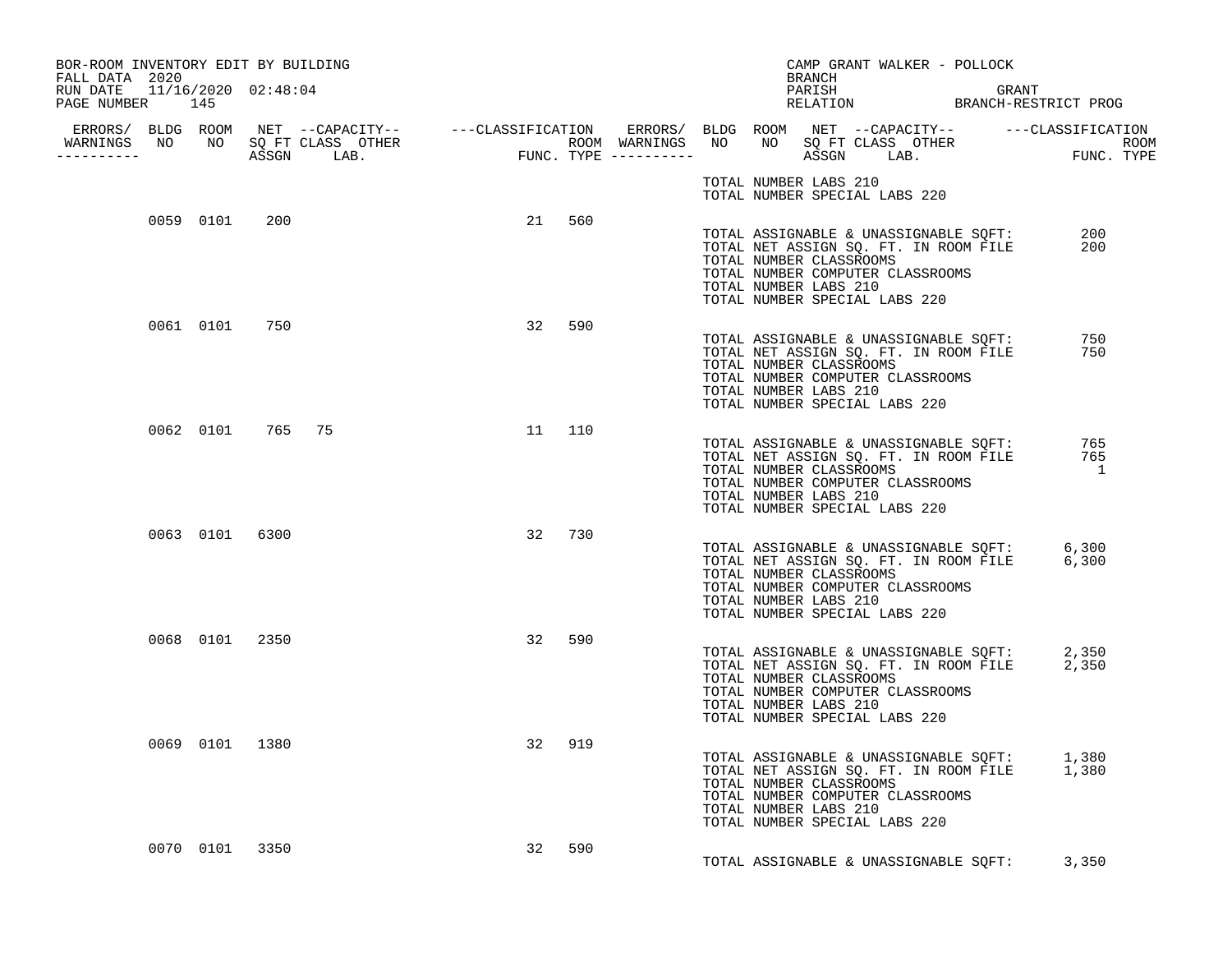| BOR-ROOM INVENTORY EDIT BY BUILDING<br>FALL DATA 2020<br>RUN DATE<br>PAGE NUMBER |    | 146            | 11/16/2020 02:48:04 |                                                                   |    |    |     |                                      |    |    | BRANCH<br>PARISH<br>RELATION                     | CAMP GRANT WALKER - POLLOCK                                                                                                                         | GRANT<br>BRANCH-RESTRICT PROG               |                           |
|----------------------------------------------------------------------------------|----|----------------|---------------------|-------------------------------------------------------------------|----|----|-----|--------------------------------------|----|----|--------------------------------------------------|-----------------------------------------------------------------------------------------------------------------------------------------------------|---------------------------------------------|---------------------------|
| ERRORS/ BLDG ROOM<br>WARNINGS<br>----------                                      | NO | NO             | ASSGN               | NET --CAPACITY-- - ---CLASSIFICATION<br>SQ FT CLASS OTHER<br>LAB. |    |    |     | ROOM WARNINGS<br>FUNC. TYPE $------$ | NO | NO | ASSGN                                            | ERRORS/ BLDG ROOM NET --CAPACITY--<br>SQ FT CLASS OTHER<br>LAB.                                                                                     | ---CLASSIFICATION                           | <b>ROOM</b><br>FUNC. TYPE |
|                                                                                  |    |                |                     |                                                                   |    |    |     |                                      |    |    | TOTAL NUMBER CLASSROOMS<br>TOTAL NUMBER LABS 210 | TOTAL NUMBER COMPUTER CLASSROOMS<br>TOTAL NUMBER SPECIAL LABS 220                                                                                   | TOTAL NET ASSIGN SQ. FT. IN ROOM FILE 3,350 |                           |
|                                                                                  |    | 0071 0001 1450 |                     |                                                                   |    | 14 | 520 |                                      |    |    | TOTAL NUMBER CLASSROOMS<br>TOTAL NUMBER LABS 210 | TOTAL ASSIGNABLE & UNASSIGNABLE SQFT:<br>TOTAL NET ASSIGN SQ. FT. IN ROOM FILE<br>TOTAL NUMBER COMPUTER CLASSROOMS<br>TOTAL NUMBER SPECIAL LABS 220 | 1,450<br>1,450                              |                           |
|                                                                                  |    | 0072 0001      | 50                  |                                                                   |    | 14 | 520 |                                      |    |    | TOTAL NUMBER CLASSROOMS<br>TOTAL NUMBER LABS 210 | TOTAL ASSIGNABLE & UNASSIGNABLE SQFT:<br>TOTAL NET ASSIGN SO. FT. IN ROOM FILE<br>TOTAL NUMBER COMPUTER CLASSROOMS<br>TOTAL NUMBER SPECIAL LABS 220 | 50<br>50                                    |                           |
|                                                                                  |    | 0073 0001      | 50                  |                                                                   |    | 14 | 520 |                                      |    |    | TOTAL NUMBER CLASSROOMS<br>TOTAL NUMBER LABS 210 | TOTAL ASSIGNABLE & UNASSIGNABLE SQFT:<br>TOTAL NET ASSIGN SO. FT. IN ROOM FILE<br>TOTAL NUMBER COMPUTER CLASSROOMS<br>TOTAL NUMBER SPECIAL LABS 220 | 50<br>50                                    |                           |
|                                                                                  |    | 0074 0001      | 50                  |                                                                   | 14 |    | 520 |                                      |    |    | TOTAL NUMBER CLASSROOMS<br>TOTAL NUMBER LABS 210 | TOTAL ASSIGNABLE & UNASSIGNABLE SQFT:<br>TOTAL NET ASSIGN SQ. FT. IN ROOM FILE<br>TOTAL NUMBER COMPUTER CLASSROOMS<br>TOTAL NUMBER SPECIAL LABS 220 | 50<br>50                                    |                           |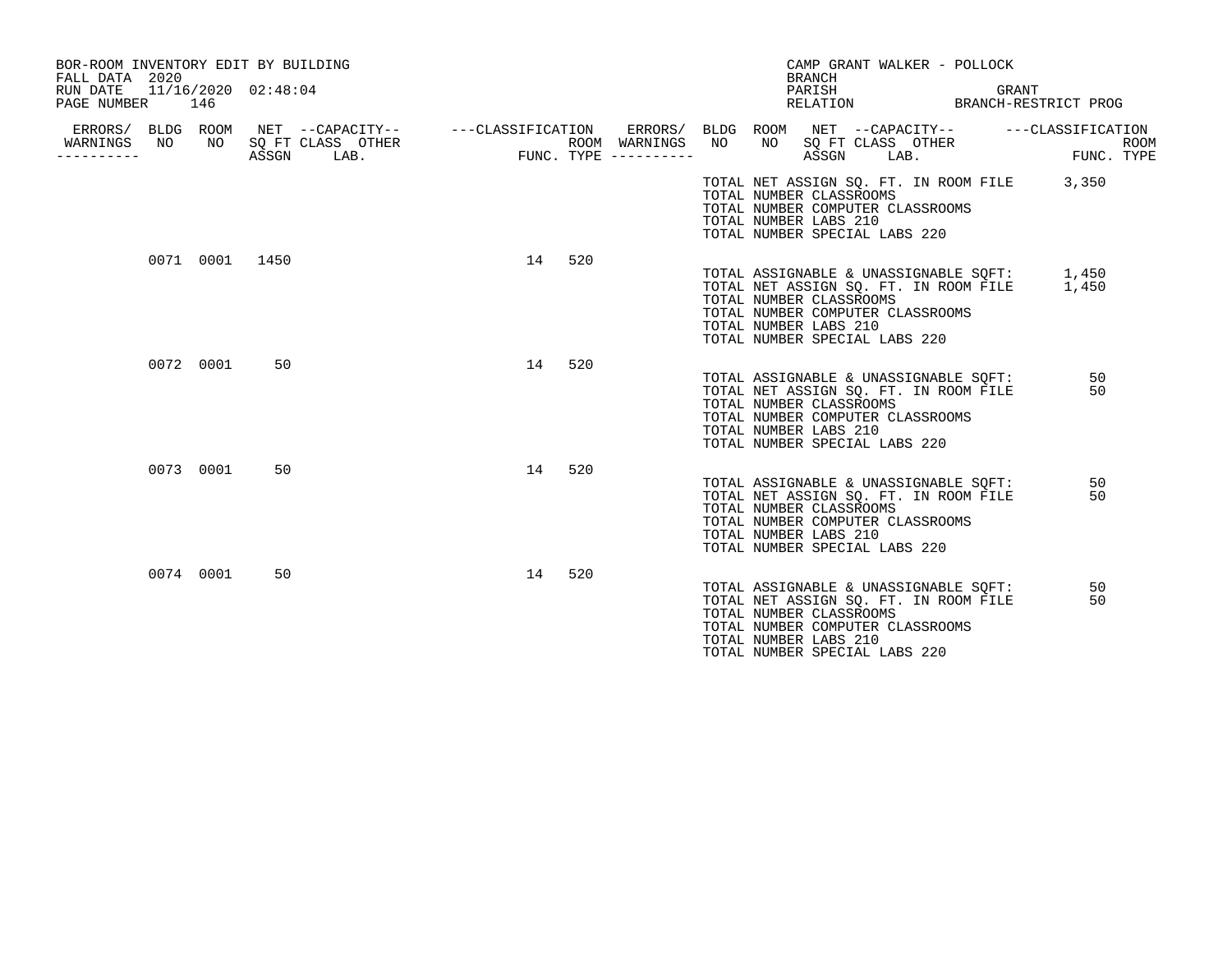BOR-ROOM INVENTORY EDIT BY BUILDING CAMP GRANT WALKER - POLLOCK FALL DATA 2020 RUN DATE 11/16/2020 02:48:04

| DESCRIPTION AND SUMMARY OF ERRORS & WARNINGS                                                                                                                                                                                                                                                  |                         |
|-----------------------------------------------------------------------------------------------------------------------------------------------------------------------------------------------------------------------------------------------------------------------------------------------|-------------------------|
| 1 = ERROR - BLD NUMBER OF THE ROOM FILE DOES NOT MATCH THE BLD NUMBER OF THE BLD FILE. ----------------<br>THE BUILDING NUMBERS SHOULD BE EXACTLY THE SAME ON THE BUILDING FILE AND THE ROOM FILE.                                                                                            |                         |
| 2 = ERROR - DUPLICATE RECORD IN THE ROOM FILE.                                                                                                                                                                                                                                                |                         |
|                                                                                                                                                                                                                                                                                               |                         |
| 4 = ERROR - CAPACITY IS NOT ENTERED FOR ROOM TYPE 110, 210, 220, 230, 250, 410, 430, 610, 910, 920. - - - - - - - - -                                                                                                                                                                         |                         |
| IF THE BUILDING IS A WAREHOUSE, BARN, ETC. WITH NO ROOMS, CODE ONE ROOM WITH THE GROSS AND NET EOUAL.                                                                                                                                                                                         |                         |
| 6 = ERROR - FUNCTION USE OF ROOMS IS 00 AND ROOM TYPE NOT 010, 020, 030, 051, 052, OR 053. - - - - - - - - - - - - - - -                                                                                                                                                                      |                         |
| 7 = ERROR - ROOM TYPE IS NOT A VALID ROOM USE CODE OR PCS FUNCTION USE CODE IS NOT A VALID CODE ------------                                                                                                                                                                                  |                         |
|                                                                                                                                                                                                                                                                                               |                         |
| TOTAL ERRORS<br>9 = WARNING -- RATIO OF NET ASSIGN SO. FT. TO CAPACITY IS NOT 5 TO 50 SO. FT. FOR ROOM TYPES 110 410 430<br>OR IS NOT 10 TO 400 SQ. FT. FOR ROOM TYPES 210 220 230 250<br>OR IS NOT 5 TO 25 SQ. FT. FOR ROOM TYPE 610. $-$ - - - - - - - - -                                  |                         |
| TOTAL CLASSROOM CAPACITY<br>TOTAL LAB CAPACITY                                                                                                                                                                                                                                                | 125<br>75               |
| TOTAL OTHER CAPACITY<br>TOTAL UNASSIGNED AREA - ROOMS (FUNCT 81, 82, 83)                                                                                                                                                                                                                      | 1,565<br>3,293          |
| TOTAL ASSIGNABLE AREA - ROOMS (FUNCT 10 THROUGH 83)                                                                                                                                                                                                                                           | 77,042<br>77,042<br>-25 |
| TOTAL NUMBER OF INSTRUCTIONAL, RESEARCH, ACADEMIC SUPPORT, AND STUDENT SERVICE ROOMS (FUNCTS 10, 20, 40 AND 50)<br>TOTAL NUMBER OF PUBLIC SERVICE, INSTITUTIONAL SUPPORT AND INDEPENDENT OPERATIONS ROOMS (FUNCTS 30, 60 AND 70) -----<br>TOTAL NUMBER OF UNASSIGNED ROOMS (FUNCT 81, 82, 83) | 93                      |
| TOTAL NUMBER OF ASSIGNABLE ROOMS (FUNCT 10 TO 83) $- - - - - - - - - - - - - - - - - - - - - - - - - - - - - - - - - - - -$<br>TOTAL NUMBER OF CLASSROOMS (110)                                                                                                                               | 100                     |
| TOTAL NUMBER OF LABS (210)                                                                                                                                                                                                                                                                    |                         |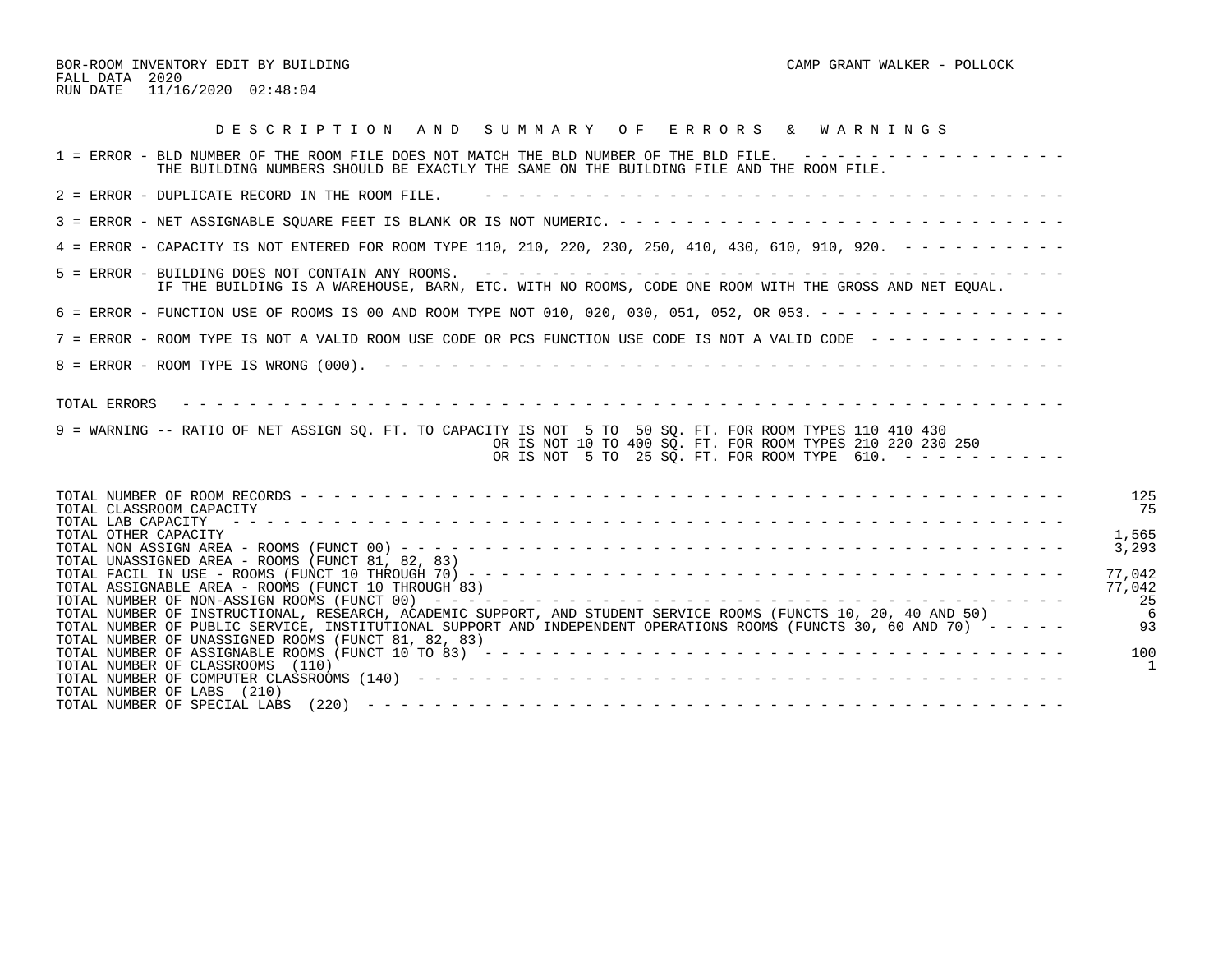| BOR-ROOM INVENTORY EDIT BY BUILDING<br>2020<br>FALL DATA<br>RUN DATE |                 | 11/16/2020 02:48:04                                    |                                                  | PARISH OFFICE<br><b>BRANCH</b><br>PARISH                                                                                                                                                                |                                         |
|----------------------------------------------------------------------|-----------------|--------------------------------------------------------|--------------------------------------------------|---------------------------------------------------------------------------------------------------------------------------------------------------------------------------------------------------------|-----------------------------------------|
| PAGE NUMBER                                                          | 147             |                                                        |                                                  | RELATION                                                                                                                                                                                                | BRANCH-RESTRICT PROG                    |
| ERRORS/<br>BLDG<br>WARNINGS<br>NO                                    | ROOM<br>NO      | NET --CAPACITY--<br>SQ FT CLASS OTHER<br>ASSGN<br>LAB. | ---CLASSIFICATION<br>ROOM<br>FUNC. TYPE $------$ | ERRORS/<br>BLDG<br>ROOM<br>NET --CAPACITY--<br>WARNINGS NO<br>NO SQ FT CLASS OTHER<br>ASSGN<br>LAB.                                                                                                     | ---CLASSIFICATION<br>ROOM<br>FUNC. TYPE |
|                                                                      | 0083 0101 26700 |                                                        | 21 310                                           | TOTAL ASSIGNABLE & UNASSIGNABLE SQFT:<br>TOTAL NET ASSIGN SO. FT. IN ROOM FILE<br>TOTAL NUMBER CLASSROOMS<br>TOTAL NUMBER COMPUTER CLASSROOMS<br>TOTAL NUMBER LABS 210<br>TOTAL NUMBER SPECIAL LABS 220 | 26,700<br>26,700                        |
|                                                                      | 0105 0101       | 5625                                                   | 310<br>21                                        | TOTAL ASSIGNABLE & UNASSIGNABLE SOFT:<br>TOTAL NET ASSIGN SO. FT. IN ROOM FILE<br>TOTAL NUMBER CLASSROOMS<br>TOTAL NUMBER COMPUTER CLASSROOMS<br>TOTAL NUMBER LABS 210<br>TOTAL NUMBER SPECIAL LABS 220 | 5,625<br>5,625                          |